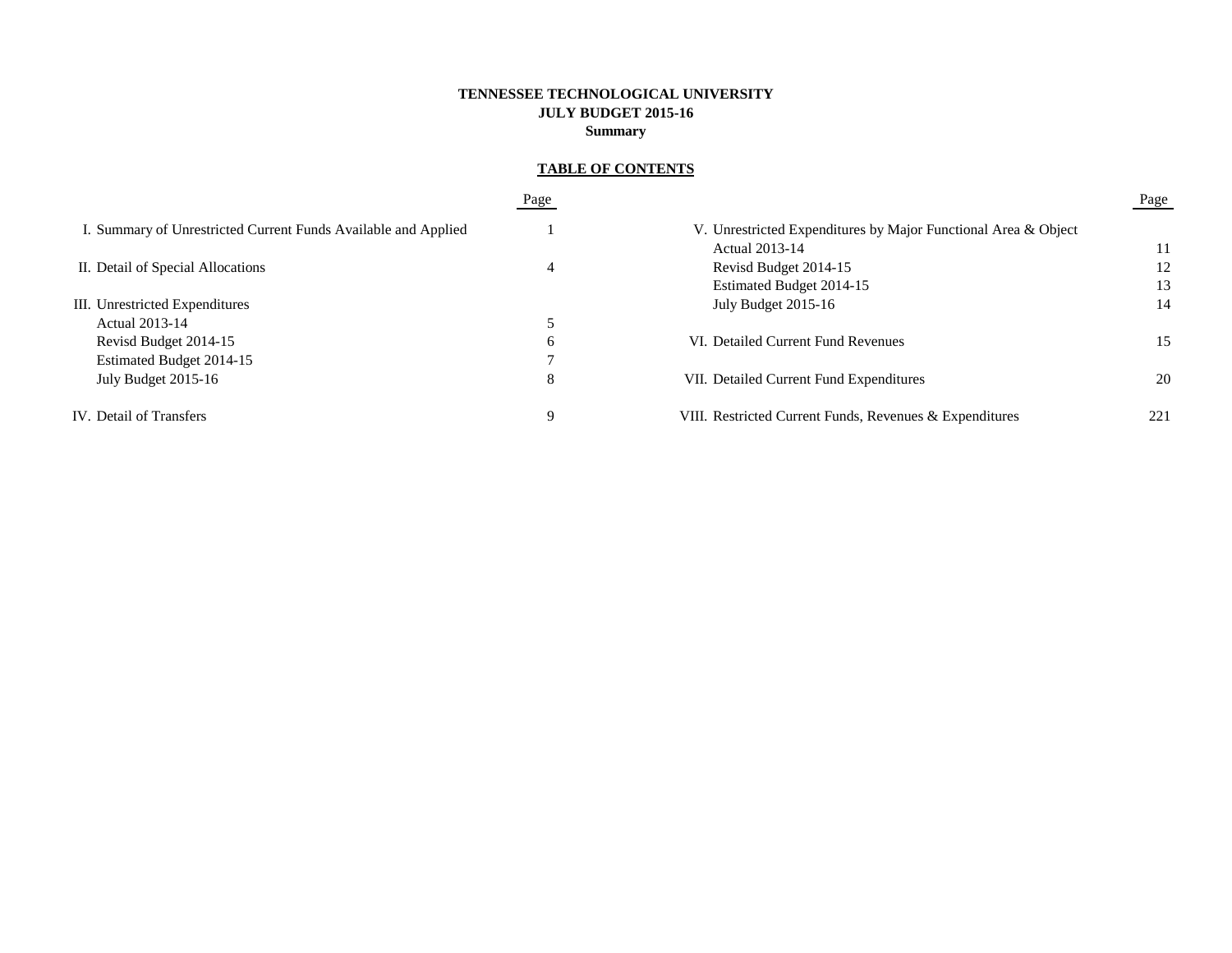Page 1<br>Run Date 30-APR-2015 Run Date 30-APR-2015 FZRJF01 TBR8: 1.1 Run Date 30-APR-2015

## Form I Government Communication of the Communication of Tennessee Tech University Communication Run Time 06:42 PM Summary Of Unrestricted Current Funds Available And Applied July Budget 2015-16

|                                            | Actual<br>$2013 - 14$   | October<br>Budget<br>$2014 - 15$ | Estimated<br>Budget<br>$2014 - 15$ | % Change<br>Over<br>Actual | July<br>Budget<br>$2015 - 16$ | % Change<br>Over<br>Actual |
|--------------------------------------------|-------------------------|----------------------------------|------------------------------------|----------------------------|-------------------------------|----------------------------|
| Unrestricted Current Fund Balances         |                         |                                  |                                    |                            |                               |                            |
| at Beginning of Period                     |                         |                                  |                                    |                            |                               | 50.6                       |
| Allocation for Encumbrances                | 440,475                 | 663,300                          | 663,300                            | 50.6                       | 663,300                       |                            |
| Allocation for Working Capital             | 2,496,432               | 2,314,800                        | 2,314,800                          | $-07.3$                    | 2,314,800                     | $-07.3$<br>$-43.9$         |
| Special Allocations<br>Unallocated Balance | 14,505,259<br>4,951,885 | 15,739,500<br>8,211,500          | 15,739,500<br>8,211,500            | 08.5<br>65.8               | 8,143,800<br>$\Omega$         | $-100.0$                   |
|                                            |                         |                                  |                                    |                            |                               |                            |
| Total Unrestricted Current Fund Balances   | 22,394,051              | 26,929,100                       | 26,929,100                         | 20.3                       | 11,121,900                    | $-50.3$                    |
| Revenues                                   |                         |                                  |                                    |                            |                               |                            |
| Education and General                      |                         |                                  |                                    |                            |                               |                            |
| Tuition and Fees                           | 94,054,088              | 101,006,600                      | 101,244,100                        | 07.6                       | 102,818,800                   | 09.3                       |
| State Appropriations                       | 39,080,184              | 37,763,400                       | 37,763,400                         | $-03.4$                    | 38,671,100                    | $-01.0$                    |
| Federal Grants and Contracts               | 831,150                 | 872,800                          | 870,200                            | 04.7                       | 870,200                       | 04.7                       |
| Local Grants and Contracts                 | 110                     | 3,200                            | 3,200                              | 2809.1                     | 3,200                         | 2809.1                     |
| State Grants and Contracts                 | 47,617                  | 59,400                           | 59,400                             | 24.7                       | 59,400                        | 24.7                       |
| Private Grants and Contracts               | 42,139                  | 39,100                           | 39,100                             | $-07.2$                    | 39,100                        | $-07.2$                    |
| Private Gifts                              | 138                     | $\overline{0}$                   | 0                                  | $-100.0$                   | $\Omega$                      | $-100.0$                   |
| Sales & Services of Educ Activities        | 1,549,052               | 1,792,600                        | 1,705,100                          | 10.1                       | 1,821,900                     | 17.6                       |
| Sales & Services of Other Activities       | 8,209,828               | 8,451,800                        | 8,628,800                          | 05.1                       | 7,626,700                     | $-07.1$                    |
| Other Sources                              | 339,193                 | 348,100                          | 388,100                            | 14.4                       | 388,100                       | 14.4                       |
| Total Education and General                | 144, 153, 499           | 150,337,000                      | 150,701,400                        | 04.5                       | 152,298,500                   | 05.7                       |
| Sales & Services of Aux Enterprises        |                         |                                  |                                    |                            |                               |                            |
| Sales and Services of Aux Enterprises      | 17,184,162              | 15,985,300                       | 15,975,400                         | $-07.0$                    | 15,893,300                    | $-07.5$                    |
| Total Revenues                             | 161,337,661             | 166,322,300                      | 166,676,800                        | 03.3                       | 168,191,800                   | 04.2                       |
| Expenditures and Transfers                 |                         |                                  |                                    |                            |                               |                            |
| Education and General                      |                         |                                  |                                    |                            |                               |                            |
| Instruction                                | 61, 355, 421            | 72,384,300                       | 71,154,700                         | 16.0                       | 65,980,400                    | 07.5                       |
| Research                                   | 1,734,468               | 3,689,900                        | 3,635,400                          | 109.6                      | 1,334,400                     | $-23.1$                    |
| Public Service                             | 2,392,965               | 2,995,900                        | 3,004,300                          | 25.5                       | 2,567,700                     | 07.3                       |
| Academic Support                           | 10,450,429              | 11,754,100                       | 13,076,000                         | 25.1                       | 11,479,300                    | 09.8                       |
| Student Services                           | 21,004,585              | 24, 463, 300                     | 25,027,100                         | 19.2                       | 23, 297, 500                  | 10.9                       |
| Institutional Support                      | 13,761,192              | 15, 215, 400                     | 15,684,100                         | 14.0                       | 15,675,700                    | 13.9                       |
| Operation & Maintenance of Plant           | 12,263,945              | 13, 195, 400                     | 13,315,600                         | 08.6                       | 12,236,300                    | $-00.2$                    |
| Scholarships & Fellowships                 | 6,454,449               | 8,505,100                        | 8,438,900                          | 30.7                       | 8,494,700                     | 31.6                       |
| Total Education and General                | 129,417,454             | 152,203,400                      | 153,336,100                        | 18.5                       | 141,066,000                   | 09.0                       |
| Mandatory Transfers for:                   |                         |                                  |                                    |                            |                               |                            |
| Principal & Interest                       | 511,888                 | 518,800                          | 476,300                            | $-07.0$                    | 510,800                       | $-00.2$                    |
| Renewals & Replacements                    | $\Omega$                | $\Omega$                         | $\Omega$                           |                            | $\Omega$                      |                            |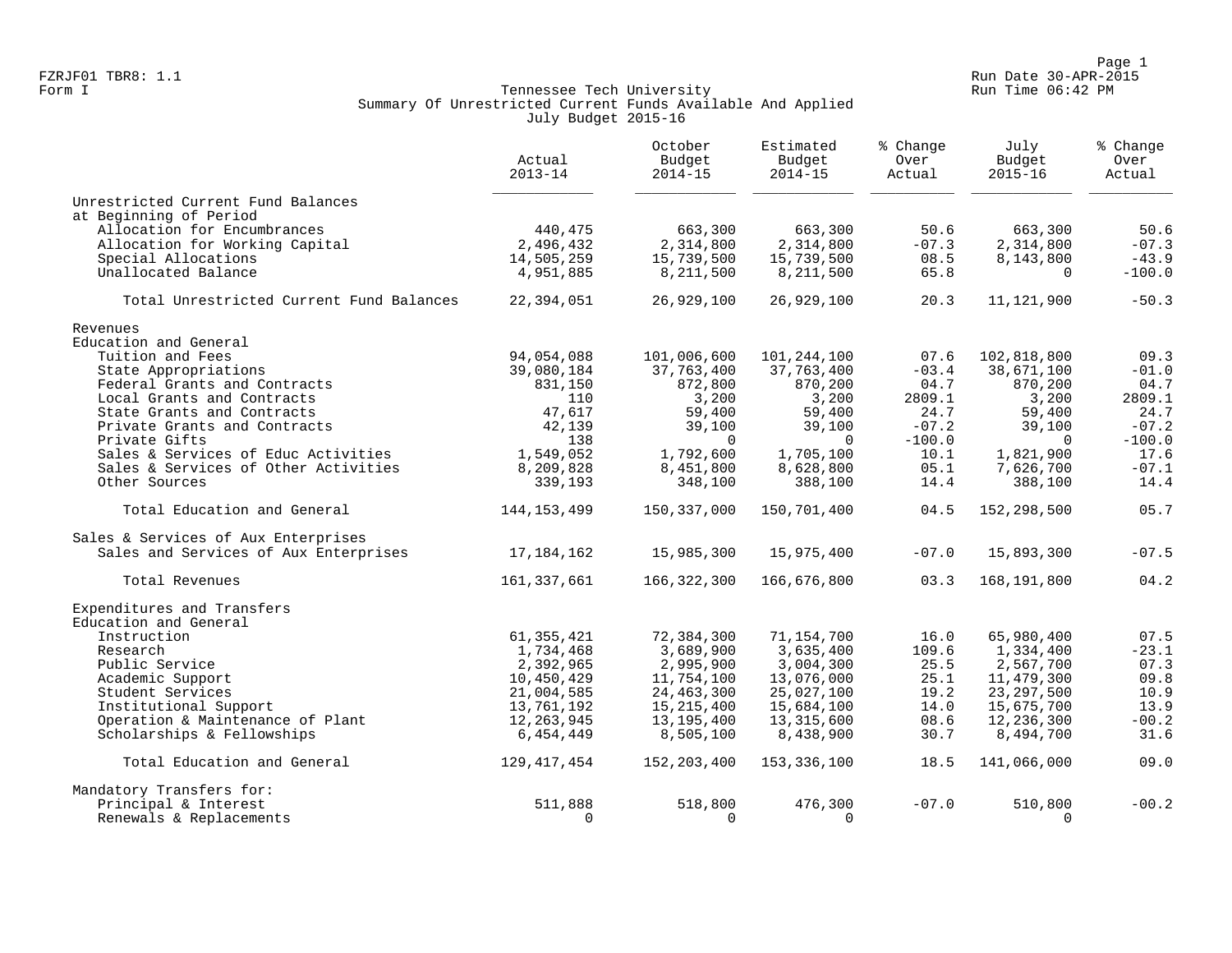Page 2<br>Run Date 30-APR-2015 Run Date 30-APR-2015 FZRJF01 TBR8: 1.1 Run Date 30-APR-2015

## Form I Government Communication of the Communication of Tennessee Tech University Communication Run Time 06:42 PM Summary Of Unrestricted Current Funds Available And Applied July Budget 2015-16

|                                                                                                                                                                                                                                                      | Actual<br>$2013 - 14$                                                       | October<br>Budget<br>$2014 - 15$                                         | Estimated<br>Budget<br>$2014 - 15$                                | % Change<br>Over<br>Actual                      | July<br>Budget<br>$2015 - 16$                                         | % Change<br>Over<br>Actual                      |
|------------------------------------------------------------------------------------------------------------------------------------------------------------------------------------------------------------------------------------------------------|-----------------------------------------------------------------------------|--------------------------------------------------------------------------|-------------------------------------------------------------------|-------------------------------------------------|-----------------------------------------------------------------------|-------------------------------------------------|
| Loan Fund Matching Grant                                                                                                                                                                                                                             | $\Omega$                                                                    | $\Omega$                                                                 | $\Omega$                                                          |                                                 | $\Omega$                                                              |                                                 |
| Total Mandatory Transfers                                                                                                                                                                                                                            | 511,888                                                                     | 518,800                                                                  | 476,300                                                           | $-07.0$                                         | 510,800                                                               | $-00.2$                                         |
| Non-Mandatory Transfers for:<br>Transfers to Unexpended Plant Fund<br>Transfers to Renewal & Replacements<br>Transfers to Other Funds<br>Transfers from Unexpended Plant Fund<br>Transfers from Renewal & Replacements<br>Transfers from Other Funds | 6,208,869<br>2,875,804<br>598,059<br>$\Omega$<br>$\Omega$                   | 9,848,900<br>1,966,000<br>1,613,700<br>$\mathbf 0$<br>$\Omega$           | 7,973,700<br>2,186,200<br>1,562,700<br>$\mathbf 0$<br>$\Omega$    | 28.4<br>$-24.0$<br>161.3                        | 5,732,400<br>2,216,900<br>1,864,700<br>$\Omega$                       | $-07.7$<br>$-22.9$<br>211.8                     |
| Total Non-Mandatory Transfers                                                                                                                                                                                                                        | 9,682,732                                                                   | 13,428,600                                                               | 11,722,600                                                        | 21.1                                            | 9,814,000                                                             | 01.4                                            |
| Total Education and General                                                                                                                                                                                                                          | 139,612,074                                                                 | 166,150,800                                                              | 165,535,000                                                       | 18.6                                            | 151,390,800                                                           | 08.4                                            |
| Auxiliary Enterprises Expenditures<br>Auxiliary Enterprises Expenditures                                                                                                                                                                             | 7,043,303                                                                   | 7,613,900                                                                | 7,574,500                                                         | 07.5                                            | 7,370,700                                                             | 04.6                                            |
| Total Auxiliary Expenditures                                                                                                                                                                                                                         | 7,043,303                                                                   | 7,613,900                                                                | 7,574,500                                                         | 07.5                                            | 7,370,700                                                             | 04.6                                            |
| Mandatory Transfers for:<br>Principal & Interest<br>Renewals & Replacements<br>Loan Fund Matching Grant                                                                                                                                              | 3, 142, 457<br>$\Omega$<br>$\Omega$                                         | 3,546,600<br>$\Omega$<br>$\Omega$                                        | 3,546,600<br>0<br>$\Omega$                                        | 12.9<br>00.0<br>00.0                            | 3,554,900<br>$\Omega$<br>$\Omega$                                     | 13.1<br>00.0<br>00.0                            |
| Total Mandatory Transfers                                                                                                                                                                                                                            | 3, 142, 457                                                                 | 3,546,600                                                                | 3,546,600                                                         | 12.9                                            | 3,554,900                                                             | 13.1                                            |
| Non-Mandatory Transfers for:<br>Tranfers to Unexpended Plant Fund<br>Transfers to Renewal & Replacements<br>Transfers to Other Funds<br>Transfers from Unexpended Plant Fund<br>Transfers from Renewal & Replacements<br>Transfers from Other Funds  | $\Omega$<br>7,004,790<br>$\Omega$<br>$\overline{0}$<br>$\Omega$<br>$\Omega$ | $\Omega$<br>4,824,800<br>$\Omega$<br>$\mathbf 0$<br>$\Omega$<br>$\Omega$ | $\Omega$<br>4,854,300<br>0<br>$\mathbf 0$<br>$\Omega$<br>$\Omega$ | 00.0<br>$-30.7$<br>00.0<br>00.0<br>00.0<br>00.0 | $\Omega$<br>5,845,800<br>$\Omega$<br>$\Omega$<br>$\Omega$<br>$\Omega$ | 00.0<br>$-16.5$<br>00.0<br>00.0<br>00.0<br>00.0 |
| Total Non-Mandatory Transfers                                                                                                                                                                                                                        | 7,004,790                                                                   | 4,824,800                                                                | 4,854,300                                                         | $-30.7$                                         | 5,845,800                                                             | $-16.5$                                         |
| Total Auxiliary Enterprises                                                                                                                                                                                                                          | 17,190,550                                                                  | 15,985,300                                                               | 15,975,400                                                        | $-07.1$                                         | 16,771,400                                                            | $-02.4$                                         |
| Total Expenditures And Transfers                                                                                                                                                                                                                     | 156,802,624                                                                 | 182,136,100                                                              | 181,510,400                                                       | 15.8                                            | 168, 162, 200                                                         | 07.2                                            |
| Other<br>Prior Period Adjustment                                                                                                                                                                                                                     | $\mathbf 0$                                                                 | $\Omega$                                                                 | $-973,600$                                                        | 00.0                                            | $\Omega$                                                              | 00.0                                            |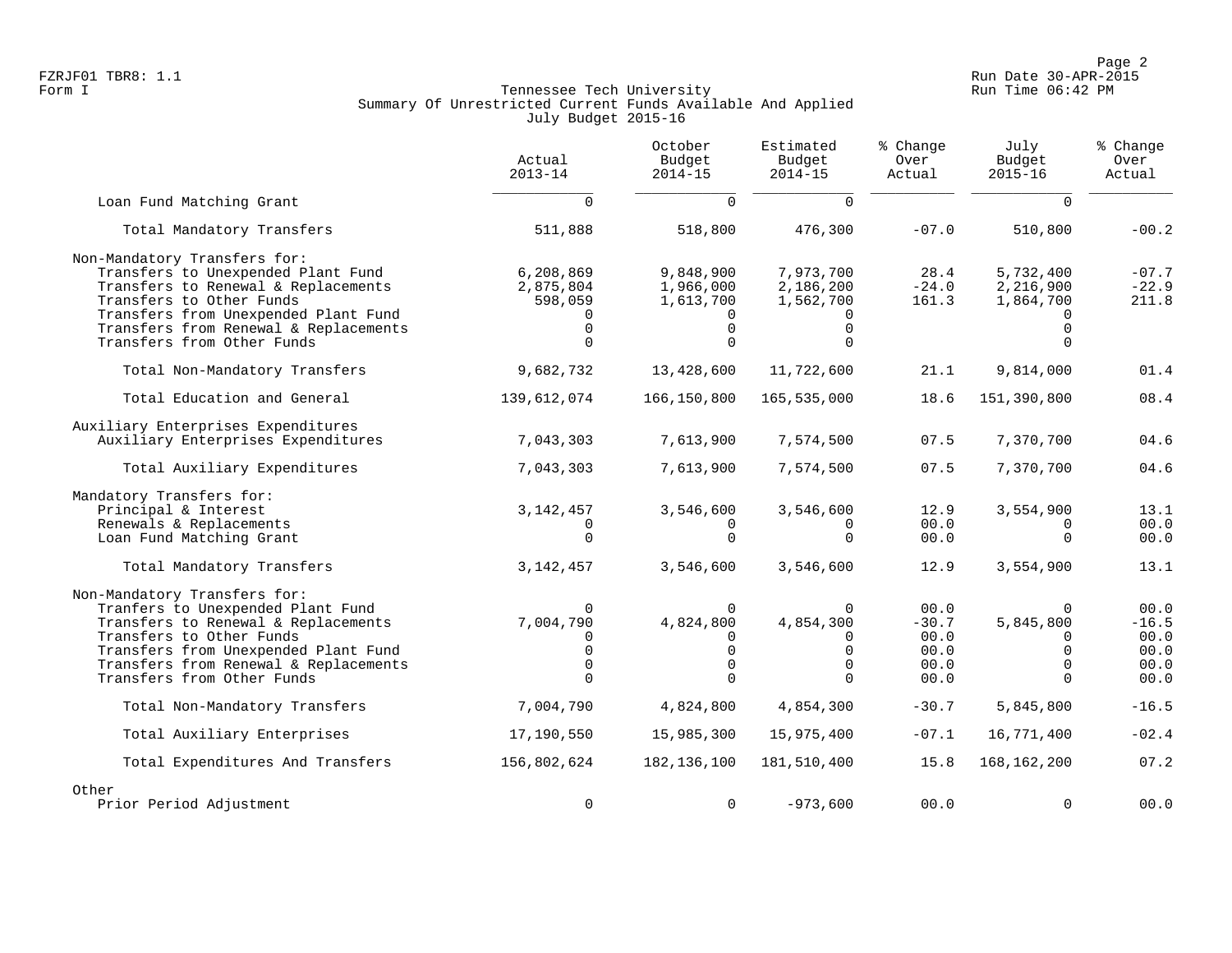Page 3<br>Run Date 30-APR-2015 Run Date 30-APR-2015

## Form I Government Communication of the Communication of Tennessee Tech University Communication Run Time 06:42 PM Summary Of Unrestricted Current Funds Available And Applied July Budget 2015-16

|                                                                                                             | Actual<br>$2013 - 14$                           | October<br>Budget<br>$2014 - 15$  | Estimated<br>Budget<br>$2014 - 15$     | % Change<br>Over<br>Actual          | July<br>Budget<br>$2015 - 16$                 | % Change<br>Over<br>Actual          |
|-------------------------------------------------------------------------------------------------------------|-------------------------------------------------|-----------------------------------|----------------------------------------|-------------------------------------|-----------------------------------------------|-------------------------------------|
| Other Additions/Deductions                                                                                  |                                                 |                                   |                                        | 00.0                                | $\Omega$                                      | 00.0                                |
| Total Other                                                                                                 | 0                                               | $\Omega$                          | $-973.600$                             | #####.#                             | $\mathbf 0$                                   | 00.0                                |
| Unrestricted Current Fund Balances<br>at End of Period                                                      |                                                 |                                   |                                        |                                     |                                               |                                     |
| Allocation for Encumbrances<br>Allocation for Working Capital<br>Special Allocations<br>Unallocated Balance | 663,269<br>2,314,770<br>15,739,501<br>8,211,548 | 663,300<br>2,314,800<br>8,137,200 | 663,300<br>2,314,800<br>8,143,800<br>0 | 00.0<br>00.0<br>$-48.3$<br>$-100.0$ | 663,300<br>2,314,800<br>8,173,400<br>$\Omega$ | 00.0<br>00.0<br>$-48.1$<br>$-100.0$ |
| Total Unrestricted Current Fund Balances                                                                    | 26,929,088                                      | 11, 115, 300                      | 11,121,900                             | $-58.7$                             | 11,151,500                                    | $-58.6$                             |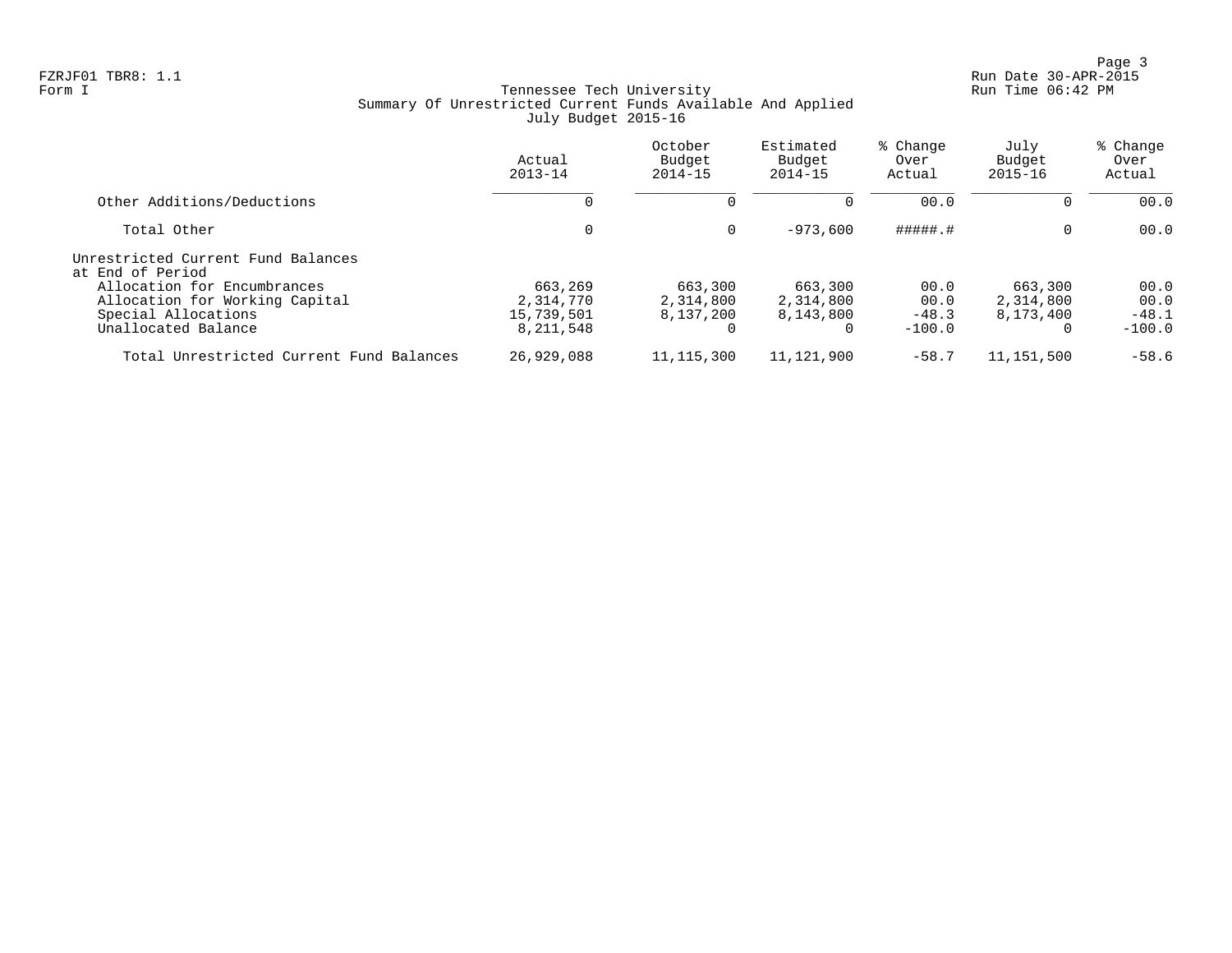## Form II Tennessee Tech University Run Time 06:50 PM Special Allocations July Budget 2015-16

|                                                                                     | Actual<br>$2013 - 14$ | October<br>Budget<br>$2014 - 15$ | Estimated<br>Budget<br>$2014 - 15$ | July<br>Budget<br>$2015 - 16$ |
|-------------------------------------------------------------------------------------|-----------------------|----------------------------------|------------------------------------|-------------------------------|
| At Beginning of Period                                                              |                       |                                  |                                    |                               |
| 2% to 5% Reserve                                                                    | 9,916,690             | 10,549,805                       | 10,549,805                         | 3,014,525                     |
| Allocation for Compensated Absences                                                 |                       |                                  |                                    |                               |
| Allocation for Student Activity Fees                                                | 1,627,954             | 1,687,940                        | 1,687,940                          | 1,687,940                     |
| Allocation for Technology Access Fees                                               | 1,203,026             | 1,610,357                        | 1,610,357                          | 1,610,357                     |
| Allocation for Auxiliary Contingency                                                | 799,253               | 859,209                          | 859,209                            | 798,771                       |
| Allocation for Specialized Academic Course Fees                                     | 958,336               | 1,032,190                        | 1,032,190                          | 1,032,190                     |
| Allocation for Unexpended Contracts                                                 |                       |                                  |                                    |                               |
| Allocation for Conferences and Institutes                                           |                       |                                  |                                    |                               |
| Allocation for Floyd Scholarship                                                    |                       |                                  |                                    |                               |
| Allocation for RODP                                                                 |                       |                                  |                                    |                               |
| Allocation for TTC Equipment Appropriation                                          |                       |                                  |                                    |                               |
| Allocation for OPEB                                                                 |                       |                                  |                                    |                               |
| Allocation for Designated Appropriations                                            |                       |                                  |                                    |                               |
| Allocation for Sustainable Campus Fee                                               |                       |                                  |                                    |                               |
| Allocation for International Education Fee                                          |                       |                                  |                                    |                               |
| Total                                                                               | 14,505,259            | 15,739,501                       | 15,739,501                         | 8, 143, 783                   |
| At End of Period                                                                    |                       |                                  |                                    |                               |
| 2% to 5% Reserve                                                                    | 10,549,805            | 3,007,440                        | 3,014,525                          | 3,048,280                     |
| Allocation for Compensated Absences                                                 |                       |                                  |                                    |                               |
| Allocation for Student Activity Fees                                                | 1,687,940             | 1,687,940                        | 1,687,940                          | 1,687,940                     |
| Allocation for Technology Access Fees                                               | 1,610,357             | 1,610,357                        | 1,610,357                          | 1,610,357                     |
| Allocation for Auxiliary Contingency                                                | 859,209               | 799,270                          | 798,771                            | 794,665                       |
| Allocation for Specialized Academic Course Fees                                     | 1,032,190             | 1,032,190                        | 1,032,190                          | 1,032,190                     |
| Allocation for Unexpended Contracts                                                 |                       |                                  |                                    |                               |
| Allocation for Conferences and Institutes                                           |                       |                                  |                                    |                               |
| Allocation for Floyd Scholarship                                                    |                       |                                  |                                    |                               |
| Allocation for RODP                                                                 |                       |                                  |                                    |                               |
| Allocation for TTC Equipment Appropriation                                          |                       |                                  |                                    |                               |
| Allocation for OPEB                                                                 |                       |                                  |                                    |                               |
| Allocation for Designated Appropriations                                            |                       |                                  |                                    |                               |
| Allocation for Sustainable Campus Fee<br>Allocation for International Education Fee |                       |                                  |                                    |                               |
| Total                                                                               | 15,739,501            | 8,137,197                        | 8,143,783                          | 8,173,432                     |
|                                                                                     |                       |                                  |                                    |                               |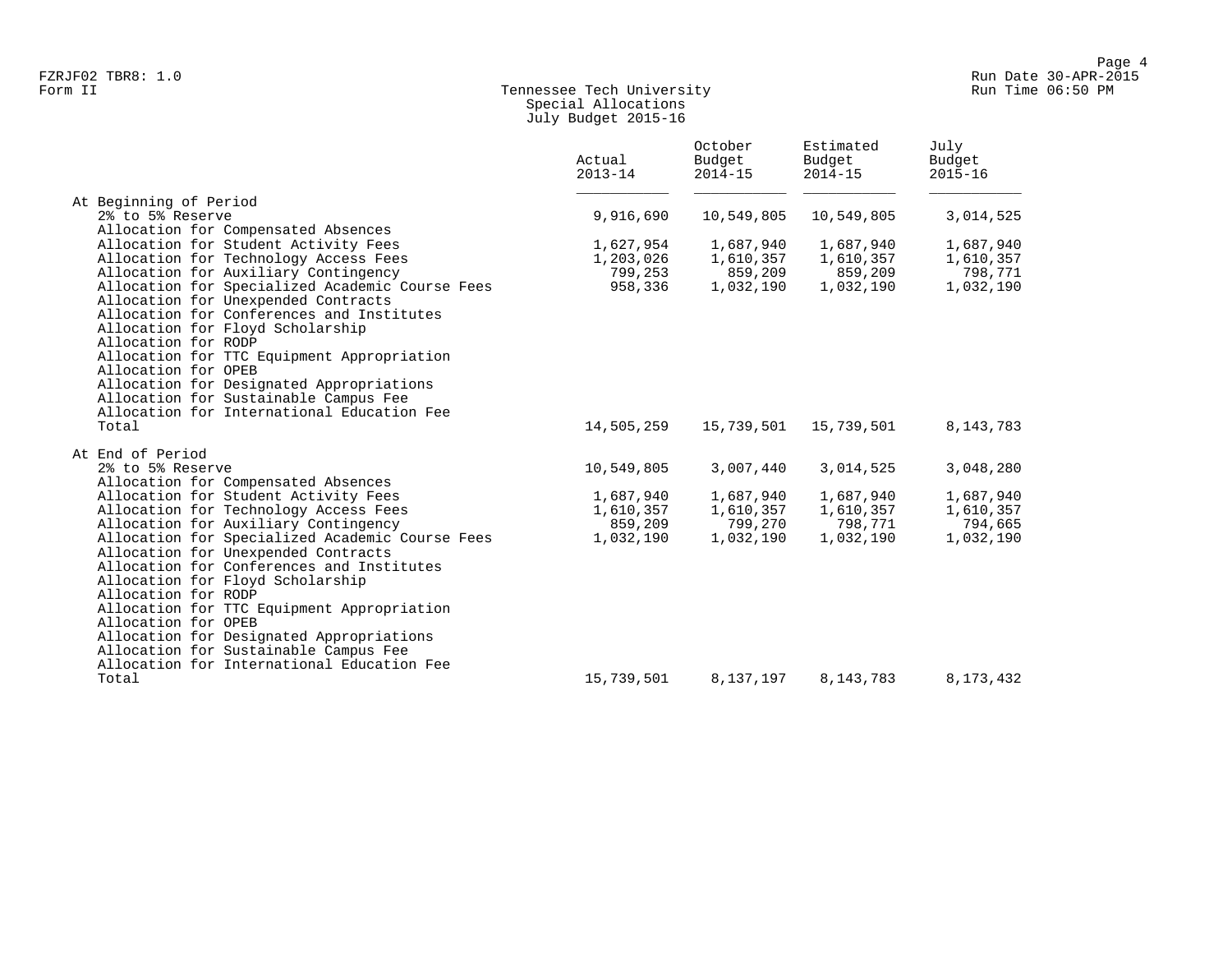#### Form III Tennessee Tech University Run Time 06:56 PM Unrestricted Educational And General Expenditures By Budget Category Actual 2013-14

| UNRESTRICTED EXPENDITURES     | Professional<br>Salaries | Other<br>Salaries | Employee<br>Benefits | Travel       | Operating<br>Expense | Capital<br>Outlay | Total         | % OF<br>Total<br>E & G |
|-------------------------------|--------------------------|-------------------|----------------------|--------------|----------------------|-------------------|---------------|------------------------|
| EDUCATION AND GENERAL         |                          |                   |                      |              |                      |                   |               |                        |
| Instruction                   | 36,052,953               | 3, 151, 379       | 13,935,903           | 485,343      | 7,515,830            | 214,013           | 61,355,421    | 47.41                  |
| Research                      | 284,169                  | 168,929           | 157,835              | 168,228      | 764,703              | 190,604           | 1,734,468     | 1.34                   |
| Public Service                | 595,270                  | 326,771           | 362,172              | 47,163       | 1,061,589            | 0                 | 2,392,965     | 1.85                   |
| Academic Support              | 6,304,281                | 1,893,061         | 3,101,550            | 280,481      | $-1,498,659$         | 369,715           | 10,450,429    | 8.07                   |
| Student Services              | 5, 263, 278              | 2,014,847         | 2,972,998            | 1,578,258    | 9,168,623            | 6,581             | 21,004,585    | 16.23                  |
| Institutional Support         | 5,588,175                | 2,206,643         | 3,129,898            | 202,560      | 2,633,916            | $\mathbf 0$       | 13,761,192    | 10.63                  |
| Oper & Maint of Plant         | 608,516                  | 1,958,966         | 1,374,616            | 5,898        | 8,090,337            | 225,612           | 12,263,945    | 9.48                   |
| Scholarships & Fellow         | $\mathbf 0$              | $\mathbf 0$       | $\mathbf 0$          | $\mathbf{0}$ | 6,454,449            | $\circ$           | 6,454,449     | 4.99                   |
| Total Educational and General | 54,696,642               | 11,720,596        | 25,034,972           | 2,767,931    | 34,190,788           | 1,006,525         | 129, 417, 454 |                        |
| Auxiliary Enterprises         | 641,493                  | 1,530,032         | 718,146              | 14,195       | 4,134,170            | 5,267             | 7,043,303     |                        |
| Total Unrestricted            | 55, 338, 135             | 13,250,628        | 25, 753, 118         | 2,782,126    | 38, 324, 958         | 1,011,792         | 136,460,757   |                        |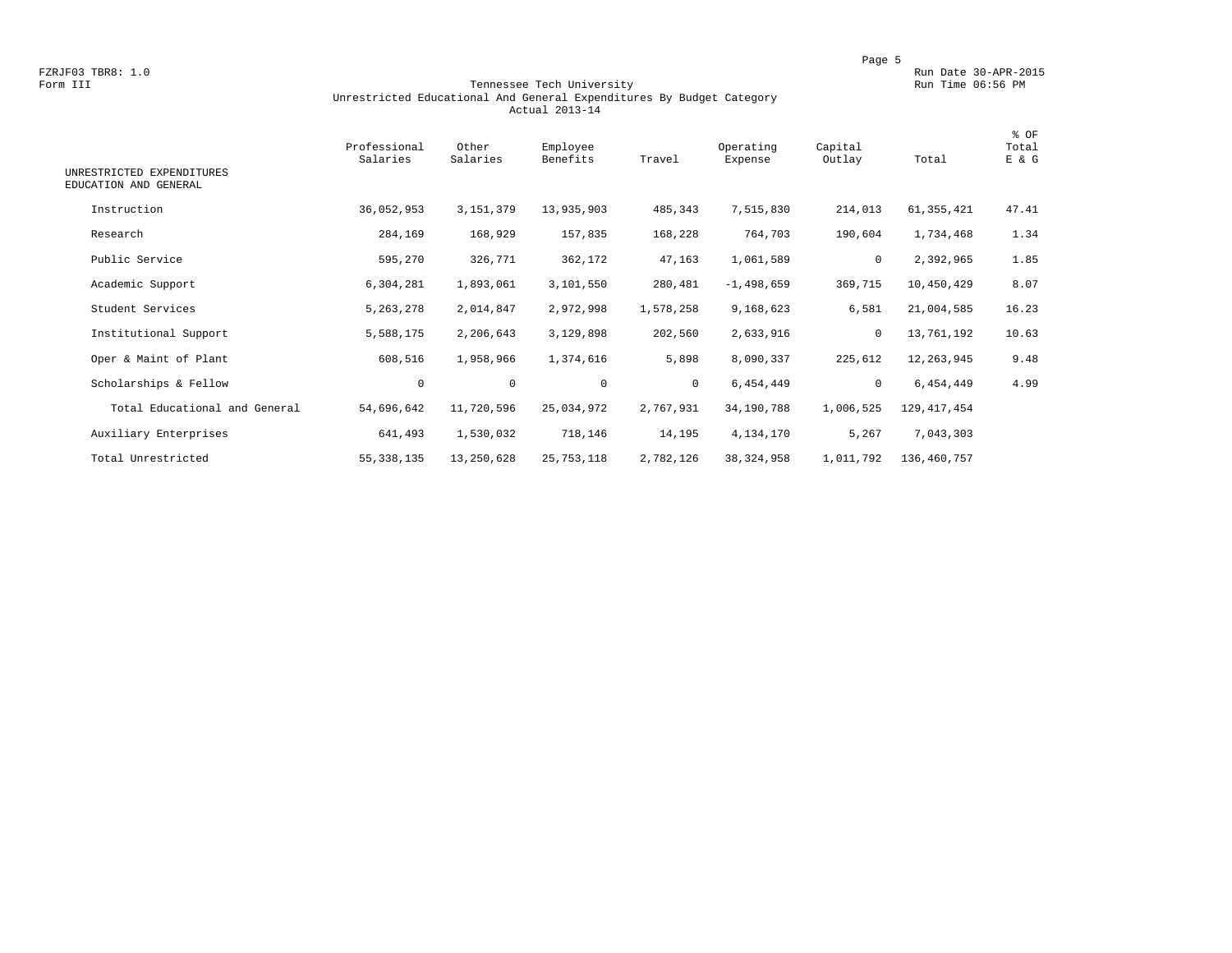#### Form III Tennessee Tech University Run Time 06:56 PM Unrestricted Educational And General Expenditures By Budget Category Revised 2014-15

| UNRESTRICTED EXPENDITURES<br>EDUCATION AND GENERAL | Professional<br>Salaries | Other<br>Salaries | Employee<br>Benefits | Travel    | Operating<br>Expense | Capital<br>Outlay | Total       | % OF<br>Total<br>E & G |
|----------------------------------------------------|--------------------------|-------------------|----------------------|-----------|----------------------|-------------------|-------------|------------------------|
| Instruction                                        | 39,621,300               | 2,739,700         | 15,036,700           | 307,300   | 14,511,800           | 167,500           | 72,384,300  | 47.56                  |
| Research                                           | 277,300                  | 151,000           | 306,800              | 37,700    | 2,889,000            | 28,100            | 3,689,900   | 2.42                   |
| Public Service                                     | 724,400                  | 357,400           | 464,800              | 49,500    | 1,399,800            | $\circ$           | 2,995,900   | 1.97                   |
| Academic Support                                   | 7,364,200                | 1,863,900         | 3,752,500            | 269,600   | $-1,760,200$         | 264,100           | 11,754,100  | 7.72                   |
| Student Services                                   | 6,668,800                | 1,968,000         | 3,632,000            | 1,176,100 | 11,018,400           | 0                 | 24,463,300  | 16.07                  |
| Institutional Support                              | 6,610,500                | 2,388,000         | 3,700,700            | 145,400   | 2,363,800            | 7,000             | 15,215,400  | 10.00                  |
| Oper & Maint of Plant                              | 819,400                  | 2,271,100         | 1,651,700            | 14,400    | 8,407,600            | 31,200            | 13,195,400  | 8.67                   |
| Scholarships & Fellow                              | $\circ$                  | $\mathsf{O}$      | $\mathbf 0$          | $\circ$   | 8,505,100            | $\mathbf 0$       | 8,505,100   | 5.59                   |
| Total Educational and General                      | 62,085,900               | 11,739,100        | 28,545,200           | 2,000,000 | 47,335,300           | 497,900           | 152,203,400 |                        |
| Auxiliary Enterprises                              | 706,500                  | 1,623,700         | 800,700              | 13,700    | 4,466,800            | 2,500             | 7,613,900   |                        |
| Total Unrestricted                                 | 62,792,400               | 13,362,800        | 29,345,900           | 2,013,700 | 51,802,100           | 500,400           | 159,817,300 |                        |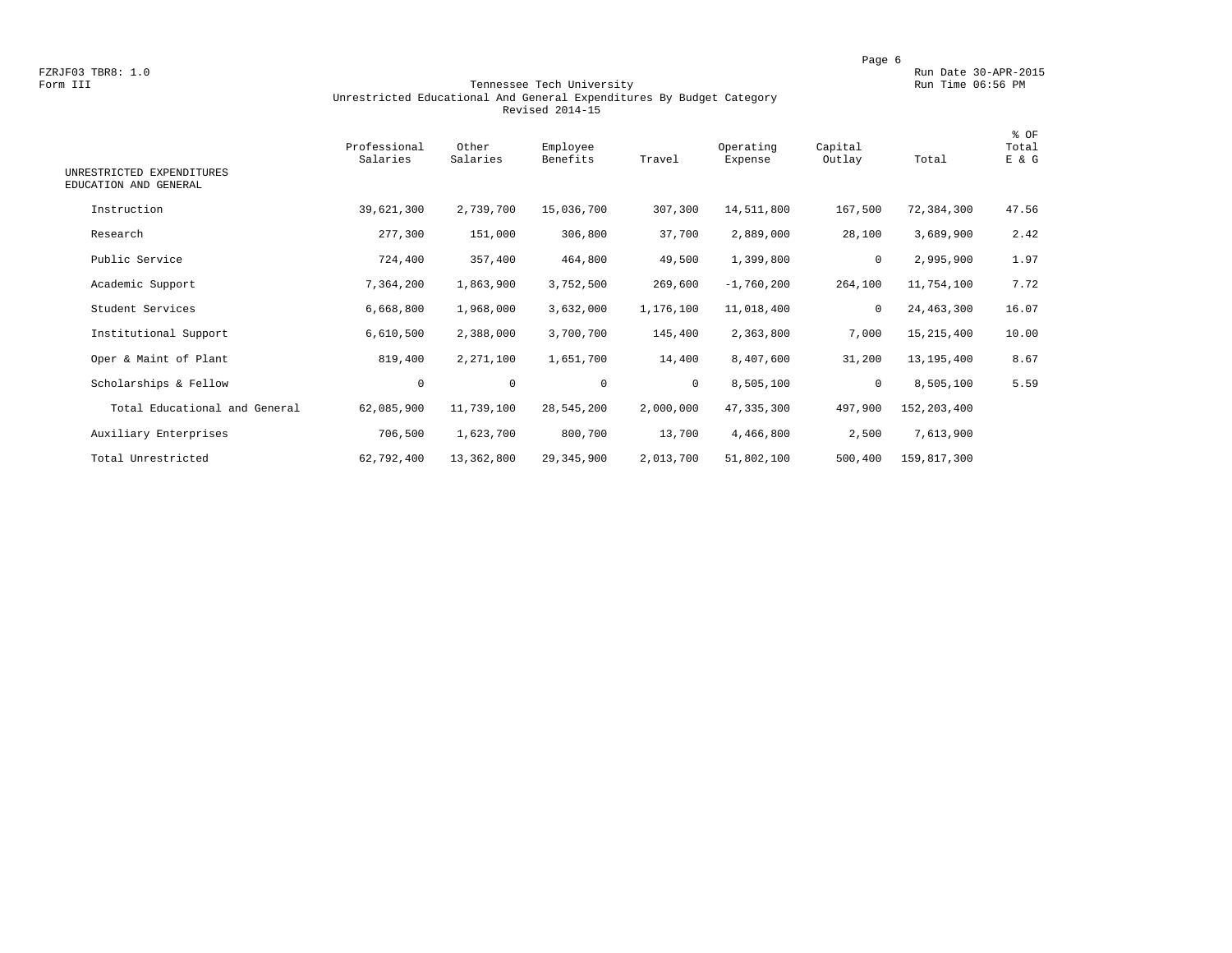#### Form III Tennessee Tech University Run Time 06:56 PM Unrestricted Educational And General Expenditures By Budget Category Estimated 2014-15

| UNRESTRICTED EXPENDITURES<br>EDUCATION AND GENERAL | Professional<br>Salaries | Other<br>Salaries | Employee<br>Benefits | Travel    | Operating<br>Expense | Capital<br>Outlay | Total       | % OF<br>Total<br>E & G |
|----------------------------------------------------|--------------------------|-------------------|----------------------|-----------|----------------------|-------------------|-------------|------------------------|
| Instruction                                        | 39,025,600               | 2,898,800         | 14,359,300           | 541,400   | 14,082,100           | 247,500           | 71,154,700  | 46.40                  |
| Research                                           | 448,400                  | 182,600           | 348,900              | 158,900   | 2,473,500            | 23,100            | 3,635,400   | 2.37                   |
| Public Service                                     | 737,900                  | 340,700           | 451,400              | 55,400    | 1,418,900            | 0                 | 3,004,300   | 1.96                   |
| Academic Support                                   | 7,561,500                | 1,832,800         | 3,754,400            | 417,500   | $-762,300$           | 272,100           | 13,076,000  | 8.53                   |
| Student Services                                   | 6,595,200                | 1,911,600         | 3,699,400            | 1,620,200 | 11,200,700           | 0                 | 25,027,100  | 16.32                  |
| Institutional Support                              | 6,298,400                | 2,295,200         | 3,640,000            | 194,400   | 3,256,100            | 0                 | 15,684,100  | 10.23                  |
| Oper & Maint of Plant                              | 627,900                  | 2,179,700         | 1,648,200            | 26,300    | 8,802,300            | 31,200            | 13,315,600  | 8.68                   |
| Scholarships & Fellow                              | $\circ$                  | $\mathbf 0$       | $\mathbf 0$          | $\circ$   | 8,438,900            | $\mathbf 0$       | 8,438,900   | 5.50                   |
| Total Educational and General                      | 61,294,900               | 11,641,400        | 27,901,600           | 3,014,100 | 48,910,200           | 573,900           | 153,336,100 |                        |
| Auxiliary Enterprises                              | 703,500                  | 1,623,100         | 800,700              | 14,400    | 4,430,300            | 2,500             | 7,574,500   |                        |
| Total Unrestricted                                 | 61,998,400               | 13,264,500        | 28,702,300           | 3,028,500 | 53,340,500           | 576,400           | 160,910,600 |                        |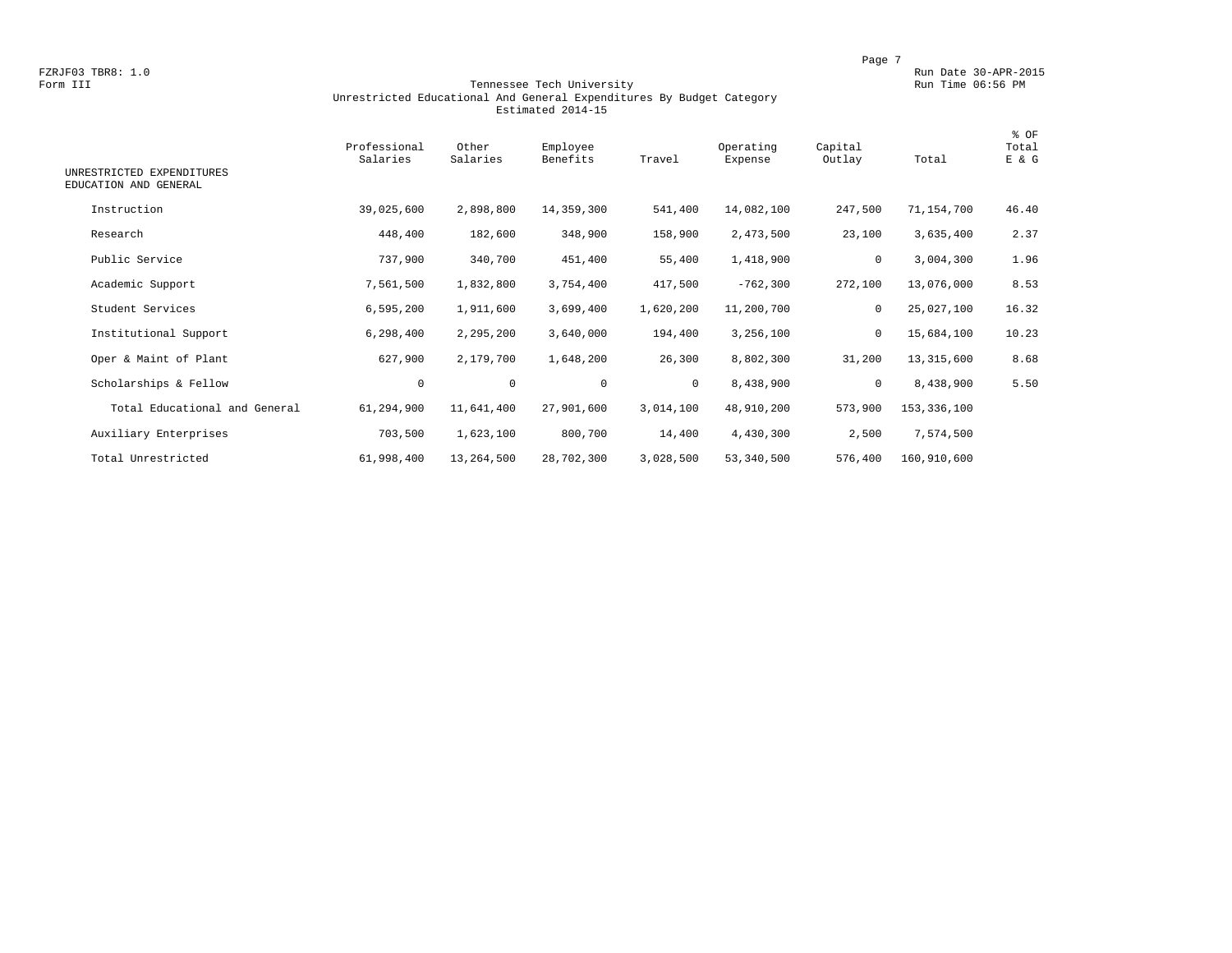#### Form III Tennessee Tech University Run Time 06:56 PM Unrestricted Educational And General Expenditures By Budget Category Proposed 2015-16

| UNRESTRICTED EXPENDITURES<br>EDUCATION AND GENERAL | Professional<br>Salaries | Other<br>Salaries | Employee<br>Benefits | Travel    | Operating<br>Expense | Capital<br>Outlay | Total       | % OF<br>Total<br>E & G |
|----------------------------------------------------|--------------------------|-------------------|----------------------|-----------|----------------------|-------------------|-------------|------------------------|
| Instruction                                        | 38,804,200               | 2,797,600         | 14,068,600           | 341,100   | 9,830,800            | 138,100           | 65,980,400  | 46.77                  |
| Research                                           | 374,300                  | 70,900            | 306,400              | 1,900     | 580,900              | $\mathbf 0$       | 1,334,400   | 0.95                   |
| Public Service                                     | 642,500                  | 287,000           | 402,900              | 39,500    | 1,195,800            | 0                 | 2,567,700   | 1.82                   |
| Academic Support                                   | 7,903,200                | 1,862,100         | 3,790,400            | 198,000   | $-2,507,800$         | 233,400           | 11,479,300  | 8.14                   |
| Student Services                                   | 6,816,900                | 1,968,600         | 3,820,800            | 1,143,100 | 9,548,100            | 0                 | 23,297,500  | 16.52                  |
| Institutional Support                              | 6,982,400                | 2,427,400         | 3,747,300            | 82,600    | 2,429,000            | 7,000             | 15,675,700  | 11.11                  |
| Oper & Maint of Plant                              | 832,900                  | 2,307,700         | 1,663,800            | 14,400    | 7,417,500            | 0                 | 12,236,300  | 8.67                   |
| Scholarships & Fellow                              | $\mathbf 0$              | $\mathbf 0$       | $\mathbf 0$          | $\circ$   | 8,494,700            | 0                 | 8,494,700   | 6.02                   |
| Total Educational and General                      | 62,356,400               | 11,721,300        | 27,800,200           | 1,820,600 | 36,989,000           | 378,500           | 141,066,000 |                        |
| Auxiliary Enterprises                              | 719,100                  | 1,637,200         | 807,500              | 13,700    | 4,190,700            | 2,500             | 7,370,700   |                        |
| Total Unrestricted                                 | 63,075,500               | 13,358,500        | 28,607,700           | 1,834,300 | 41,179,700           | 381,000           | 148,436,700 |                        |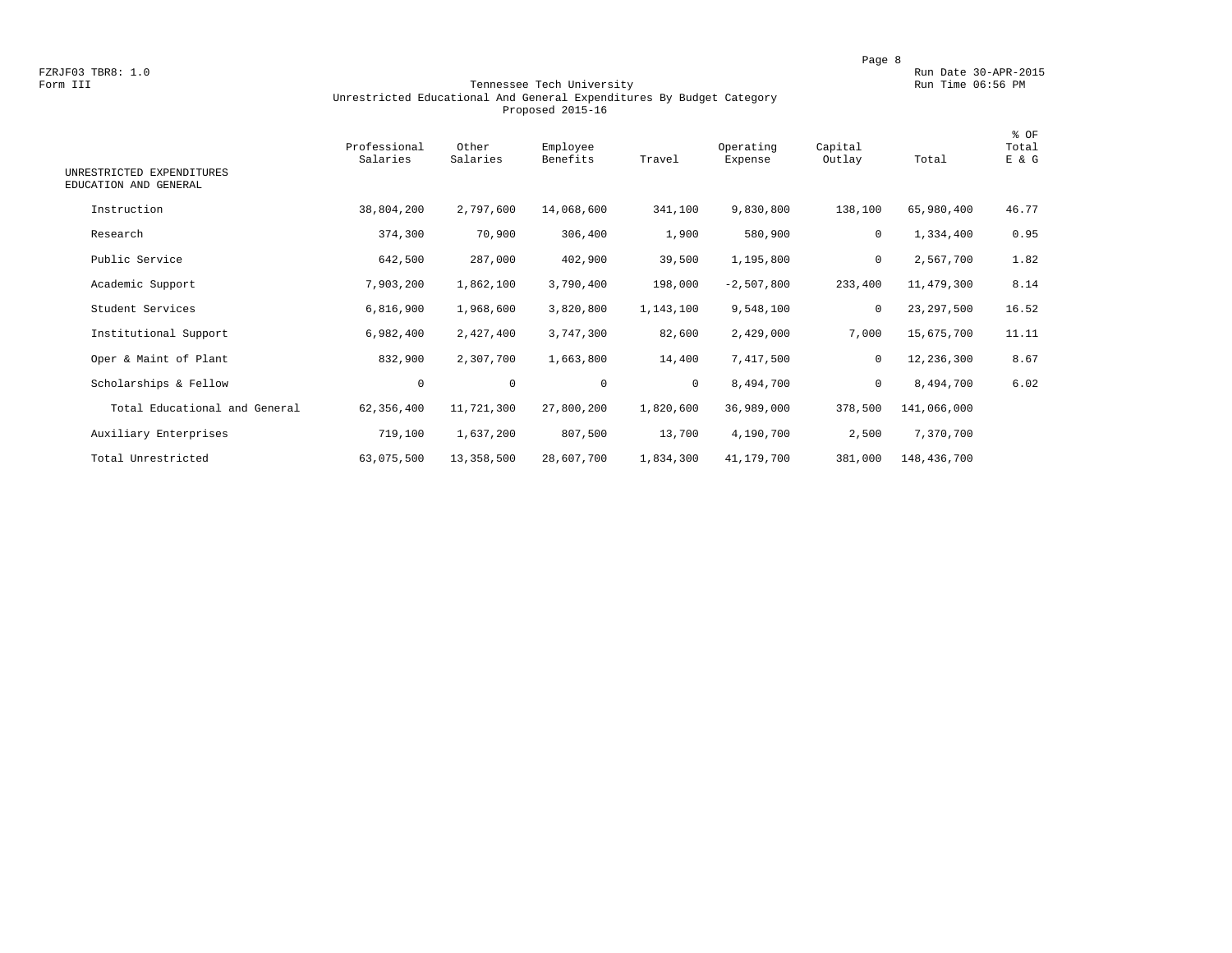#### Form IV Tennessee Tech University Run Time 07:10 PM Detail Of Transfers July Budget 2015-16

|                                                                            | Actual<br>$2013 - 14$ | October<br>Budget<br>$2014 - 15$ | Estimated<br>Budget<br>$2014 - 15$ | July<br>Budget<br>$2015 - 16$ |
|----------------------------------------------------------------------------|-----------------------|----------------------------------|------------------------------------|-------------------------------|
| Educational And General<br>Mandatory Transfers                             |                       |                                  |                                    |                               |
| Retirement of Indebtedness:                                                |                       |                                  |                                    |                               |
| ROI Energy Performance Contract                                            | 311,655               | 315,770                          | 245,200                            | 245,200                       |
| ROI Performance Contr Order 2                                              | 200,233               | 203,000                          | 158,470                            | 158,460                       |
| ROI Energy Perf 2014B 08B 915                                              | $\Omega$              | $\overline{0}$                   | 43,060                             | 63,530                        |
| ROI Energy Perf 2014B 09A 918                                              | $\mathbf 0$           | $\Omega$                         | 29,530                             | 43,580                        |
| Loan Fund Matching-NDSL                                                    |                       |                                  |                                    |                               |
| Renewals and Replacements:                                                 |                       |                                  |                                    |                               |
| Total E&G Mandatory Transfers                                              | 511,888               | 518,770                          | 476,260                            | 510,770                       |
| Non-Mandatory Transfers To (From)                                          |                       |                                  |                                    |                               |
| Unexpended Plant Funds:                                                    |                       |                                  |                                    |                               |
| Transf to Un Ex Plant Extra Maint                                          | 90,000                | 90,000                           | 90,000                             | 90,000                        |
| Transf to Un Ex Plant Parkg Paving                                         | 214,800               | 214,800                          | 214,800                            | 214,800                       |
| Trf to Un Ex Plt HR Upgrades                                               | $\Omega$              | $\Omega$                         | 156,000                            | $\overline{0}$                |
| Trf to Un Ex Plt Extra Maint Local                                         | 60,000                | 60,000                           | 60,000                             | 60,000                        |
| Trf to Un Ex Plt West Prop Purchase                                        | $\Omega$              | 1,496,630                        | 1,496,630                          | 1,496,630                     |
| Trf to Un Ex Plt Var Acad Bldg                                             | 4,831,000             | 841,000                          | 841,000                            | 841,000                       |
| Trf to Un Ex Plt Facilities Develop                                        | 1,013,069             | 1,051,000                        | 1,049,500                          | 1,030,000                     |
| Trf to Un Ex Plt Hooper Eblen Seatq<br>Trf to Un Ex Plt Hooper Eblen Boilr | 0<br>$\Omega$         | 2,240,000                        | 2,240,000                          | $\mathbf 0$<br>$\Omega$       |
| Trf to Un Ex Plt Acad Strat Initiat                                        | $\Omega$              | 1,750,000<br>2,105,479           | 1,750,000<br>75,768                | $\Omega$                      |
| Trf to Un Ex Plt Interntl House                                            | $\Omega$              | $\Omega$                         | $\Omega$                           | 2,000,000                     |
| Renewals and Replacements:                                                 |                       |                                  |                                    |                               |
| Transfers to RR Computer Ctr                                               | 300,000               | 300,000                          | 300,000                            | 300,000                       |
| Transfers to RR Motor Pool                                                 | 24,912                | 0                                | $\Omega$                           | 0                             |
| Transfers to RR Printing                                                   | 91,515                | $\mathbf 0$                      | $\mathbf 0$                        | $\overline{0}$                |
| Transfers to RR MP Athletics                                               | 2,834                 | 2,000                            | 2,000                              | 2,000                         |
| Transfers to RR MP Ext Educ                                                | $\Omega$              | 1,000                            | 1,000                              | 1,000                         |
| Transfers to RR MP Arts n Sci                                              | 13,430                | 10,000                           | 10,000                             | 10,000                        |
| Transfers to RR MP Water Ctr                                               | 4,646                 | 12,000                           | 12,000                             | 12,000                        |
| Transfers to RR Reserves                                                   | 1,500,000             | 1,175,600                        | 1,285,110                          | 1,242,600                     |
| Transfers to RR Athletic Fund                                              | 384,207               | 18,999                           | 9                                  | 222,150                       |
| Transfers to RR Craft Ctr E&G                                              | 74,927                | 19,250                           | 19,250                             | $\overline{0}$                |
| Transfers to RR Com Equipment Repl                                         | 77,110                | 77,110                           | 77,110                             | 77,110                        |
| Transfers to RR University Police                                          | 40,274                | $\Omega$                         | 29,750                             | $\Omega$                      |
| Transfers to RR Electronic Updates                                         | 350,000               | 350,000                          | 450,000                            | 350,000                       |
| Transfers to RR MP Engineering                                             | 249                   | 0                                | $\Omega$                           | $\mathbf 0$                   |
| Transfers to RR Environment                                                | 11,700                | $\Omega$                         | $\Omega$                           | $\Omega$                      |
| Other:                                                                     |                       |                                  |                                    |                               |
| Transfers to ROI Fitness Center                                            | 268,095               | 1,280,760                        | 1,221,120                          | 1,529,220                     |
| Transfers to ROI Univ Center<br>Transfers to ROI Eblen Center              | 103,114<br>226,850    | 104,040<br>228,900               | 106,740<br>234,840                 | 104,835<br>230,645            |
|                                                                            |                       |                                  |                                    |                               |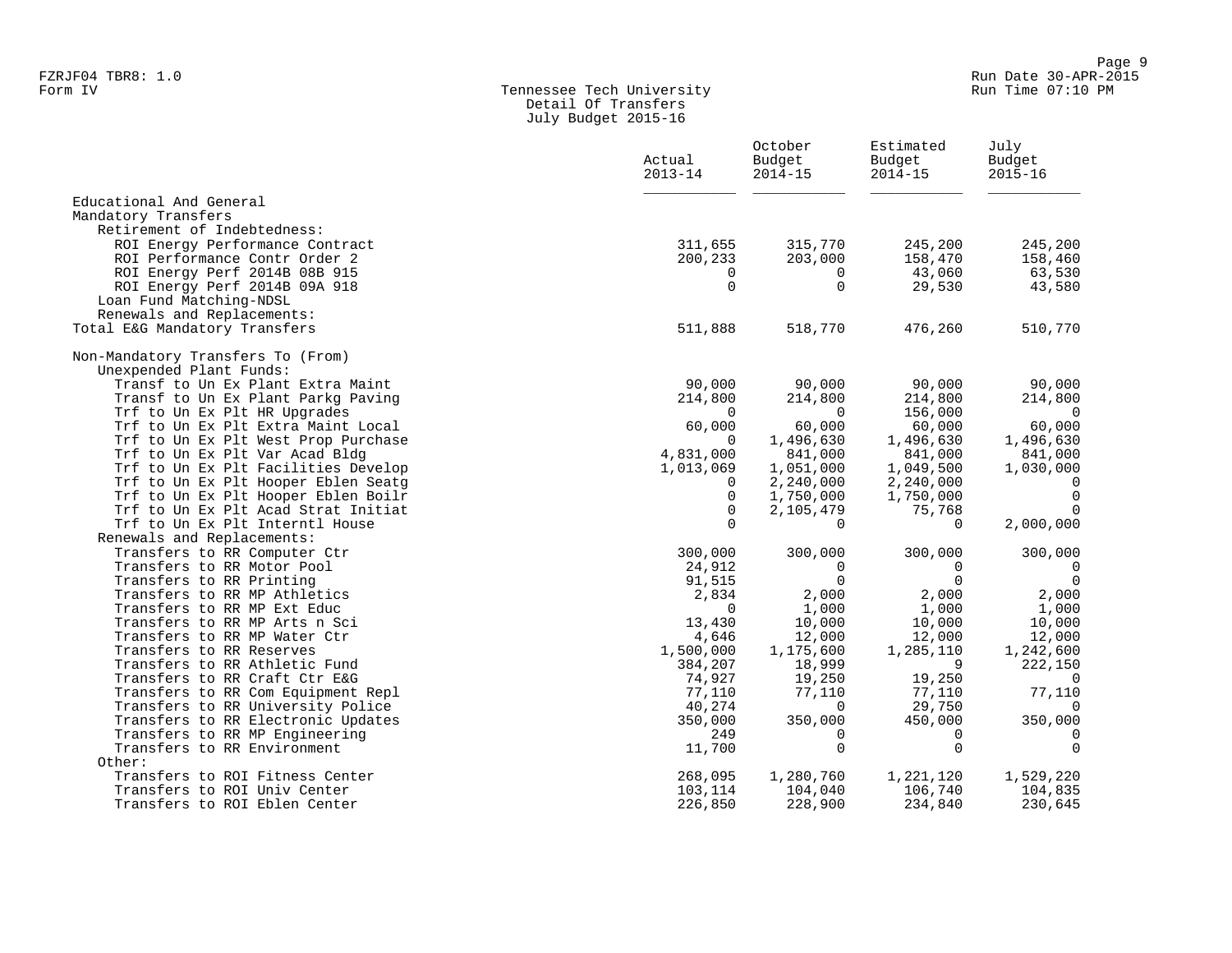## Form IV Tennessee Tech University Run Time 07:10 PM Detail Of Transfers July Budget 2015-16

|                                         | Actual<br>$2013 - 14$ | October<br>Budget<br>$2014 - 15$ | Estimated<br>Budget<br>$2014 - 15$ | July<br>Budget<br>$2015 - 16$ |
|-----------------------------------------|-----------------------|----------------------------------|------------------------------------|-------------------------------|
| Total E&G Non-Mandatory Transfers       |                       | 9,682,732 13,428,568             | 11,722,627                         | 9,813,990                     |
| Total Educational And General           | 10,194,620            | 13,947,338                       | 12,198,887                         | 10,324,760                    |
| Auxiliary Enterprises                   |                       |                                  |                                    |                               |
| Mandatory Transfers                     |                       |                                  |                                    |                               |
| Retirement of Indebtedness:             |                       |                                  |                                    |                               |
| ROI Dorms 10TH D 2012C 914 (2004B)      | 342,147               | 347,830                          | 347,830                            | 347,830                       |
| ROI Dorms 10TH Dixie 2005A 914 Bd       | 164,987               | 166,160                          | 149,090                            | $\overline{0}$                |
| ROI R H Rep 2007C 914 Bd                | 186,172               | 186,170                          | 186,170                            | 186,170                       |
| ROI New Dorm 2010 917                   | 1,835,455             | 1,884,950                        | 1,884,950                          | 1,883,010                     |
| ROI TV Apts 2012A 920                   | 461,790               | 461,300                          | 461,300                            | 460,900                       |
| ROI TV Apts Renov PH2 P921              | 133,150               | 466,210                          | 466,210                            | 465,840                       |
| ROI Warf Ellington P922                 |                       | 11,818    16,000                 | 25,000                             | 5,000                         |
| ROI Jobe Murphy RH P924                 |                       | 3,265 3,000                      | 10,000                             | 10,000                        |
| ROI TV Ph 3 P923                        | 3,673                 | 15,000                           | 15,000                             | 20,000                        |
| ROI Dorms 10TH Dixie 2014A 05A 914      | $\overline{0}$        | $\Omega$                         | 1,070                              | 176,140                       |
| Renewals and Replacements:              |                       |                                  |                                    |                               |
| Total Auxiliary Mandatory Transfers     | 3,142,457             | 3,546,620                        | 3,546,620                          | 3,554,890                     |
| Non-Mandatory Transfers To (From)       |                       |                                  |                                    |                               |
| Unexpended Plant Funds:                 |                       |                                  |                                    |                               |
| Renewals and Replacements:              |                       |                                  |                                    |                               |
| Transfers to RR Housing                 | 4,055,161             | 2,247,549                        | 2,300,099                          | 2,458,788                     |
| Transfers to RR Aptments                | 188,679               | $\overline{0}$                   | $\Omega$                           | $\overline{0}$                |
| Transfers to RR Bookstore               | 525,647               | 495,996                          | 495,706                            | 495,446                       |
| Transfers to RR Cafeteria               | 1,813,901             | 1,661,486                        | 1,663,746                          | 2,466,106                     |
| Transfers to RR Vending                 | 89,029                | 75,860                           | 76,290                             | 75,490                        |
| Transfers to RR Post Office             | 138,170               | 125,314                          | 128,184                            | 131,661                       |
| Transfers to RR Fitness Center          | 149,034               | 181,733                          | 152,553                            | 178,458                       |
| Transfers to RR CC Housing<br>Other:    | 45,169                | 36,832                           | 37,752                             | 39,881                        |
| Total Auxiliary Non-Mandatory Transfers | 7,004,790             | 4,824,770                        | 4,854,330                          | 5,845,830                     |
|                                         |                       |                                  |                                    |                               |
| Total Auxiliary Enterprises             | 10,147,247            | 8,371,390                        | 8,400,950                          | 9,400,720                     |
| Total Transfers                         | 20, 341, 867          | 22, 318, 728                     | 20,599,837                         | 19,725,480                    |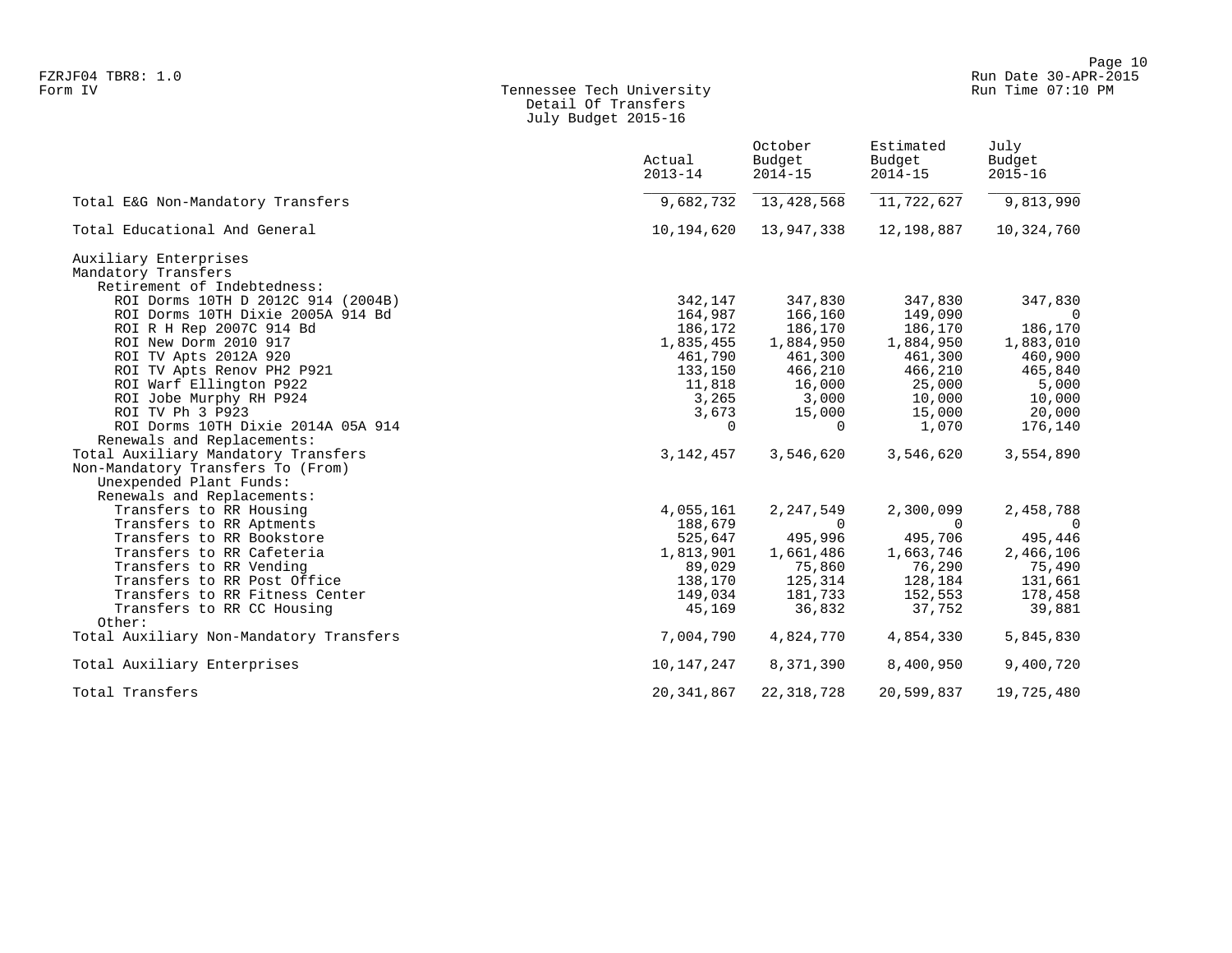Page 11 FZRJF05 TBR8: 1.0 Run Date 30-APR-2015

#### Form V Tennessee Tech University Run Time 07:15 PM Unrestricted Expenditures And Transfers By Major Functional Area And Account For Fiscal Year Actual 2013-14

|                             |              |              | Public      | Academic     | Student      | Inst.          | Operation &  | Scholar/     | Total         |              |               |
|-----------------------------|--------------|--------------|-------------|--------------|--------------|----------------|--------------|--------------|---------------|--------------|---------------|
|                             | Instruction  | Research     | Service     | Support      | Services     | Support        | Maintenance  | Fellowships  | $E$ & $G$     | Auxiliary    | Total         |
| Salaries                    |              |              |             |              |              |                |              |              |               |              |               |
| Administrative/Professional | 83,197       | $\mathbf 0$  | $^{\circ}$  | 1,650,353    | 295,687      | 2,334,080      | 111,244      | $\Omega$     | 4, 474, 561   | 164          | 4, 474, 725   |
| Academic                    | 33,878,028   | 256,167      | 134,018     | 748,492      | 5,407        | 92,395         | $\mathbf 0$  | $\Omega$     | 35, 114, 507  | $\mathbb O$  | 35, 114, 507  |
| Supporting                  | 2,312,199    | 46,420       | 212,622     | 1,691,162    | 1,712,834    | 2,117,271      | 1,932,632    | $\Omega$     | 10,025,140    | 896,515      | 10,921,655    |
| Students                    | 839,180      | 122,509      | 114,149     | 201,899      | 302,013      | 89,372         | 26,334       | $\Omega$     | 1,695,456     | 633,517      | 2,328,973     |
| Professional                | 2,091,728    | 28,002       | 461,252     | 3,905,436    | 4,962,184    | 3,161,700      | 497,272      | $\Omega$     | 15, 107, 574  | 641,329      | 15,748,903    |
| Total Salaries              | 39, 204, 332 | 453,098      | 922,041     | 8,197,342    | 7,278,125    | 7,794,818      | 2,567,482    | $\Omega$     | 66, 417, 238  | 2,171,525    | 68,588,763    |
| Employee Benefits           |              |              |             |              |              |                |              |              |               |              |               |
| FICA                        | 2,659,889    | 29,625       | 60,249      | 563,723      | 496,827      | 538,034        | 180,586      | $\mathbf{0}$ | 4,528,933     | 118,050      | 4,646,983     |
| Retirement                  | 4,034,650    | 40,379       | 90,617      | 960,163      | 794,659      | 962,935        | 355,457      | $\cap$       | 7,238,860     | 197,538      | 7,436,398     |
| Insurance                   | 5,139,261    | 38,756       | 137,993     | 1,333,452    | 1,320,808    | 1,339,906      | 734,962      | $\Omega$     | 10,045,138    | 369,630      | 10, 414, 768  |
| Unemployment Compensation   | 13,781       | $^{\circ}$   | $\mathbf 0$ | 7,150        | $^{\circ}$   | 6,875          | 7,663        | $\mathbf{0}$ | 35,469        | $^{\circ}$   | 35,469        |
| Other                       | 2,088,322    | 49,075       | 73,313      | 237,062      | 360,704      | 282,148        | 95,948       | $\mathbf{0}$ | 3,186,572     | 32,928       | 3,219,500     |
| Total Benefits              | 13,935,903   | 157,835      | 362,172     | 3,101,550    | 2,972,998    | 3,129,898      | 1,374,616    | $\Omega$     | 25,034,972    | 718,146      | 25, 753, 118  |
| Total Personal Serv.        | 53, 140, 235 | 610,933      | 1,284,213   | 11,298,892   | 10, 251, 123 | 10,924,716     | 3,942,098    | $\cap$       | 91, 452, 210  | 2,889,671    | 94, 341, 881  |
| Other                       |              |              |             |              |              |                |              |              |               |              |               |
| Travel                      | 485,343      | 168,228      | 47,163      | 280,481      | 1,578,258    | 202,560        | 5,898        | $\circ$      | 2.767.931     | 14,195       | 2,782,126     |
| Printing, Duplicating, Film | 52,880       | 7,065        | 20,233      | 45,815       | 223,649      | $-187,636$     | 552          | $^{\circ}$   | 162,558       | 10,767       | 173,325       |
| Processing                  |              |              |             |              |              |                |              |              |               |              |               |
| Utilities & Fuel            | $\Omega$     | $^{\circ}$   | 1,311       | 24,289       | $\mathbf 0$  | $\overline{0}$ | 5,564,288    | $\circ$      | 5,589,888     | $\mathbf 0$  | 5,589,888     |
| Communications & Shipping   | 156,147      | 6,359        | 12,974      | 226,898      | 182,207      | $-431, 135$    | 18,121       | 0            | 171,571       | 493,915      | 665,486       |
| Cost                        |              |              |             |              |              |                |              |              |               |              |               |
| Maintenance/Repairs         | 49,870       | 12,224       | 17,328      | 110,856      | 95,302       | 85,911         | 2,741,413    | $\circ$      | 3,112,904     | 456,479      | 3,569,383     |
| Professional/Admin.         | 1,301,304    | 64,726       | 192,062     | 1,903,074    | 1,330,753    | 1,714,761      | 312,469      | $\circ$      | 6,819,149     | 175,246      | 6,994,395     |
| Services                    |              |              |             |              |              |                |              |              |               |              |               |
| Supplies                    | 1,738,708    | 411,672      | 210,514     | 800,484      | 1,794,393    | 567,805        | 791,336      | $\circ$      | 6,314,912     | 319,952      | 6,634,864     |
| Rental & Insurance          | 369,592      | 32,241       | 13,793      | 80,381       | 209,973      | 79,639         | 364,909      | $\circ$      | 1,150,528     | 305,732      | 1,456,260     |
| Motor Vehicle Operation     | 1,431        | 921          | 8,061       | 50,018       | 51,151       | 36,768         | 52,284       | $\mathbf{0}$ | 200,634       | 4,897        | 205,531       |
| Grants & Subsidies          | $\Omega$     | 254          | $\Omega$    | 1,123        | 1,640        | 2,117          | 9,220        | $\Omega$     | 14,354        | 600          | 14,954        |
| Other Services & Expenses   | 66,380       | $\mathbf 0$  | 11,266      | $^{\circ}$   | 70,250       | 598,135        | $-815$       | $\mathbf{0}$ | 745,216       | 54,965       | 800,181       |
| Stores for Resale           | $\mathbf 0$  | $\mathbf{0}$ | $\Omega$    | $\mathbf 0$  | $^{\circ}$   | $\mathbf 0$    | $\mathbf{0}$ | $\mathbf{0}$ | $\mathbf 0$   | 72,332       | 72,332        |
| Equipment                   | 136,093      | 190,604      | $\mathbf 0$ | 182,005      | 6,581        | $\circ$        | 225.612      | $\circ$      | 740,895       | 5,267        | 746,162       |
| Dept Revenue & Service      | 3,399,233    | 229,241      | 574,047     | $-4,815,511$ | 466,157      | 167,551        | $-1,763,440$ | $\Omega$     | $-1,742,722$  | 2,191,345    | 448,623       |
| Charges                     |              |              |             |              |              |                |              |              |               |              |               |
| Library Holdings & Bindings | 77,920       | $\mathbb O$  | $^{\circ}$  | 187,710      | $\mathbf{0}$ | $\circ$        | $\mathbb O$  | $\circ$      | 265,630       | $\mathbb O$  | 265,630       |
| Scholarships                | 380,285      | $\mathbf{0}$ | $\Omega$    | 73,914       | 4,743,148    | $^{\circ}$     | $\mathbf 0$  | 6,454,449    | 11,651,796    | 47,940       | 11,699,736    |
| Total Other                 | 8,215,186    | 1,123,535    | 1,108,752   | $-848, 463$  | 10,753,462   | 2,836,476      | 8,321,847    | 6,454,449    | 37,965,244    | 4, 153, 632  | 42, 118, 876  |
| Total E & G                 | 61, 355, 421 | 1,734,468    | 2,392,965   | 10,450,429   | 21,004,585   | 13,761,192     | 12, 263, 945 | 6,454,449    | 129, 417, 454 | 7,043,303    | 136, 460, 757 |
| Transfers & Debt Serv.      | $\Omega$     | $\mathbf 0$  | $\Omega$    | $^{\circ}$   | $\Omega$     | $\Omega$       | $\Omega$     | $\cap$       | 10,194,620    | 10, 147, 247 | 20, 341, 867  |
| Grand Total                 | 61, 355, 421 | 1,734,468    | 2,392,965   | 10,450,429   | 21,004,585   | 13,761,192     | 12, 263, 945 | 6,454,449    | 139,612,074   | 17,190,550   | 156,802,624   |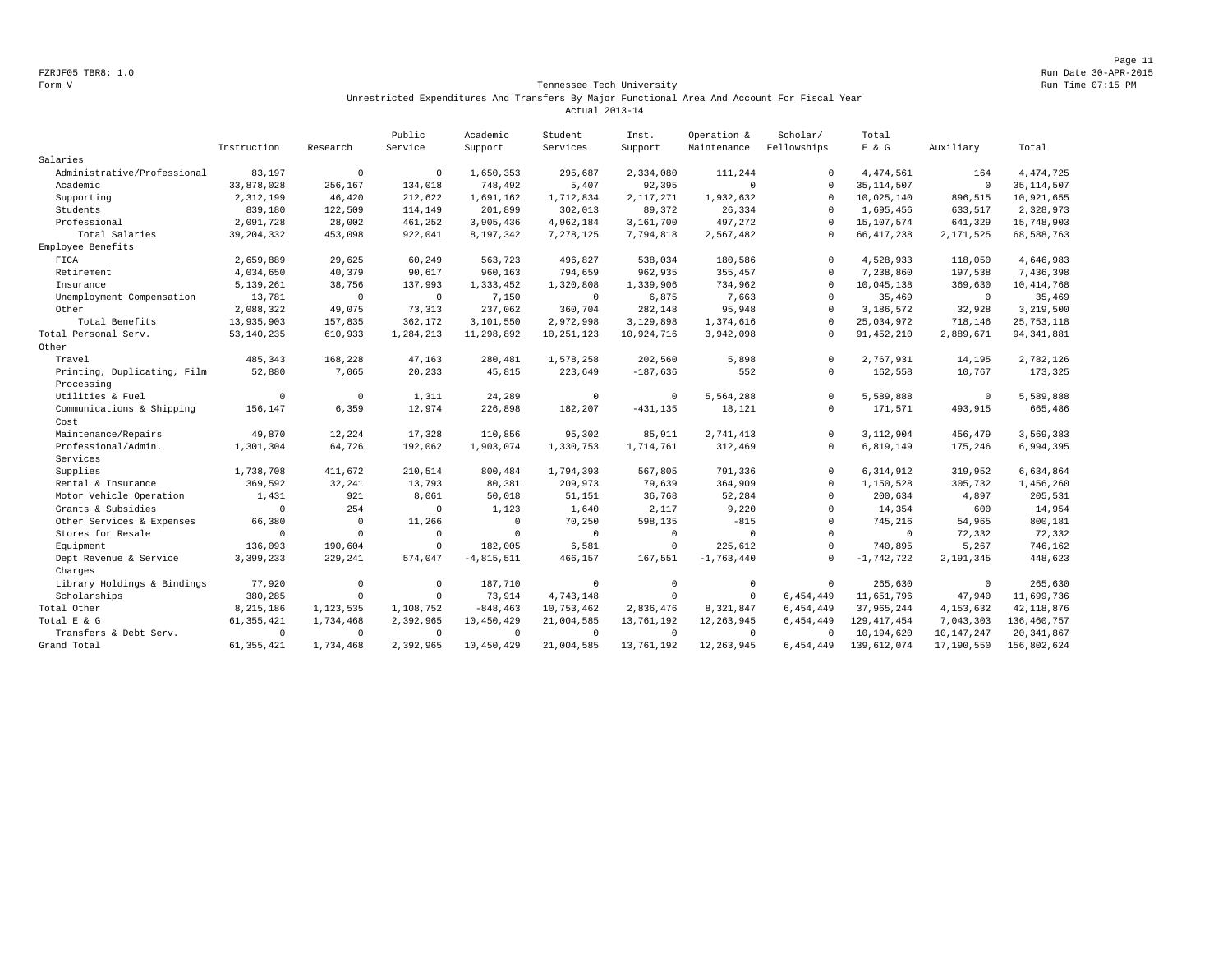#### Form V Tennessee Tech University Run Time 07:15 PM Unrestricted Expenditures And Transfers By Major Functional Area And Account For Fiscal Year Revised 2014-15

|                             |              |            | Public    | Academic       | Student      | Inst.          | Operation &    | Scholar/    | Total         |             |                |
|-----------------------------|--------------|------------|-----------|----------------|--------------|----------------|----------------|-------------|---------------|-------------|----------------|
|                             | Instruction  | Research   | Service   | Support        | Services     | Support        | Maintenance    | Fellowships | E & G         | Auxiliary   | Total          |
| Salaries                    |              |            |           |                |              |                |                |             |               |             |                |
| Administrative/Professional | 149,014      | 125,000    | 27,000    | 1,704,068      | 413,832      | 2,402,802      | 110,090        | $\Omega$    | 4,931,806     | $\mathbf 0$ | 4,931,806      |
| Academic                    | 37, 149, 051 | 134,299    | 122,415   | 811, 315       | $^{\circ}$   | 158,114        | $\Omega$       | $\Omega$    | 38, 375, 194  | 4,000       | 38, 379, 194   |
| Supporting                  | 2,270,206    | 84,408     | 296,135   | 1,755,381      | 1,734,663    | 2,336,172      | 2,244,858      | $\Omega$    | 10,721,823    | 943,128     | 11,664,951     |
| Students                    | 469,530      | 66,558     | 61,314    | 108,470        | 233,350      | 51,860         | 26,195         | $\Omega$    | 1,017,277     | 680,600     | 1,697,877      |
| Professional                | 2,323,226    | 17,994     | 575,025   | 4,848,785      | 6,254,969    | 4,049,617      | 709,288        | $\Omega$    | 18,778,904    | 702,536     | 19, 481, 440   |
| Total Salaries              | 42,361,027   | 428,259    | 1,081,889 | 9,228,019      | 8,636,814    | 8,998,565      | 3,090,431      | 0           | 73,825,004    | 2,330,264   | 76, 155, 268   |
| Employee Benefits           |              |            |           |                |              |                |                |             |               |             |                |
| FICA                        | 2,405,873    | 49,094     | 74,366    | 600,398        | 581,122      | 592,107        | 264,277        | $\Omega$    | 4,567,237     | 128,114     | 4,695,351      |
| Retirement                  | 4,811,745    | 98,188     | 148,732   | 1,200,796      | 1,162,244    | 1,184,213      | 528,555        | $\Omega$    | 9,134,473     | 256,227     | 9,390,700      |
| Insurance                   | 6,616,150    | 135,009    | 204,507   | 1,651,094      | 1,598,085    | 1,628,293      | 726,763        | $\Omega$    | 12,559,901    | 352,312     | 12,912,213     |
| Unemployment Compensation   | 150,367      | 3,068      | 4,648     | 37,525         | 36,320       | 37,007         | 16,517         | $\Omega$    | 285,452       | 8,007       | 293,459        |
| Other                       | 1,052,569    | 21,479     | 32,535    | 262,674        | 254,241      | 259,047        | 115,621        | $\Omega$    | 1,998,166     | 56,050      | 2,054,216      |
| Total Benefits              | 15,036,704   | 306,838    | 464,788   | 3,752,487      | 3,632,012    | 3,700,667      | 1,651,733      | $\Omega$    | 28,545,229    | 800,710     | 29, 345, 939   |
| Total Personal Serv.        | 57, 397, 731 | 735,097    | 1,546,677 | 12,980,506     | 12,268,826   | 12,699,232     | 4,742,164      | 0           | 102, 370, 233 | 3,130,974   | 105,501,207    |
| Other                       |              |            |           |                |              |                |                |             |               |             |                |
| Travel                      | 307,330      | 37,670     | 49,520    | 269,553        | 1,176,100    | 145,405        | 14,430         | $\Omega$    | 2,000,008     | 13,710      | 2,013,718      |
| Operating Expense Budget    | 9,325,482    | 2,566,754  | 564,605   | 5,046,779      | 4, 463, 498  | 3,607,291      | 4,885,206      | $\Omega$    | 30, 459, 615  | 2,044,516   | 32,504,131     |
| Capital Expenditure Budget  | 167,450      | 28,125     |           | 264,093        | $\Omega$     | 6,970          | 31,150         | $\Omega$    | 497.788       | 2,500       | 500,288        |
| Utilities & Fuel            | $\Omega$     | $\Omega$   |           | 0              | $\Omega$     | $^{\circ}$     | 5,772,480      | $\Omega$    | 5,772,480     | $^{\circ}$  | 5,772,480      |
| Dept Revenue & Service      | 4,751,470    | 322,290    | 835,200   | $-6,807,000$   | 657,680      | $-1, 268, 960$ | $-2, 250, 060$ | $\Omega$    | $-3,759,380$  | 2,422,320   | $-1, 337, 060$ |
| Charges                     |              |            |           |                |              |                |                |             |               |             |                |
| Scholarships                | 434,880      | $\circ$    | $\cup$    | $^{\circ}$     | 5,897,240    | 25,440         | $\mathbf 0$    | 8,505,088   | 14,862,648    | 0           | 14,862,648     |
| Total Other                 | 14,986,612   | 2,954,839  | 1,449,325 | $-1, 226, 575$ | 12, 194, 518 | 2,516,146      | 8,453,206      | 8,505,088   | 49,833,159    | 4,483,046   | 54, 316, 205   |
| Total E & G                 | 72,384,343   | 3,689,936  | 2,996,002 | 11,753,931     | 24, 463, 344 | 15, 215, 378   | 13, 195, 370   | 8,505,088   | 152, 203, 392 | 7,614,020   | 159,817,412    |
| Transfers & Debt Serv.      | $\Omega$     | $^{\circ}$ |           | $\mathbf 0$    | $\circ$      | $^{\circ}$     | $^{\circ}$     | $\Omega$    | 13,947,338    | 8,371,390   | 22, 318, 728   |
| Grand Total                 | 72, 384, 343 | 3,689,936  | 2,996,002 | 11,753,931     | 24, 463, 344 | 15, 215, 378   | 13, 195, 370   | 8,505,088   | 166, 150, 730 | 15,985,410  | 182, 136, 140  |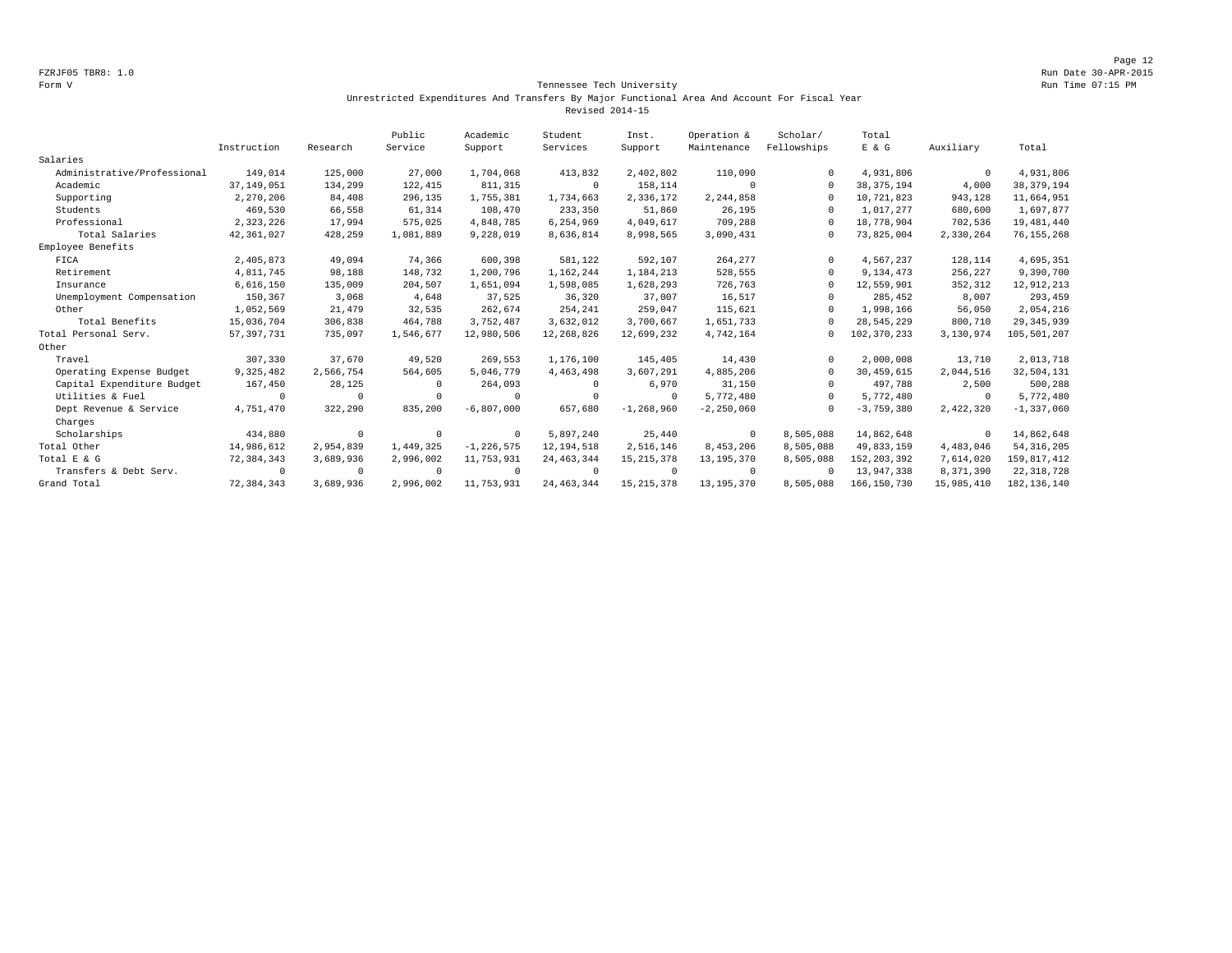#### Form V Tennessee Tech University Run Time 07:15 PM Unrestricted Expenditures And Transfers By Major Functional Area And Account For Fiscal Year Estimated 2014-15

|                             |              |            | Public    | Academic       | Student    | Inst.          | Operation &    | Scholar/    | Total         |              |               |
|-----------------------------|--------------|------------|-----------|----------------|------------|----------------|----------------|-------------|---------------|--------------|---------------|
|                             | Instruction  | Research   | Service   | Support        | Services   | Support        | Maintenance    | Fellowships | E & G         | Auxiliary    | Total         |
| Salaries                    |              |            |           |                |            |                |                |             |               |              |               |
| Administrative/Professional | 284,770      | 125,000    | 27,000    | 1,702,580      | 413,832    | 2,357,318      | 110,090        |             | 5,020,590     | $\mathbf{0}$ | 5,020,590     |
| Academic                    | 36, 352, 325 | 224,570    | 121,966   | 970,380        | 6,150      | 158,114        | $\Omega$       | $\Omega$    | 37,833,505    | $\mathbf{0}$ | 37,833,505    |
| Supporting                  | 2,220,917    | 67,851     | 265,296   | 1,720,175      | 1,619,221  | 2,205,529      | 2,159,508      | $\Omega$    | 10,258,497    | 915,238      | 11, 173, 735  |
| Students                    | 677,910      | 114,752    | 75,434    | 112,590        | 292,396    | 89,622         | 20,235         |             | 1,382,939     | 707,900      | 2,090,839     |
| Professional                | 2,388,457    | 98,794     | 588,959   | 4,888,513      | 6,175,223  | 3,782,927      | 517,828        |             | 18,440,701    | 703,536      | 19, 144, 237  |
| Total Salaries              | 41,924,379   | 630,967    | 1,078,655 | 9,394,238      | 8,506,822  | 8,593,510      | 2,807,661      |             | 72,936,232    | 2,326,674    | 75, 262, 906  |
| Employee Benefits           |              |            |           |                |            |                |                |             |               |              |               |
| FICA                        | 2,297,483    | 55,816     | 72,228    | 600.704        | 591,908    | 582,402        | 263,713        | $\Omega$    | 4,464,254     | 128,114      | 4,592,368     |
| Retirement                  | 4,594,966    | 111,633    | 144,457   | 1,201,408      | 1,183,816  | 1,164,804      | 527,427        | $\Omega$    | 8,928,511     | 256,227      | 9,184,738     |
| Insurance                   | 6,318,078    | 153,495    | 198,628   | 1,651,936      | 1,627,747  | 1,601,605      | 725,212        | $\Omega$    | 12, 276, 701  | 352,312      | 12,629,013    |
| Unemployment Compensation   | 143,593      | 3,489      | 4,514     | 37,544         | 36,994     | 36,400         | 16,482         |             | 279,016       | 8,007        | 287,023       |
| Other                       | 1,005,149    | 24,420     | 31,600    | 262,808        | 258,960    | 254,801        | 115,375        | $\Omega$    | 1,953,113     | 56,050       | 2,009,163     |
| Total Benefits              | 14, 359, 269 | 348,853    | 451,427   | 3,754,400      | 3,699,425  | 3,640,012      | 1,648,209      |             | 27,901,595    | 800,710      | 28,702,305    |
| Total Personal Serv.        | 56, 283, 648 | 979,820    | 1,530,082 | 13, 148, 638   | 12,206,247 | 12, 233, 522   | 4,455,870      | $\Omega$    | 100,837,827   | 3,127,384    | 103,965,211   |
| Other                       |              |            |           |                |            |                |                |             |               |              |               |
| Travel                      | 541,419      | 158,939    | 55,385    | 417,515        | 1,620,150  | 194,355        | 26,250         | $\Omega$    | 3,014,013     | 14,410       | 3,028,423     |
| Operating Expense Budget    | 8,905,263    | 2,151,294  | 583,896   | 6,098,916      | 5,177,293  | 4,485,939      | 5,162,064      | $\Omega$    | 32,564,665    | 2,092,726    | 34,657,391    |
| Capital Expenditure Budget  | 247,450      | 23,125     | $\Omega$  | 272,093        | 0          | $\Omega$       | 31,150         |             | 573,818       | 2,500        | 576,318       |
| Utilities & Fuel            | $\Omega$     | $^{\circ}$ |           | 0              | $^{\circ}$ | 2,000          | 5,842,480      |             | 5,844,480     | $^{\circ}$   | 5,844,480     |
| Dept Revenue & Service      | 4,750,470    | 322,230    | 835,020   | $-6, 875, 756$ | 657,150    | $-1, 231, 860$ | $-2, 202, 220$ | $\Omega$    | $-3,744,966$  | 2,315,040    | $-1,429,926$  |
| Charges                     |              |            |           |                |            |                |                |             |               |              |               |
| Scholarships                | 426,391      | $\circ$    | $\Omega$  | 14,500         | 5,366,270  | $^{\circ}$     | $^{\circ}$     | 8,438,861   | 14,246,022    | 22,500       | 14,268,522    |
| Total Other                 | 14,870,993   | 2,655,588  | 1,474,301 | $-72,732$      | 12,820,863 | 3,450,434      | 8,859,724      | 8,438,861   | 52,498,032    | 4, 447, 176  | 56,945,208    |
| Total E & G                 | 71, 154, 641 | 3,635,408  | 3,004,383 | 13,075,906     | 25,027,110 | 15,683,956     | 13, 315, 594   | 8,438,861   | 153, 335, 859 | 7,574,560    | 160,910,419   |
| Transfers & Debt Serv.      | $\Omega$     | $^{\circ}$ | $\Omega$  | $^{\circ}$     | $^{\circ}$ | $\Omega$       | $^{\circ}$     |             | 12,198,887    | 8,400,950    | 20,599,837    |
| Grand Total                 | 71, 154, 641 | 3,635,408  | 3,004,383 | 13,075,906     | 25,027,110 | 15,683,956     | 13, 315, 594   | 8,438,861   | 165, 534, 746 | 15,975,510   | 181, 510, 256 |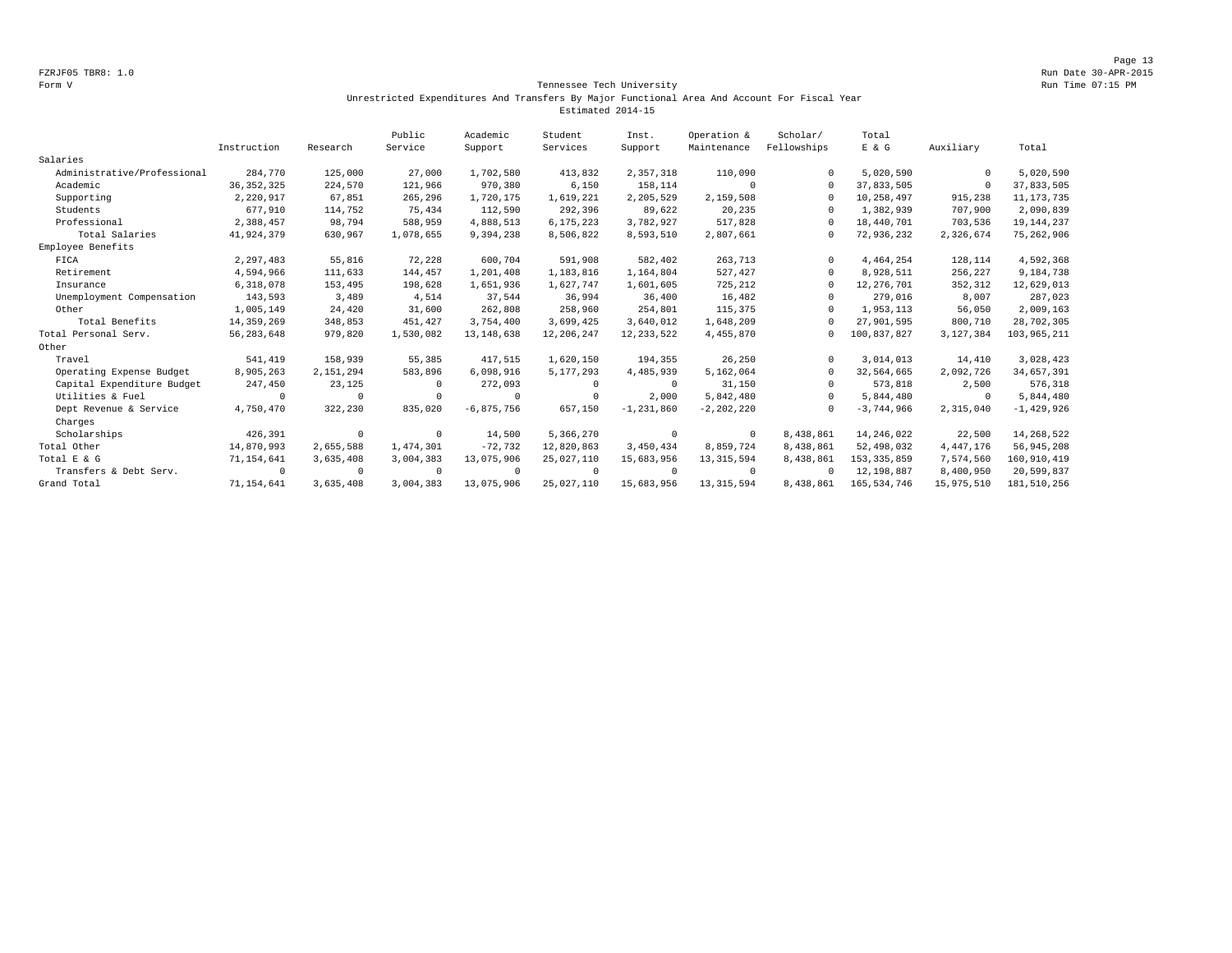Page 14 FZRJF05 TBR8: 1.0 Run Date 30-APR-2015

#### Form V Tennessee Tech University Run Time 07:15 PM Unrestricted Expenditures And Transfers By Major Functional Area And Account For Fiscal Year Proposed 2015-16

|                             |              |            | Public    | Academic       | Student      | Inst.          | Operation &  | Scholar/    | Total          |             |               |
|-----------------------------|--------------|------------|-----------|----------------|--------------|----------------|--------------|-------------|----------------|-------------|---------------|
|                             | Instruction  | Research   | Service   | Support        | Services     | Support        | Maintenance  | Fellowships | $E$ & $G$      | Auxiliary   | Total         |
| Salaries                    |              |            |           |                |              |                |              |             |                |             |               |
| Administrative/Professional | 146,950      | 127,175    | $\Omega$  | 1,961,761      | 435,450      | 2,630,983      | 112,396      | $\Omega$    | 5, 414, 715    | $^{\circ}$  | 5, 414, 715   |
| Academic                    | 36, 432, 353 | 142,560    | 122,748   | 877,679        | $\circ$      | 156,175        | 0            | $\Omega$    | 37, 731, 515   | 4,000       | 37, 735, 515  |
| Supporting                  | 2,294,738    | 70,483     | 248,133   | 1,763,601      | 1,728,224    | 2,377,533      | 2,290,936    |             | 10,773,648     | 933,287     | 11,706,935    |
| Students                    | 502,830      | 390        | 38,860    | 98,470         | 240,420      | 49,860         | 16,770       |             | 947,600        | 703,900     | 1,651,500     |
| Professional                | 2,224,908    | 104,539    | 519,757   | 5,063,729      | 6,381,408    | 4, 195, 213    | 720,536      | $\Omega$    | 19,210,090     | 715,109     | 19,925,199    |
| Total Salaries              | 41,601,779   | 445,147    | 929,498   | 9,765,240      | 8,785,502    | 9,409,764      | 3,140,638    | $\Omega$    | 74,077,568     | 2,356,296   | 76, 433, 864  |
| Employee Benefits           |              |            |           |                |              |                |              |             |                |             |               |
| FICA                        | 2,250,971    | 49,017     | 64,470    | 606,468        | 611,324      | 599,570        | 266,214      | $\Omega$    | 4,448,034      | 129,193     | 4,577,227     |
| Retirement                  | 4,501,942    | 98,034     | 128,939   | 1,212,937      | 1,222,647    | 1,199,140      | 532,428      | $\Omega$    | 8,896,067      | 258,386     | 9,154,453     |
| Insurance                   | 6,190,171    | 134,797    | 177,291   | 1,667,788      | 1,681,140    | 1,648,817      | 732,089      |             | 12, 232, 093   | 355,280     | 12,587,373    |
| Unemployment Compensation   | 140,686      | 3,064      | 4,029     | 37,904         | 38,208       | 37,473         | 16,638       |             | 278,002        | 8,075       | 286,077       |
| Other                       | 984,800      | 21,445     | 28,205    | 265,330        | 267,454      | 262,312        | 116,469      | $\Omega$    | 1,946,015      | 56,522      | 2,002,537     |
| Total Benefits              | 14,068,570   | 306,357    | 402,934   | 3,790,427      | 3,820,773    | 3,747,312      | 1,663,838    |             | 27,800,211     | 807,456     | 28,607,667    |
| Total Personal Serv.        | 55,670,349   | 751,504    | 1,332,432 | 13,555,667     | 12,606,275   | 13, 157, 076   | 4,804,476    | $\Omega$    | 101,877,779    | 3, 163, 752 | 105,041,531   |
| Other                       |              |            |           |                |              |                |              |             |                |             |               |
| Travel                      | 341,140      | 1,940      | 39,520    | 198,045        | 1,143,100    | 82,570         | 14,430       | $\Omega$    | 1,820,745      | 13,710      | 1,834,455     |
| Operating Expense Budget    | 5, 131, 436  | 283,338    | 424,728   | 3,838,121      | 3,442,350    | 3,891,422      | 3,942,482    | $\Omega$    | 20,953,877     | 1,828,116   | 22,781,993    |
| Capital Expenditure Budget  | 138,100      | $\Omega$   |           | 233,420        | 0            | 6,970          | $^{\circ}$   |             | 378,490        | 2,500       | 380,990       |
| Utilities & Fuel            | $\Omega$     | $\Omega$   |           | $^{\circ}$     | $\Omega$     | $^{\circ}$     | 5,943,480    | $\cap$      | 5,943,480      | $^{\circ}$  | 5,943,480     |
| Dept Revenue & Service      | 4,276,523    | 297,540    | 771,050   | $-6, 345, 967$ | 536.377      | $-1, 462, 464$ | $-2,468,461$ | $\cap$      | $-4, 395, 402$ | 2,362,630   | $-2,032,772$  |
| Charges                     |              |            |           |                |              |                |              |             |                |             |               |
| Scholarships                | 422,880      | $^{\circ}$ | $\Omega$  | $^{\circ}$     | 5,569,340    | $^{\circ}$     | $^{\circ}$   | 8,494,733   | 14,486,953     | $\circ$     | 14,486,953    |
| Total Other                 | 10,310,079   | 582,818    | 1,235,298 | $-2,076,381$   | 10,691,167   | 2,518,498      | 7,431,931    | 8,494,733   | 39, 188, 143   | 4,206,956   | 43,395,099    |
| Total E & G                 | 65,980,428   | 1,334,322  | 2,567,730 | 11,479,286     | 23, 297, 442 | 15,675,574     | 12,236,407   | 8,494,733   | 141,065,922    | 7,370,708   | 148,436,630   |
| Transfers & Debt Serv.      | $\Omega$     | $^{\circ}$ | $\Omega$  | $^{\circ}$     | $\circ$      | $\Omega$       | $^{\circ}$   | $\Omega$    | 10,324,760     | 9,400,720   | 19,725,480    |
| Grand Total                 | 65,980,428   | 1,334,322  | 2,567,730 | 11,479,286     | 23, 297, 442 | 15,675,574     | 12,236,407   | 8,494,733   | 151,390,682    | 16,771,428  | 168, 162, 110 |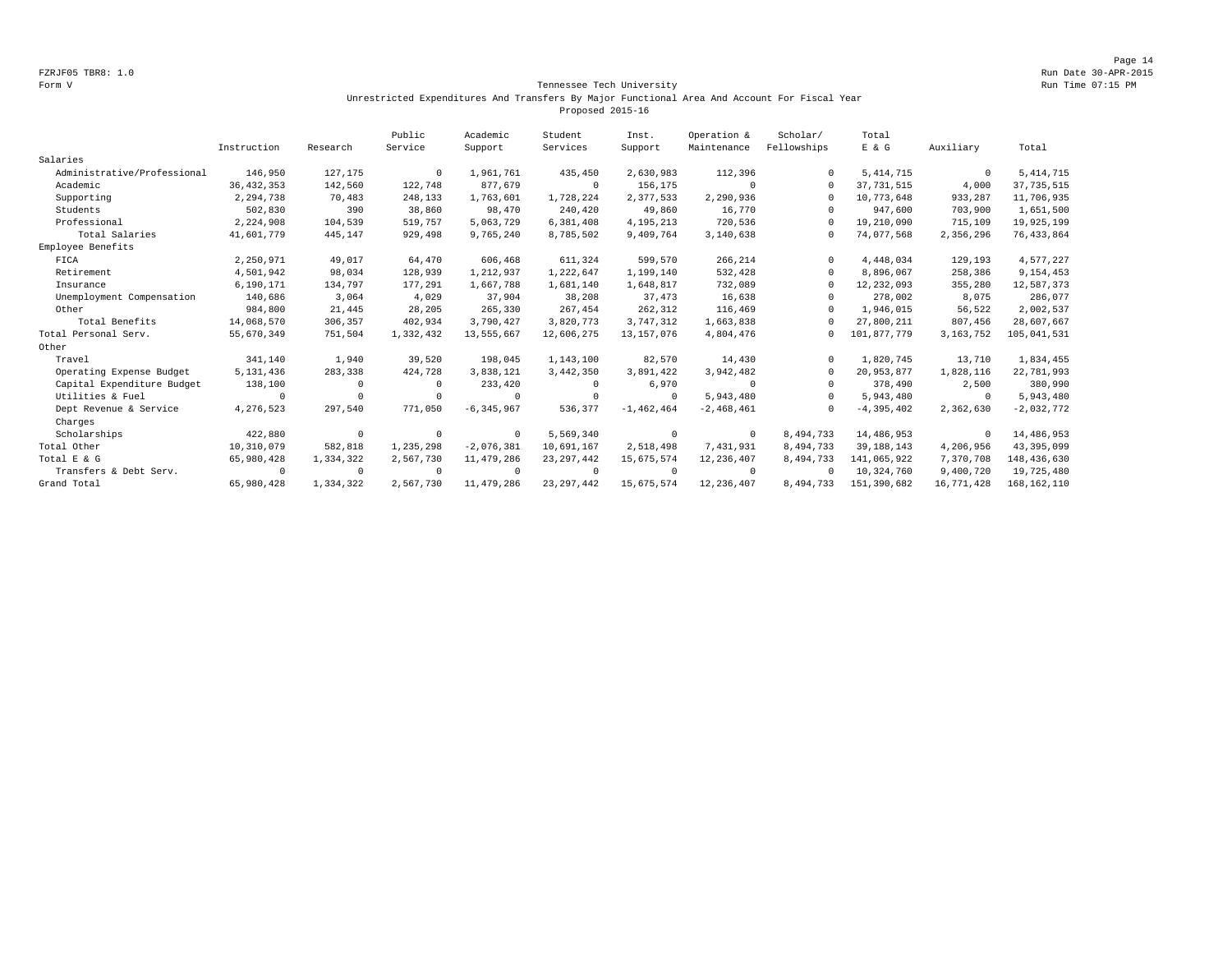# en and the set of the set of the set of the set of the set of the set of the set of the set of the set of the set of the set of the set of the set of the set of the set of the set of the set of the set of the set of the se FZRJF06 TBR8: 1.1 RUN DATE 30-APR-2015

| Tennessee Tech University |
|---------------------------|
| Current Fund Revenues     |
| July Budget 2015-16       |
|                           |

|                                     | Actual<br>$2013 - 14$ | October<br>Budget<br>$2014 - 15$ | Estimated<br>Budget<br>$2014 - 15$ | July<br>Budget<br>$2015 - 16$ |
|-------------------------------------|-----------------------|----------------------------------|------------------------------------|-------------------------------|
| Education and General               |                       |                                  |                                    |                               |
| Tuition and Fees                    |                       |                                  |                                    |                               |
| Mandatory Fees                      |                       |                                  |                                    |                               |
| Maintenance Fees                    | 66,594,847            | 70,984,900                       | 70,774,600                         | 75,176,000                    |
| Out-Of-State Tuition                | 16,019,782            | 17,092,500                       | 17,352,700                         | 17,352,700                    |
| Debt Service Fees                   | 598,058               | 1,613,700                        | 1,562,700                          | 1,864,700                     |
| General Access                      |                       |                                  |                                    |                               |
| Gen Access Schedule Change Sum Term | 5,916                 | $\Omega$                         | $\Omega$                           | 0                             |
| Gen Access UG Graduation Reg Term   | 78,721                | 86,000                           | 86,000                             | 3,200                         |
| Gen Access UG Graduation Sum Term   | 6,792                 |                                  |                                    |                               |
| Technology Access Fee               | 2, 414, 179           | 2,429,400                        | 2,428,000                          | 2,389,900                     |
| Student Activity Fee                | 2,284,750             | 2,290,100                        | 2,286,600                          | 82,200                        |
| Facilities Fee                      | 1,013,069             | 1,051,000                        | 1,049,500                          | 1,030,000                     |
| Sustainable Campus Fee              | 158,505               | 159,500                          | 159,500                            | $\overline{0}$                |
| International Fee                   | 299,869               | 301,600                          | 301,600                            | 11,200                        |
| Total Mandatory Fees                | 89, 474, 488          | 96,008,700                       | 96,001,200                         | 97,909,900                    |
| Non-Mandatory Fees                  |                       |                                  |                                    |                               |
| CEU Student Fees                    | 163,079               | 148,500                          | 195,500                            | 195,500                       |
| Application Fees                    | 248,325               | 232,500                          | 242,500                            | 242,500                       |
| Late Registration Fees              | 65,900                | 81,000                           | 122,500                            | 122,500                       |
| Institution On-Line Course Fee      | 312,383               | 320,000                          | 325,500                            | 325,500                       |
| RODP Fee                            | 639,363               | 640,000                          | 690,000                            | 690,000                       |
| Specialized Academic Course Fee     |                       |                                  |                                    |                               |
| SACFee Engineering Regr Term        | 998,003               | 1,534,000                        | 1,575,000                          | 1,575,000                     |
| SACFee Engineering Summ Term        | 42,831                | $\Omega$                         | $\Omega$                           | 0                             |
| SACFee Business Regr Term           | 603,164               | 678,400                          | 704,700                            | 704,700                       |
| SACFee Business Summ Term           | 55,131                | $\Omega$                         | $\Omega$                           | $\Omega$                      |
| SACFee Nursing Regr Term            | 173,820               | 272,500                          | 297,000                            | 297,000                       |
| SACFee Nursing Summ Term            | 7,767                 | 0                                | $\Omega$                           | $\mathbf 0$                   |
| SACFee Nursing Regr Term RODP       | 49,830                | $\Omega$                         | $\Omega$                           | $\mathbf 0$                   |
| SACFee Nursing Summ Term RODP       | 13,304                | 0                                | $\Omega$                           | $\Omega$                      |
| SACFee Education Regr Term          | 469,138               | 457,000                          | 446,500                            | 446,500                       |
| SACFee Education Summ Term          | 11,671                | $\Omega$                         | $\Omega$                           | $\mathbf 0$                   |
| Laboratory Materials Fees           | 8,570                 | 8,800                            | 11,400                             | $\Omega$                      |
| Music Private Lesson Fees           | 135,819               | 124,500                          | 118,000                            | 118,000                       |
| Craft Ctr Studio Fees Regr Term     | 86,239                | 87,700                           | 84,000                             | 2,200                         |
| Craft Ctr Studio Fees Summer Term   | 1,035                 | $\Omega$                         | $\Omega$                           | $\overline{0}$                |
| Craft Ctr Workshop Fees             | 52,199                | 50,000                           | 50,000                             | 50,000                        |
| Credit By Examination               | 1,480                 | 700                              | 2,000                              | 2,000                         |
| Return Check Fines                  | 4,230                 | 4,000                            | 3,300                              | 3,300                         |
| Laboratory Breakage                 | 3,088                 | 2,800                            | 2,800                              | 2,800                         |
| Examination and Testing Fees        | $\Omega$              | $\Omega$                         | $\Omega$                           | 41,502                        |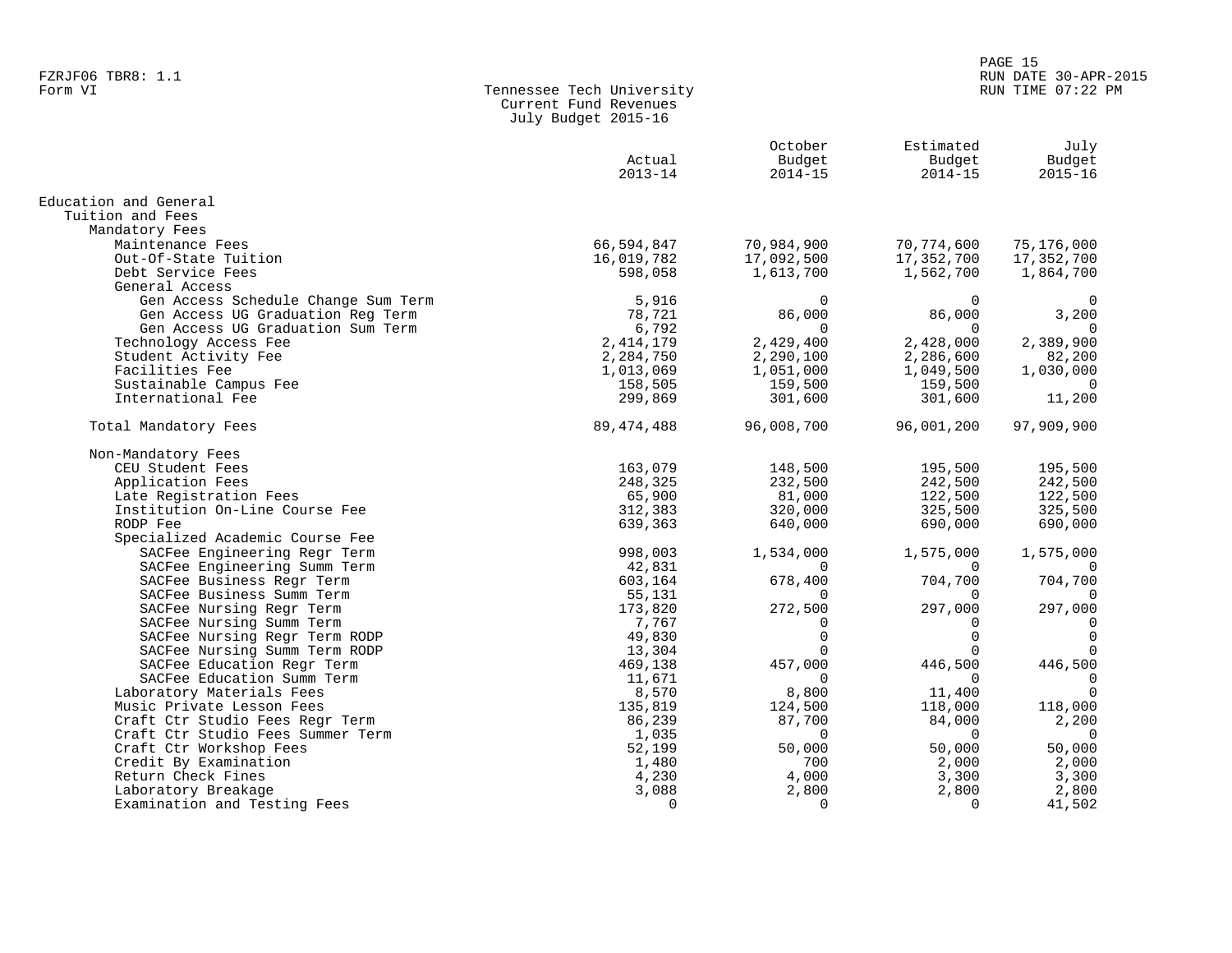#### PAGE 16 FZRJF06 TBR8: 1.1 RUN DATE 30-APR-2015 RUN TIME 07:22 PM

| Form VI | Tennessee Tech University |
|---------|---------------------------|
|         | Current Fund Revenues     |
|         | July Budget 2015-16       |

|                                      | Actual<br>$2013 - 14$ | October<br>Budget<br>$2014 - 15$ | Estimated<br>Budget<br>$2014 - 15$ | July<br>Budget<br>$2015 - 16$ |
|--------------------------------------|-----------------------|----------------------------------|------------------------------------|-------------------------------|
| Examination and Tesing Nursing       | 25,400                | 27,000                           | 27,000                             | $\Omega$                      |
| Thesis Binding                       | 1,411                 | 2,000                            | 2,000                              | 2,000                         |
| Library Fines                        | 11,895                | 7,200                            | 15,500                             | 15,500                        |
| LRC Library Fines                    | 1,141                 | 1,000                            | 200                                | 200                           |
| Transcription Fees                   | 70                    | $\Omega$                         | $\Omega$                           | $\overline{0}$                |
| DMBA Module Fee                      | 34,825                | 10,000                           | 5,000                              | 5,000                         |
| Eagle Card Replacement Fees          | 15,894                | 14,500                           | 14,500                             | 14,500                        |
| Laboratory Materials Fees Summer     | $-115$                | $\Omega$                         | $\Omega$                           | $\overline{0}$                |
| Alternative Del Fee Acad Yr Undrgrd  | 220,031               | 284,200                          | 299,200                            | 52,700                        |
| Alternative Del Fee Acad Yr Grad     | 59,655                | $\Omega$                         | $\Omega$                           | $\mathbf 0$                   |
| Alternative Del Fee Sum Undrgrd      | 33,140                | $\Omega$                         | $\Omega$                           | $\mathbf 0$                   |
| Alternative Del Fee Sum Grad         | 19,173                | $\Omega$                         | $\Omega$                           | $\mathbf 0$                   |
| Recital Fees                         | 1,575                 | $\Omega$                         | $\Omega$                           | $\Omega$                      |
| NCLEX                                | 2,350                 | 1,800                            | 1,800                              | $\Omega$                      |
| Art Course Fee                       | 7,760                 | 7,760                            | 6,960                              | $\mathbf 0$                   |
| Figure Studies - Modeling            | 840                   | $\mathbf 0$                      | $\mathbf 0$                        | $\mathbf 0$                   |
| Sales Tax Transmitted                | $-1,814$              | $\Omega$                         | $\Omega$                           | $\Omega$                      |
| Total Non-Mandatory Fees             | 4,579,600             | 4,997,860                        | 5,242,860                          | 4,908,902                     |
| Total Tuition & Fees                 | 94,054,088            | 101,006,560                      | 101,244,060                        | 102,818,802                   |
| State Appropriations                 | 39,080,184            | 37,763,400                       | 37,763,400                         | 38,671,100                    |
| Federal Grants and Contracts         | 831,150               | 872,770                          | 870,170                            | 870,170                       |
| State Grants & Contracts             | 47,617                | 59,400                           | 59,400                             | 59,400                        |
| Local Grants & Contracts             | 110                   | 3,200                            | 3,200                              | 3,200                         |
| Private Grants & Contracts           | 42,139                | 39,100                           | 39,100                             | 39,100                        |
| Private Gifts                        | 138                   | $\mathbf 0$                      | $\mathbf 0$                        | $\mathbf 0$                   |
| Sales & Services of Educ. Activities |                       |                                  |                                    |                               |
| Child Care Centers - Educational     | 291,519               | 393,040                          | 393,040                            | 393,040                       |
| Extramurals                          | $\Omega$              | 820                              | 820                                | 820                           |
| Band Camps                           | 34,078                | 53,330                           | 45,231                             | 53,330                        |
| Livestock Dairy Beef Cattle          | 297,687               | 325,050                          | 330,150                            | 325,050                       |
| Livestock Dairy Sheep                | 3,409                 | 6,900                            | 9,000                              | 6,900                         |
| Livestock Dairy Hogs                 | 30,503                | 13,870                           | 15,000                             | 13,870                        |
| Dramatics                            | 7,753                 | 2,420                            | 4,284                              | 2,420                         |
| Sales Svcs Edu Depts Taxable         | 110                   | 5,580                            | 5,830                              | 5,580                         |
| Sales Svcs Edu Depts Nontaxable      | 1,147                 | 16,800                           | 10,800                             | 10,800                        |
| Sales Tax Transmitted                | $-688$                | $\mathbf 0$                      | $\Omega$                           | $\overline{0}$                |
| Workshop Fees                        | 28,024                | 25,500                           | 25,500                             | 25,500                        |
| Dairy Cattle                         | $\Omega$              | 430                              | $\Omega$                           | 430                           |
| Showing Fitting Services             | $\Omega$              | 5,240                            | $\Omega$                           | 5,240                         |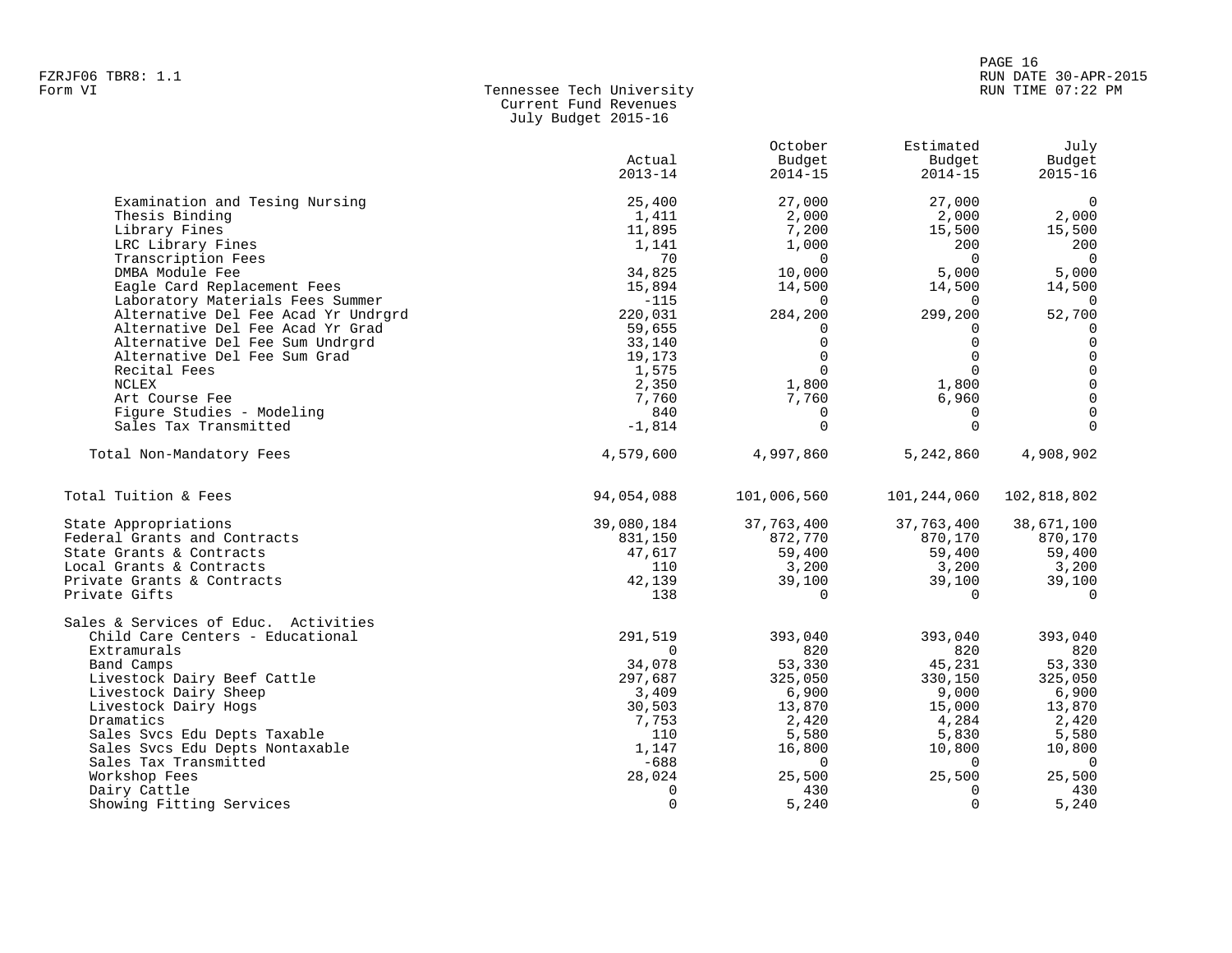| Form VI | Tennessee Tech University |
|---------|---------------------------|
|         | Current Fund Revenues     |
|         | July Budget 2015-16       |

|                                            | Actual<br>$2013 - 14$ | October<br>Budget<br>$2014 - 15$ | Estimated<br>Budget<br>$2014 - 15$ | July<br>Budget<br>$2015 - 16$ |
|--------------------------------------------|-----------------------|----------------------------------|------------------------------------|-------------------------------|
| Bull Development Center                    | 2,788                 | 6,000                            | 6,000                              | 6,000                         |
| Business Media Service Center              | 530,811               | 502,560                          | 502,560                            | 498,570                       |
| Ultrasound Services                        | 120                   | $\Omega$                         | $\overline{0}$                     | $\Omega$                      |
| Sponsorships                               | $\Omega$              | $\Omega$                         | 170                                | $\Omega$                      |
| Federal Program Income                     | 3,049                 | $\Omega$                         | $\Omega$                           | $\Omega$                      |
| Vegetables and Garden Products             | 141,588               | 71,000                           | 99,000                             | 71,000                        |
| Bull Sales                                 | 84,986                | 50,000                           | $\Omega$                           | 50,000                        |
| Oakley Ag Ctr Student Rental               | 1,950                 | 15,000                           | 15,000                             | 15,000                        |
| Membership Dues Collected                  | $\Omega$              | $\Omega$                         | $\Omega$                           | 150,000                       |
| Indirect Cost Recovery Unrestricted        | 62,726                | 175,350                          | 175,350                            | 124,640                       |
| Plant Sales                                | 265                   | 2,220                            | 2,220                              | 2,220                         |
| Science and Engineering Fair Fees          | 630                   | $\Omega$                         | $\mathbf{0}$                       | $\Omega$                      |
| Competitions                               | 160                   | $\Omega$                         | $\Omega$                           | $\Omega$                      |
| Instructional Equipment Rental             | 1,347                 | 10,000                           | 877                                | $\Omega$                      |
| Examination and Testing Fees               | 9,140                 | 8,500                            | 8,710                              | 8,500                         |
| Examination and Testing COMPASS            | 15,950                | 6,000                            | 6,000                              | 6,000                         |
| Lab Manuals                                | $\Omega$              | 97,000                           | 46,940                             | 46,940                        |
| Livestock Chickens                         | $\Omega$              | $\Omega$                         | 2,600                              | $\Omega$                      |
| Total Sales & Services of Educ. Activities | 1,549,052             | 1,792,610                        | 1,705,082                          | 1,821,850                     |
| Sales & Services of Other Activities       |                       |                                  |                                    |                               |
| Athletics                                  | 6,092,559             | 6,575,890                        | 6,575,890                          | 6,278,390                     |
| Child Care Centers - noneducational        | $-13,507$             | $\cap$                           | $\cap$                             | $\cap$                        |
| Sales and Service Other Act Taxable        | 39,892                | 35,000                           | 35,090                             | 35,000                        |
| Sales and Serv Other Act Nontaxable        | 142,176               | 107,000                          | 124,530                            | 101,000                       |
| Sales & Serv Oth Sales Tax Transmit        | $-20, 201$            | $-4,130$                         | $-4,130$                           | $-4,130$                      |
| Parking Permits Taxable                    | 46,774                | 47,000                           | 47,400                             | 47,400                        |
| Parking Permits Nontaxable                 | 3,473                 | $\Omega$                         | $\overline{0}$                     | $\Omega$                      |
| Campus Access Regular Term                 | 494,441               | 539,300                          | 539,300                            | 20,000                        |
| Campus Access Summer Term                  | 42,265                | $\Omega$                         | $\mathbf 0$                        | $\Omega$                      |
| Facilities Rental                          | 148,475               | 135,809                          | 133,169                            | 135,009                       |
| Agric Pavilion Concessions Taxable         | 32,251                | 46,000                           | 34,000                             | 46,000                        |
| Agric Pavilion Student Resid Rent          | 4,400                 | 4,980                            | 4,980                              | 4,980                         |
| Salvage Income                             | 41,393                | 40,000                           | 40,000                             | 40,000                        |
| Royalties Patents Copyrights               | 3,219                 | $\Omega$                         | $\Omega$                           | $\Omega$                      |
| Commissions on Other Sources               | 296,650               | 240,000                          | 360,000                            | 360,000                       |
| PSC Metals Salvage                         | 14,088                | 1,157                            | 1,522                              | $\Omega$                      |
| Photo Services Sales Taxable               | 24,957                | 32,490                           | 27,290                             | 32,490                        |
| Photo Services Sales Nontaxable            | 5,999                 | $\Omega$                         | $\Omega$                           | $\Omega$                      |
| International Student Req Fee              | 225,200               | 175,600                          | 175,600                            | 175,600                       |
| Airport Transportation Fee                 | 9,520                 | 9,440                            | 9,440                              | 9,440                         |
| Intrastate Long Distance (9.75%)           | 11,491                | 21,000                           | 21,000                             | 21,000                        |
| Interstate Long Distance (8.50%)           | 315                   | $\Omega$                         | $\Omega$                           | $\Omega$                      |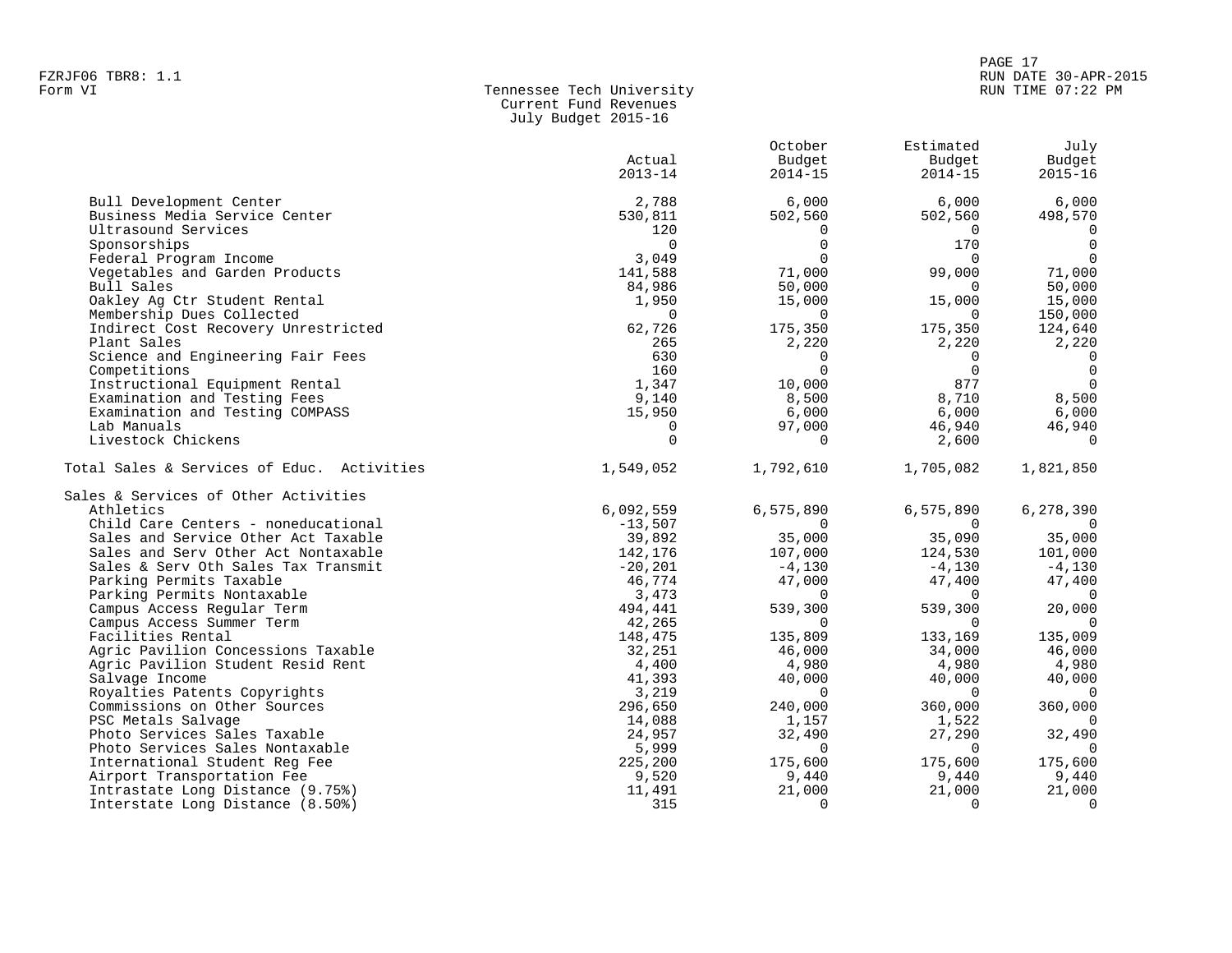| Form VI | Tennessee Tech University |
|---------|---------------------------|
|         | Current Fund Revenues     |
|         | July Budget 2015-16       |

|                                            |               | October      | Estimated      | July           |
|--------------------------------------------|---------------|--------------|----------------|----------------|
|                                            | Actual        | Budget       | Budget         | Budget         |
|                                            | $2013 - 14$   | $2014 - 15$  | $2014 - 15$    | $2015 - 16$    |
| Long Distance Nontaxable                   | 5,727         | $\Omega$     | $\Omega$       | $\overline{0}$ |
| Printing Services Taxable                  | 23,742        | 22,160       | 22,160         | 22,160         |
| Printing Services Nontaxable               | 67,453        | 50,000       | 50,000         | 50,000         |
| Cable TV Taxable                           | 340           | 600          | 600            | 600            |
| Recycling Salvage                          | 484           | $\mathbf 0$  | $\overline{0}$ | $\overline{0}$ |
| Clinics                                    | 16,699        | $\mathbf 0$  | 2,440          | $\overline{0}$ |
| Career Services                            | 68,443        | 43,100       | 97,100         | 43,100         |
| Pharmacy                                   | 65,897        | 63,800       | 63,800         | 63,800         |
| Infirmary Lab                              | 29,707        | 27,000       | 27,000         | 27,000         |
| Health Services Faculty Staff              | 2,060         | $\mathbf{0}$ | 2,020          | $\overline{0}$ |
| Student Orientation SOAR Req Fees          | 219,295       | 195,690      | 195,690        | 75,000         |
| Student Orientation SOAR Hours Taxb        | 23,010        | 20,000       | 20,000         | 20,000         |
| Career College Fair                        | 5,280         | 5,880        | 5,880          | 5,880          |
| Replacement Diplomas                       | 990           | 250          | 250            | 250            |
| Advertising                                | 11,187        | 6,780        | 6,780          | 6,780          |
| Yearbook Sales Taxable                     | 472           | 500          | 500            | 500            |
| Copies Taxable                             | 8,524         | 9,460        | 9,460          | 9,460          |
| Over and Short Taxable                     | 28            | 0            | $\Omega$       | $\mathbf 0$    |
| Salvage of Fixed Assets                    | 14,660        | $\Omega$     | $\Omega$       | $\Omega$       |
| Total Sales & Services of Other Activities | 8,209,828     | 8,451,756    | 8,628,761      | 7,626,709      |
| Other Sources                              |               |              |                |                |
| Traffic Fines                              | 199,638       | 190,000      | 230,000        | 230,000        |
| ACT GED Testing                            | 0             | 70           | 70             | 70             |
| Over and Short General Nontaxable          | 45            | $\mathbf 0$  | $\mathbf 0$    | $\mathbf 0$    |
| Over and Short General Taxable             | $-10$         | $\Omega$     | $\Omega$       | $\overline{0}$ |
| Miscellaneous Income Nontaxable            | 34,775        | 30,000       | 30,000         | 30,000         |
| Equipment Rental                           | $\Omega$      | 2,000        | 2,000          | 2,000          |
| Expired Grants                             | 1,387         | $\Omega$     | $\Omega$       | $\overline{0}$ |
| Interest Income                            | 112,885       | 125,000      | 125,000        | 125,000        |
| Unrealized Gains and Losses                | $-9,527$      | 1,000        | 1,000          | 1,000          |
| Total Other Sources                        | 339,193       | 348,070      | 388,070        | 388,070        |
| Total Educational & General                | 144, 153, 499 | 150,336,866  | 150,701,243    | 152,298,401    |
| Auxiliary Enterprises Revenues             |               |              |                |                |
| Book & University Store                    | 564,401       | 537,500      | 537,500        | 537,500        |
| Food Services                              | 2,090,064     | 1,985,000    | 1,985,000      | 1,912,000      |
| Housing                                    | 12,409,415    | 11,405,660   | 11,413,660     | 11,405,660     |
| Post Office                                | 370,085       | 375,700      | 375,700        | 375,700        |
| Wellness Facility                          | 1,448,983     | 1,410,250    | 1,382,000      | 1,392,450      |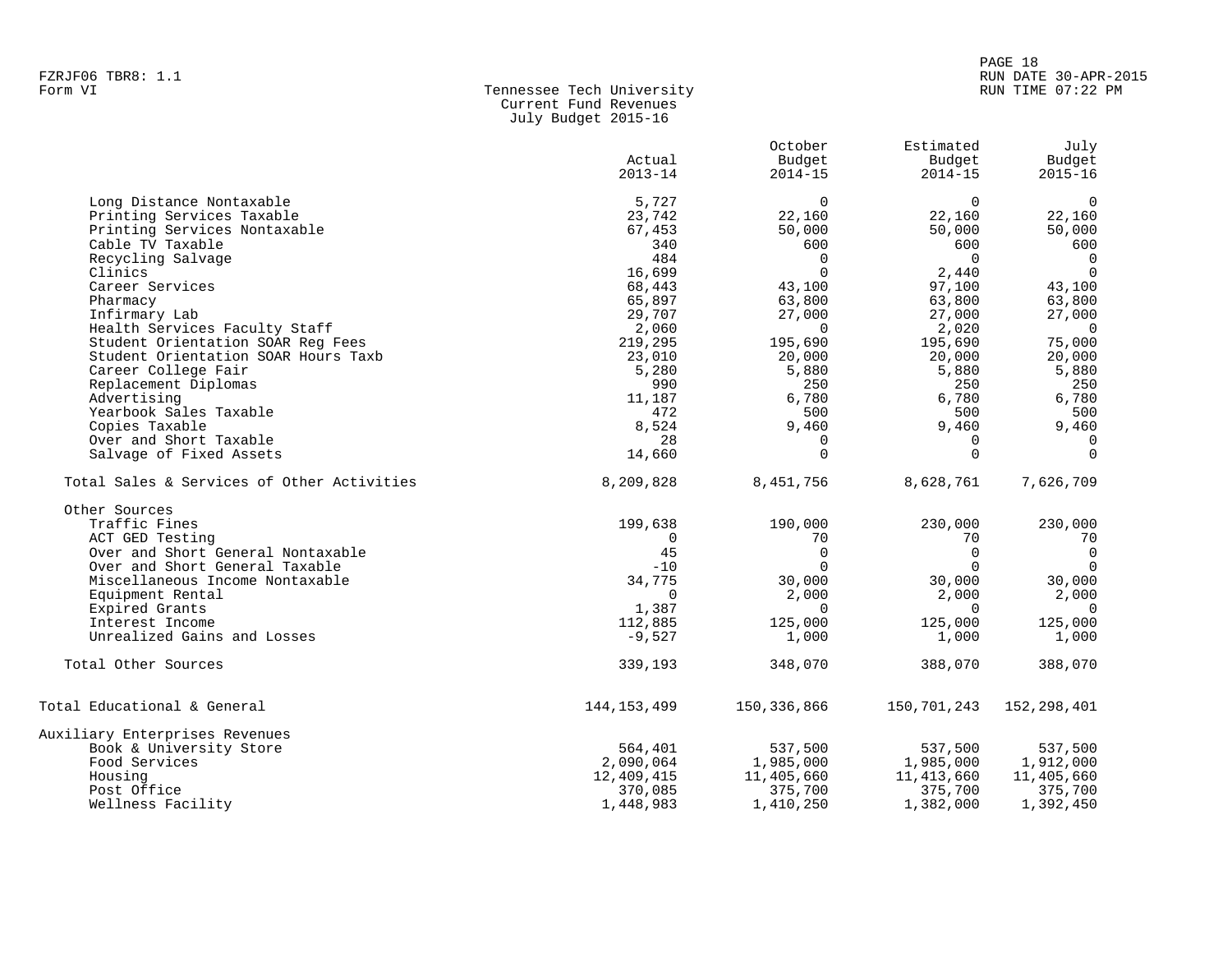| FZRJF06 TBR8: 1.1<br>Form VI | Tennessee Tech University<br>Current Fund Revenues<br>July Budget 2015-16 |                                  |                                    |                               | RUN DATE 30-APR-2015<br>RUN TIME 07:22 PM |
|------------------------------|---------------------------------------------------------------------------|----------------------------------|------------------------------------|-------------------------------|-------------------------------------------|
|                              | Actual<br>$2013 - 14$                                                     | October<br>Budget<br>$2014 - 15$ | Estimated<br>Budget<br>$2014 - 15$ | July<br>Budget<br>$2015 - 16$ |                                           |
| Other Auxiliaries            | 301,214                                                                   | 271,200                          | 281,550                            | 270,000                       |                                           |
| Total Auxiliary Revenues     | 17, 184, 162                                                              | 15,985,310                       | 15,975,410                         | 15,893,310                    |                                           |
| Total Revenues               | 161,337,661                                                               | 166,322,176                      | 166,676,653                        | 168,191,711                   |                                           |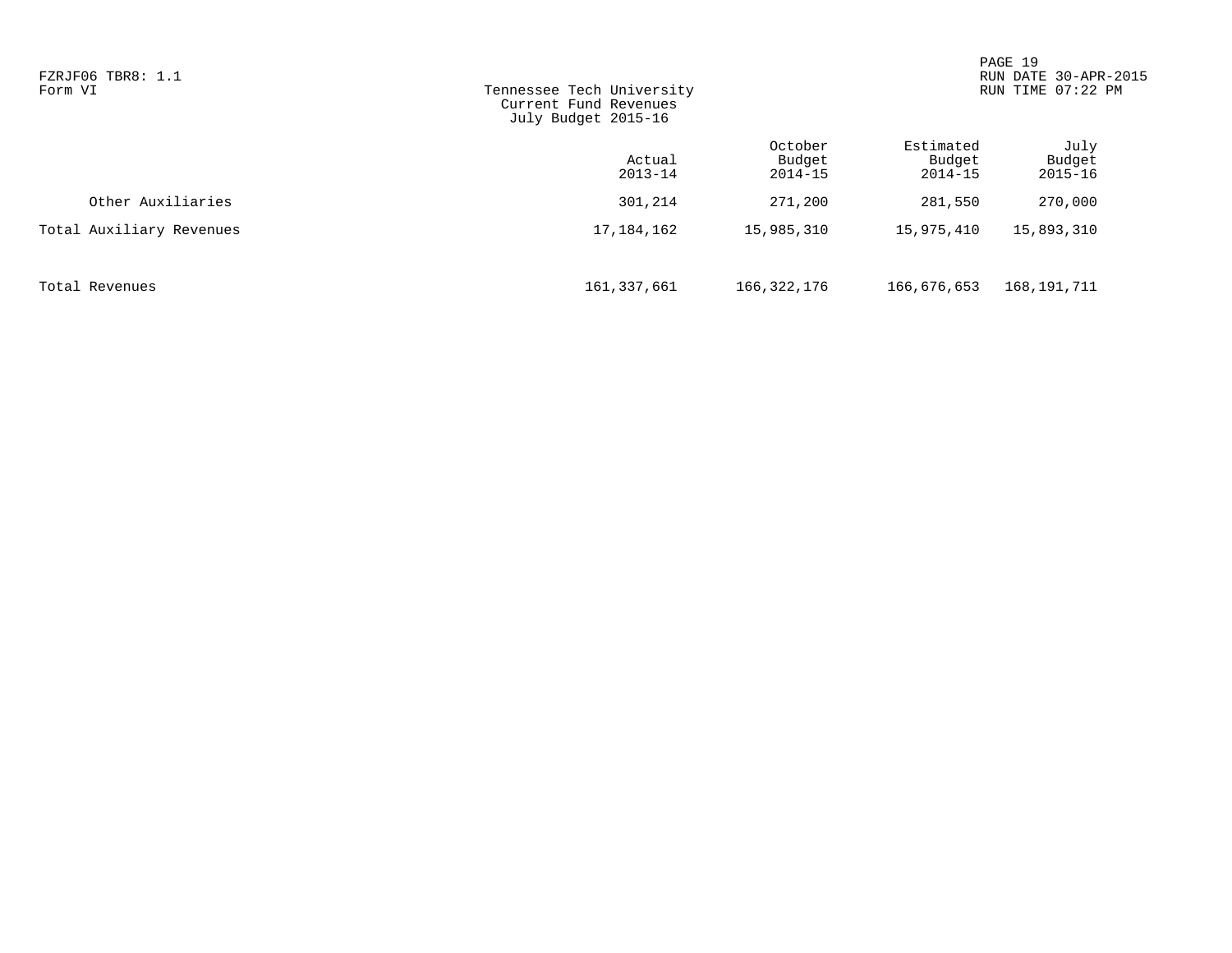|                                                                | Actual<br>$2013 - 14$ | October<br>$2014 - 15$ | Estimated<br>$2014 - 15$ | July<br>$2015 - 16$ |
|----------------------------------------------------------------|-----------------------|------------------------|--------------------------|---------------------|
| Education and General<br>Instruction (20)<br>Instruction (200) |                       |                        |                          |                     |
| Summer School (120004)                                         |                       |                        |                          |                     |
| Salaries - Academic                                            | 2,110,887             | 1,509,620              | 1,509,620                | 1,509,620           |
| Salaries - Students                                            | 21,282                | $\Omega$               | $\Omega$                 | $\Omega$            |
| Employee Benefits                                              | 398,251               | 398,320                | 398,320                  | 398,320             |
| Total - Summer School (120004):                                | 2,530,420             | 1,907,940              | 1,907,940                | 1,907,940           |
| Provost Surplus Instruction (120020)                           |                       |                        |                          |                     |
| Salaries - Academic                                            | $\Omega$              | 197,416                | 277,934                  | 60,202              |
| Salaries - Supporting                                          | 0                     | 11,906                 | $\Omega$                 | $\mathbf{0}$        |
| Salaries - Professional                                        | $\Omega$              | 25,519                 | 46,707                   | $\Omega$            |
| Total - Provost Surplus Instruction (120020):                  | $\mathbf 0$           | 234,841                | 324,641                  | 60,202              |
| Online & Distance Education (120022)                           |                       |                        |                          |                     |
| Salaries - Administrative                                      | $\mathbf 0$           | $\mathbf 0$            | 130,000                  | 130,000             |
| Total - Online & Distance Education (120022):                  | $\Omega$              | $\mathbf 0$            | 130,000                  | 130,000             |
| Other Faculty Instruction (120025)                             |                       |                        |                          |                     |
| Salaries - Academic                                            | $\Omega$              | 1,611,250              | 701,561                  | 458,365             |
| Salaries - Supporting                                          | 0                     | 32,320                 | 13,936                   | 32,320              |
| Employee Benefits                                              | $\Omega$              | 180,085                | 100,085                  | 100,085             |
| Total - Other Faculty Instruction (120025):                    | $\mathbf 0$           | 1,823,655              | 815,582                  | 590,770             |
|                                                                |                       |                        |                          |                     |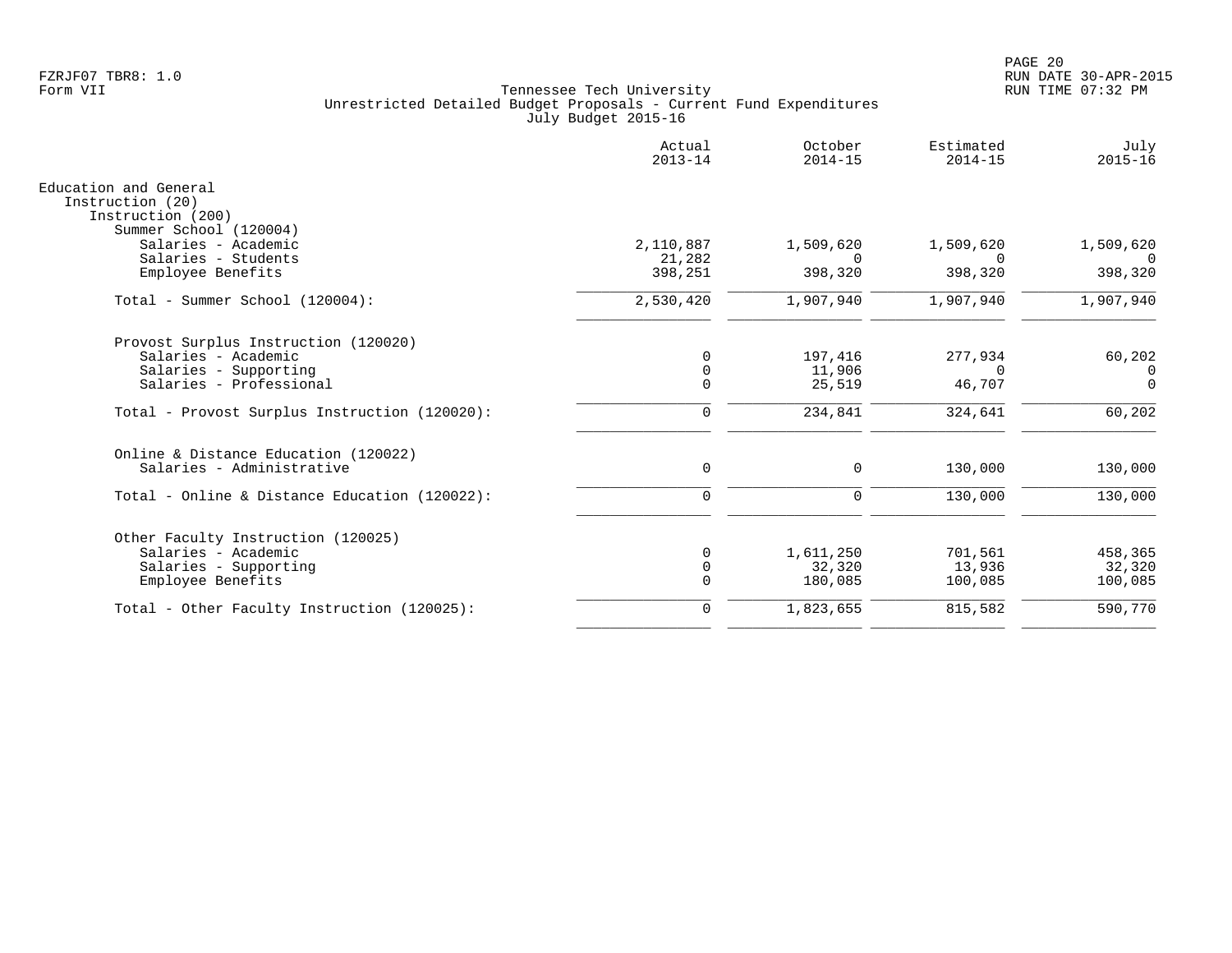PAGE 21 FZRJF07 TBR8: 1.0 RUN DATE 30-APR-2015

|                                                                  | Actual<br>$2013 - 14$ | October<br>$2014 - 15$ | Estimated<br>$2014 - 15$ | July<br>$2015 - 16$ |
|------------------------------------------------------------------|-----------------------|------------------------|--------------------------|---------------------|
| Strategic Initiatives Instruction (120027)<br>Operating Expenses | $\mathbf 0$           | $\Omega$               | 397,889                  | 0                   |
| Total - Strategic Initiatives Instruction (120027):              | $\mathbf 0$           | $\Omega$               | 397,889                  | $\mathbf 0$         |
| SAF Student Success Fee (121000)                                 |                       |                        |                          |                     |
| Salaries - Academic                                              | 234,201               | 225,970                | 223,600                  | 225,970             |
| Salaries - Supporting                                            | 51                    | 22,880                 | 25                       | 22,880              |
| Salaries - Students                                              | 80,762                | 48,500                 | 73,500                   | 48,500              |
| Salaries - Professional                                          | 74,161                | 97,201                 | 79,131                   | 97,583              |
| Employee Benefits                                                | 76,074                | 81,230                 | 81,230                   | 81,230              |
| Travel                                                           | 1,614                 | 5,000                  | 5,000                    | 5,000               |
| Operating Expenses                                               | 49,533                | 33,895                 | 52,190                   | 33,895              |
| Total - SAF Student Success Fee (121000):                        | 516,396               | 514,676                | 514,676                  | 515,058             |
| SAF SS Fee Villages (121001)                                     |                       |                        |                          |                     |
| Salaries - Academic                                              | 36,500                | 36,500                 | 36,500                   | 36,500              |
| Salaries - Students                                              | 51,608                | 48,000                 | 48,000                   | 48,000              |
| Employee Benefits                                                | 10,701                | 8,600                  | 8,600                    | 8,600               |
| Travel                                                           | 5,095                 | $\Omega$               | 3,000                    | $\overline{0}$      |
| Operating Expenses                                               | 66,678                | 622,859                | 604,941                  | 105,181             |
| Total - SAF SS Fee Villages (121001):                            | 170,582               | 715,959                | 701,041                  | 198,281             |
| Instr TAF Equipment (121600)                                     |                       |                        |                          |                     |
| Operating Expenses                                               | 175,827               | 618,066                | 618,066                  | 259,400             |
| Capital Outlay                                                   | 45,161                | 5,500                  | 5,500                    | 5,500               |
| Total - Instr TAF Equipment (121600):                            | 220,988               | 623,566                | 623,566                  | 264,900             |
|                                                                  |                       |                        |                          |                     |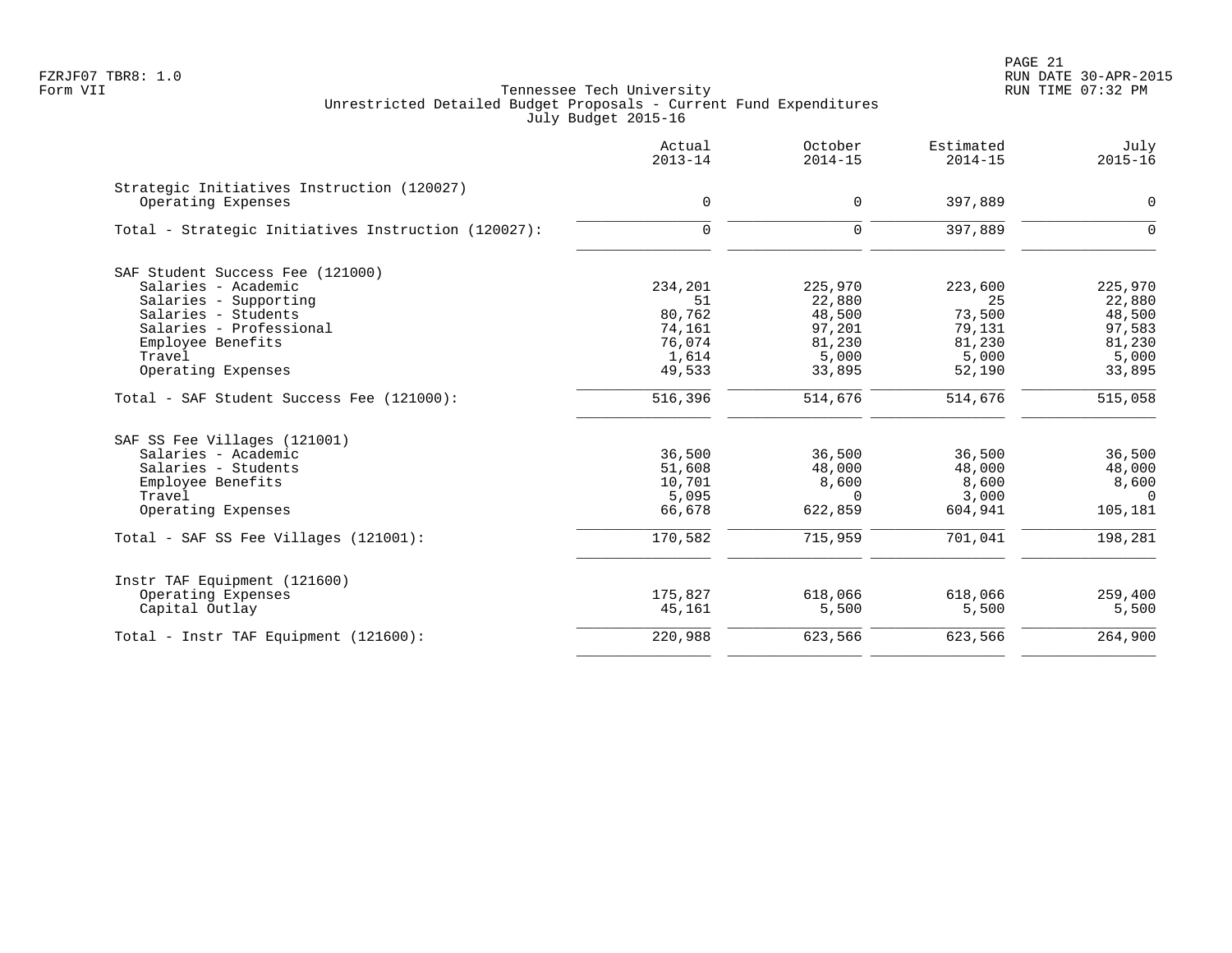|                                                                  | Actual<br>$2013 - 14$ | October<br>$2014 - 15$ | Estimated<br>$2014 - 15$ | July<br>$2015 - 16$ |
|------------------------------------------------------------------|-----------------------|------------------------|--------------------------|---------------------|
| Craft Ctr HS Instensive Workshops (121764)<br>Operating Expenses | 1,805                 | 0                      | 0                        | 0                   |
|                                                                  |                       |                        |                          |                     |
| Total - Craft Ctr HS Instensive Workshops (121764):              | 1,805                 | $\Omega$               | $\Omega$                 | $\Omega$            |
| COOP Education (121801)                                          |                       |                        |                          |                     |
| Salaries - Professional                                          | 55,795                | 56,161                 | 56,161                   | 53,626              |
| Employee Benefits                                                | 10,481                | 13,030                 | 13,030                   | 13,030              |
| Operating Expenses                                               | 1,305                 | 1,500                  | 1,500                    | 1,500               |
| Total - COOP Education (121801):                                 | 67,581                | 70,691                 | 70,691                   | 68,156              |
| Honors Program (121900)                                          |                       |                        |                          |                     |
| Salaries - Academic                                              | 49,580                | 61,608                 | 63,335                   | 71,500              |
| Salaries - Supporting                                            | 27,688                | 24,633                 | 24,633                   | 24,853              |
| Salaries - Students                                              | 5,310                 | 3,780                  | 3,014                    | 3,780               |
| Salaries - Professional                                          | 58,510                | 64,704                 | 58,874                   | 60,068              |
| Employee Benefits                                                | 53,620                | 57,932                 | 62,976                   | 53,040              |
| Travel                                                           | 2,817                 | 2,340                  | 2,165                    | 2,340               |
| Operating Expenses                                               | 10,754                | 2,710                  | 2,710                    | 2,710               |
| Total - Honors Program (121900):                                 | 208,279               | 217,707                | 217,707                  | 218,291             |
| Federal College Work Study Program (122001)                      |                       |                        |                          |                     |
| Salaries - Students                                              | 90,359                | 57,730                 | 57,730                   | 57,730              |
| Total - Federal College Work Study Program (122001):             | 90,359                | 57,730                 | 57,730                   | 57,730              |
|                                                                  |                       |                        |                          |                     |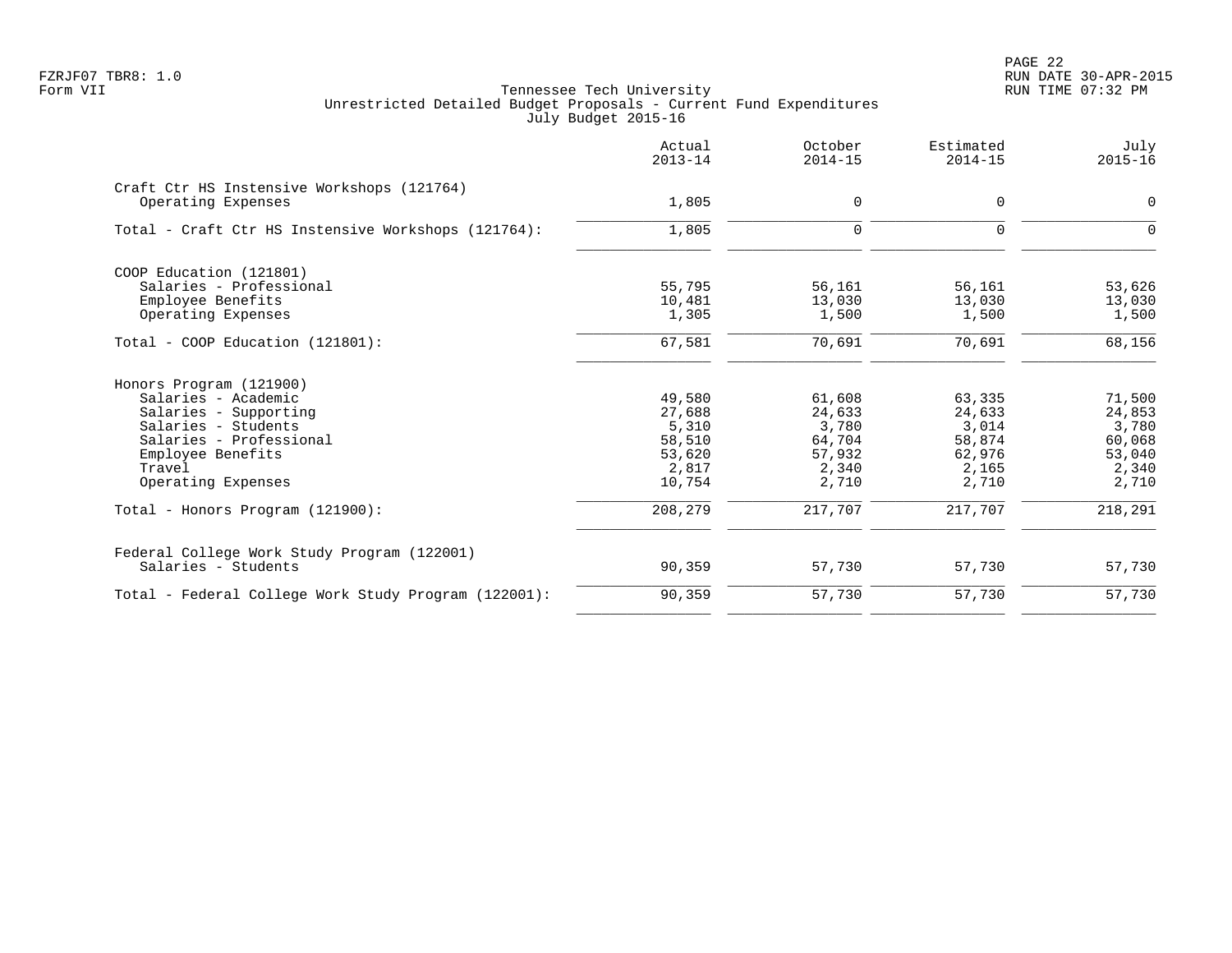|                                                      | Actual<br>$2013 - 14$ | October<br>$2014 - 15$ | Estimated<br>$2014 - 15$ | July<br>$2015 - 16$ |
|------------------------------------------------------|-----------------------|------------------------|--------------------------|---------------------|
| Military Science (125600)                            |                       |                        |                          |                     |
| Salaries - Supporting                                | 31,539                | 31,784                 | 31,784                   | 32,029              |
| Employee Benefits                                    | 20,435                | 24,150                 | 24,150                   | 24,150              |
| Operating Expenses                                   | 5,231                 | 11,870                 | 5,900                    | 5,460               |
| Total - Military Science (125600):                   | 57,205                | 67,804                 | 61,834                   | 61,639              |
| Arts and Sci Grad Assist (130001)                    |                       |                        |                          |                     |
| Employee Benefits                                    | 260,018               | 271,990                | 271,990                  | 271,990             |
| Total - Arts and Sci Grad Assist (130001):           | 260,018               | 271,990                | 271,990                  | 271,990             |
| Online Course Dev Arts and Science (130010)          |                       |                        |                          |                     |
| Operating Expenses                                   | 0                     | 11,800                 | 11,800                   | 11,800              |
| Total - Online Course Dev Arts and Science (130010): | $\mathbf 0$           | 11,800                 | 11,800                   | 11,800              |
| Biology (131000)                                     |                       |                        |                          |                     |
| Salaries - Academic                                  | 1,141,466             | 1,352,610              | 1,329,641                | 1,395,340           |
| Salaries - Supporting                                | 76,058                | 69,151                 | 69,151                   | 68,075              |
| Salaries - Students                                  | 63,185                | 46,500                 | 53,000                   | 46,500              |
| Salaries - Professional                              | 71,655                | 81,409                 | 77,783                   | 78,387              |
| Employee Benefits                                    | 491,107               | 540,640                | 490,640                  | 490,640             |
| Travel                                               | 219                   | $\Omega$               | $\Omega$                 | $\Omega$            |
| Operating Expenses                                   | 52,536                | 22,890                 | 25,874                   | 22,890              |
| Capital Outlay                                       | 11,420                | 0                      | 0                        | $\Omega$            |
| Department Revenues                                  | $-4,962$              | $\Omega$               | $\Omega$                 | $\Omega$            |
| $Total - Biology (131000):$                          | 1,902,684             | 2, 113, 200            | 2,046,089                | 2,101,832           |
|                                                      |                       |                        |                          |                     |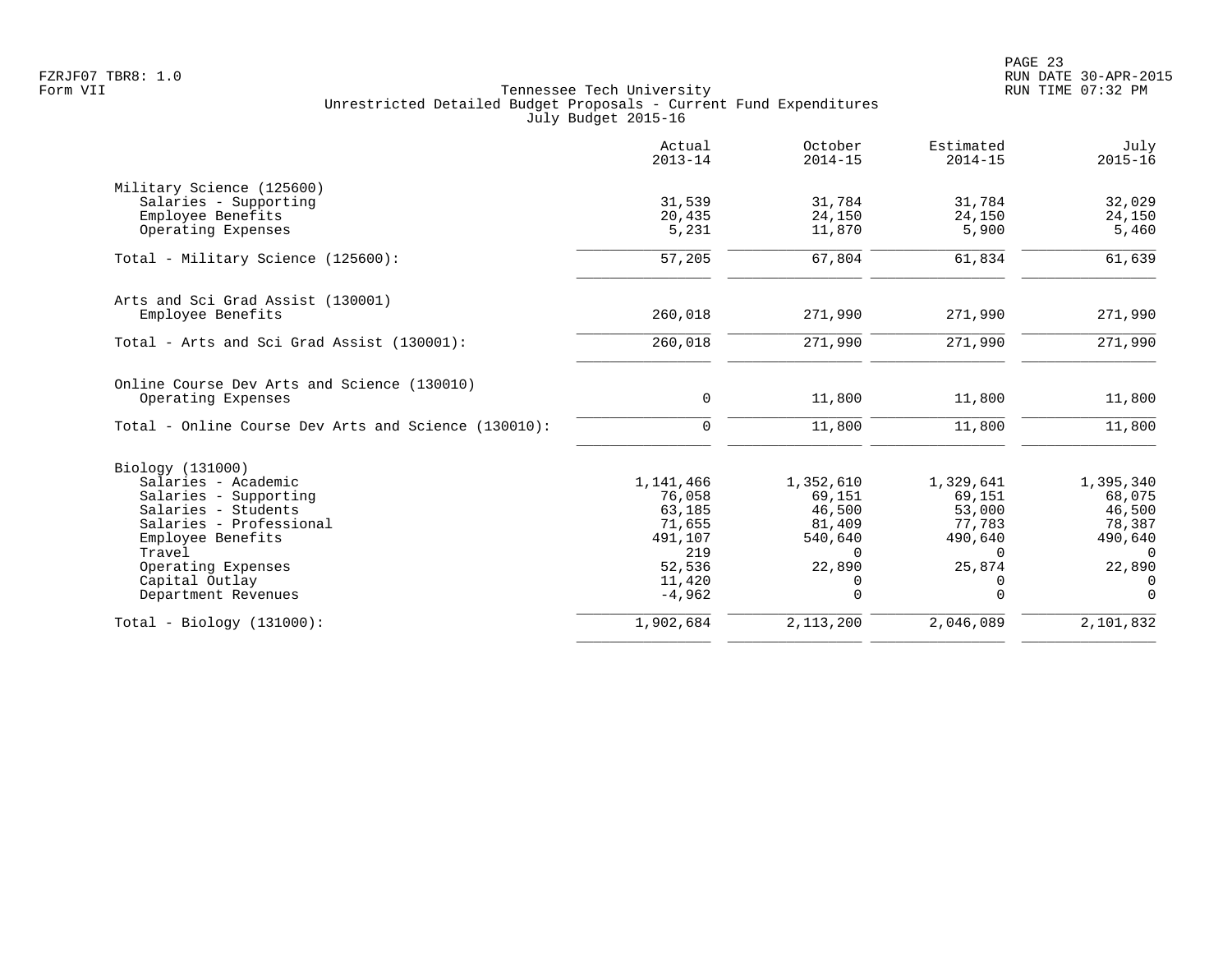PAGE 24 FZRJF07 TBR8: 1.0 RUN DATE 30-APR-2015

|                                         | Actual<br>$2013 - 14$ | October<br>$2014 - 15$ | Estimated<br>$2014 - 15$ | July<br>$2015 - 16$ |
|-----------------------------------------|-----------------------|------------------------|--------------------------|---------------------|
| Biology Lab Fees (131001)               |                       |                        |                          |                     |
| Salaries - Students                     | $\mathbf 0$           | $\overline{0}$         | 200                      | $\overline{0}$      |
| Travel                                  | 10,402                | 9,400                  | 10,400                   | 9,400               |
| Operating Expenses                      | 74,525                | 75,530                 | 74,330                   | 75,530              |
| Total - Biology Lab Fees (131001):      | 84,927                | 84,930                 | 84,930                   | 84,930              |
| Biology TAs (131006)                    |                       |                        |                          |                     |
| Salaries - Academic                     | 0                     | 19,200                 | 43,200                   | 0                   |
| Employee Benefits                       | $\mathbf 0$           | 15,785                 | 32,017                   | $\mathbf 0$         |
| Total - Biology TAs $(131006)$ :        | 0                     | 34,985                 | 75,217                   | $\mathsf{O}$        |
| Biology Lab Materials (131009)          |                       |                        |                          |                     |
| Operating Expenses                      | $\mathbf 0$           | 0                      | 25,000                   | 0                   |
| Total - Biology Lab Materials (131009): | $\mathbf 0$           | $\mathbf 0$            | 25,000                   | $\Omega$            |
| Chemistry (131500)                      |                       |                        |                          |                     |
| Salaries - Academic                     | 1,508,745             | 1,547,461              | 1,604,211                | 1,535,868           |
| Salaries - Supporting                   | 69,855                | 70,714                 | 71,131                   | 72,351              |
| Salaries - Students                     | 31,454                | 12,800                 | 25,800                   | 12,800              |
| Salaries - Professional                 | 52,323                | 52,816                 | 52,816                   | 53,174              |
| Employee Benefits                       | 555,810               | 555,880                | 525,880                  | 525,880             |
| Travel                                  | $\Omega$              | 2,700                  | 2,700                    | 2,000               |
| Operating Expenses                      | 36,623                | 23,930                 | 24,430                   | 23,930              |
| Total - Chemistry $(131500)$ :          | 2,254,810             | 2,266,301              | 2,306,968                | 2,226,003           |
|                                         |                       |                        |                          |                     |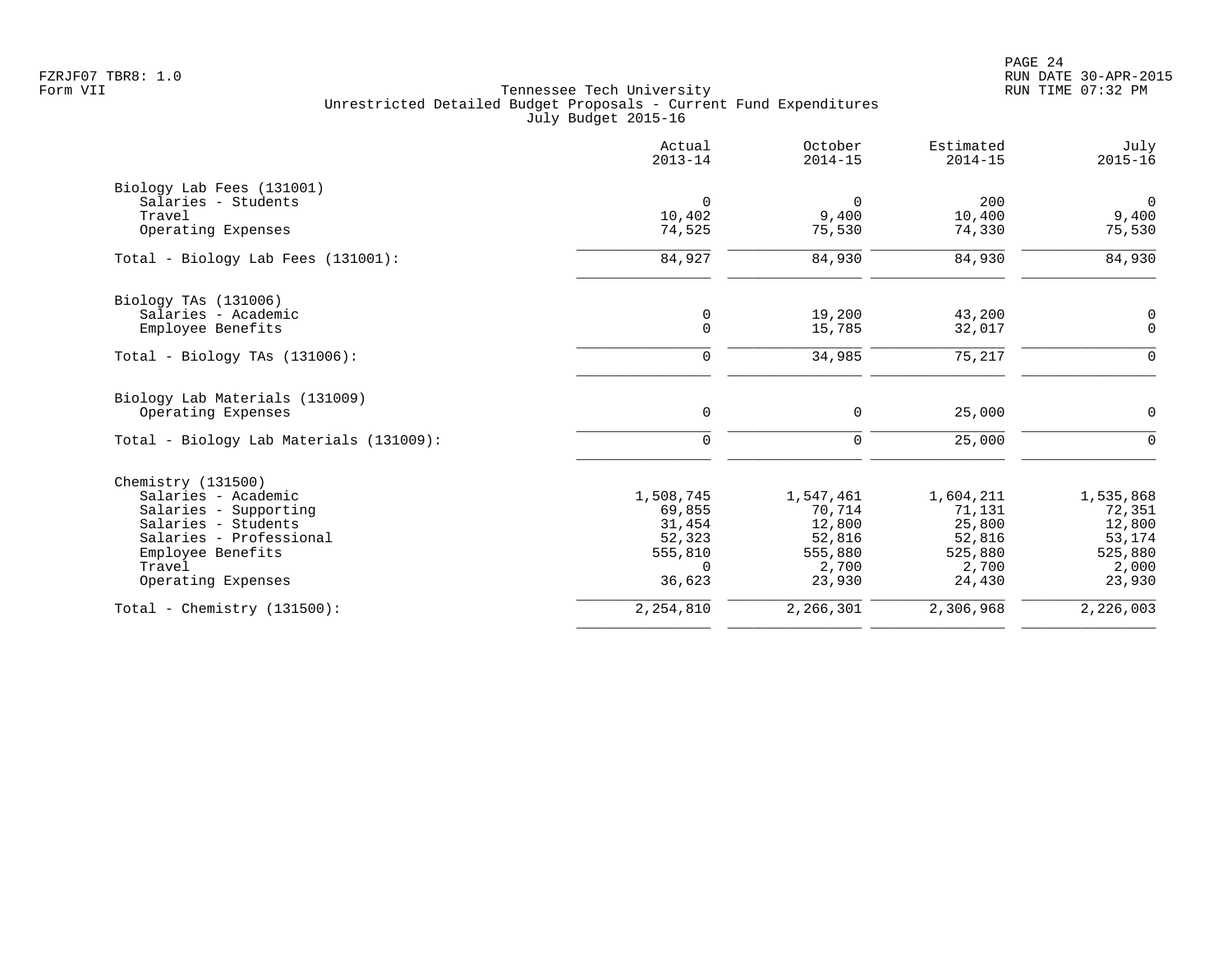|                                                   | Actual<br>$2013 - 14$ | October<br>$2014 - 15$ | Estimated<br>$2014 - 15$ | July<br>$2015 - 16$ |
|---------------------------------------------------|-----------------------|------------------------|--------------------------|---------------------|
| Chemistry NMR Maint (131501)                      |                       |                        |                          |                     |
| Operating Expenses                                | 25,000                | 25,000                 | 25,000                   | 25,000              |
| Total - Chemistry NMR Maint (131501):             | 25,000                | 25,000                 | 25,000                   | 25,000              |
| Chemistry Lab Fees (131502)                       |                       |                        |                          |                     |
| Operating Expenses                                | 63,364                | 64,425                 | 64,425                   | 63,900              |
| Total - Chemistry Lab Fees (131502):              | 63,364                | 64,425                 | 64,425                   | 63,900              |
| Preprofessional Health Services (131503)          |                       |                        |                          |                     |
| Salaries - Supporting                             | 22,224                | 22,335                 | 22,335                   | 22,746              |
| Employee Benefits<br>Travel                       | 5,691<br>$\Omega$     | 5,700<br>500           | 5,700<br>500             | 5,700<br>500        |
| Operating Expenses                                | 831                   | 860                    | 860                      | 860                 |
| Total - Preprofessional Health Services (131503): | 28,746                | 29,395                 | 29,395                   | 29,806              |
| Environmental Science PHD (131504)                |                       |                        |                          |                     |
| Salaries - Academic                               | 58,583                | 37,000                 | 61,667                   | 37,000              |
| Salaries - Students                               | 25,217                | $\Omega$               | 35,457                   | $\overline{0}$      |
| Salaries - Professional                           | 50,535                | 87,580                 | 27,456                   | 87,580              |
| Employee Benefits<br>Travel                       | 8,115<br>4,959        | 6,690<br>3,700         | 6,690<br>6,700           | 6,690<br>3,700      |
| Operating Expenses                                | 8,370                 | 5,660                  | 5,660                    | 5,660               |
| Total - Environmental Science PHD (131504):       | 155,779               | 140,630                | 143,630                  | 140,630             |
|                                                   |                       |                        |                          |                     |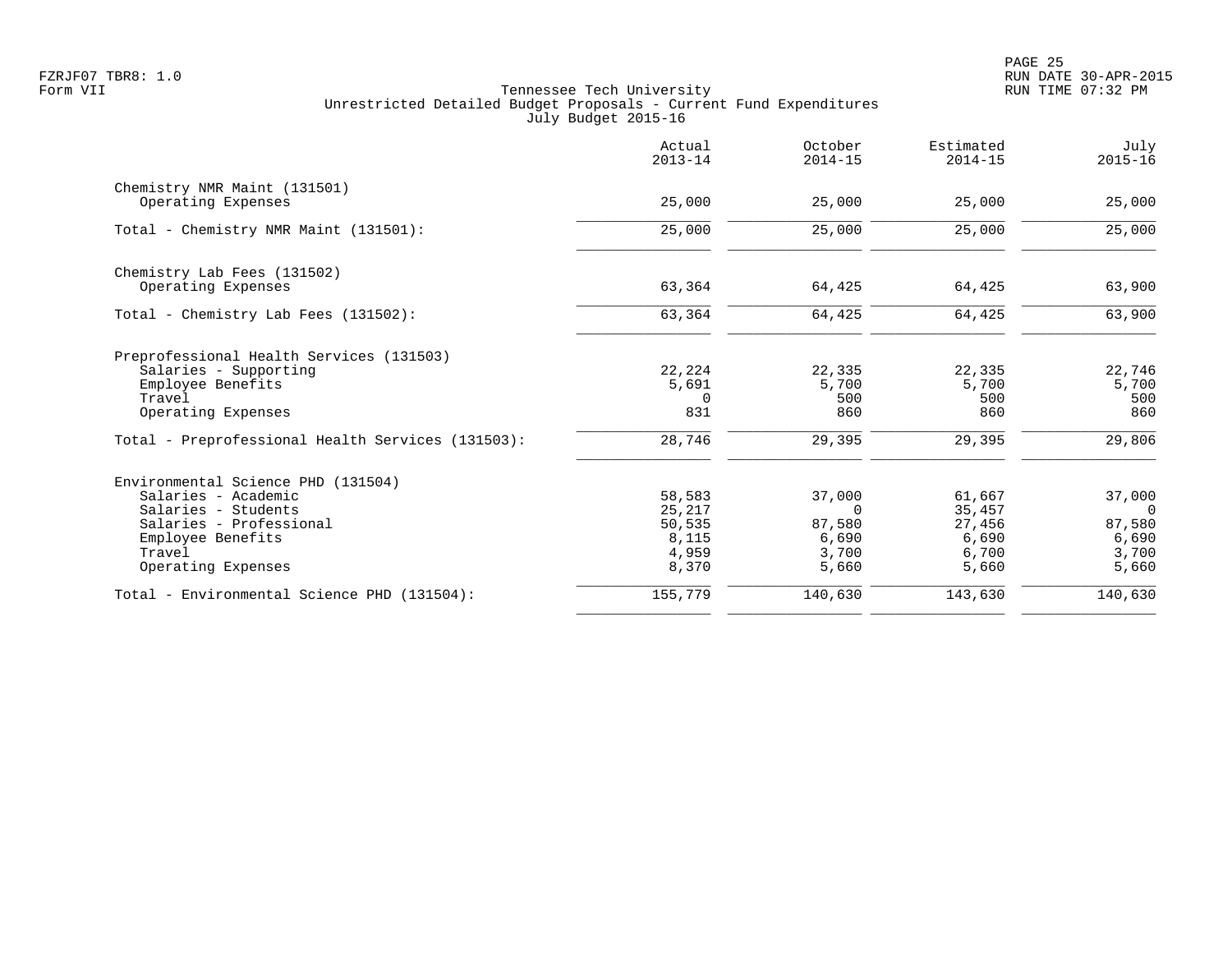|                                                            | Actual<br>$2013 - 14$ | October<br>$2014 - 15$ | Estimated<br>$2014 - 15$ | July<br>$2015 - 16$        |
|------------------------------------------------------------|-----------------------|------------------------|--------------------------|----------------------------|
| Chemistry Equip Maintenance (131505)<br>Operating Expenses | 76,669                | 75,250                 | 75,250                   | 75,250                     |
| Total - Chemistry Equip Maintenance (131505):              | 76,669                | 75,250                 | $\overline{75,250}$      | $\overline{75,250}$        |
| Chemistry TAs (131506)                                     |                       |                        |                          |                            |
| Salaries - Academic<br>Employee Benefits                   | 0<br>$\mathsf{O}$     | 14,400<br>11,993       | 43,200<br>35,269         | $\mathbf 0$<br>$\mathbf 0$ |
| Total - Chemistry TAs $(131506)$ :                         | $\mathbf 0$           | 26,393                 | 78,469                   | $\overline{0}$             |
| Chemistry Lab Materials (131507)                           |                       |                        |                          |                            |
| Operating Expenses                                         | 0                     | 0                      | 25,000                   | $\mathbf 0$                |
| Total - Chemistry Lab Materials (131507):                  | $\mathbf 0$           | $\mathbf 0$            | 25,000                   | $\Omega$                   |
| Chemistry Lab Manuals (131508)<br>Operating Expenses       | 0                     | 37,000                 | 19,510                   | 19,510                     |
| Total - Chemistry Lab Manuals (131508):                    | 0                     | 37,000                 | 19,510                   | 19,510                     |
| Computer Science (132000)                                  |                       |                        |                          |                            |
| Salaries - Academic                                        | 752,488               | 787,823                | 711,546                  | 788,483                    |
| Salaries - Supporting                                      | 40,851                | 50,337                 | 54,337                   | 48,112                     |
| Salaries - Students<br>Salaries - Professional             | 8,156<br>33,975       | 6,000<br>47,055        | 2,000<br>77,634          | 6,000<br>40,979            |
| Employee Benefits                                          | 246,557               | 243,080                | 225,080                  | 225,080                    |
| Travel                                                     | 1,084                 | $\Omega$               | $\Omega$                 | $\Omega$                   |
| Operating Expenses<br>Capital Outlay                       | 32,161<br>6,890       | 15,830<br>$\cap$       | 21,476<br>$\Omega$       | 15,830<br>$\Omega$         |
| Total - Computer Science (132000):                         | 1,122,162             | 1,150,125              | 1,092,073                | 1,124,484                  |
|                                                            |                       |                        |                          |                            |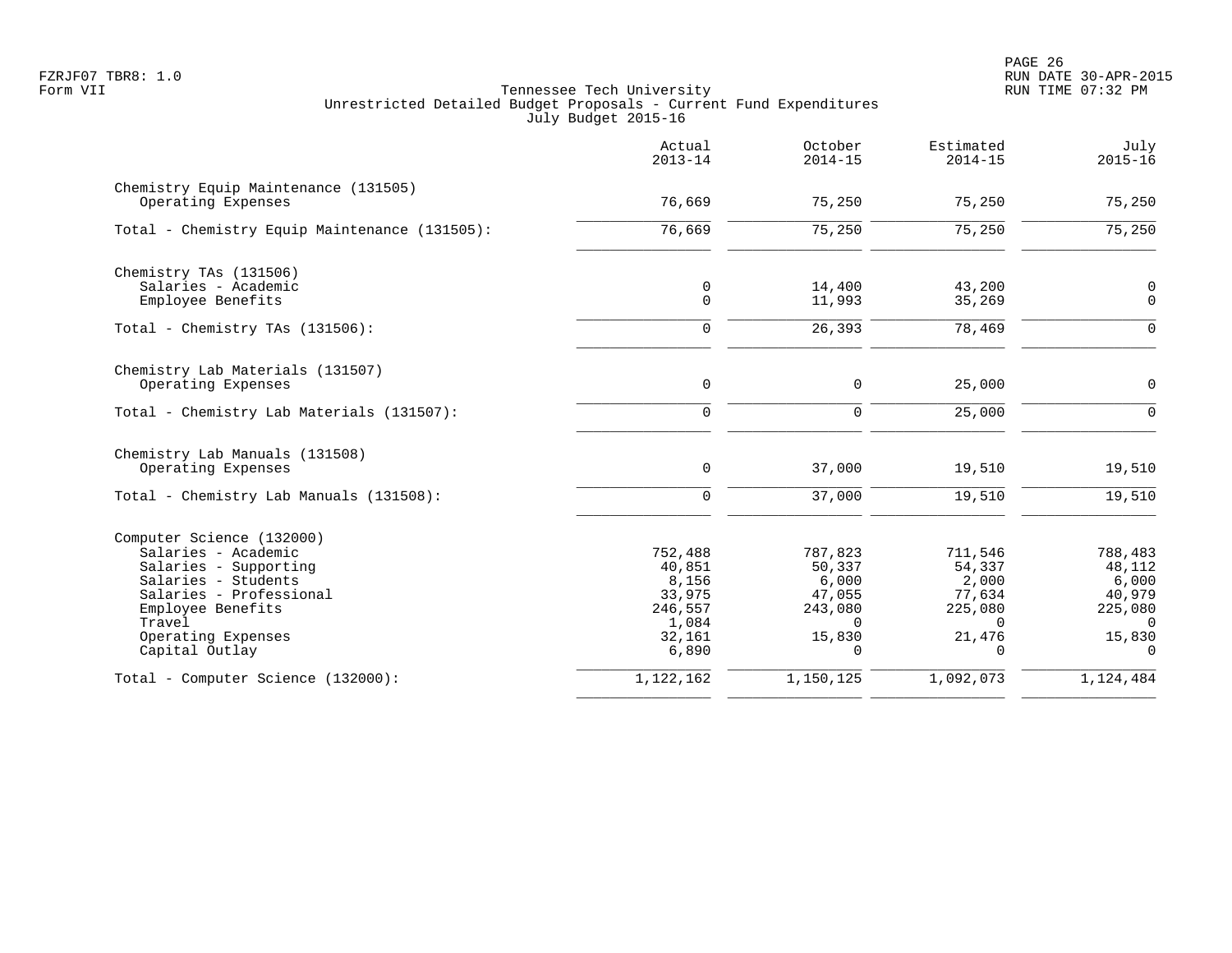PAGE 27 FZRJF07 TBR8: 1.0 RUN DATE 30-APR-2015

|                                                                                                                                                     | Actual<br>$2013 - 14$                                       | October<br>$2014 - 15$                                      | Estimated<br>$2014 - 15$                               | July<br>$2015 - 16$                                         |
|-----------------------------------------------------------------------------------------------------------------------------------------------------|-------------------------------------------------------------|-------------------------------------------------------------|--------------------------------------------------------|-------------------------------------------------------------|
| Computer Science Grad Assist (132001)<br>Salaries - Academic<br>Employee Benefits                                                                   | $\Omega$<br>47,209                                          | 27,600<br>53,699                                            | 52,800<br>81,525                                       | $\Omega$<br>29,010                                          |
| Total - Computer Science Grad Assist (132001):                                                                                                      | 47,209                                                      | 81,299                                                      | 134,325                                                | 29,010                                                      |
| SACF Comp Sci GTAs (132007)<br>Employee Benefits                                                                                                    | 0                                                           | $\mathbf 0$                                                 | 7,989                                                  | 0                                                           |
| Total - SACF Comp Sci GTAs (132007):                                                                                                                | $\Omega$                                                    | $\Omega$                                                    | 7,989                                                  | $\Omega$                                                    |
| Earth Sciences (132500)<br>Salaries - Academic<br>Salaries - Supporting<br>Salaries - Students<br>Employee Benefits<br>Travel<br>Operating Expenses | 548,423<br>25,016<br>5,916<br>210,999<br>$\Omega$<br>12,800 | 514,302<br>27,431<br>5,300<br>211,040<br>$\Omega$<br>13,400 | 552,696<br>27,431<br>5,900<br>211,040<br>360<br>21,090 | 490,454<br>27,662<br>5,300<br>211,040<br>$\Omega$<br>13,400 |
| Total - Earth Sciences (132500):                                                                                                                    | 803,154                                                     | 771,473                                                     | 818,517                                                | 747,856                                                     |
| Earth Sciences Lab Fees (132501)<br>Travel<br>Operating Expenses                                                                                    | 4,021<br>5,535                                              | $\Omega$<br>9,650                                           | $\Omega$<br>9,650                                      | $\Omega$<br>9,650                                           |
| Total - Earth Sciences Lab Fees (132501):                                                                                                           | 9,556                                                       | 9,650                                                       | 9,650                                                  | 9,650                                                       |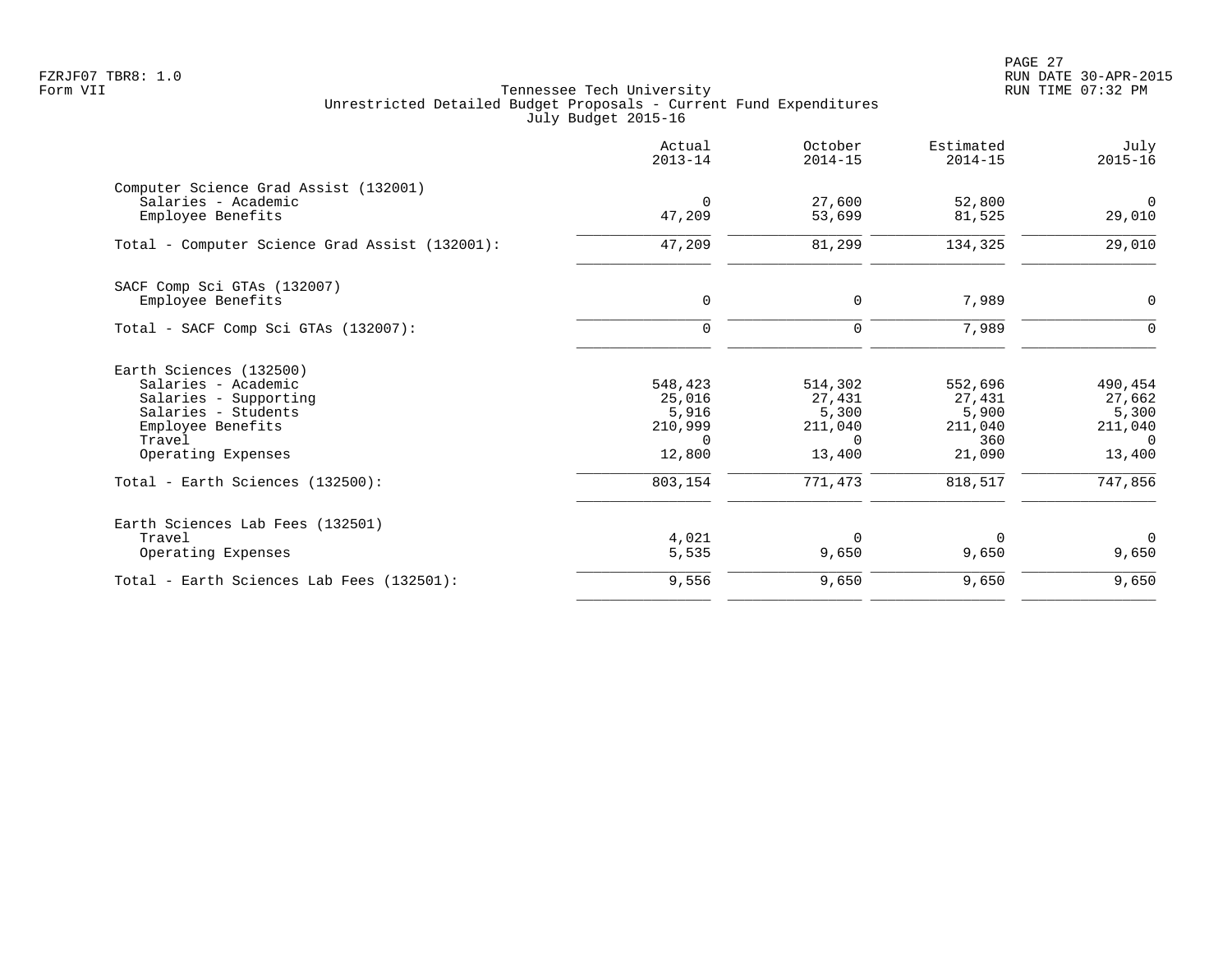|                                                            | Actual<br>$2013 - 14$ | October<br>$2014 - 15$ | Estimated<br>$2014 - 15$ | July<br>$2015 - 16$ |
|------------------------------------------------------------|-----------------------|------------------------|--------------------------|---------------------|
| Earth Science Lab Materials (132506)<br>Operating Expenses | $\mathbf 0$           | 0                      | 15,000                   | $\mathbf 0$         |
| Total - Earth Science Lab Materials (132506):              | $\mathbf 0$           | 0                      | 15,000                   | $\mathbf 0$         |
| English (133000)                                           |                       |                        |                          |                     |
| Salaries - Academic                                        | 1,714,678             | 1,908,932              | 1,835,654                | 1,856,502           |
| Salaries - Supporting                                      | 50,328                | 50,971                 | 51,573                   | 51,413              |
| Salaries - Students                                        | 8,711                 | 3,000                  | 8,728                    | $\Omega$            |
| Employee Benefits                                          | 576,102               | 640,600                | 575,600                  | 575,600             |
| Travel<br>Operating Expenses                               | 171<br>25,594         | 500<br>24,170          | 500<br>29,182            | $\Omega$<br>27,670  |
|                                                            |                       |                        |                          |                     |
| Total - English $(133000)$ :                               | 2,375,584             | 2,628,173              | 2,501,237                | 2,511,185           |
| Speech (133001)                                            |                       |                        |                          |                     |
| Travel                                                     | 12,617                | 10,000                 | 18,000                   | 10,000              |
| Total - Speech $(133001)$ :                                | 12,617                | 10,000                 | 18,000                   | 10,000              |
| Communication (133003)                                     |                       |                        |                          |                     |
| Salaries - Academic                                        | 554,260               | 582,303                | 589,323                  | 607,347             |
| Salaries - Supporting                                      | 27,699                | 27,931                 | 27,931                   | 28,162              |
| Employee Benefits                                          | 188,826               | 188,830                | 188,830                  | 188,830             |
| Travel                                                     | $\Omega$              | $\Omega$               | 1,750                    | $\Omega$            |
| Operating Expenses                                         | 10,345                | 11,000                 | 10,870                   | 11,000              |
| Department Revenues                                        | $-160$                | 0                      | $\Omega$                 | $\Omega$            |
| Total - Communication (133003):                            | 780,970               | 810,064                | 818,704                  | 835,339             |
|                                                            |                       |                        |                          |                     |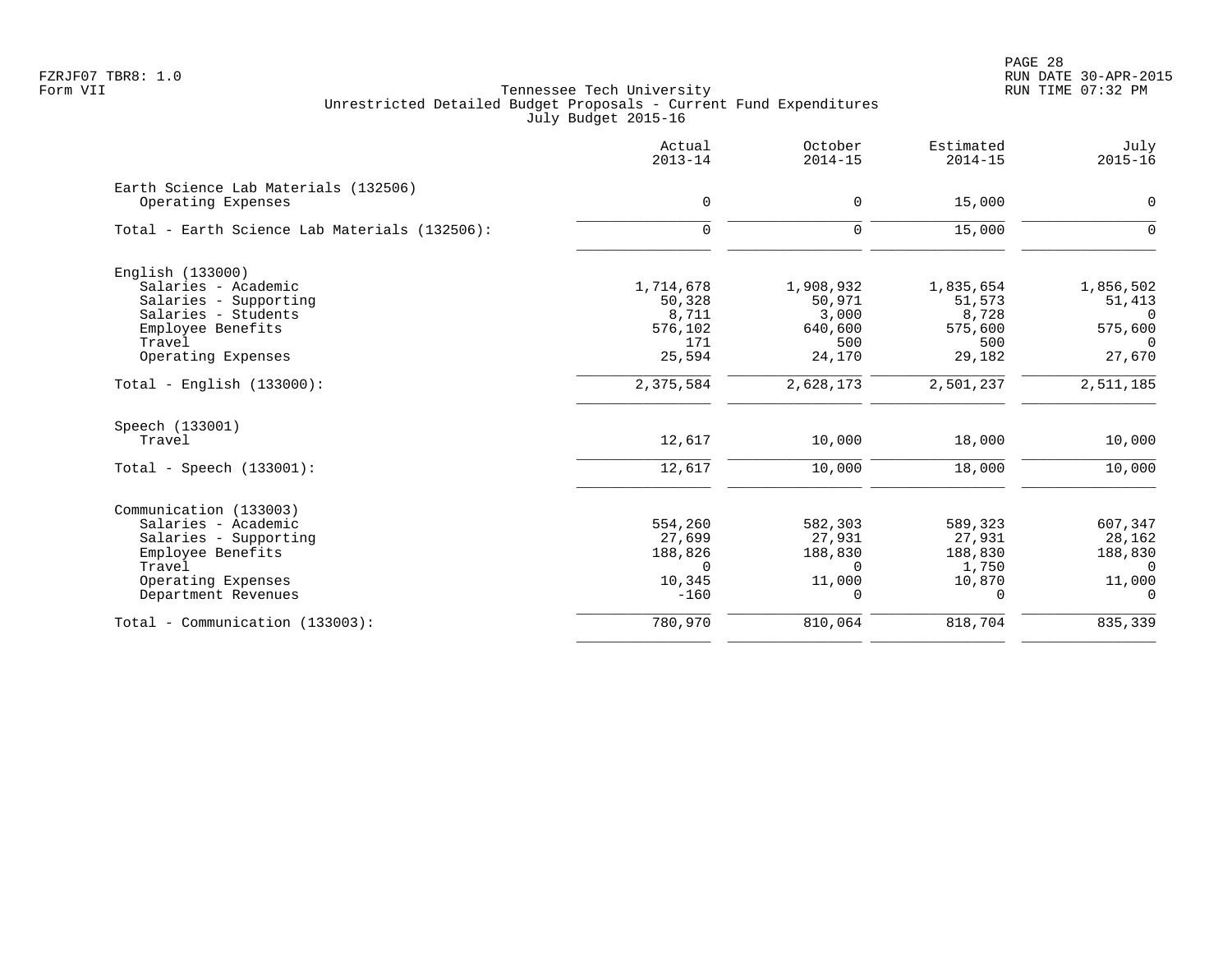|                                           | Actual<br>$2013 - 14$ | October<br>$2014 - 15$ | Estimated<br>$2014 - 15$ | July<br>$2015 - 16$ |
|-------------------------------------------|-----------------------|------------------------|--------------------------|---------------------|
| Theatre (133004)                          |                       |                        |                          |                     |
| Operating Expenses                        | 6,996                 | 2,440                  | 4,304                    | 2,440               |
| Total - Theatre $(133004)$ :              | 6,996                 | 2,440                  | 4,304                    | 2,440               |
| Living Writers Projects (133005)          |                       |                        |                          |                     |
| Operating Expenses                        | 380                   | 0                      | 0                        | 0                   |
| Total - Living Writers Projects (133005): | 380                   | $\mathbf 0$            | $\mathbf 0$              | $\mathbf 0$         |
| Foreign Languages (133500)                |                       |                        |                          |                     |
| Salaries - Academic                       | 489,426               | 457,125                | 501,735                  | 459,929             |
| Salaries - Supporting                     | 27,463                | 27,431                 | 27,431                   | 27,662              |
| Salaries - Students                       | 2,538                 | 5,220                  | 6,246                    | 5,220               |
| Employee Benefits<br>Operating Expenses   | 166,454<br>14,373     | 166,530<br>8,000       | 166,530<br>8,000         | 166,530<br>8,000    |
| Total - Foreign Languages (133500):       | 700,254               | 664,306                | 709,942                  | 667,341             |
| History (134000)                          |                       |                        |                          |                     |
| Salaries - Academic                       | 765,991               | 768,986                | 770,211                  | 747,174             |
| Salaries - Supporting                     | 24,745                | 24,965                 | 24,965                   | 25,185              |
| Employee Benefits                         | 275,236               | 275,270                | 257,270                  | 257,270             |
| Travel                                    | 46                    | $\Omega$               | $\Omega$                 | $\Omega$            |
| Operating Expenses                        | 14,902                | 10,810                 | 15,896                   | 10,810              |
| Total - History $(134000)$ :              | 1,080,920             | 1,080,031              | 1,068,342                | 1,040,439           |
|                                           |                       |                        |                          |                     |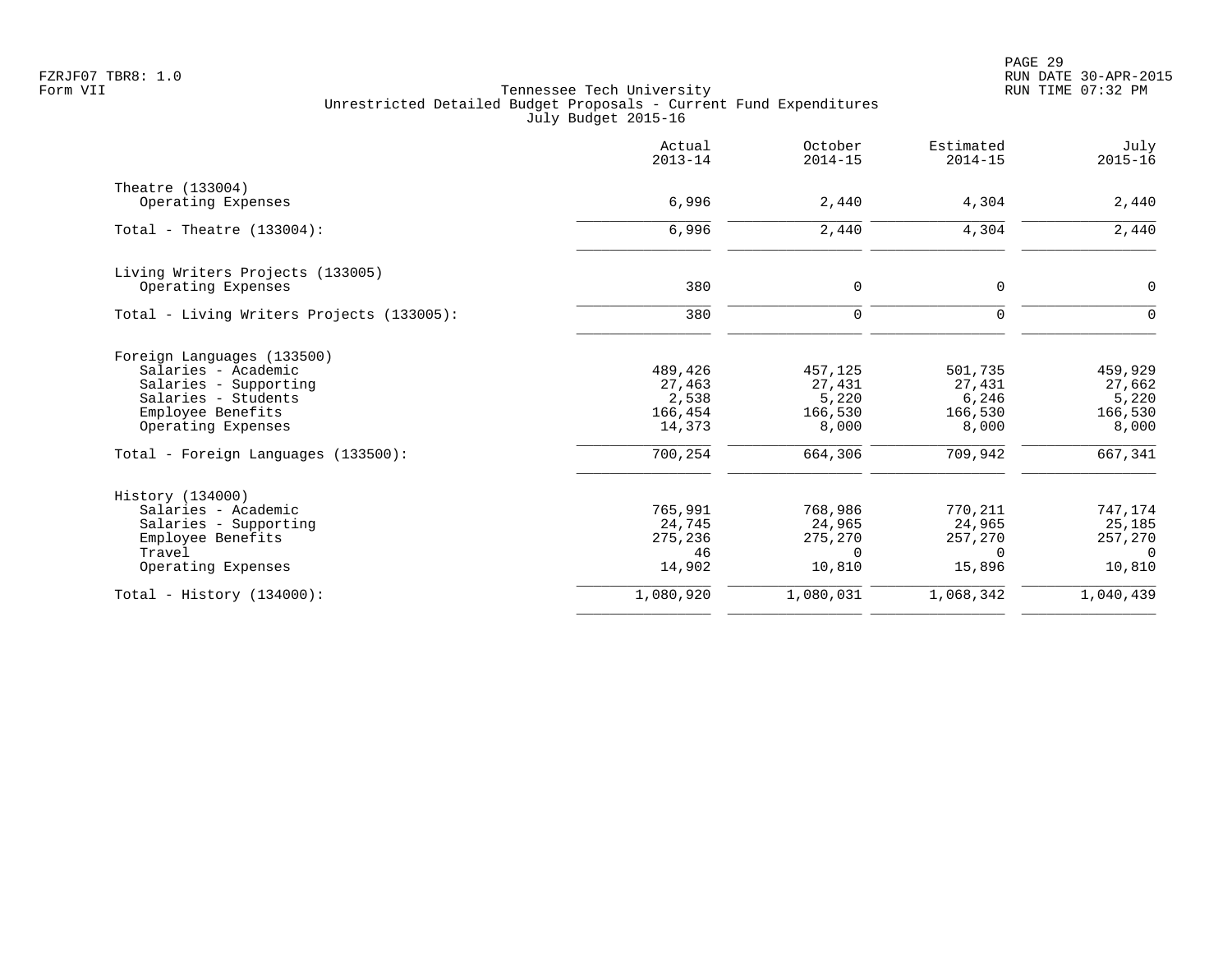|                                         | Actual<br>$2013 - 14$ | October<br>$2014 - 15$ | Estimated<br>$2014 - 15$ | July<br>$2015 - 16$ |
|-----------------------------------------|-----------------------|------------------------|--------------------------|---------------------|
| Mathematics (134500)                    |                       |                        |                          |                     |
| Salaries - Academic                     | 1,499,712             | 1,635,570              | 1,607,557                | 1,684,863           |
| Salaries - Supporting                   | 55,025                | 55,477                 | 55,477                   | 55,929              |
| Salaries - Students                     | 9,649                 | 870                    | 17,870                   | 870                 |
| Employee Benefits                       | 507,573               | 531,060                | 501,060                  | 501,060             |
| Travel                                  | 3,715                 | 4,000                  | 4,000                    | $\Omega$            |
| Operating Expenses                      | 22,925                | 18,880                 | 27,557                   | 22,880              |
| Total - Mathematics (134500):           | 2,098,599             | 2,245,857              | 2, 213, 521              | 2,265,602           |
| Math Grad Assist TIKI (134502)          |                       |                        |                          |                     |
| Salaries - Academic                     | 12,000                | 0                      | 0                        | 0                   |
| Employee Benefits                       | 8,085                 | $\mathbf 0$            | 0                        | $\mathbf 0$         |
| Total - Math Grad Assist TIKI (134502): | 20,085                | $\mathbf 0$            | 0                        | $\mathbf 0$         |
| Math TAs (134506)                       |                       |                        |                          |                     |
| Salaries - Academic                     | 0                     | 18,000                 | 36,000                   | 0                   |
| Employee Benefits                       | $\mathbf 0$           | 8,555                  | 17,200                   | $\mathbf 0$         |
|                                         |                       |                        |                          |                     |
| Total - Math TAs (134506):              | $\mathbf 0$           | 26,555                 | 53,200                   | 0                   |
| Physics (135000)                        |                       |                        |                          |                     |
| Salaries - Academic                     | 654,696               | 650,667                | 650,667                  | 653,737             |
| Salaries - Supporting                   | 71,251                | 71,928                 | 71,928                   | 72,469              |
| Salaries - Students                     | 18,241                | 12,640                 | 19,140                   | 12,640              |
| Employee Benefits                       | 215,051               | 241,940                | 241,940                  | 241,940             |
| Operating Expenses                      | 8,740                 | 10,790                 | 12,750                   | 10,790              |
| Total - Physics $(135000)$ :            | 967,979               | 987,965                | 996,425                  | 991,576             |
|                                         |                       |                        |                          |                     |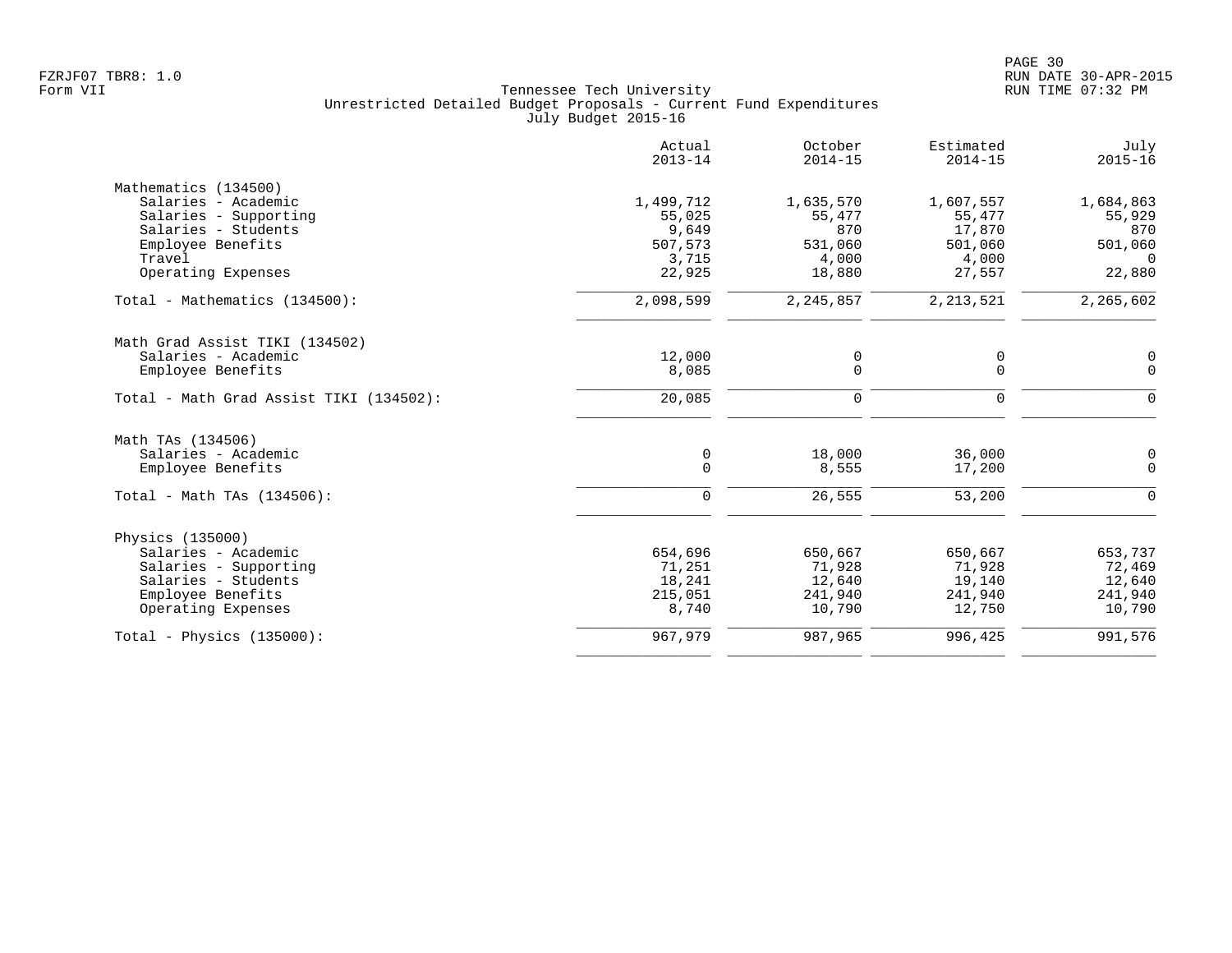|                                                      | Actual<br>$2013 - 14$ | October<br>$2014 - 15$ | Estimated<br>$2014 - 15$ | July<br>$2015 - 16$ |
|------------------------------------------------------|-----------------------|------------------------|--------------------------|---------------------|
| Physics Lab Fees (135001)<br>Operating Expenses      | 17,321                | 18,930                 | 18,930                   | 18,930              |
|                                                      |                       |                        |                          |                     |
| Total - Physics Lab Fees (135001):                   | 17,321                | 18,930                 | 18,930                   | 18,930              |
| Physics Lab Materials (135007)                       |                       |                        |                          |                     |
| Operating Expenses                                   | $\mathbf 0$           | 0                      | 15,000                   | 0                   |
| Total - Physics Lab Materials (135007):              | $\mathbf 0$           | $\mathbf 0$            | 15,000                   | $\overline{0}$      |
| Physics Lab Manual (135008)                          |                       |                        |                          |                     |
| Operating Expenses                                   | 0                     | 5,000                  | 2,400                    | 2,400               |
| Total - Physics Lab Manual (135008):                 | $\Omega$              | 5,000                  | 2,400                    | 2,400               |
| Sociology and Political Science (135500)             |                       |                        |                          |                     |
| Salaries - Academic                                  | 939,444               | 1,029,455              | 1,002,393                | 1,035,546           |
| Salaries - Supporting                                | 26,496                | 26,429                 | 25,173                   | 25,298              |
| Employee Benefits                                    | 355,059               | 355,100                | 355,700                  | 355,700             |
| Travel                                               | 6,351                 | $\Omega$               | 7,500                    | $\Omega$            |
| Operating Expenses                                   | 64,009                | 14,670                 | 51,669                   | 14,670              |
| Total - Sociology and Political Science (135500):    | 1,391,359             | 1,425,654              | 1,442,435                | 1,431,214           |
| General Curriculum Student Success (136000)          |                       |                        |                          |                     |
| Salaries - Supporting                                | 25,156                | 25,880                 | 25,480                   | 26,104              |
| Salaries - Students                                  | 1,022                 | 1,800                  | 1,000                    | 1,800               |
| Salaries - Professional                              | 89,042                | 106,581                | 106,581                  | 107,074             |
| Employee Benefits                                    | 30,330                | 35,250                 | 36,050                   | 36,050              |
| Operating Expenses                                   | 3,788                 | 3,050                  | 4,250                    | 3,050               |
| Total - General Curriculum Student Success (136000): | 149,338               | 172,561                | 173,361                  | 174,078             |
|                                                      |                       |                        |                          |                     |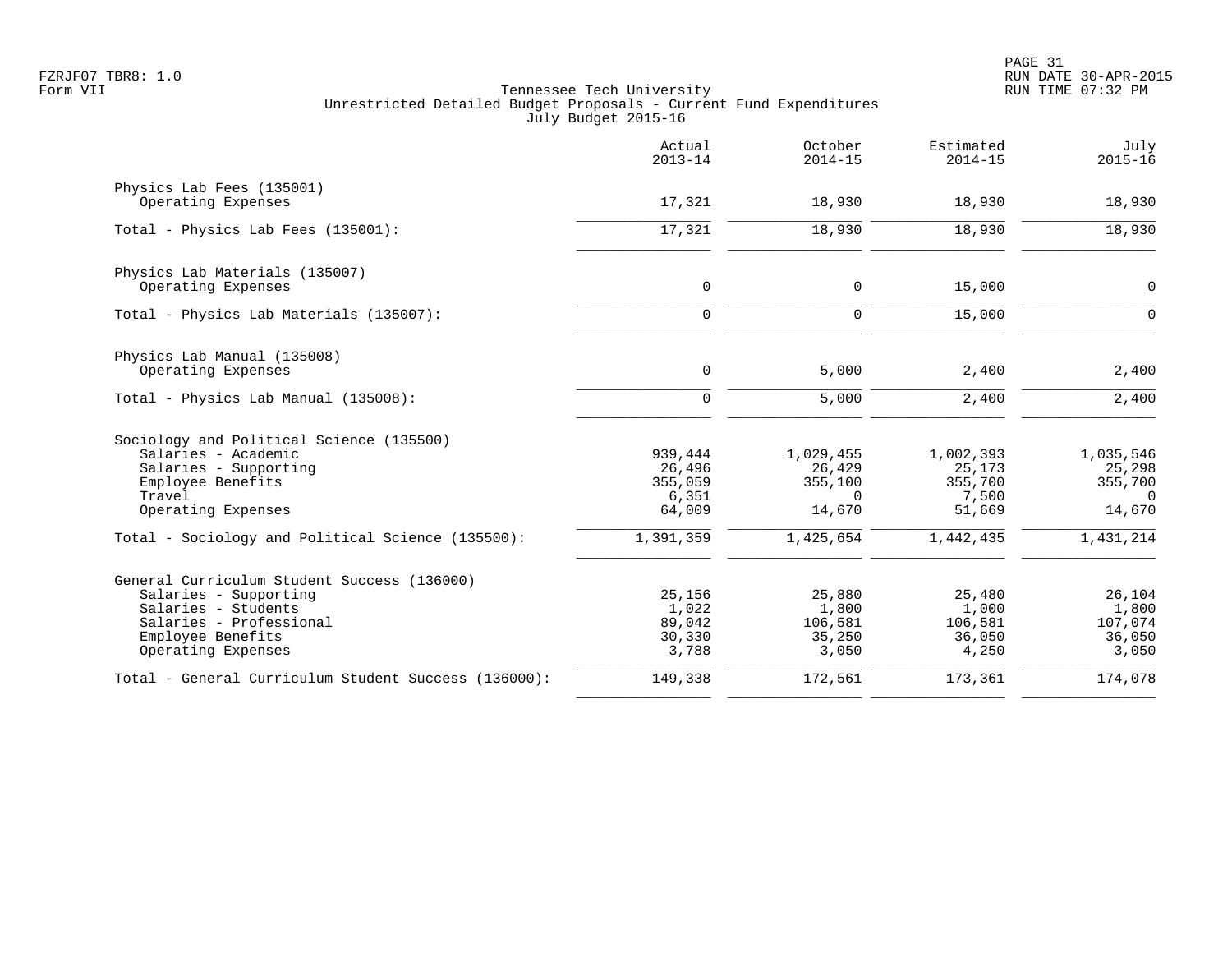|                                                               | Actual<br>$2013 - 14$ | October<br>$2014 - 15$ | Estimated<br>$2014 - 15$ | July<br>$2015 - 16$ |
|---------------------------------------------------------------|-----------------------|------------------------|--------------------------|---------------------|
| Gen Curr Studt Succ Grad Assist (136001)<br>Employee Benefits | 14,379                | 10,710                 | 10,710                   | 10,710              |
|                                                               |                       |                        |                          |                     |
| Total - Gen Curr Studt Succ Grad Assist (136001):             | 14,379                | 10,710                 | 10,710                   | 10,710              |
| SACF Engineering Spec Acad Crs Fees (137001)                  |                       |                        |                          |                     |
| Salaries - Academic                                           | 175,761               | 90,000                 | 62,200                   | 90,000              |
| Salaries - Supporting                                         | 3,174                 | $\Omega$               | 1,600                    | $\Omega$            |
| Salaries - Students                                           | 140,297               | 73,000                 | 141,315                  | 73,000              |
| Salaries - Professional                                       | 1,850                 | $\Omega$               | 10,000                   | $\cap$              |
| Employee Benefits                                             | 29,641                | 46,600                 | 46,600                   | 46,600              |
| Travel                                                        | 74,019                | 36,000                 | 50,000                   | 36,000              |
| Operating Expenses                                            | 174,030               | 1,709,514              | 1,534,990                | 1,165,900           |
| Capital Outlay                                                | 34,243                | 6,000                  | 86,000                   | 6,000               |
| Total - SACF Engineering Spec Acad Crs Fees (137001):         | 633,015               | 1,961,114              | 1,932,705                | 1,417,500           |
| SACF Enginrg Student Success (137002)                         |                       |                        |                          |                     |
| Salaries - Academic                                           | 0                     | $\Omega$               | 102                      | 0                   |
| Salaries - Supporting                                         | 24,549                | 24,672                 | 24,672                   | 25,094              |
| Salaries - Students                                           | 592                   | $\Omega$               | 5,000                    | $\overline{0}$      |
| Salaries - Professional                                       | 66,169                | 104,000                | 104,000                  | 91,805              |
| Employee Benefits                                             | 38,643                | 6,800                  | 46,800                   | 46,800              |
| Travel                                                        | 7,620                 | $\Omega$               | 20,000                   | $\Omega$            |
| Operating Expenses                                            | 21,761                | 152,030                | 92,058                   | $-6,197$            |
| Total - SACF Enginrg Student Success (137002):                | 159,334               | 287,502                | 292,632                  | 157,502             |
|                                                               |                       |                        |                          |                     |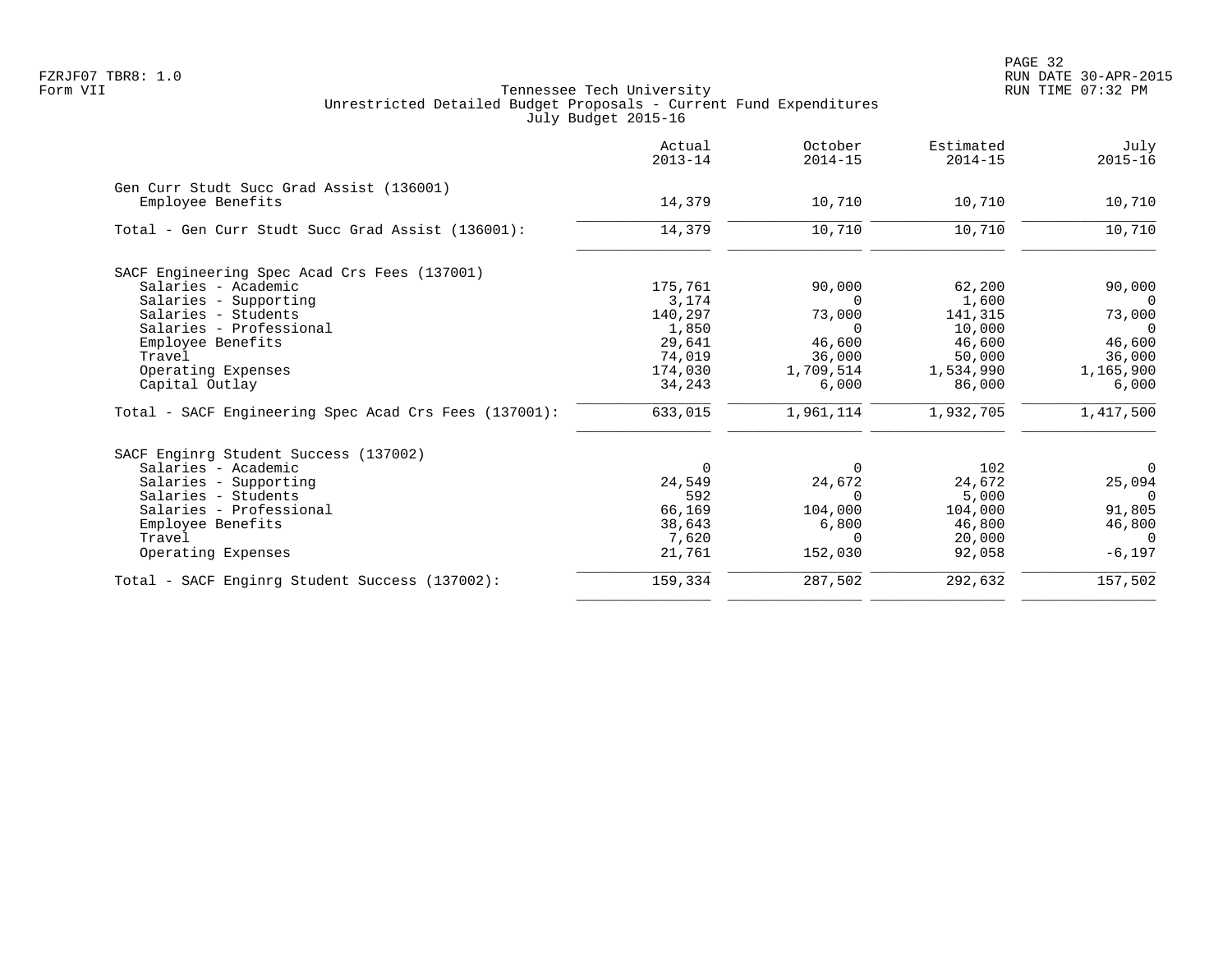PAGE 33 FZRJF07 TBR8: 1.0 RUN DATE 30-APR-2015

|                                                                                                                           | Actual<br>$2013 - 14$         | October<br>$2014 - 15$        | Estimated<br>$2014 - 15$                  | July<br>$2015 - 16$                              |
|---------------------------------------------------------------------------------------------------------------------------|-------------------------------|-------------------------------|-------------------------------------------|--------------------------------------------------|
| Engineering Instruction Support (137008)<br>Employee Benefits                                                             | $\mathbf 0$                   | 16,000                        | 6,000                                     | 6,000                                            |
| Total - Engineering Instruction Support (137008):                                                                         | $\mathbf 0$                   | 16,000                        | 6,000                                     | 6,000                                            |
| SACF Dean of Engineering GTAs (137010)<br>Employee Benefits                                                               | $\mathbf 0$                   | $\mathbf 0$                   | 2,316                                     | $\mathbf 0$                                      |
| Total - SACF Dean of Engineering GTAs (137010):                                                                           | $\Omega$                      | $\mathbf 0$                   | 2,316                                     | $\Omega$                                         |
| Solar Panel Go-Cart (137016)<br>Operating Expenses                                                                        | 0                             | 7,000                         | 7,000                                     | 0                                                |
| Total - Solar Panel Go-Cart (137016):                                                                                     | $\Omega$                      | 7,000                         | 7,000                                     | $\Omega$                                         |
| Engineering MOE Funding (137020)<br>Salaries - Academic<br>Employee Benefits<br>Total - Engineering MOE Funding (137020): | 461,504<br>121,428<br>582,932 | 466,342<br>128,000<br>594,342 | 466,342<br>128,000<br>594,342             | 468,813<br>128,000<br>596,813                    |
| ORNL PHD (137100)<br>Salaries - Students<br>Salaries - Professional<br>Employee Benefits<br>Travel<br>Operating Expenses  | $\Omega$                      | $\Omega$<br>0<br>0            | 1,298<br>3,515<br>1,505<br>1,615<br>1,067 | 0<br>$\mathbf 0$<br>$\Omega$<br>0<br>$\mathbf 0$ |
| Total - ORNL PHD (137100):                                                                                                | 0                             | 0                             | 9,000                                     | $\mathbf 0$                                      |
|                                                                                                                           |                               |                               |                                           |                                                  |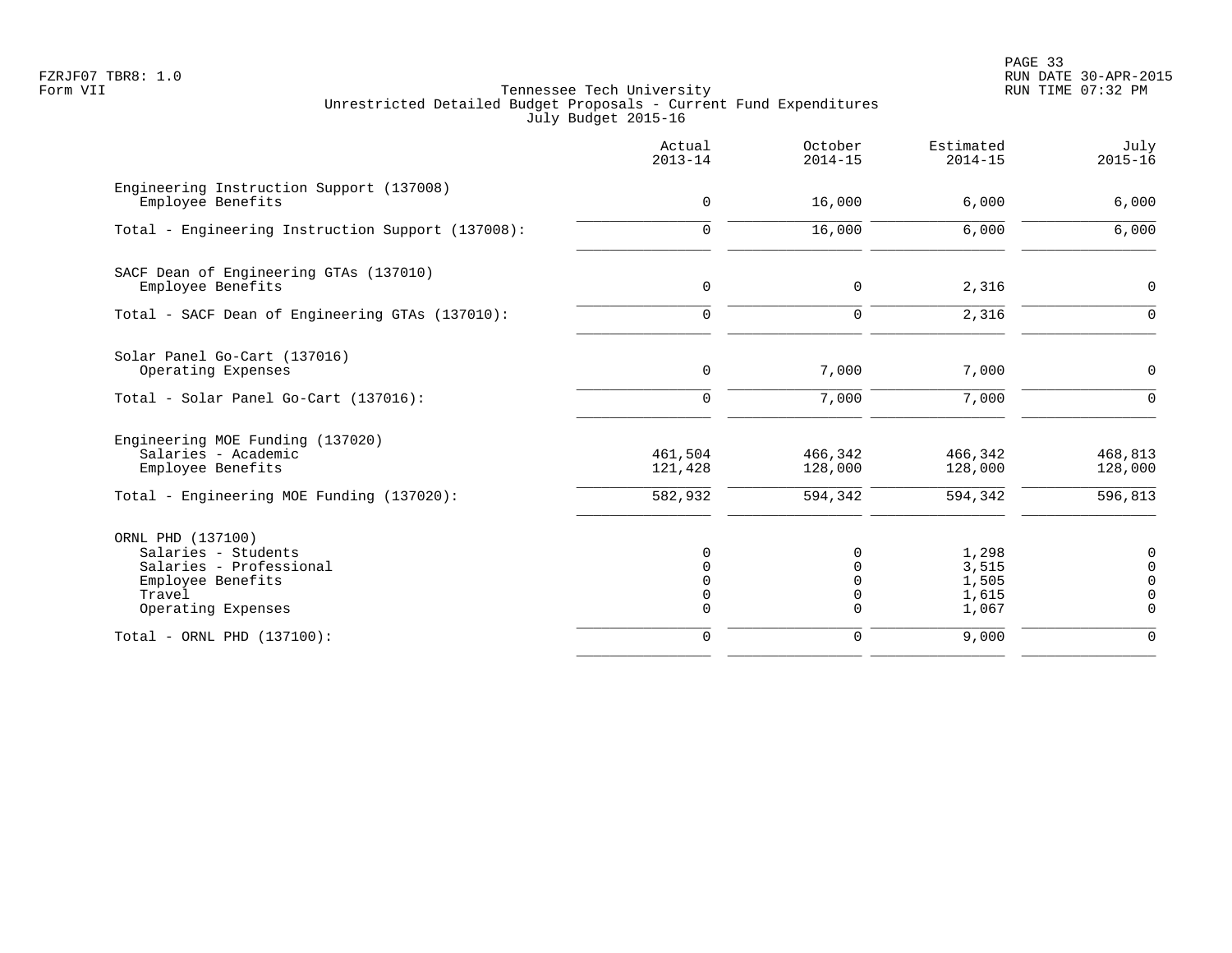|                                        | Actual<br>$2013 - 14$ | October<br>$2014 - 15$ | Estimated<br>$2014 - 15$ | July<br>$2015 - 16$ |
|----------------------------------------|-----------------------|------------------------|--------------------------|---------------------|
| Basic Engineering (137200)             |                       |                        |                          |                     |
| Salaries - Academic                    | 256,638               | 291,107                | 242,426                  | 288,929             |
| Salaries - Supporting                  | 27,299                | 27,531                 | 27,531                   | 27,762              |
| Employee Benefits                      | 99,283                | 97,940                 | 87,940                   | 87,940              |
| Travel                                 | 142                   | $\Omega$               | $\Omega$                 | $\Omega$            |
| Operating Expenses                     | 10,404                | 14,654                 | 17,162                   | 11,420              |
| Total - Basic Engineering (137200):    | 393,766               | 431,232                | 375,059                  | 416,051             |
| Basic Engr Lab Fees (137203)           |                       |                        |                          |                     |
| Operating Expenses                     | 24,310                | 18,400                 | 18,400                   | 18,400              |
| Total - Basic Engr Lab Fees (137203):  | 24,310                | 18,400                 | 18,400                   | 18,400              |
| SACF Basic Engr GTAs (137206)          |                       |                        |                          |                     |
| Employee Benefits                      | $\mathbf 0$           | 0                      | 2,316                    | $\mathbf 0$         |
| Total - SACF Basic Engr GTAs (137206): | $\mathbf 0$           | 0                      | 2,316                    | $\Omega$            |
| Chemical Engineering (137400)          |                       |                        |                          |                     |
| Salaries - Academic                    | 579,218               | 775,315                | 713,120                  | 746,288             |
| Salaries - Supporting                  | 92,532                | 93,755                 | 93,755                   | 94,601              |
| Salaries - Students                    | 2,444                 | 0                      | $\Omega$                 | 0                   |
| Salaries - Professional                | 32,500                | $\Omega$               | 55,240                   | $\Omega$            |
| Employee Benefits                      | 214,821               | 242,910                | 242,910                  | 242,910             |
| Travel                                 | 49                    | $\Omega$               | $\Omega$                 | $\Omega$            |
| Operating Expenses                     | 8,048                 | 9,897                  | 20,477                   | 9,700               |
| Total - Chemical Engineering (137400): | 929,612               | 1,121,877              | 1,125,502                | 1,093,499           |
|                                        |                       |                        |                          |                     |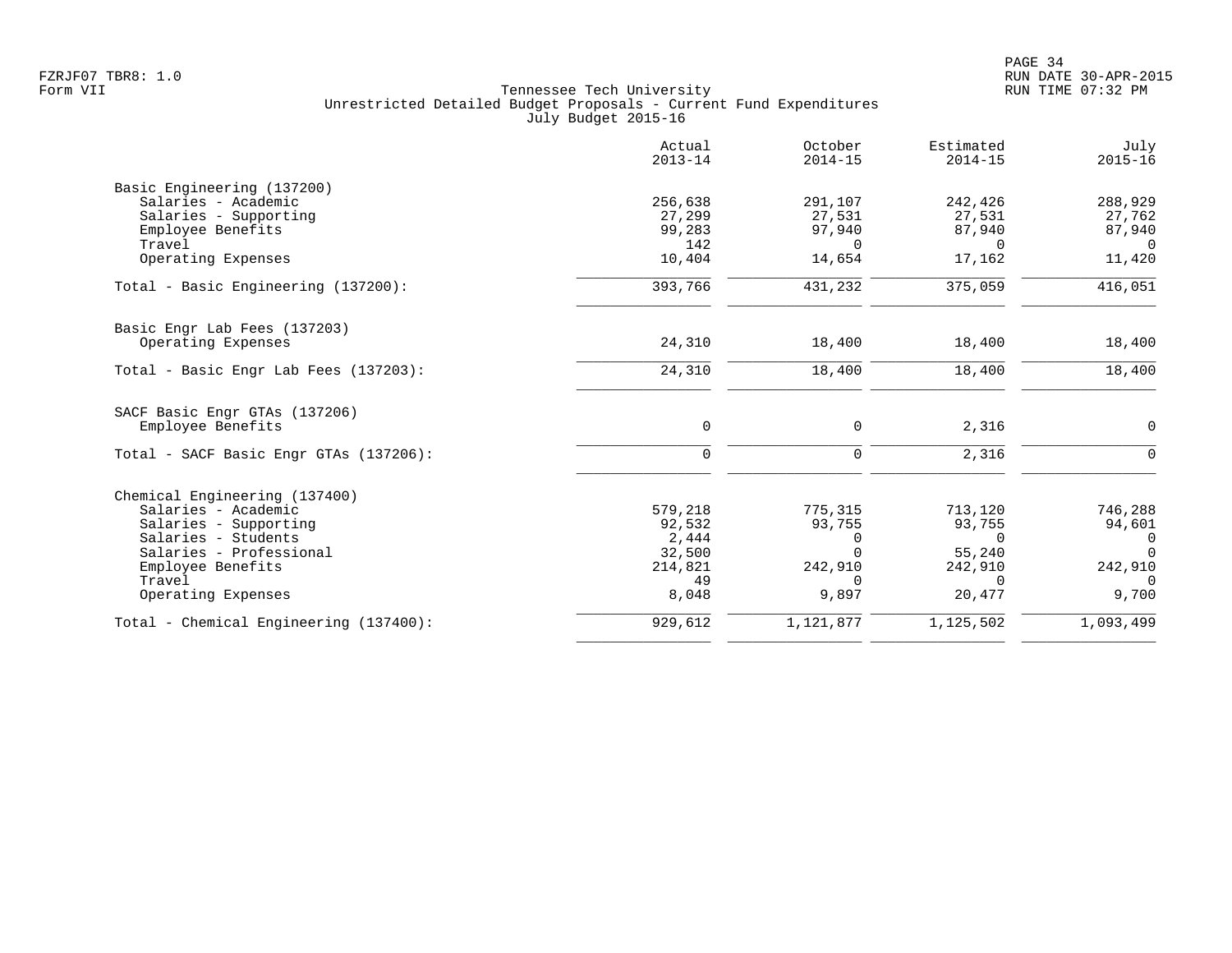PAGE 35 FZRJF07 TBR8: 1.0 RUN DATE 30-APR-2015

|                                                                                                                                                                                                     | Actual<br>$2013 - 14$                                                | October<br>$2014 - 15$                                                | Estimated<br>$2014 - 15$                                             | July<br>$2015 - 16$                                                   |
|-----------------------------------------------------------------------------------------------------------------------------------------------------------------------------------------------------|----------------------------------------------------------------------|-----------------------------------------------------------------------|----------------------------------------------------------------------|-----------------------------------------------------------------------|
| Chemical Engr Grad Assistant (137401)<br>Salaries - Academic<br>Employee Benefits                                                                                                                   | $\mathbf 0$<br>42,485                                                | 18,000<br>39,095                                                      | 36,000<br>63,309                                                     | $\mathbf 0$<br>8,120                                                  |
| Total - Chemical Engr Grad Assistant (137401):                                                                                                                                                      | 42,485                                                               | 57,095                                                                | 99,309                                                               | 8,120                                                                 |
| Chemical Engr Lab Fees (137402)<br>Operating Expenses                                                                                                                                               | 5,800                                                                | 5,800                                                                 | 5,800                                                                | 5,800                                                                 |
| Total - Chemical Engr Lab Fees (137402):                                                                                                                                                            | 5,800                                                                | 5,800                                                                 | 5,800                                                                | 5,800                                                                 |
| SACF Chemical Engrg GTA (137406)<br>Employee Benefits                                                                                                                                               | $\mathbf 0$                                                          | $\mathbf 0$                                                           | 16,153                                                               | $\mathbf 0$                                                           |
| Total - SACF Chemical Engrg GTA (137406):                                                                                                                                                           | $\mathbf 0$                                                          | $\Omega$                                                              | 16,153                                                               | $\Omega$                                                              |
| Chem Engr Chall Grad Assit (137408)<br>Salaries - Professional<br>Employee Benefits                                                                                                                 | 7,178<br>4,313                                                       | 0<br>0                                                                | 15,000<br>$\Omega$                                                   | $\mathbf 0$<br>$\Omega$                                               |
| Total - Chem Engr Chall Grad Assit (137408):                                                                                                                                                        | 11,491                                                               | 0                                                                     | 15,000                                                               | $\mathbf 0$                                                           |
| Civil and Environmental Engineering (137600)<br>Salaries - Academic<br>Salaries - Supporting<br>Salaries - Students<br>Salaries - Professional<br>Employee Benefits<br>Travel<br>Operating Expenses | 1,182,628<br>90,054<br>3,265<br>18,904<br>422,361<br>6,254<br>54,889 | 1,245,348<br>95,728<br>0<br>$\Omega$<br>420,040<br>$\Omega$<br>18,550 | 1,144,329<br>96,877<br>1,092<br>41,063<br>375,040<br>2,177<br>29,626 | 1,252,596<br>96,401<br>0<br>$\Omega$<br>375,040<br>$\Omega$<br>18,550 |
| Total - Civil and Environmental Engineering (137600):                                                                                                                                               | 1,778,355                                                            | 1,779,666                                                             | 1,690,204                                                            | 1,742,587                                                             |
|                                                                                                                                                                                                     |                                                                      |                                                                       |                                                                      |                                                                       |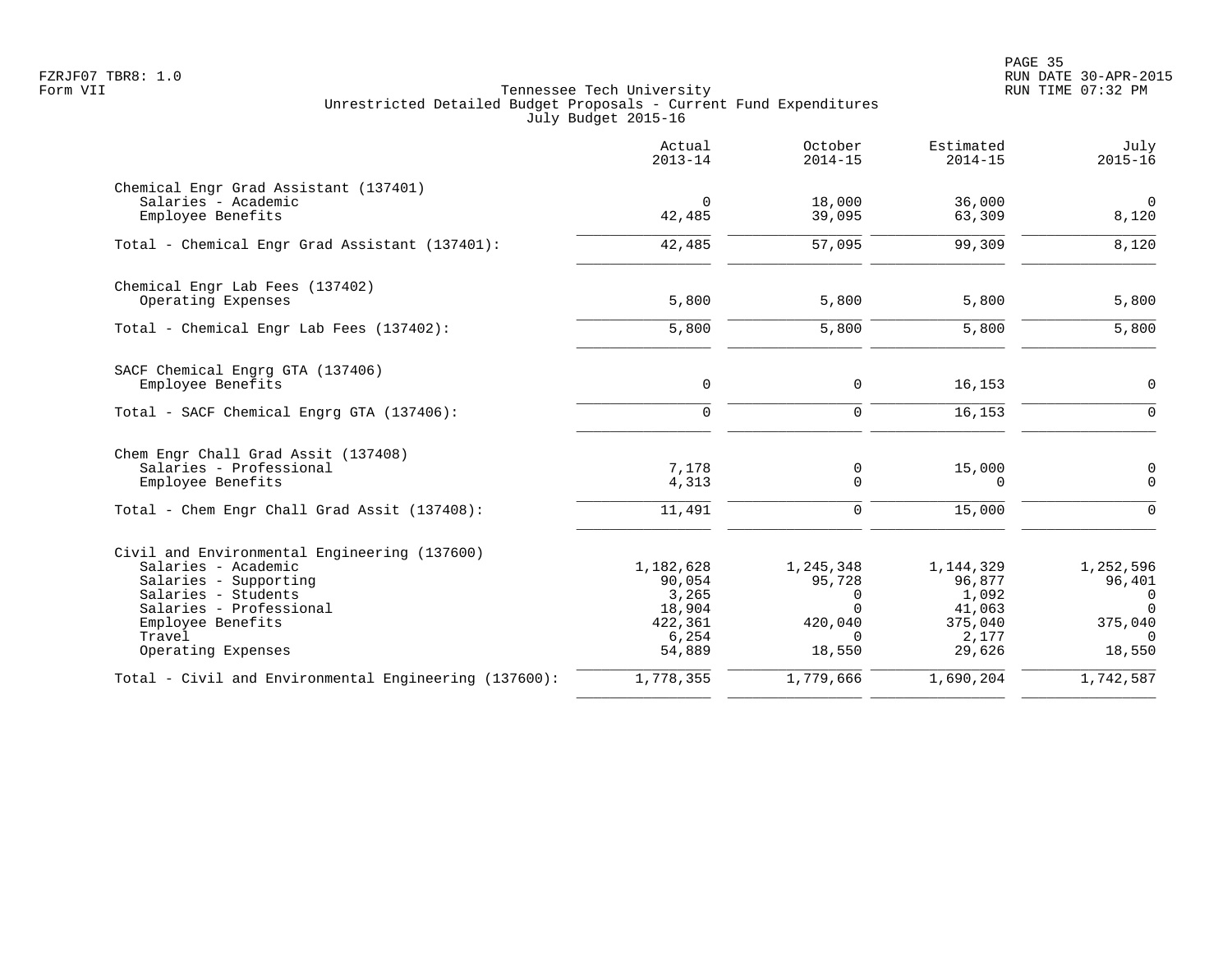en and the state of the state of the state of the state of the state of the state of the state of the state of the state of the state of the state of the state of the state of the state of the state of the state of the sta FZRJF07 TBR8: 1.0 RUN DATE 30-APR-2015

|                                                                                                                                                                                                                     | Actual<br>$2013 - 14$                                                         | October<br>$2014 - 15$                                                      | Estimated<br>$2014 - 15$                                                              | July<br>$2015 - 16$                                                              |
|---------------------------------------------------------------------------------------------------------------------------------------------------------------------------------------------------------------------|-------------------------------------------------------------------------------|-----------------------------------------------------------------------------|---------------------------------------------------------------------------------------|----------------------------------------------------------------------------------|
| Civil and Envir Grad Assistant (137601)<br>Employee Benefits                                                                                                                                                        | 19,200                                                                        | 24,390                                                                      | 43,283                                                                                | 24,390                                                                           |
| Total - Civil and Envir Grad Assistant (137601):                                                                                                                                                                    | 19,200                                                                        | 24,390                                                                      | 43,283                                                                                | 24,390                                                                           |
| Civil and Envir Lab Fees (137602)<br>Operating Expenses                                                                                                                                                             | 4,000                                                                         | 4,000                                                                       | 4,000                                                                                 | 4,000                                                                            |
| Total - Civil and Envir Lab Fees (137602):                                                                                                                                                                          | 4,000                                                                         | 4,000                                                                       | 4,000                                                                                 | 4,000                                                                            |
| Elect and Comptr Engr Office (137800)<br>Salaries - Academic<br>Salaries - Supporting<br>Salaries - Students<br>Salaries - Professional<br>Employee Benefits<br>Travel<br>Operating Expenses<br>Department Revenues | 1,345,513<br>117,635<br>4,532<br>66,574<br>533,835<br>3,087<br>45,545<br>$-7$ | 1,419,264<br>120,273<br>$\Omega$<br>59,763<br>533,690<br>990<br>19,250<br>0 | 1,381,694<br>120,273<br>$\Omega$<br>66,963<br>533,690<br>20,020<br>56,348<br>$\Omega$ | 1,390,941<br>121,255<br>$\cap$<br>60,152<br>533,690<br>990<br>19,250<br>$\Omega$ |
| Total - Elect and Comptr Engr Office (137800):                                                                                                                                                                      | 2, 116, 714                                                                   | 2,153,230                                                                   | 2,178,988                                                                             | 2,126,278                                                                        |
| Elect and Comp Engr Grad Assist (137801)<br>Salaries - Academic<br>Employee Benefits                                                                                                                                | $\Omega$<br>71,610                                                            | 7,500<br>58,000                                                             | 27,000<br>99,619                                                                      | $\Omega$<br>32,510                                                               |
| Total - Elect and Comp Engr Grad Assist (137801):                                                                                                                                                                   | 71,610                                                                        | 65,500                                                                      | 126,619                                                                               | 32,510                                                                           |
|                                                                                                                                                                                                                     |                                                                               |                                                                             |                                                                                       |                                                                                  |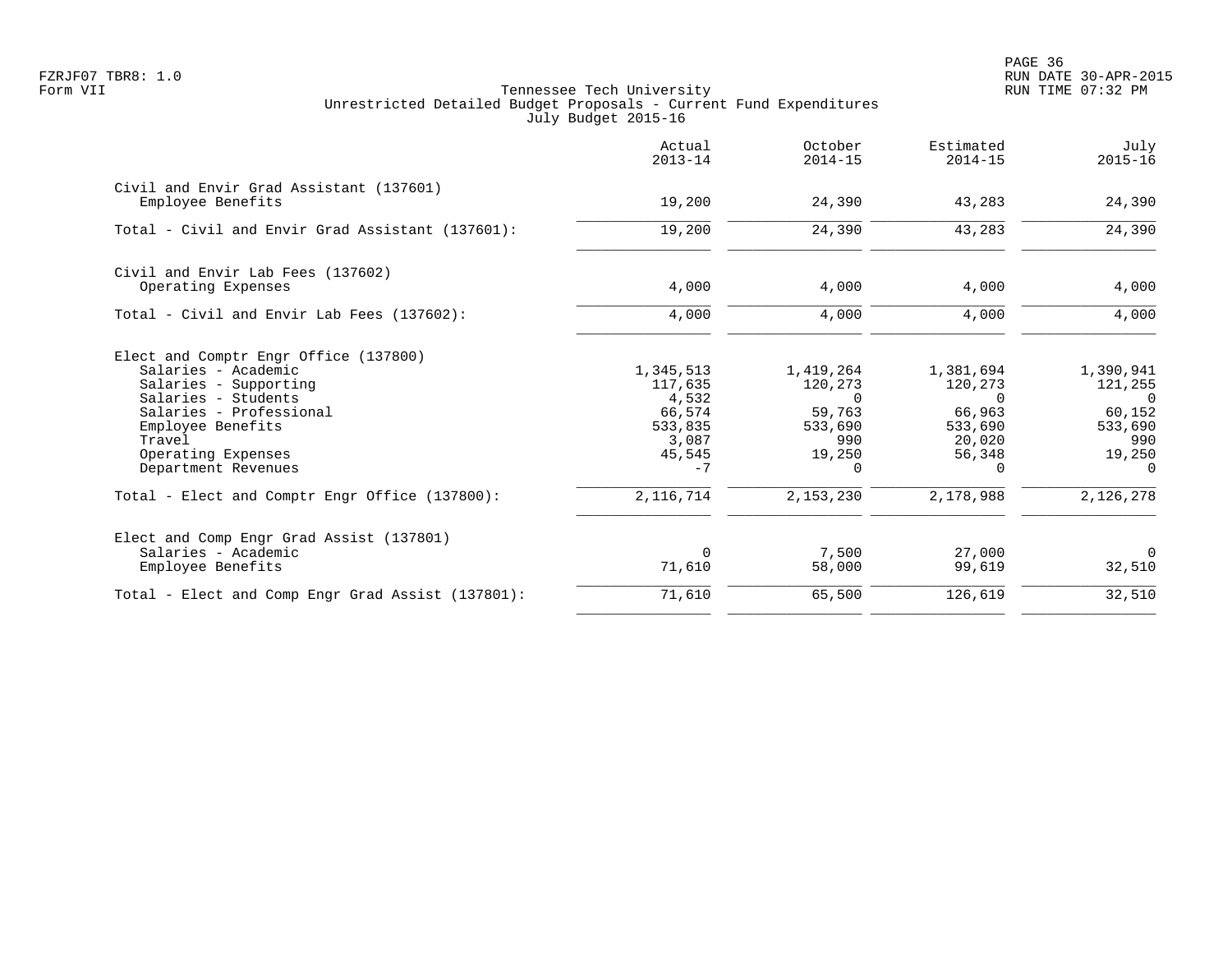|                                                                                                                                                                                           | Actual<br>$2013 - 14$                                       | October<br>$2014 - 15$                                                       | Estimated<br>$2014 - 15$                                         | July<br>$2015 - 16$                                                        |
|-------------------------------------------------------------------------------------------------------------------------------------------------------------------------------------------|-------------------------------------------------------------|------------------------------------------------------------------------------|------------------------------------------------------------------|----------------------------------------------------------------------------|
| Elect and Comp Lab Fees (137802)<br>Travel<br>Operating Expenses                                                                                                                          | 90<br>4,410                                                 | $\Omega$<br>4,500                                                            | 0<br>4,500                                                       | $\overline{0}$<br>4,500                                                    |
| Total - Elect and Comp Lab Fees (137802):                                                                                                                                                 | 4,500                                                       | 4,500                                                                        | 4,500                                                            | 4,500                                                                      |
| SACF Elect n Comp GTAs (137807)<br>Employee Benefits                                                                                                                                      | $\mathbf 0$                                                 | 0                                                                            | 14,455                                                           | $\mathsf{O}$                                                               |
| Total - SACF Elect n Comp GTAs (137807):                                                                                                                                                  | $\mathbf 0$                                                 | 0                                                                            | 14,455                                                           | $\Omega$                                                                   |
| Dept Manuf & EngineeringTechnology (138200)<br>Salaries - Academic<br>Salaries - Supporting<br>Salaries - Students<br>Employee Benefits<br>Travel<br>Operating Expenses<br>Capital Outlay | 417,285<br>72,686<br>10,900<br>174,520<br>247<br>9,730<br>0 | 402,695<br>73,223<br><sup>n</sup><br>174,450<br>$\Omega$<br>11,050<br>17,250 | 453,445<br>73,223<br>10,900<br>174,450<br>73<br>11,939<br>17,250 | 405,071<br>73,660<br>$\Omega$<br>174,450<br>$\Omega$<br>11,050<br>$\Omega$ |
| Total - Dept Manuf & EngineeringTechnology (138200):                                                                                                                                      | 685,368                                                     | 678,668                                                                      | 741,280                                                          | 664,231                                                                    |
| Manuf & Engineering Tech Lab Fees (138202)<br>Travel<br>Operating Expenses                                                                                                                | 161<br>4,839                                                | $\Omega$<br>5,000                                                            | $\Omega$<br>5,000                                                | $\Omega$<br>5,000                                                          |
| Total - Manuf & Engineering Tech Lab Fees (138202):                                                                                                                                       | 5,000                                                       | 5,000                                                                        | 5,000                                                            | 5,000                                                                      |
|                                                                                                                                                                                           |                                                             |                                                                              |                                                                  |                                                                            |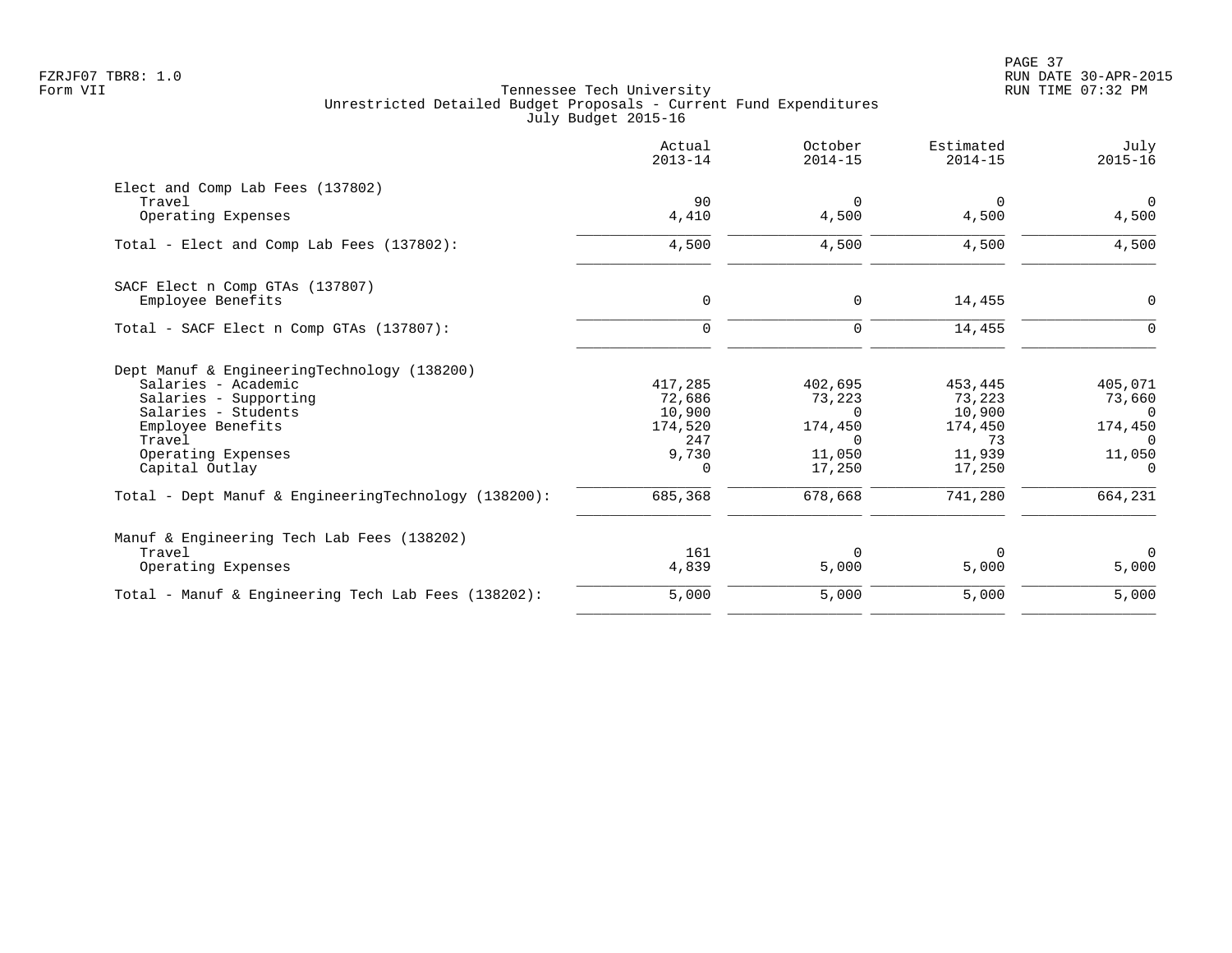|                                            | Actual<br>$2013 - 14$ | October<br>$2014 - 15$ | Estimated<br>$2014 - 15$ | July<br>$2015 - 16$ |
|--------------------------------------------|-----------------------|------------------------|--------------------------|---------------------|
| Mechanical Engineering (138400)            |                       |                        |                          |                     |
| Salaries - Academic                        | 1,819,909             | 1,941,759              | 1,937,724                | 1,920,562           |
| Salaries - Supporting                      | 114,476               | 84,484                 | 84,484                   | 85,198              |
| Salaries - Professional                    | 79,558                | 91,885                 | 103,812                  | 99,222              |
| Employee Benefits                          | 592,139               | 624,940                | 604,940                  | 604,940             |
| Travel                                     | 234                   | $\Omega$               | 282                      | $\Omega$            |
| Operating Expenses                         | 35,914                | 25,697                 | 64,706                   | 24,540              |
| Total - Mechanical Engineering (138400):   | 2,642,230             | 2,768,765              | 2,795,948                | 2,734,462           |
| Mech Engr Grad Assistant (138401)          |                       |                        |                          |                     |
| Salaries - Academic                        | $\Omega$              | 21,600                 | 43,200                   | $\mathbf 0$         |
| Employee Benefits                          | 75,628                | 50,067                 | 77,583                   | 32,510              |
| Total - Mech Engr Grad Assistant (138401): | 75,628                | 71,667                 | 120,783                  | 32,510              |
| Mech Engr Lab Fees (138402)                |                       |                        |                          |                     |
| Operating Expenses                         | 12,478                | 12,200                 | 12,200                   | 12,200              |
| Total - Mech Engr Lab Fees (138402):       | 12,478                | 12,200                 | 12,200                   | 12,200              |
| SACF Mechanical Eng GTAs (138406)          |                       |                        |                          |                     |
| Employee Benefits                          | 0                     | 0                      | 21,050                   | 0                   |
| Total - SACF Mechanical Eng GTAs (138406): | $\Omega$              | 0                      | 21,050                   | 0                   |
|                                            |                       |                        |                          |                     |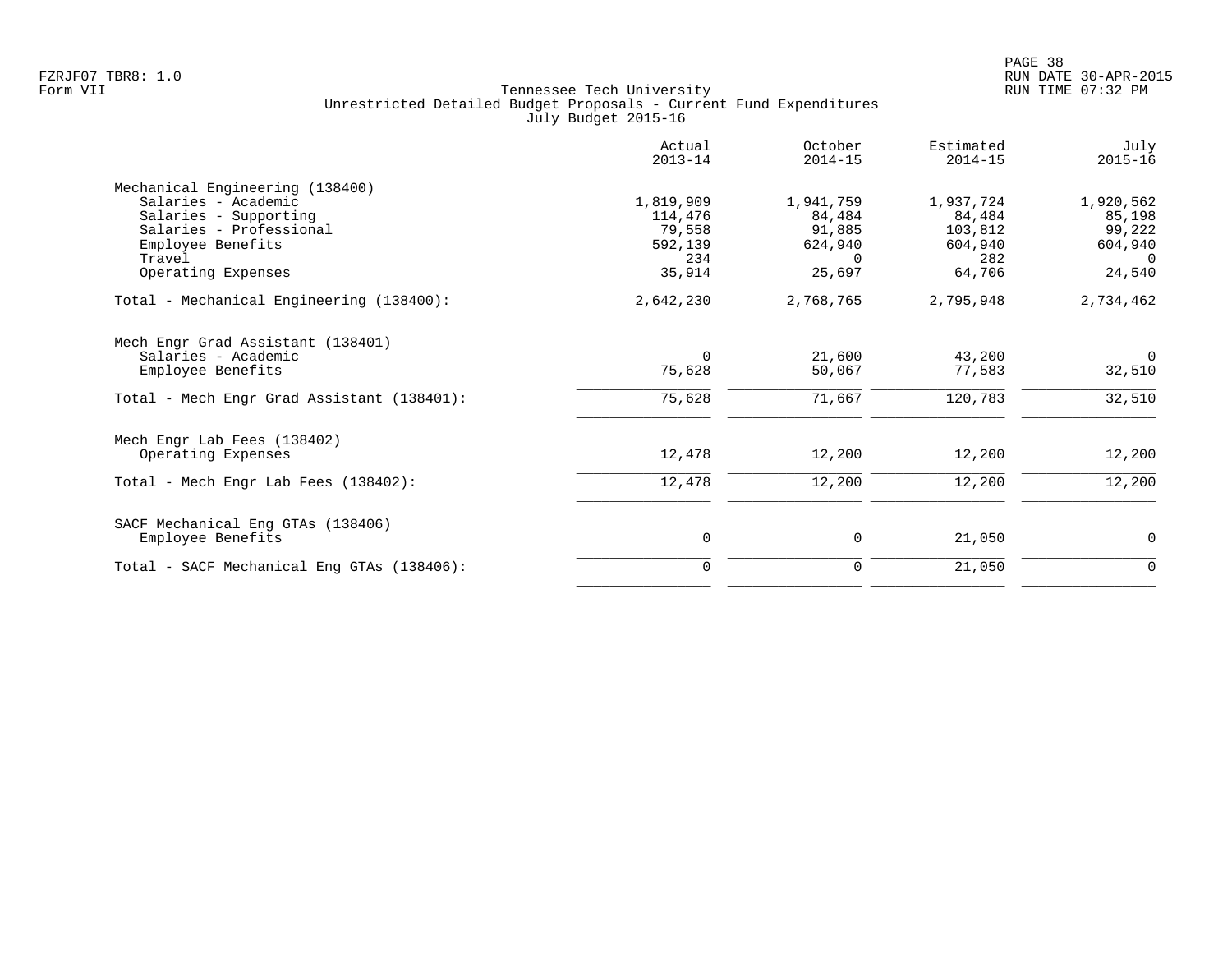|                                                      | Actual<br>$2013 - 14$ | October<br>$2014 - 15$ | Estimated<br>$2014 - 15$ | July<br>$2015 - 16$ |
|------------------------------------------------------|-----------------------|------------------------|--------------------------|---------------------|
| SACF Business Spec Acad Course Fee (140002)          |                       |                        |                          |                     |
| Salaries - Academic                                  | 169,747               | $\Omega$               | 167,510                  | 0                   |
| Salaries - Supporting                                | 2,787                 | $\Omega$               | 13,520                   | $\mathbf 0$         |
| Salaries - Students                                  | 16,000                | 5,200                  | 7,700                    | $\overline{0}$      |
| Salaries - Professional                              | 541                   | $\Omega$               | $\Omega$                 | $\Omega$            |
| Employee Benefits                                    | 23,980                | 22,390                 | 22,390                   | 22,390              |
| Travel                                               | 20,389                | 25,000                 | 35,000                   | 25,000              |
| Operating Expenses                                   | 167,466               | 354,837                | 160,582                  | 309,200             |
| Capital Outlay                                       | 16,123                | 12,100                 | 12,100                   | $\Omega$            |
| Total - SACF Business Spec Acad Course Fee (140002): | 417,033               | 419,527                | 418,802                  | 356, 590            |
| J E Owens Chair of Excellence (140015)               |                       |                        |                          |                     |
| Salaries - Academic                                  | $\mathbf 0$           | 0                      | 0                        | 1,700               |
| Total - J E Owens Chair of Excellence $(140015)$ :   | $\Omega$              | $\Omega$               | $\Omega$                 | 1,700               |
| Online Course Dev Business Admin (140110)            |                       |                        |                          |                     |
| Operating Expenses                                   | $\mathbf 0$           | 117,930                | 80,080                   | 117,930             |
| Total - Online Course Dev Business Admin (140110):   | $\Omega$              | 117,930                | 80,080                   | 117,930             |
| Accounting and Bus Law (141500)                      |                       |                        |                          |                     |
| Salaries - Academic                                  | 985,750               | 882,545                | 818,245                  | 884,376             |
| Salaries - Supporting                                | 25,544                | 25,551                 | 25,551                   | 25,978              |
| Salaries - Students                                  | 512                   | 930                    | 930                      | 930                 |
| Employee Benefits                                    | 264,744               | 305,500                | 230,500                  | 230,500             |
| Travel                                               | 1,195                 | 0                      | $\Omega$                 | $\Omega$            |
| Operating Expenses                                   | 10,230                | $\Omega$               | 10,000                   | $\Omega$            |
| Total - Accounting and Bus Law (141500):             | 1,287,975             | 1,214,526              | 1,085,226                | 1,141,784           |
|                                                      |                       |                        |                          |                     |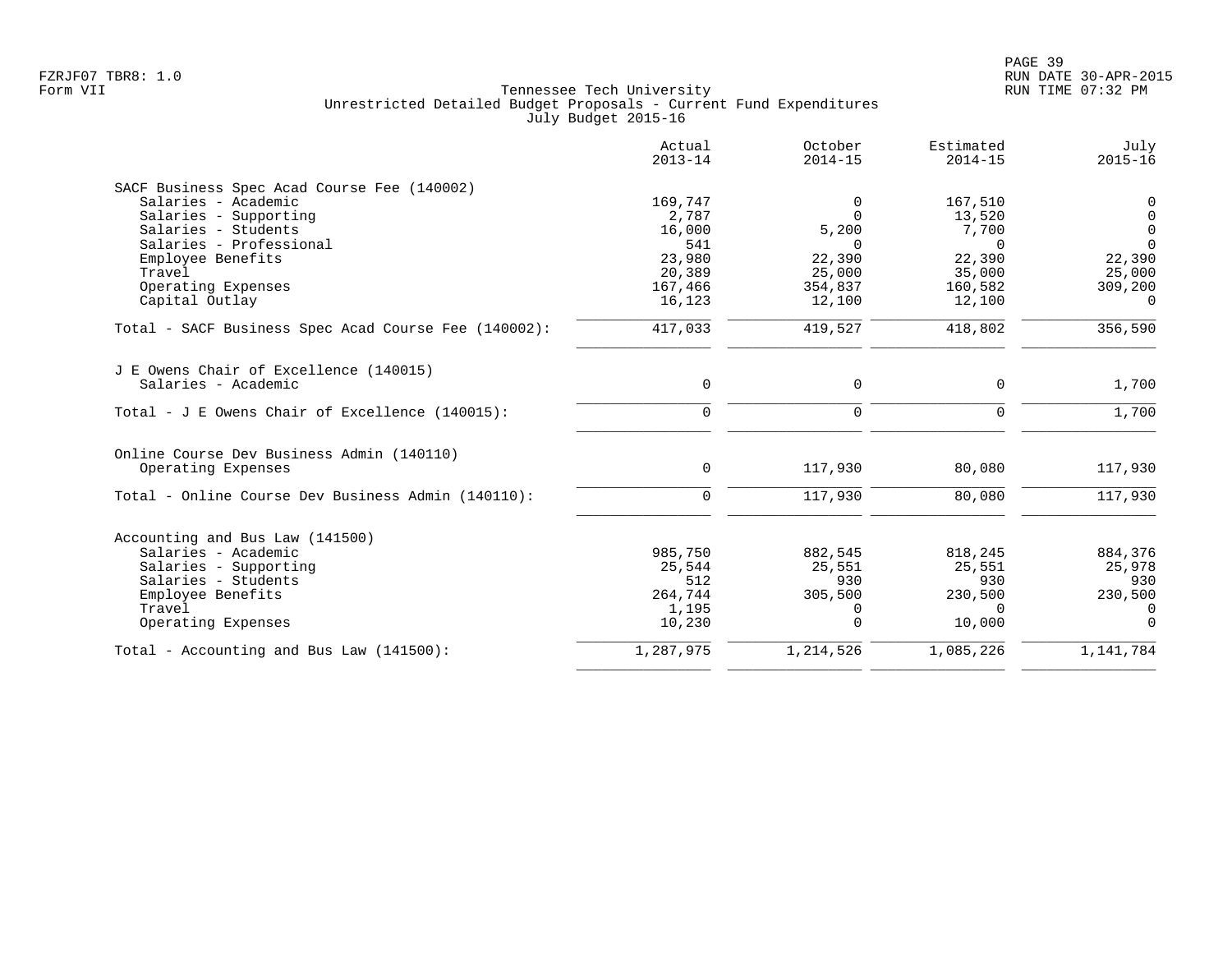|                                               | Actual<br>$2013 - 14$ | October<br>$2014 - 15$ | Estimated<br>$2014 - 15$ | July<br>$2015 - 16$ |
|-----------------------------------------------|-----------------------|------------------------|--------------------------|---------------------|
| SACF Accounting and Bus Law (141501)          |                       |                        |                          |                     |
| Salaries - Academic                           | 71,180                | 75,580                 | 75,580                   | 75,957              |
| Employee Benefits                             | 19,725                | 18,030                 | 18,030                   | 18,030              |
| Travel                                        | 9,953                 | $\Omega$               | 9,500                    | $\Omega$            |
| Operating Expenses                            | 24                    | $\Omega$               | $\Omega$                 | $\Omega$            |
| Total - SACF Accounting and Bus Law (141501): | 100,882               | 93,610                 | 103,110                  | 93,987              |
| MBA Studies (142000)                          |                       |                        |                          |                     |
| Salaries - Administrative                     | $\overline{0}$        | 10,000                 | 10,000                   | 10,000              |
| Salaries - Supporting                         | 20,125                | 14,850                 | 14,850                   | 23,819              |
| Salaries - Students                           | 1,010                 | $\Omega$               | $\Omega$                 | $\Omega$            |
| Salaries - Professional                       | 84,160                | 138,487                | 108,807                  | 138,464             |
| Employee Benefits                             | 17,371                | 24,410                 | 24,410                   | 24,410              |
| Operating Expenses                            | 2,978                 | 0                      | 3,000                    | $\Omega$            |
| Total - MBA Studies (142000):                 | 125,644               | 187,747                | 161,067                  | 196,693             |
| Management Programs (142002)                  |                       |                        |                          |                     |
| Salaries - Supporting                         | 17,125                | 11,850                 | 11,850                   | $\overline{0}$      |
| Employee Benefits                             | 6,529                 | 7,570                  | 7,570                    | 7,570               |
| Total - Management Programs (142002):         | 23,654                | 19,420                 | 19,420                   | 7,570               |
| MBA Bus Grad Assist (142004)                  |                       |                        |                          |                     |
| Salaries - Academic                           | $\Omega$              | $\Omega$               | 4,400                    | $\Omega$            |
| Employee Benefits                             | 149,268               | 112,000                | 160,019                  | 112,000             |
| Total - MBA Bus Grad Assist (142004):         | 149,268               | 112,000                | 164,419                  | 112,000             |
|                                               |                       |                        |                          |                     |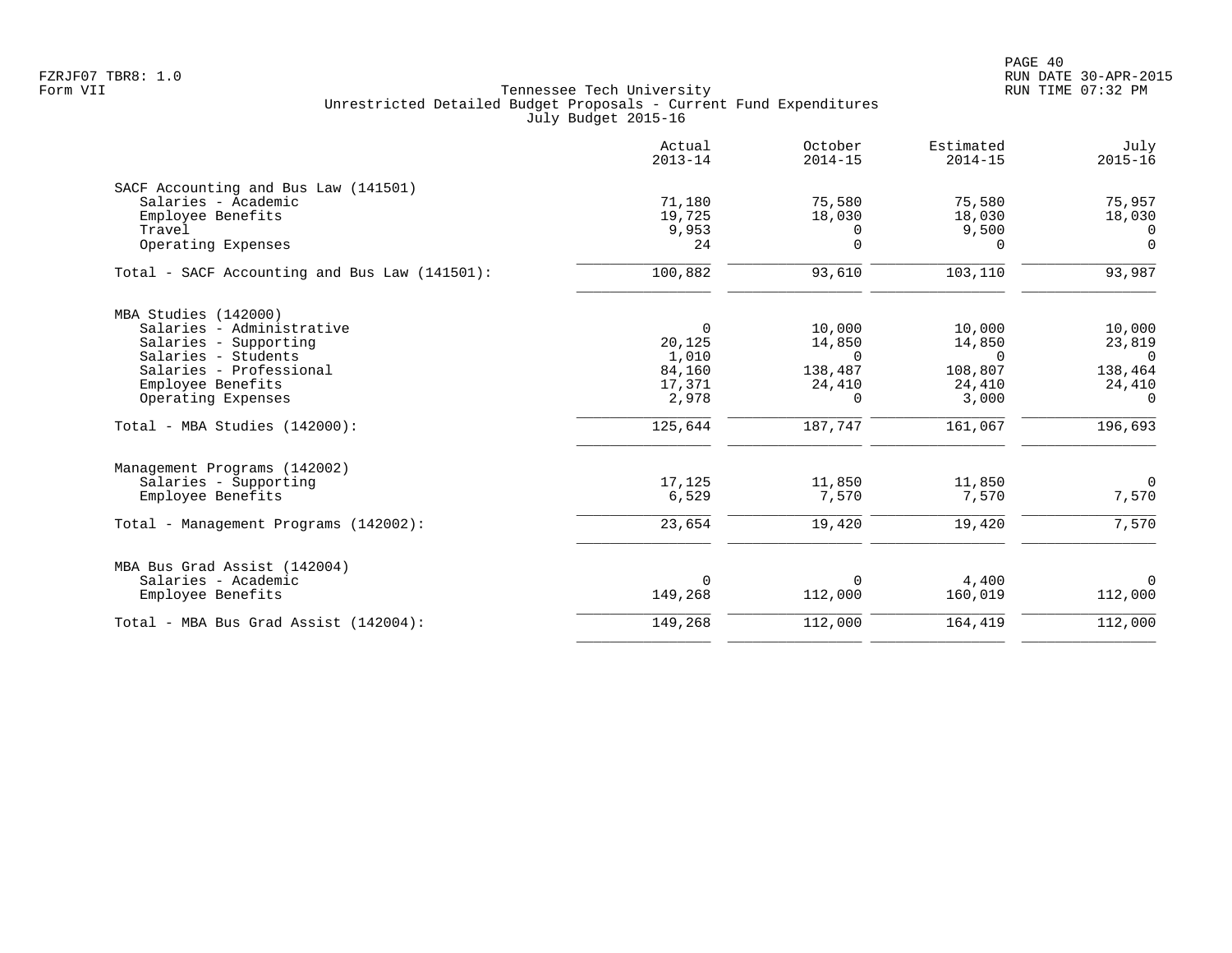|                                                   | Actual<br>$2013 - 14$ | October<br>$2014 - 15$ | Estimated<br>$2014 - 15$ | July<br>$2015 - 16$ |
|---------------------------------------------------|-----------------------|------------------------|--------------------------|---------------------|
| Economics Finance and Marketing (142500)          |                       |                        |                          |                     |
| Salaries - Academic                               | 1,072,795             | 1,171,145              | 1,079,263                | 1,148,816           |
| Salaries - Supporting                             | 33,583                | 33,837                 | 34,674                   | 33,990              |
| Employee Benefits                                 | 331,779               | 331,840                | 311,840                  | 311,840             |
| Operating Expenses                                | 12,124                | $\Omega$               | 14,000                   | $\Omega$            |
| Total - Economics Finance and Marketing (142500): | 1,450,281             | 1,536,822              | 1,439,777                | 1,494,646           |
| SACF Econ Fin and Marketing (142501)              |                       |                        |                          |                     |
| Salaries - Academic                               | 143,144               | 128,556                | 128,556                  | 129,187             |
| Employee Benefits                                 | 38,304                | 36,300                 | 36,300                   | 36,300              |
| Travel                                            | 32,500                | $\Omega$               | 16,500                   | $\Omega$            |
| Total - SACF Econ Fin and Marketing (142501):     | 213,948               | 164,856                | 181,356                  | 165,487             |
| CF Econ Fin and Marketing (142502)                |                       |                        |                          |                     |
| Salaries - Academic                               | $\mathbf 0$           | 0                      | 0                        | 27,775              |
| Total - CF Econ Fin and Marketing (142502):       | $\mathbf 0$           | $\mathbf 0$            | $\Omega$                 | 27,775              |
| Basic Business (143000)                           |                       |                        |                          |                     |
| Salaries - Supporting                             | 73,430                | 69,177                 | 69,177                   | 68,446              |
| Salaries - Professional                           | 70,715                | 76,625                 | 76,625                   | 77,094              |
| Employee Benefits                                 | 54,079                | 54,130                 | 54,130                   | 54,130              |
| Operating Expenses                                | 5,435                 | $\Omega$               | 5,500                    | $\Omega$            |
| Total - Basic Business (143000):                  | 203,659               | 199,932                | 205,432                  | 199,670             |
|                                                   |                       |                        |                          |                     |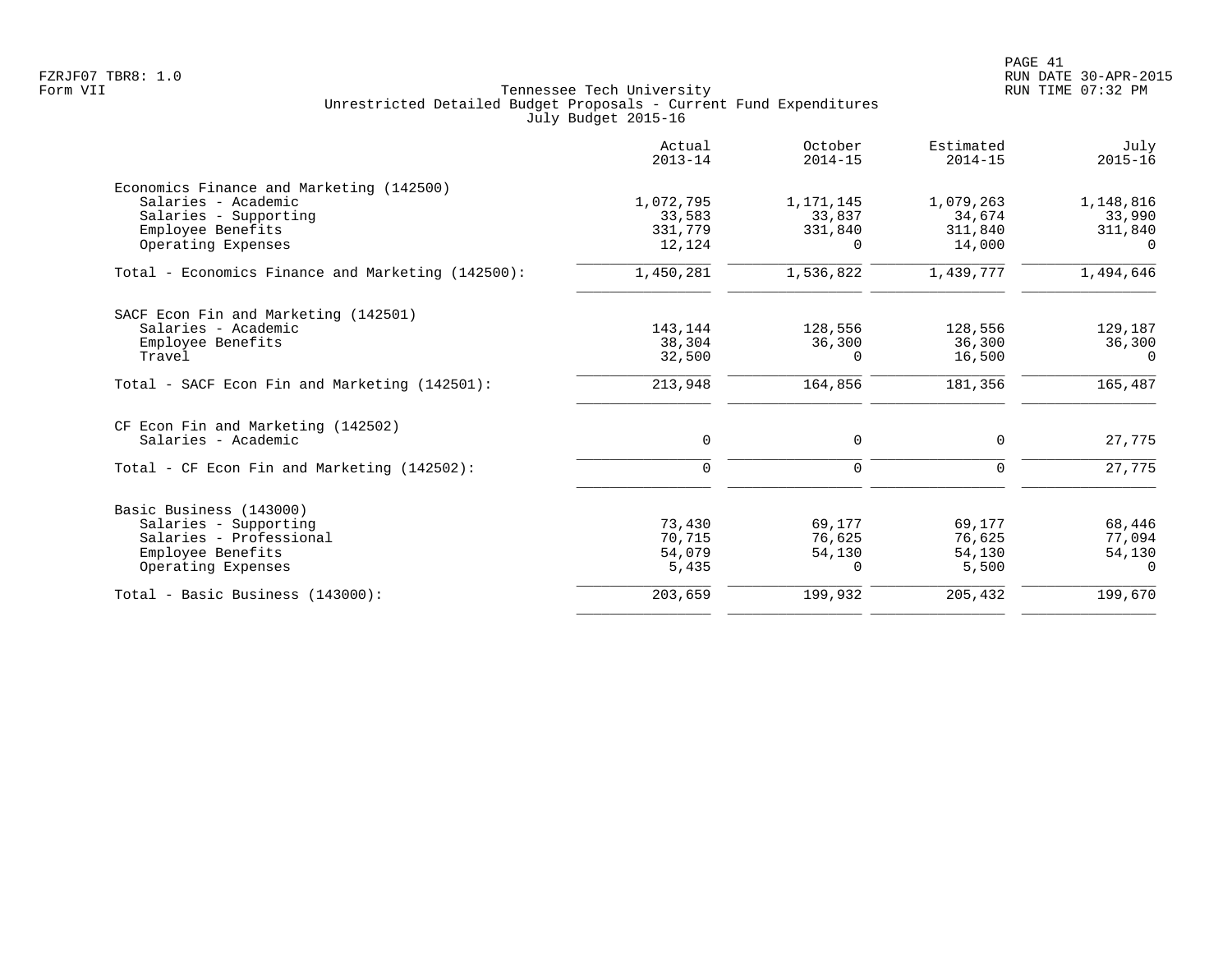|                                                     | Actual<br>$2013 - 14$ | October<br>$2014 - 15$ | Estimated<br>$2014 - 15$ | July<br>$2015 - 16$ |
|-----------------------------------------------------|-----------------------|------------------------|--------------------------|---------------------|
| SACF Basic Business (143001)                        |                       |                        |                          |                     |
| Salaries - Supporting                               | 5,691                 | $\Omega$               | $\Omega$                 | $\overline{0}$      |
| Salaries - Professional                             | 25,356                | 25,481                 | 25,481                   | 25,611              |
| Employee Benefits                                   | 11,284                | 9,110                  | 9,110                    | 9,110               |
| Total - SACF Basic Business (143001):               | 42,331                | 34,591                 | 34,591                   | 34,721              |
| Decision Sciences and Management (144000)           |                       |                        |                          |                     |
| Salaries - Academic                                 | 1,092,715             | 1,267,519              | 1,175,769                | 1,261,632           |
| Salaries - Supporting                               | 27,678                | 27,831                 | 27,831                   | 28,062              |
| Employee Benefits                                   | 320,265               | 320,330                | 302,330                  | 302,330             |
| Operating Expenses                                  | 7,294                 | 616                    | 12,616                   | $\Omega$            |
| Total - Decision Sciences and Management (144000):  | 1,447,952             | 1,616,296              | 1,518,546                | 1,592,024           |
| SACF Decision Sciences and Mangmt (144001)          |                       |                        |                          |                     |
| Salaries - Academic                                 | $\overline{0}$        | 51,828                 | 51,828                   | 52,086              |
| Employee Benefits                                   | 1,195                 | 15,830                 | 15,830                   | 15,830              |
| Travel                                              | 9,879                 | $\Omega$               | 8,000                    | $\Omega$            |
| Operating Expenses                                  | $\Omega$              | 6,975                  | 0                        | $\Omega$            |
| Total - SACF Decision Sciences and Mangmt (144001): | 11,074                | 74,633                 | 75,658                   | 67,916              |
| World Cultures (144003)                             |                       |                        |                          |                     |
| Operating Expenses                                  | 372                   | 950                    | 950                      | 950                 |
| Total - World Cultures (144003):                    | 372                   | 950                    | 950                      | 950                 |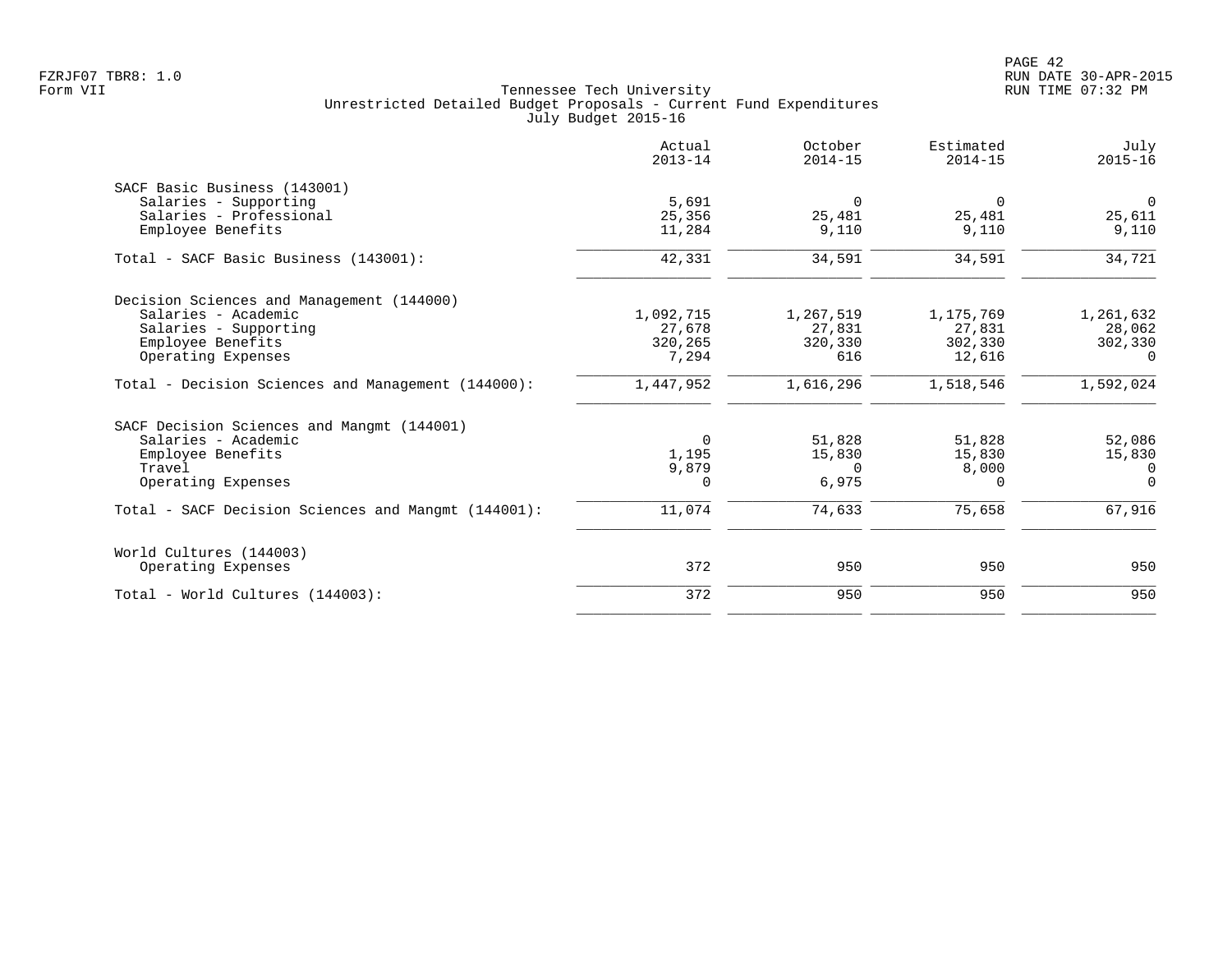PAGE 43 FZRJF07 TBR8: 1.0 RUN DATE 30-APR-2015

|                                                   | Actual<br>$2013 - 14$ | October<br>$2014 - 15$ | Estimated<br>$2014 - 15$ | July<br>$2015 - 16$ |
|---------------------------------------------------|-----------------------|------------------------|--------------------------|---------------------|
| Fleetquard Cummins Computer Ctr (145000)          |                       |                        |                          |                     |
| Salaries - Professional                           | $\mathbf 0$           | 2,400                  | 2,400                    | 2,400               |
| Employee Benefits                                 | $\Omega$              | 750                    | 750                      | 750                 |
| Operating Expenses                                | 2,714                 | 4,121                  | 4,121                    | 3,420               |
| Total - Fleetquard Cummins Computer Ctr (145000): | 2,714                 | 7,271                  | 7,271                    | 6,570               |
| External Relations (146000)                       |                       |                        |                          |                     |
| Salaries - Supporting                             | 27,183                | 27,431                 | 27,431                   | $\overline{0}$      |
| Employee Benefits                                 | 13,859                | 12,340                 | 22,260                   | 22,260              |
| Total - External Relations (146000):              | 41,042                | 39,771                 | 49,691                   | 22,260              |
| Governors Schools (148000)                        |                       |                        |                          |                     |
| Salaries - Academic                               | 14,503                | 14,500                 | 14,500                   | 14,500              |
| Salaries - Supporting                             | $-2,340$              | 4,000                  | 4,000                    | 4,000               |
| Salaries - Professional                           | 5,000                 | $\Omega$               | $\Omega$                 | $\Omega$            |
| Employee Benefits                                 | 2,565                 | 3,000                  | 3,000                    | 3,000               |
| Operating Expenses                                | 1,546                 | 14,961                 | 14,961                   | 3,130               |
| Total - Governors Schools (148000):               | 21,274                | 36,461                 | 36,461                   | 24,630              |
| Education Grad Assistant (150001)                 |                       |                        |                          |                     |
| Employee Benefits                                 | 260,628               | 275,280                | 275,280                  | 275,280             |
| Total - Education Grad Assistant (150001):        | 260,628               | 275,280                | 275,280                  | 275,280             |
|                                                   |                       |                        |                          |                     |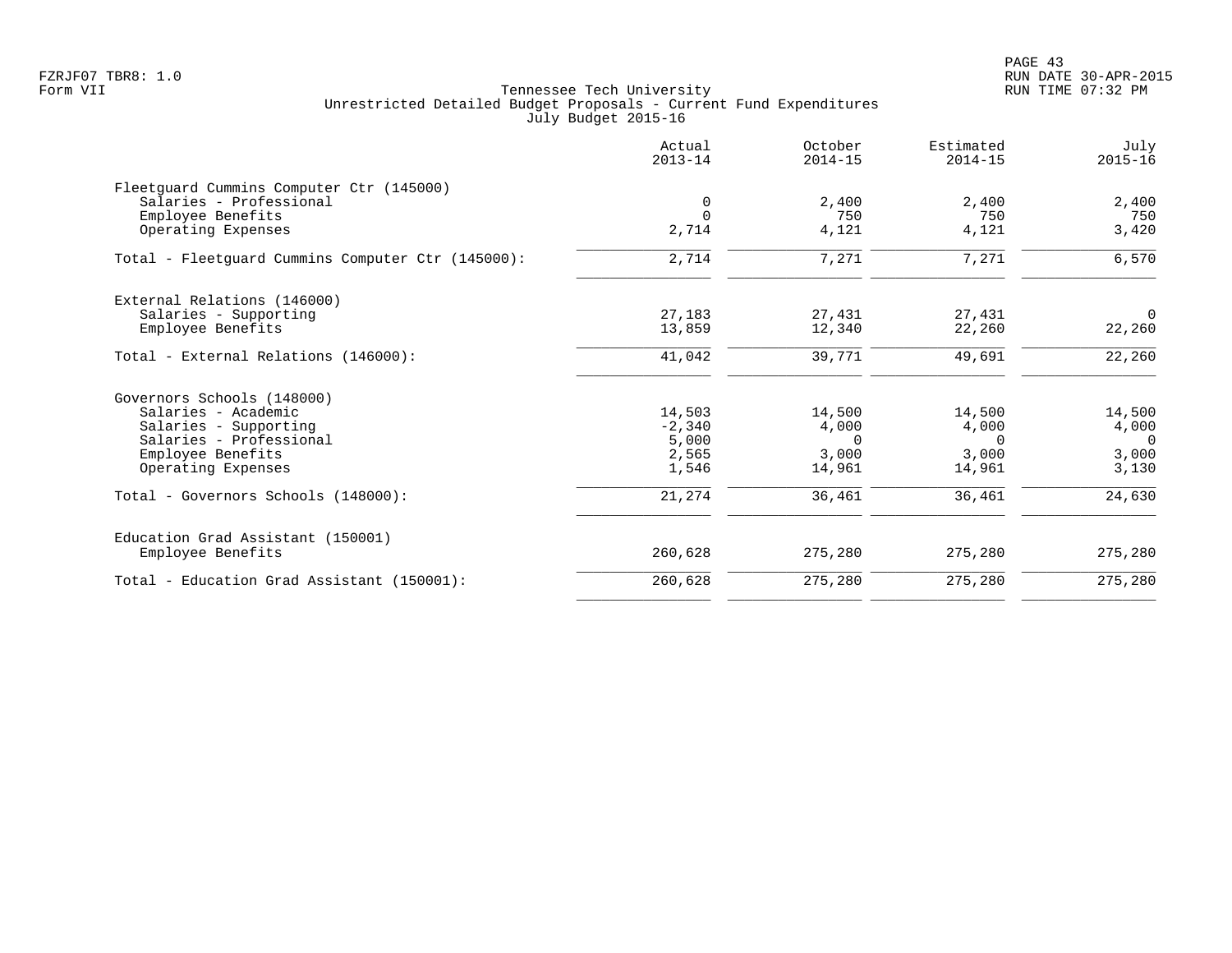PAGE 44 FZRJF07 TBR8: 1.0 RUN DATE 30-APR-2015

|                                               | Actual<br>$2013 - 14$ | October<br>$2014 - 15$ | Estimated<br>$2014 - 15$ | July<br>$2015 - 16$ |
|-----------------------------------------------|-----------------------|------------------------|--------------------------|---------------------|
| Educ TIKI Grad Assistant (150002)             |                       |                        |                          |                     |
| Salaries - Professional                       | 12,000                | 0                      | 15,000                   | 0                   |
| Employee Benefits                             | 11,238                | $\Omega$               | $\Omega$                 | $\Omega$            |
| Total - Educ TIKI Grad Assistant (150002):    | 23,238                | 0                      | 15,000                   | $\Omega$            |
| SACF Education (150009)                       |                       |                        |                          |                     |
| Salaries - Academic                           | $\Omega$              | 82,000                 | 82,000                   | 82,000              |
| Salaries - Supporting                         | 129,075               | $\Omega$               | $\Omega$                 | $\Omega$            |
| Salaries - Professional                       | 94,837                | 95,407                 | 95,407                   | 96,275              |
| Employee Benefits                             | 52,864                | 45,040                 | 45,040                   | 45,040              |
| Travel                                        | 31,996                | 60,000                 | 60,000                   | 60,000              |
| Operating Expenses                            | 253,537               | 273,824                | 263,324                  | 136,583             |
| Capital Outlay                                | $\Omega$              | 26,600                 | 26,600                   | 26,600              |
| Total - SACF Education (150009):              | $\frac{1}{562,309}$   | 582,871                | 572,371                  | 446,498             |
| Online Course Dev Education (150010)          |                       |                        |                          |                     |
| Operating Expenses                            | 0                     | 0                      | 3,620                    | $\mathbf 0$         |
| Total - Online Course Dev Education (150010): | $\Omega$              | $\Omega$               | 3,620                    | $\Omega$            |
| Learning Support Program (151000)             |                       |                        |                          |                     |
| Salaries - Academic                           | 287,655               | 291,438                | 291,438                  | 293,145             |
| Salaries - Supporting                         | 35,286                | 34,195                 | 11,514                   | 1,960               |
| Salaries - Students                           | 16,350                | 7,820                  | 17,820                   | 7,820               |
| Employee Benefits                             | 128,368               | 126,390                | 116,390                  | 116,390             |
| Travel                                        | 351                   | 1,420                  | 1,420                    | 1,420               |
| Operating Expenses                            | 13,462                | 11,630                 | 11,630                   | 11,630              |
| Total - Learning Support Program (151000):    | 481,472               | 472,893                | 450,212                  | 432,365             |
|                                               |                       |                        |                          |                     |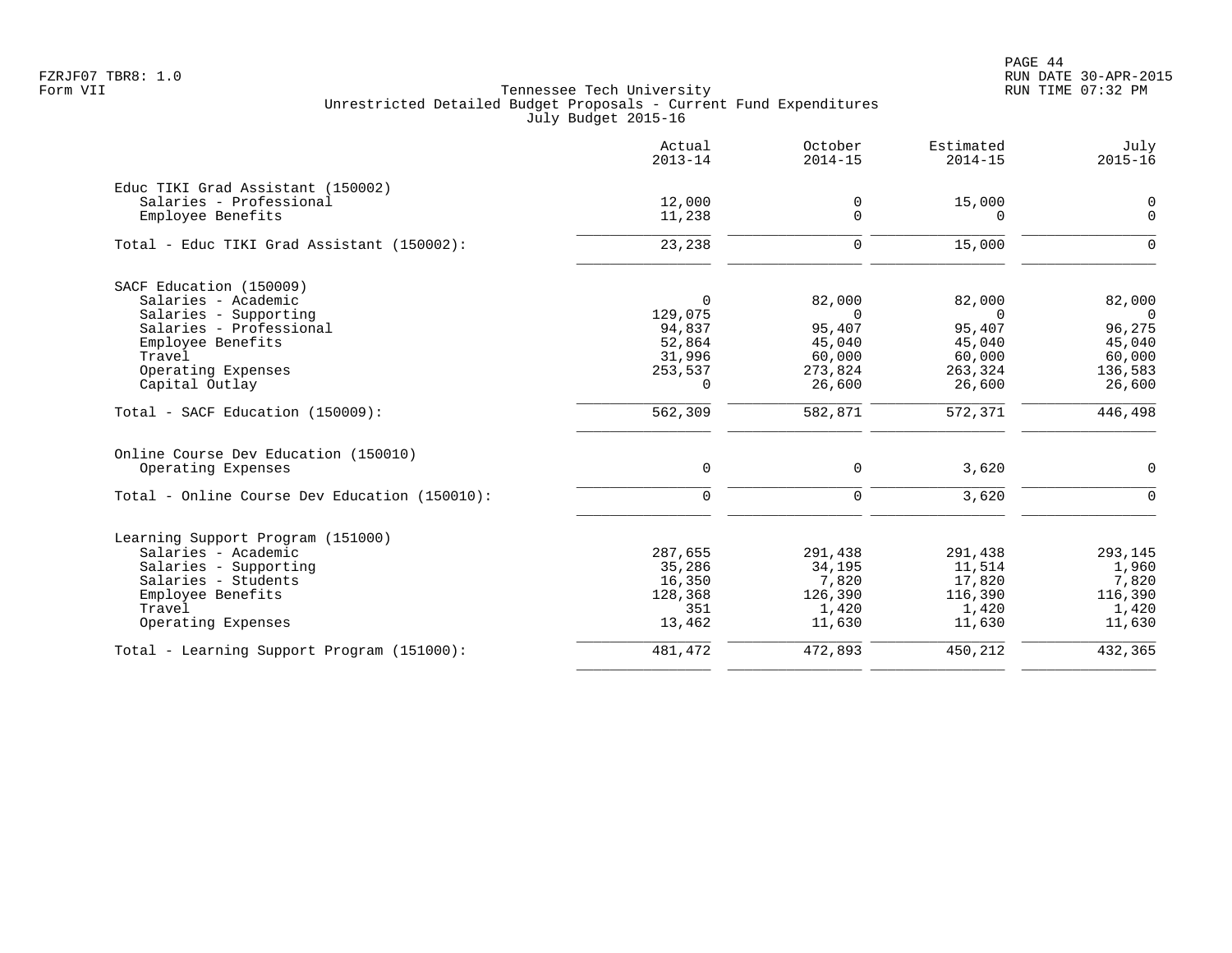|                                                  | Actual<br>$2013 - 14$ | October<br>$2014 - 15$ | Estimated<br>$2014 - 15$ | July<br>$2015 - 16$ |
|--------------------------------------------------|-----------------------|------------------------|--------------------------|---------------------|
| Associate Dean Coll of Educ (151500)             |                       |                        |                          |                     |
| Salaries - Supporting                            | 55,753                | 55,992                 | 55,992                   | 56,456              |
| Salaries - Professional                          | 100,285               | 156,675                | 114,725                  | 115,350             |
| Employee Benefits                                | 58,987                | 62,910                 | 62,910                   | 62,910              |
| Operating Expenses                               | 11,039                | 5,080                  | 5,080                    | 12,580              |
| Total - Associate Dean Coll of Educ (151500):    | 226,064               | 280,657                | 238,707                  | 247,296             |
| Education PHD (151501)                           |                       |                        |                          |                     |
| Salaries - Academic                              | 12,385                | 15,490                 | 15,490                   | 15,490              |
| Salaries - Professional                          | 76,000                | 84,000                 | 84,000                   | 84,000              |
| Employee Benefits                                | 2,162                 | 6,300                  | 6,300                    | 6,300               |
| Operating Expenses                               | 14,770                | 4,120                  | 4,120                    | 4,120               |
| Total - Education PHD (151501):                  | 105,317               | 109,910                | 109,910                  | 109,910             |
| Exceptional Learning Grad Asst (151502)          |                       |                        |                          |                     |
| Employee Benefits                                | 53,618                | 86,730                 | 86,730                   | 86,730              |
| Total - Exceptional Learning Grad Asst (151502): | 53,618                | 86,730                 | 86,730                   | 86,730              |
| Counseling and Psychology (152000)               |                       |                        |                          |                     |
| Salaries - Academic                              | 897,369               | 997,226                | 1,004,416                | 1,003,111           |
| Salaries - Supporting                            | 24,162                | 32,350                 | 32,350                   | 33,429              |
| Salaries - Students                              | 10,841                | 5,860                  | 3,420                    | 860                 |
| Salaries - Professional                          | $\Omega$              | $\Omega$               | 2,350                    | $\Omega$            |
| Employee Benefits                                | 342,188               | 342,200                | 342,200                  | 342,200             |
| Travel                                           | 10,078                | $\Omega$               | 11,000                   | $\Omega$            |
| Operating Expenses                               | 78,988                | 14,606                 | 35,506                   | 9,780               |
| Total - Counseling and Psychology (152000):      | 1,363,626             | 1,392,242              | 1,431,242                | 1,389,380           |
|                                                  |                       |                        |                          |                     |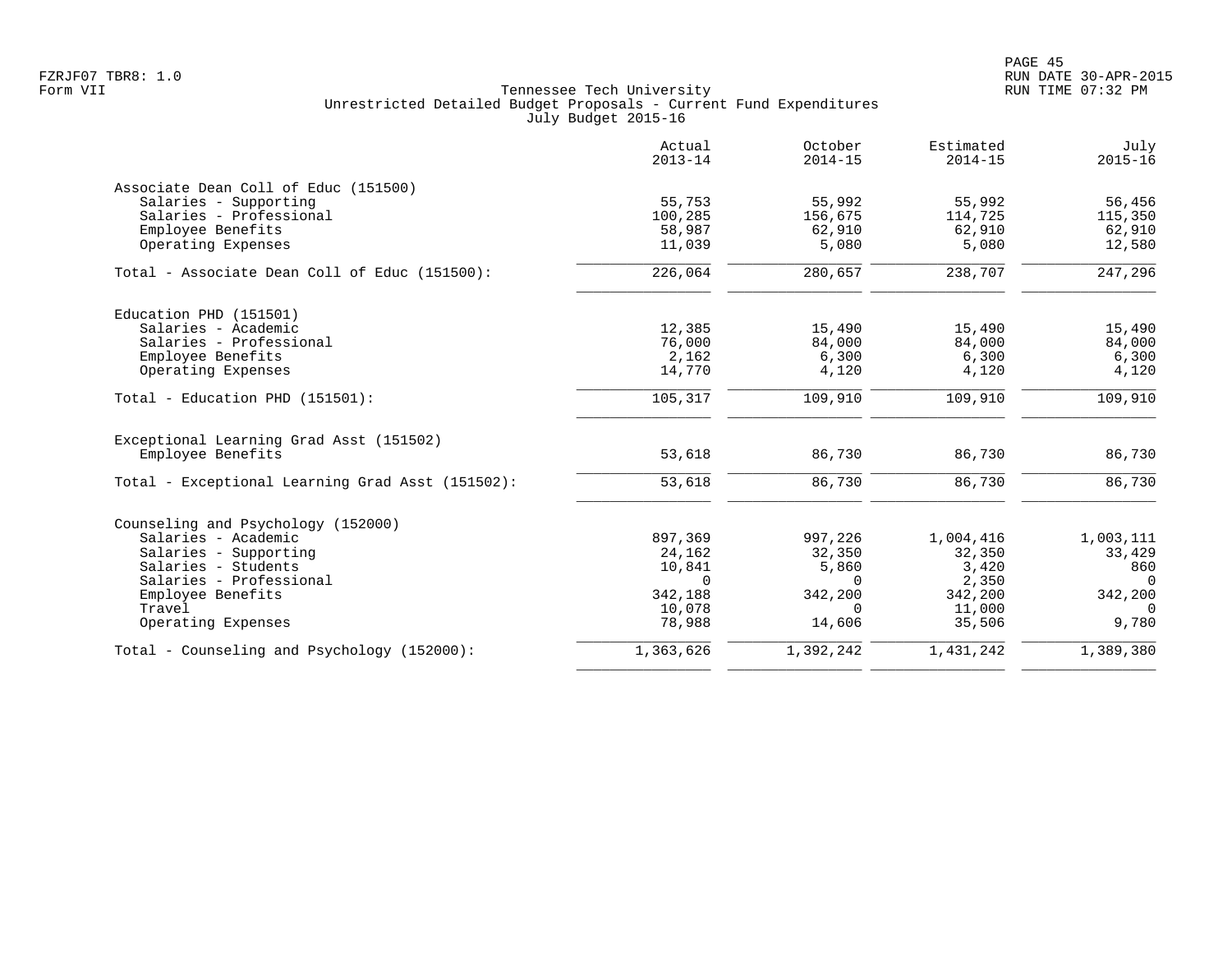PAGE 46 FZRJF07 TBR8: 1.0 RUN DATE 30-APR-2015

|                                                   | Actual<br>$2013 - 14$ | October<br>$2014 - 15$ | Estimated<br>$2014 - 15$ | July<br>$2015 - 16$     |
|---------------------------------------------------|-----------------------|------------------------|--------------------------|-------------------------|
| Counseling and Psychology TAs (152001)            |                       |                        |                          |                         |
| Salaries - Academic<br>Employee Benefits          | 0<br>$\Omega$         | 2,500<br>4,278         | 5,000<br>7,230           | $\mathbf 0$<br>$\Omega$ |
|                                                   |                       |                        |                          |                         |
| Total - Counseling and Psychology TAs (152001):   | $\Omega$              | 6,778                  | 12,230                   | $\Omega$                |
| Department of Teacher Education (152500)          |                       |                        |                          |                         |
| Salaries - Academic                               | 223,264               | 232,059                | 232,059                  | 234,338                 |
| Salaries - Supporting                             | 53,681                | 54,293                 | 54,293                   | 86,027                  |
| Salaries - Students                               | 585                   | 1,000                  | 1,000                    | 1,000                   |
| Salaries - Professional                           | 8,000                 | 7,500                  | 8,000                    | $\Omega$                |
| Employee Benefits                                 | 115,803               | 115,900                | 115,900                  | 115,900                 |
| Travel                                            | 19,807                | 22,650                 | 22,650                   | 22,650                  |
| Operating Expenses                                | 40,147                | 40,290                 | 39,790                   | 40,290                  |
| Total - Department of Teacher Education (152500): | 461,287               | 473,692                | 473,692                  | 500,205                 |
| Curriculum and Instr Office (153000)              |                       |                        |                          |                         |
| Salaries - Academic                               | 1,674,303             | 1,887,530              | 1,866,010                | 2,113,986               |
| Salaries - Supporting                             | 162,931               | 97,557                 | 97,557                   | 98,327                  |
| Employee Benefits                                 | 646,689               | 663,700                | 633,700                  | 633,700                 |
| Travel                                            | 30,782                | 490                    | 73,623                   | 20,490                  |
| Operating Expenses                                | 35,780                | 51,249                 | 54,603                   | 30,080                  |
| Total - Curriculum and Instr Office (153000):     | 2,550,485             | 2,700,526              | 2,725,493                | 2,896,583               |
| C&I Grad Assistant (153001)                       |                       |                        |                          |                         |
| Salaries - Academic                               | 0                     | 0                      | 2,600                    | 0                       |
| Employee Benefits                                 | $\mathbf 0$           | $\mathbf 0$            | 5,162                    | $\mathbf 0$             |
| Total - C&I Grad Assistant (153001):              | $\mathbf 0$           | $\Omega$               | 7,762                    | $\Omega$                |
|                                                   |                       |                        |                          |                         |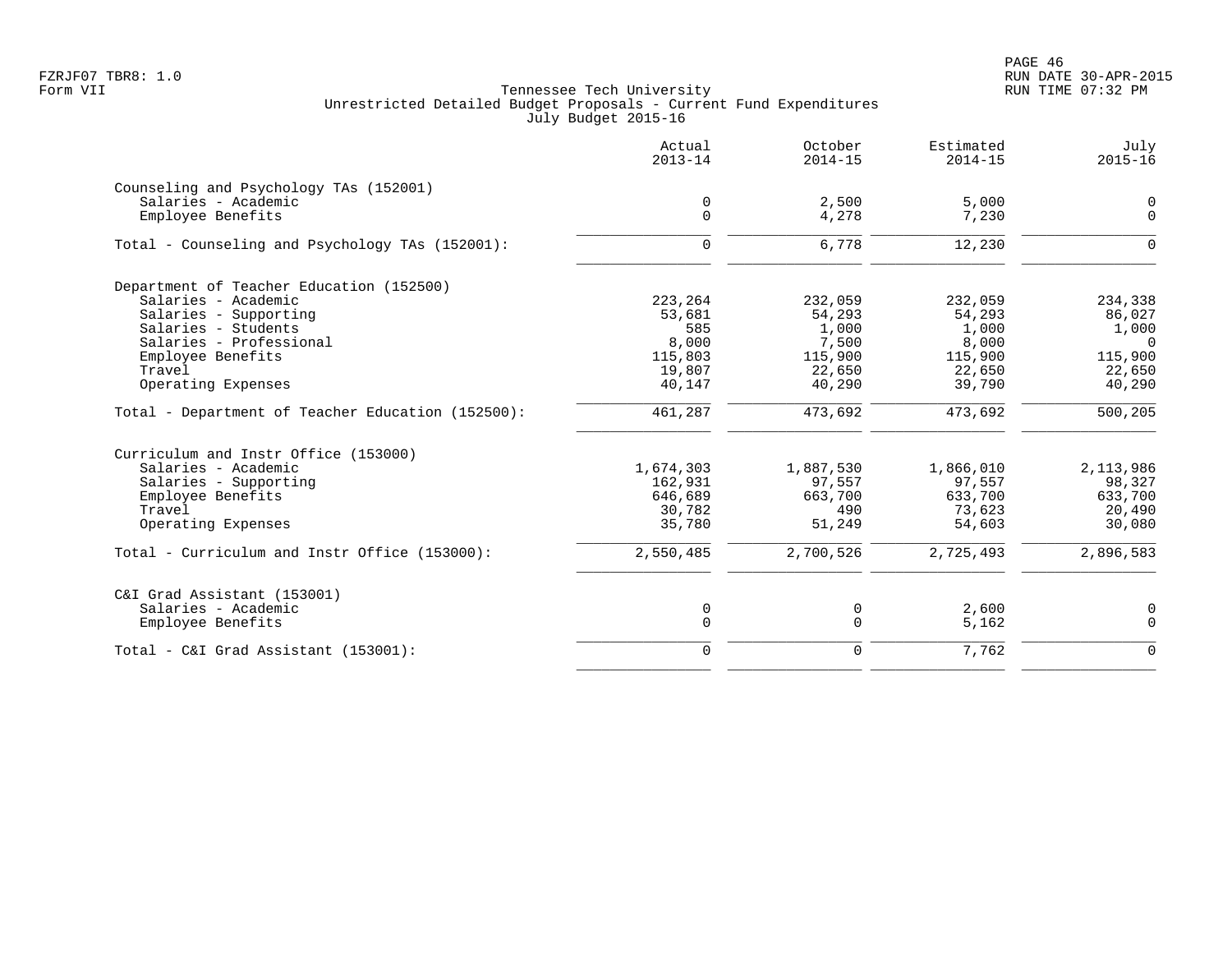|                                            | Actual<br>$2013 - 14$ | October<br>$2014 - 15$ | Estimated<br>$2014 - 15$ | July<br>$2015 - 16$ |
|--------------------------------------------|-----------------------|------------------------|--------------------------|---------------------|
| Two Plus Two Tullahoma (153050)            |                       |                        |                          |                     |
| Salaries - Academic                        | 97,651                | 98,429                 | 98,429                   | 99,314              |
| Employee Benefits                          | 45,308                | 47,520                 | 44,520                   | 44,520              |
| Travel                                     | 0                     | 0                      | 0                        | 7,595               |
| Operating Expenses                         | $\Omega$              | $\Omega$               | $\Omega$                 | 2,800               |
| Total - Two Plus Two Tullahoma (153050):   | 142,959               | 145,949                | 142,949                  | 154,229             |
| Two Plus Two Crossville (153051)           |                       |                        |                          |                     |
| Salaries - Academic                        | 99,865                | 100,683                | 101,683                  | 56,199              |
| Salaries - Supporting                      | 5,953                 | $\Omega$               | $\cap$                   | $\Omega$            |
| Employee Benefits                          | 41,328                | 44,590                 | 41,590                   | 41,590              |
| Travel                                     | 0                     | $\Omega$               | <sup>0</sup>             | 7,900               |
| Operating Expenses                         | $\Omega$              | $\Omega$               | $\Omega$                 | 1,000               |
| Total - Two Plus Two Crossville (153051):  | 147, 146              | 145,273                | 143,273                  | 106,689             |
| Two Plus Two Oak Ridge (153052)            |                       |                        |                          |                     |
| Salaries - Academic                        | 188,165               | 199,118                | 199,118                  | 200,386             |
| Salaries - Supporting                      | 5,953                 | $\Omega$               | $\Omega$                 | $\Omega$            |
| Employee Benefits                          | 80,809                | 81,140                 | 78,140                   | 78,140              |
| Travel                                     | 0                     | $\Omega$               | $\Omega$                 | 6,670               |
| Operating Expenses                         | $\Omega$              | $\Omega$               | $\Omega$                 | 1,734               |
| Total - Two Plus Two Oak Ridge (153052):   | 274,927               | 280,258                | 277,258                  | 286,930             |
| Two Plus Two Pellissippi (153053)          |                       |                        |                          |                     |
| Salaries - Academic                        | 234,065               | 184,380                | 184,380                  | 183,174             |
| Salaries - Supporting                      | 5,257                 | $\Omega$               | $\Omega$                 | $\Omega$            |
| Employee Benefits                          | 96,921                | 95,400                 | 77,400                   | 77,400              |
| Travel                                     | 0                     | $\Omega$               | $\Omega$                 | 10,850              |
| Operating Expenses                         | $\Omega$              | $\Omega$               | $\Omega$                 | 4,200               |
| Total - Two Plus Two Pellissippi (153053): | 336,243               | 279,780                | 261,780                  | 275,624             |
|                                            |                       |                        |                          |                     |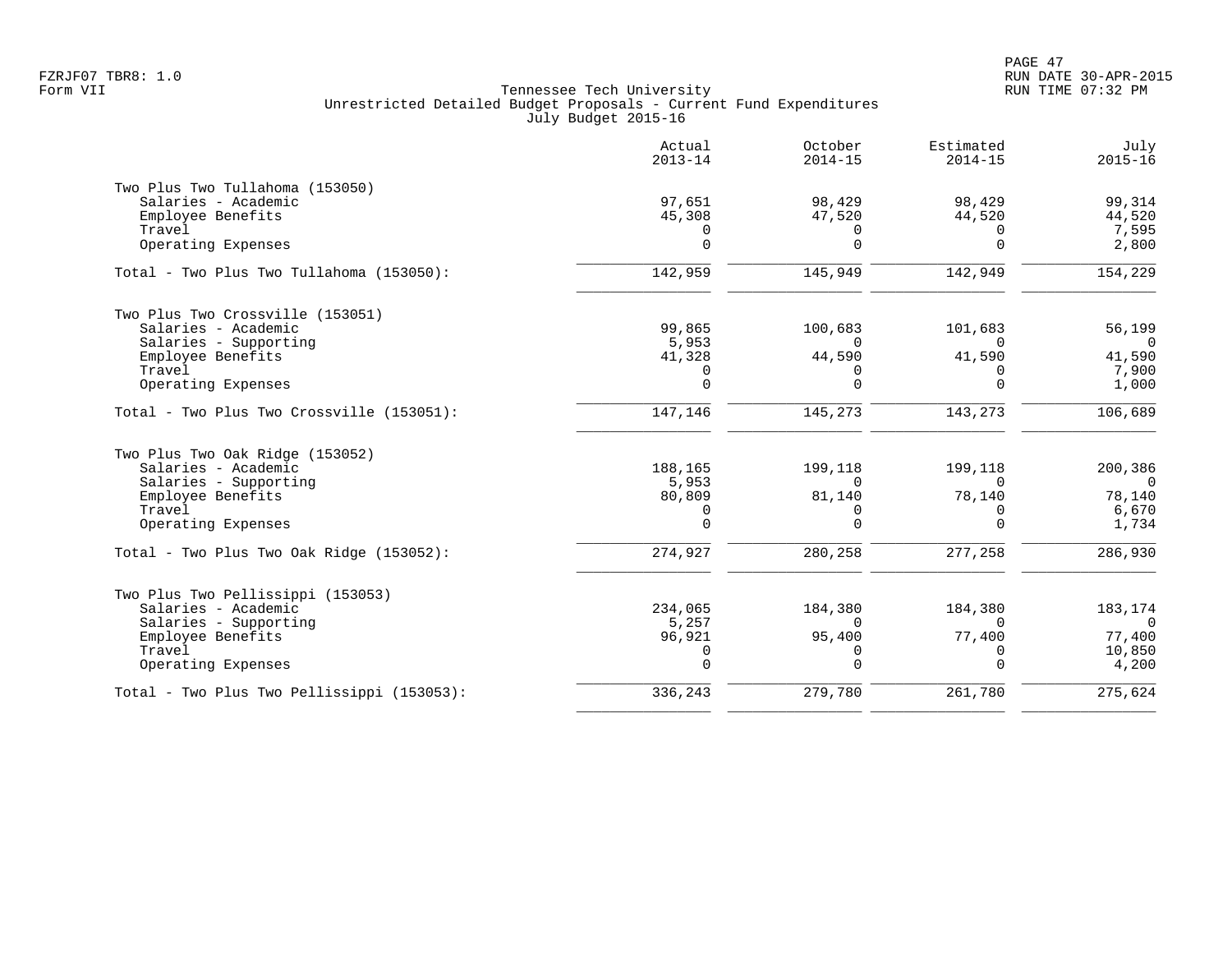|                                                  | Actual<br>$2013 - 14$ | October<br>$2014 - 15$ | Estimated<br>$2014 - 15$ | July<br>$2015 - 16$ |
|--------------------------------------------------|-----------------------|------------------------|--------------------------|---------------------|
| Two Plus Two Chattanooga (153054)                |                       |                        |                          |                     |
| Salaries - Academic                              | 145,740               | 146,969                | 146,969                  | 103,041             |
| Salaries - Supporting                            | 6,744                 | $\Omega$               | $\Omega$                 | $\Omega$            |
| Employee Benefits                                | 67,573                | 67,660                 | 63,660                   | 63,660              |
| Travel<br>Operating Expenses                     | 0<br>$\Omega$         | $\Omega$<br>$\Omega$   | $\Omega$<br>$\Omega$     | 7,345<br>1,400      |
|                                                  |                       |                        |                          |                     |
| Total - Two Plus Two Chattanooga (153054):       | 220,057               | 214,629                | 210,629                  | 175,446             |
| Two Plus Two Motlow (153055)                     |                       |                        |                          |                     |
| Salaries - Academic                              | 104,200               | 112,587                | 112,587                  | 72,186              |
| Salaries - Supporting                            | 5,953                 | $\Omega$               |                          | $\Omega$            |
| Employee Benefits                                | 57,554                | 57,270                 | 57,270                   | 57,270              |
| Travel                                           | 0                     | $\Omega$               | $\Omega$                 | 5,367               |
| Operating Expenses                               | $\mathbf 0$           | $\Omega$               | $\Omega$                 | 2,000               |
| Total - Two Plus Two Motlow (153055):            | 167,707               | 169,857                | 169,857                  | 136,823             |
| Two Plus Two Roane St Harriman (153056)          |                       |                        |                          |                     |
| Salaries - Academic                              | 61,348                | 61,411                 | 61,411                   | 63,610              |
| Employee Benefits                                | 30,182                | 34,170                 | 30,170                   | 30,170              |
| Travel                                           | 0                     | 0                      | $\Omega$                 | 4,638               |
| Operating Expenses                               | $\mathbf 0$           | $\Omega$               | $\Omega$                 | 1,150               |
| Total - Two Plus Two Roane St Harriman (153056): | 91,530                | 95,581                 | 91,581                   | 99,568              |
| Two Plus Two Scott Co (153059)                   |                       |                        |                          |                     |
| Salaries - Academic                              | 42,600                | 42,210                 | 42,210                   | 44,880              |
| Employee Benefits                                | 25,389                | 25,420                 | 25,420                   | 25,420              |
| Travel                                           | 0                     | 0                      | $\Omega$                 | 2,768               |
| Operating Expenses                               | $\Omega$              | $\Omega$               | $\Omega$                 | 1,010               |
| Total - Two Plus Two Scott Co (153059):          | 67,989                | 67,630                 | 67,630                   | 74,078              |
|                                                  |                       |                        |                          |                     |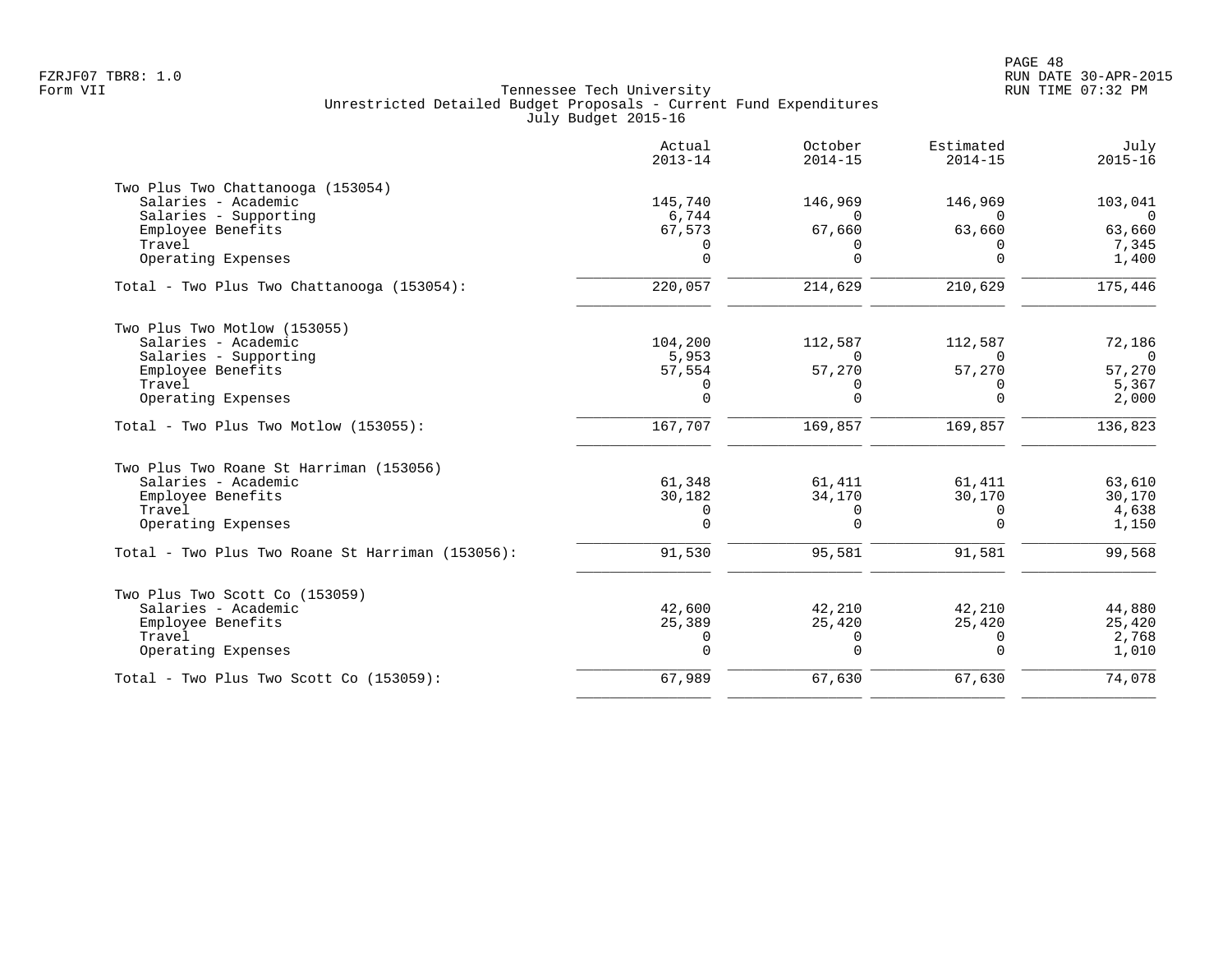| Actual<br>$2013 - 14$ | October<br>$2014 - 15$                                                      | Estimated<br>$2014 - 15$                                               | July<br>$2015 - 16$                                                           |
|-----------------------|-----------------------------------------------------------------------------|------------------------------------------------------------------------|-------------------------------------------------------------------------------|
|                       |                                                                             |                                                                        |                                                                               |
| 514,366               | 600,681                                                                     | 595,501                                                                | 666,903                                                                       |
| 34,414                | 37,041                                                                      | 37,291                                                                 | 37,198                                                                        |
| $\Omega$              | 100                                                                         |                                                                        | 100                                                                           |
|                       |                                                                             |                                                                        | 4,000                                                                         |
|                       |                                                                             |                                                                        | 210,340                                                                       |
|                       |                                                                             |                                                                        | $\Omega$                                                                      |
|                       |                                                                             |                                                                        | 25,490                                                                        |
| 809,902               | 876,702                                                                     | 886,162                                                                | 944,031                                                                       |
|                       |                                                                             |                                                                        |                                                                               |
| $\mathbf 0$           | 30                                                                          | 30                                                                     | 30                                                                            |
|                       |                                                                             |                                                                        | 30                                                                            |
|                       |                                                                             |                                                                        |                                                                               |
|                       |                                                                             |                                                                        |                                                                               |
| 5,148                 | 3,000                                                                       | 3,000                                                                  | 3,000                                                                         |
| 106                   | 0                                                                           | 0                                                                      | $\overline{0}$                                                                |
| 37                    | 5,000                                                                       | 5,000                                                                  | 5,000                                                                         |
| 5,291                 | 8,000                                                                       | 8,000                                                                  | 8,000                                                                         |
|                       |                                                                             |                                                                        |                                                                               |
|                       |                                                                             |                                                                        | 106,273                                                                       |
|                       |                                                                             |                                                                        | 7,251                                                                         |
|                       |                                                                             |                                                                        | 9,000                                                                         |
| 31,577                | 33,400                                                                      | 36,845                                                                 | 36,845                                                                        |
| 136,411               | 155,449                                                                     | 158,894                                                                | 159,369                                                                       |
|                       | 8,000<br>209,121<br>3,441<br>40,560<br>$\Omega$<br>88,367<br>7,167<br>9,300 | 4,000<br>209,190<br>1,500<br>24,190<br>30<br>105,834<br>7,215<br>9,000 | 100<br>4,000<br>210,340<br>8,000<br>30,930<br>30<br>105,834<br>7,215<br>9,000 |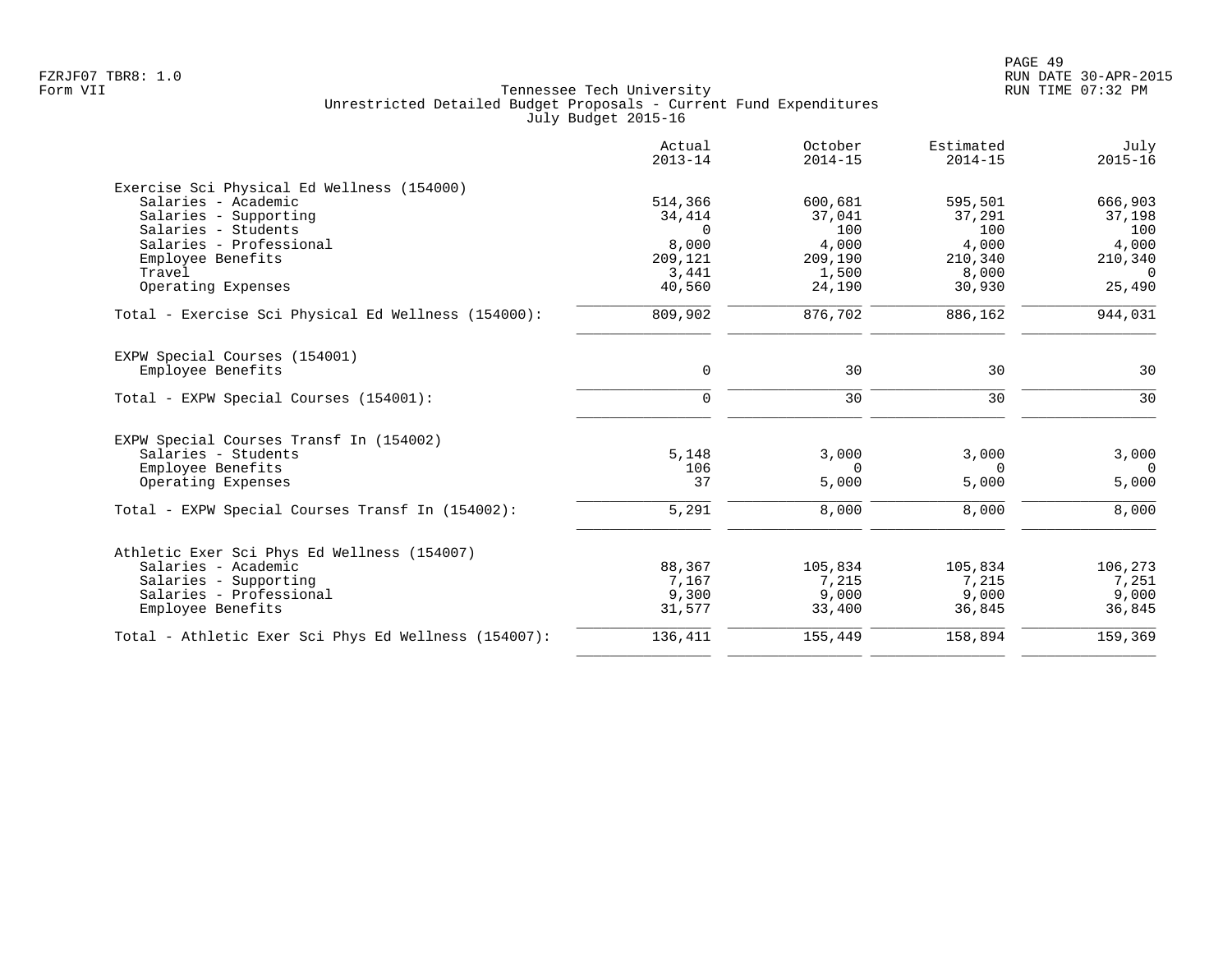|                                                 | Actual<br>$2013 - 14$ | October<br>$2014 - 15$ | Estimated<br>$2014 - 15$ | July<br>$2015 - 16$ |
|-------------------------------------------------|-----------------------|------------------------|--------------------------|---------------------|
| EXPW Lab Manuals (154008)<br>Operating Expenses | 0                     | 29,000                 | 3,000                    | 3,000               |
|                                                 |                       |                        |                          |                     |
| Total - EXPW Lab Manuals (154008):              | 0                     | 29,000                 | 3,000                    | 3,000               |
| Music (155000)                                  |                       |                        |                          |                     |
| Salaries - Academic                             | 1,656,060             | 1,535,782              | 1,600,161                | 1,614,943           |
| Salaries - Supporting                           | 92,711                | 93,128                 | 93,128                   | 93,866              |
| Salaries - Students                             | 4,326                 | 1,000                  | 3,350                    | 1,000               |
| Employee Benefits                               | 610,019               | 610,100                | 550,100                  | 550,100             |
| Travel                                          | 29,942                | $\Omega$               | 11,370                   | 1,370               |
| Operating Expenses                              | 108,549               | 85,620                 | 79,120                   | 79,120              |
| Total - Music $(155000)$ :                      | 2,501,607             | 2,325,630              | 2,337,229                | 2,340,399           |
| Music Scholarships (155005)                     |                       |                        |                          |                     |
| Operating Expenses                              | 376,765               | 383,880                | 383,880                  | 383,880             |
| Total - Music Scholarships (155005):            | 376,765               | 383,880                | 383,880                  | 383,880             |
| Choral (155008)                                 |                       |                        |                          |                     |
| Operating Expenses                              | 3,710                 | 4,180                  | 4,180                    | 4,180               |
| Total - Choral $(155008):$                      | 3,710                 | 4,180                  | 4,180                    | 4,180               |
| Art (155300)                                    |                       |                        |                          |                     |
| Salaries - Academic                             | 372,616               | 358,875                | 383,476                  | 373,648             |
| Salaries - Supporting                           | 27,697                | 26,378                 | 26,378                   | 26,601              |
| Salaries - Students                             | 210                   | $\Omega$               | $\Omega$                 | $\Omega$            |
| Employee Benefits                               | 137,410               | 137,500                | 137,500                  | 137,500             |
| Travel                                          | 430                   | 1,000                  | 4,310                    | 1,360               |
| Operating Expenses                              | 25,414                | 15,500                 | 28,550                   | 14,000              |
| $Total - Art (155300):$                         | 563,777               | 539,253                | 580,214                  | 553,109             |
|                                                 |                       |                        |                          |                     |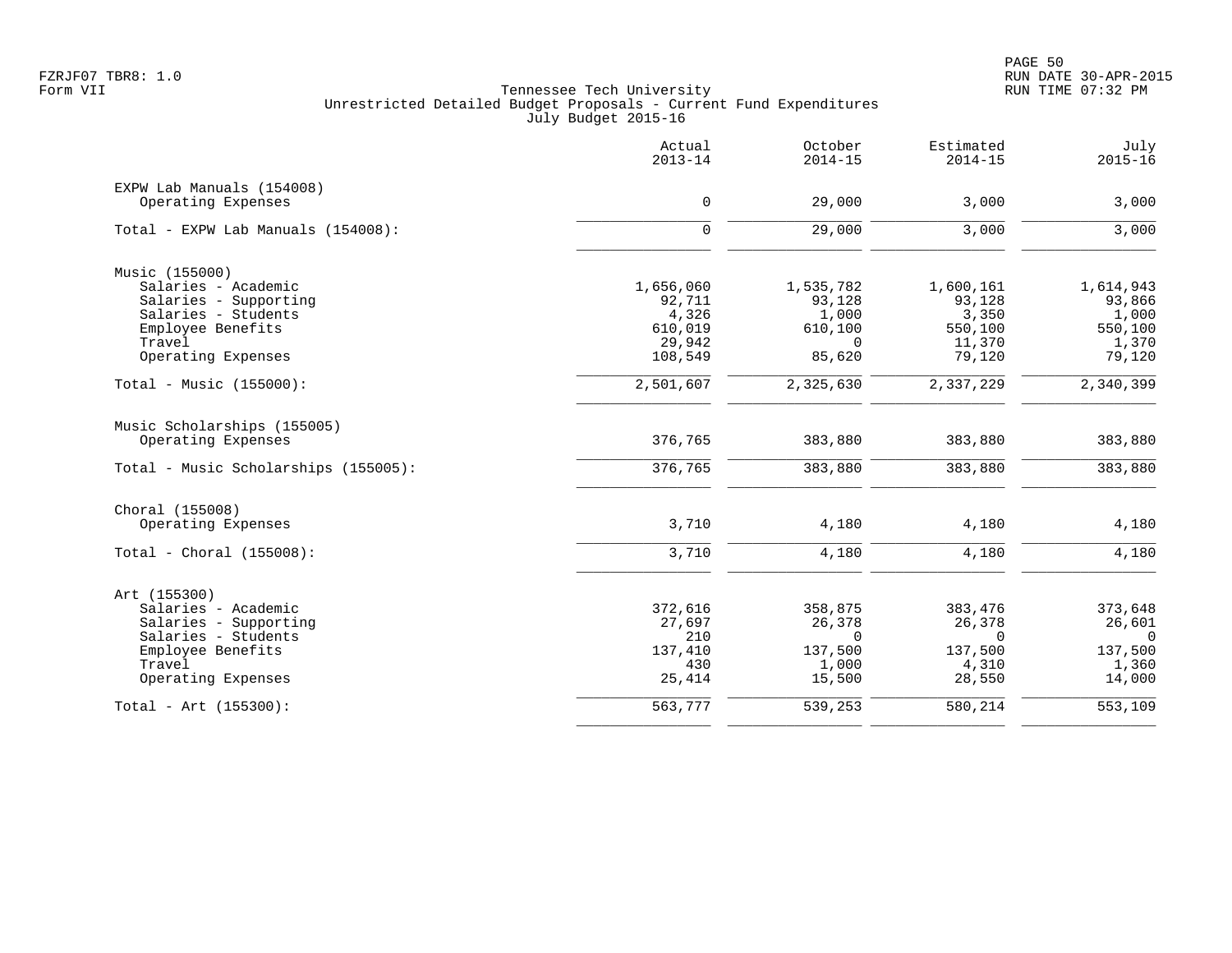|                                                                     | Actual<br>$2013 - 14$ | October<br>$2014 - 15$ | Estimated<br>$2014 - 15$ | July<br>$2015 - 16$ |
|---------------------------------------------------------------------|-----------------------|------------------------|--------------------------|---------------------|
| Art Course Fee (155301)                                             |                       |                        |                          |                     |
| Salaries - Supporting                                               | 0                     | 0                      | 175                      | 0                   |
| Salaries - Students                                                 | 540                   | $\Omega$               | 800                      | $\mathbf 0$         |
| Operating Expenses                                                  | 4,462                 | 7,760                  | 5,985                    | 7,520               |
| Total - Art Course Fee (155301):                                    | 5,002                 | 7,760                  | 6,960                    | 7,520               |
| Art Faculty CC (155302)                                             |                       |                        |                          |                     |
| Salaries - Academic                                                 | 0                     | 353,338                | 353,338                  | 355,437             |
| Employee Benefits                                                   | $\Omega$              | 88,500                 | 103,310                  | 103,310             |
| Total - Art Faculty CC $(155302)$ :                                 | $\mathbf 0$           | 441,838                | 456,648                  | 458,747             |
| Craft Center Instruction (155500)                                   |                       |                        |                          |                     |
| Salaries - Academic                                                 | 353,714               | $\Omega$               | 2,801                    | $\overline{0}$      |
| Salaries - Supporting                                               | 12,807                | 12,600                 | 12,600                   | 12,600              |
| Salaries - Professional                                             | 76,125                | 80,416                 | 76,506                   | 77,186              |
| Employee Benefits                                                   | 155,937               | 70,500                 | 41,500                   | 41,500              |
| Travel                                                              | 2,972                 | $\Omega$               | $\Omega$                 | $\Omega$            |
| Operating Expenses                                                  | 75,331                | 61,850                 | 61,850                   | 61,850              |
| Total - Craft Center Instruction (155500):                          | 676,886               | 225,366                | 195,257                  | 193,136             |
|                                                                     |                       |                        |                          |                     |
| Online Course Dev Ag and Human Ecol (160010)<br>Salaries - Students | 320                   | 0                      | 0                        | $\Omega$            |
| Operating Expenses                                                  | $\mathbf 0$           | 14,440                 | 40                       | 14,440              |
| Total - Online Course Dev Ag and Human Ecol (160010):               | 320                   | 14,440                 | 40                       | 14,440              |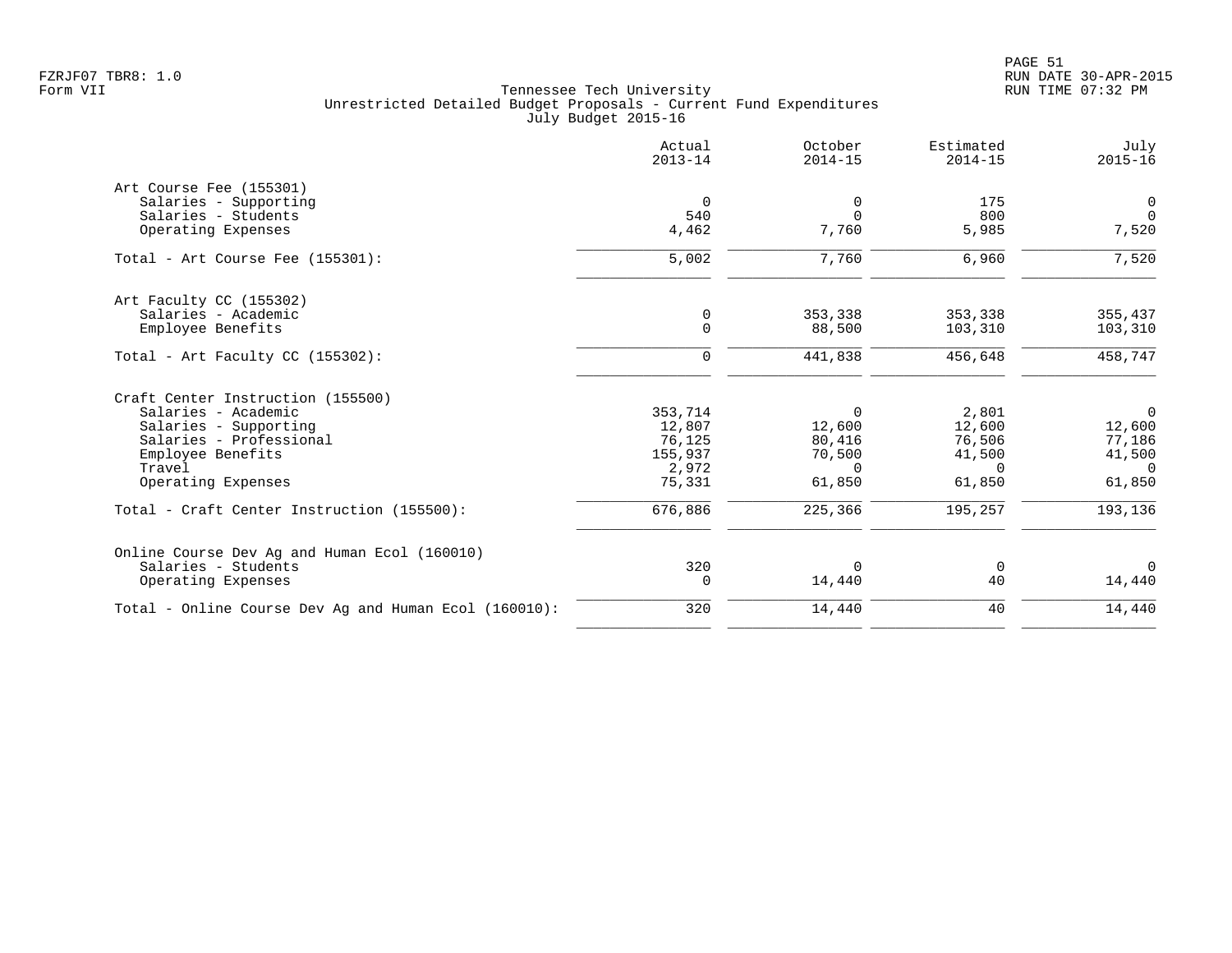|                                           | Actual<br>$2013 - 14$ | October<br>$2014 - 15$ | Estimated<br>$2014 - 15$ | July<br>$2015 - 16$ |
|-------------------------------------------|-----------------------|------------------------|--------------------------|---------------------|
| School of Agriculture (163000)            |                       |                        |                          |                     |
| Salaries - Academic                       | 699,736               | 860,891                | 845,781                  | 844,993             |
| Salaries - Supporting                     | 27,765                | 28,031                 | 41,874                   | 42,112              |
| Salaries - Students                       | 529                   | $\Omega$               | 2,320                    | $\Omega$            |
| Salaries - Professional                   | 105,369               | 62,239                 | 8,400                    | $\Omega$            |
| Employee Benefits                         | 272,473               | 277,470                | 292,785                  | 292,785             |
| Travel                                    | 10,483                | 1,390                  | 6,517                    | 500                 |
| Operating Expenses                        | 18,431                | 15,800                 | 37,870                   | 23,120              |
| Department Revenues                       | $-65$                 | $\Omega$               | $\Omega$                 | $\Omega$            |
| Total - School of Agriculture (163000):   | 1,134,721             | 1,245,821              | 1,235,547                | 1,203,510           |
| Lab Fee Agriculture (163001)              |                       |                        |                          |                     |
| Travel                                    | 672                   | 220                    | 220                      | 220                 |
| Operating Expenses                        | 11,250                | 15,980                 | 15,980                   | 15,980              |
|                                           |                       |                        |                          |                     |
| Total - Lab Fee Agriculture (163001):     | 11,922                | 16,200                 | 16,200                   | 16,200              |
| Dept Match Agriculture (163005)           |                       |                        |                          |                     |
| Salaries - Academic                       | 25,567                | $\Omega$               | $\Omega$                 | $\mathbf 0$         |
| Employee Benefits                         | 8,114                 | $-4,082$               | $-4,082$                 | $\Omega$            |
| Total - Dept Match Agriculture (163005):  | 33,681                | $-4,082$               | $-4,082$                 | $\Omega$            |
| School of Human Ecology (165000)          |                       |                        |                          |                     |
| Salaries - Academic                       | 444,772               | 498,280                | 578,635                  | 583,712             |
| Salaries - Supporting                     | 25,418                | 25,551                 | 25,551                   | 25,978              |
| Employee Benefits                         | 172,615               | 174,660                | 197,250                  | 197,250             |
| Travel                                    | 26                    | $\Omega$               | $\Omega$                 | $\Omega$            |
| Operating Expenses                        | 8,429                 | 8,780                  | 28,980                   | 8,780               |
| Total - School of Human Ecology (165000): | 651,260               | 707,271                | 830,416                  | 815,720             |
|                                           |                       |                        |                          |                     |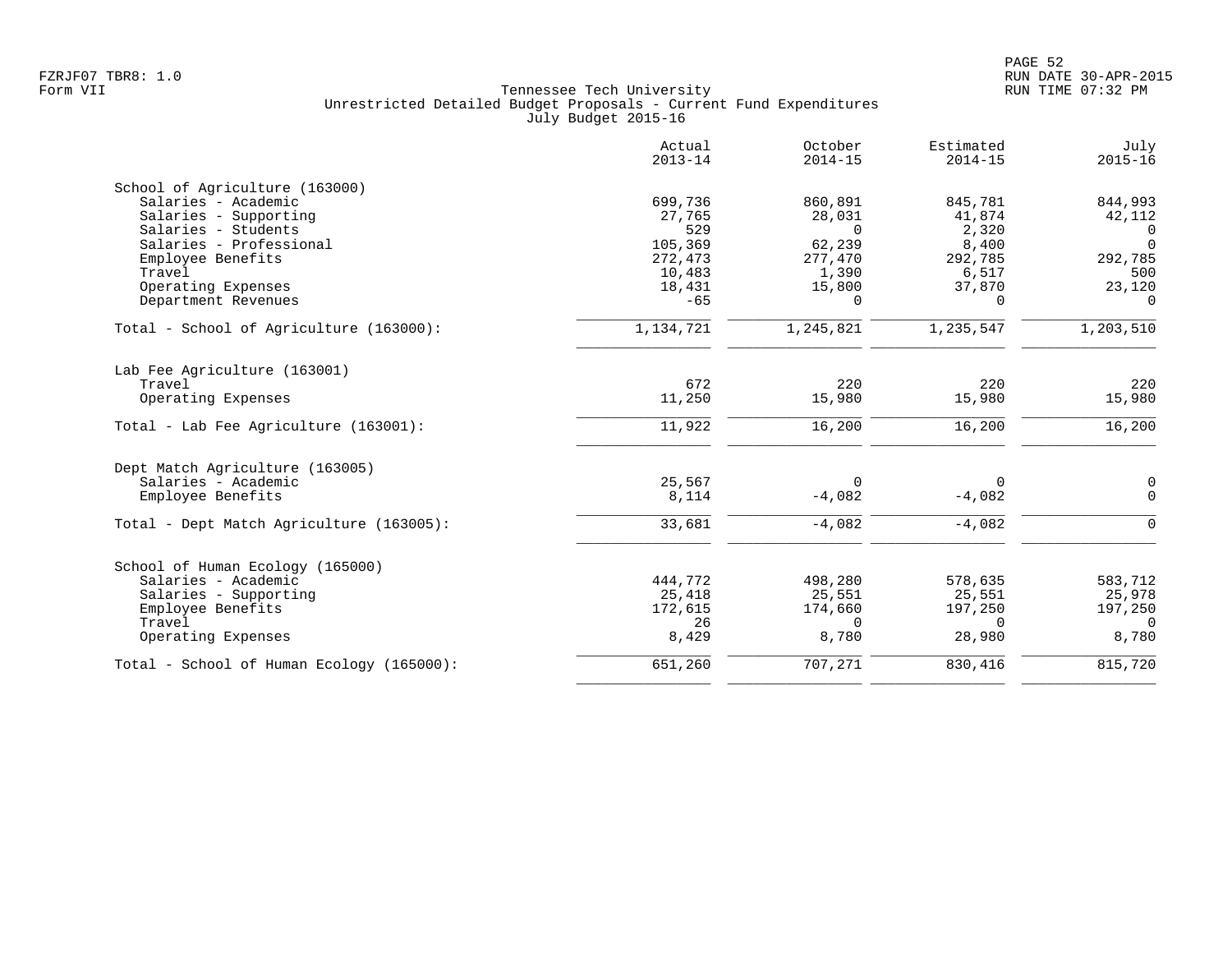PAGE 53 FZRJF07 TBR8: 1.0 RUN DATE 30-APR-2015

|                                                                                                                                                                                                                                    | Actual<br>$2013 - 14$                                                                      | October<br>$2014 - 15$                                                                          | Estimated<br>$2014 - 15$                                                                       | July<br>$2015 - 16$                                                                              |
|------------------------------------------------------------------------------------------------------------------------------------------------------------------------------------------------------------------------------------|--------------------------------------------------------------------------------------------|-------------------------------------------------------------------------------------------------|------------------------------------------------------------------------------------------------|--------------------------------------------------------------------------------------------------|
| Lab Fee Human Ecology (165001)<br>Operating Expenses                                                                                                                                                                               | 3,835                                                                                      | 3,500                                                                                           | 3,500                                                                                          | 3,500                                                                                            |
| Total - Lab Fee Human Ecology (165001):                                                                                                                                                                                            | 3,835                                                                                      | 3,500                                                                                           | 3,500                                                                                          | 3,500                                                                                            |
| Lab Fee Nursing (166000)<br>Operating Expenses                                                                                                                                                                                     | 33,117                                                                                     | 22,800                                                                                          | 27,300                                                                                         | 22,800                                                                                           |
| Total - Lab Fee Nursing $(166000)$ :                                                                                                                                                                                               | 33,117                                                                                     | 22,800                                                                                          | 27,300                                                                                         | 22,800                                                                                           |
| Nursing Instruction (166001)<br>Salaries - Administrative<br>Salaries - Academic<br>Salaries - Supporting<br>Salaries - Students<br>Salaries - Professional<br>Employee Benefits<br>Travel<br>Operating Expenses<br>Capital Outlay | 83,197<br>1,070,046<br>51,341<br>5,183<br>112,426<br>455,158<br>52,309<br>59,883<br>15,239 | 134,014<br>1,061,206<br>54,432<br>$\Omega$<br>151,122<br>455,190<br>4,690<br>68,221<br>$\Omega$ | 141,595<br>1,061,206<br>54,432<br>$\cap$<br>151,122<br>473,345<br>29,690<br>98,583<br>$\Omega$ | $\Omega$<br>1,088,558<br>25,298<br>$\Omega$<br>152,174<br>473,345<br>4,690<br>18,160<br>$\Omega$ |
| Total - Nursing Instruction (166001):                                                                                                                                                                                              | 1,904,782                                                                                  | 1,928,875                                                                                       | 2,009,973                                                                                      | 1,762,225                                                                                        |
| Nursing Exam and Testing (166002)<br>Salaries - Academic<br>Employee Benefits<br>Operating Expenses                                                                                                                                | 0<br>$\Omega$<br>24,186                                                                    | 3,500<br>500<br>24,800                                                                          | 3,500<br>500<br>24,800                                                                         | 3,500<br>500<br>24,580                                                                           |
| Total - Nursing Exam and Testing (166002):                                                                                                                                                                                         | 24,186                                                                                     | 28,800                                                                                          | 28,800                                                                                         | 28,580                                                                                           |
|                                                                                                                                                                                                                                    |                                                                                            |                                                                                                 |                                                                                                |                                                                                                  |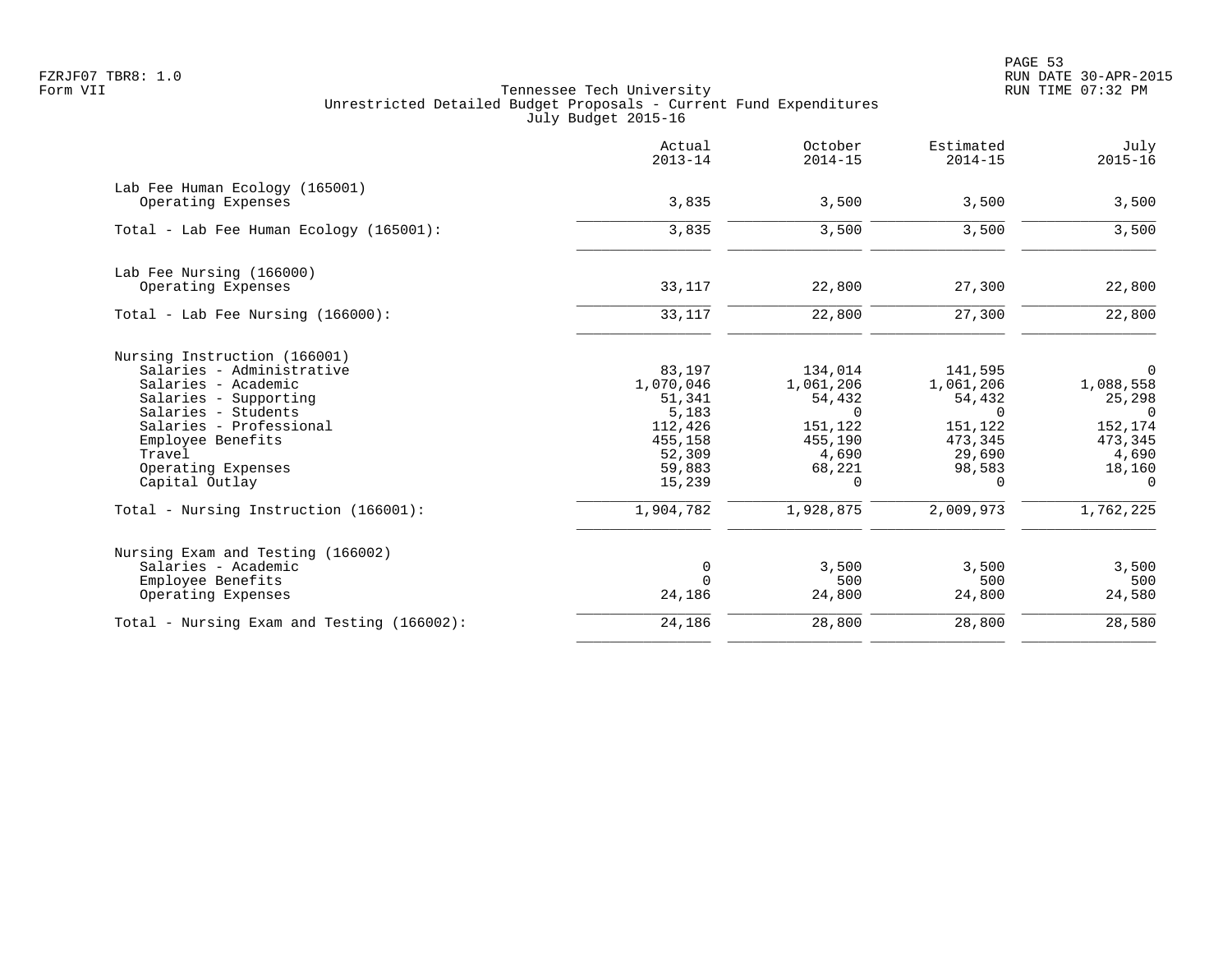|                                               | Actual<br>$2013 - 14$ | October<br>$2014 - 15$ | Estimated<br>$2014 - 15$ | July<br>$2015 - 16$ |
|-----------------------------------------------|-----------------------|------------------------|--------------------------|---------------------|
| SACF Nursing (166003)                         |                       |                        |                          |                     |
| Salaries - Academic                           | 196,908               | 179,015                | 269,015                  | 180,750             |
| Employee Benefits                             | 35,429                | 26,830                 | 26,830                   | 26,830              |
| Travel                                        | $\Omega$              | $\Omega$               | 15,000                   | $\Omega$            |
| Operating Expenses                            | 7,319                 | 236,789                | 156,289                  | 89,420              |
| Total - SACF Nursing (166003):                | 239,656               | 442,634                | 467,134                  | 297,000             |
| Online Course Dev Nursing (166010)            |                       |                        |                          |                     |
| Operating Expenses                            | $\mathbf 0$           | 49,790                 | 49,790                   | 49,790              |
| Total - Online Course Dev Nursing (166010):   | $\mathbf 0$           | 49,790                 | 49,790                   | 49,790              |
| GA Instruction Pool (170006)                  |                       |                        |                          |                     |
| Employee Benefits                             | 0                     | 84,910                 | 39,910                   | 75,000              |
| Total - GA Instruction Pool (170006):         | $\Omega$              | 84,910                 | 39,910                   | 75,000              |
| GA Project Inspire (170007)                   |                       |                        |                          |                     |
| Employee Benefits                             | 0                     | 17,300                 | 17,300                   | 0                   |
| Total - GA Project Inspire (170007):          | 0                     | 17,300                 | 17,300                   | $\Omega$            |
| Minority Graduate Assistant (176004)          |                       |                        |                          |                     |
| Salaries - Academic                           | 9,828                 | 0                      | 0                        | $\mathbf 0$         |
| Salaries - Students                           | 1,952                 | $\Omega$               | $\Omega$                 | $\Omega$            |
| Salaries - Professional                       | 197,980               | 57,388                 | 109,488                  | 49,910              |
| Employee Benefits                             | 220,152               | 156,870                | 156,870                  | 156,870             |
| Total - Minority Graduate Assistant (176004): | 429,912               | 214,258                | 266,358                  | 206,780             |
|                                               |                       |                        |                          |                     |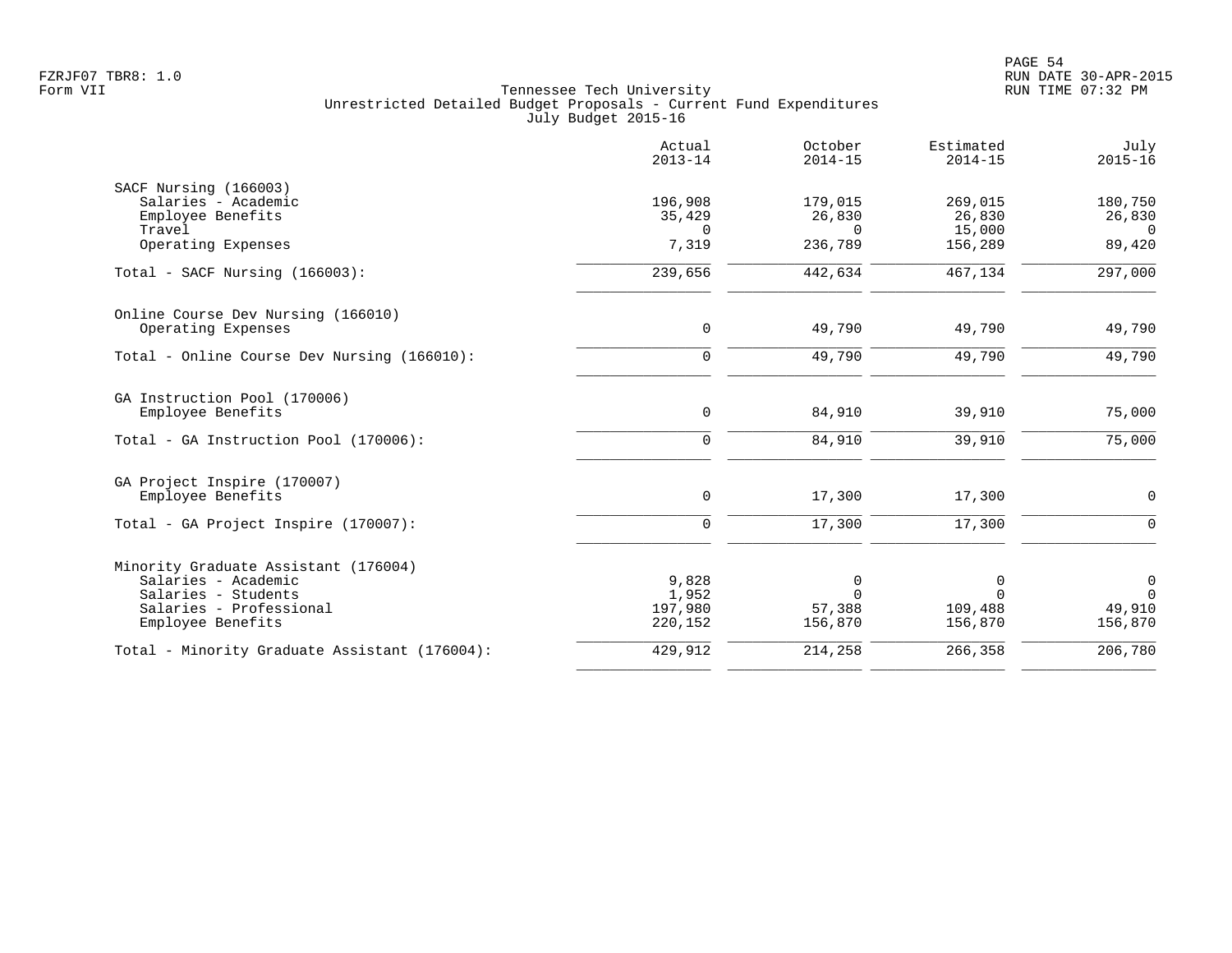|                                                                                                                                                                                    | Actual<br>$2013 - 14$                                        | October<br>$2014 - 15$                                       | Estimated<br>$2014 - 15$                                    | July<br>$2015 - 16$                                         |
|------------------------------------------------------------------------------------------------------------------------------------------------------------------------------------|--------------------------------------------------------------|--------------------------------------------------------------|-------------------------------------------------------------|-------------------------------------------------------------|
| Graduate Studies TA Pool (176006)<br>Operating Expenses                                                                                                                            | $\mathbf 0$                                                  | 716,589                                                      | 119,662                                                     | 0                                                           |
| Total - Graduate Studies TA Pool (176006):                                                                                                                                         | $\mathbf 0$                                                  | 716,589                                                      | 119,662                                                     | $\mathbf 0$                                                 |
| Ext Edu Off Campus (180003)<br>Salaries - Academic<br>Salaries - Supporting<br>Salaries - Students<br>Salaries - Professional<br>Employee Benefits<br>Travel<br>Operating Expenses | 28,003<br>16,200<br>0<br>$\Omega$<br>4,003<br>6,730<br>3,323 | 79,205<br>35,000<br>650<br>960<br>17,110<br>23,450<br>35,130 | 51,917<br>27,500<br>650<br>960<br>8,110<br>23,450<br>27,130 | 54,378<br>35,000<br>650<br>960<br>8,110<br>23,450<br>33,630 |
| Total - Ext Edu Off Campus (180003):                                                                                                                                               | 58,259                                                       | 191,505                                                      | 139,717                                                     | 156,178                                                     |
| Ext Educ Overload (180005)<br>Salaries - Academic<br>Employee Benefits<br>Total - Ext Educ Overload (180005):                                                                      | 0<br>$\mathbf 0$<br>$\mathbf 0$                              | 22,440<br>5,010<br>27,450                                    | 7,240<br>5,010<br>12,250                                    | 22,440<br>5,010<br>27,450                                   |
| Distance MBA (180500)<br>Salaries - Academic<br>Salaries - Professional<br>Employee Benefits<br>Travel<br>Operating Expenses                                                       | 292,906<br>85,756<br>88,468<br>3,273<br>78,428               | 288,190<br>87,532<br>95,290<br>$\Omega$<br>121,800           | 291,190<br>87,532<br>91,290<br>4,000<br>111,175             | 288,190<br>92,445<br>91,290<br>$\Omega$<br>116,800          |
| Total - Distance MBA (180500):                                                                                                                                                     | 548,831                                                      | 592,812                                                      | 585,187                                                     | 588,725                                                     |
|                                                                                                                                                                                    |                                                              |                                                              |                                                             |                                                             |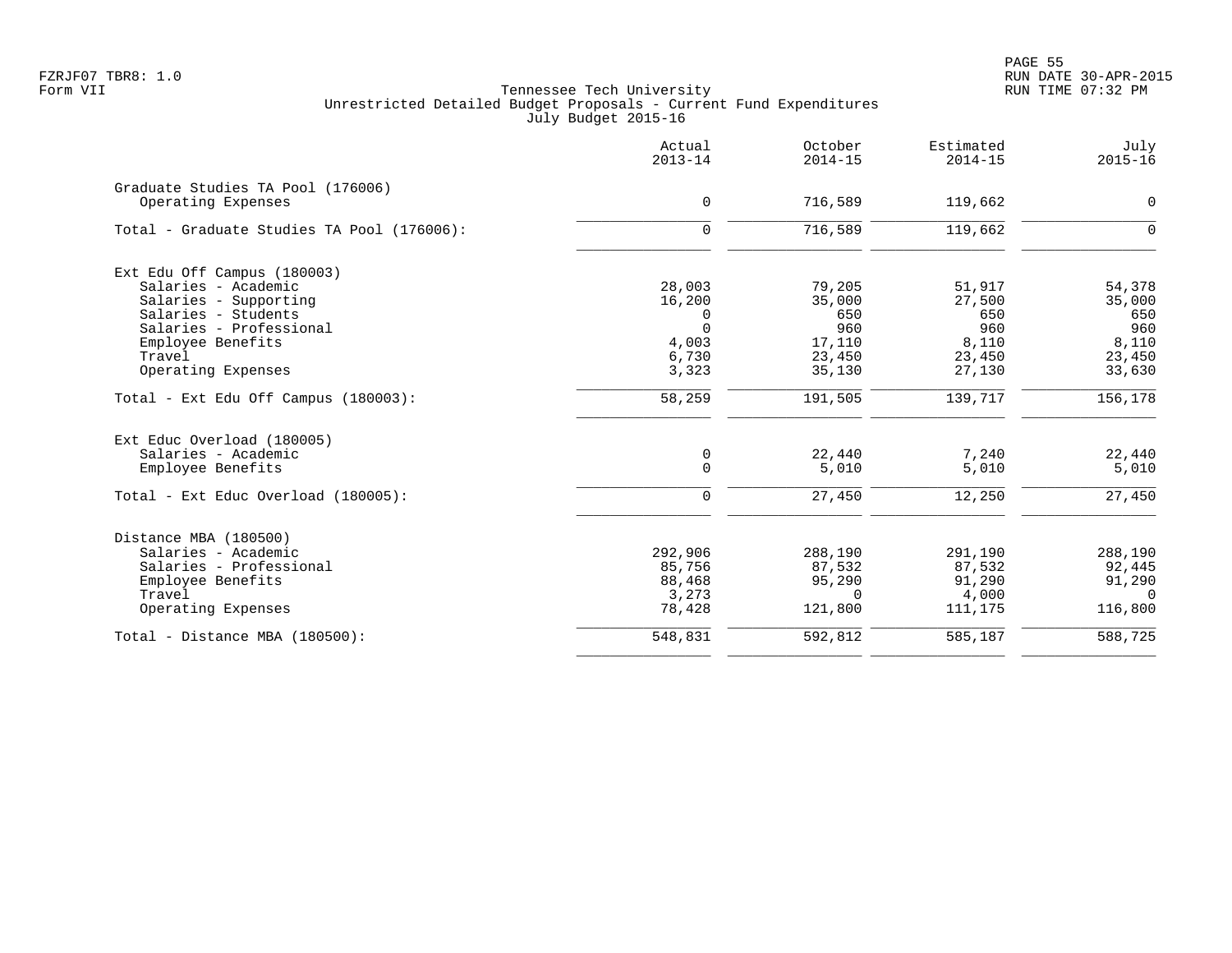|                                                   | Actual<br>$2013 - 14$ | October<br>$2014 - 15$ | Estimated<br>$2014 - 15$ | July<br>$2015 - 16$ |
|---------------------------------------------------|-----------------------|------------------------|--------------------------|---------------------|
| Distance MBA Modules (180501)                     |                       |                        |                          |                     |
| Salaries - Academic                               | 9,600                 | 15,750                 | 7,125                    | 7,125               |
| Salaries - Students                               | 4,375                 | $\Omega$               | $\Omega$                 | $\Omega$            |
| Salaries - Professional                           | 3,911                 | 3,964                  | 6,839                    | $\Omega$            |
| Employee Benefits                                 | 3,969                 | 8,030                  | 8,780                    | 8,030               |
| Travel                                            | 3,284                 | $\Omega$               | $\Omega$                 | $\Omega$            |
| Operating Expenses                                | 17,118                | $-17,744$              | $-17,744$                | $-10, 154$          |
| Total - Distance MBA Modules (180501):            | 42,257                | 10,000                 | 5,000                    | 5,001               |
| Non Credit Ext Educ Instruction (181001)          |                       |                        |                          |                     |
| Salaries - Academic                               | 38,671                | 9,110                  | 19,110                   | 9,110               |
| Salaries - Supporting                             | 29,814                | 30,051                 | 30,051                   | 21,600              |
| Salaries - Professional                           | 48,954                | 49,293                 | 49,293                   | 49,631              |
| Employee Benefits                                 | 40,645                | 37,760                 | 37,760                   | 37,760              |
| Travel                                            | 1,486                 | 600                    | 3,600                    | 600                 |
| Operating Expenses                                | 21,774                | 39,990                 | 26,990                   | 39,990              |
| Total - Non Credit Ext Educ Instruction (181001): | 181,344               | 166,804                | 166,804                  | 158,691             |
| Non Credit Ext Ed (181002)                        |                       |                        |                          |                     |
| Salaries - Academic                               | 7,173                 | 22,000                 | 13,000                   | 22,000              |
| Salaries - Supporting                             | $\Omega$              | 52,141                 | 52,141                   | 53,267              |
| Salaries - Professional                           | 32,809                | $\Omega$               | 5,000                    | $\Omega$            |
| Employee Benefits                                 | 11,960                | 15,460                 | 23,325                   | 23,325              |
| Travel                                            | 38                    | 200                    | 700                      | 200                 |
| Operating Expenses                                | 5,384                 | 3,980                  | 16,780                   | 3,980               |
| Total - Non Credit Ext Ed (181002):               | 57,364                | 93,781                 | 110,946                  | 102,772             |
|                                                   |                       |                        |                          |                     |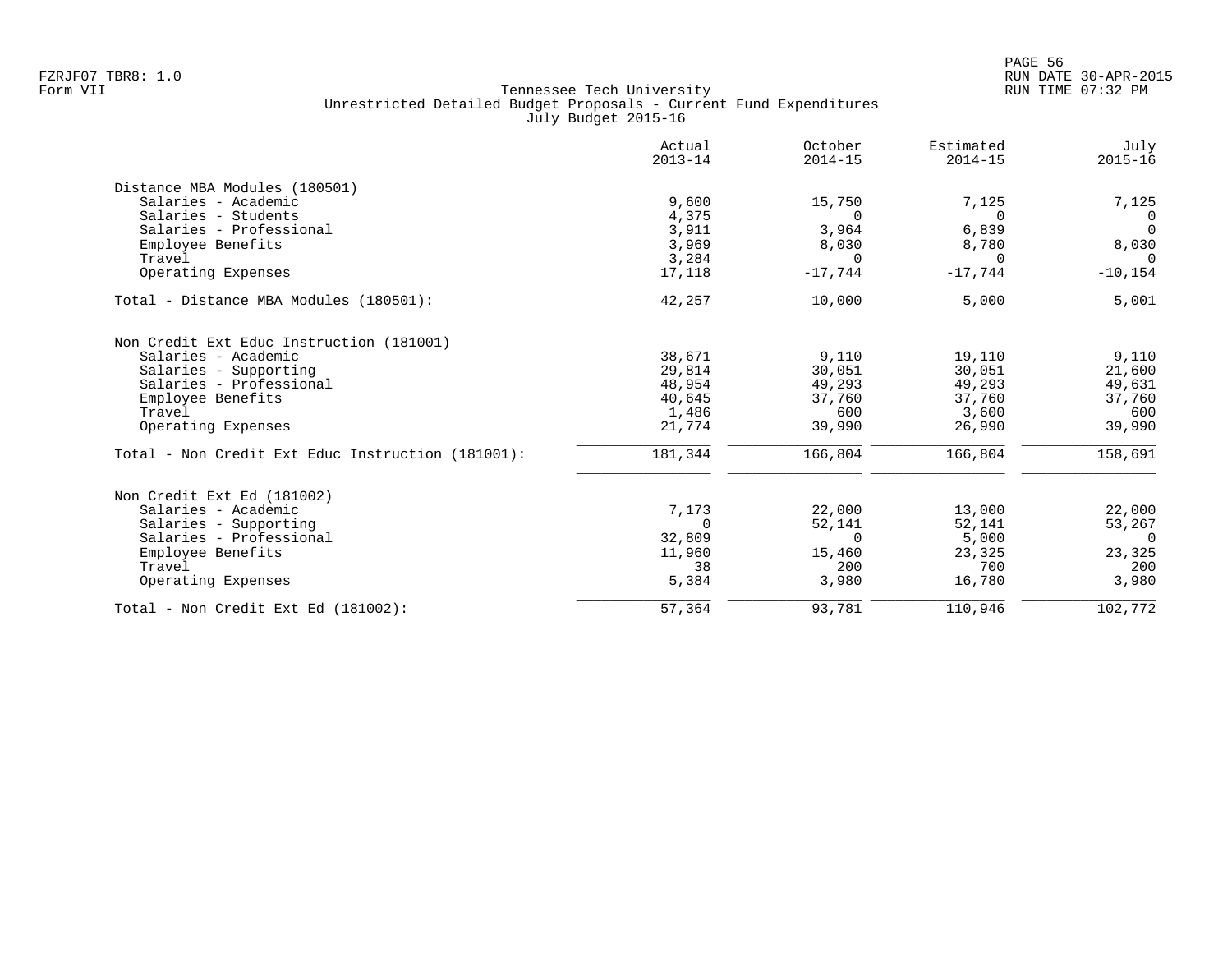|                                                       | Actual<br>$2013 - 14$ | October<br>$2014 - 15$ | Estimated<br>$2014 - 15$ | July<br>$2015 - 16$ |
|-------------------------------------------------------|-----------------------|------------------------|--------------------------|---------------------|
| Governor Sch fr Emerging Technology (183000)          |                       |                        |                          |                     |
| Salaries - Academic                                   | $-231$                | 26,380                 | 26,380                   | 26,380              |
| Salaries - Supporting                                 | 1,496                 |                        |                          | $\Omega$            |
| Employee Benefits                                     | 115                   | 7,100                  | 7,100                    | 7,100               |
| Operating Expenses                                    | 1,270                 | 23,916                 | 23,916                   | 10,460              |
| Total - Governor Sch fr Emerging Technology (183000): | 2,650                 | 57,396                 | 57,396                   | 43,940              |
| Two Plus Two Eled Crossville (184000)                 |                       |                        |                          |                     |
| Salaries - Academic                                   | 4,800                 | 6, 250                 | 1,450                    | 1,450               |
| Salaries - Supporting                                 | 5,953                 | 11,966                 | 11,966                   | 12,025              |
| Salaries - Professional                               | - 0                   | 58,828                 | 58,828                   | 61,920              |
| Employee Benefits                                     | 2,018                 | 310                    | 30,310                   | 30,310              |
| Travel                                                | 6,320                 | 4,940                  | 1,090                    | 1,090               |
| Operating Expenses                                    | 23,371                | 4,540                  | 3,540                    | 3,540               |
| Total - Two Plus Two Eled Crossville (184000):        | 42,462                | 86,834                 | 107,184                  | 110,335             |
| Two Plus Two Eled Oak Ridge (184001)                  |                       |                        |                          |                     |
| Salaries - Academic                                   | 3,000                 | 6,150                  | 150                      | 150                 |
| Salaries - Supporting                                 | 18,002                | 11,966                 | 11,966                   | 12,025              |
| Employee Benefits                                     | 2,502                 | 990                    | 2,825                    | 2,825               |
| Travel                                                | 5,150                 | 8,720                  | 2,050                    | 2,050               |
| Operating Expenses                                    | 15,742                | 5,910                  | 1,176                    | 1,176               |
| Total - Two Plus Two Eled Oak Ridge (184001):         | 44,396                | 33,736                 | 18,167                   | 18,226              |
|                                                       |                       |                        |                          |                     |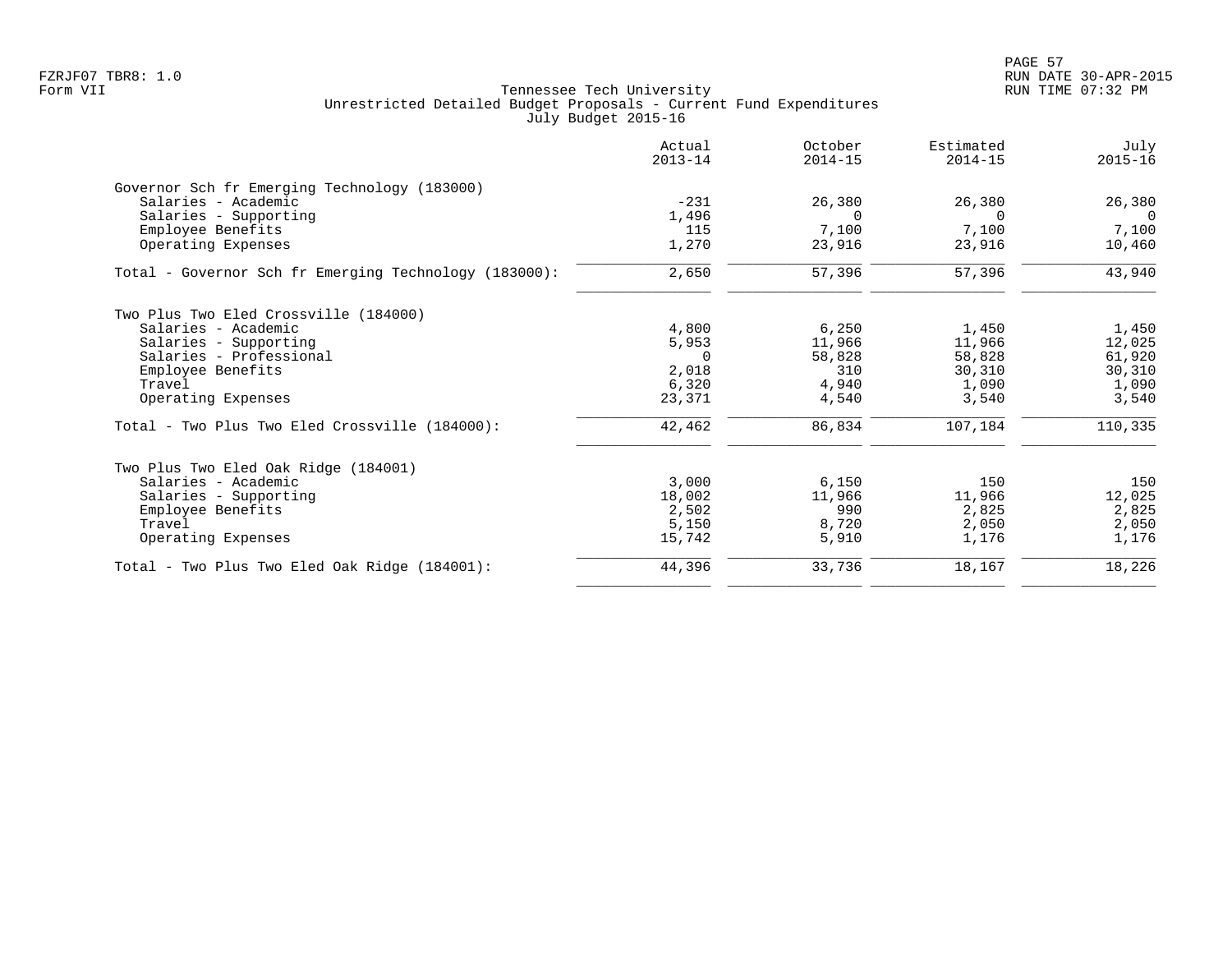|                                                  | Actual<br>$2013 - 14$ | October<br>$2014 - 15$ | Estimated<br>$2014 - 15$ | July<br>$2015 - 16$ |
|--------------------------------------------------|-----------------------|------------------------|--------------------------|---------------------|
| Two Plus Two Eled Pellissippii (184002)          |                       |                        |                          |                     |
| Salaries - Academic                              | 3,600                 | 9,110                  | 2,510                    | 2,510               |
| Salaries - Supporting                            | 13,576                | 10,701                 | 10,701                   | 10,754              |
| Employee Benefits                                | 2,414                 | 1,460                  | 3,270                    | 3,270               |
| Travel                                           | 7,529                 | 11,640                 | 1,290                    | 1,290               |
| Operating Expenses                               | 16,578                | 11,470                 | 3,270                    | 3,270               |
| Total - Two Plus Two Eled Pellissippii (184002): | 43,697                | 44,381                 | 21,041                   | 21,094              |
| Two Plus Two Eled Chattanooga (184003)           |                       |                        |                          |                     |
| Salaries - Academic                              | 3,000                 | 2,520                  | 1,320                    | 1,320               |
| Employee Benefits                                | 230                   | 350                    | 350                      | 350                 |
| Travel                                           | 5,691                 | 8,980                  | 1,275                    | 1,275               |
| Operating Expenses                               | 15,027                | 10,740                 | 340                      | 340                 |
| Total - Two Plus Two Eled Chattanooga (184003):  | 23,948                | 22,590                 | 3,285                    | 3,285               |
| Two Plus Two Eled Motlow (184004)                |                       |                        |                          |                     |
| Salaries - Academic                              | 9.000                 | 6,910                  | 6,410                    | 6,410               |
| Salaries - Supporting                            | 5,953                 | 11,966                 | 11,966                   | 12,025              |
| Salaries - Professional                          | 0                     | 58,828                 | 58,828                   | 61,020              |
| Employee Benefits                                | 2,039                 | 1,040                  | 20,340                   | 20,340              |
| Travel                                           | 5,075                 | 6,380                  | 2,363                    | 2,363               |
| Operating Expenses                               | 8,057                 | 12,150                 | 3,550                    | 3,550               |
| Total - Two Plus Two Eled Motlow (184004):       | 30,124                | 97,274                 | 103,457                  | 105,708             |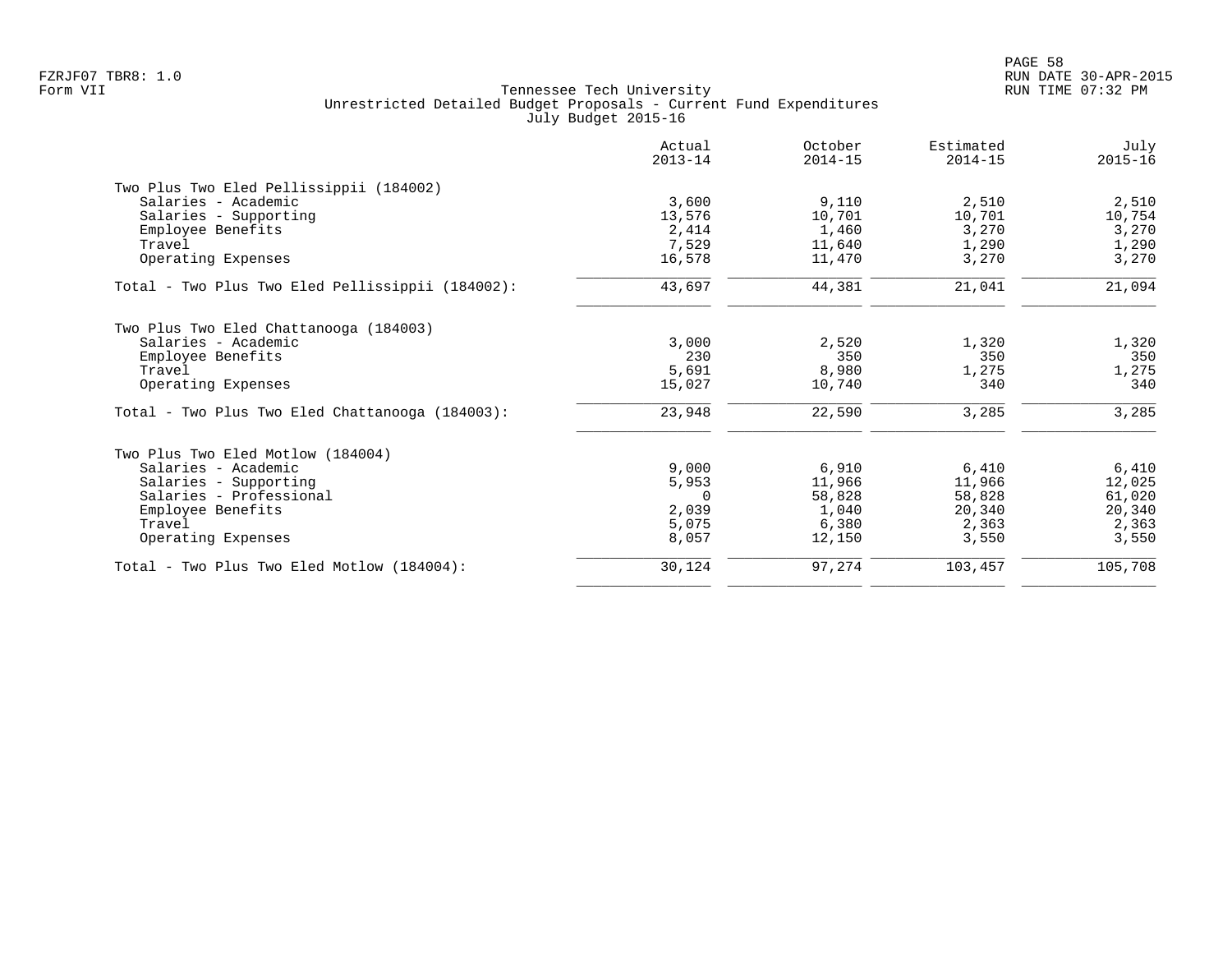|                                                      | Actual<br>$2013 - 14$ | October<br>$2014 - 15$ | Estimated<br>$2014 - 15$ | July<br>$2015 - 16$ |
|------------------------------------------------------|-----------------------|------------------------|--------------------------|---------------------|
| Two Plus Two Eled Tullahoma (184005)                 |                       |                        |                          |                     |
| Salaries - Academic                                  | 3,000                 | 3,530                  | 2,330                    | 2,330               |
| Employee Benefits                                    | 229                   | 300                    | 300                      | 300                 |
| Travel                                               | 4,444                 | 7,200                  | 1,385                    | 1,385               |
| Operating Expenses                                   | 10,330                | 5,250                  | 2,450                    | 2,450               |
| Total - Two Plus Two Eled Tullahoma (184005):        | 18,003                | 16,280                 | 6,465                    | 6,465               |
| Two Plus Two Eled RS Harriman (184006)               |                       |                        |                          |                     |
| Salaries - Academic                                  | 8,400                 | 6,050                  | 5,850                    | 5,850               |
| Employee Benefits                                    | 643                   | 1,000                  | 1,000                    | 1,000               |
| Travel                                               | 3,804                 | 4,500                  | 2,062                    | 2,062               |
| Operating Expenses                                   | 6,846                 | 5,840                  | 4,690                    | 4,690               |
| Total - Two Plus Two Eled RS Harriman (184006):      | 19,693                | 17,390                 | 13,602                   | 13,602              |
| Two Plus Two Eled Scott Co (184007)                  |                       |                        |                          |                     |
| Salaries - Academic                                  | 8,000                 | 6,710                  | 4,550                    | 4,550               |
| Salaries - Supporting                                | 14,820                | 15,000                 | 15,000                   | 15,000              |
| Employee Benefits                                    | 1,746                 | 1,600                  | 1,600                    | 1,600               |
| Travel                                               | 1,913                 | 4,000                  | 1,382                    | 1,382               |
| Operating Expenses                                   | 28,926                | 4,000                  | 2,990                    | 2,990               |
| Total - Two Plus Two Eled Scott Co (184007):         | 55,405                | 31,310                 | 25,522                   | 25,522              |
| Interdisciplinary Studies Instruct (185000)          |                       |                        |                          |                     |
| Salaries - Academic                                  | 178,326               | 270,742                | 275,642                  | 261,116             |
| Salaries - Supporting                                | 18,517                | 45,353                 | 45,653                   | 45,478              |
| Salaries - Students                                  | $\Omega$              | 0                      | 800                      | $\overline{0}$      |
| Salaries - Professional                              | 3,000                 | $\Omega$               | $\Omega$                 | $\Omega$            |
| Employee Benefits                                    | 58,447                | 61,760                 | 107,390                  | 107,390             |
| Travel                                               | 11,982                | 15,000                 | 15,000                   | 25,000              |
| Operating Expenses                                   | 20,432                | 20,000                 | 20,000                   | 20,000              |
| Total - Interdisciplinary Studies Instruct (185000): | 290,704               | 412,855                | 464,485                  | 458,984             |
|                                                      |                       |                        |                          |                     |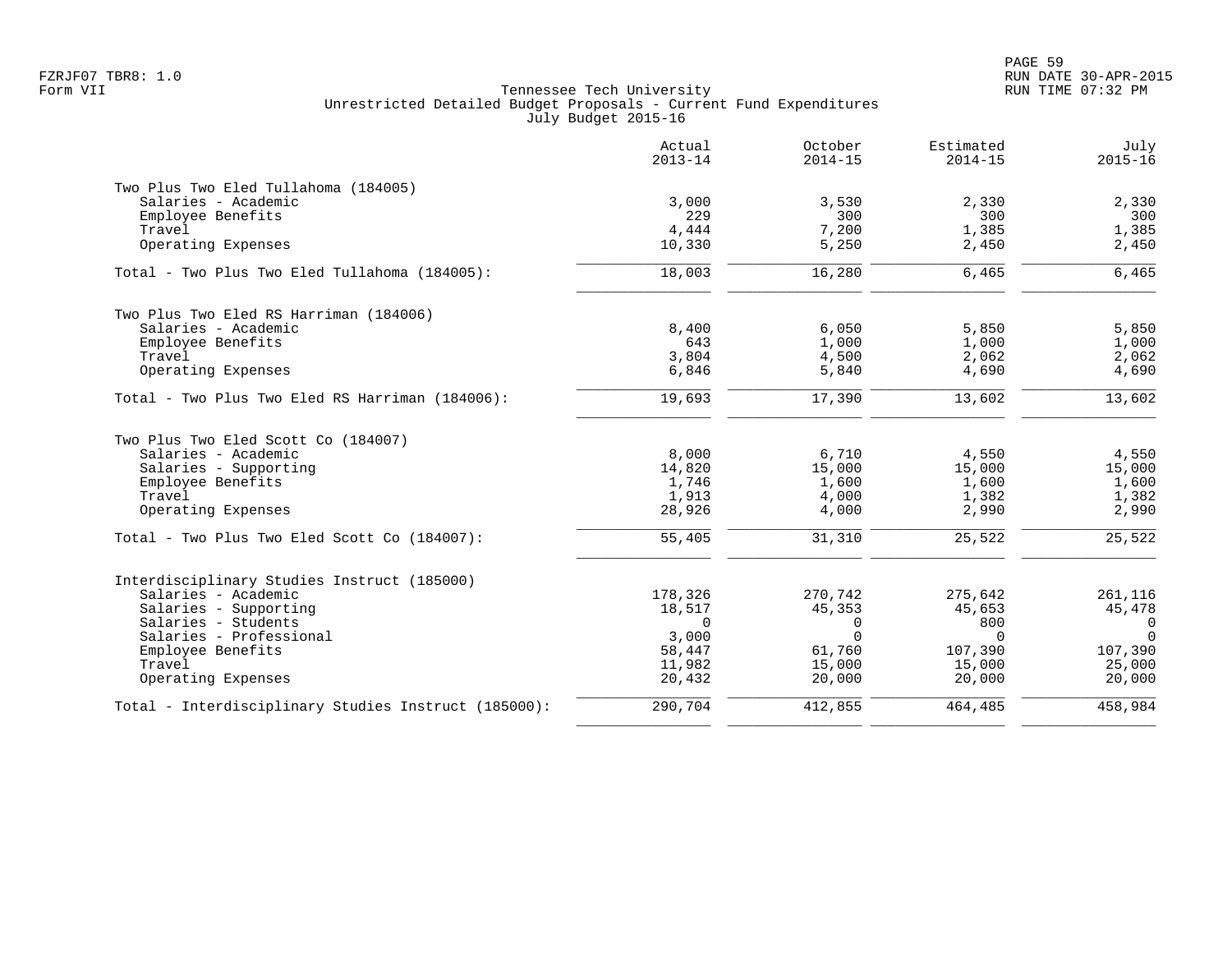|                                                | Actual<br>$2013 - 14$ | October<br>$2014 - 15$ | Estimated<br>$2014 - 15$ | July<br>$2015 - 16$ |
|------------------------------------------------|-----------------------|------------------------|--------------------------|---------------------|
| Professional Studies (185001)                  |                       |                        |                          |                     |
| Salaries - Academic                            | 56,244                | 52,044                 | 49,884                   | 52,568              |
| Salaries - Students                            | 375                   | 0                      | $\Omega$                 | $\Omega$            |
| Salaries - Professional                        | 1,875                 | $\Omega$               | 3,750                    | $\Omega$            |
| Employee Benefits                              | 16,333                | 16,370                 | 16,685                   | 16,685              |
| Travel                                         | 1,273                 | 4,000                  | 1,000                    | 4,000               |
| Operating Expenses                             | 2,204                 | 3,000                  | 2,250                    | 3,000               |
| Total - Professional Studies (185001):         | 78,304                | 75,414                 | 73,569                   | 76,253              |
| RODP Instruction (185002)                      |                       |                        |                          |                     |
| Salaries - Academic                            | 770,186               | 821,500                | 812,500                  | 821,500             |
| Salaries - Supporting                          | 17,611                | 31,461                 | 33,461                   | 31,691              |
| Salaries - Professional                        | 77,381                | 77,771                 | 67,744                   | 78,161              |
| Employee Benefits                              | 161,344               | 223,280                | 163,280                  | 163,280             |
| Travel                                         | 1,712                 | 4,330                  | 4,330                    | 4,330               |
| Operating Expenses                             | 4,509                 | 32,040                 | 32,040                   | 32,040              |
| Total - RODP Instruction (185002):             | 1,032,743             | 1,190,382              | 1, 113, 355              | 1,131,002           |
| Environmental Studies Udrgrd (185005)          |                       |                        |                          |                     |
| Salaries - Administrative                      | $\Omega$              | 5,000                  | 3,175                    | 5,000               |
| Salaries - Academic                            | 89,590                | 57,569                 | 92,439                   | 57,945              |
| Salaries - Supporting                          | 24,549                | 29,672                 | 26,672                   | 30,094              |
| Employee Benefits                              | 41,788                | 33,790                 | 53,090                   | 53,090              |
| Travel                                         | 15                    | 1,900                  | 1,900                    | 1,900               |
| Operating Expenses                             | 17,987                | 5,000                  | 5,000                    | 5,000               |
| Total - Environmental Studies Udrgrd (185005): | 173,929               | 132,931                | 182,276                  | 153,029             |
|                                                |                       |                        |                          |                     |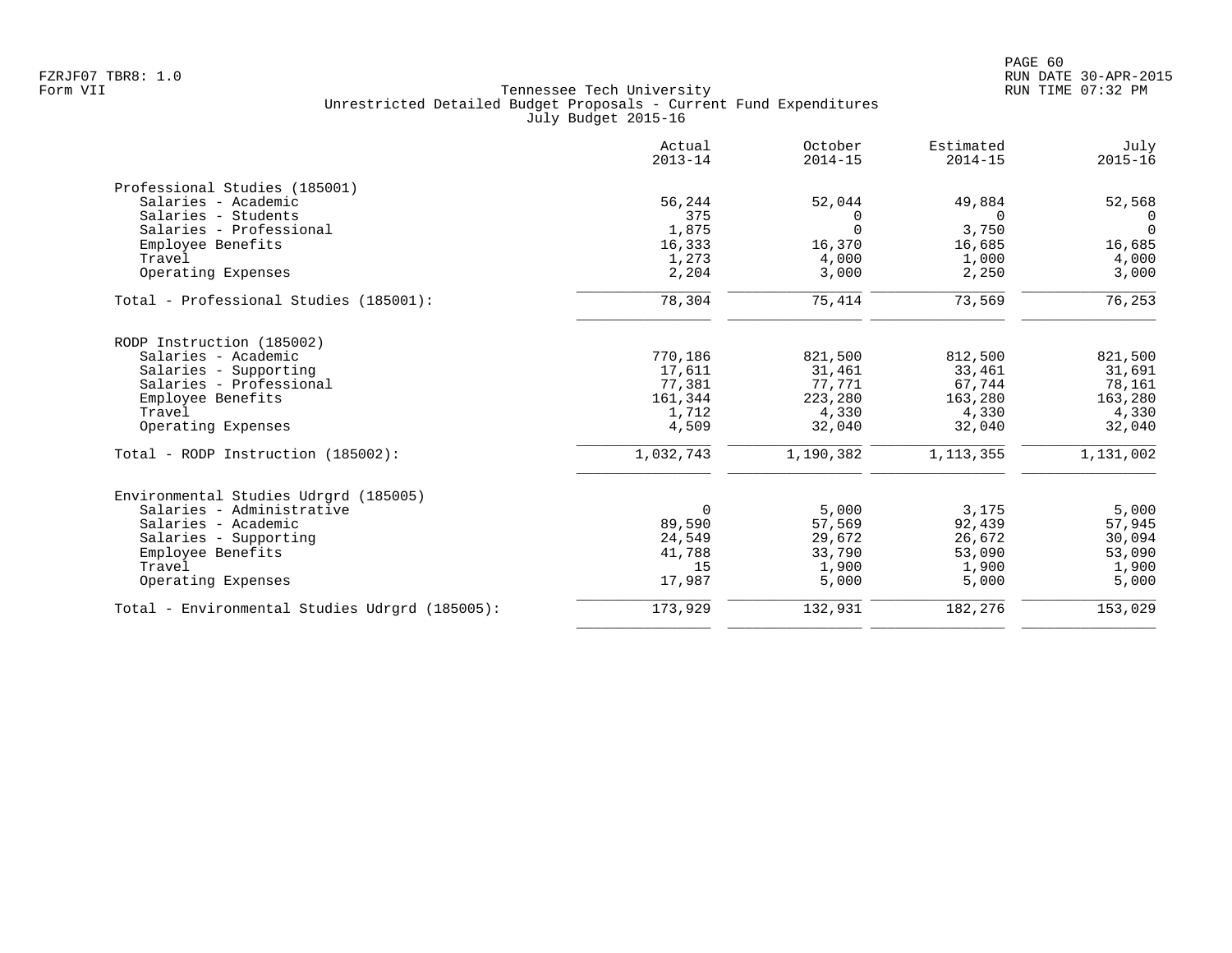PAGE 61 FZRJF07 TBR8: 1.0 RUN DATE 30-APR-2015

|                                                                                                                    | Actual<br>$2013 - 14$               | October<br>$2014 - 15$                  | Estimated<br>$2014 - 15$          | July<br>$2015 - 16$               |
|--------------------------------------------------------------------------------------------------------------------|-------------------------------------|-----------------------------------------|-----------------------------------|-----------------------------------|
| Interdiscip Studies Campus Instr (185007)<br>Employee Benefits                                                     | $\mathbf 0$                         | 2,330                                   | 2,330                             | 2,330                             |
| Total - Interdiscip Studies Campus Instr (185007):                                                                 | $\mathbf 0$                         | 2,330                                   | 2,330                             | 2,330                             |
| Online Course Dev Interdiscipl Stys (185010)<br>Operating Expenses                                                 | 0                                   | 29,610                                  | 29,610                            | 29,610                            |
| Total - Online Course Dev Interdiscipl Stys (185010):                                                              | $\mathbf 0$                         | 29,610                                  | 29,610                            | 29,610                            |
| Environmental Sci Grad Assist (188000)<br>Salaries - Academic<br>Employee Benefits                                 | $\mathbf 0$<br>44,165               | 26,728<br>64,247                        | 73,666<br>96,405                  | $\overline{0}$<br>45,000          |
| Total - Environmental Sci Grad Assist (188000):                                                                    | 44,165                              | 90,975                                  | 170,071                           | 45,000                            |
| EVS Challenge (188001)<br>Salaries - Professional<br>Employee Benefits                                             | 12,500<br>8,668                     | 0<br>$\Omega$                           | 15,000<br>$\Omega$                | 0<br>$\mathbf 0$                  |
| Total - EVS Challenge (188001):                                                                                    | 21,168                              | 0                                       | 15,000                            | $\mathsf{O}$                      |
| Environmental Science Masters (188002)<br>Salaries - Academic<br>Employee Benefits<br>Travel<br>Operating Expenses | 4,800<br>2,880<br>$\Omega$<br>1,906 | $\overline{0}$<br>340<br>4,000<br>3,000 | $\Omega$<br>615<br>1,000<br>3,000 | $\Omega$<br>615<br>4,000<br>3,000 |
| Total - Environmental Science Masters (188002):                                                                    | 9,586                               | 7,340                                   | 4,615                             | 7,615                             |
|                                                                                                                    |                                     |                                         |                                   |                                   |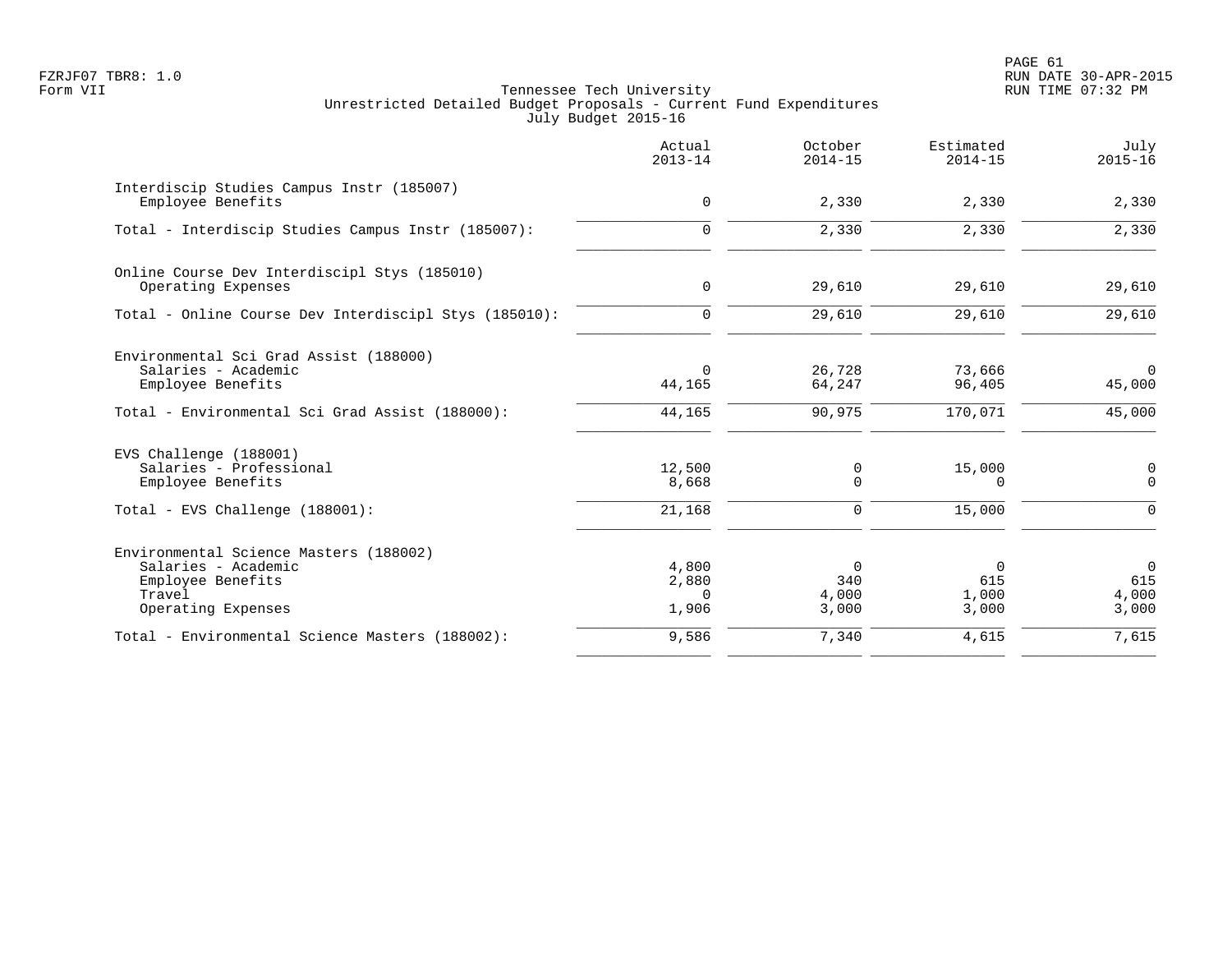|                                                     | Actual<br>$2013 - 14$ | October<br>$2014 - 15$ | Estimated<br>$2014 - 15$ | July<br>$2015 - 16$ |
|-----------------------------------------------------|-----------------------|------------------------|--------------------------|---------------------|
| Interdisciplinary Student Success (189000)          |                       |                        |                          |                     |
| Salaries - Supporting                               | 984                   | $\Omega$               | $\Omega$                 | $\Omega$            |
| Salaries - Professional                             | 80,719                | 131,686                | 131,686                  | 134,227             |
| Employee Benefits                                   | 34,567                | 32,770                 | 64,325                   | 64,325              |
| Travel                                              | 3,405                 | 4,000                  | 4,000                    | 4,000               |
| Operating Expenses                                  | 1,476                 | 5,000                  | 5,000                    | 5,000               |
| Total - Interdisciplinary Student Success (189000): | 121,151               | 173,456                | 205,011                  | 207,552             |
| TAF Technology Access Fee (190006)                  |                       |                        |                          |                     |
| Salaries - Students                                 | 185,484               | 118,830                | 118,830                  | 118,830             |
| Employee Benefits                                   | 3,803                 | 15,310                 | 15,310                   | 15,310              |
| Operating Expenses                                  | 1,302,407             | 3,098,865              | 3,097,465                | 1,610,442           |
| Capital Outlay                                      | 84,937                | 100,000                | 100,000                  | 100,000             |
| Total - TAF Technology Access Fee (190006):         | 1,576,631             | 3,333,005              | 3,331,605                | 1,844,582           |
| Craft Center Instuct Transfer (200007)              |                       |                        |                          |                     |
| Operating Expenses                                  | $-374,000$            | $-374,000$             | $-374,000$               | $-374,000$          |
| Total - Craft Center Instuct Transfer (200007):     | $-374,000$            | $-374,000$             | $-374,000$               | $-374,000$          |
| HECC TAF Tech Access Fee (210004)                   |                       |                        |                          |                     |
| Operating Expenses                                  | 0                     | 0                      | 0                        | 5,000               |
| Total - HECC TAF Tech Access Fee (210004):          | $\mathbf 0$           | 0                      | 0                        | 5,000               |
|                                                     |                       |                        |                          |                     |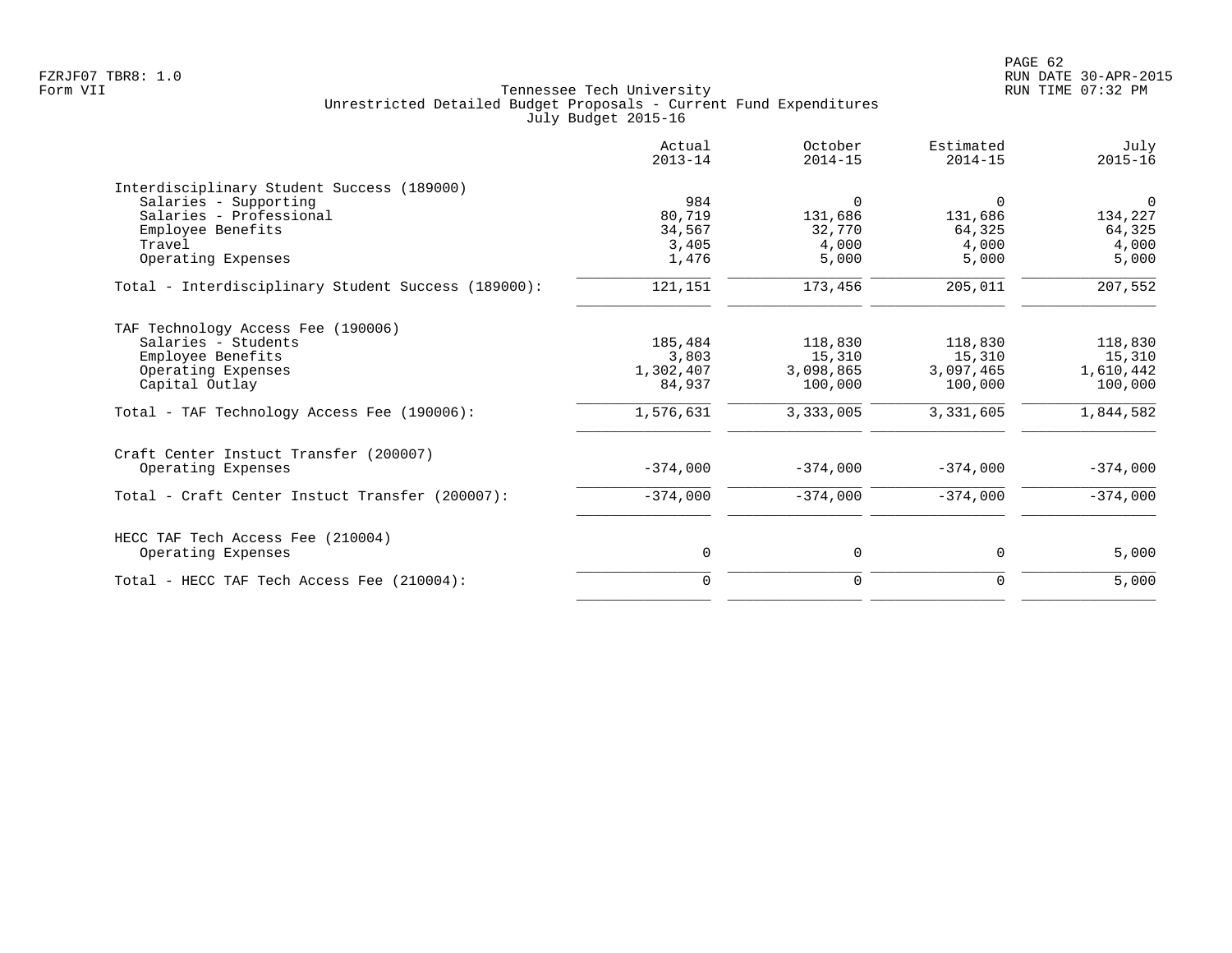|                                              | Actual<br>$2013 - 14$ | October<br>$2014 - 15$ | Estimated<br>$2014 - 15$ | July<br>$2015 - 16$ |
|----------------------------------------------|-----------------------|------------------------|--------------------------|---------------------|
| HECC Tutoring Math (210020)                  |                       |                        |                          |                     |
| Salaries - Students                          | $\Omega$              | $\Omega$               | 0                        | 15,500              |
| Employee Benefits                            |                       |                        | $\Omega$                 | 1,200               |
| Operating Expenses                           | $\Omega$              | 0                      | $\Omega$                 | 1,000               |
| Department Revenues                          | $\Omega$              | $\Omega$               | $\Omega$                 | $-11,800$           |
| Total - HECC Tutoring Math (210020):         | $\mathbf 0$           | $\mathbf 0$            | $\mathbf 0$              | 5,900               |
| HECC Tutoring Writing (210021)               |                       |                        |                          |                     |
| Salaries - Students                          | $\Omega$              | $\Omega$               | $\Omega$                 | 15,500              |
| Employee Benefits                            |                       | 0                      | $\Omega$                 | 1,200               |
| Operating Expenses                           |                       | 0                      | 0                        | 1,000               |
| Department Revenues                          | $\mathbf 0$           | 0                      | $\mathbf 0$              | $-11,800$           |
| Total - HECC Tutoring Writing (210021):      | $\mathbf 0$           | $\mathbf 0$            | $\mathbf 0$              | 5,900               |
| HECC Lab Supplies (210022)                   |                       |                        |                          |                     |
| Salaries - Supporting                        | $\Omega$              | $\Omega$               | 0                        | 25,375              |
| Salaries - Students                          |                       |                        | $\Omega$                 | 15,500              |
| Employee Benefits                            |                       |                        | $\Omega$                 | 12,865              |
| Operating Expenses                           |                       | U                      | 0                        | 32,150              |
| Department Revenues                          | $\Omega$              | $\Omega$               | $\Omega$                 | $-57,260$           |
| Total - HECC Lab Supplies (210022):          | $\mathbf 0$           | $\mathbf 0$            | $\mathbf 0$              | 28,630              |
| HECC EETH & Comp Operating (210023)          |                       |                        |                          |                     |
| Salaries - Supporting                        | $\Omega$              | $\Omega$               | $\Omega$                 | 25,375              |
| Employee Benefits                            |                       |                        | U                        | 11,665              |
| Operating Expenses                           | $\Omega$              | $\Omega$               | $\mathbf 0$              | 6,650               |
| Department Revenues                          | $\Omega$              | $\Omega$               | $\Omega$                 | $-29,127$           |
| Total - HECC EETH & Comp Operating (210023): | $\mathbf 0$           | $\mathbf 0$            | $\mathbf 0$              | 14,563              |
|                                              |                       |                        |                          |                     |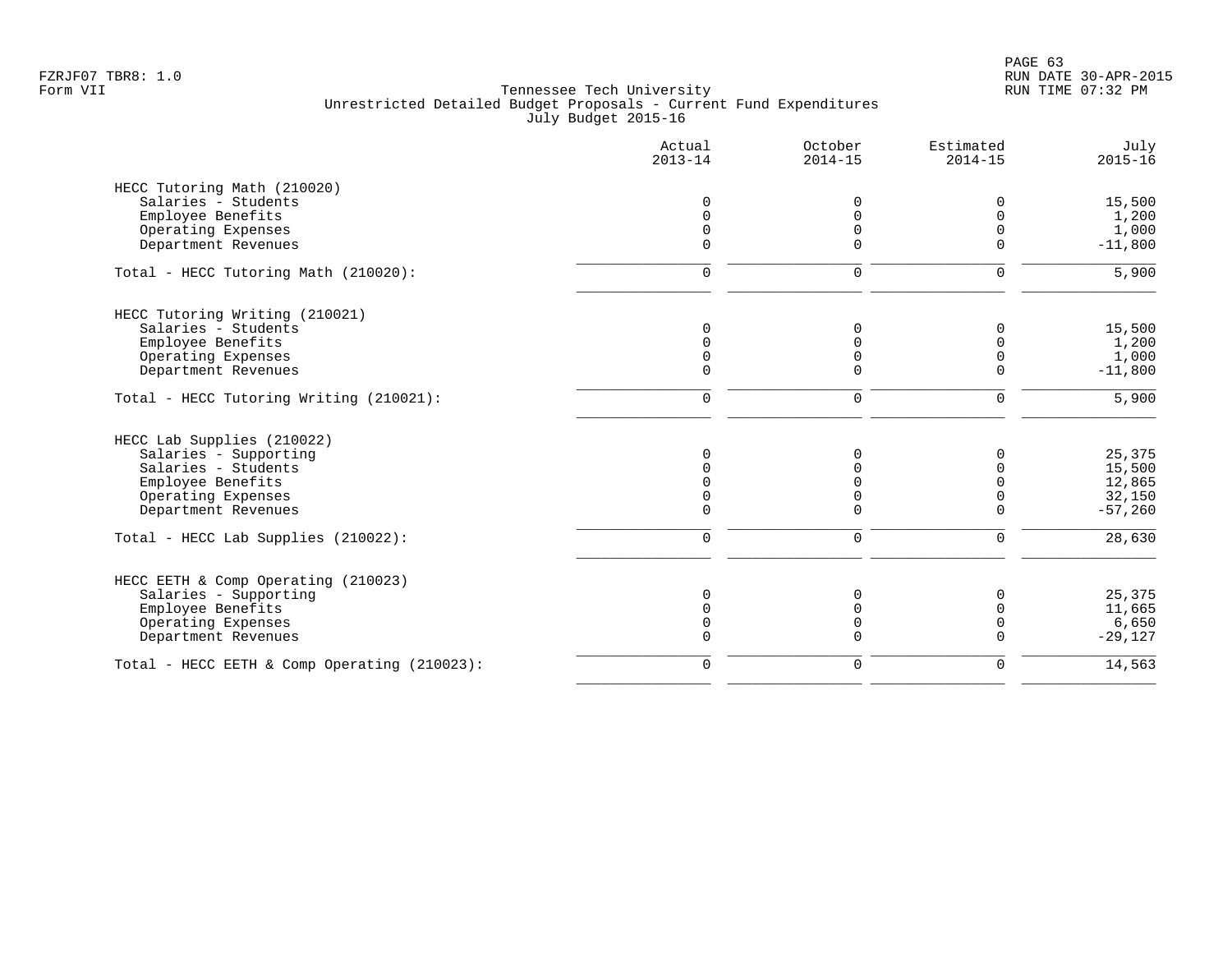|                                                                                                                                                                               | Actual<br>$2013 - 14$                                    | October<br>$2014 - 15$                                          | Estimated<br>$2014 - 15$                         | July<br>$2015 - 16$                                          |
|-------------------------------------------------------------------------------------------------------------------------------------------------------------------------------|----------------------------------------------------------|-----------------------------------------------------------------|--------------------------------------------------|--------------------------------------------------------------|
| TBR Spouse Dependent Discount (700000)<br>Employee Benefits                                                                                                                   | 285,258                                                  | 226,140                                                         | 226,140                                          | 226,140                                                      |
| Total - TBR Spouse Dependent Discount (700000):                                                                                                                               | 285,258                                                  | 226,140                                                         | 226,140                                          | 226,140                                                      |
| TBR Employ Remission PC191 (700001)<br>Employee Benefits                                                                                                                      | 92,024                                                   | 62,600                                                          | 62,600                                           | 62,600                                                       |
| Total - TBR Employ Remission PC191 (700001):                                                                                                                                  | 92,024                                                   | 62,600                                                          | 62,600                                           | 62,600                                                       |
| E and G Data Processing Allocation (700003)<br>Department Revenues                                                                                                            | 3,379,627                                                | 4,751,470                                                       | 4,750,470                                        | 4,386,510                                                    |
| Total - E and G Data Processing Allocation (700003):                                                                                                                          | 3,379,627                                                | 4,751,470                                                       | 4,750,470                                        | 4,386,510                                                    |
| E and G Claims Adjustment (700004)<br>Operating Expenses                                                                                                                      | 193,212                                                  | 164,440                                                         | 210,800                                          | 210,800                                                      |
| Total - E and G Claims Adjustment $(700004)$ :                                                                                                                                | 193,212                                                  | 164,440                                                         | 210,800                                          | 210,800                                                      |
| $E$ and G Support (700005)<br>Salaries - Administrative<br>Salaries - Academic<br>Salaries - Supporting<br>Salaries - Professional<br>Employee Benefits<br>Operating Expenses | 0<br>0<br>$\mathbf 0$<br>$\Omega$<br>76,073<br>$-69,972$ | $\Omega$<br>18,530<br>1,820<br>$\Omega$<br>643,830<br>$-32,430$ | 0<br>18,530<br>1,820<br>0<br>67,769<br>$-37,968$ | 1,950<br>472,025<br>30,760<br>27,530<br>239,819<br>$-38,134$ |
| Total - E and G Support $(700005)$ :                                                                                                                                          | 6,101                                                    | 631,750                                                         | 50,151                                           | 733,950                                                      |
|                                                                                                                                                                               |                                                          |                                                                 |                                                  |                                                              |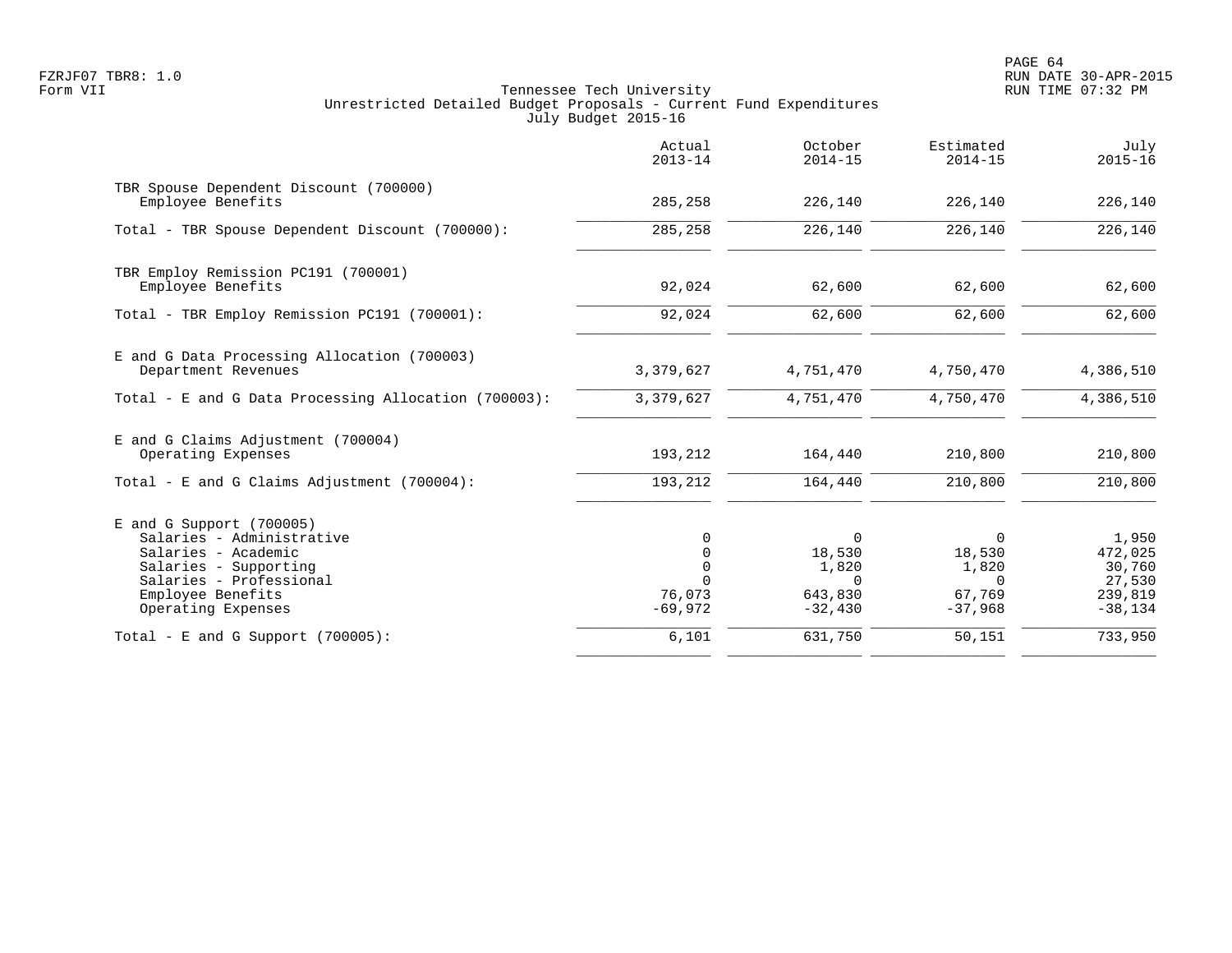PAGE 65 FZRJF07 TBR8: 1.0 RUN DATE 30-APR-2015

|                                                                                                                                                              | Actual<br>$2013 - 14$                          | October<br>$2014 - 15$                | Estimated<br>$2014 - 15$              | July<br>$2015 - 16$                   |
|--------------------------------------------------------------------------------------------------------------------------------------------------------------|------------------------------------------------|---------------------------------------|---------------------------------------|---------------------------------------|
| Pool Reclass (700007)<br>Salaries - Supporting                                                                                                               | $\mathbf 0$                                    | 10,000                                | 10,000                                | 10,000                                |
| Total - Pool Reclass (700007):                                                                                                                               | $\mathbf 0$                                    | 10,000                                | 10,000                                | 10,000                                |
| Pool Degree Adj (700008)<br>Salaries - Academic                                                                                                              | $\mathbf 0$                                    | 5,000                                 | 5,000                                 | 5,000                                 |
| Total - Pool Degree Adj (700008):                                                                                                                            | $\mathbf 0$                                    | 5,000                                 | 5,000                                 | 5,000                                 |
| E and G Other Salary Pool (700009)<br>Salaries - Academic<br>Salaries - Supporting<br>Salaries - Professional<br>Total - E and G Other Salary Pool (700009): | $\mathbf 0$<br>$\mathbf 0$<br>$\mathbf 0$<br>0 | 110,800<br>5,650<br>28,950<br>145,400 | 110,800<br>5,650<br>28,950<br>145,400 | 110,800<br>5,650<br>57,900<br>174,350 |
| Post Office Allocation (700045)<br>Operating Expenses<br>Department Revenues<br>Total - Post Office Allocation (700045):                                     | 0<br>24,800<br>24,800                          | 25,800<br>0<br>25,800                 | 25,800<br>$\Omega$<br>25,800          | 27,340<br>$\Omega$<br>27,340          |
| TTU Staff Scholarships (700067)<br>Employee Benefits                                                                                                         | 20,416                                         | 18,478                                | $-1,398$                              | $-1,398$                              |
| Total - TTU Staff Scholarships (700067):                                                                                                                     | 20,416                                         | 18,478                                | $-1,398$                              | $-1,398$                              |
|                                                                                                                                                              |                                                |                                       |                                       |                                       |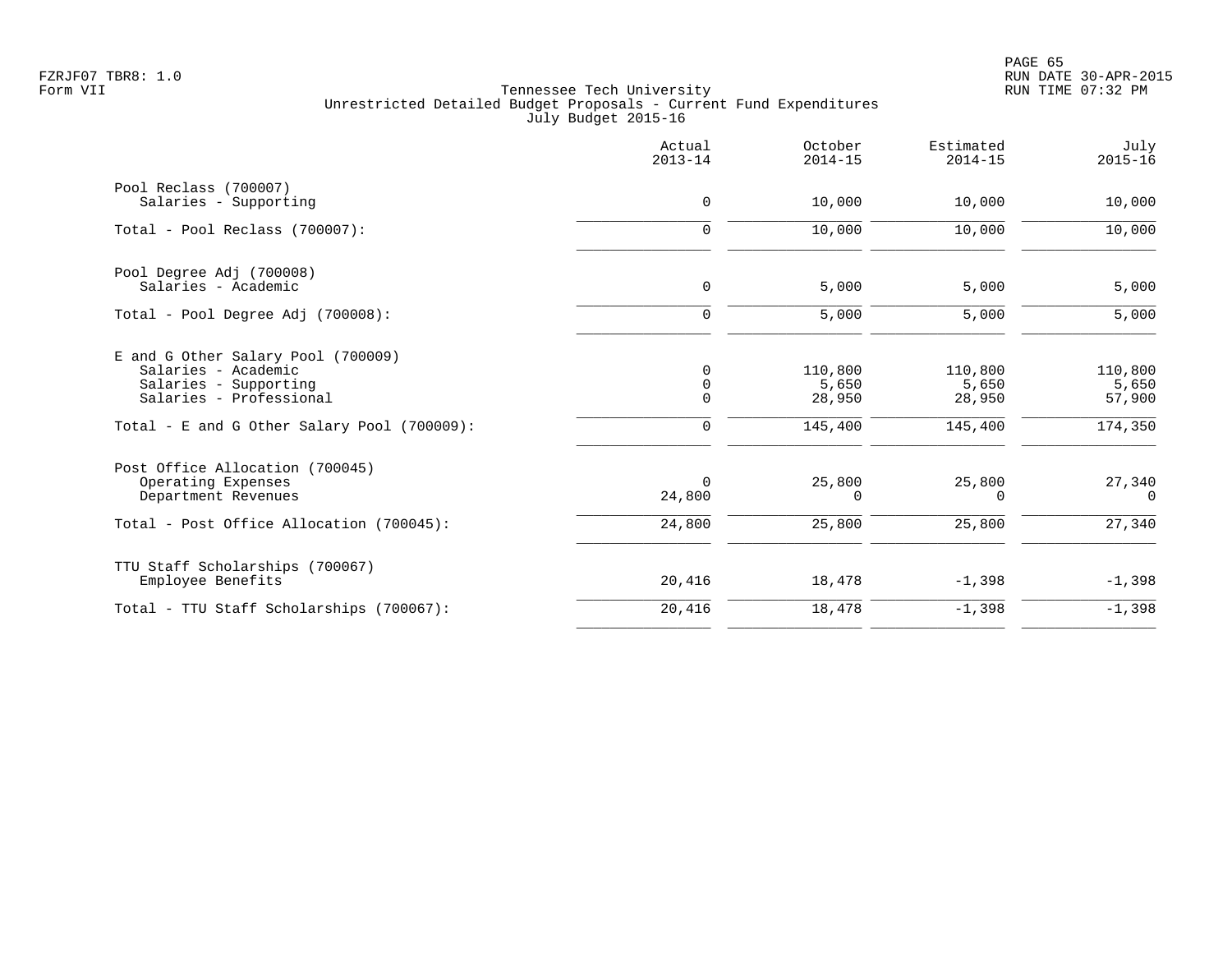|                                                                                                                                                                                                                           | Actual<br>$2013 - 14$                                                                                                     | October<br>$2014 - 15$                                                                                                     | Estimated<br>$2014 - 15$                                                                                                   | July<br>$2015 - 16$                                                                                                          |
|---------------------------------------------------------------------------------------------------------------------------------------------------------------------------------------------------------------------------|---------------------------------------------------------------------------------------------------------------------------|----------------------------------------------------------------------------------------------------------------------------|----------------------------------------------------------------------------------------------------------------------------|------------------------------------------------------------------------------------------------------------------------------|
| TTU Staff Tuit Maint Reimbursment (700068)<br>Employee Benefits                                                                                                                                                           | 76,419                                                                                                                    | 51,742                                                                                                                     | 108,484                                                                                                                    | 108,484                                                                                                                      |
| Total - TTU Staff Tuit Maint Reimbursment (700068):                                                                                                                                                                       | 76,419                                                                                                                    | 51,742                                                                                                                     | 108,484                                                                                                                    | 108,484                                                                                                                      |
| Total - Instruction (200):                                                                                                                                                                                                |                                                                                                                           |                                                                                                                            |                                                                                                                            |                                                                                                                              |
| Salaries - Administrative<br>Salaries - Academic<br>Salaries - Supporting<br>Salaries - Students<br>Salaries - Professional<br>Employee Benefits<br>Travel<br>Operating Expenses<br>Capital Outlay<br>Department Revenues | 83,197<br>33,878,028<br>2,312,199<br>839,180<br>2,091,728<br>13,935,903<br>485,343<br>4,116,597<br>214,013<br>3,399,233   | 149,014<br>37, 149, 051<br>2,270,206<br>469,530<br>2,323,226<br>15,036,704<br>307,330<br>9,760,362<br>167,450<br>4,751,470 | 284,770<br>36, 352, 325<br>2,220,917<br>677,910<br>2,388,457<br>14,359,269<br>541,419<br>9,331,654<br>247,450<br>4,750,470 | 146,950<br>36, 432, 353<br>2,294,738<br>502,830<br>2,224,908<br>14,068,570<br>341,140<br>5,554,316<br>138,100<br>4,276,523   |
| Total                                                                                                                                                                                                                     | 61, 355, 421                                                                                                              | 72, 384, 343                                                                                                               | 71, 154, 641                                                                                                               | 65,980,428                                                                                                                   |
| Total - Instruction $(20)$ :                                                                                                                                                                                              |                                                                                                                           |                                                                                                                            |                                                                                                                            |                                                                                                                              |
| Salaries - Administrative<br>Salaries - Academic<br>Salaries - Supporting<br>Salaries - Students<br>Salaries - Professional<br>Employee Benefits<br>Travel<br>Operating Expense<br>Capital Outlay<br>Department Revenues  | 83,197<br>33,878,028<br>2, 312, 199<br>839,180<br>2,091,728<br>13,935,903<br>485,343<br>4,116,597<br>214,013<br>3,399,233 | 149,014<br>37, 149, 051<br>2,270,206<br>469,530<br>2,323,226<br>15,036,704<br>307,330<br>9,760,362<br>167,450<br>4,751,470 | 284,770<br>36, 352, 325<br>2,220,917<br>677,910<br>2,388,457<br>14,359,269<br>541,419<br>9,331,654<br>247,450<br>4,750,470 | 146,950<br>36, 432, 353<br>2, 294, 738<br>502,830<br>2,224,908<br>14,068,570<br>341,140<br>5,554,316<br>138,100<br>4,276,523 |
| Total                                                                                                                                                                                                                     | 61, 355, 421                                                                                                              | 72, 384, 343                                                                                                               | 71, 154, 641                                                                                                               | 65,980,428                                                                                                                   |

 Research (25) Research (250)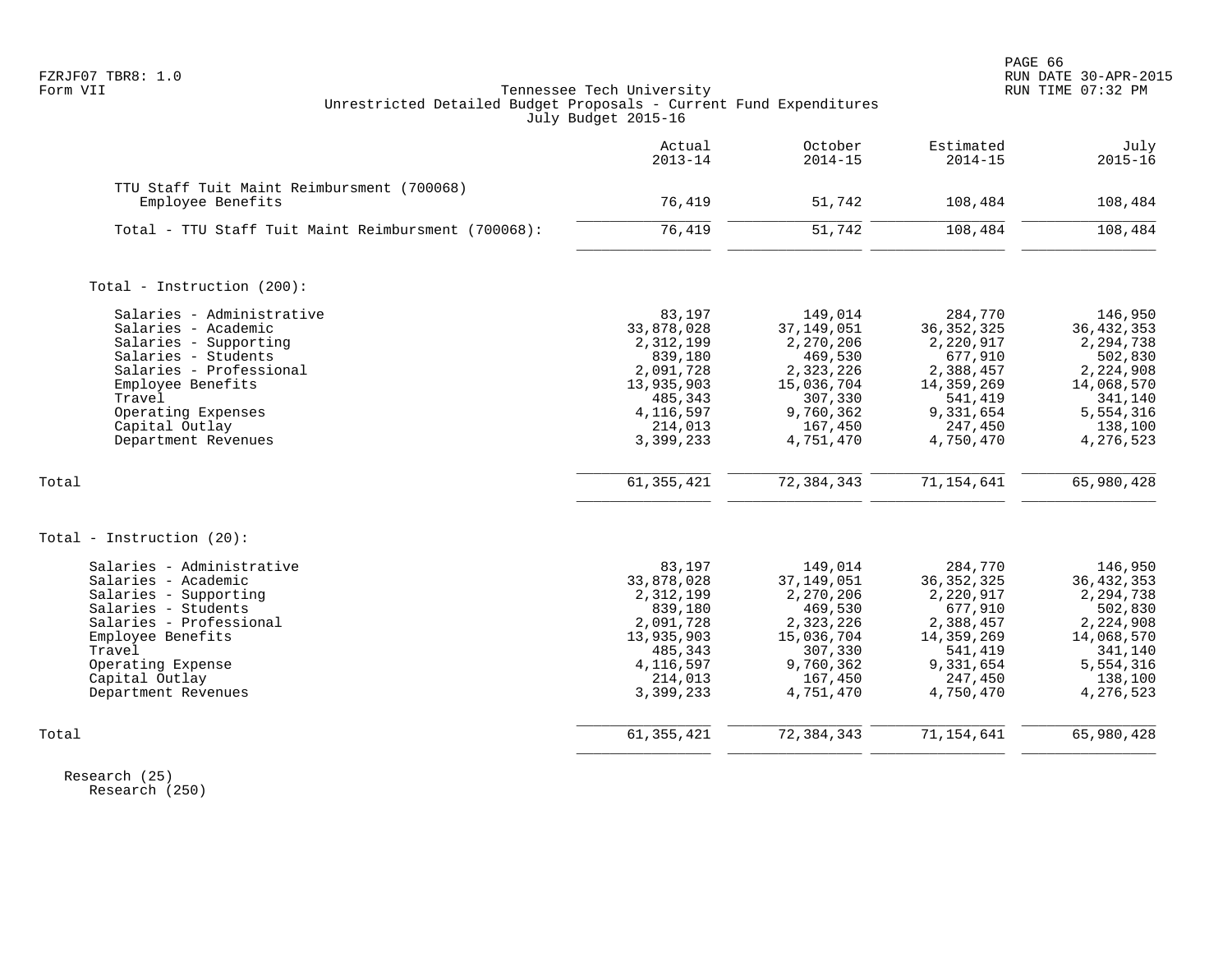|                                                     | Actual<br>$2013 - 14$ | October<br>$2014 - 15$ | Estimated<br>$2014 - 15$ | July<br>$2015 - 16$ |
|-----------------------------------------------------|-----------------------|------------------------|--------------------------|---------------------|
| Strategic Research Initiatives (118001)             |                       |                        |                          |                     |
| Salaries - Administrative                           |                       | 125,000                | 125,000                  | 125,300             |
| Salaries - Professional                             |                       | $\Omega$               | 54,900                   | 85,000              |
| Employee Benefits                                   |                       | 37,500                 | 57,100                   | 63,000              |
| Operating Expenses                                  |                       | 837,500                | 547,665                  | $-273,000$          |
| Total - Strategic Research Initiatives (118001):    | 0                     | 1,000,000              | 784,665                  | 300                 |
| Center for Healthcare Informatics (118300)          |                       |                        |                          |                     |
| Operating Expenses                                  | 0                     | 8,500                  | 8,500                    | $\mathbf 0$         |
| Total - Center for Healthcare Informatics (118300): | $\mathbf 0$           | 8,500                  | 8,500                    | $\Omega$            |
|                                                     |                       |                        |                          |                     |
| Distinguished Faculty Fellowships (120024)          |                       |                        |                          |                     |
| Salaries - Academic                                 | $\Omega$              | 7,500                  | 7,500                    | 7,500               |
| Employee Benefits                                   |                       | 5,300                  | 5,300                    | 5,300               |
| Operating Expenses                                  |                       | 12,500                 | 12,500                   | 12,500              |
| Total - Distinguished Faculty Fellowships (120024): | 0                     | 25,300                 | 25,300                   | 25,300              |
| SAF Undergrad Research Initiative (121002)          |                       |                        |                          |                     |
| Salaries - Students                                 | 65,442                | 30,000                 | 40,000                   | 0                   |
| Employee Benefits                                   | 3,381                 | 2,000                  | 2,000                    | $\mathbf 0$         |
| Travel                                              | 39,333                | 15,000                 | 25,000                   | $\mathbf 0$         |
| Operating Expenses                                  | 23,873                | 129,253                | 109,253                  | $\Omega$            |
| Total - SAF Undergrad Research Initiative (121002): | 132,029               | 176,253                | 176,253                  | $\mathbf 0$         |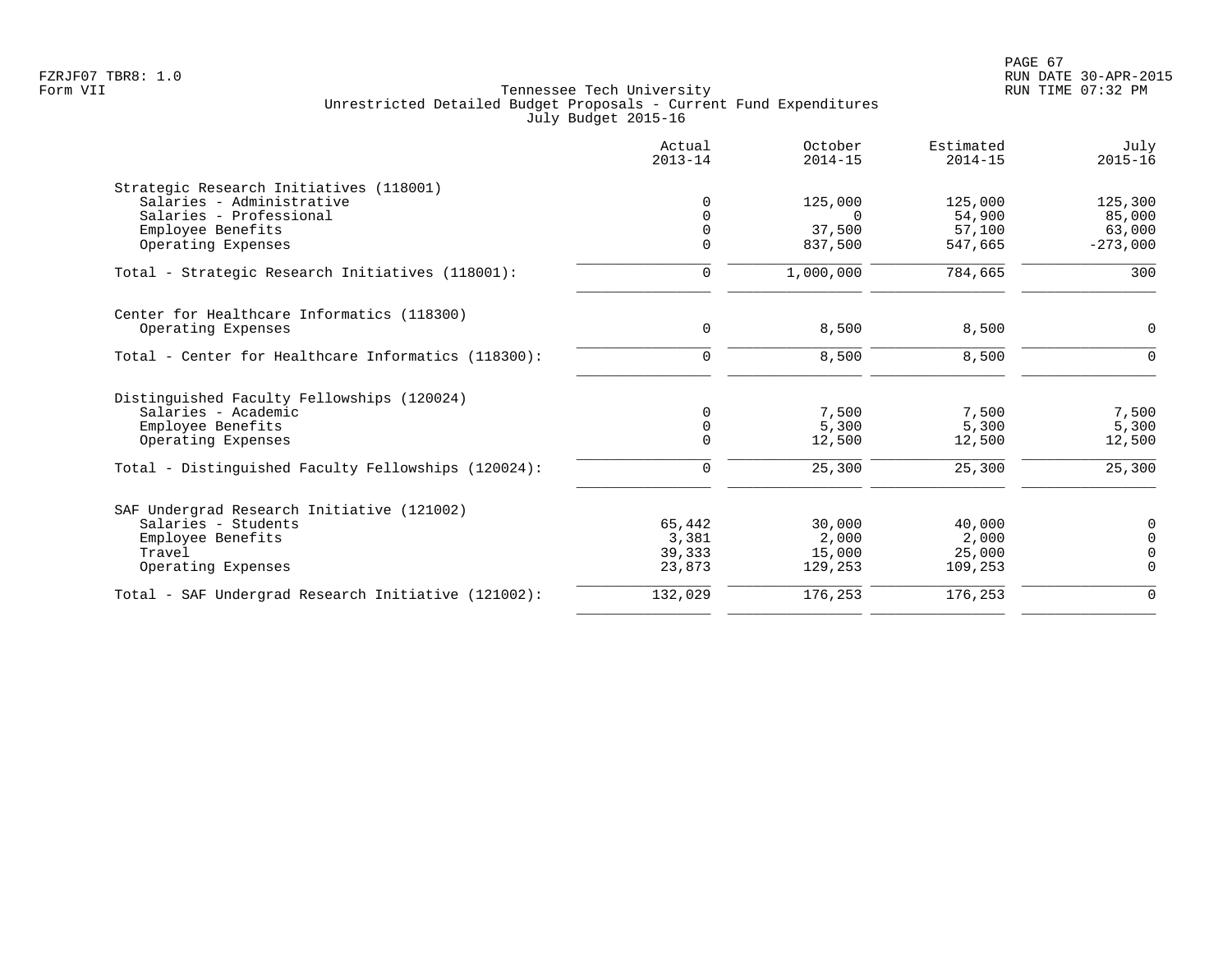|                                                      | Actual<br>$2013 - 14$ | October<br>$2014 - 15$ | Estimated<br>$2014 - 15$ | July<br>$2015 - 16$ |
|------------------------------------------------------|-----------------------|------------------------|--------------------------|---------------------|
| QEP Operating (121702)                               |                       |                        |                          |                     |
| Salaries - Academic                                  | 5,000                 | 5,000                  | 5,000                    | 5,000               |
| Employee Benefits                                    | 1,646                 | 9,200                  | 9,200                    | 9,200               |
| Travel                                               | 651                   | 1,000                  | 7,000                    | 1,000               |
| Operating Expenses                                   | 92,790                | 72,000                 | 66,000                   | 72,000              |
| Total - QEP Operating $(121702)$ :                   | 100,087               | 87,200                 | 87,200                   | 87,200              |
| Federal College Work Study Program (122001)          |                       |                        |                          |                     |
| Salaries - Students                                  | 1,082                 | 390                    | 390                      | 390                 |
| Total - Federal College Work Study Program (122001): | 1,082                 | 390                    | 390                      | 390                 |
| Upper Cumberland Hum Sci (130008)                    |                       |                        |                          |                     |
| Travel                                               | 231                   | 470                    | 470                      | 470                 |
| Operating Expenses                                   | 477                   | 970                    | 970                      | 970                 |
| Total - Upper Cumberland Hum Sci (130008):           | 708                   | 1,440                  | 1,440                    | 1,440               |
| Research Arts and Science (130014)                   |                       |                        |                          |                     |
| Travel                                               | 2,145                 | 0                      | 2,000                    | $\mathsf{O}$        |
| Total - Research Arts and Science (130014):          | 2,145                 | 0                      | 2,000                    | $\mathbf 0$         |
| Indirect Cost Arts and Science (130029)              |                       |                        |                          |                     |
| Travel                                               | 250                   | $\Omega$               | 0                        | $\mathbf 0$         |
| Operating Expenses                                   | 16,939                | 68,770                 | 68,770                   | $\mathbf 0$         |
| Total - Indirect Cost Arts and Science (130029):     | 17,189                | 68,770                 | 68,770                   | $\mathbf 0$         |
|                                                      |                       |                        |                          |                     |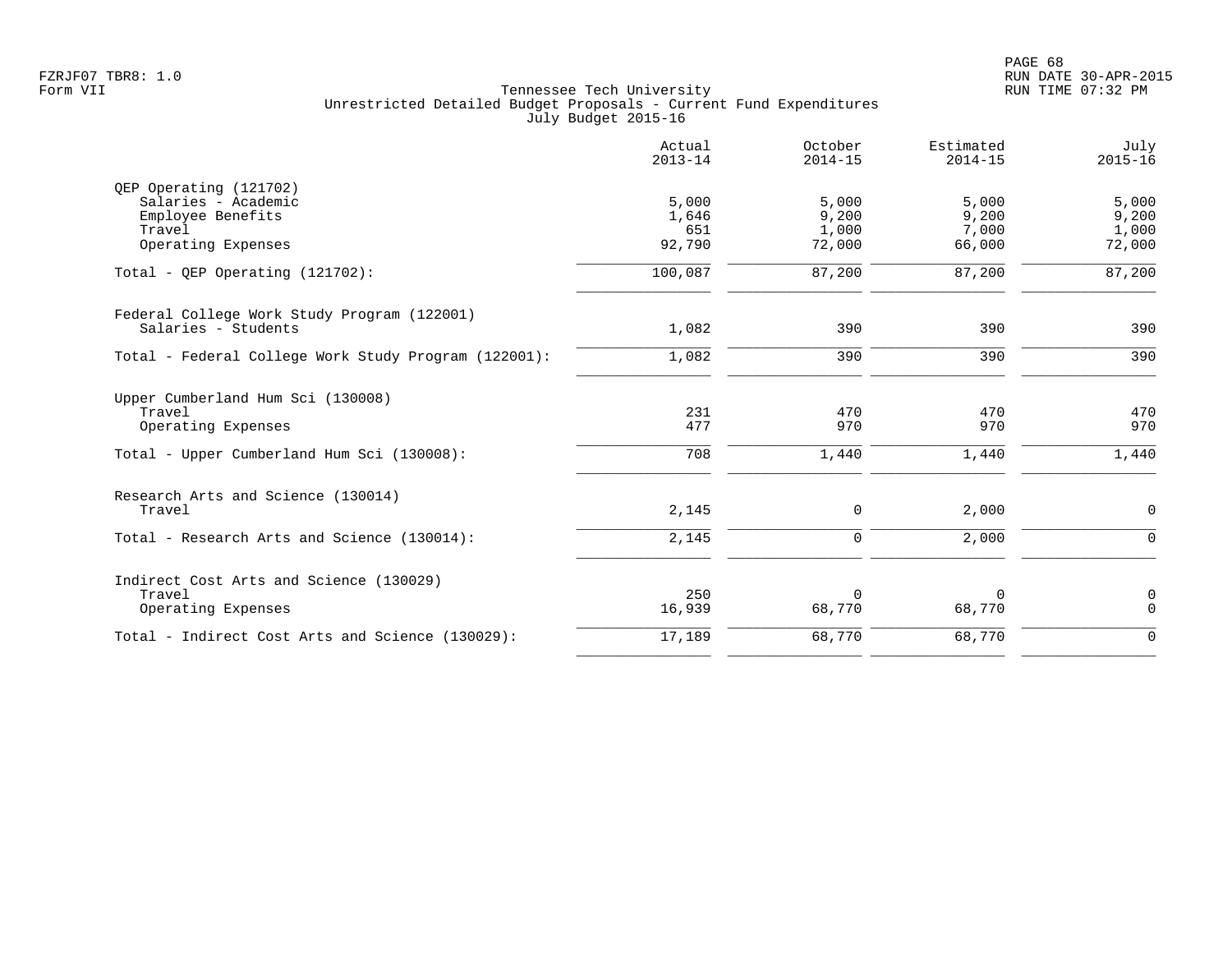|                                                                                                       | Actual<br>$2013 - 14$       | October<br>$2014 - 15$            | Estimated<br>$2014 - 15$    | July<br>$2015 - 16$          |
|-------------------------------------------------------------------------------------------------------|-----------------------------|-----------------------------------|-----------------------------|------------------------------|
| Match Biology (131005)<br>Salaries - Professional<br>Employee Benefits                                | 0<br>$\mathbf 0$            | 0<br>$\Omega$                     | 4,000<br>3,615              | $\Omega$<br>$\overline{0}$   |
| Total - Match Biology (131005):                                                                       | $\mathbf 0$                 | $\mathbf 0$                       | 7,615                       | $\Omega$                     |
| IC Faculty Biology (131011)<br>Salaries - Academic<br>Employee Benefits<br>Operating Expenses         | 4,088<br>730<br>$\Omega$    | $\mathbf 0$<br>$\Omega$<br>11,820 | 7,760<br>$\Omega$<br>11,820 | 0<br>$\Omega$<br>$\mathbf 0$ |
| Total - IC Faculty Biology (131011):                                                                  | 4,818                       | 11,820                            | 19,580                      | $\mathbf 0$                  |
| Faculty Start-Up Biology (131012)<br>Operating Expenses<br>Total - Faculty Start-Up Biology (131012): | $\mathsf{O}$<br>$\mathbf 0$ | 0<br>$\mathbf 0$                  | 21,000<br>21,000            | 0<br>$\Omega$                |
| Restricted Biology (131013)<br>Salaries - Academic                                                    | $\mathbf 0$                 | 0                                 | 3,750                       | 0                            |
| Total - Restricted Biology (131013):                                                                  | $\mathbf 0$                 | $\mathbf 0$                       | 3,750                       | $\mathbf 0$                  |
| Biology Faculty Research (131014)<br>Operating Expenses                                               | 13,528                      | 11,375                            | 11,375                      | 0                            |
| Total - Biology Faculty Research (131014):                                                            | 13,528                      | 11,375                            | 11,375                      | $\mathbf 0$                  |
|                                                                                                       |                             |                                   |                             |                              |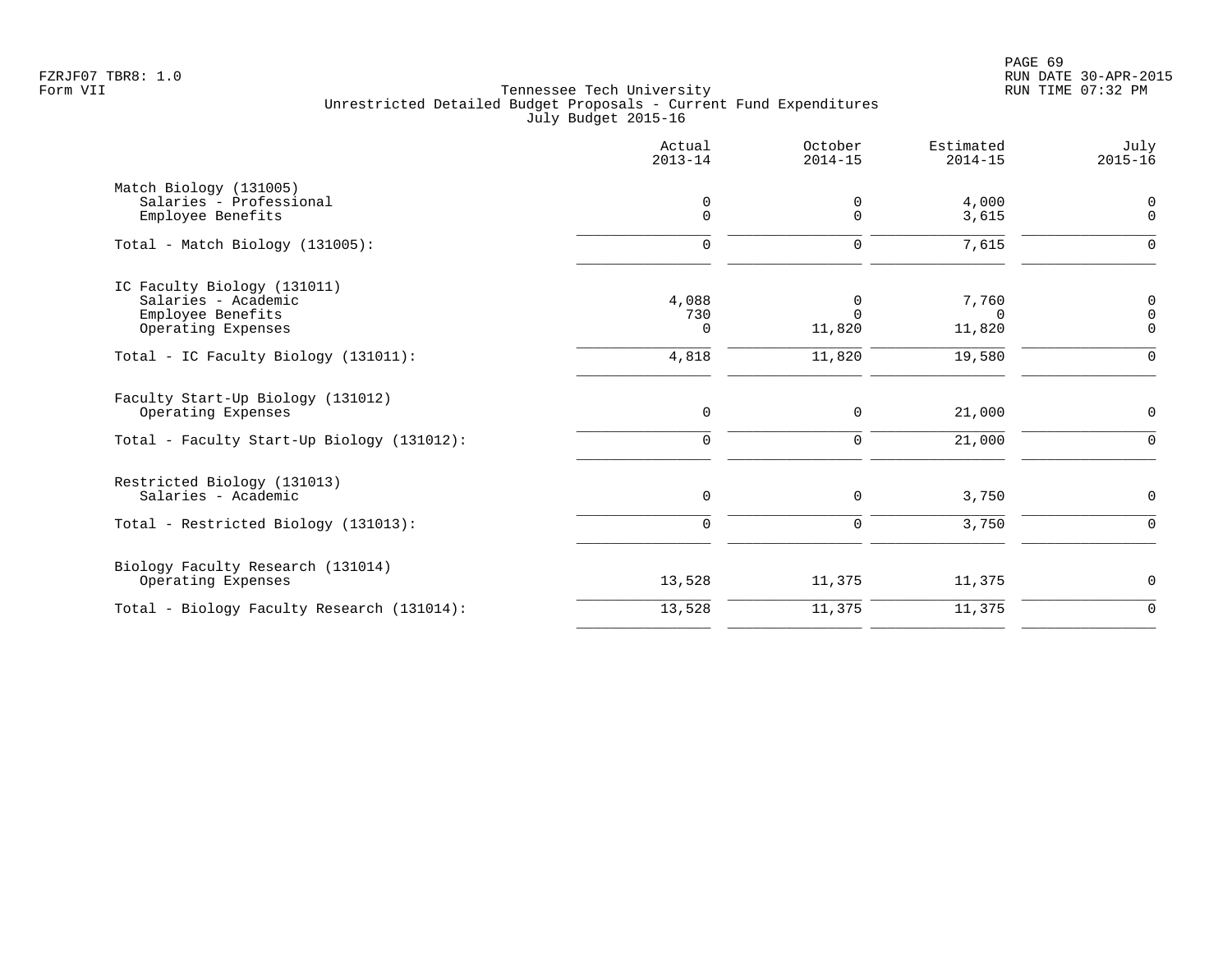| Actual<br>$2013 - 14$ | October<br>$2014 - 15$        | Estimated<br>$2014 - 15$         | July<br>$2015 - 16$                               |
|-----------------------|-------------------------------|----------------------------------|---------------------------------------------------|
|                       |                               |                                  |                                                   |
| 263                   |                               | 690                              | $\Omega$                                          |
| 1,204                 |                               |                                  | $\Omega$                                          |
| 720                   |                               |                                  | $\Omega$                                          |
|                       |                               |                                  |                                                   |
|                       |                               |                                  | $\Omega$                                          |
| 9,691                 | 13,618                        | 18,918                           |                                                   |
|                       |                               |                                  |                                                   |
| $\Omega$              | 0                             |                                  | 0                                                 |
|                       |                               |                                  | $\Omega$                                          |
|                       |                               |                                  | $\Omega$                                          |
| 18,757                | 24,714                        | 24,714                           | $\Omega$                                          |
|                       |                               |                                  |                                                   |
| 10,251                | 24,619                        | 24,829                           | $\Omega$                                          |
| 10,251                | 24,619                        | 24,829                           | $\Omega$                                          |
|                       |                               |                                  |                                                   |
| 0                     | 0                             | 12,215                           | 12,215                                            |
| 0                     | 0                             | 12,215                           | 12,215                                            |
|                       | 195<br>7,309<br>18,149<br>608 | 13,618<br>24,714<br><sup>0</sup> | $\Omega$<br>18,228<br>3,000<br>21,714<br>$\Omega$ |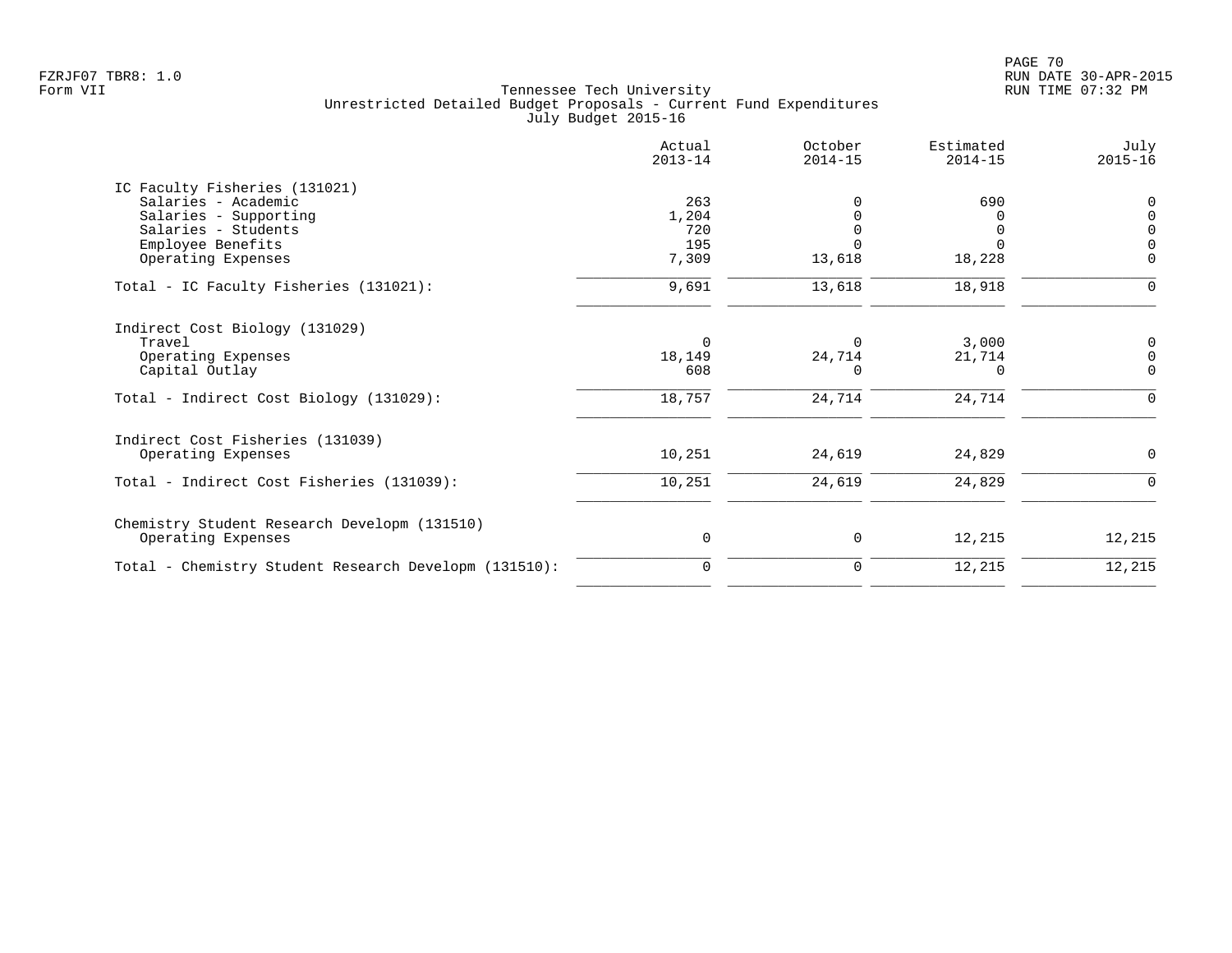PAGE 71 FZRJF07 TBR8: 1.0 RUN DATE 30-APR-2015

|                                                            | Actual<br>$2013 - 14$ | October<br>$2014 - 15$ | Estimated<br>$2014 - 15$ | July<br>$2015 - 16$ |
|------------------------------------------------------------|-----------------------|------------------------|--------------------------|---------------------|
| IC Faculty Chemistry (131511)                              |                       |                        |                          |                     |
| Operating Expenses                                         | 820                   | 0                      | 2,340                    | $\mathbf 0$         |
| Total - IC Faculty Chemistry (131511):                     | 820                   | 0                      | 2,340                    | n                   |
|                                                            |                       |                        |                          |                     |
| Faculty Research Chemistry (131514)<br>Salaries - Students | 0                     | 800                    | 800                      | 0                   |
| Travel                                                     | 459                   | 1,300                  | 1,300                    |                     |
| Operating Expenses                                         | 7,578                 | 3,900                  | 3,900                    | 0                   |
| Capital Outlay                                             | 1,600                 | $\Omega$               | $\Omega$                 | $\Omega$            |
|                                                            |                       |                        |                          |                     |
| Total - Faculty Research Chemistry (131514):               | 9,637                 | 6,000                  | 6,000                    | 0                   |
| Match Chemistry (131515)                                   |                       |                        |                          |                     |
| Salaries - Students                                        | $-410$                | 0                      | O                        | 0                   |
| Employee Benefits                                          | $-4$                  | $\Omega$               | 0                        | $\overline{0}$      |
| Operating Expenses                                         | $-94$                 |                        | $\Omega$                 | $\Omega$            |
| Total - Match Chemistry (131515):                          | $-508$                | 0                      | 0                        | $\Omega$            |
| Indirect Cost Chemistry (131529)                           |                       |                        |                          |                     |
| Salaries - Academic                                        | 179                   | $\Omega$               | 0                        | 0                   |
| Employee Benefits                                          | 32                    |                        | $\Omega$                 | $\Omega$            |
| Operating Expenses                                         | 1,538                 | 2,071                  | 2,071                    | $\Omega$            |
| Total - Indirect Cost Chemistry (131529):                  | 1,749                 | 2,071                  | 2,071                    | $\mathbf 0$         |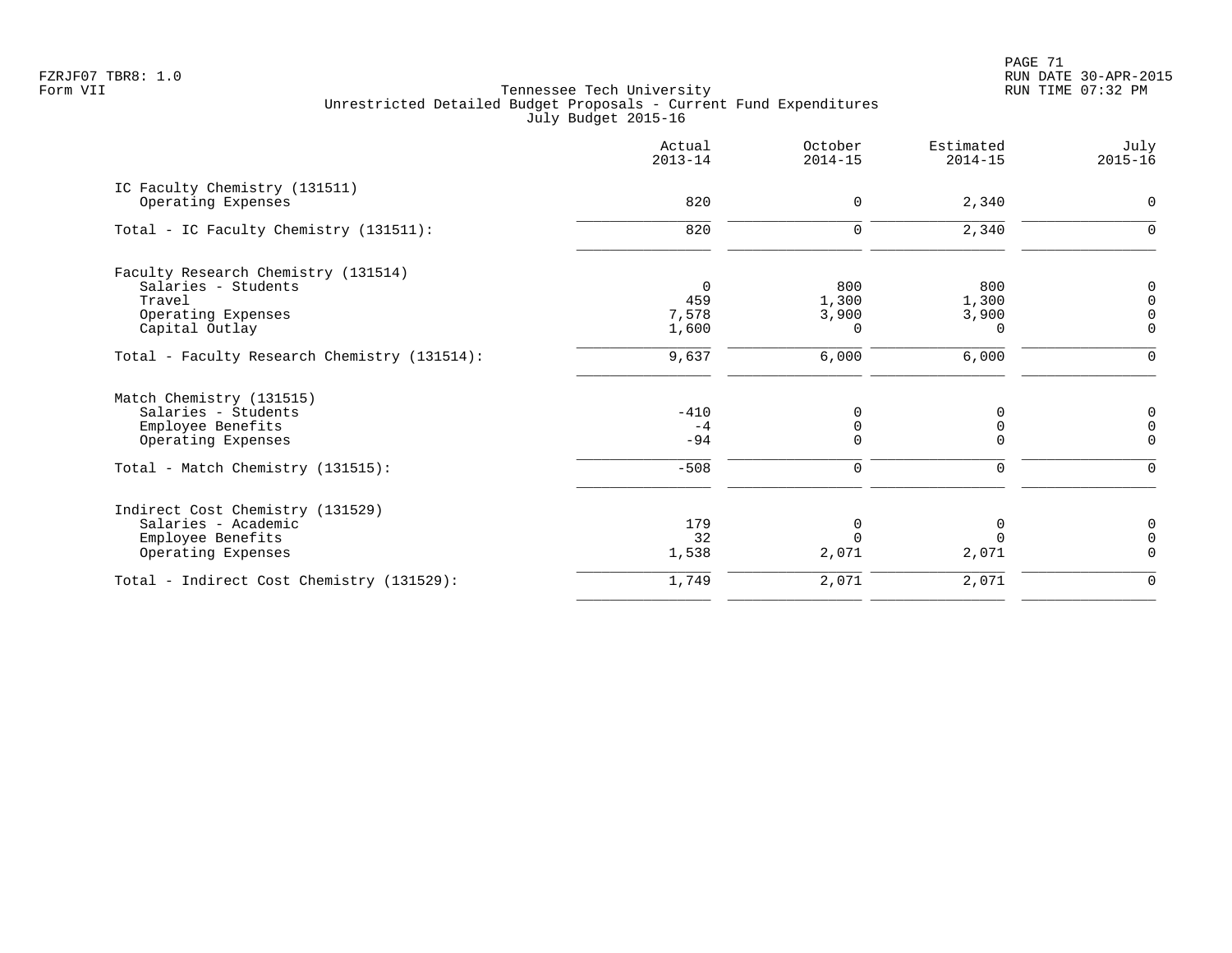PAGE 72 FZRJF07 TBR8: 1.0 RUN DATE 30-APR-2015

|                                                               | Actual<br>$2013 - 14$ | October<br>$2014 - 15$ | Estimated<br>$2014 - 15$ | July<br>$2015 - 16$        |
|---------------------------------------------------------------|-----------------------|------------------------|--------------------------|----------------------------|
| Faculty Research Computer Sci (132004)<br>Salaries - Students | 0                     | 9,438                  | 9,438                    | $\mathbf 0$                |
| Total - Faculty Research Computer Sci (132004):               | $\Omega$              | 9,438                  | 9,438                    | $\Omega$                   |
| Match Computer Science (132005)                               |                       |                        |                          |                            |
| Salaries - Academic<br>Employee Benefits                      | 50,001<br>15,966      | 50,000<br>14,994       | 50,000<br>14,994         | 50,000<br>15,480           |
| Total - Match Computer Science (132005):                      | 65,967                | 64,994                 | 64,994                   | 65,480                     |
| IC Faculty Computer Sci (132011)                              |                       |                        |                          |                            |
| Salaries - Academic                                           | 1,173                 | $\Omega$               | 1,426                    | $\mathbf 0$                |
| Employee Benefits<br>Travel                                   | 210<br>671            | $\Omega$<br>$\Omega$   | $\Omega$<br>$\Omega$     | $\Omega$<br>$\overline{0}$ |
| Operating Expenses                                            | $\Omega$              | 6,549                  | 12,123                   | $\Omega$                   |
| Total - IC Faculty Computer Sci (132011):                     | 2,054                 | 6,549                  | 13,549                   | $\Omega$                   |
| Indirect Cost Computer Science (132029)                       |                       |                        |                          |                            |
| Travel                                                        | 1,839                 | $\Omega$               | 4,200                    | 0                          |
| Operating Expenses                                            | 6,649                 | 21,112                 | 16,912                   | $\mathbf 0$                |
| Total - Indirect Cost Computer Science (132029):              | 8,488                 | 21,112                 | 21,112                   | $\Omega$                   |
| Faculty Research Earth Science (132504)                       |                       |                        |                          |                            |
| Travel                                                        | 2,086                 | 0                      | 0                        | 0                          |
| Operating Expenses                                            | 7,226                 | 0                      | 0                        | $\Omega$                   |
| Total - Faculty Research Earth Science (132504):              | 9,312                 | $\mathbf 0$            | 0                        | $\Omega$                   |
|                                                               |                       |                        |                          |                            |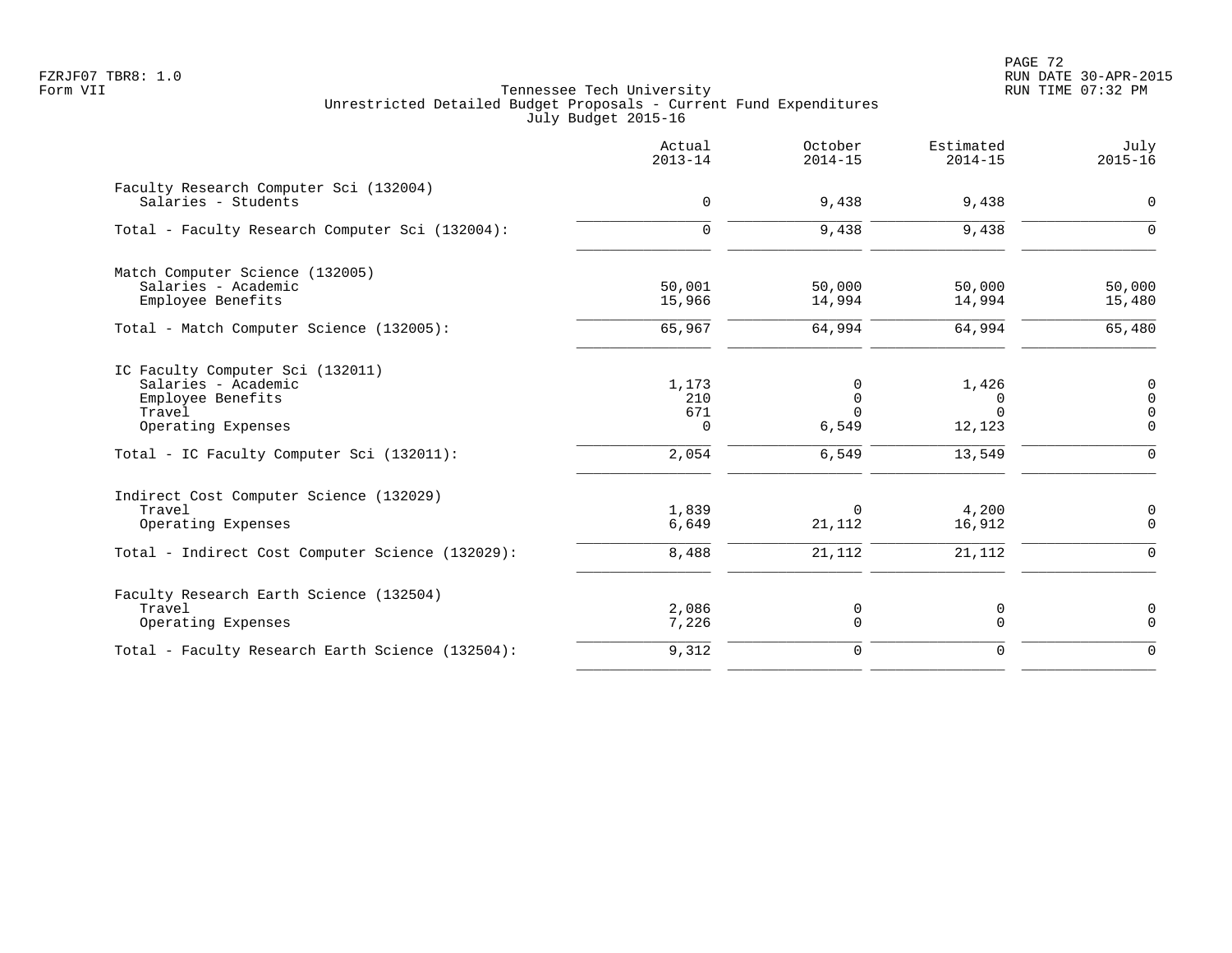|                                                                                                                         | Actual<br>$2013 - 14$       | October<br>$2014 - 15$ | Estimated<br>$2014 - 15$   | July<br>$2015 - 16$             |
|-------------------------------------------------------------------------------------------------------------------------|-----------------------------|------------------------|----------------------------|---------------------------------|
| IC Faculty Earth Science (132511)<br>Salaries - Academic<br>Employee Benefits<br>Operating Expenses                     | 448<br>96<br>$\overline{0}$ | 0<br>$\Omega$<br>2,470 | 630<br>$\Omega$<br>2,470   | 0<br>$\Omega$<br>$\Omega$       |
| Total - IC Faculty Earth Science (132511):                                                                              | 544                         | 2,470                  | 3,100                      | $\Omega$                        |
| Indirect Cost Earth Sciences (132529)<br>Travel<br>Operating Expenses<br>Total - Indirect Cost Earth Sciences (132529): | 167<br>428<br>595           | 0<br>1,225<br>1,225    | $\Omega$<br>1,225<br>1,225 | 0<br>$\overline{0}$<br>$\Omega$ |
| IC Faculty English and Communicatns (133011)<br>Salaries - Academic<br>Employee Benefits                                | 671<br>121                  | 0<br>$\mathbf 0$       | 370<br>0                   | 0<br>$\mathbf 0$                |
| Total - IC Faculty English and Communicatns (133011):                                                                   | 792                         | $\mathbf 0$            | 370                        | $\Omega$                        |
| Faculty Research English (133014)<br>Travel                                                                             | 1,546                       | 3,000                  | 3,000                      | 0                               |
| Total - Faculty Research English (133014):                                                                              | 1,546                       | 3,000                  | 3,000                      | $\mathbf 0$                     |
| Indirect Cost English Communicat (133029)<br>Operating Expenses                                                         | 813                         | 1,957                  | 1,957                      | $\mathbf 0$                     |
| Total - Indirect Cost English Communicat (133029):                                                                      | 813                         | 1,957                  | 1,957                      | $\mathbf 0$                     |
|                                                                                                                         |                             |                        |                            |                                 |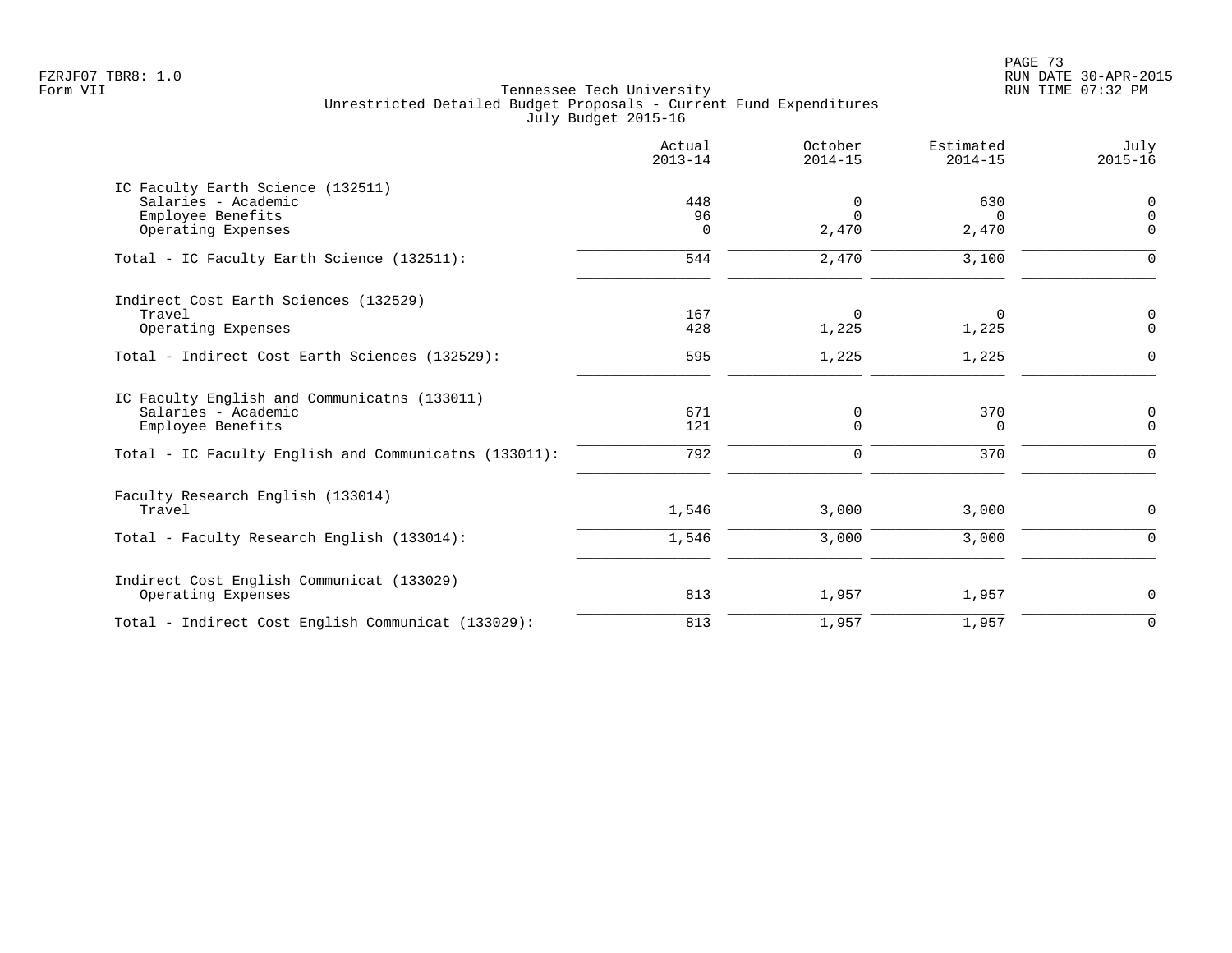PAGE 74 FZRJF07 TBR8: 1.0 RUN DATE 30-APR-2015

|                                                                             | Actual<br>$2013 - 14$ | October<br>$2014 - 15$ | Estimated<br>$2014 - 15$ | July<br>$2015 - 16$        |
|-----------------------------------------------------------------------------|-----------------------|------------------------|--------------------------|----------------------------|
| Faculty Research Foreign Lang (133514)<br>Travel<br>Operating Expenses      | 1,565<br>2,352        | 2,250<br>$\Omega$      | 2,250<br>$\Omega$        | $\mathbf 0$<br>$\mathbf 0$ |
| Total - Faculty Research Foreign Lang (133514):                             | 3,917                 | 2,250                  | 2,250                    | $\Omega$                   |
| IC Faculty History (134011)<br>Salaries - Academic<br>Employee Benefits     | 94<br>17              | 0<br>$\Omega$          | 0<br>$\Omega$            | 0<br>$\Omega$              |
| Total - IC Faculty History (134011):                                        | 111                   | $\mathbf 0$            | $\mathbf 0$              | $\Omega$                   |
| Indirect Cost History (134029)<br>Operating Expenses                        | $\mathbf 0$           | 320                    | 360                      | $\mathbf 0$                |
| Total - Indirect Cost History (134029):                                     | $\mathbf 0$           | 320                    | 360                      | $\Omega$                   |
| IC Faculty Mathematics (134511)<br>Salaries - Academic<br>Employee Benefits | 1,760<br>314          | 0<br>$\Omega$          | 570<br>$\Omega$          | 0<br>$\Omega$              |
| Total - IC Faculty Mathematics (134511):                                    | 2,074                 | 0                      | 570                      | $\Omega$                   |
| Faculty Research Mathematics (134514)<br>Travel<br>Operating Expenses       | 1,000<br>$\Omega$     | $\Omega$<br>2,850      | 0<br>2,850               | $\mathbf 0$<br>$\Omega$    |
| Total - Faculty Research Mathematics (134514):                              | 1,000                 | 2,850                  | 2,850                    | $\mathbf 0$                |
|                                                                             |                       |                        |                          |                            |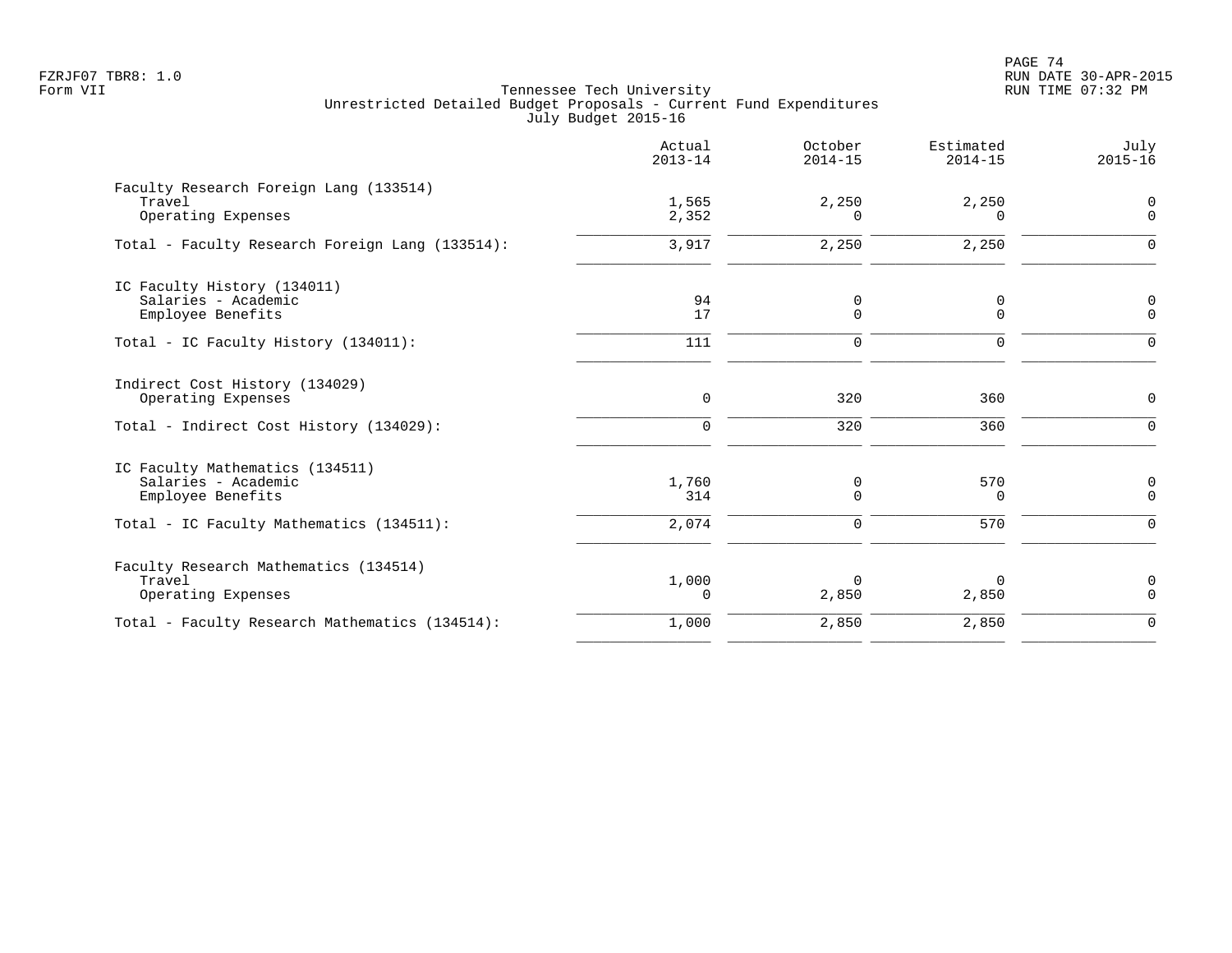|                                                                         | Actual<br>$2013 - 14$ | October<br>$2014 - 15$  | Estimated<br>$2014 - 15$ | July<br>$2015 - 16$        |
|-------------------------------------------------------------------------|-----------------------|-------------------------|--------------------------|----------------------------|
| Indirect Cost Mathematics (134529)<br>Operating Expenses                | $\mathbf 0$           | 20,370                  | 20,630                   | $\mathbf 0$                |
| Total - Indirect Cost Mathematics (134529):                             | $\mathbf 0$           | 20,370                  | 20,630                   | $\mathbf 0$                |
| IC Faculty Physics (135011)<br>Salaries - Academic<br>Employee Benefits | 1,282<br>162          | 0<br>$\Omega$           | 1,190<br>$\Omega$        | 0<br>0                     |
| Operating Expenses<br>Total - IC Faculty Physics (135011):              | 2,672<br>4,116        | 3,333<br>3,333          | 5,853<br>7,043           | $\mathbf 0$<br>$\mathbf 0$ |
| Faculty Start-Up Physics (135012)<br>Travel                             | $\mathbf 0$           | 0                       | 20,000                   | $\mathbf 0$                |
| Total - Faculty Start-Up Physics (135012):                              | $\mathbf 0$           | $\mathbf 0$             | 20,000                   | $\Omega$                   |
| Faculty Research Physics (135014)<br>Travel<br>Operating Expenses       | 920<br>9              | $\mathbf 0$<br>4,071    | $\Omega$<br>4,071        | 0<br>$\Omega$              |
| Total - Faculty Research Physics (135014):                              | 929                   | 4,071                   | 4,071                    | $\Omega$                   |
| Indirect Cost Physics (135029)<br>Travel<br>Operating Expenses          | 1,664<br>4,828        | $\overline{0}$<br>7,478 | $\Omega$<br>7,478        | 0<br>$\mathbf 0$           |
| Total - Indirect Cost Physics (135029):                                 | 6,492                 | 7,478                   | 7,478                    | $\mathbf 0$                |
|                                                                         |                       |                         |                          |                            |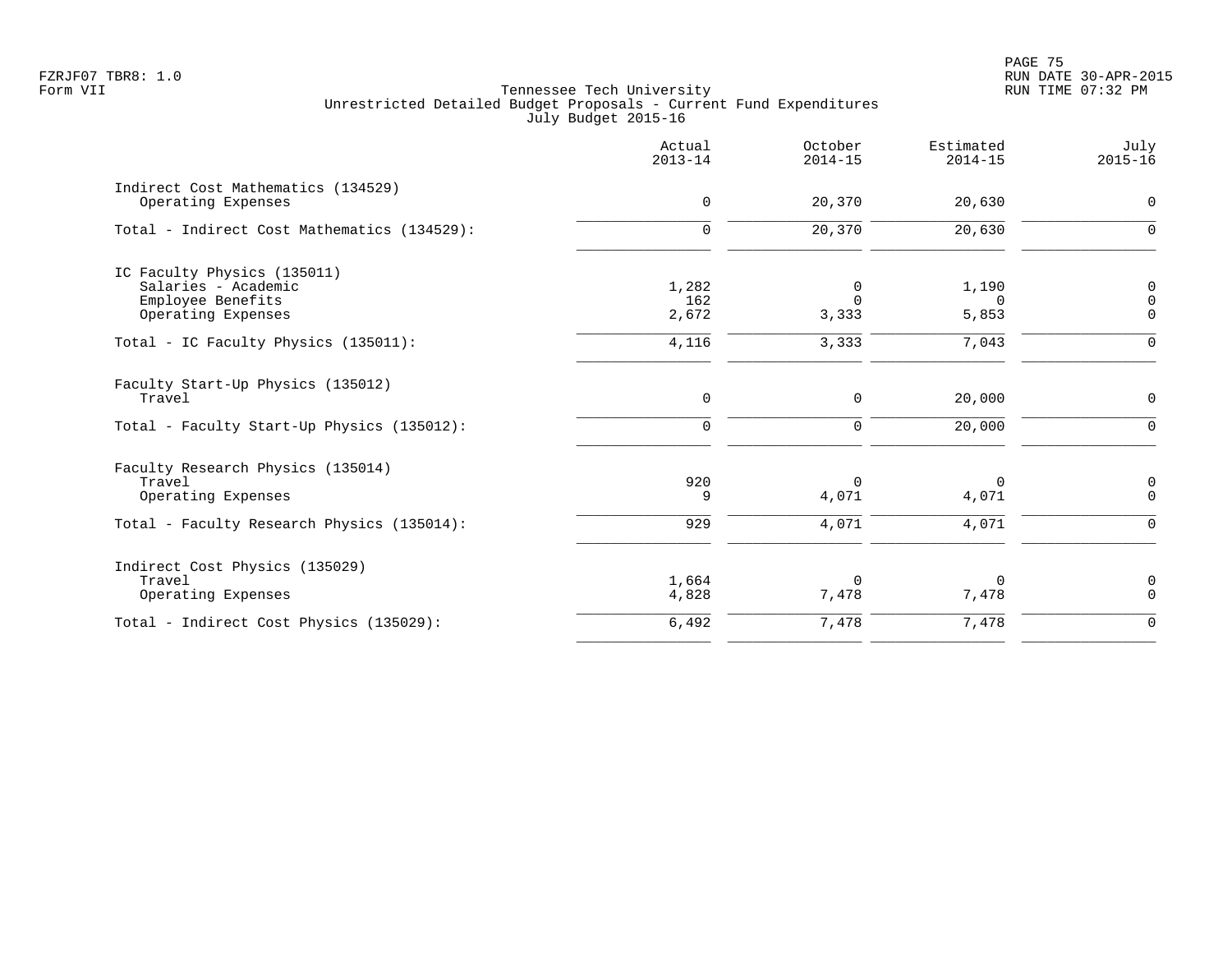en and the set of the set of the set of the set of the set of the set of the set of the set of the set of the set of the set of the set of the set of the set of the set of the set of the set of the set of the set of the se FZRJF07 TBR8: 1.0 RUN DATE 30-APR-2015

|                                                                                       | Actual<br>$2013 - 14$ | October<br>$2014 - 15$ | Estimated<br>$2014 - 15$ | July<br>$2015 - 16$        |
|---------------------------------------------------------------------------------------|-----------------------|------------------------|--------------------------|----------------------------|
| IC Faculty Sociology and Pol Sci (135511)<br>Salaries - Academic<br>Employee Benefits | 4,199<br>705          | 0<br>$\Omega$          | 5,070<br>$\Omega$        | 0<br>$\overline{0}$        |
| Operating Expenses                                                                    | $\Omega$              | 8,437                  | 8,437                    | $\Omega$                   |
| Total - IC Faculty Sociology and Pol Sci (135511):                                    | 4,904                 | 8,437                  | 13,507                   | $\Omega$                   |
| Faculty Research Sociology & Pol Sc (135514)                                          |                       |                        |                          |                            |
| Travel<br>Operating Expenses                                                          | 0<br>$\Omega$         | 500<br>2,500           | 500<br>2,500             | 0<br>$\mathbf 0$           |
| Total - Faculty Research Sociology & Pol Sc (135514):                                 | 0                     | 3,000                  | 3,000                    | $\mathbf 0$                |
| Indirect Cost Soc and Pol Sci (135529)<br>Operating Expenses                          | 0                     | 26,850                 | 26,850                   | 0                          |
| Total - Indirect Cost Soc and Pol Sci (135529):                                       | 0                     | 26,850                 | 26,850                   | $\mathbf 0$                |
| Research College of Engineering (137004)<br>Travel                                    | 3,840                 | 0                      | 2,500                    | $\mathbf 0$                |
| Total - Research College of Engineering (137004):                                     | 3,840                 | 0                      | 2,500                    | $\mathbf 0$                |
| Faculty Start-Up Dean of Engineer (137012)                                            |                       |                        |                          |                            |
| Travel                                                                                | 3,008                 | 0                      | $\Omega$                 | $\mathbf 0$                |
| Operating Expenses<br>Capital Outlay                                                  | 4,490<br>49,832       | 0<br>0                 | 3,333<br>0               | $\mathbf 0$<br>$\mathbf 0$ |
| Total - Faculty Start-Up Dean of Engineer (137012):                                   | 57,330                | 0                      | 3,333                    | $\mathbf 0$                |
|                                                                                       |                       |                        |                          |                            |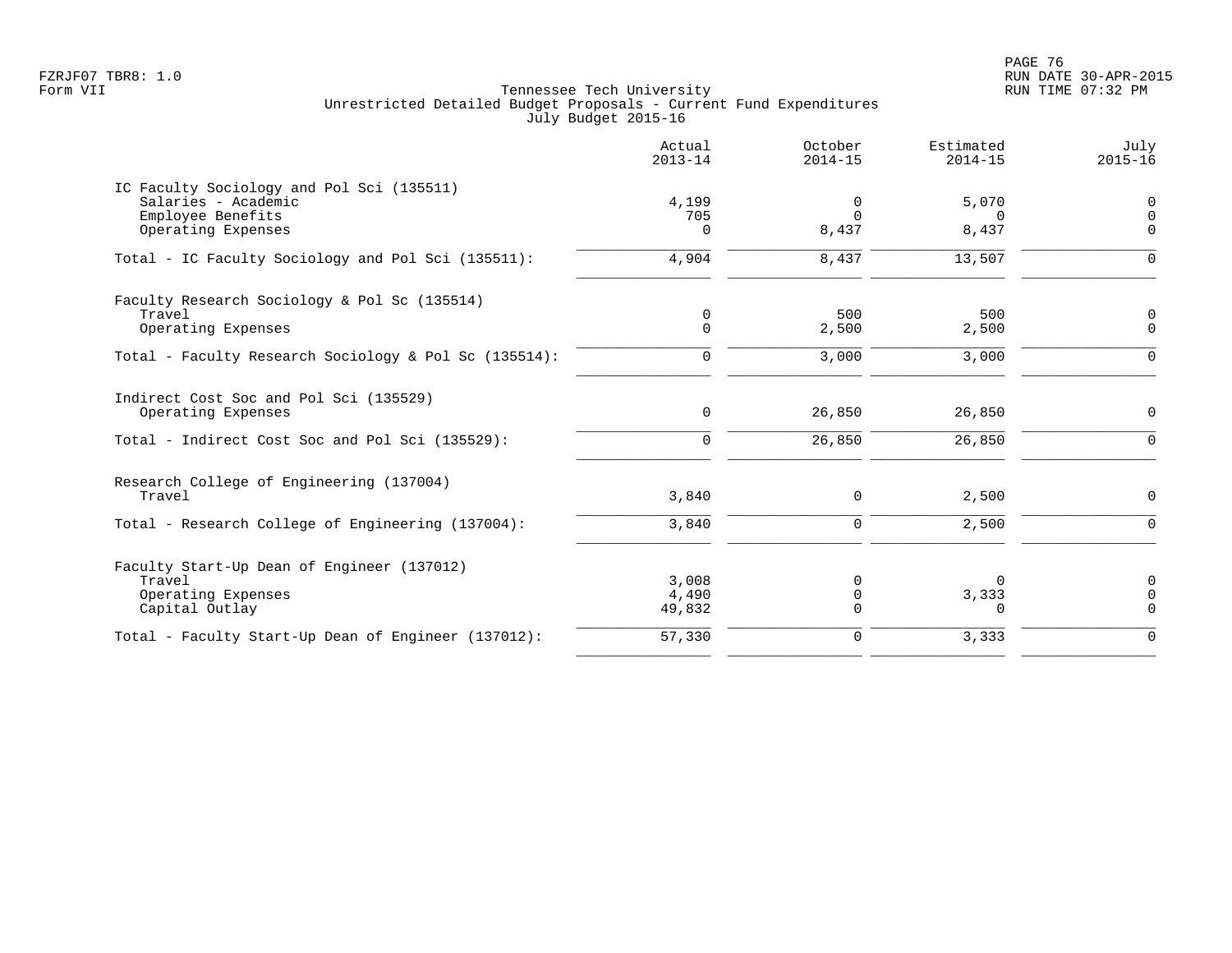| Actual<br>$2013 - 14$ | October<br>$2014 - 15$ | Estimated<br>$2014 - 15$ | July<br>$2015 - 16$ |
|-----------------------|------------------------|--------------------------|---------------------|
|                       |                        |                          |                     |
| 15,811                | $\Omega$               | 12,000                   | $\Omega$            |
| 10,876                | 279,764                | 267,784                  | $\Omega$            |
| 7,500                 | n                      | $\Omega$                 | $\Omega$            |
| 34,187                | 279,764                | 279,784                  | $\mathbf 0$         |
|                       |                        |                          |                     |
| 1,567                 | $\Omega$               | 378                      | 0                   |
| 3,947                 | 2,866                  | 2,488                    | $\Omega$            |
| 5,514                 | 2,866                  | 2,866                    | $\Omega$            |
|                       |                        |                          |                     |
| 0                     | 0                      | 4,073                    | 0                   |
| $\Omega$              | $\Omega$               | 312                      | $\overline{0}$      |
| 3,637                 | 10,903                 | 6,518                    | $\Omega$            |
| 3,637                 | 10,903                 | 10,903                   | $\Omega$            |
|                       |                        |                          |                     |
|                       |                        |                          | 0                   |
| 109                   | $\Omega$               | $\Omega$                 | $\Omega$            |
| 3,880                 | 3,475                  | 3,475                    | $\Omega$            |
| 5,405                 | 3,475                  | 3,475                    | $\mathbf 0$         |
|                       | 1,416                  | 0                        | 0                   |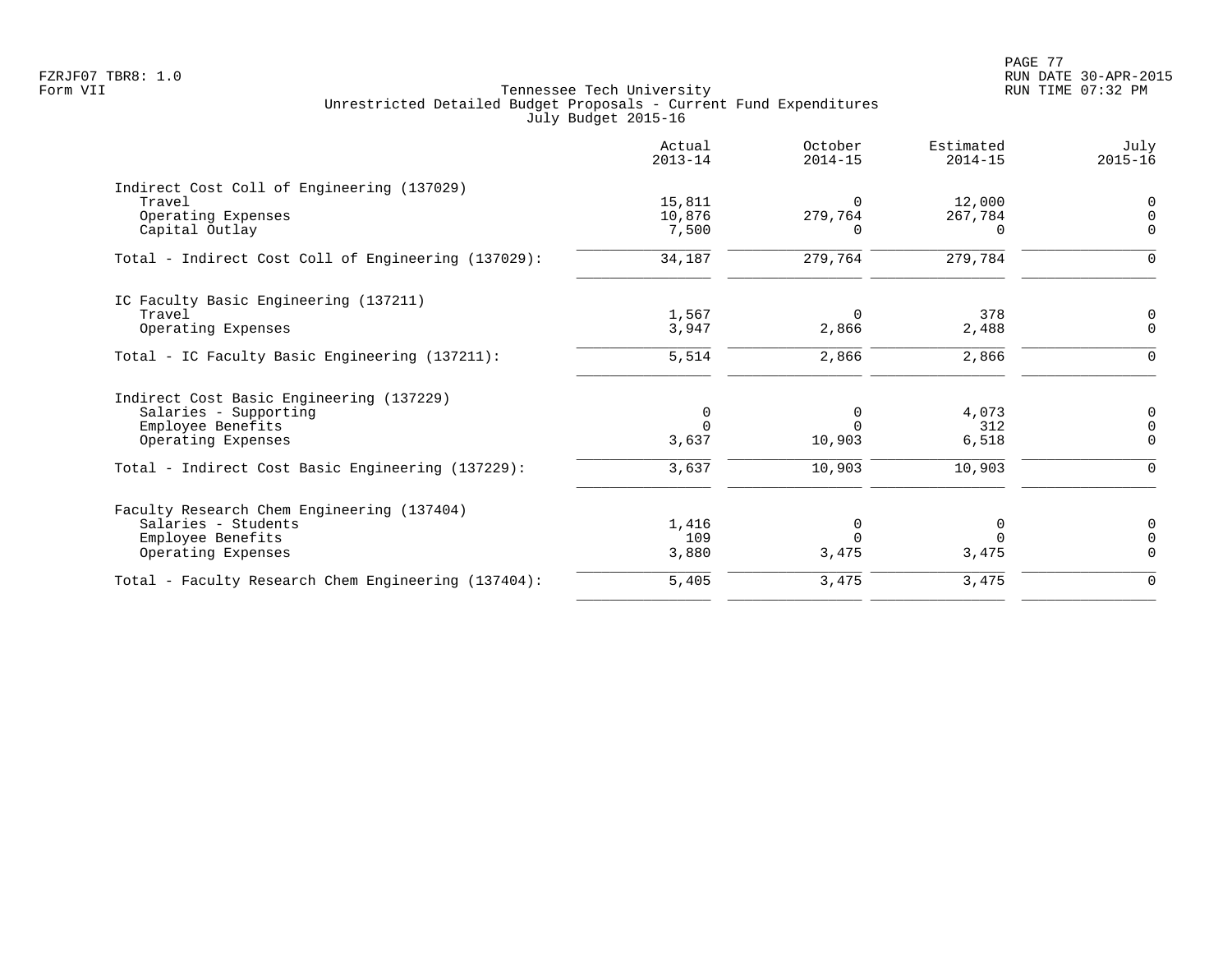PAGE 78 FZRJF07 TBR8: 1.0 RUN DATE 30-APR-2015

|                                                      | Actual<br>$2013 - 14$ | October<br>$2014 - 15$ | Estimated<br>$2014 - 15$ | July<br>$2015 - 16$ |
|------------------------------------------------------|-----------------------|------------------------|--------------------------|---------------------|
| IC Faculty Chemical Engineering (137411)             |                       |                        |                          |                     |
| Salaries - Professional                              | 550                   | 0                      | 0                        | $\mathbf 0$         |
| Employee Benefits                                    | 42                    | 0                      | 0                        | $\Omega$            |
| Travel                                               | 1,094                 | $\Omega$               | $\Omega$                 | $\Omega$            |
| Operating Expenses                                   | 658                   | 296                    | 5,456                    | $\mathbf 0$         |
| Total - IC Faculty Chemical Engineering (137411):    | 2,344                 | 296                    | 5,456                    | $\mathbf 0$         |
| Faculty Start-Up Chem Engineering (137412)           |                       |                        |                          |                     |
| Salaries - Professional                              | 0                     | 0                      | 12,900                   | $\mathbf 0$         |
| Employee Benefits                                    | $\Omega$              | $\Omega$               | 6,114                    | $\Omega$            |
| Operating Expenses                                   | 26,602                | 3,668                  | 38,751                   | $\Omega$            |
| Capital Outlay                                       | 15,220                | 0                      | 0                        | $\mathbf 0$         |
| Total - Faculty Start-Up Chem Engineering (137412):  | 41,822                | 3,668                  | 57,765                   | $\mathbf 0$         |
| Indirect Cost Chemical Engineering (137429)          |                       |                        |                          |                     |
| Salaries - Students                                  | 708                   | 0                      | 0                        | $\mathbf 0$         |
| Travel                                               | 1,465                 | $\Omega$               | $\Omega$                 | $\mathbf 0$         |
| Operating Expenses                                   | 1,658                 | 1,290                  | 1,290                    | $\mathbf 0$         |
| Total - Indirect Cost Chemical Engineering (137429): | 3,831                 | 1,290                  | 1,290                    | $\mathbf 0$         |
| IC Faculty Civil and Envir Engr (137611)             |                       |                        |                          |                     |
| Salaries - Academic                                  | 3,955                 | $\Omega$               | 5,920                    | $\mathbf 0$         |
| Employee Benefits                                    | 648                   | $-84$                  | $-84$                    | $\Omega$            |
| Travel                                               | 3,231                 | $\Omega$               | $\Omega$                 | $\Omega$            |
| Operating Expenses                                   | 1,432                 | 4,658                  | 4,658                    | $\Omega$            |
| Total - IC Faculty Civil and Envir Engr (137611):    | 9,266                 | 4,574                  | 10,494                   | $\Omega$            |
|                                                      |                       |                        |                          |                     |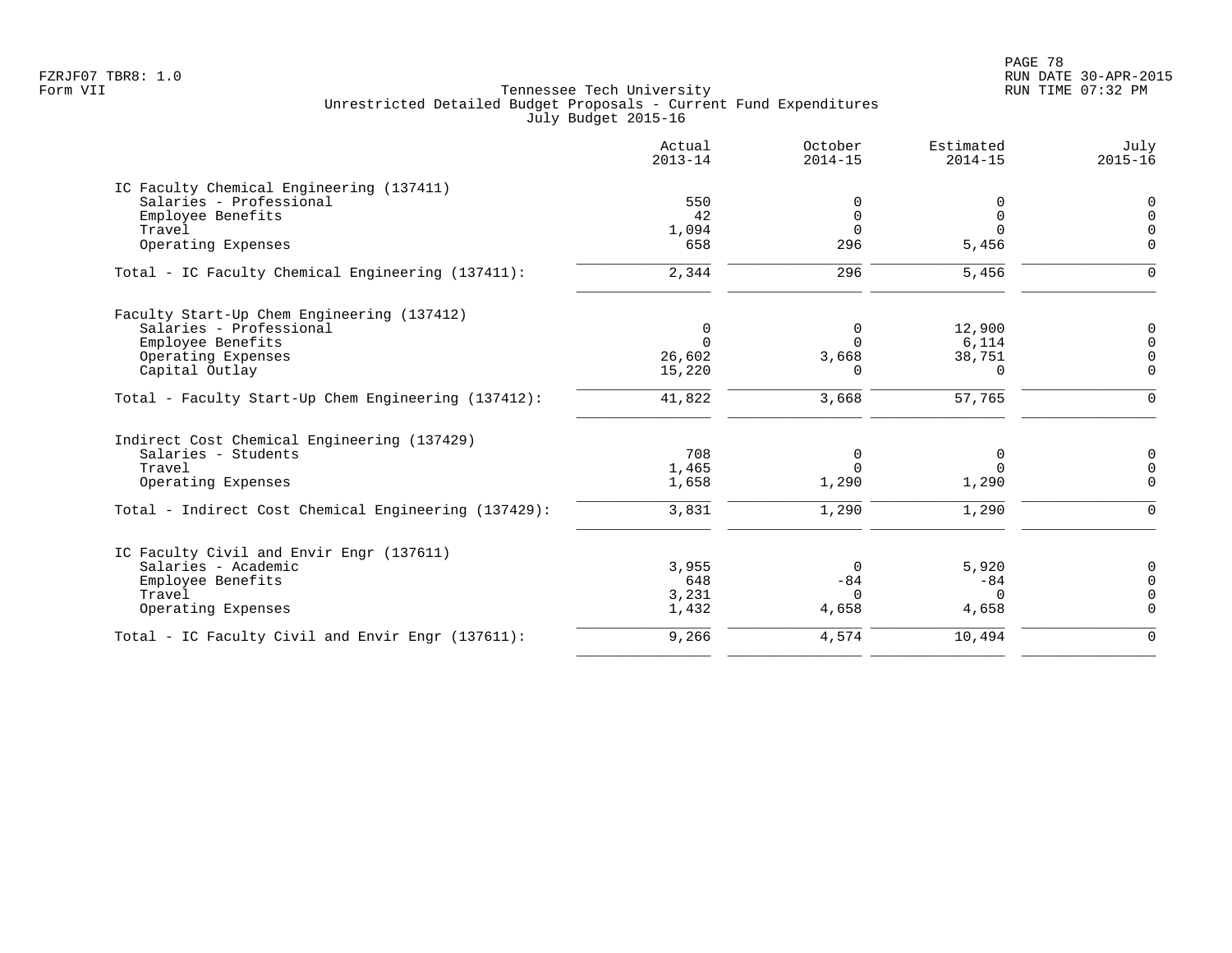PAGE 79 FZRJF07 TBR8: 1.0 RUN DATE 30-APR-2015

| Actual<br>$2013 - 14$ | October<br>$2014 - 15$                     | Estimated<br>$2014 - 15$   | July<br>$2015 - 16$                 |
|-----------------------|--------------------------------------------|----------------------------|-------------------------------------|
| 10,000                | 0                                          | 24,034                     | $\Omega$                            |
| 10,000                | $\Omega$                                   | 24,034                     | ∩                                   |
|                       |                                            |                            |                                     |
|                       |                                            |                            | O                                   |
|                       |                                            |                            | $\Omega$                            |
|                       |                                            |                            |                                     |
| 4,234                 | 10,000                                     | 10,000                     |                                     |
|                       |                                            |                            |                                     |
| 4,319                 | $\Omega$                                   | 10,550                     | ∩                                   |
| 2,844                 | 72,538                                     | 63,318                     |                                     |
| 5,000                 | U                                          | $\Omega$                   | $\Omega$                            |
| 12,163                | 72,538                                     | 73,868                     | ∩                                   |
|                       |                                            |                            |                                     |
| $\Omega$              | 6,000                                      | 7,000                      |                                     |
|                       |                                            | 230                        |                                     |
|                       |                                            | $\Omega$                   |                                     |
|                       | 4,000                                      |                            | $\Omega$                            |
| 7,900                 | 10,000                                     | 10,000                     | 0                                   |
|                       | $\Omega$<br>3,449<br>785<br>3,000<br>4,900 | 7,000<br>3,000<br>$\Omega$ | 7,000<br>3,000<br>$\Omega$<br>2,770 |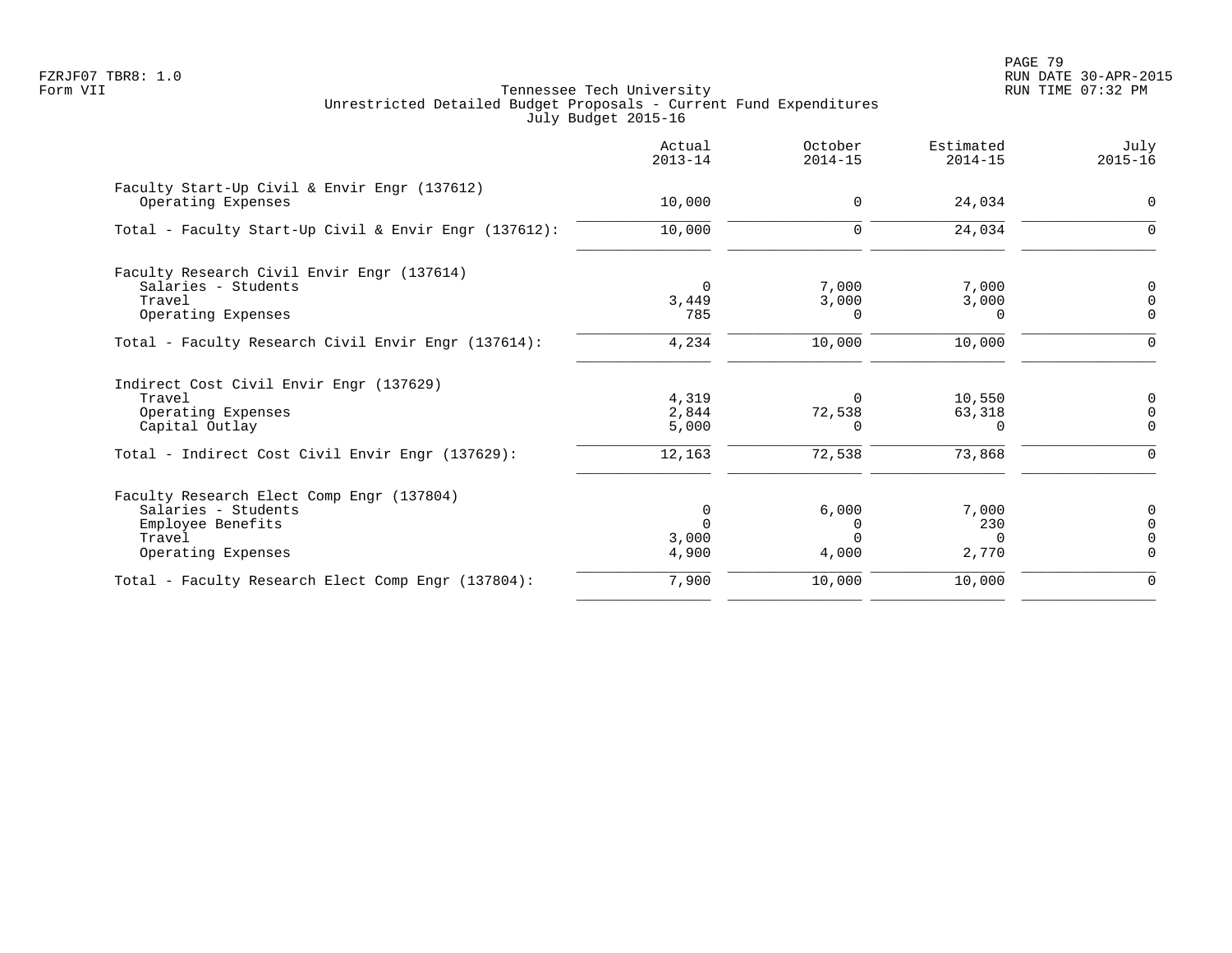PAGE 80 FZRJF07 TBR8: 1.0 RUN DATE 30-APR-2015

| Actual<br>$2013 - 14$ | October<br>$2014 - 15$       | Estimated<br>$2014 - 15$ | July<br>$2015 - 16$   |
|-----------------------|------------------------------|--------------------------|-----------------------|
|                       |                              |                          |                       |
| 702                   |                              | 2,075                    | 0                     |
| 120                   | $\Omega$                     | 209                      | $\Omega$              |
|                       | $\Omega$                     |                          | $\Omega$              |
|                       |                              |                          | $\Omega$              |
| 2,072                 | 3,010                        | 5,290                    | ∩                     |
|                       |                              |                          |                       |
| $\Omega$              | $\Omega$                     | 9,600                    | $\mathbf 0$           |
| 14,450                | 195                          | 68,226                   | $\Omega$              |
| 14,584                | 3,243                        | 3,243                    | $\Omega$              |
| 29,034                | 3,438                        | 81,069                   | $\Omega$              |
|                       |                              |                          |                       |
| 5,589                 | $\Omega$                     | $\Omega$                 | 0                     |
| 24,244                |                              | 20,268                   | $\mathbf 0$           |
| 29,833                | 20,268                       | 20,268                   | $\Omega$              |
|                       |                              |                          |                       |
| $\Omega$              | 500                          | 500                      | $\Omega$              |
|                       | <sup>n</sup>                 | $\Omega$                 | $\Omega$              |
|                       |                              |                          | $\Omega$              |
| 6,016                 | 5,199                        | 5,199                    | $\mathbf 0$           |
|                       | 400<br>850<br>3,215<br>2,801 | 3,010<br>20,268<br>4,699 | 690<br>2,316<br>4,699 |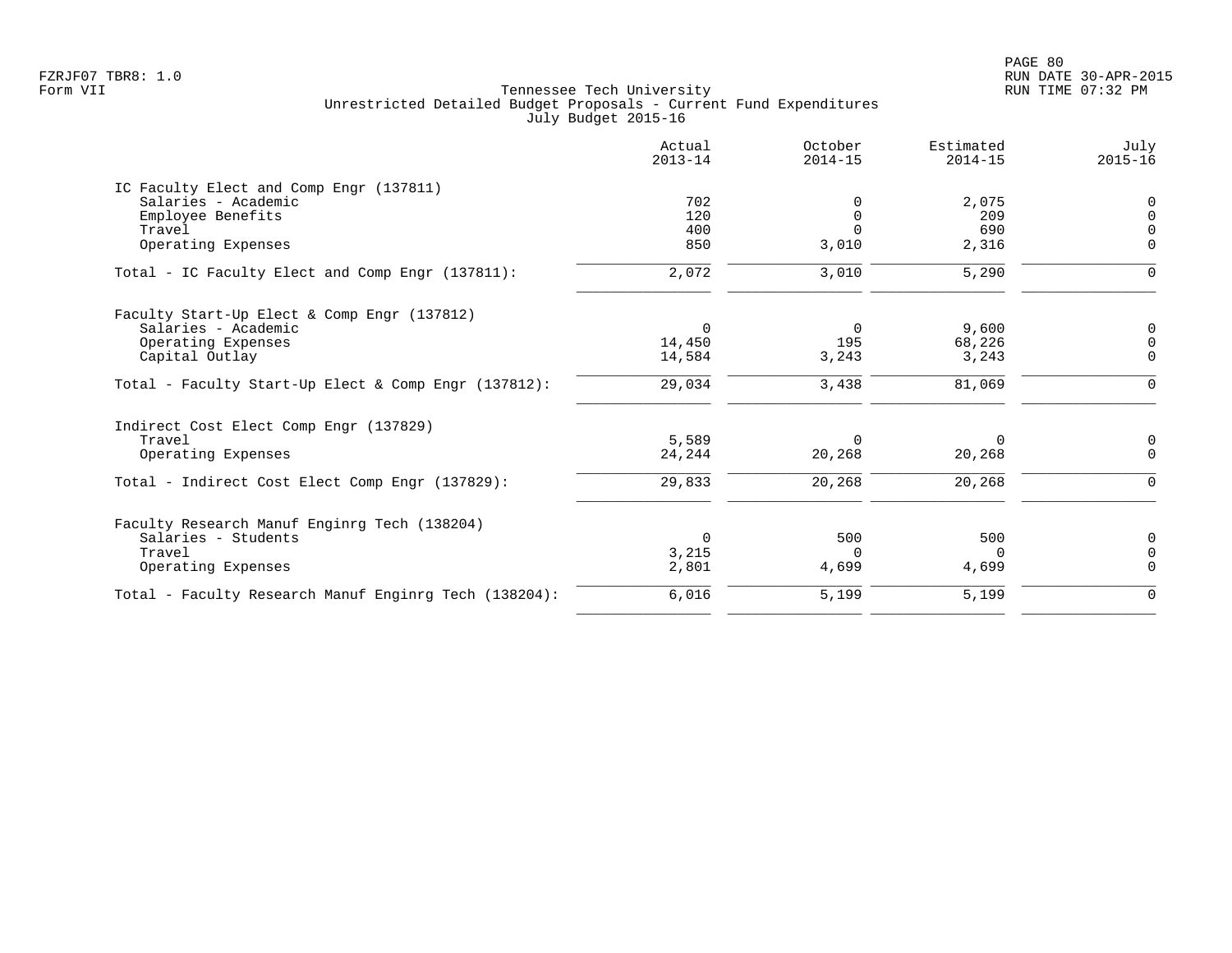PAGE 81 FZRJF07 TBR8: 1.0 RUN DATE 30-APR-2015

|                                                       | Actual<br>$2013 - 14$ | October<br>$2014 - 15$ | Estimated<br>$2014 - 15$ | July<br>$2015 - 16$           |
|-------------------------------------------------------|-----------------------|------------------------|--------------------------|-------------------------------|
| Matching Manuf & Engineering Tech (138205)            |                       |                        |                          |                               |
| Salaries - Academic                                   | 884                   | 0                      | $\overline{0}$           | $\mathbf 0$                   |
| Employee Benefits                                     | 189                   | 111                    | 111                      | $\Omega$                      |
| Total - Matching Manuf & Engineering Tech (138205):   | 1,073                 | 111                    | 111                      | $\Omega$                      |
| IC Faculty Manuf & Engineering Tech (138211)          |                       |                        |                          |                               |
| Salaries - Academic                                   | 1,105                 | 0                      | 150                      | $\mathbf 0$                   |
| Employee Benefits<br>Travel                           | 187<br>534            | 0<br>$\Omega$          | 0<br>$\Omega$            | $\overline{0}$<br>$\mathbf 0$ |
| Operating Expenses                                    | 1,694                 | 282                    | 282                      | $\mathbf 0$                   |
|                                                       |                       |                        |                          |                               |
| Total - IC Faculty Manuf & Engineering Tech (138211): | 3,520                 | 282                    | 432                      | $\Omega$                      |
| Faculty Start-Up Manuf & Engr Tech (138212)           |                       |                        |                          |                               |
| Operating Expenses                                    | 2,207                 | 0                      | 15,000                   | 0                             |
| Capital Outlay                                        | 7,825                 | $\Omega$               | $\Omega$                 | $\mathbf 0$                   |
| Total - Faculty Start-Up Manuf & Engr Tech (138212):  | 10,032                | $\mathbf 0$            | 15,000                   | $\Omega$                      |
| Indirect Cost Manuf & Enginrg Tech (138229)           |                       |                        |                          |                               |
| Operating Expenses                                    | 6,132                 | 14,638                 | 14,218                   | $\Omega$                      |
| Total - Indirect Cost Manuf & Enginrg Tech (138229):  | 6,132                 | 14,638                 | 14,218                   | $\Omega$                      |
| Match Mechanical Engineering (138405)                 |                       |                        |                          |                               |
| Salaries - Academic                                   | 15,726                | 0                      | 0                        | 0                             |
| Employee Benefits                                     | 3,418                 | $\Omega$               | $\Omega$                 | $\mathbf 0$                   |
| Operating Expenses                                    | $\Omega$              | 5,299                  | 5,299                    | $\Omega$                      |
| Total - Match Mechanical Engineering (138405):        | 19,144                | 5,299                  | 5,299                    | $\Omega$                      |
|                                                       |                       |                        |                          |                               |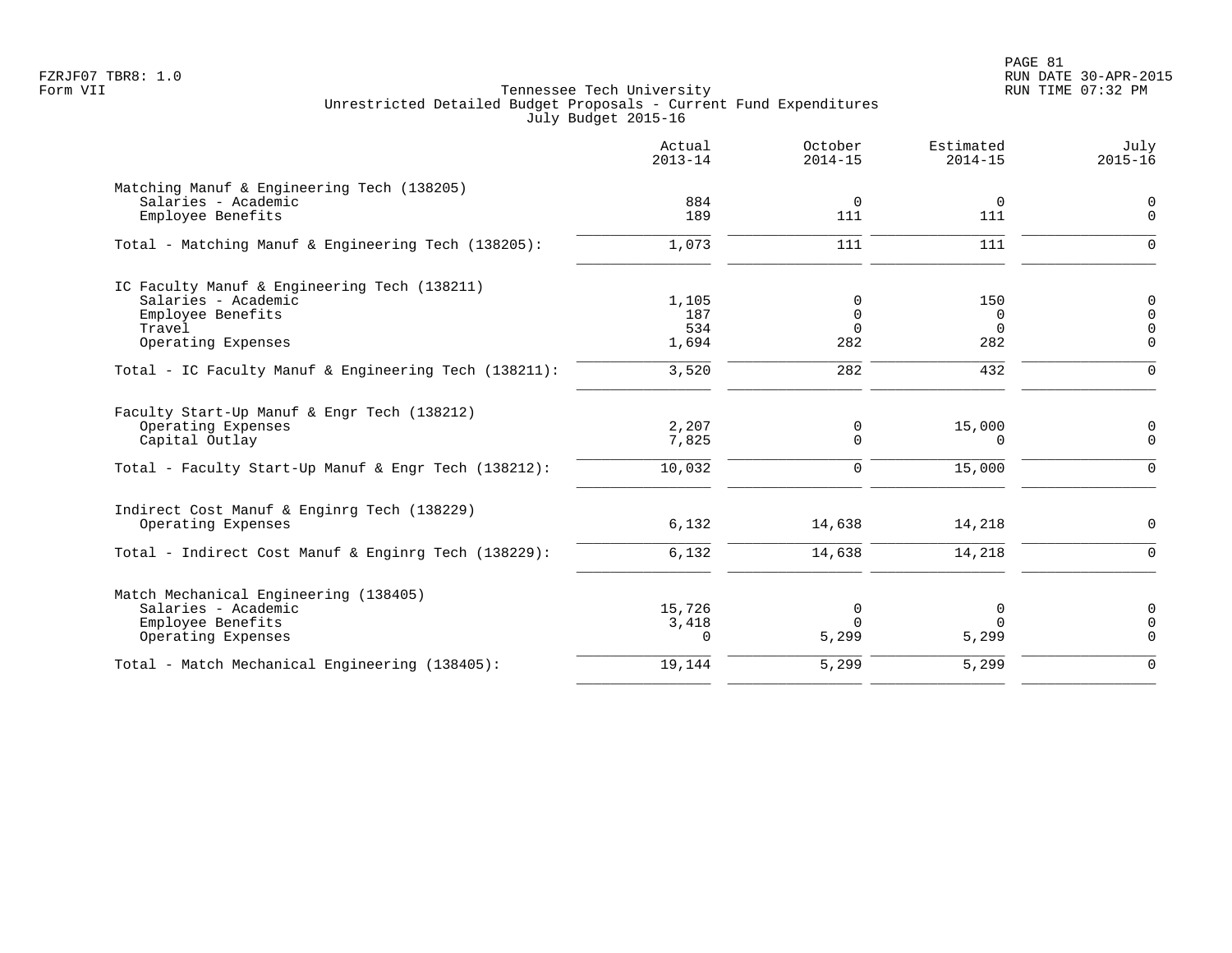PAGE 82 FZRJF07 TBR8: 1.0 RUN DATE 30-APR-2015

|                                                     | Actual<br>$2013 - 14$ | October<br>$2014 - 15$ | Estimated<br>$2014 - 15$ | July<br>$2015 - 16$     |
|-----------------------------------------------------|-----------------------|------------------------|--------------------------|-------------------------|
| IC Faculty Mechanical Engineering (138411)          |                       |                        |                          |                         |
| Salaries - Academic                                 | 6,504                 | $\mathbf 0$            | 7,260                    | 0                       |
| Employee Benefits<br>Operating Expenses             | 1,107<br>$\Omega$     | $\Omega$<br>27,007     | $\cap$<br>27,007         | $\mathbf 0$<br>$\Omega$ |
| Total - IC Faculty Mechanical Engineering (138411): | 7,611                 | 27,007                 | 34,267                   | 0                       |
|                                                     |                       |                        |                          |                         |
| Faculty Start-Up Mechanical Engr (138412)           |                       |                        |                          |                         |
| Salaries - Academic                                 | 0                     | $\Omega$               | 10,400                   | 0                       |
| Salaries - Professional                             | $\Omega$              | $\Omega$               | 9,000                    | $\mathbf 0$             |
| Employee Benefits                                   | $\Omega$              | $\Omega$               | 18,320                   | $\mathbf 0$             |
| Travel                                              | 9,234                 | $\Omega$               | 10,000                   | $\mathsf{O}\xspace$     |
| Operating Expenses                                  | 16,497                | 1,931                  | 85,830                   | $\mathsf{O}\xspace$     |
| Capital Outlay                                      | 66,550                | $\Omega$               | $\Omega$                 | $\mathbf 0$             |
| Total - Faculty Start-Up Mechanical Engr (138412):  | 92,281                | 1,931                  | 133,550                  | $\Omega$                |
| Faculty Research Mechanical Engrg (138414)          |                       |                        |                          |                         |
| Salaries - Students                                 | 0                     | 2,500                  | 2,514                    | 0                       |
| Employee Benefits                                   | $\Omega$              | $\Omega$               | 96                       | $\mathsf 0$             |
| Travel                                              | 138                   | 1,500                  | 1,500                    | $\mathsf{O}\xspace$     |
| Operating Expenses                                  | 0                     | 1,000                  | 5,890                    | 0                       |
| Capital Outlay                                      | $\Omega$              | 5,000                  | $\Omega$                 | $\Omega$                |
| Total - Faculty Research Mechanical Engrg (138414): | 138                   | 10,000                 | 10,000                   | $\Omega$                |
| Indirect Cost Mech Engr (138429)                    |                       |                        |                          |                         |
| Travel                                              | $\Omega$              | 0                      | 1,451                    | 0                       |
| Operating Expenses                                  | 35,367                | 16,893                 | 15,442                   | $\mathbf 0$             |
| Total - Indirect Cost Mech Engr (138429):           | 35,367                | 16,893                 | 16,893                   | $\mathbf 0$             |
|                                                     |                       |                        |                          |                         |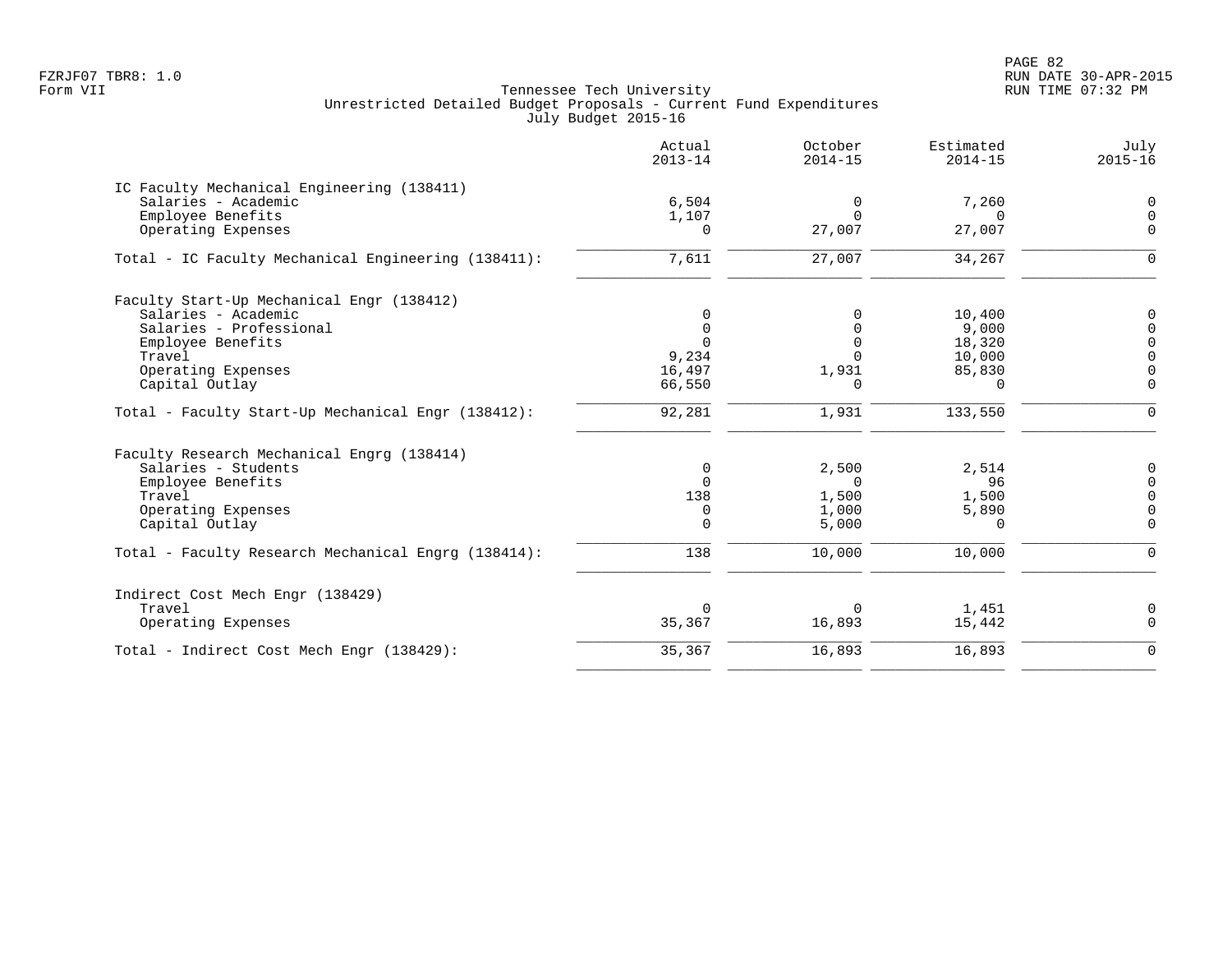|                                                   | Actual<br>$2013 - 14$ | October<br>$2014 - 15$ | Estimated<br>$2014 - 15$ | July<br>$2015 - 16$ |
|---------------------------------------------------|-----------------------|------------------------|--------------------------|---------------------|
| IC Faculty Manufacturing Center (139011)          |                       |                        |                          |                     |
| Salaries - Academic                               | 11,499                |                        | 940                      | $\Omega$            |
| Employee Benefits                                 | 2,487                 | $\Omega$               | $\Omega$                 | $\Omega$            |
| Travel                                            | 8,102                 |                        | $\Omega$                 |                     |
| Operating Expenses                                | 4,744                 | 7,258                  | 9,498                    | $\Omega$            |
| Total - IC Faculty Manufacturing Center (139011): | 26,832                | 7,258                  | 10,438                   | $\Omega$            |
| Indirect Cost Manuf Res Center (139029)           |                       |                        |                          |                     |
| Salaries - Academic                               | 9,345                 |                        |                          | 0                   |
| Salaries - Students                               | 23,325                |                        | O                        | $\mathbf 0$         |
| Employee Benefits                                 | 3,119                 |                        |                          | $\Omega$            |
| Operating Expenses                                | 1,786                 | 10,620                 | 12,100                   | 10,620              |
| Capital Outlay                                    | 6,885                 | O                      | $\Omega$                 | $\Omega$            |
| Total - Indirect Cost Manuf Res Center (139029):  | 44,460                | 10,620                 | 12,100                   | 10,620              |
| CESR Smart Grid Lab Facility (139201)             |                       |                        |                          |                     |
| Operating Expenses                                | $\Omega$              | 121,400                | $\Omega$                 | $\Omega$            |
| Total - CESR Smart Grid Lab Facility (139201):    | $\Omega$              | 121,400                | $\Omega$                 | $\Omega$            |
| IC Faculty Water Center (139411)                  |                       |                        |                          |                     |
| Salaries - Academic                               | 824                   | $\Omega$               | 0                        |                     |
| Employee Benefits                                 | 150                   | $\Omega$               | $\Omega$                 | $\Omega$            |
| Operating Expenses                                | 3,088                 | 1,263                  | 1,423                    | $\Omega$            |
| Total - IC Faculty Water Center (139411):         | 4,062                 | 1,263                  | 1,423                    | $\mathbf 0$         |
|                                                   |                       |                        |                          |                     |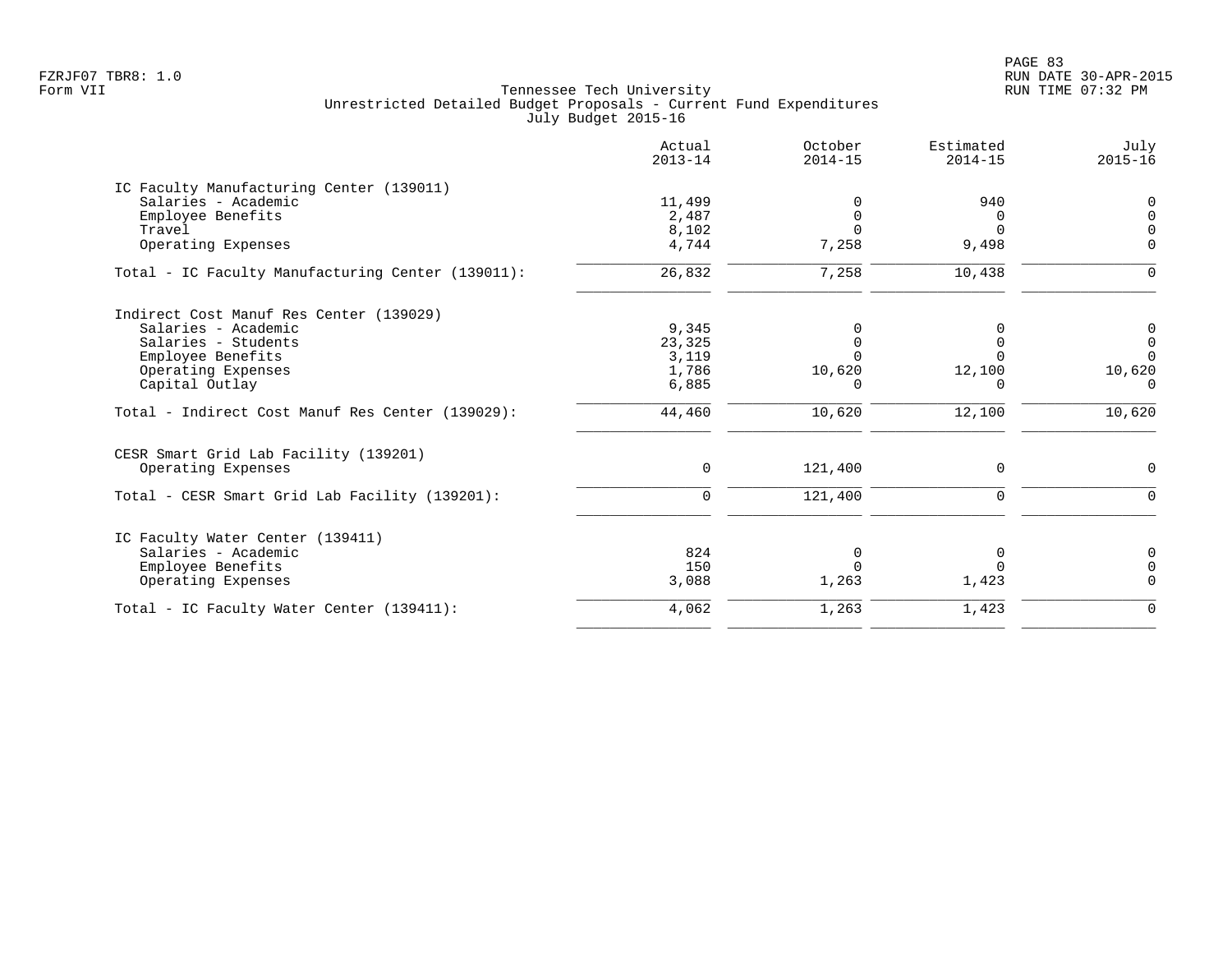PAGE 84 FZRJF07 TBR8: 1.0 RUN DATE 30-APR-2015

|                                                                                                           | Actual<br>$2013 - 14$   | October<br>$2014 - 15$     | Estimated<br>$2014 - 15$   | July<br>$2015 - 16$                 |
|-----------------------------------------------------------------------------------------------------------|-------------------------|----------------------------|----------------------------|-------------------------------------|
| Faculty Research Water Center (139414)<br>Salaries - Students<br>Travel<br>Operating Expenses             | 2,522<br>2,500<br>4,692 | 3,000<br>1,000<br>7,540    | 3,000<br>1,000<br>7,540    | 0<br>$\mathbf 0$<br>$\Omega$        |
| Total - Faculty Research Water Center (139414):                                                           | 9,714                   | 11,540                     | 11,540                     | $\Omega$                            |
| Indirect Cost Water Res Center (139429)<br>Salaries - Students<br>Employee Benefits<br>Operating Expenses | 2,399<br>184<br>2,907   | 0<br>$\Omega$<br>6,820     | 0<br>$\Omega$<br>7,460     | $\overline{0}$<br>$\Omega$<br>6,820 |
| Total - Indirect Cost Water Res Center (139429):                                                          | 5,490                   | 6,820                      | 7,460                      | 6,820                               |
| Contract Support (140026)<br>Operating Expenses<br>Total - Contract Support (140026):                     | 11,770<br>11,770        | $\mathbf 0$<br>$\mathbf 0$ | $\mathbf 0$<br>$\mathbf 0$ | 0<br>$\mathbf 0$                    |
| Indirect Cost Dean Coll of Bus (140029)<br>Operating Expenses                                             | 0                       | 10,200                     | 10,200                     | 0                                   |
| Total - Indirect Cost Dean Coll of Bus (140029):                                                          | $\mathbf 0$             | 10,200                     | 10,200                     | 0                                   |
| Indirect Cost Business Media Center (140129)<br>Travel<br>Operating Expenses                              | 1,738<br>16,740         | $\mathbf 0$<br>11,721      | $\Omega$<br>11,721         | 0<br>$\mathbf 0$                    |
| Total - Indirect Cost Business Media Center (140129):                                                     | 18,478                  | 11,721                     | 11,721                     | $\mathbf 0$                         |
|                                                                                                           |                         |                            |                            |                                     |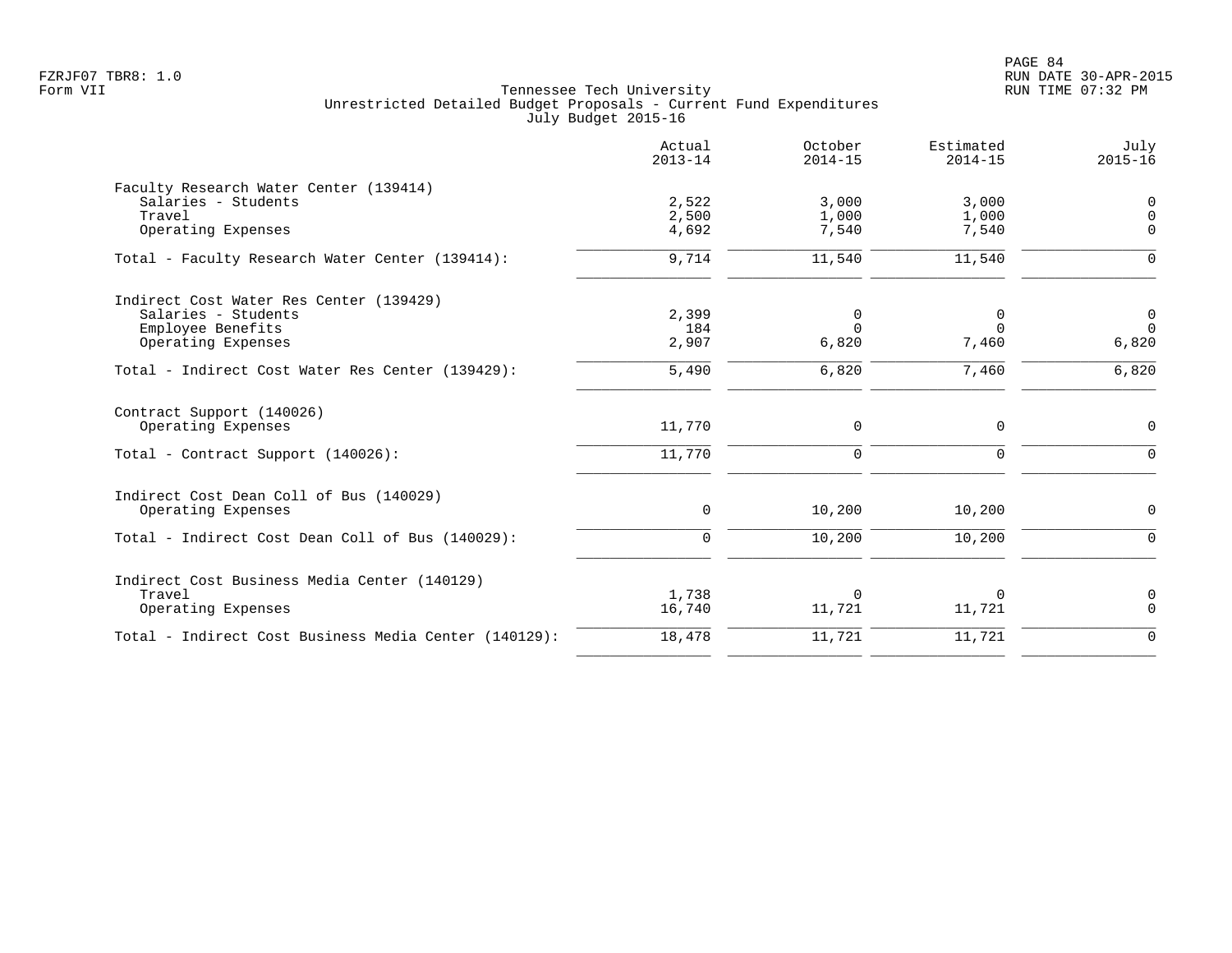PAGE 85 FZRJF07 TBR8: 1.0 RUN DATE 30-APR-2015

| Actual<br>$2013 - 14$ | October<br>$2014 - 15$                     | Estimated<br>$2014 - 15$             | July<br>$2015 - 16$                          |
|-----------------------|--------------------------------------------|--------------------------------------|----------------------------------------------|
|                       |                                            |                                      | $\mathbf 0$                                  |
| 625<br>$\Omega$       | $\Omega$<br>1,473                          | <sup>n</sup><br>1,473                | $\mathbf 0$<br>$\Omega$                      |
| 5,597                 | 1,473                                      | 8,863                                | $\Omega$                                     |
|                       |                                            |                                      | $\mathbf 0$                                  |
|                       |                                            |                                      | $\Omega$                                     |
|                       |                                            |                                      |                                              |
| $\mathbf 0$           | 840                                        | 840                                  | $\mathbf 0$                                  |
| $\Omega$              | 840                                        | 840                                  | $\Omega$                                     |
|                       |                                            |                                      |                                              |
| 21                    | $\Omega$                                   | $\Omega$                             | 0<br>$\Omega$                                |
| 140                   | $\Omega$                                   | 670                                  | $\Omega$                                     |
|                       |                                            |                                      |                                              |
|                       | $\Omega$                                   |                                      | 0<br>$\mathbf 0$                             |
| 1,306<br>9,937        | $\Omega$<br>24,591                         | 3,000<br>20,271                      | $\mathbf 0$<br>$\overline{0}$                |
| 14,301                | 24,591                                     | 24,171                               | $\Omega$                                     |
|                       | 4,972<br>433<br>433<br>119<br>2,472<br>586 | 0<br>4,568<br>4,568<br>0<br>$\Omega$ | 7,390<br>4,568<br>4,568<br>670<br>700<br>200 |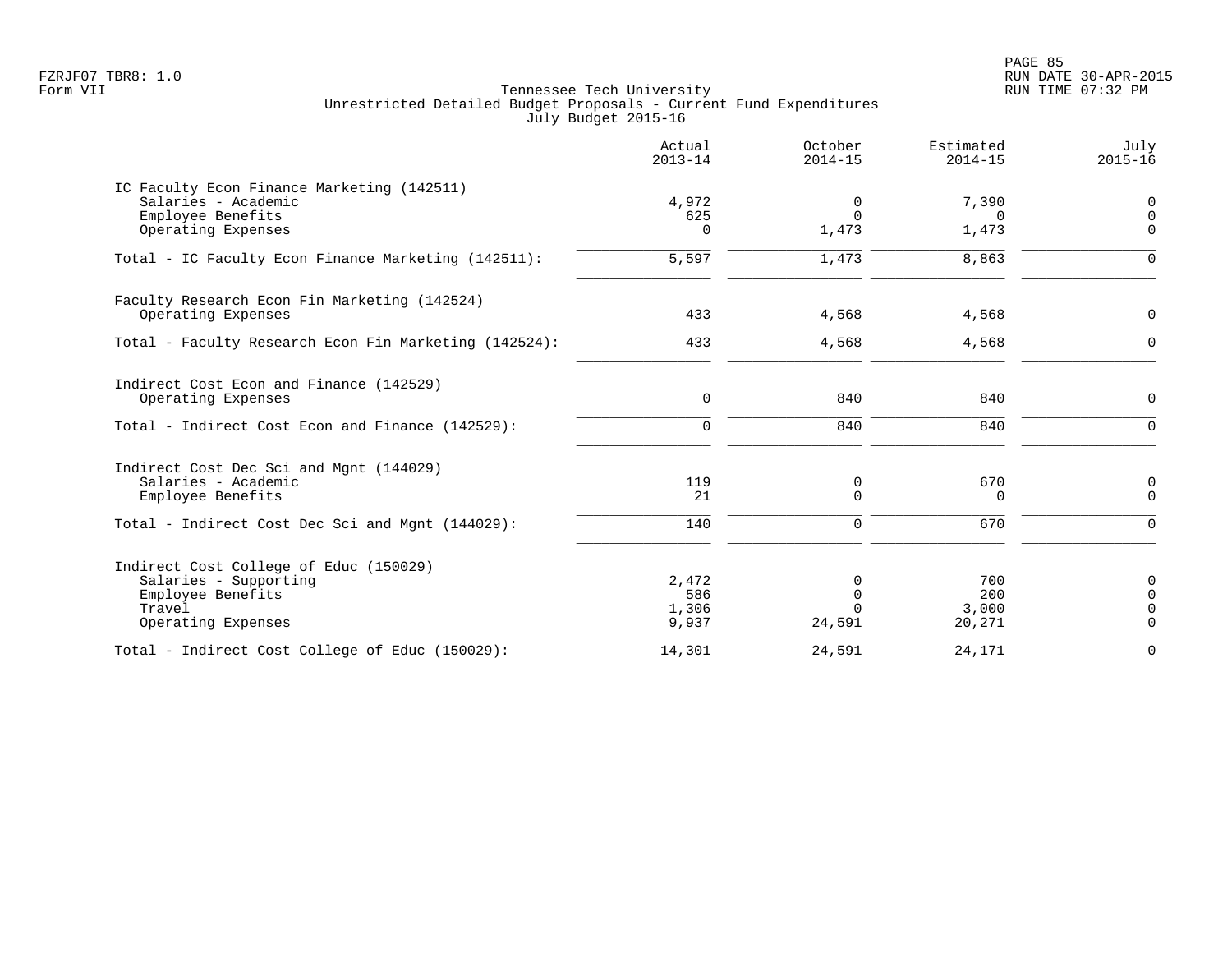|                                                                                                            | Actual<br>$2013 - 14$      | October<br>$2014 - 15$ | Estimated<br>$2014 - 15$ | July<br>$2015 - 16$                 |
|------------------------------------------------------------------------------------------------------------|----------------------------|------------------------|--------------------------|-------------------------------------|
| Research Education (151504)<br>Travel                                                                      | 3,777                      | $\mathbf 0$            | 2,500                    | $\mathbf 0$                         |
| Total - Research Education (151504):                                                                       | 3,777                      | $\Omega$               | 2,500                    | $\Omega$                            |
| Indirect Cost Assoc Dean Educ (151529)<br>Operating Expenses                                               | 2,184                      | 3,146                  | 3,146                    | $\mathbf 0$                         |
| Total - Indirect Cost Assoc Dean Educ (151529):                                                            | 2,184                      | 3,146                  | 3,146                    | ∩                                   |
| Counseling and Psychology (152000)<br>Employee Benefits<br>Total - Counseling and Psychology (152000):     | $\mathbf 0$<br>$\mathbf 0$ | 200<br>200             | 200<br>200               | 200<br>200                          |
| Match Counseling Psychology (152005)<br>Salaries - Academic<br>Employee Benefits                           | 8,729<br>1,953             | 1,239<br>0             | 1,239<br>$\Omega$        | 0<br>$\Omega$                       |
| Total - Match Counseling Psychology (152005):                                                              | 10,682                     | 1,239                  | 1,239                    | $\Omega$                            |
| IC Faculty Counseling and Psych (152011)<br>Salaries - Academic<br>Employee Benefits<br>Operating Expenses | 4,199<br>732<br>$\Omega$   | 0<br>$\Omega$<br>120   | 5,070<br>$\Omega$<br>120 | $\mathbf 0$<br>$\Omega$<br>$\Omega$ |
| Total - IC Faculty Counseling and Psych (152011):                                                          | 4,931                      | 120                    | 5,190                    | $\Omega$                            |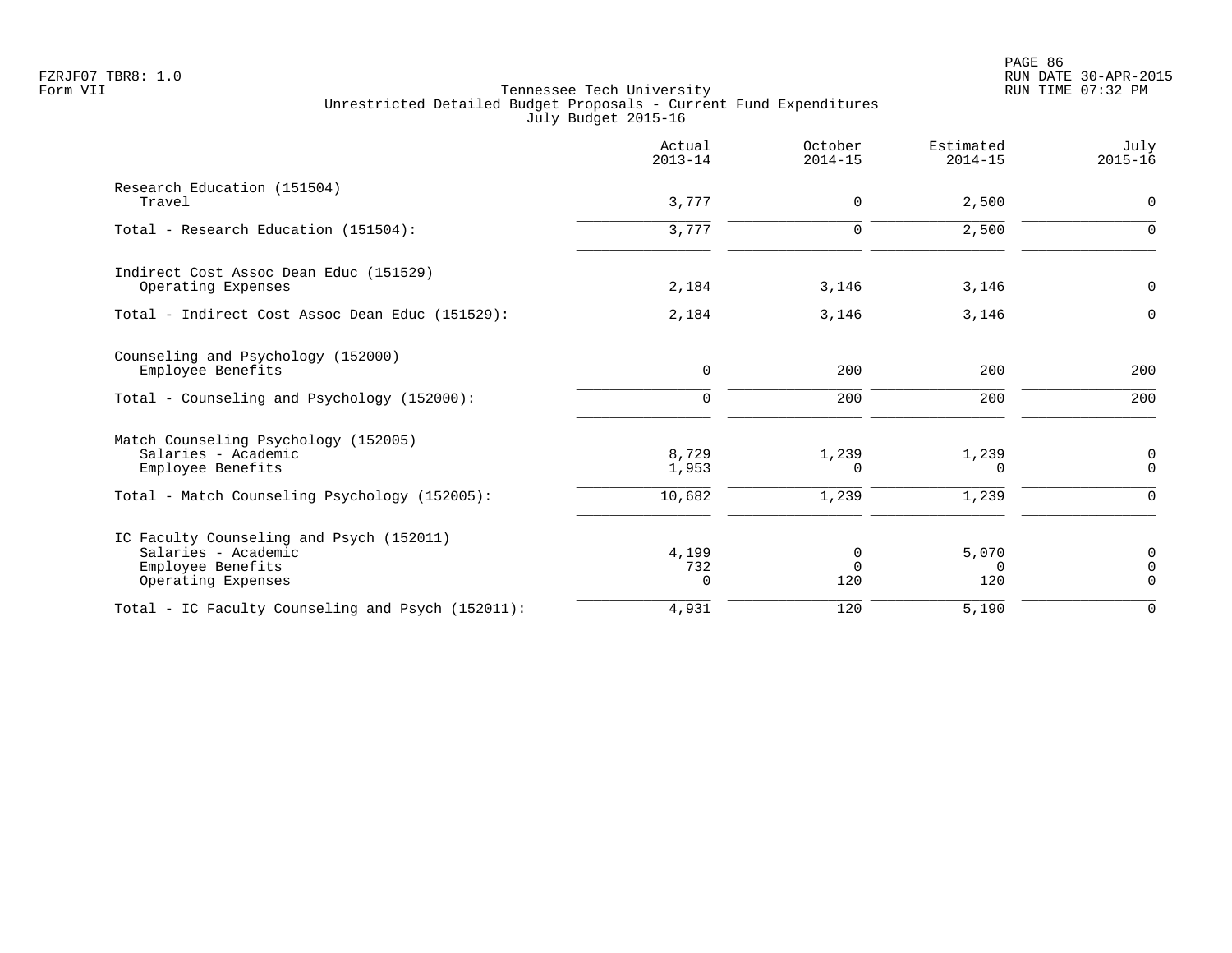PAGE 87 FZRJF07 TBR8: 1.0 RUN DATE 30-APR-2015

|                                                                              | Actual<br>$2013 - 14$ | October<br>$2014 - 15$ | Estimated<br>$2014 - 15$ | July<br>$2015 - 16$     |
|------------------------------------------------------------------------------|-----------------------|------------------------|--------------------------|-------------------------|
| Faculty Research Counsel and Psych (152014)<br>Salaries - Students<br>Travel | 1,000<br>3,887        | $\Omega$<br>2,200      | 0<br>2,200               | 0<br>$\mathbf 0$        |
| Operating Expenses                                                           | 950                   | 800                    | 800                      | $\Omega$                |
| Total - Faculty Research Counsel and Psych (152014):                         | 5,837                 | 3,000                  | 3,000                    | $\Omega$                |
| Indirect Cost Counsel and Psychol (152029)                                   |                       |                        |                          |                         |
| Operating Expenses                                                           | 3,365                 | 22,545                 | 22,545                   | $\mathbf 0$             |
| Total - Indirect Cost Counsel and Psychol (152029):                          | 3,365                 | 22,545                 | 22,545                   | $\mathbf 0$             |
| IC Faculty Dept Teacher Educ (152511)<br>Salaries - Academic                 | 0                     | 0                      | 220                      | 0                       |
| Total - IC Faculty Dept Teacher Educ (152511):                               | $\mathbf 0$           | 0                      | 220                      | $\overline{0}$          |
| Faculty Research Curr Instruct (153004)                                      |                       |                        |                          |                         |
| Salaries - Students<br>Operating Expenses                                    | 0<br>$\mathbf 0$      | 2,000<br>1,000         | 2,000<br>1,000           | $\mathbf 0$<br>0        |
| Total - Faculty Research Curr Instruct (153004):                             | 0                     | 3,000                  | 3,000                    | $\mathbf 0$             |
| Matching Curriculum Instruction (153005)                                     |                       |                        |                          |                         |
| Salaries - Supporting                                                        | 10,151                | 0                      | 0                        | $\mathbf 0$             |
| Salaries - Professional<br>Employee Benefits                                 | 829<br>12,220         | 0<br>0                 | 0<br>0                   | $\mathbf 0$<br>$\Omega$ |
| Total - Matching Curriculum Instruction (153005):                            | 23,200                | $\mathbf 0$            | $\mathbf 0$              | $\Omega$                |
|                                                                              |                       |                        |                          |                         |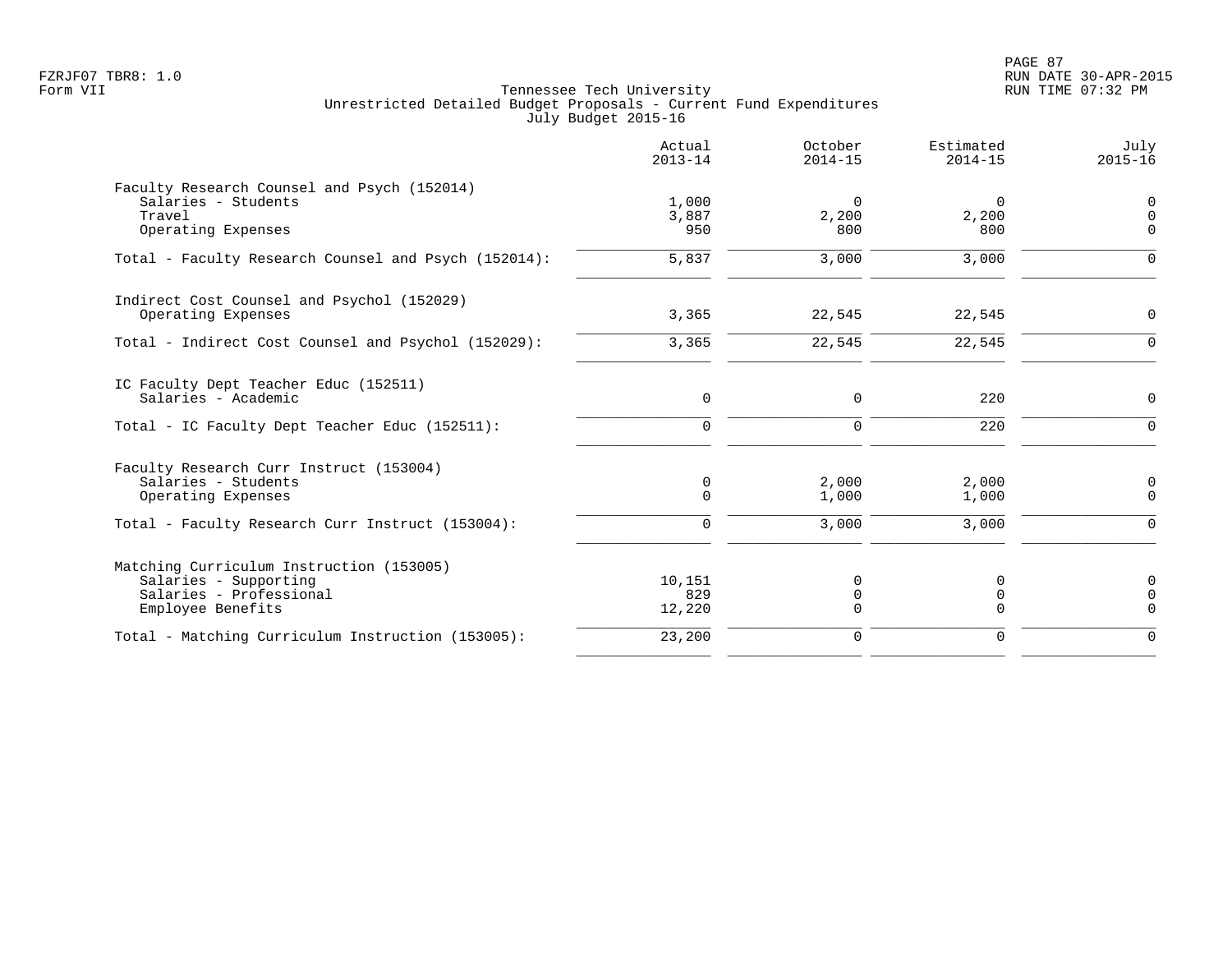PAGE 88 FZRJF07 TBR8: 1.0 RUN DATE 30-APR-2015

|                                                                                                            | Actual<br>$2013 - 14$   | October<br>$2014 - 15$  | Estimated<br>$2014 - 15$    | July<br>$2015 - 16$ |
|------------------------------------------------------------------------------------------------------------|-------------------------|-------------------------|-----------------------------|---------------------|
| IC Faculty Curr and Instruction (153011)<br>Salaries - Academic<br>Employee Benefits<br>Operating Expenses | 9,444<br>59<br>$\Omega$ | 0<br>$\Omega$<br>10,094 | 7,000<br>$\Omega$<br>10,094 | 0<br>0<br>$\Omega$  |
| Total - IC Faculty Curr and Instruction (153011):                                                          | 9,503                   | 10,094                  | 17,094                      | $\Omega$            |
| Indirect Cost Curr and Instruct (153029)<br>Operating Expenses                                             | 19,518                  | 28,262                  | 24,412                      | 0                   |
| Total - Indirect Cost Curr and Instruct (153029):                                                          | 19,518                  | 28,262                  | 24,412                      | $\Omega$            |
| IC Faculty Child Dev Lab (153411)<br>Travel<br>Operating Expenses                                          | 161<br>$\Omega$         | $\mathbf 0$<br>109      | $\Omega$<br>109             | 0<br>$\Omega$       |
| Total - IC Faculty Child Dev Lab (153411):                                                                 | 161                     | 109                     | 109                         | 0                   |
| Child Dev Lab Indirect Costs (153429)<br>Operating Expenses                                                | 0                       | 510                     | 510                         | 0                   |
| Total - Child Dev Lab Indirect Costs (153429):                                                             | $\Omega$                | 510                     | 510                         | $\Omega$            |
| Faculty Research Music Art (155014)<br>Operating Expenses                                                  | 0                       | 5,000                   | 5,000                       | 0                   |
| Total - Faculty Research Music Art (155014):                                                               | $\Omega$                | 5,000                   | 5,000                       | $\Omega$            |
|                                                                                                            |                         |                         |                             |                     |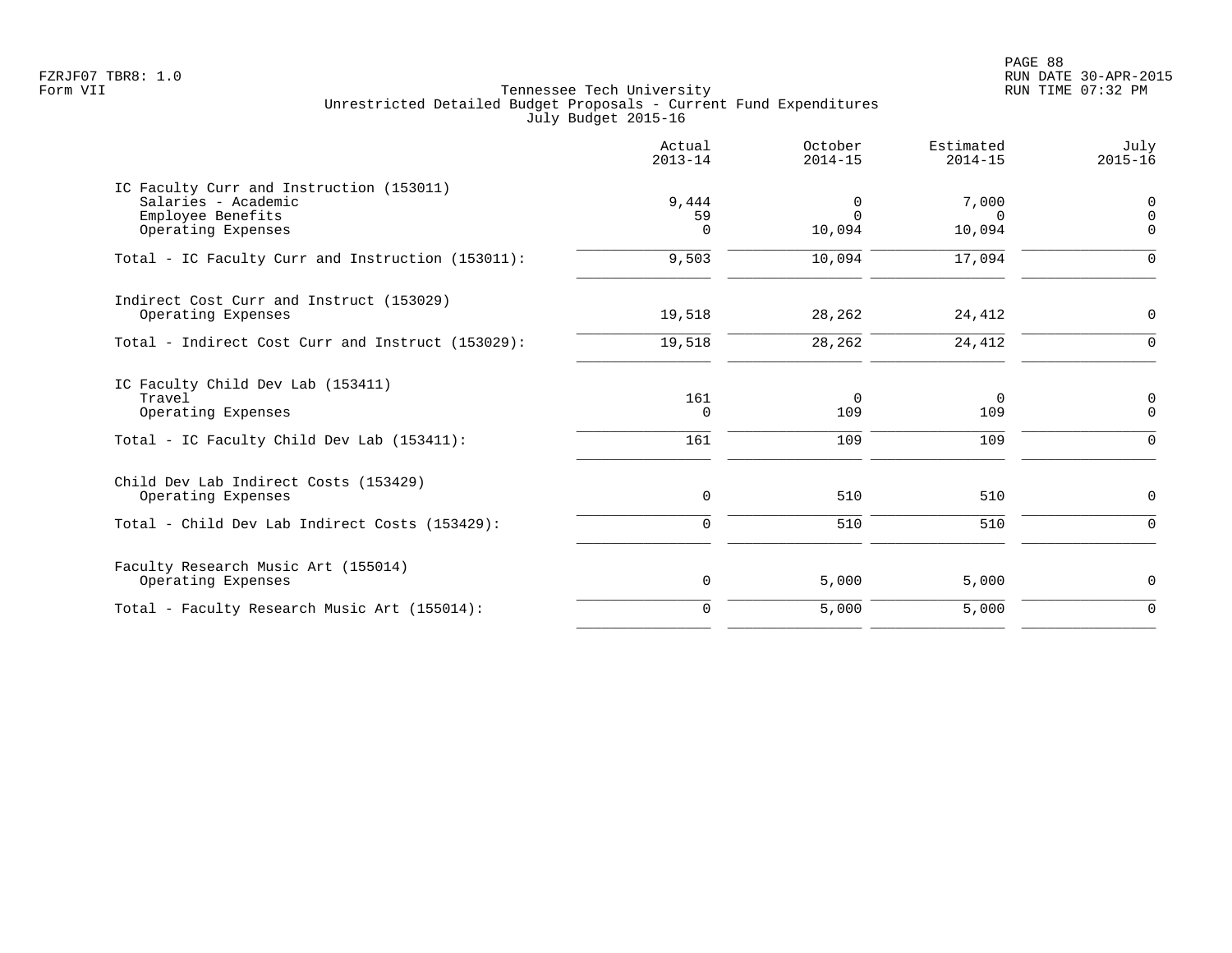|                                                                                                                                                                 | Actual<br>$2013 - 14$              | October<br>$2014 - 15$                         | Estimated<br>$2014 - 15$        | July<br>$2015 - 16$                                           |
|-----------------------------------------------------------------------------------------------------------------------------------------------------------------|------------------------------------|------------------------------------------------|---------------------------------|---------------------------------------------------------------|
| Faculty Research Art (155314)<br>Travel<br>Operating Expenses                                                                                                   | 1,300<br>3,045                     | 0<br>$\Omega$                                  | 0<br>$\Omega$                   | 0<br>$\mathbf 0$                                              |
| Total - Faculty Research Art (155314):                                                                                                                          | 4,345                              | $\mathbf 0$                                    | 0                               | $\Omega$                                                      |
| Match STEM (156005)<br>Salaries - Academic<br>Employee Benefits                                                                                                 | $-2,402$<br>$-303$                 | 0<br>$\mathbf 0$                               | 0<br>0                          | $\mathbf 0$<br>$\mathbf 0$                                    |
| Total - Match STEM (156005):                                                                                                                                    | $-2,705$                           | $\mathbf 0$                                    | 0                               | $\mathbf 0$                                                   |
| Indirect Costs STEM Center (156009)<br>Salaries - Academic<br>Employee Benefits<br>Travel<br>Operating Expenses<br>Total - Indirect Costs STEM Center (156009): | 254<br>59<br>112<br>3,765<br>4,190 | 0<br>$\mathbf 0$<br>$\Omega$<br>3,310<br>3,310 | $\Omega$<br>0<br>7,220<br>7,220 | 0<br>$\mathsf 0$<br>$\mathbf 0$<br>$\mathbf 0$<br>$\mathbf 0$ |
| IC Faculty STEM (156021)<br>Operating Expenses<br>Total - IC Faculty STEM (156021):                                                                             | 41<br>41                           | 3,139<br>3,139                                 | 7,129<br>7,129                  | $\mathbf 0$<br>$\mathbf 0$                                    |
| Indirect Cost Rural Educ (156029)<br>Operating Expenses                                                                                                         | $\mathsf{O}$                       | 30                                             | 30                              | 0                                                             |
| Total - Indirect Cost Rural Educ (156029):                                                                                                                      | $\mathbf 0$                        | 30                                             | 30                              | $\overline{0}$                                                |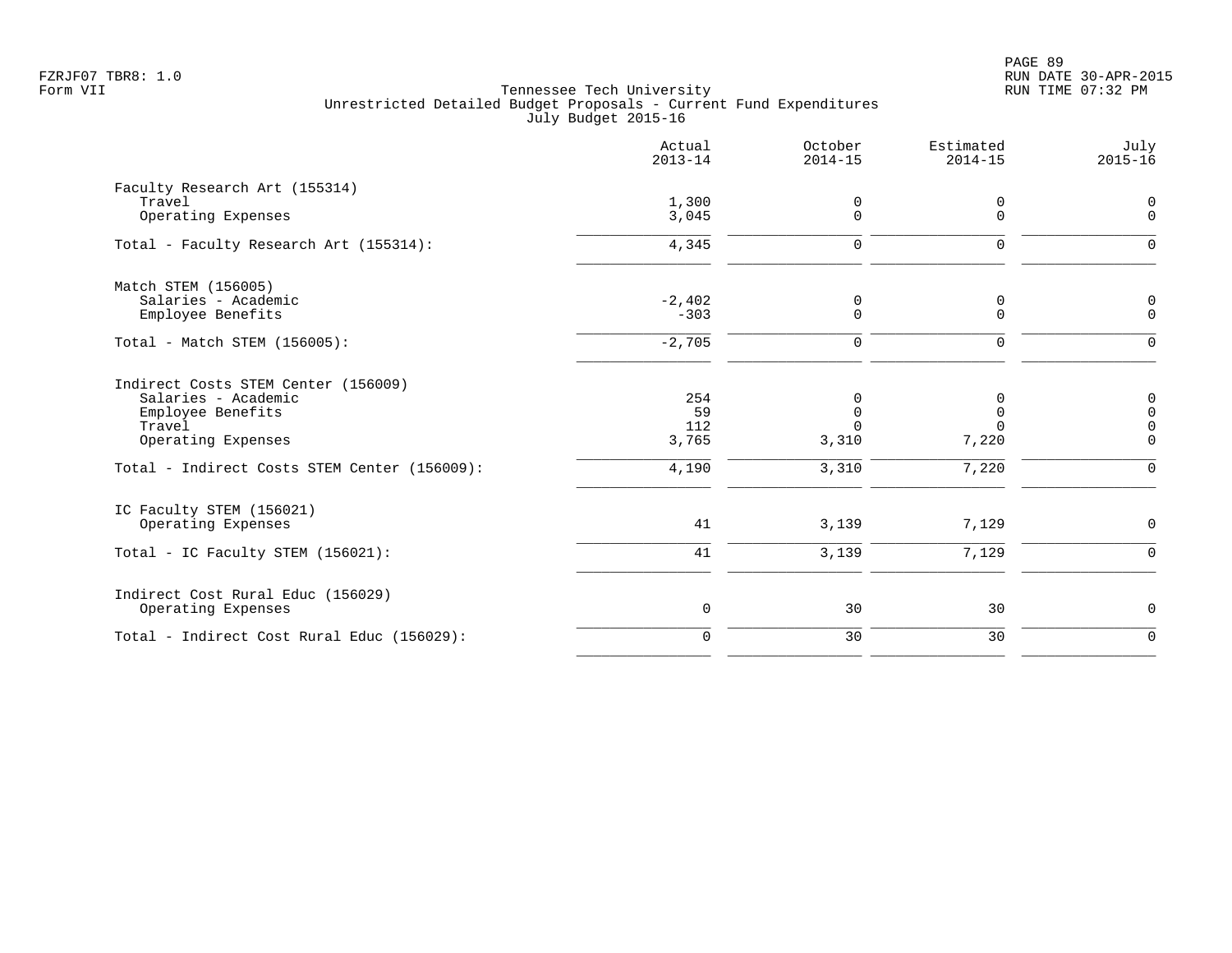|                                                     | Actual<br>$2013 - 14$ | October<br>$2014 - 15$ | Estimated<br>$2014 - 15$ | July<br>$2015 - 16$ |
|-----------------------------------------------------|-----------------------|------------------------|--------------------------|---------------------|
| Horticulture Rest Staff (160001)                    |                       |                        |                          |                     |
| Salaries - Academic                                 | 75,634                | 68,760                 | 76,080                   | 76,405              |
| Salaries - Supporting                               | 31,991                | 84,408                 | 63,078                   | 69,483              |
| Salaries - Students                                 | 8,643                 | 0                      | 1,680                    | $\Omega$            |
| Salaries - Professional                             | 8,695                 | $\Omega$               | $\Omega$                 | $\Omega$            |
| Employee Benefits                                   | 41,522                | 55,050                 | 55,050                   | 55,050              |
| Travel                                              | 2,806                 | 470                    | 3,470                    | 470                 |
| Operating Expenses                                  | 18,484                | 14,226                 | 23,556                   | $-420$              |
| Total - Horticulture Rest Staff (160001):           | 187,775               | 222,914                | 222,914                  | 200,988             |
| Faculty Research Ag and Hum Ecol (160014)           |                       |                        |                          |                     |
| Employee Benefits                                   | 179                   | $\mathbf 0$            | 0                        | 0                   |
| Total - Faculty Research Aq and Hum Ecol (160014):  | 179                   | $\mathbf 0$            | 0                        | $\Omega$            |
| Indirect Cost Coll of Ag Hum Ecol (160029)          |                       |                        |                          |                     |
| Salaries - Supporting                               | 602                   | 0                      | 0                        | $\mathbf 0$         |
| Employee Benefits                                   | 46                    | $\Omega$               | $\Omega$                 | $\overline{0}$      |
| Operating Expenses                                  | 10,522                | 6,300                  | 6,300                    | $\Omega$            |
| Total - Indirect Cost Coll of Aq Hum Ecol (160029): | 11,170                | 6,300                  | 6,300                    | ∩                   |
| IC Faculty School of Gen Aq (163011)                |                       |                        |                          |                     |
| Salaries - Academic                                 | 1,999                 | 0                      | 1,580                    | 0                   |
| Employee Benefits                                   | 244                   | $\Omega$               | $\Omega$                 | $\overline{0}$      |
| Operating Expenses                                  | 0                     | 910                    | 910                      | $\Omega$            |
| Total - IC Faculty School of Gen Aq (163011):       | 2,243                 | 910                    | 2,490                    | $\Omega$            |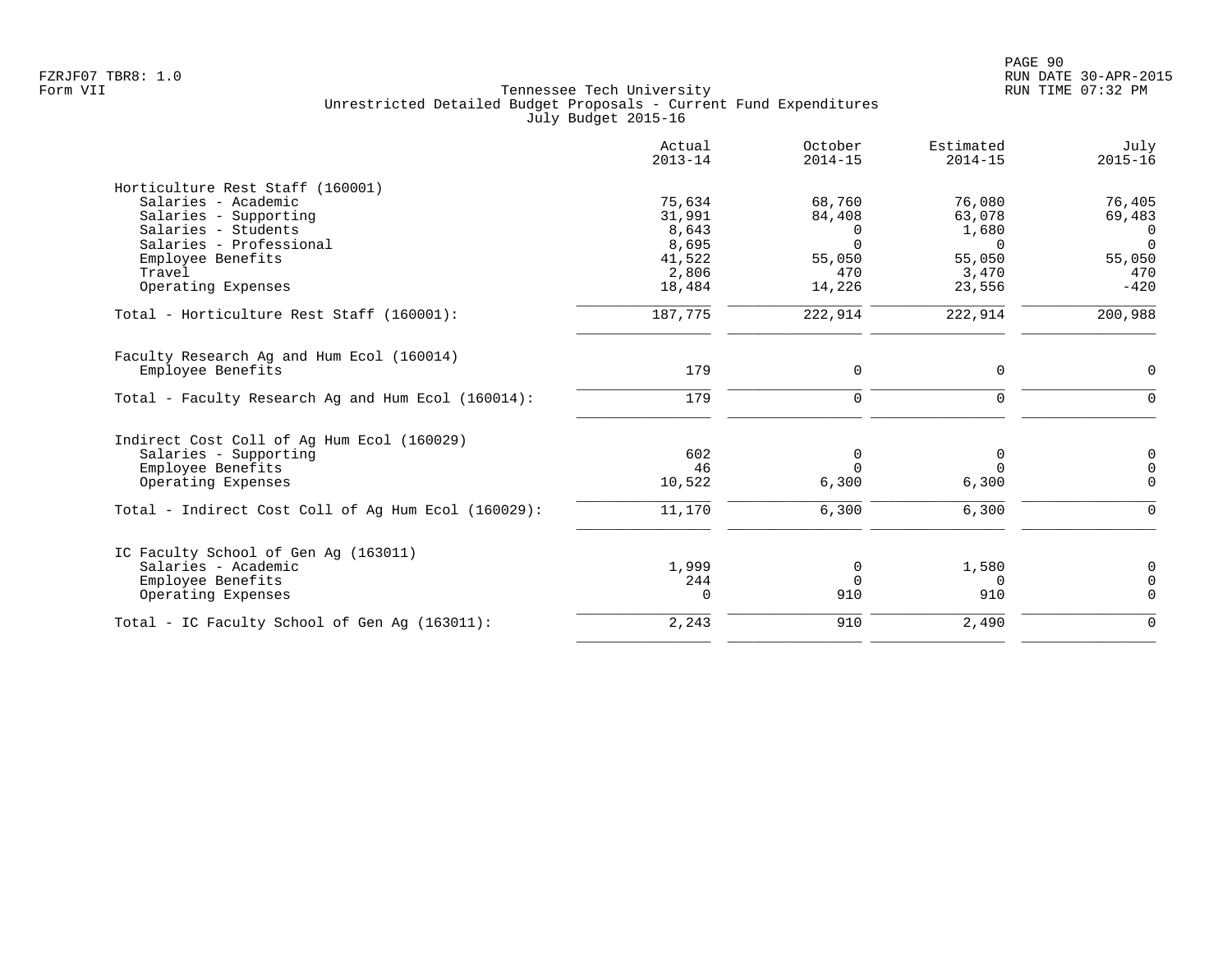| Estimated<br>July<br>$2014 - 15$<br>$2015 - 16$ | October<br>$2014 - 15$ | Actual<br>$2013 - 14$ |                                                |
|-------------------------------------------------|------------------------|-----------------------|------------------------------------------------|
|                                                 |                        |                       | Faculty Research Agriculture (163014)          |
| 130<br>$\Omega$                                 | 130                    | 900                   | Salaries - Students                            |
| $\Omega$<br>$\Omega$                            | $\Omega$               | 69                    | Employee Benefits                              |
| 2,680<br>$\Omega$                               | 2,680                  | $\Omega$              | Travel                                         |
| 4,221<br>0                                      | 4,221                  | 10,074                | Operating Expenses                             |
| 7,031<br>$\Omega$                               | 7,031                  | 11,043                | Total - Faculty Research Agriculture (163014): |
|                                                 |                        |                       | Indirect Cost Gen Ag (163029)                  |
| 4,560<br>0                                      | 4,560                  | 3,660                 | Operating Expenses                             |
| 4,560<br>$\mathbf 0$                            | 4,560                  | 3,660                 | Total - Indirect Cost Gen Ag (163029):         |
|                                                 |                        |                       | IC Faculty Human Ecology (165011)              |
| 3,220<br>0                                      | 0                      | 2,763                 | Salaries - Academic                            |
| 0<br>0                                          | $\mathbf 0$            | 638                   | Employee Benefits                              |
| $\cap$<br>$\Omega$                              | $\Omega$               | 77                    | Travel                                         |
| 1,686<br>$\mathbf 0$                            | 1,686                  | $\mathbf 0$           | Operating Expenses                             |
| 4,906<br>$\mathbf 0$                            | 1,686                  | 3,478                 | Total - IC Faculty Human Ecology (165011):     |
|                                                 |                        |                       | Indirect Cost Human Ecology (165029)           |
| 0<br>$\Omega$                                   | $\Omega$               | 439                   | Travel                                         |
| $\Omega$<br>34,724                              | 34,724                 | 3,686                 | Operating Expenses                             |
| 34,724<br>$\mathbf 0$                           | 34,724                 | 4,125                 | Total - Indirect Cost Human Ecology (165029):  |
|                                                 |                        |                       |                                                |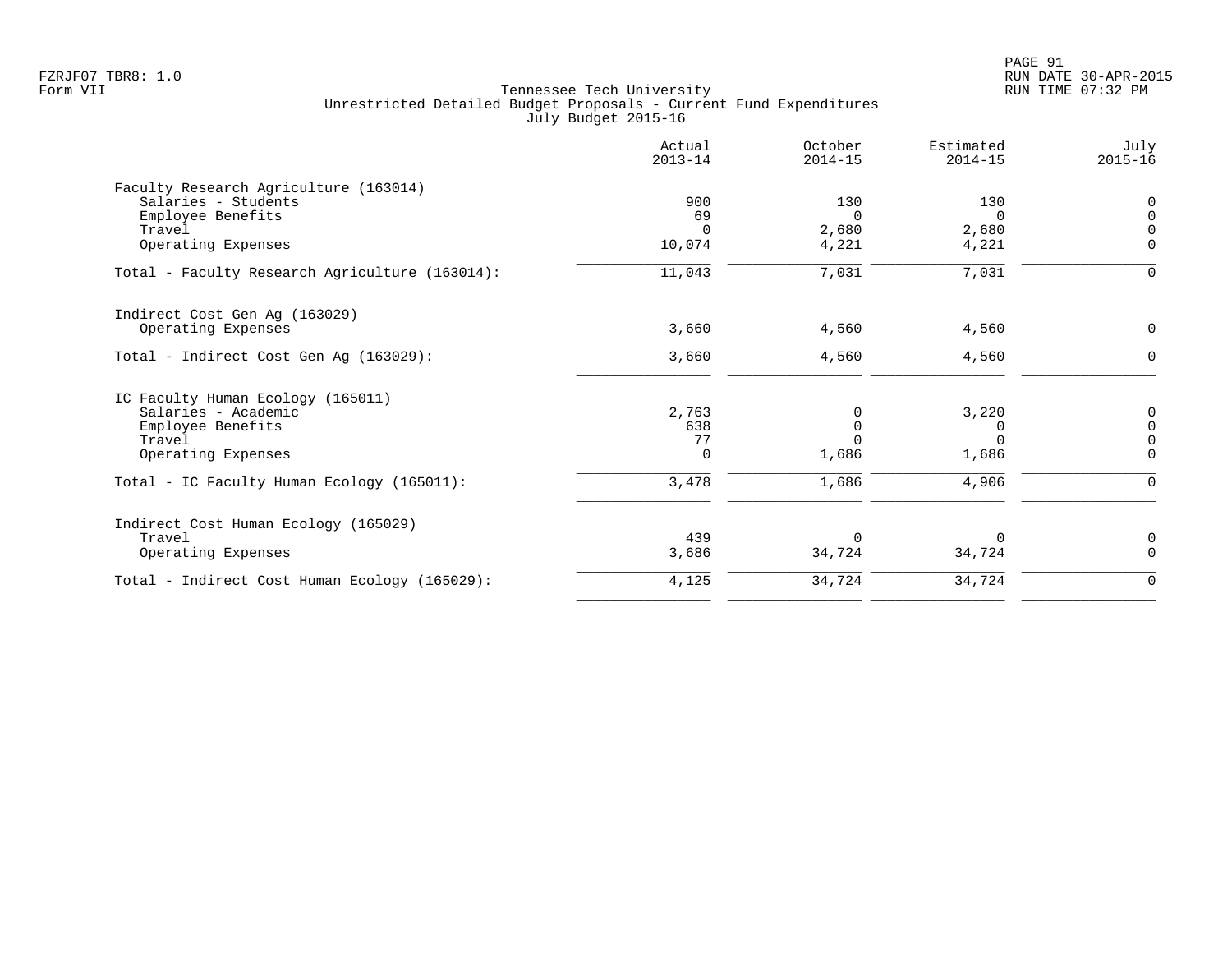PAGE 92 FZRJF07 TBR8: 1.0 RUN DATE 30-APR-2015

|                                                 | Actual<br>$2013 - 14$ | October<br>$2014 - 15$ | Estimated<br>$2014 - 15$ | July<br>$2015 - 16$ |
|-------------------------------------------------|-----------------------|------------------------|--------------------------|---------------------|
| Faculty Research Nursing (166014)               |                       |                        |                          |                     |
| Salaries - Students                             | $\mathbf 0$           | 4,800                  | 4,800                    | 0                   |
| Travel                                          | $\Omega$              | 3,300                  | 3,300                    | $\Omega$            |
| Operating Expenses                              | 519                   | 1,900                  | 1,900                    | $\Omega$            |
| Total - Faculty Research Nursing (166014):      | 519                   | 10,000                 | 10,000                   | 0                   |
| Research Admin (170001)                         |                       |                        |                          |                     |
| Salaries - Students                             | 14,762                | 0                      | 35,500                   | 0                   |
| Salaries - Professional                         | 17,928                | 17,994                 | 17,994                   | 17,994              |
| Employee Benefits                               | 7,374                 | 6,170                  | 6,170                    | 6,170               |
| Travel                                          | 27,602                | $\Omega$               | 30,000                   | $\Omega$            |
| Operating Expenses                              | 73,027                | $\Omega$               | 75,000                   | $\mathbf 0$         |
| Capital Outlay                                  | 15,000                | 19,882                 | 19,882                   | $\Omega$            |
| Total - Research Admin (170001):                | 155,693               | 44,046                 | 184,546                  | 24,164              |
| IC Faculty Office of Research (170011)          |                       |                        |                          |                     |
| Operating Expenses                              | $\mathbf 0$           | 1,680                  | 1,680                    | 0                   |
| Total - IC Faculty Office of Research (170011): | $\mathbf 0$           | 1,680                  | 1,680                    | $\Omega$            |
| Indirect Cost Pool 20 Percent (172000)          |                       |                        |                          |                     |
| Operating Expenses                              | 0                     | 0                      | $\mathbf 0$              | 249,370             |
| Total - Indirect Cost Pool 20 Percent (172000): | $\mathbf 0$           | $\mathbf 0$            | $\mathbf 0$              | 249,370             |
|                                                 |                       |                        |                          |                     |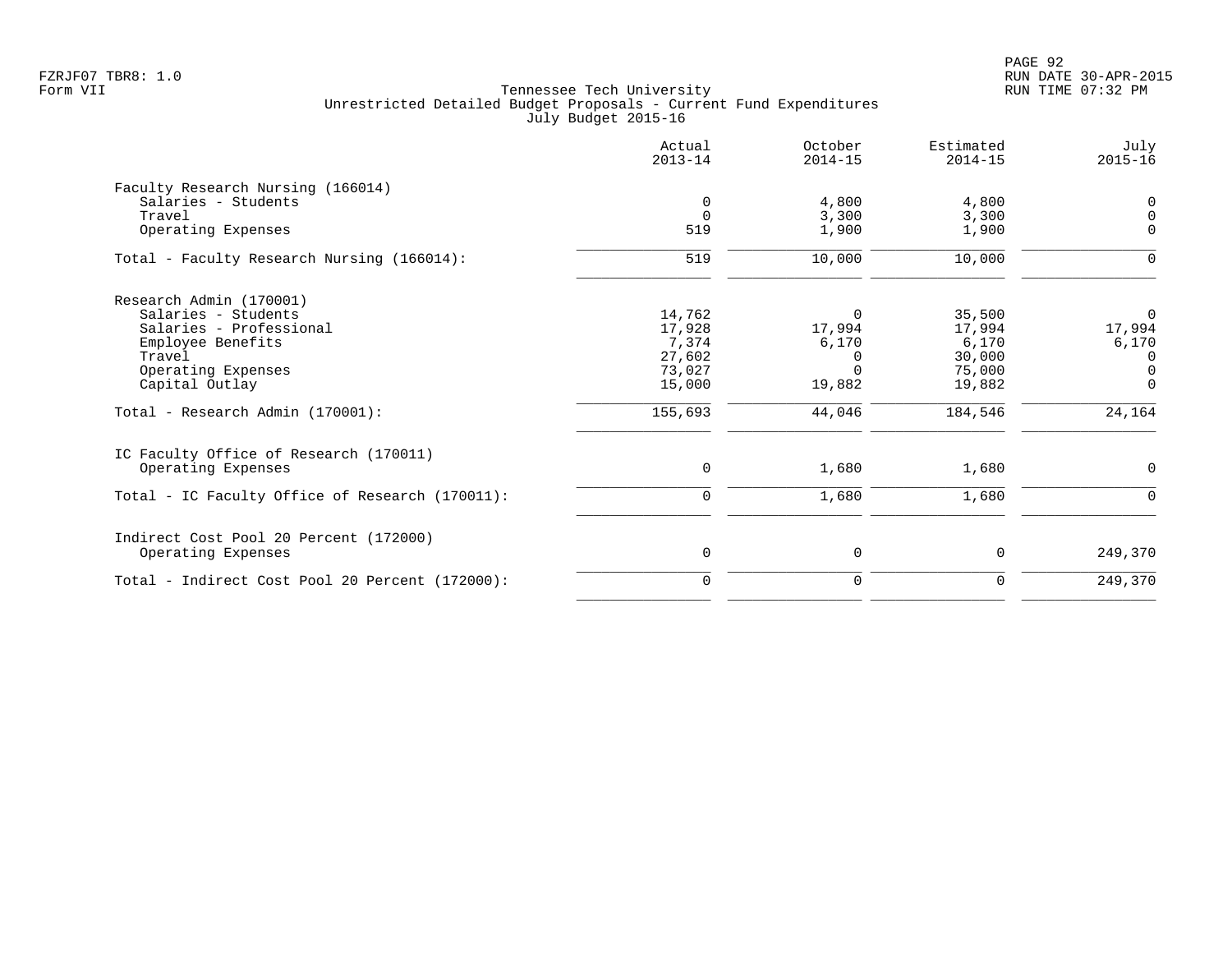PAGE 93 FZRJF07 TBR8: 1.0 RUN DATE 30-APR-2015

|                                                                                                                       | Actual<br>$2013 - 14$     | October<br>$2014 - 15$     | Estimated<br>$2014 - 15$   | July<br>$2015 - 16$        |
|-----------------------------------------------------------------------------------------------------------------------|---------------------------|----------------------------|----------------------------|----------------------------|
| Indirect Cost Pool Faculty 10 Per (172005)<br>Operating Expenses                                                      | 0                         | 89,200                     | $\Omega$                   | 89,200                     |
| Total - Indirect Cost Pool Faculty 10 Per (172005):                                                                   | $\mathbf 0$               | 89,200                     | $\Omega$                   | 89,200                     |
| Faculty Research 30 Percent (174000)<br>Employee Benefits<br>Operating Expenses                                       | 0<br>$\mathbf 0$          | 39,400<br>377,156          | 39,400<br>169,941          | 19,700<br>194,290          |
| Total - Faculty Research 30 Percent (174000):                                                                         | $\mathbf 0$               | 416,556                    | 209,341                    | 213,990                    |
| Fac Research Combined (174001)<br>Salaries - Academic<br>Employee Benefits<br>Total - Fac Research Combined (174001): | 30,754<br>9,373<br>40,127 | $\Omega$<br>9,840<br>9,840 | $\Omega$<br>9,840<br>9,840 | $\Omega$<br>9,840<br>9,840 |
| Indirect Costs Extended Programs (180029)<br>Operating Expenses<br>Total - Indirect Costs Extended Programs (180029): | 0<br>$\mathbf 0$          | 3,570<br>3,570             | 3,570<br>3,570             | 0<br>$\Omega$              |
| TBR Spouse Dependent Discount (700000)<br>Employee Benefits                                                           | 16,297                    | 35,150                     | 35,150                     | 35,150                     |
| Total - TBR Spouse Dependent Discount (700000):                                                                       | 16,297                    | 35,150                     | 35,150                     | 35,150                     |
|                                                                                                                       |                           |                            |                            |                            |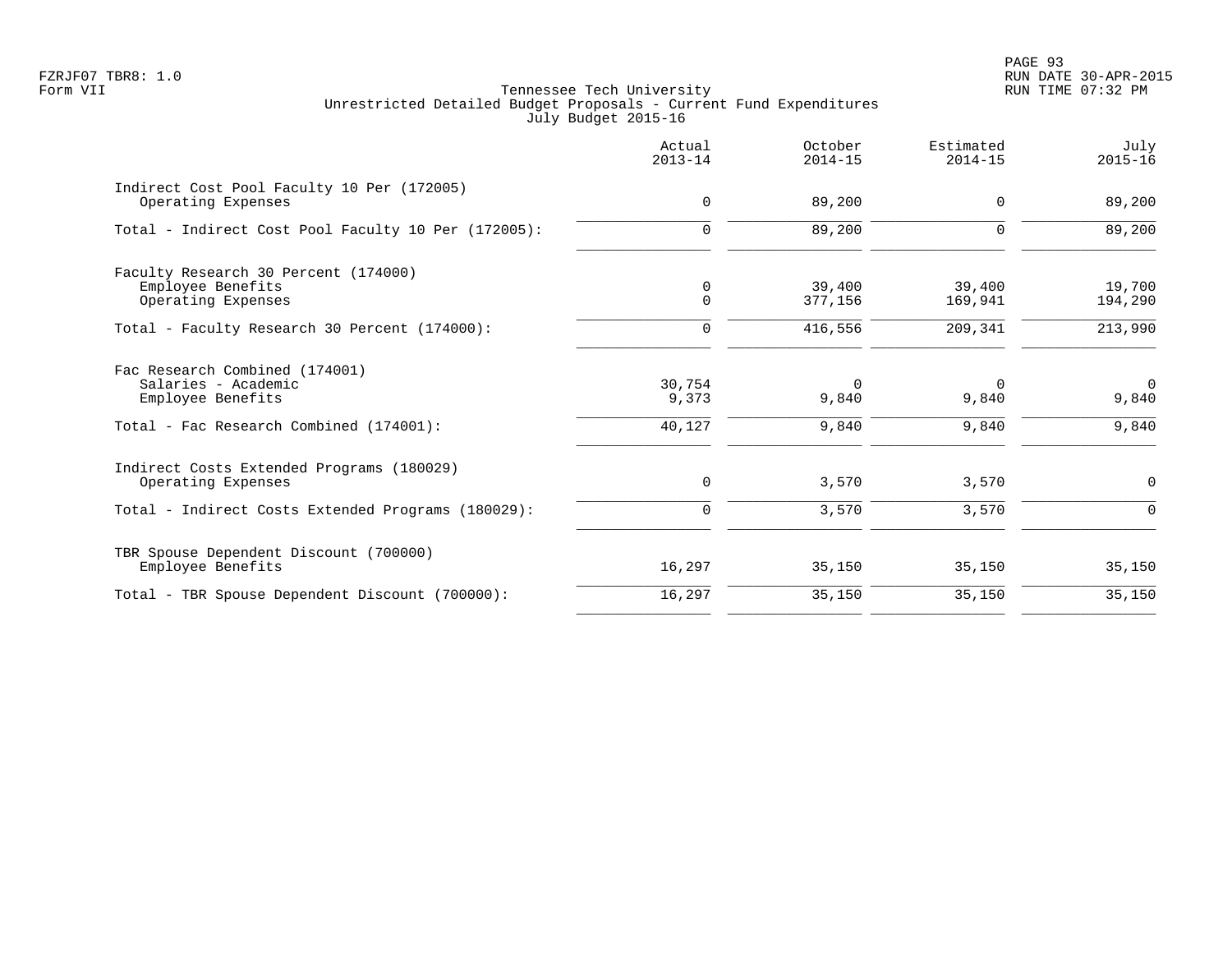PAGE 94 FZRJF07 TBR8: 1.0 RUN DATE 30-APR-2015

|                                                                                                                                                                               | Actual<br>$2013 - 14$                                            | October<br>$2014 - 15$                                          | Estimated<br>$2014 - 15$                                | July<br>$2015 - 16$                                    |
|-------------------------------------------------------------------------------------------------------------------------------------------------------------------------------|------------------------------------------------------------------|-----------------------------------------------------------------|---------------------------------------------------------|--------------------------------------------------------|
| TBR Employ Remission PC191 (700001)<br>Employee Benefits                                                                                                                      | 17,661                                                           | 23,120                                                          | 23,120                                                  | 23,120                                                 |
| Total - TBR Employ Remission PC191 (700001):                                                                                                                                  | 17,661                                                           | 23,120                                                          | 23,120                                                  | 23,120                                                 |
| E and G Data Processing Allocation (700003)<br>Department Revenues                                                                                                            | 229,241                                                          | 322,290                                                         | 322,230                                                 | 297,540                                                |
| Total - E and G Data Processing Allocation (700003):                                                                                                                          | 229,241                                                          | 322,290                                                         | 322,230                                                 | 297,540                                                |
| E and G Claims Adjustment (700004)<br>Operating Expenses                                                                                                                      | 23,886                                                           | 23,000                                                          | 2,440                                                   | 2,440                                                  |
| Total - E and G Claims Adjustment (700004):                                                                                                                                   | 23,886                                                           | 23,000                                                          | 2,440                                                   | 2,440                                                  |
| $E$ and G Support (700005)<br>Salaries - Administrative<br>Salaries - Academic<br>Salaries - Supporting<br>Salaries - Professional<br>Employee Benefits<br>Operating Expenses | 0<br>$\mathbf 0$<br>$\mathbf 0$<br>$\Omega$<br>4,921<br>$-3,147$ | 0<br>$\mathbf 0$<br>$\mathbf 0$<br>$\Omega$<br>60,660<br>$-250$ | 0<br>0<br>$\mathbf 0$<br>$\Omega$<br>52,035<br>$-1,321$ | 1,875<br>1,855<br>1,000<br>1,545<br>53,975<br>$-1,367$ |
| Total - E and G Support $(700005)$ :                                                                                                                                          | 1,774                                                            | 60,410                                                          | 50,714                                                  | 58,883                                                 |
| E and G Salary Increase Pool (700010)<br>Salaries - Academic                                                                                                                  | 0                                                                | 1,800                                                           | 1,800                                                   | 1,800                                                  |
| Total - E and G Salary Increase Pool (700010):                                                                                                                                | $\mathbf 0$                                                      | 1,800                                                           | 1,800                                                   | 1,800                                                  |
|                                                                                                                                                                               |                                                                  |                                                                 |                                                         |                                                        |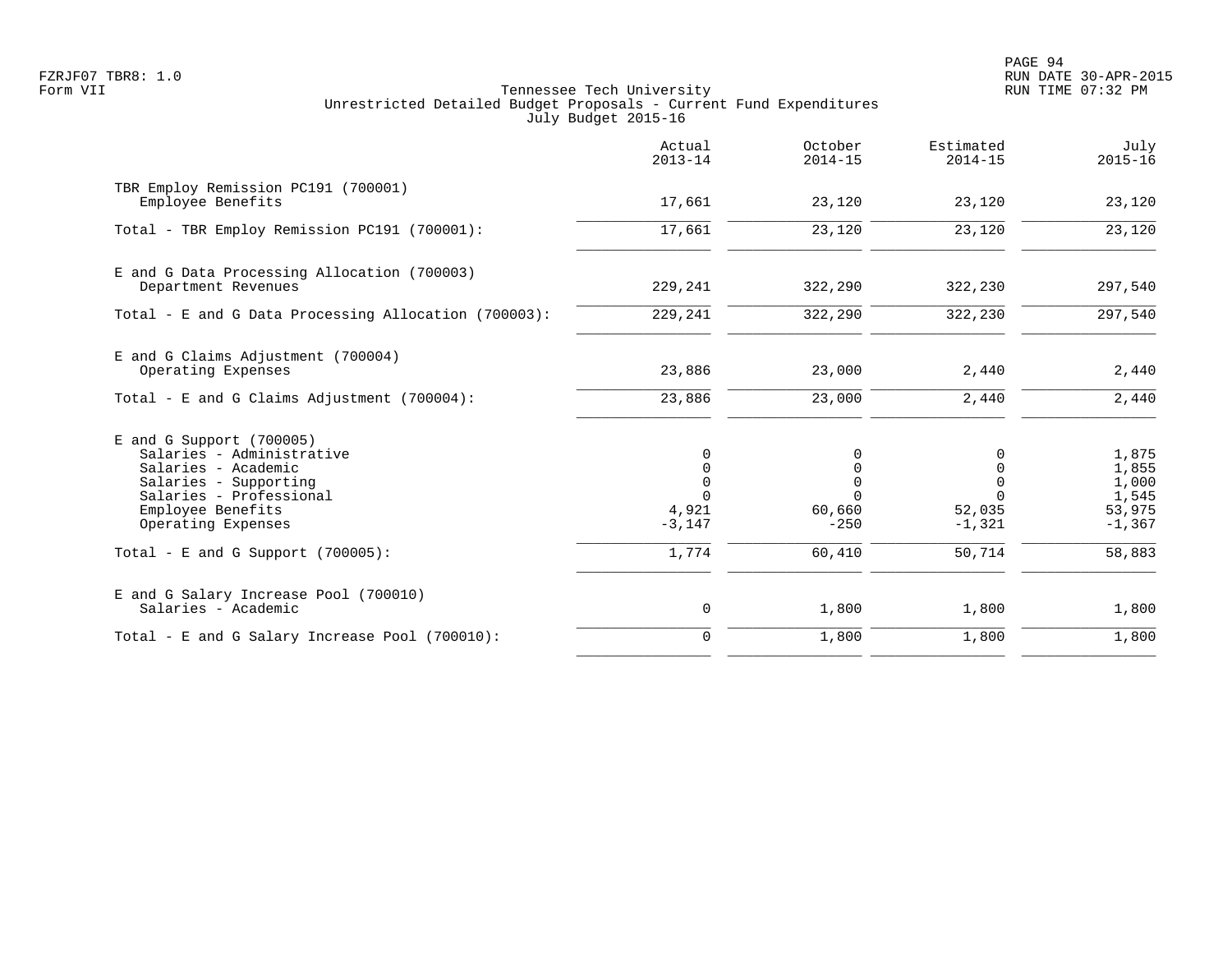PAGE 95 FZRJF07 TBR8: 1.0 RUN DATE 30-APR-2015

|                                                                 | Actual<br>$2013 - 14$ | October<br>$2014 - 15$ | Estimated<br>$2014 - 15$ | July<br>$2015 - 16$ |
|-----------------------------------------------------------------|-----------------------|------------------------|--------------------------|---------------------|
| Horticulure Rest Staff Alloc (700050)<br>Operating Expenses     | $-92,300$             | $-92,300$              | $-92,300$                | $-92,300$           |
| Total - Horticulure Rest Staff Alloc (700050):                  | $-92,300$             | $-92,300$              | $-92,300$                | $-92,300$           |
| TTU Staff Tuit Maint Reimbursment (700068)<br>Employee Benefits | 8,228                 | 8,227                  | 10,171                   | 10,171              |
| Total - TTU Staff Tuit Maint Reimbursment (700068):             | 8,228                 | 8,227                  | 10,171                   | 10,171              |
| Total - Research $(250)$ :                                      |                       |                        |                          |                     |
| Salaries - Administrative                                       | $\Omega$              | 125,000                | 125,000                  | 127,175             |
| Salaries - Academic                                             | 256,167               | 134,299                | 224,570                  | 142,560             |
| Salaries - Supporting                                           | 46,420                | 84,408                 | 67,851                   | 70,483              |
| Salaries - Students                                             | 122,509               | 66,558                 | 114,752                  | 390                 |
| Salaries - Professional                                         | 28,002                | 17,994                 | 98,794                   | 104,539             |
| Employee Benefits                                               | 157,835               | 306,838                | 348,853                  | 306,356             |
| Travel                                                          | 168,228               | 37,670                 | 158,939                  | 1,940               |
| Operating Expenses                                              | 535,462<br>190,604    | 2,566,754              | 2,151,294<br>23,125      | 283,338<br>$\Omega$ |
| Capital Outlay<br>Department Revenues                           | 229,241               | 28,125<br>322,290      | 322,230                  | 297,540             |
| Total                                                           | 1,734,468             | 3,689,936              | 3,635,408                | 1,334,321           |
|                                                                 |                       |                        |                          |                     |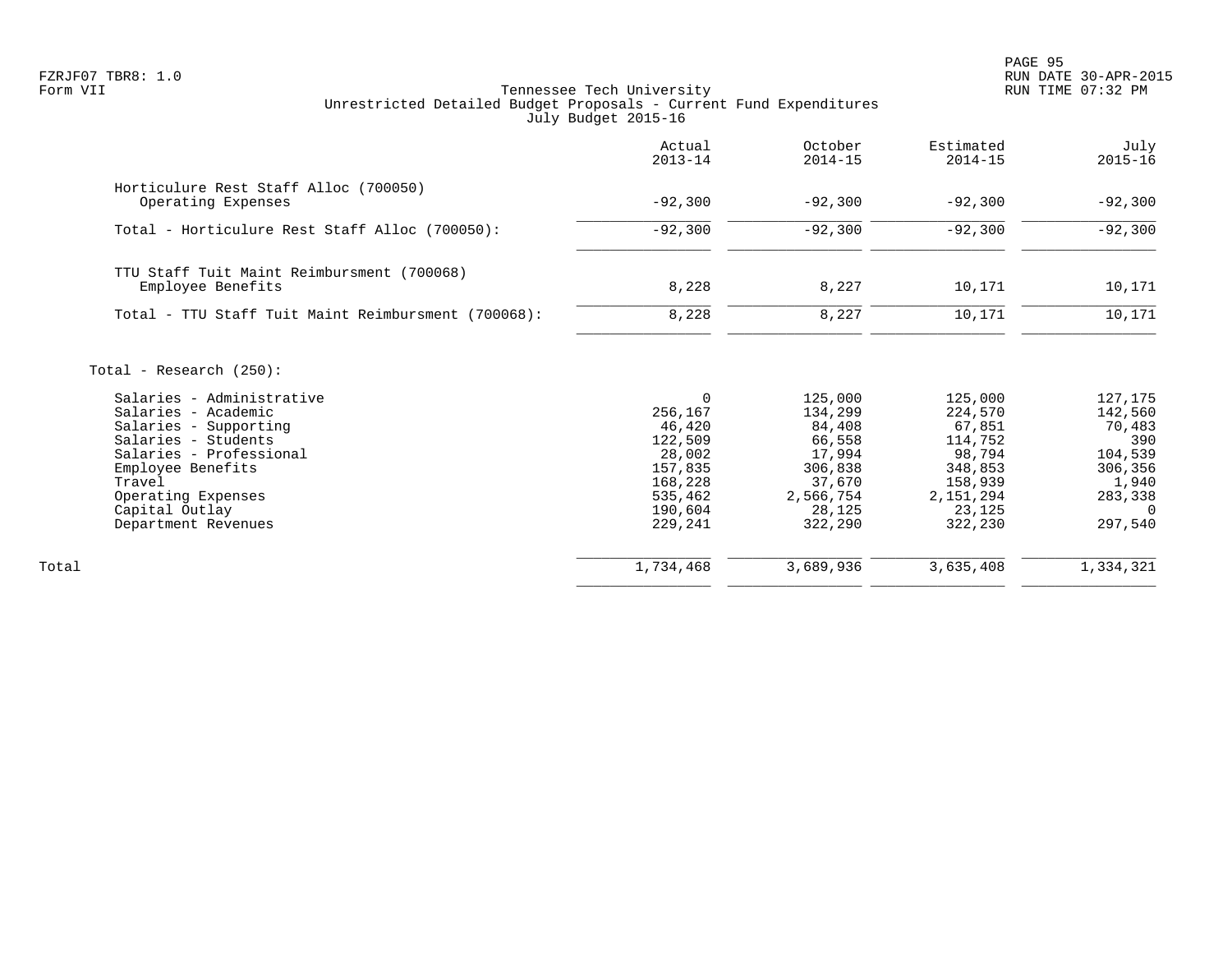|                                                                                                                                                                                                                          | Actual<br>$2013 - 14$                                                                                     | October<br>$2014 - 15$                                                                                  | Estimated<br>$2014 - 15$                                                                                    | July<br>$2015 - 16$                                                                                  |
|--------------------------------------------------------------------------------------------------------------------------------------------------------------------------------------------------------------------------|-----------------------------------------------------------------------------------------------------------|---------------------------------------------------------------------------------------------------------|-------------------------------------------------------------------------------------------------------------|------------------------------------------------------------------------------------------------------|
| Total - Research $(25)$ :                                                                                                                                                                                                |                                                                                                           |                                                                                                         |                                                                                                             |                                                                                                      |
| Salaries - Administrative<br>Salaries - Academic<br>Salaries - Supporting<br>Salaries - Students<br>Salaries - Professional<br>Employee Benefits<br>Travel<br>Operating Expense<br>Capital Outlay<br>Department Revenues | $\Omega$<br>256,167<br>46,420<br>122,509<br>28,002<br>157,835<br>168,228<br>535,462<br>190,604<br>229,241 | 125,000<br>134,299<br>84,408<br>66,558<br>17,994<br>306,838<br>37,670<br>2,566,754<br>28,125<br>322,290 | 125,000<br>224,570<br>67,851<br>114,752<br>98,794<br>348,853<br>158,939<br>2, 151, 294<br>23,125<br>322,230 | 127,175<br>142,560<br>70,483<br>390<br>104,539<br>306,356<br>1,940<br>283,338<br>$\Omega$<br>297,540 |
| Total                                                                                                                                                                                                                    | 1,734,468                                                                                                 | 3,689,936                                                                                               | 3,635,408                                                                                                   | 1,334,321                                                                                            |
| Public Service (30)<br>Public Service (300)<br>Craft Center Workshops (121762)<br>Salaries - Academic<br>Salaries - Supporting<br>Salaries - Students<br>Salaries - Professional<br>Employee Benefits<br>Travel          | 1,175<br>3,150<br>8,762<br>36,549<br>15,338<br>1,411                                                      | 750<br>15,750<br>4,000<br>42,733<br>13,530<br>600                                                       | $\Omega$<br>14,680<br>4,000<br>42,733<br>13,530<br>1,770                                                    | 750<br>15,750<br>4,000<br>42,945<br>13,530<br>600                                                    |
| Operating Expenses                                                                                                                                                                                                       | 44,288                                                                                                    | 45,240                                                                                                  | 63,890                                                                                                      | 45,240                                                                                               |
| Total - Craft Center Workshops (121762):                                                                                                                                                                                 | 110,673                                                                                                   | 122,603                                                                                                 | 140,603                                                                                                     | 122,815                                                                                              |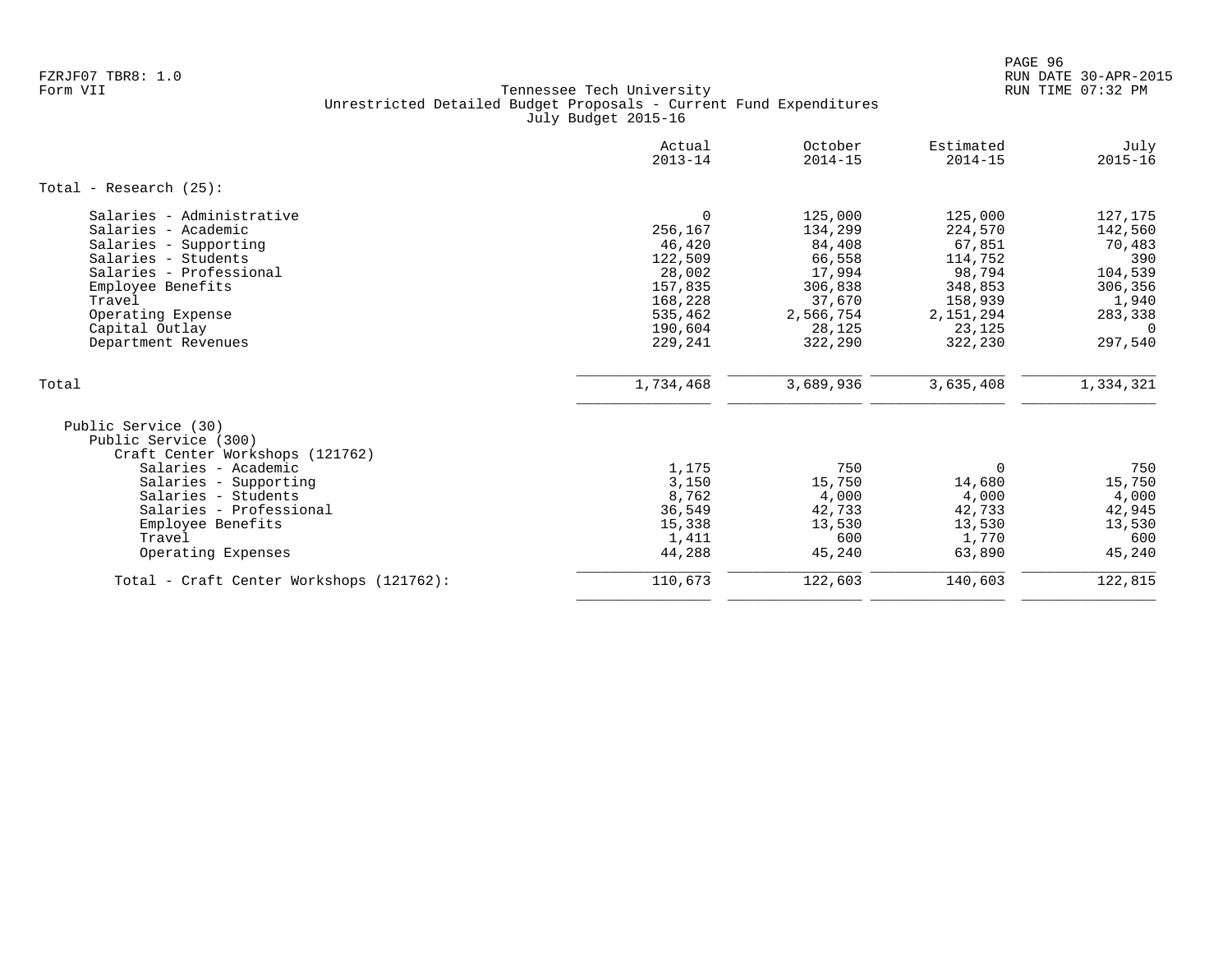PAGE 97 FZRJF07 TBR8: 1.0 RUN DATE 30-APR-2015

|                                                                                                                            | Actual<br>$2013 - 14$             | October<br>$2014 - 15$            | Estimated<br>$2014 - 15$            | July<br>$2015 - 16$                  |
|----------------------------------------------------------------------------------------------------------------------------|-----------------------------------|-----------------------------------|-------------------------------------|--------------------------------------|
| Craft Center Workshops Transf In (121763)<br>Operating Expenses                                                            | $-50,000$                         | $-50,000$                         | $-50,000$                           | $-50,000$                            |
| Total - Craft Center Workshops Transf In (121763):                                                                         | $-50,000$                         | $-50,000$                         | $-50,000$                           | $-50,000$                            |
| Craft Center Exhibitions (121769)<br>Salaries - Supporting<br>Employee Benefits<br>Travel<br>Operating Expenses            | 1,077<br>245<br>596<br>5,460      | 1,000<br>760<br>100<br>2,180      | 500<br>760<br>600<br>2,180          | 1,000<br>760<br>100<br>2,180         |
| Total - Craft Center Exhibitions (121769):                                                                                 | 7,378                             | 4,040                             | 4,040                               | 4,040                                |
| Federal College Work Study Program (122001)<br>Salaries - Students<br>Total - Federal College Work Study Program (122001): | 18,280<br>18,280                  | 12,080<br>12,080                  | 12,080<br>12,080                    | 12,080<br>12,080                     |
|                                                                                                                            |                                   |                                   |                                     |                                      |
| WTTU Tech Radio (127904)<br>Salaries - Students<br>Salaries - Professional<br>Employee Benefits<br>Operating Expenses      | 7,236<br>$\Omega$<br>121<br>7,091 | 10,880<br>1,800<br>5,830<br>5,080 | 7,280<br>$\Omega$<br>5,830<br>8,980 | 10,880<br>$\Omega$<br>5,830<br>6,880 |
| Total - WTTU Tech Radio (127904):                                                                                          | 14,448                            | 23,590                            | 22,090                              | 23,590                               |
|                                                                                                                            |                                   |                                   |                                     |                                      |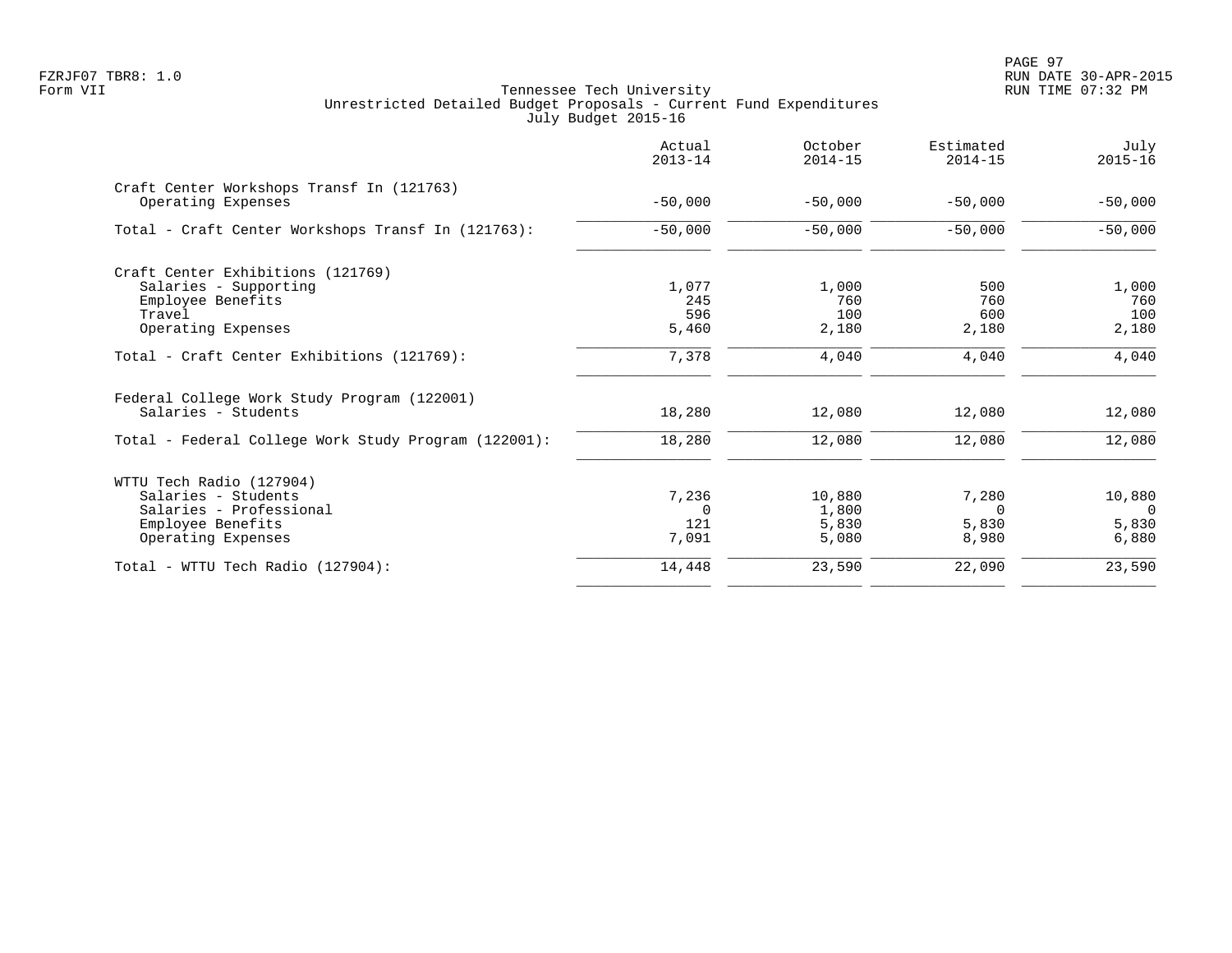|                                                                            | Actual<br>$2013 - 14$ | October<br>$2014 - 15$ | Estimated<br>$2014 - 15$ | July<br>$2015 - 16$   |
|----------------------------------------------------------------------------|-----------------------|------------------------|--------------------------|-----------------------|
| Science Fair (130005)<br>Employee Benefits                                 | 0                     | 2,600                  | 2,600                    | 2,600                 |
| Total - Science Fair $(130005)$ :                                          | $\mathbf 0$           | 2,600                  | 2,600                    | 2,600                 |
| COOP Fisheries Unit (131002)<br>Salaries - Supporting<br>Employee Benefits | 33,382<br>20,223      | 33,635<br>19,650       | 33,635<br>20,715         | 33,888<br>20,715      |
| Total - COOP Fisheries Unit (131002):                                      | 53,605                | 53,285                 | 54,350                   | 54,603                |
| TN Great War Comm Chair (134001)<br>Operating Expenses                     | $\mathbf 0$           | 0                      | 10,000                   | 0                     |
| Total - TN Great War Comm Chair (134001):                                  | 0                     | 0                      | 10,000                   | $\Omega$              |
| Match History (134004)<br>Salaries - Academic<br>Employee Benefits         | 1,735<br>133          | 0<br>$\mathbf 0$       | 0<br>$\Omega$            | $\pmb{0}$<br>$\Omega$ |
| Total - Match History (134004):                                            | 1,868                 | 0                      | $\mathbf 0$              | $\Omega$              |
| Engineering MOE Funding (137020)<br>Employee Benefits                      | $\mathbf 0$           | 2,500                  | 2,500                    | 2,500                 |
| Total - Engineering MOE Funding (137020):                                  | $\mathbf 0$           | 2,500                  | 2,500                    | 2,500                 |
|                                                                            |                       |                        |                          |                       |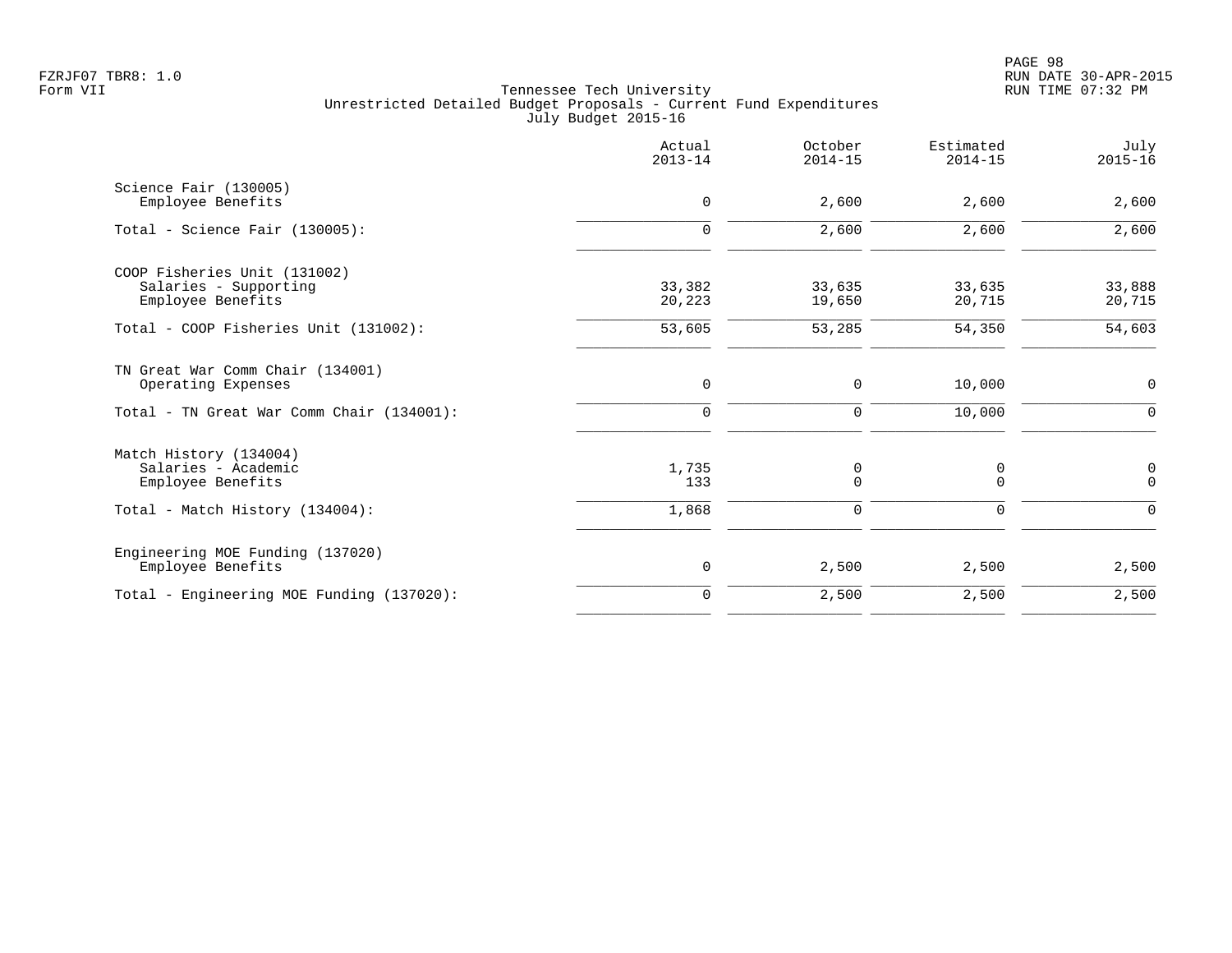PAGE 99 FZRJF07 TBR8: 1.0 RUN DATE 30-APR-2015

|                                                 | Actual<br>$2013 - 14$ | October<br>$2014 - 15$ | Estimated<br>$2014 - 15$ | July<br>$2015 - 16$  |
|-------------------------------------------------|-----------------------|------------------------|--------------------------|----------------------|
| Match Mechanical Engineering (138405)           |                       |                        |                          |                      |
| Salaries - Academic                             | 7,924                 | 0                      | 0                        | 0                    |
| Employee Benefits                               | 2,318                 | $\mathbf 0$            | $\mathbf 0$              | $\mathbf 0$          |
| Total - Match Mechanical Engineering (138405):  | 10,242                | $\mathbf 0$            | $\mathbf 0$              | $\Omega$             |
| Match College of Business (140035)              |                       |                        |                          |                      |
| Salaries - Supporting                           | $\Omega$              | 37,933                 | $\Omega$                 | $\mathbf 0$          |
| Salaries - Students<br>Salaries - Professional  | 4,061<br>20,447       | $\Omega$<br>$\Omega$   | 8,143                    | $\Omega$<br>$\Omega$ |
| Employee Benefits                               | 6,086                 | $\Omega$               | 24,345<br>3,315          | $\overline{0}$       |
| Operating Expenses                              | 483                   | 14,100                 | 16,230                   | $\Omega$             |
| Total - Match College of Business (140035):     | 31,077                | 52,033                 | 52,033                   | $\Omega$             |
| RODP Marketing Campaign (140100)                |                       |                        |                          |                      |
| Salaries - Academic                             | $\mathbf 0$           | 2,000                  | 2,000                    | $\mathbf 0$          |
| Salaries - Supporting                           | $\Omega$              | 10,000                 | 10,000                   | $\Omega$             |
| Salaries - Students                             | 6,908                 | 10,000                 | 10,000                   | 8,000                |
| Salaries - Professional                         | 218,177               | 226,104                | 232,745                  | 228,398              |
| Employee Benefits<br>Travel                     | 57,496<br>30,164      | 67,600<br>40,000       | 52,600<br>40,000         | 46,800<br>30,000     |
| Operating Expenses                              | 180,996               | 176,870                | 175,430                  | 183,970              |
| Total - RODP Marketing Campaign (140100):       | 493,741               | 532,574                | 522,775                  | 497,168              |
| Business Media Service Center (140101)          |                       |                        |                          |                      |
| Salaries - Supporting                           | 1,229                 | 0                      | 0                        | 0                    |
| Salaries - Students                             | 130                   | $\mathbf 0$            | $\Omega$                 | $\overline{0}$       |
| Salaries - Professional                         | 1,620                 | $\Omega$               | $\Omega$                 | $\Omega$             |
| Employee Benefits<br>Travel                     | 218<br>46             | 800<br>$\Omega$        | 800<br>$\Omega$          | 800<br>$\Omega$      |
| Operating Expenses                              | 23,650                | 33,836                 | 33,836                   | 34,198               |
| Department Revenues                             | $-20,974$             | $\Omega$               | $\cap$                   | $\Omega$             |
| Total - Business Media Service Center (140101): | 5,919                 | 34,636                 | 34,636                   | 34,998               |
|                                                 |                       |                        |                          |                      |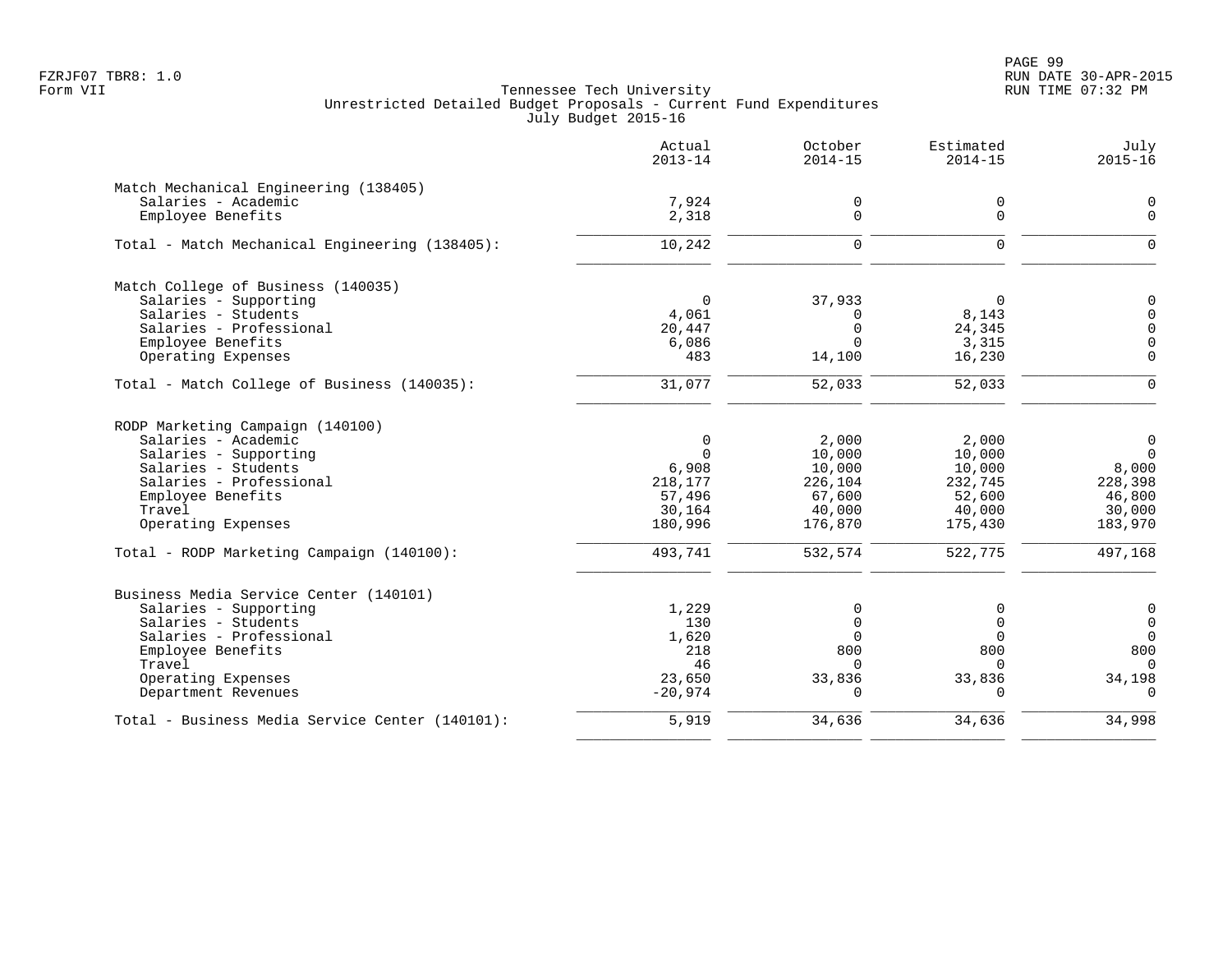| Actual<br>$2013 - 14$ | October<br>$2014 - 15$   | Estimated<br>$2014 - 15$          | July<br>$2015 - 16$              |
|-----------------------|--------------------------|-----------------------------------|----------------------------------|
|                       |                          |                                   |                                  |
| $-6,584$              | 364                      | 364                               | $\overline{0}$                   |
| 9,696                 | $-6,300$                 | $-6,300$                          | $\Omega$                         |
| 2,823                 | $\Omega$                 | $\Omega$                          | $\Omega$                         |
| $\Omega$              | $-4,100$                 | $-4,100$                          | $\mathbf 0$                      |
| 5,935                 | $-10,036$                | $-10,036$                         | $\mathbf 0$                      |
|                       |                          |                                   |                                  |
| $\mathbf 0$           | 850                      | 850                               | 850                              |
| $\mathbf 0$           | 850                      | 850                               | 850                              |
|                       |                          |                                   |                                  |
|                       |                          |                                   | 0                                |
|                       |                          |                                   | $\mathbf 0$                      |
| $\Omega$              | 800                      | 800                               | $\Omega$                         |
| 3,591                 | 800                      | 800                               | $\mathbf 0$                      |
|                       |                          |                                   |                                  |
|                       |                          |                                   | 0                                |
|                       |                          |                                   | $\overline{0}$                   |
| $\mathbf 0$           | $\Omega$                 | 9,750                             | $\overline{0}$                   |
| $\mathbf 0$           | $\mathbf 0$              | 30,958                            | $\mathbf 0$                      |
|                       | 2,550<br>1,041<br>0<br>0 | 0<br>$\Omega$<br>0<br>$\mathbf 0$ | 0<br>$\Omega$<br>7,000<br>14,208 |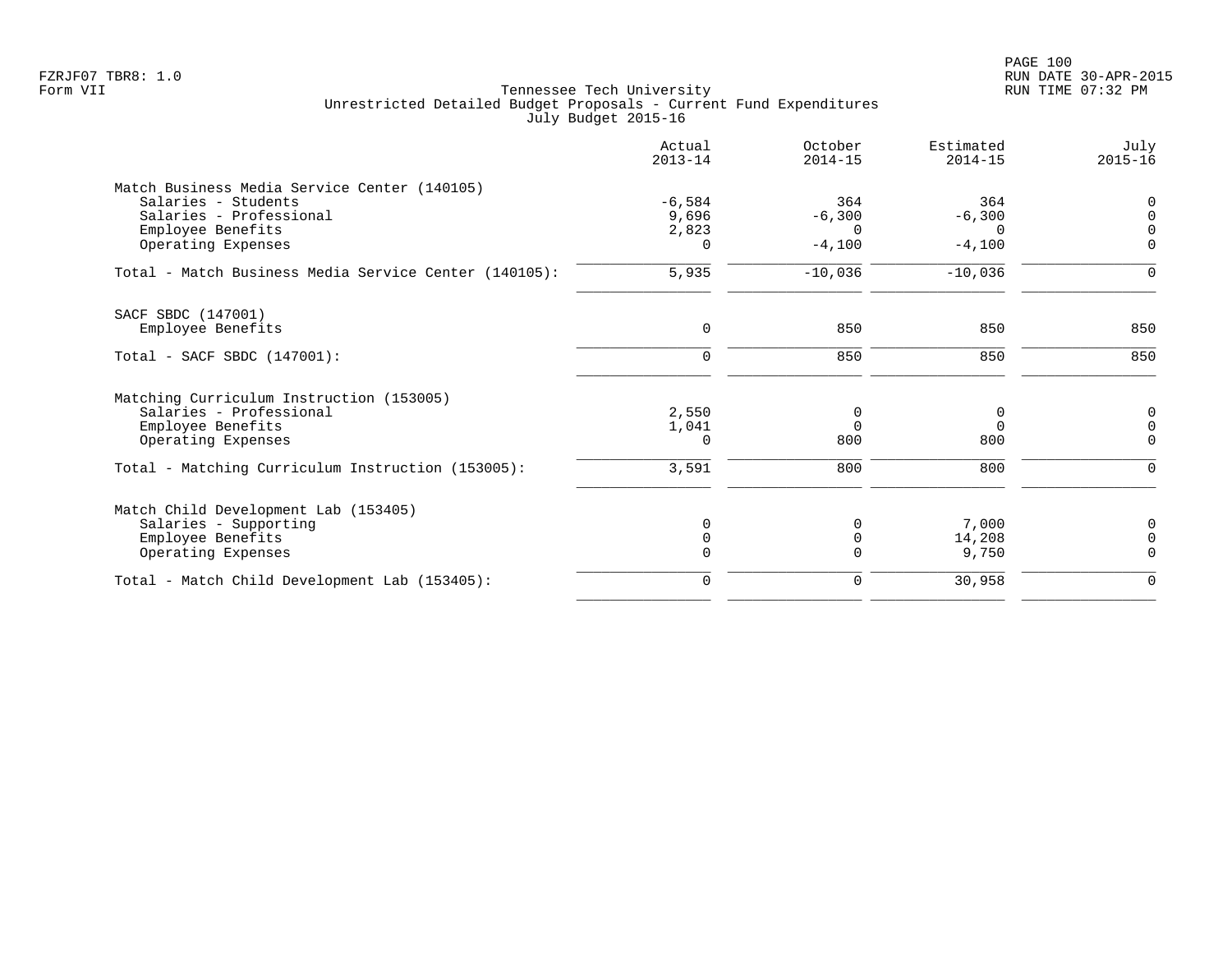|                                           | Actual<br>$2013 - 14$ | October<br>$2014 - 15$ | Estimated<br>$2014 - 15$ | July<br>$2015 - 16$ |
|-------------------------------------------|-----------------------|------------------------|--------------------------|---------------------|
| Band Camps and Clinics (155002)           |                       |                        |                          |                     |
| Travel                                    | 247                   | $\Omega$               | $\Omega$                 | $\mathbf 0$         |
| Operating Expenses                        | 33,552                | 33,330                 | 25,231                   | 33,330              |
| Total - Band Camps and Clinics (155002):  | 33,799                | 33,330                 | 25,231                   | 33,330              |
| Southeast Chamber Music (155007)          |                       |                        |                          |                     |
| Salaries - Academic                       | 85                    | $\Omega$               | $\Omega$                 | $\overline{0}$      |
| Employee Benefits                         | 19                    | 2,000                  | 2,000                    | 2,000               |
| Travel                                    | 100                   | $\Omega$               | $\Omega$                 | $\Omega$            |
| Operating Expenses                        | 1,162                 | 18,000                 | 18,000                   | 18,000              |
| Total - Southeast Chamber Music (155007): | 1,366                 | 20,000                 | 20,000                   | 20,000              |
| Rural Education Program (156000)          |                       |                        |                          |                     |
| Operating Expenses                        | $\mathbf 0$           | 1,670                  | 1,670                    | 1,670               |
| Total - Rural Education Program (156000): | $\mathbf 0$           | 1,670                  | 1,670                    | 1,670               |
| STEM Operating (156002)                   |                       |                        |                          |                     |
| Salaries - Academic                       | 89,571                | 113,165                | 111,466                  | 113,818             |
| Salaries - Supporting                     | 134,566               | 160,837                | 162,501                  | 160,096             |
| Salaries - Students                       | 39,055                | 15,490                 | 19,067                   | 400                 |
| Salaries - Professional                   | 37,835                | 66,450                 | 56,163                   | 87,000              |
| Employee Benefits                         | 102,190               | 121,700                | 121,700                  | 121,700             |
| Travel                                    | 9,657                 | 2,820                  | 9,565                    | 2,820               |
| Operating Expenses                        | 138,351               | 42,240                 | 42,240                   | 54,240              |
| Total - STEM Operating (156002):          | 551,225               | 522,702                | 522,702                  | 540,074             |
|                                           |                       |                        |                          |                     |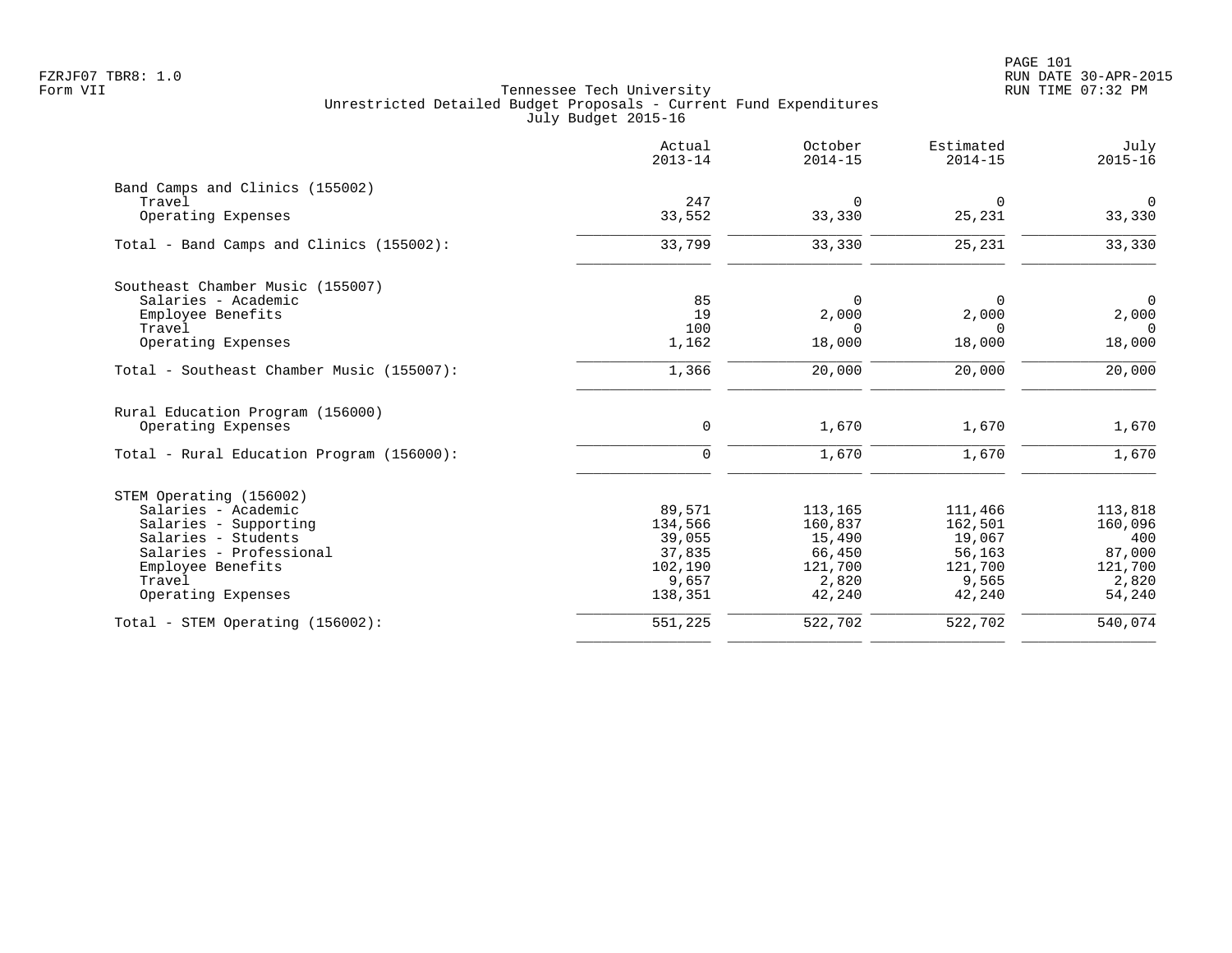|                                           | Actual<br>$2013 - 14$ | October<br>$2014 - 15$ | Estimated<br>$2014 - 15$ | July<br>$2015 - 16$ |
|-------------------------------------------|-----------------------|------------------------|--------------------------|---------------------|
| STEM Graduate Assistant (156003)          |                       |                        |                          |                     |
| Employee Benefits                         | 8,297                 | 23,130                 | 23,130                   | 23,130              |
| Total - STEM Graduate Assistant (156003): | 8,297                 | 23,130                 | 23,130                   | 23,130              |
| STEM Workshops (156004)                   |                       |                        |                          |                     |
| Salaries - Academic                       | 6,362                 | 6,500                  | 6,500                    | 6,500               |
| Salaries - Students                       | 574                   | 500                    | 500                      | 500                 |
| Employee Benefits                         | 1,386                 | 1,600                  | 1,600                    | 1,600               |
| Operating Expenses                        | 9,231                 | 24,164                 | 34,164                   | 11,400              |
| Total - STEM Workshops (156004):          | 17,553                | 32,764                 | 42,764                   | 20,000              |
| STEM Equip Rental (156006)                |                       |                        |                          |                     |
| Operating Expenses                        | 923                   | 12,675                 | 3,552                    | 2,000               |
| Total - STEM Equip Rental (156006):       | 923                   | 12,675                 | 3,552                    | 2,000               |
| STEM Science Fair (156007)                |                       |                        |                          |                     |
| Travel                                    | 5,206                 | $\Omega$               | $\mathbf 0$              | $\mathsf 0$         |
| Operating Expenses                        | 109                   | 15,314                 | 15,314                   | $\mathsf{O}$        |
| Total - STEM Science Fair (156007):       | 5,315                 | 15,314                 | 15,314                   | $\Omega$            |
| Ag Pavilion (161000)                      |                       |                        |                          |                     |
| Salaries - Supporting                     | 36,523                | 36,980                 | 36,980                   | 34,134              |
| Salaries - Students                       | 35,727                | 8,000                  | 14,000                   | 3,000               |
| Salaries - Professional                   | 54,713                | 58,184                 | 55,184                   | 55,552              |
| Employee Benefits                         | 47,673                | 46,960                 | 48,315                   | 48,315              |
| Operating Expenses                        | 69,710                | 61,590                 | 51,460                   | 69,590              |
| Total - Ag Pavilion $(161000)$ :          | 244,346               | 211,714                | 205,939                  | 210,591             |
|                                           |                       |                        |                          |                     |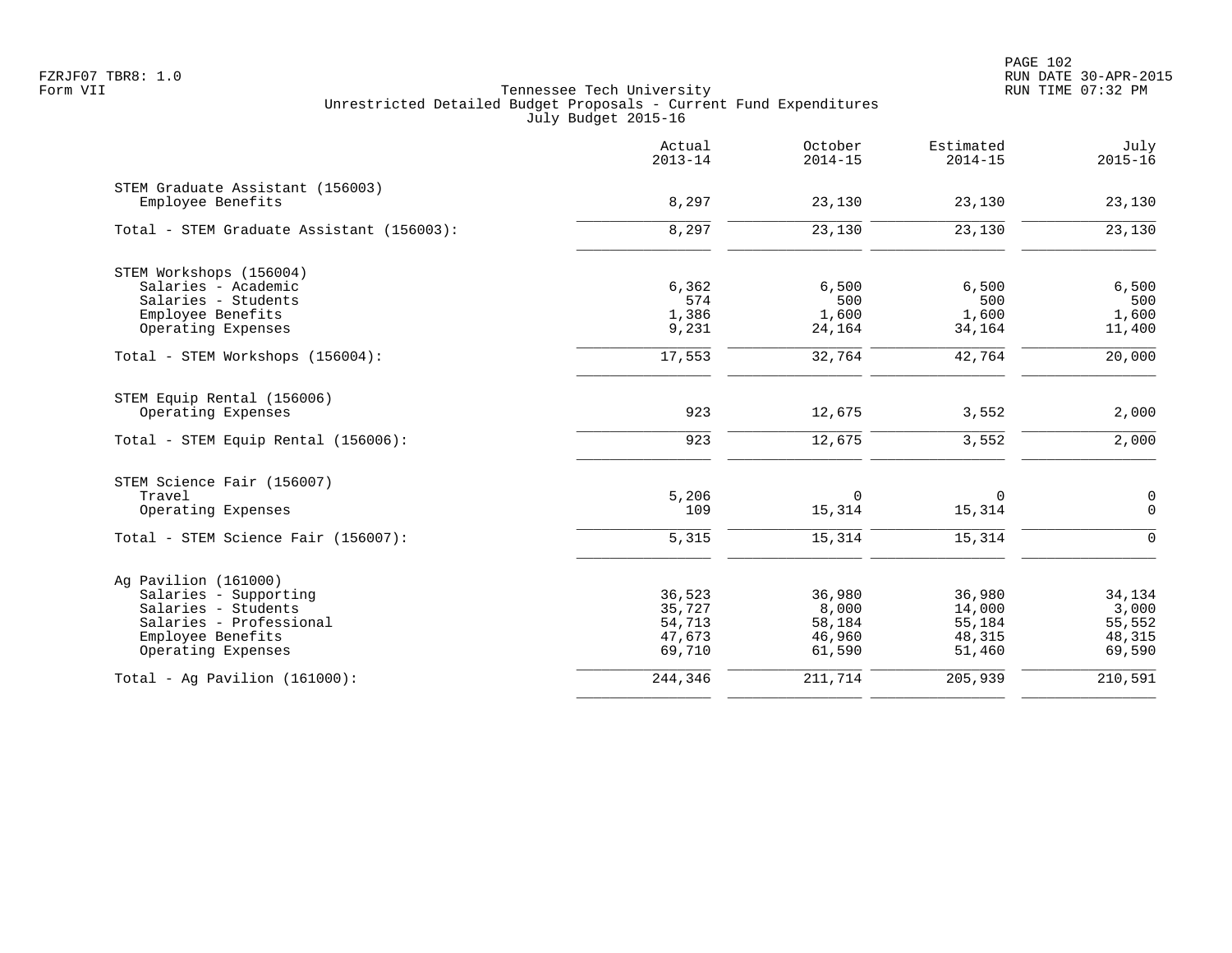|                                                                                                                                     | Actual<br>$2013 - 14$                         | October<br>$2014 - 15$                | Estimated<br>$2014 - 15$              | July<br>$2015 - 16$                            |
|-------------------------------------------------------------------------------------------------------------------------------------|-----------------------------------------------|---------------------------------------|---------------------------------------|------------------------------------------------|
| Dept Match Agriculture (163005)<br>Salaries - Academic<br>Travel                                                                    | 0<br>$\mathbf 0$                              | 0<br>$\Omega$                         | 2,000<br>500                          | 0<br>$\mathsf{O}$                              |
| Total - Dept Match Agriculture (163005):                                                                                            | $\mathbf 0$                                   | $\mathbf 0$                           | 2,500                                 | $\mathbf 0$                                    |
| Extended Education (180001)<br>Employee Benefits                                                                                    | $\mathbf 0$                                   | 100                                   | 100                                   | 100                                            |
| Total - Extended Education (180001):                                                                                                | $\mathbf 0$                                   | 100                                   | 100                                   | 100                                            |
| Ext Prog Vehicles (180007)<br>Travel<br>Operating Expenses<br>Total - Ext Prog Vehicles (180007):                                   | $-645$<br>1,209<br>564                        | 0<br>1,000<br>1,000                   | 0<br>1,000<br>1,000                   | $\mathsf{O}$<br>1,000<br>1,000                 |
| Ext Prog Vehicles Transfer In (180008)<br>Operating Expenses                                                                        | $\mathsf{O}$                                  | $-2,000$                              | $-2,000$                              | $-2,000$                                       |
| Total - Ext Prog Vehicles Transfer In (180008):                                                                                     | $\mathbf 0$                                   | $-2,000$                              | $-2,000$                              | $-2,000$                                       |
| Match Ext Progs Reg Dev (180015)<br>Salaries - Administrative<br>Salaries - Professional<br>Employee Benefits<br>Operating Expenses | $\mathbf 0$<br>15,853<br>4,017<br>$\mathbf 0$ | 27,000<br>50,410<br>22,720<br>101,530 | 27,000<br>50,410<br>22,720<br>101,530 | 0<br>$\mathbf 0$<br>$\mathbf 0$<br>$\mathbf 0$ |
| Total - Match Ext Progs Reg Dev (180015):                                                                                           | 19,870                                        | 201,660                               | 201,660                               | $\mathbf 0$                                    |
|                                                                                                                                     |                                               |                                       |                                       |                                                |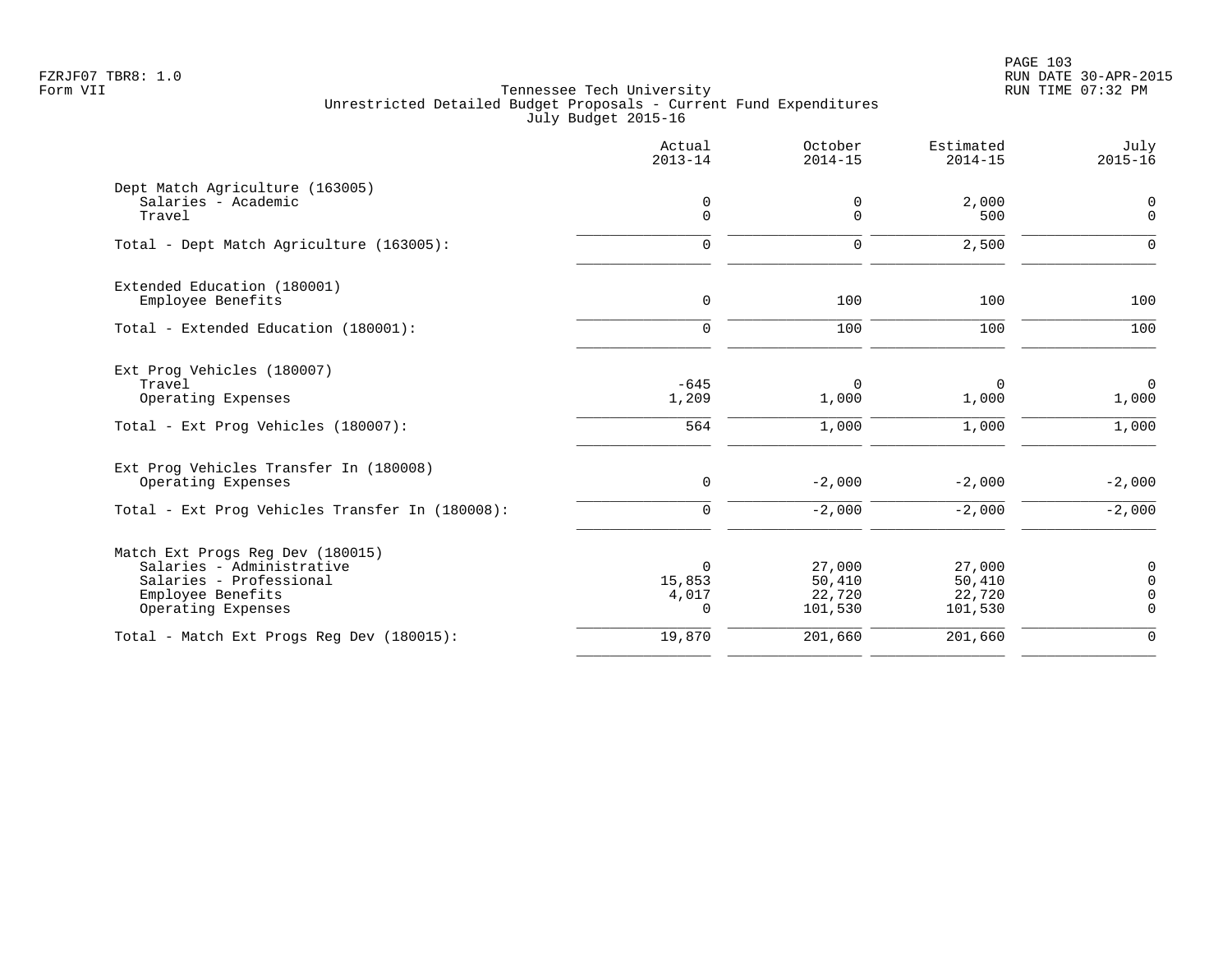PAGE 104 FZRJF07 TBR8: 1.0 RUN DATE 30-APR-2015

|                                                                                  | Actual<br>$2013 - 14$ | October<br>$2014 - 15$    | Estimated<br>$2014 - 15$  | July<br>$2015 - 16$ |
|----------------------------------------------------------------------------------|-----------------------|---------------------------|---------------------------|---------------------|
| Regional Economic Dev Institute (180200)                                         |                       |                           |                           |                     |
| Salaries - Academic                                                              | 27,166                | 0                         | 0                         | 0                   |
| Employee Benefits                                                                | 6,195                 | $\Omega$                  | 0                         | $\mathsf 0$         |
| Operating Expenses                                                               | 981                   | $\Omega$                  | $\Omega$                  | $\Omega$            |
| Total - Regional Economic Dev Institute (180200):                                | 34,342                | $\mathbf 0$               | $\mathbf 0$               | $\Omega$            |
| Highlands Workforce Development (180201)                                         |                       |                           |                           |                     |
| Salaries - Supporting                                                            | 2,364                 | 0                         | $\Omega$                  | $\overline{0}$      |
| Salaries - Professional                                                          | 15,443                | 34,000                    | 34,000                    | $\Omega$            |
| Employee Benefits                                                                | 1,362                 | 8,900                     | 8,900                     | 2,900               |
| Operating Expenses                                                               | $\Omega$              | 7,353                     | 7,353                     | $\Omega$            |
| Total - Highlands Workforce Development (180201):                                | 19,169                | 50,253                    | 50,253                    | 2,900               |
| Ext Educ NC Seminars (181004)                                                    |                       |                           |                           |                     |
| Travel                                                                           | 381                   | $\mathbf 0$               | $\Omega$                  | $\Omega$            |
| Operating Expenses                                                               | 345                   | 1,800                     | 1,800                     | 1,800               |
| Total - Ext Educ NC Seminars (181004):                                           | 726                   | 1,800                     | 1,800                     | 1,800               |
|                                                                                  |                       |                           |                           |                     |
|                                                                                  |                       |                           |                           | 61,682              |
|                                                                                  |                       |                           |                           | 31,920              |
| Travel                                                                           | $\Omega$              |                           |                           | 6,000               |
| Operating Expenses                                                               | 3,484                 | 7,843                     | 9,393                     | 5,000               |
| Total - Service Learning Center (187000):                                        | 76,325                | 100,737                   | 105,542                   | 104,602             |
| Service Learning Center (187000)<br>Salaries - Professional<br>Employee Benefits | 48,369<br>24,472      | 63,244<br>23,650<br>6,000 | 61,279<br>31,920<br>2,950 |                     |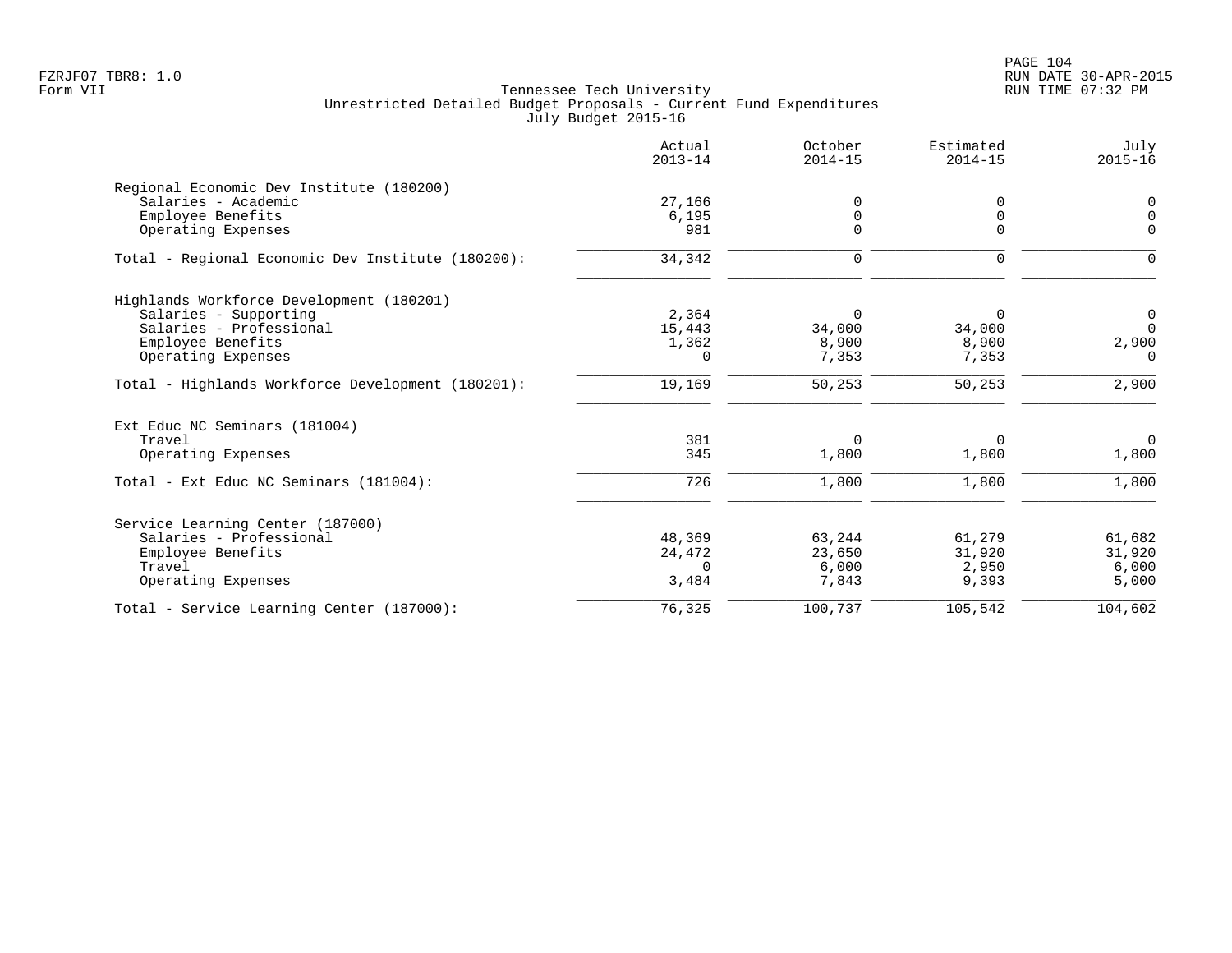PAGE 105 FZRJF07 TBR8: 1.0 RUN DATE 30-APR-2015

|                                                                                                                                                  | Actual<br>$2013 - 14$               | October<br>$2014 - 15$    | Estimated<br>$2014 - 15$                         | July<br>$2015 - 16$                      |
|--------------------------------------------------------------------------------------------------------------------------------------------------|-------------------------------------|---------------------------|--------------------------------------------------|------------------------------------------|
| TBR Spouse Dependent Discount (700000)<br>Employee Benefits                                                                                      | 8,225                               | 11,580                    | 11,580                                           | 11,580                                   |
| Total - TBR Spouse Dependent Discount (700000):                                                                                                  | 8,225                               | 11,580                    | 11,580                                           | 11,580                                   |
| TBR Employ Remission PC191 (700001)<br>Employee Benefits                                                                                         | 27,714                              | 11,840                    | 11,840                                           | 11,840                                   |
| Total - TBR Employ Remission PC191 (700001):                                                                                                     | 27,714                              | 11,840                    | 11,840                                           | 11,840                                   |
| E and G Data Processing Allocation (700003)<br>Department Revenues                                                                               | 594,061                             | 835,200                   | 835,020                                          | 771,050                                  |
| Total - E and G Data Processing Allocation (700003):                                                                                             | 594,061                             | 835,200                   | 835,020                                          | 771,050                                  |
| E and G Claims Adjustment (700004)<br>Operating Expenses                                                                                         | 13,074                              | 11,090                    | 4,960                                            | 4,960                                    |
| Total - E and G Claims Adjustment $(700004)$ :                                                                                                   | 13,074                              | 11,090                    | 4,960                                            | 4,960                                    |
| $E$ and G Support (700005)<br>Salaries - Academic<br>Salaries - Supporting<br>Salaries - Professional<br>Employee Benefits<br>Operating Expenses | 0<br>$\mathbf 0$<br>3,953<br>$-697$ | 0<br>0<br>61,230<br>2,040 | 0<br>$\overline{0}$<br>$\Omega$<br>46,485<br>273 | 1,680<br>3,265<br>5,780<br>50,035<br>300 |
| Total - E and G Support $(700005)$ :                                                                                                             | 3,256                               | 63,270                    | 46,758                                           | 61,060                                   |
|                                                                                                                                                  |                                     |                           |                                                  |                                          |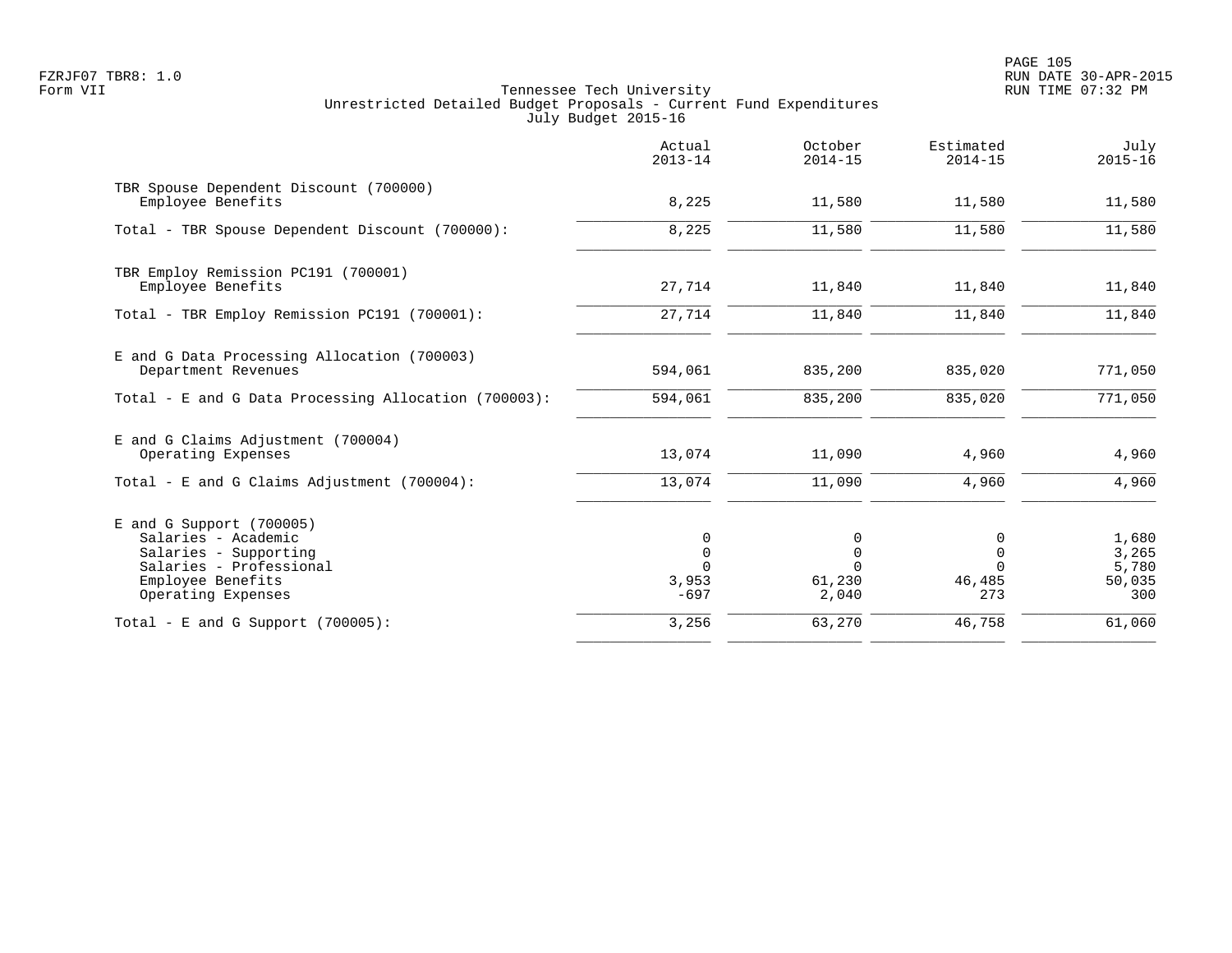|                                                                                                     | Actual<br>$2013 - 14$ | October<br>$2014 - 15$ | Estimated<br>$2014 - 15$ | July<br>$2015 - 16$                       |
|-----------------------------------------------------------------------------------------------------|-----------------------|------------------------|--------------------------|-------------------------------------------|
| E and G Salary Increase Pool (700010)<br>Salaries - Professional                                    | $\mathbf 0$           | 38,400                 | 38,400                   | 38,400                                    |
| Total - E and G Salary Increase Pool (700010):                                                      | $\mathbf 0$           | 38,400                 | 38,400                   | 38,400                                    |
| Post Office Allocation (700045)<br>Operating Expenses<br>Department Revenues                        | $\Omega$<br>960       | 960<br>0               | 960<br>0                 | 970<br>$\Omega$                           |
| Total - Post Office Allocation (700045):                                                            | 960                   | 960                    | 960                      | 970                                       |
| TTU Staff Scholarships (700067)<br>Employee Benefits<br>Total - TTU Staff Scholarships (700067):    | 7,545<br>7,545        | 6,553<br>6,553         | 0<br>$\mathbf 0$         | 0<br>$\mathbf 0$                          |
|                                                                                                     |                       |                        |                          |                                           |
| TTU Staff Tuit Maint Reimbursment (700068)<br>Employee Benefits                                     | 13,007                | 8,705                  | 3,430                    | 3,430                                     |
| Total - TTU Staff Tuit Maint Reimbursment (700068):                                                 | 13,007                | 8,705                  | 3,430                    | 3,430                                     |
| Univ Events & Concerts (700070)<br>Salaries - Supporting<br>Employee Benefits<br>Operating Expenses | 331<br>75<br>4,140    | 0<br>0<br>$\Omega$     | 0<br>0<br>$\Omega$       | $\mathbf 0$<br>$\overline{0}$<br>$\Omega$ |
| Total - Univ Events & Concerts (700070):                                                            | 4,546                 | $\mathbf 0$            | $\mathbf 0$              | $\mathbf 0$                               |
|                                                                                                     |                       |                        |                          |                                           |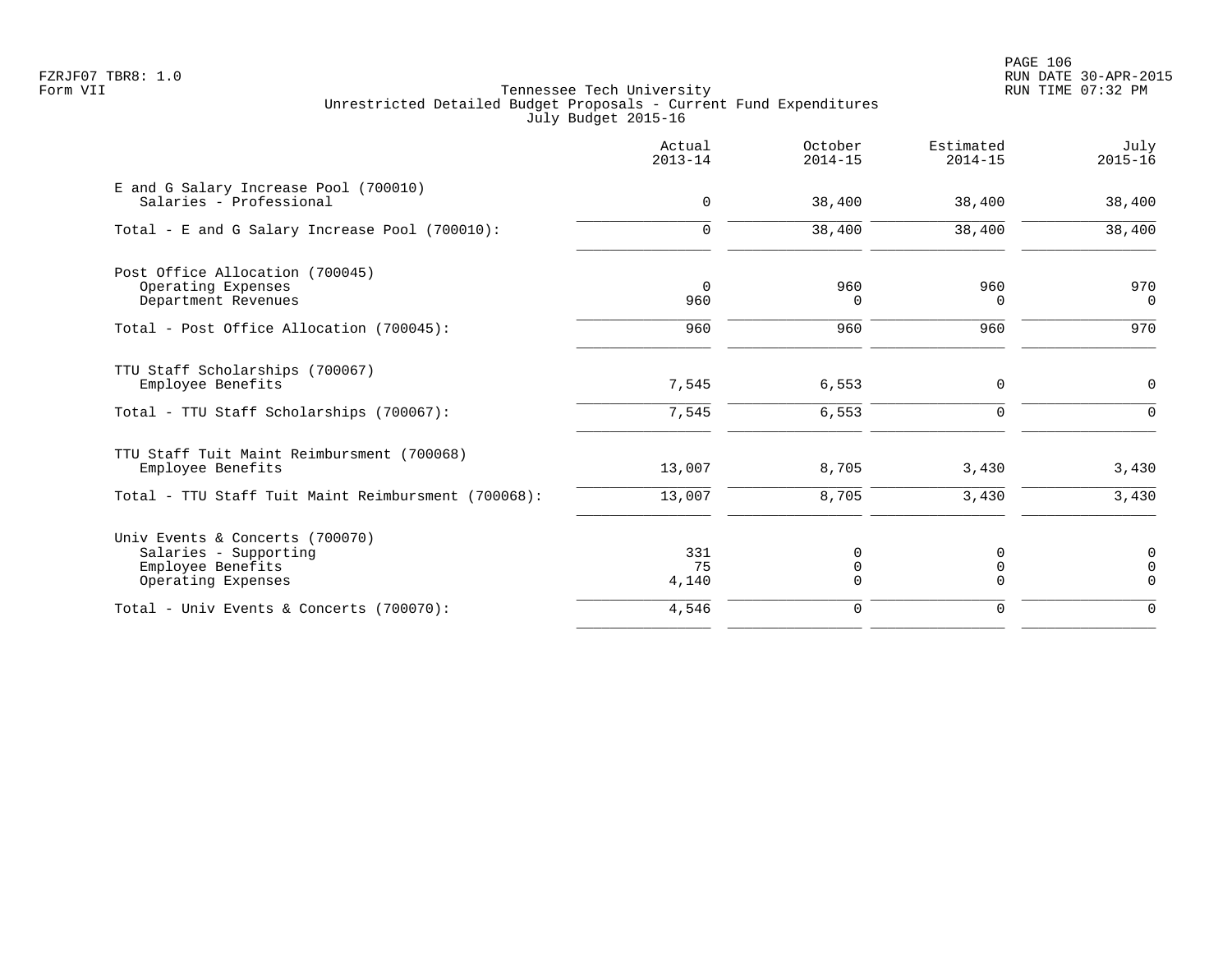| $\Omega$  |                                            |           |             |
|-----------|--------------------------------------------|-----------|-------------|
|           |                                            |           |             |
|           | 27,000                                     | 27,000    | $\Omega$    |
| 134,018   | 122,415                                    | 121,966   | 122,748     |
| 212,622   | 296,135                                    | 265,296   | 248,133     |
| 114,149   | 61,314                                     | 75,434    | 38,860      |
| 461,252   | 575,025                                    | 588,959   | 519,757     |
|           | 464,788                                    | 451,428   | 402,935     |
| 47,163    | 49,520                                     | 55,385    | 39,520      |
| 487,542   | 564,605                                    | 583,896   | 424,728     |
|           | 835,200                                    | 835,020   | 771,050     |
|           |                                            |           | 2,567,731   |
|           |                                            |           |             |
|           |                                            |           |             |
| $\Omega$  | 27,000                                     | 27,000    | $\mathbf 0$ |
| 134,018   | 122,415                                    | 121,966   | 122,748     |
| 212,622   | 296,135                                    | 265,296   | 248,133     |
| 114,149   | 61,314                                     | 75,434    | 38,860      |
| 461,252   | 575,025                                    | 588,959   | 519,757     |
| 362,172   | 464,788                                    | 451,428   | 402,935     |
| 47,163    | 49,520                                     | 55,385    | 39,520      |
|           | 564,605                                    | 583,896   | 424,728     |
| 574,047   | 835,200                                    | 835,020   | 771,050     |
| 2,392,965 | 2,996,002                                  | 3,004,384 | 2,567,731   |
|           | 362,172<br>574,047<br>2,392,965<br>487,542 | 2,996,002 | 3,004,384   |

 Academic Support (35) Academic Support (350)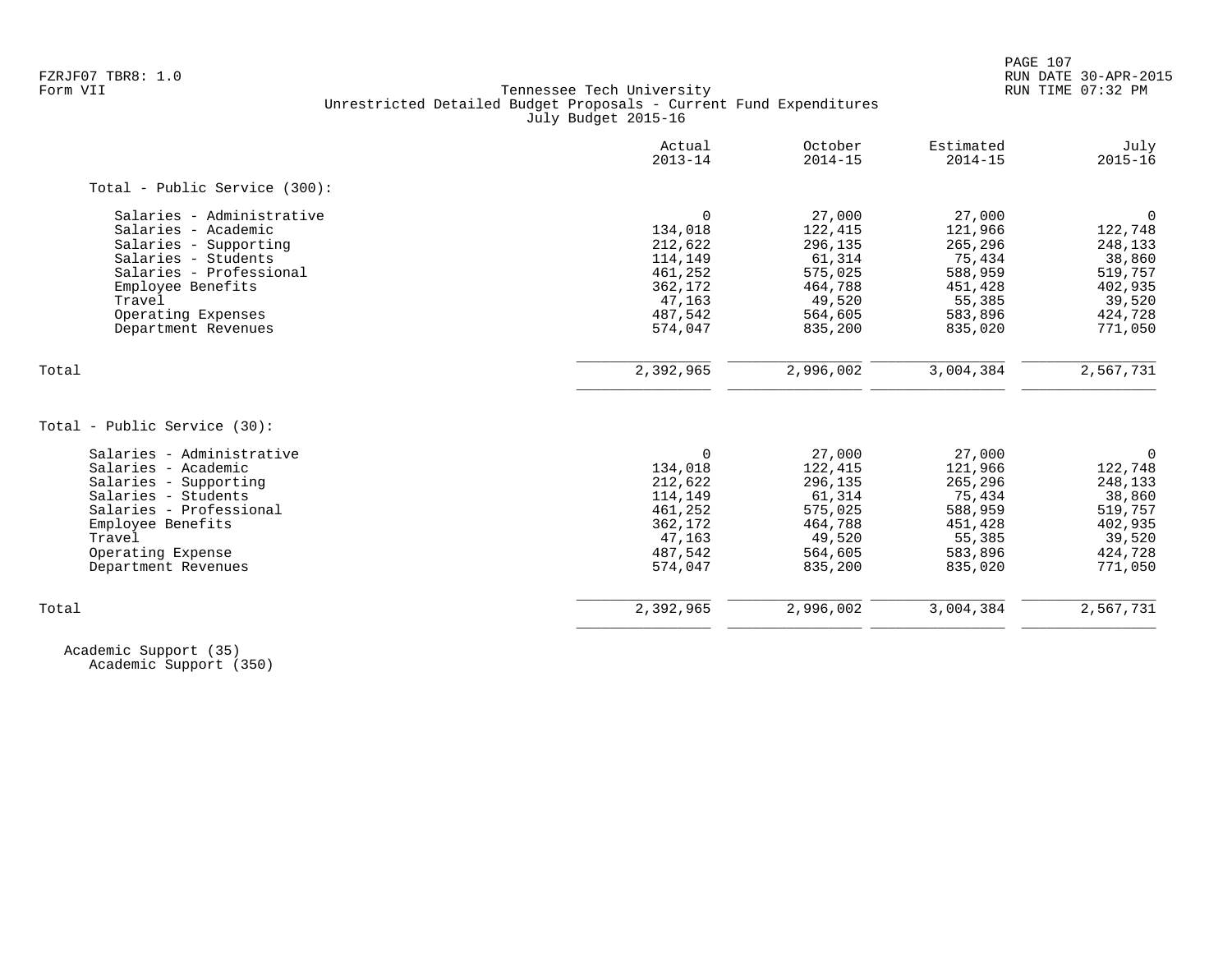|                                                    | Actual<br>$2013 - 14$ | October<br>$2014 - 15$ | Estimated<br>$2014 - 15$ | July<br>$2015 - 16$ |
|----------------------------------------------------|-----------------------|------------------------|--------------------------|---------------------|
| Testing and Surveys (120006)<br>Operating Expenses | 41,581                | 32,400                 | 32,400                   | 32,400              |
| Total - Testing and Surveys (120006):              | 41,581                | 32,400                 | 32,400                   | 32,400              |
| Self Study Accred Fee (120007)                     |                       |                        |                          |                     |
| Employee Benefits                                  | 0                     | 3,400                  | 3,400                    | 3,400               |
| Travel                                             | $-1,197$              | 1,100                  | 4,100                    | 1,100               |
| Operating Expenses                                 | 26,318                | 45,000                 | 54,000                   | 45,000              |
| Total - Self Study Accred Fee (120007):            | 25,121                | 49,500                 | 61,500                   | 49,500              |
| Faculty Recruitment (120008)                       |                       |                        |                          |                     |
| Travel                                             | 42,889                | 12,620                 | 69,803                   | 12,620              |
| Operating Expenses                                 | 86,508                | 42,440                 | 55,440                   | 6,440               |
| Total - Faculty Recruitment (120008):              | 129,397               | 55,060                 | 125,243                  | 19,060              |
| Faculty Moving (120009)                            |                       |                        |                          |                     |
| Salaries - Administrative                          |                       | 0                      | 17,000                   | $\boldsymbol{0}$    |
| Salaries - Academic                                |                       | $\Omega$               | 72,200                   | $\mathsf{O}\xspace$ |
| Employee Benefits                                  |                       |                        | 7,159                    | $\Omega$            |
| Travel                                             | 64,843                | 4,620                  | $\Omega$                 | 4,620               |
| Total - Faculty Moving (120009):                   | 64,843                | 4,620                  | 96,359                   | 4,620               |
|                                                    |                       |                        |                          |                     |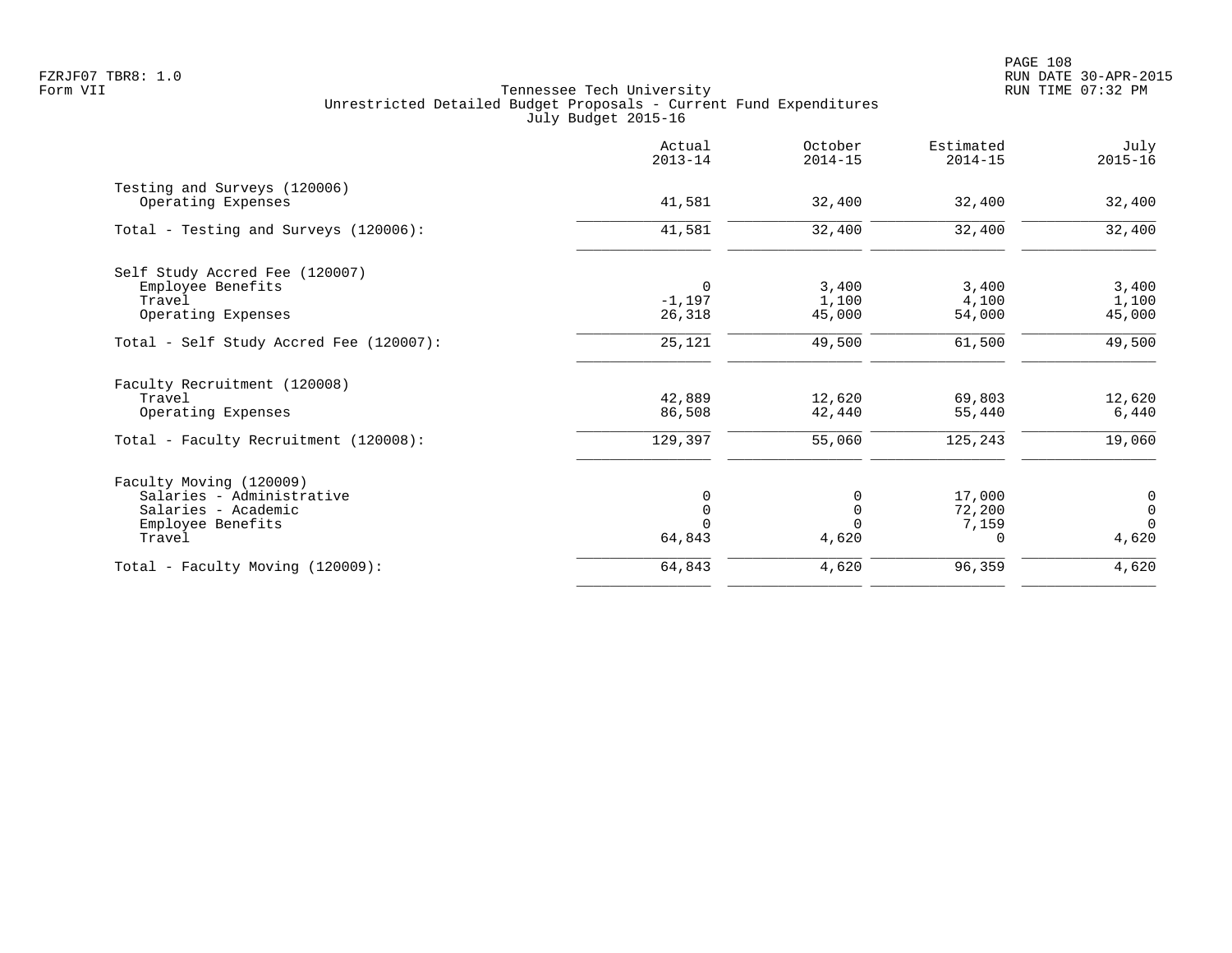|                                                | Actual<br>$2013 - 14$ | October<br>$2014 - 15$ | Estimated<br>$2014 - 15$ | July<br>$2015 - 16$ |
|------------------------------------------------|-----------------------|------------------------|--------------------------|---------------------|
| Provost Office Discretion (120010)             |                       |                        |                          |                     |
| Salaries - Academic                            | 27,379                | $\Omega$               | 86,932                   | 0                   |
| Salaries - Supporting                          | 2,751                 | $\Omega$               | 491                      | $\mathsf{O}$        |
| Salaries - Students                            | 310                   | $\Omega$               | 5,000                    | $\overline{0}$      |
| Employee Benefits                              | 6,832                 | 3,500                  | 20,300                   | 3,500               |
| Travel                                         | 6,241                 | 10,000                 | 30,000                   | $\Omega$            |
| Operating Expenses                             | 164,208               | 459,285                | 511,701                  | 3,000               |
| Total - Provost Office Discretion (120010):    | 207,721               | 472,785                | 654,424                  | 6,500               |
| Faculty Development (120011)                   |                       |                        |                          |                     |
| Employee Benefits                              | $\Omega$              | 1,000                  | 1,000                    | 1,000               |
| Travel                                         | 25,302                | 34,900                 | 30,619                   | 14,900              |
| Operating Expenses                             | 4,399                 | $\Omega$               | 4,281                    | $\Omega$            |
| Total - Faculty Development (120011):          | 29,701                | 35,900                 | 35,900                   | 15,900              |
| Non Instr Faculty Assignment (120012)          |                       |                        |                          |                     |
| Salaries - Academic                            | 0                     | 22,000                 | 22,000                   | 44,000              |
| Total - Non Instr Faculty Assignment (120012): | $\mathbf 0$           | 22,000                 | 22,000                   | 44,000              |
| Faculty Award (120016)                         |                       |                        |                          |                     |
| Operating Expenses                             | 7,684                 | 7,740                  | 7,740                    | 7,740               |
| Total - Faculty Award (120016):                | 7,684                 | 7,740                  | 7,740                    | 7,740               |
|                                                |                       |                        |                          |                     |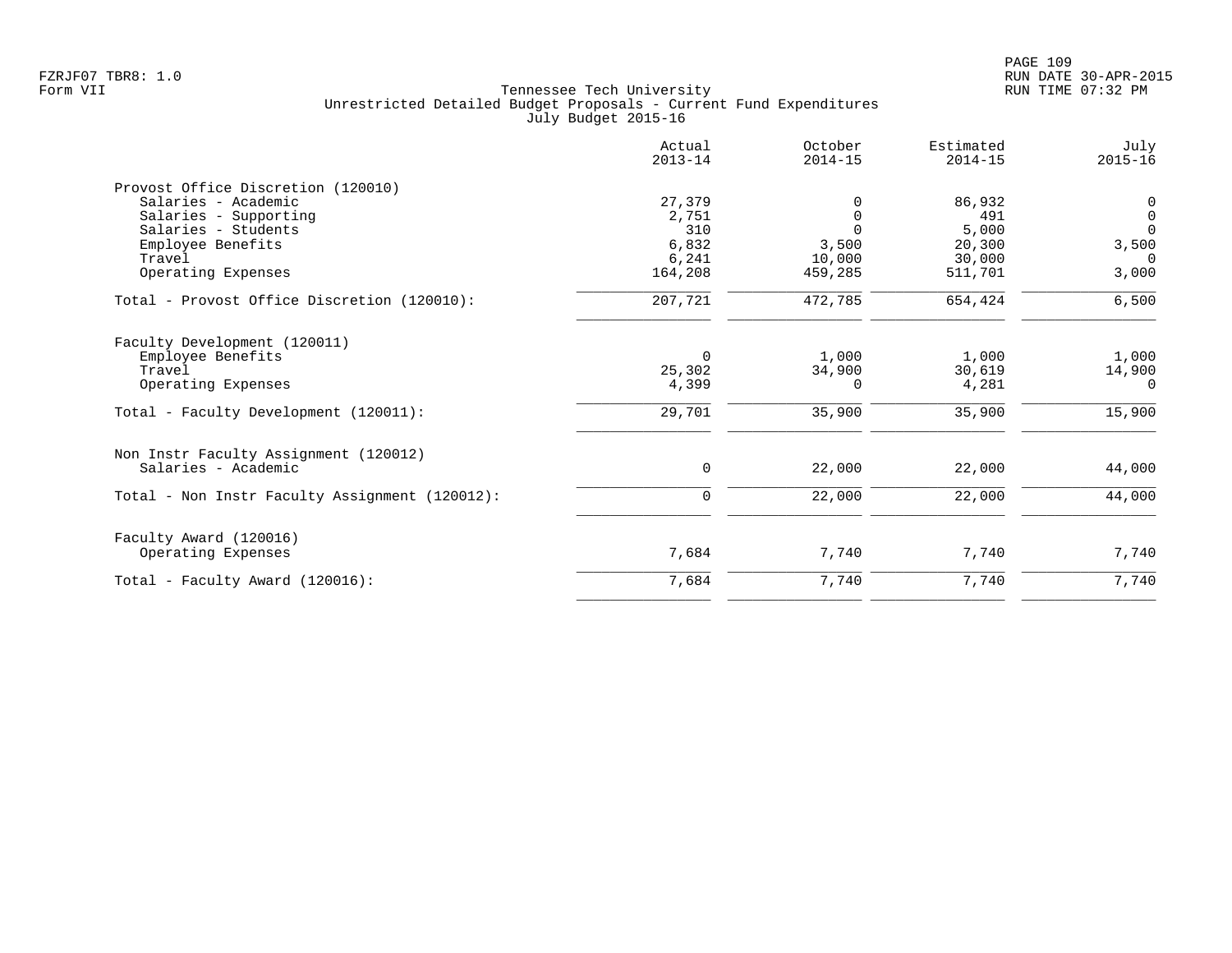|                                                       | Actual<br>$2013 - 14$ | October<br>$2014 - 15$ | Estimated<br>$2014 - 15$ | July<br>$2015 - 16$ |
|-------------------------------------------------------|-----------------------|------------------------|--------------------------|---------------------|
| Faculty Evaluations (120017)                          |                       |                        |                          |                     |
| Salaries - Students                                   | 568                   | $\Omega$               | $\Omega$                 | $\Omega$            |
| Employee Benefits                                     | 8                     | 1,750                  | 1,750                    | 1,750               |
| Travel                                                | 524                   | <sup>n</sup>           | ∩                        | $\Omega$            |
| Operating Expenses                                    | 35,078                | 15,220                 | 35,220                   | 15,220              |
| Department Revenues                                   | $-1$                  | $\Omega$               | O                        | $\Omega$            |
| Total - Faculty Evaluations (120017):                 | 36,177                | 16,970                 | 36,970                   | 16,970              |
| Provost Surplus Non Instruction (120021)              |                       |                        |                          |                     |
| Salaries - Supporting                                 | $\mathbf 0$           | 29,191                 | 0                        | $\mathbf 0$         |
| Salaries - Professional                               | $\mathbf 0$           | 117,460                | $\Omega$                 | $\Omega$            |
| Operating Expenses                                    | $\mathbf 0$           | 158,580                | 125,991                  | 133,428             |
| Total - Provost Surplus Non Instruction (120021):     | 0                     | 305,231                | 125,991                  | 133,428             |
| Strategic Initiatives Non Instructi (120028)          |                       |                        |                          |                     |
| Operating Expenses                                    | 0                     | 0                      | 247,901                  | 0                   |
| Total - Strategic Initiatives Non Instructi (120028): | $\mathbf 0$           | 0                      | 247,901                  | $\mathbf 0$         |
| Office of Senior Associate Provost (121700)           |                       |                        |                          |                     |
| Salaries - Administrative                             | 284,400               | 286,075                | 286,075                  | 287,576             |
| Salaries - Supporting                                 | 55,506                | 24,600                 | 25,021                   | 48,419              |
| Salaries - Professional                               | 80,131                | 119,361                | 199,361                  | 203,051             |
| Employee Benefits                                     | 120,503               | 120,560                | 134,245                  | 134,245             |
| Travel                                                | 301                   | 1,920                  | 1,920                    | 1,920               |
| Operating Expenses                                    | 15,898                | 2,950                  | 27,050                   | 2,950               |
| Total - Office of Senior Associate Provost (121700):  | 556,739               | 555,466                | 673,672                  | 678,161             |
|                                                       |                       |                        |                          |                     |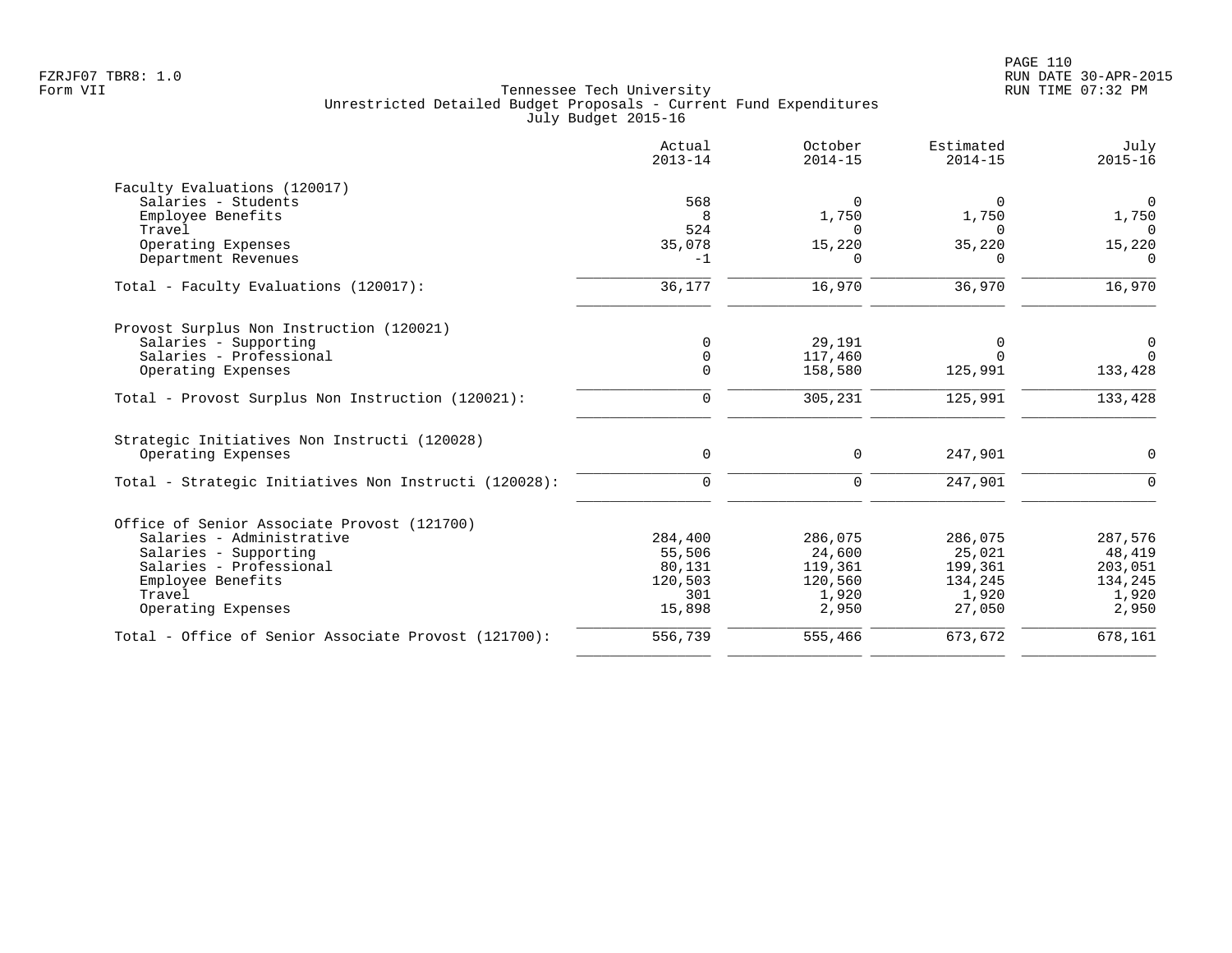|                                                      | Actual<br>$2013 - 14$ | October<br>$2014 - 15$ | Estimated<br>$2014 - 15$ | July<br>$2015 - 16$ |
|------------------------------------------------------|-----------------------|------------------------|--------------------------|---------------------|
| Craft Center Admin (121760)                          |                       |                        |                          |                     |
| Salaries - Supporting                                | 12,744                | 19,550                 | 12,970                   | $\mathbf 0$         |
| Salaries - Students                                  | 10,740                | 10,870                 | 10,870                   | 10,870              |
| Salaries - Professional                              | 47,817                | 42,976                 | 62,526                   | 82,097              |
| Employee Benefits                                    | 23,534                | 35,490                 | 23,490                   | 23,490              |
| Travel                                               | 3,429                 | 700                    | 4,340<br>65,000          | 700                 |
| Operating Expenses                                   | 63,506                | 32,100                 |                          | 50,880              |
| Total - Craft Center Admin (121760):                 | 161,770               | 141,686                | 179,196                  | 168,037             |
| Federal College Work Study Program (122001)          |                       |                        |                          |                     |
| Salaries - Students                                  | 31,853                | 27,260                 | 27,260                   | 27,260              |
| Total - Federal College Work Study Program (122001): | 31,853                | 27,260                 | 27,260                   | 27,260              |
| Student Exchance Program (123703)                    |                       |                        |                          |                     |
| Operating Expenses                                   | 68,353                | 0                      | 0                        | $\mathbf 0$         |
| Total - Student Exchance Program (123703):           | 68,353                | $\mathbf 0$            | $\Omega$                 | $\Omega$            |
| Exchange BA ENG Course Fee (123704)                  |                       |                        |                          |                     |
| Operating Expenses                                   | 5,561                 | 2,500                  | 2,500                    | 2,500               |
| Total - Exchange BA ENG Course Fee (123704):         | 5,561                 | 2,500                  | 2,500                    | 2,500               |
| Library Administration (124000)                      |                       |                        |                          |                     |
| Salaries - Administrative                            | 128,890               | 129,633                | 129,633                  | 130,376             |
| Salaries - Supporting                                | 35,003                | 35,163                 | 35,163                   | 35,323              |
| Salaries - Professional                              | $\Omega$              | $\Omega$               | 33,131                   | 46,563              |
| Employee Benefits                                    | 59,726                | 60,480                 | 78,505                   | 78,505              |
| Travel                                               | 1,897                 | 1,660                  | 1,660                    | 1,660               |
| Total - Library Administration (124000):             | 225,516               | 226,936                | 278,092                  | 292,427             |
|                                                      |                       |                        |                          |                     |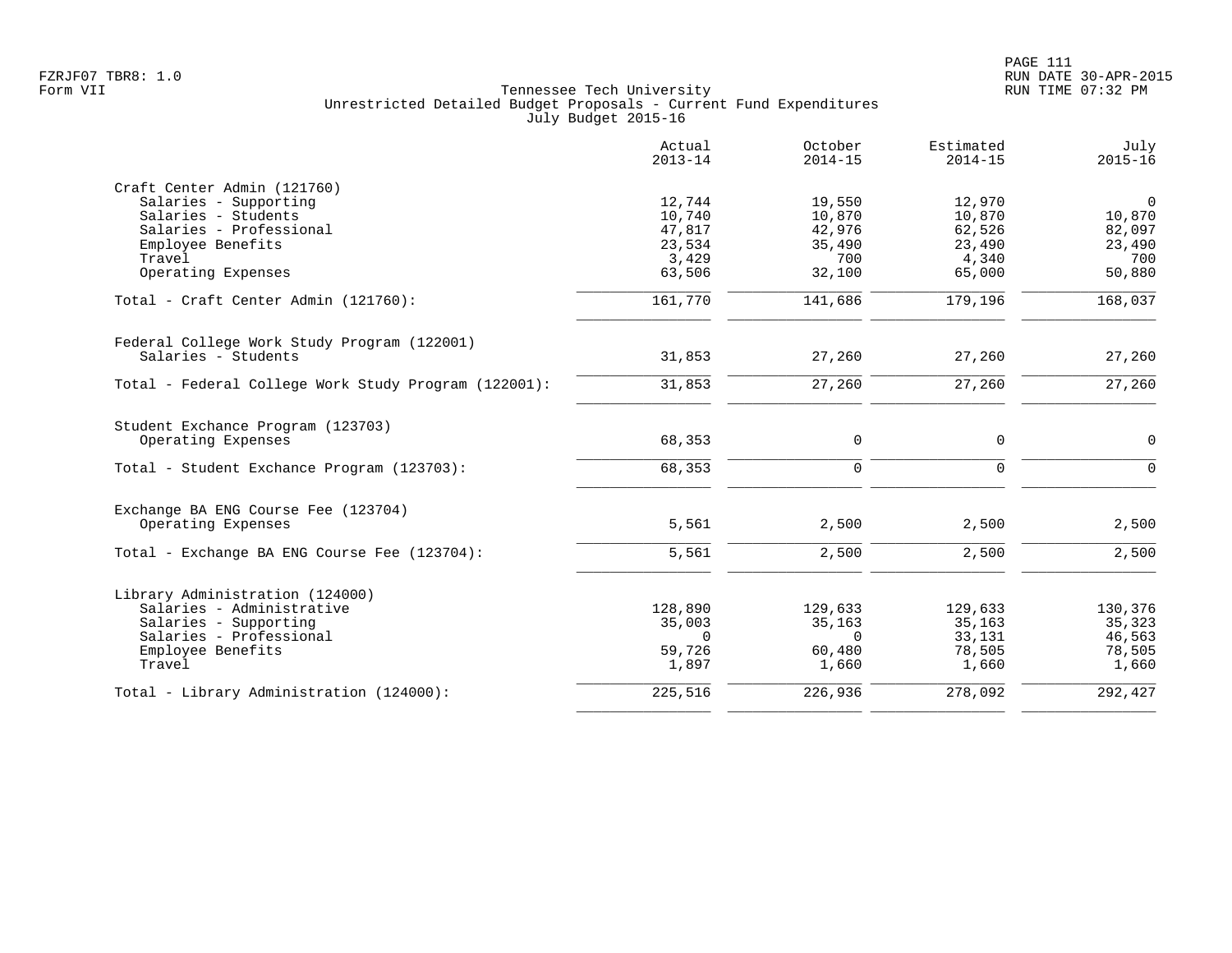|                                                   | Actual<br>$2013 - 14$ | October<br>$2014 - 15$ | Estimated<br>$2014 - 15$ | July<br>$2015 - 16$ |
|---------------------------------------------------|-----------------------|------------------------|--------------------------|---------------------|
|                                                   |                       |                        |                          |                     |
| Library Operating (124001)                        |                       |                        |                          |                     |
| Salaries - Academic                               | 678,750               | 755,885                | 699,568<br>317,465       | 758,421             |
| Salaries - Supporting<br>Salaries - Students      | 339,853<br>31,058     | 332,152<br>35,000      | 35,000                   | 309,460<br>35,000   |
| Salaries - Professional                           | 64,493                | 96,210                 | 63,300                   | 96,566              |
| Employee Benefits                                 | 475,261               | 480,540                | 480,540                  | 480,540             |
| Travel                                            | 4,677                 | 4,850                  | 4,850                    | 4,850               |
|                                                   | 136,899               | 108,039                |                          |                     |
| Operating Expenses                                |                       | $\Omega$               | 312,219<br>$\Omega$      | 87,530<br>$\Omega$  |
| Capital Outlay                                    | 10,574                | 0                      | $-70, 266$               | $\Omega$            |
| Department Revenues                               | $-71,390$             |                        |                          |                     |
| Total - Library Operating (124001):               | 1,670,175             | 1,812,676              | 1,842,676                | 1,772,367           |
| Library Copying (124004)                          |                       |                        |                          |                     |
| Operating Expenses                                | 8,125                 | 4,050                  | 4,050                    | 4,050               |
| Department Revenues                               | 0                     | $-50$                  | $-50$                    | $-50$               |
| Total - Library Copying (124004):                 | 8,125                 | 4,000                  | 4,000                    | 4,000               |
| Library Books and Periodicals (124008)            |                       |                        |                          |                     |
| Operating Expenses                                | 355,271               | 511,780                | 511,780                  | 511,780             |
| Capital Outlay                                    | 187,710               | 220,000                | 228,000                  | 220,000             |
| Total - Library Books and Periodicals (124008):   | 542,981               | 731,780                | 739,780                  | 731,780             |
| Dean of Arts and Science Office (130000)          |                       |                        |                          |                     |
| Salaries - Administrative                         | 158,076               | 158,953                | 158,953                  | 159,830             |
| Salaries - Supporting                             | 60,979                | 65,361                 | 65,361                   | 65,768              |
| Salaries - Professional                           | 105,871               | 106,489                | 106,489                  | 107,107             |
| Employee Benefits                                 | 97,621                | 105,760                | 105,760                  | 105,760             |
| Travel                                            | 20,580                | 26,040                 | 31,040                   | 1,040               |
| Operating Expenses                                | 23,177                | 9,740                  | 22,340                   | 9,740               |
| Total - Dean of Arts and Science Office (130000): | 466,304               | 472,343                | 489,943                  | 449,245             |
|                                                   |                       |                        |                          |                     |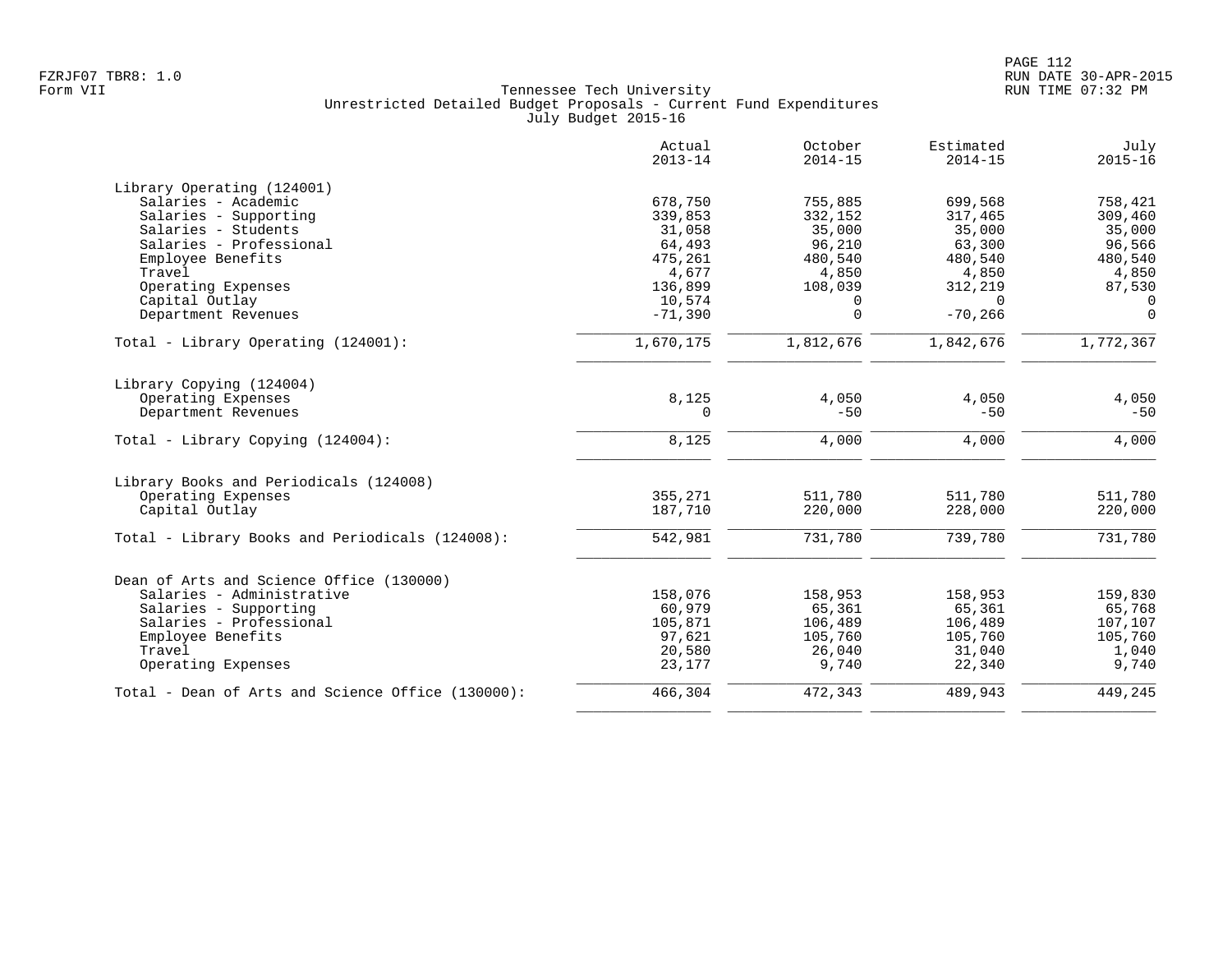| Actual<br>$2013 - 14$ | October<br>$2014 - 15$                                         | Estimated<br>$2014 - 15$                                       | July<br>$2015 - 16$                                          |
|-----------------------|----------------------------------------------------------------|----------------------------------------------------------------|--------------------------------------------------------------|
|                       |                                                                |                                                                |                                                              |
|                       |                                                                |                                                                | 3,860                                                        |
| 6,858                 | 3,860                                                          | 3,860                                                          | 3,860                                                        |
|                       |                                                                |                                                                |                                                              |
| $-20, 262$            | $\Omega$                                                       | $\Omega$                                                       | $\mathbf 0$                                                  |
|                       |                                                                |                                                                | $-13,860$                                                    |
| $-20,288$             | $-13,860$                                                      | $-13,860$                                                      | $-13,860$                                                    |
|                       |                                                                |                                                                |                                                              |
| 213,285               | 214,651                                                        | 214,651                                                        | 215,818                                                      |
|                       | $\Omega$                                                       | $\Omega$                                                       | $\Omega$                                                     |
|                       |                                                                |                                                                | 100                                                          |
|                       |                                                                |                                                                | 527,468                                                      |
|                       |                                                                |                                                                | 225,680                                                      |
| 33,478                | 12,825                                                         | 66,633                                                         | 0<br>12,825                                                  |
| 1,079,094             | 993,134                                                        | 1,052,703                                                      | 981,891                                                      |
|                       |                                                                |                                                                |                                                              |
| $-4, 123$             | 0                                                              | 0                                                              | 0                                                            |
| 3,873                 | $\Omega$                                                       | $\Omega$                                                       | $\Omega$                                                     |
| $-250$                | 0                                                              | 0                                                              | $\mathbf 0$                                                  |
|                       | 6,858<br>$-26$<br>34,280<br>46,225<br>526,084<br>225,662<br>80 | 3,860<br>$-13,860$<br>11,180<br>528,798<br>225,680<br>$\Omega$ | 3,860<br>$-13,860$<br>11,180<br>524,559<br>225,680<br>10,000 |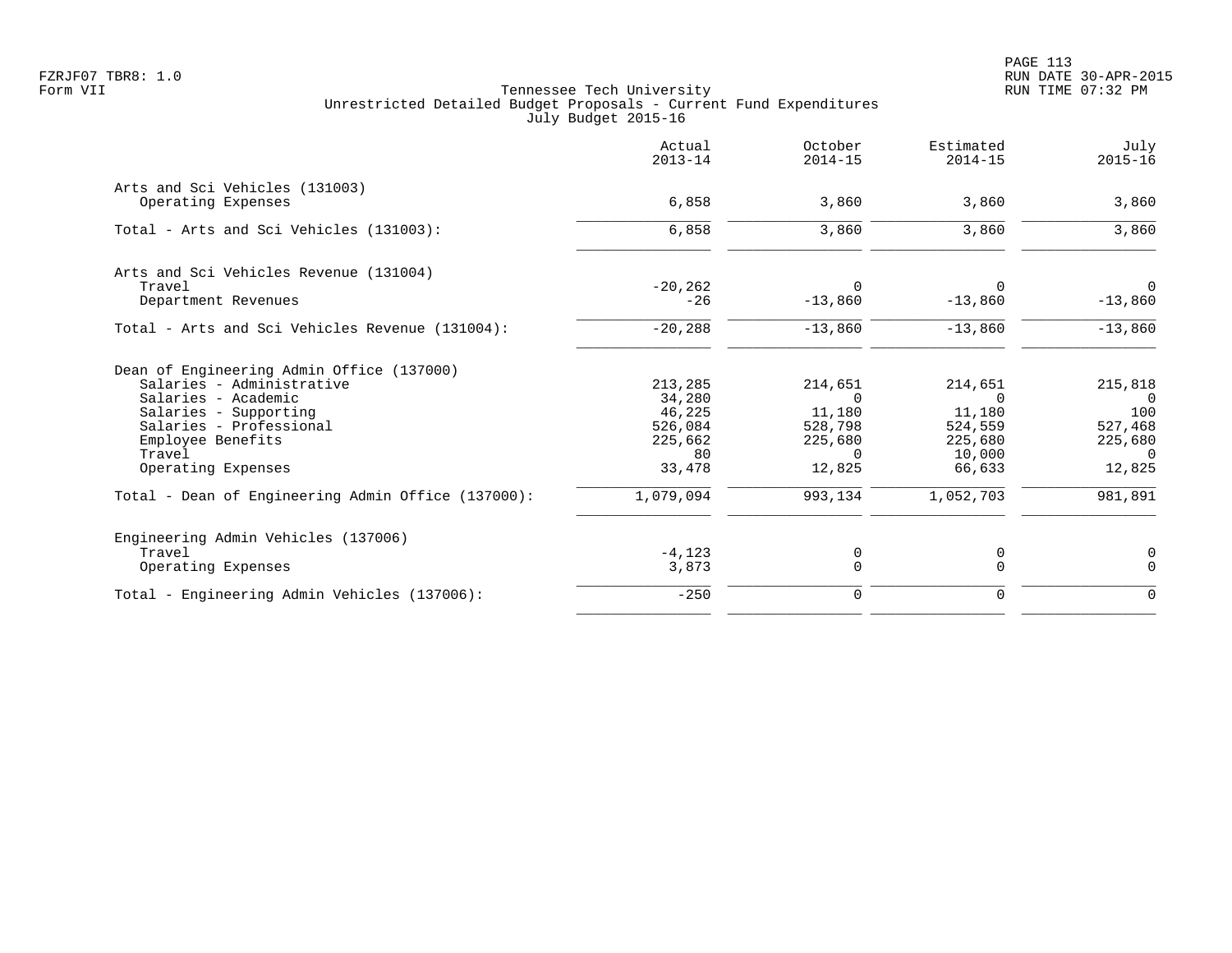|                                                      | Actual<br>$2013 - 14$ | October<br>$2014 - 15$ | Estimated<br>$2014 - 15$ | July<br>$2015 - 16$ |
|------------------------------------------------------|-----------------------|------------------------|--------------------------|---------------------|
| Dean College of Interdiscp Studies (139300)          |                       |                        |                          |                     |
| Salaries - Administrative                            | 101,060               | 134,481                | 123,681                  | 135,082             |
| Salaries - Academic                                  | $-3,128$              | $\Omega$               | 3,200                    | $\Omega$            |
| Salaries - Supporting                                | 28,916                | 27,859                 | 33,859                   | 28,094              |
| Salaries - Professional                              | 52,004                | 52,135                 | 52,135                   | 52,481              |
| Employee Benefits                                    | 65,691                | 66,120                 | 67,080                   | 67,080              |
| Travel                                               | 8,398                 | 5,000                  | 5,000                    | 5,000               |
| Operating Expenses                                   | 26,769                | 21,630                 | 35,430                   | 10,000              |
| Capital Outlay                                       | $\Omega$              | 5,927                  | 5,927                    | $\Omega$            |
| Total - Dean College of Interdiscp Studies (139300): | 279,710               | 313,152                | 326,312                  | 297,737             |
| Water Ctr Vehicle (139401)                           |                       |                        |                          |                     |
| Operating Expenses                                   | 10,412                | 13,000                 | 13,000                   | 13,000              |
| Total - Water Ctr Vehicle (139401):                  | 10,412                | 13,000                 | 13,000                   | 13,000              |
| Water Ctr Vehicle Transfer In (139402)               |                       |                        |                          |                     |
| Travel                                               | $-15,059$             | $\Omega$               | 0                        | $\overline{0}$      |
| Operating Expenses                                   | 0                     | $-25,000$              | $-25,000$                | $-25,000$           |
| Total - Water Ctr Vehicle Transfer In (139402):      | $-15,059$             | $-25,000$              | $-25,000$                | $-25,000$           |
| Dean College Of Business (140000)                    |                       |                        |                          |                     |
| Salaries - Administrative                            | 164,024               | 159,488                | 177,860                  | 202,300             |
| Salaries - Academic                                  | 85                    | 6,980                  | 6,980                    | 6,980               |
| Salaries - Supporting                                | 66,549                | 67,053                 | 67,053                   | 95,119              |
| Salaries - Students                                  | 1,235                 | $\Omega$               | 0                        | $\Omega$            |
| Salaries - Professional                              | 113,334               | 91,851                 | 96,539                   | 92,395              |
| Employee Benefits                                    | 96,159                | 92,860                 | 101,690                  | 94,460              |
| Travel                                               | 174                   | $\Omega$               | $\Omega$                 | $\bigcap$           |
| Operating Expenses                                   | 36,294                | 10,444                 | 39,335                   | 3,390               |
| Total - Dean College Of Business (140000):           | 477,854               | 428,676                | 489,457                  | 494,644             |
|                                                      |                       |                        |                          |                     |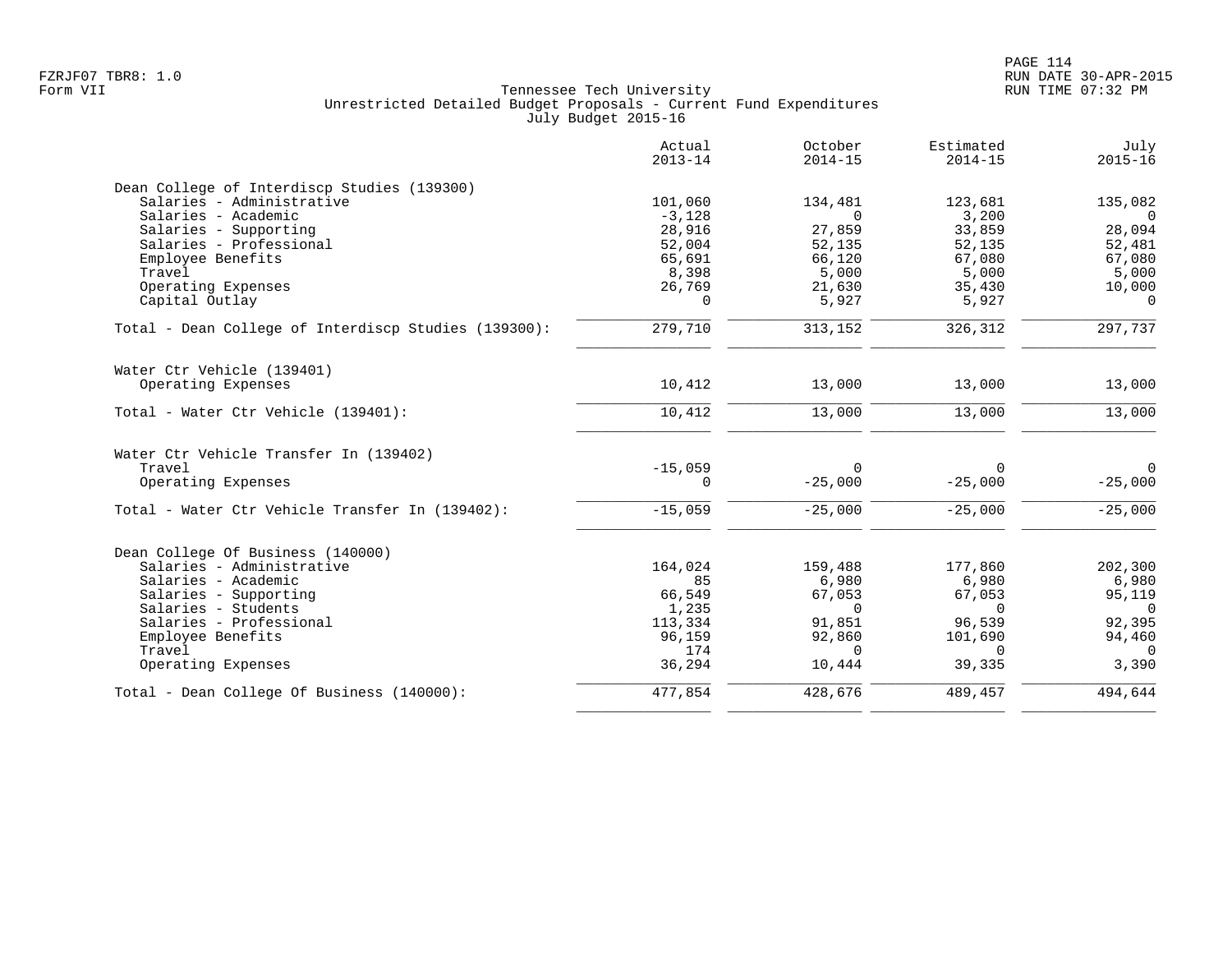|                                                       | Actual<br>$2013 - 14$ | October<br>$2014 - 15$ | Estimated<br>$2014 - 15$ | July<br>$2015 - 16$ |
|-------------------------------------------------------|-----------------------|------------------------|--------------------------|---------------------|
| Business Copying (140006)                             |                       |                        |                          |                     |
| Operating Expenses                                    | 2,826                 | 4,220                  | 4,220                    | 4,220               |
| Total - Business Copying (140006):                    | 2,826                 | 4,220                  | 4,220                    | 4,220               |
| Bus Copying Transfer In (140007)                      |                       |                        |                          |                     |
| Operating Expenses                                    | $-5.672$              | $\Omega$               | $\Omega$                 | $\overline{0}$      |
| Department Revenues                                   | $-250$                | $-4,220$               | $-4,220$                 | $-4,220$            |
| Total - Bus Copying Transfer In (140007):             | $-5,922$              | $-4,220$               | $-4,220$                 | $-4,220$            |
| Dean Business Strategic Initiatives (140027)          |                       |                        |                          |                     |
| Operating Expenses                                    | $\mathbf 0$           | 0                      | 300,000                  | $\mathbf 0$         |
| Total - Dean Business Strategic Initiatives (140027): | 0                     | $\mathbf 0$            | 300,000                  | $\Omega$            |
| Dean of College of Education Office (150000)          |                       |                        |                          |                     |
| Salaries - Administrative                             | 108,436               | 130,793                | 109,610                  | 130,530             |
| Salaries - Academic                                   | $\Omega$              | $\Omega$               | 43,000                   | 30,668              |
| Salaries - Supporting                                 | 57,178                | 58,186                 | 58,186                   | 58,662              |
| Salaries - Students                                   | $\Omega$              | 780                    | 780                      | 780                 |
| Salaries - Professional                               | 182,634               | 186,414                | 186,414                  | 152,969             |
| Employee Benefits<br>Travel                           | 136,043<br>35,871     | 136,050<br>10,900      | 141,555<br>60,900        | 141,555<br>10,900   |
| Operating Expenses                                    | 137,145               | 231,034                | 129,348                  | 27,050              |
| Total - Dean of College of Education Office (150000): | 657,307               | 754,157                | 729,793                  | 553,114             |
|                                                       |                       |                        |                          |                     |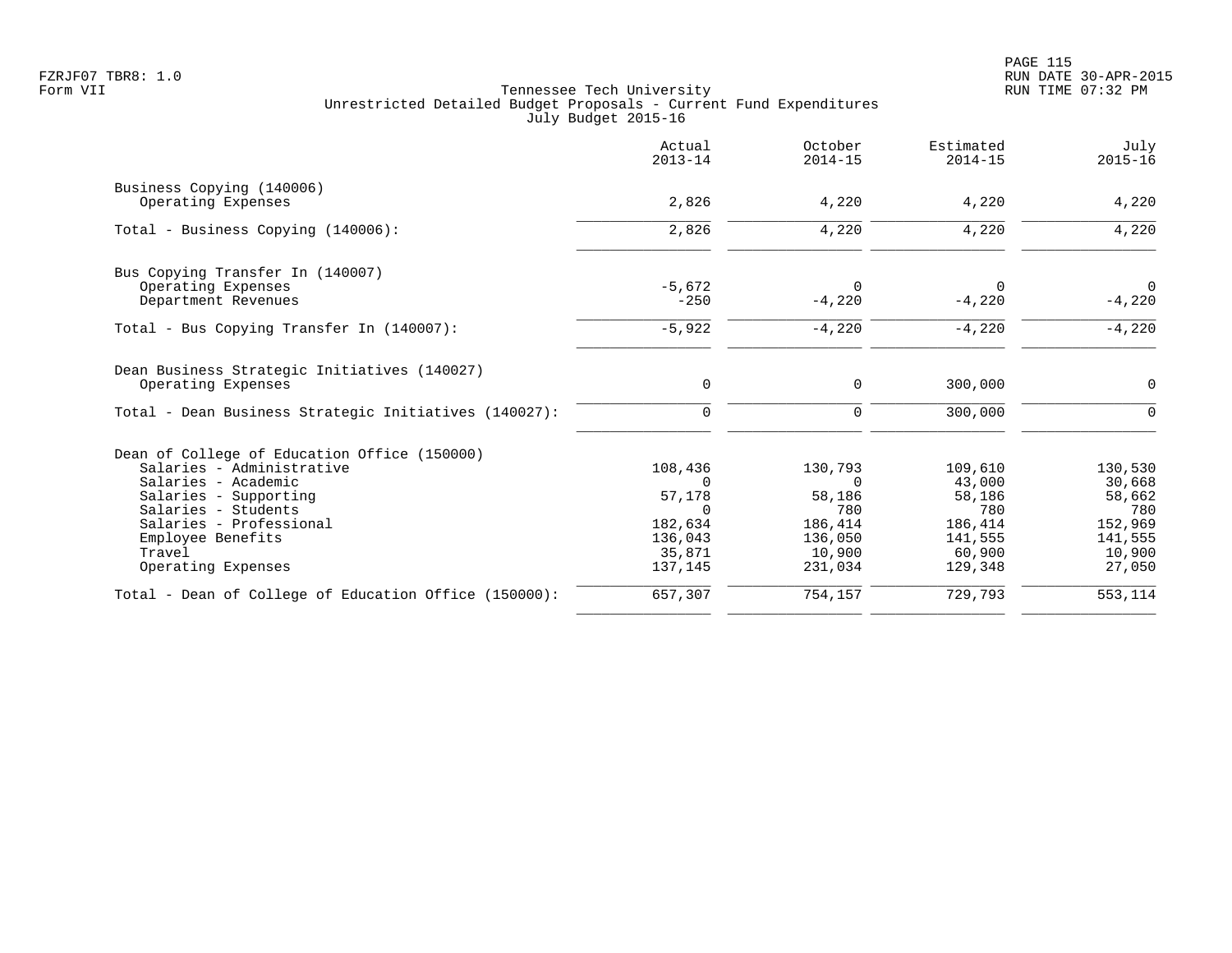|                                                       | Actual<br>$2013 - 14$ | October<br>$2014 - 15$ | Estimated<br>$2014 - 15$ | July<br>$2015 - 16$ |
|-------------------------------------------------------|-----------------------|------------------------|--------------------------|---------------------|
| Col of Education Student Success Ct (153058)          |                       |                        |                          |                     |
| Salaries - Supporting                                 | 57,472                | 55,642                 | 55,642                   | 25,048              |
| Salaries - Students                                   | 3,581                 | $\Omega$               | 2,220                    | $\Omega$            |
| Salaries - Professional                               | 118,775               | 69,712                 | 121,762                  | 154,828             |
| Employee Benefits                                     | 57,660                | 53,370                 | 53,370                   | 53,370              |
| Operating Expenses                                    | 6,417                 | 5,140                  | 6,640                    | 6,640               |
| Total - Col of Education Student Success Ct (153058): | 243,905               | 183,864                | 239,634                  | 239,886             |
| Child Development Lab (153400)                        |                       |                        |                          |                     |
| Salaries - Supporting                                 | 181,376               | 153,510                | 146,510                  | 155,219             |
| Salaries - Students                                   | 71,309                | 6,000                  | 6,000                    | 6,000               |
| Salaries - Professional                               | 156,151               | 233,887                | 233,887                  | 230,588             |
| Employee Benefits                                     | 159,957               | 230,530                | 206,322                  | 220,530             |
| Travel                                                | 282                   | 760                    | 760                      | 760                 |
| Operating Expenses                                    | 32,366                | 39,110                 | 29,360                   | 39,110              |
| Department Revenues                                   | 1,405                 | $\Omega$               | $\Omega$                 | $\overline{0}$      |
| Total - Child Development Lab (153400):               | 602,846               | 663,797                | 622,839                  | 652,207             |
| UC Joan Derryberry Art Gallery (155003)               |                       |                        |                          |                     |
| Operating Expenses                                    | 1,727                 | 1,810                  | 1,810                    | 1,810               |
| Total - UC Joan Derryberry Art Gallery (155003):      | 1,727                 | 1,810                  | 1,810                    | 1,810               |
| Learning Resource Center (157000)                     |                       |                        |                          |                     |
| Salaries - Academic                                   | $\mathbf 0$           | 6.000                  | 6,000                    | 6,000               |
| Salaries - Supporting                                 | 28,004                | 28,236                 | 28,236                   | 28,467              |
| Salaries - Professional                               | 64,601                | 54,489                 | 54,489                   | 53,689              |
| Employee Benefits                                     | 47,941                | 48,000                 | 30,000                   | 30,000              |
| Operating Expenses                                    | 19,294                | 18,760                 | 18,760                   | 18,760              |
| Department Revenues                                   | $-635$                | $\Omega$               | $\Omega$                 | $\Omega$            |
| Total - Learning Resource Center (157000):            | 159,205               | 155,485                | 137,485                  | 136,916             |
|                                                       |                       |                        |                          |                     |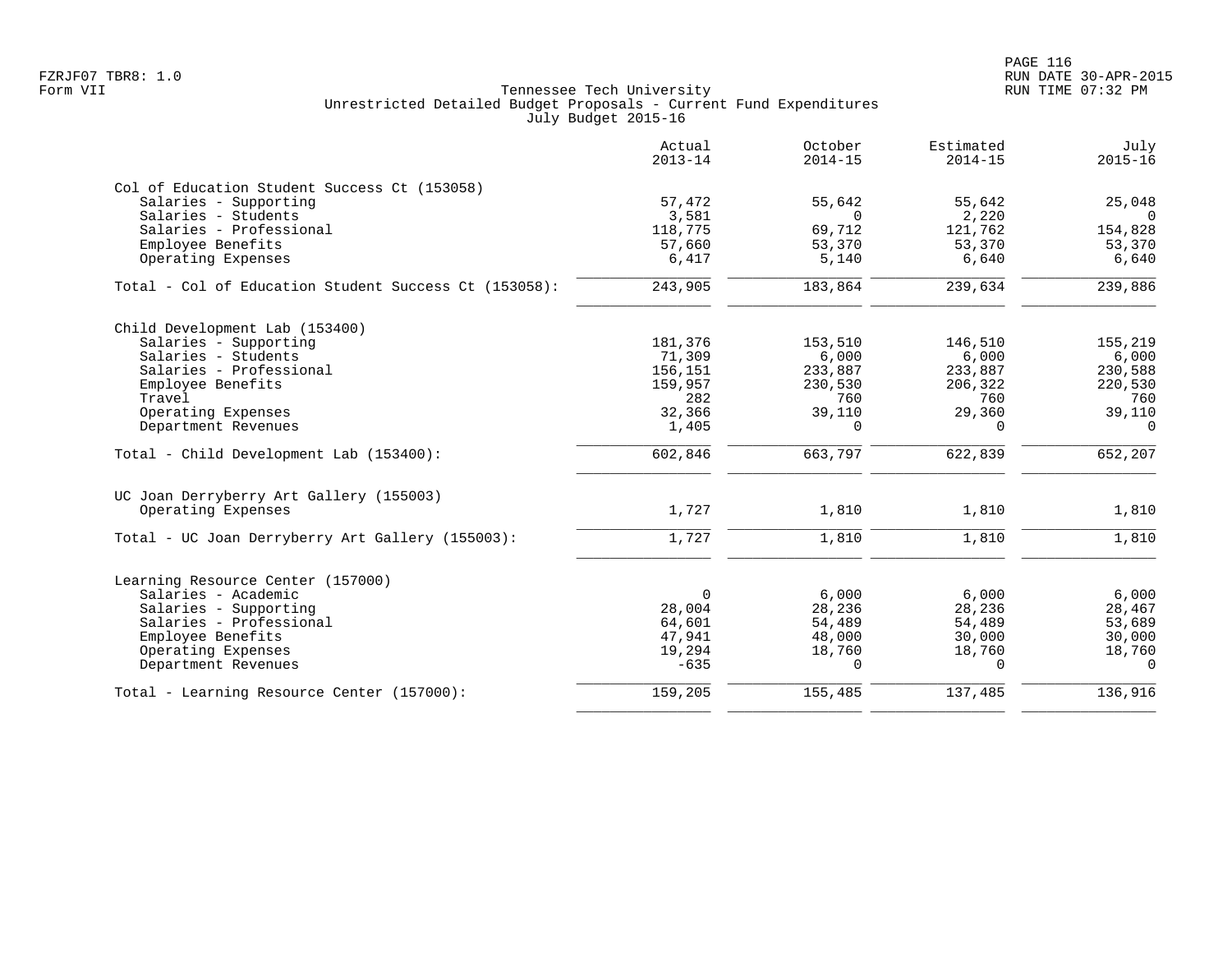PAGE 117 FZRJF07 TBR8: 1.0 RUN DATE 30-APR-2015

|                                                       | Actual<br>$2013 - 14$ | October<br>$2014 - 15$ | Estimated<br>$2014 - 15$ | July<br>$2015 - 16$ |
|-------------------------------------------------------|-----------------------|------------------------|--------------------------|---------------------|
| Education Media Grad Assist (157001)                  |                       |                        |                          |                     |
| Employee Benefits                                     | 15,249                | 17,230                 | 17,230                   | 17,230              |
| Total - Education Media Grad Assist (157001):         | 15,249                | 17,230                 | 17,230                   | 17,230              |
| Ag and Human Ecology Admin (160000)                   |                       |                        |                          |                     |
| Salaries - Administrative                             | 167,160               | 162,036                | 157,159                  | 166,500             |
| Salaries - Academic                                   | $\Omega$              | 0                      | 4,050                    | $\overline{0}$      |
| Salaries - Supporting                                 | 34,971                | 35,177                 | 35,177                   | 35,440              |
| Salaries - Students                                   | $\Omega$              | 5,000                  | $\Omega$                 | 5,000               |
| Employee Benefits                                     | 67,402                | 65,790                 | 65,790                   | 65,790              |
| Travel                                                | 585                   | $\Omega$               | $\Omega$                 | $\Omega$            |
| Operating Expenses                                    | 10,667                | 57,260                 | 15,157                   | 5,330               |
| Total - Ag and Human Ecology Admin (160000):          | 280,785               | 325,263                | 277,333                  | 278,060             |
| Dean Ag & HEC Strategic Initiatives (160027)          |                       |                        |                          |                     |
| Operating Expenses                                    | 0                     | 0                      | 100,000                  | $\mathbf 0$         |
| Total - Dean Aq & HEC Strategic Initiatives (160027): | $\Omega$              | $\mathbf 0$            | 100,000                  | $\Omega$            |
| Farm Administration (162000)                          |                       |                        |                          |                     |
| Salaries - Professional                               | 100,490               | 101,130                | 101,130                  | 101,713             |
| Employee Benefits                                     | 49,303                | 50,650                 | 50,650                   | 50,650              |
| Travel                                                | 140                   | 140                    | 140                      | 140                 |
| Total - Farm Administration (162000):                 | 149,933               | 151,920                | 151,920                  | 152,503             |
|                                                       |                       |                        |                          |                     |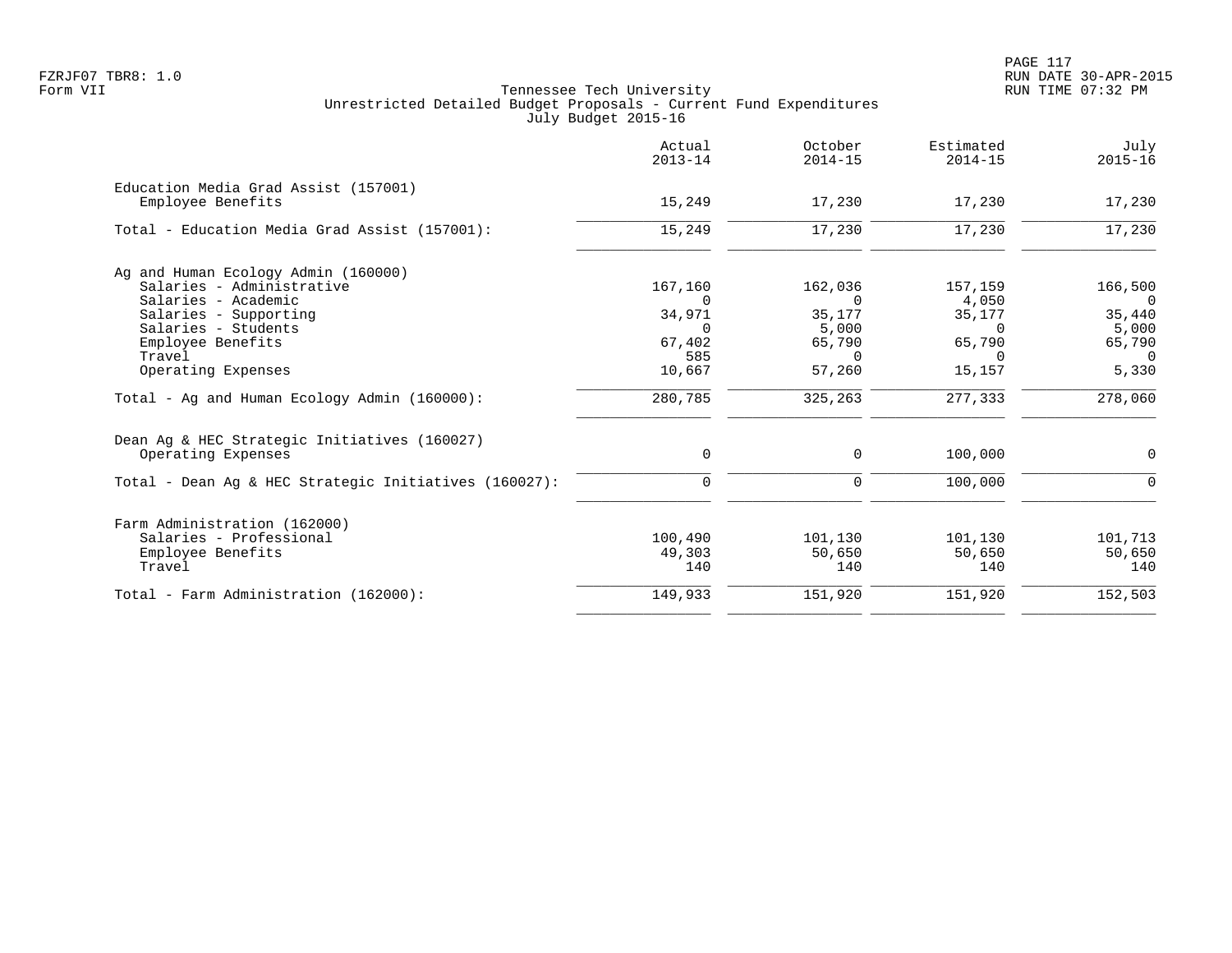| Actual<br>$2013 - 14$ | October<br>$2014 - 15$            | Estimated<br>$2014 - 15$ | July<br>$2015 - 16$ |
|-----------------------|-----------------------------------|--------------------------|---------------------|
|                       |                                   |                          |                     |
| 20,717                | 12,090                            | 12,090                   | 2,090               |
| 149                   | 300                               | 300                      | 300                 |
|                       | $\Omega$                          | $\Omega$                 | $\Omega$            |
|                       |                                   |                          | 168,950             |
|                       | $\Omega$                          | ∩                        | $\Omega$            |
| 267,202               | 171,340                           | 154,600                  | 171,340             |
|                       |                                   |                          |                     |
| 78,622                | 82,749                            | 82,749                   | 69,596              |
| 12,651                | $\Omega$                          | $\Omega$                 | $\Omega$            |
| 32,545                | 72,539                            | 72,539                   | 72,799              |
| 57,068                | 52,800                            | 52,800                   | 52,800              |
|                       | $\Omega$                          | 0                        | $\overline{0}$      |
| 141,424               | 93,062                            | 93,062                   | 105,957             |
| 325,135               | 301,150                           | 301,150                  | 301,152             |
|                       |                                   |                          |                     |
| 0                     | 6,000                             | 6,000                    | 6,000               |
| $\mathbf 0$           | 6,000                             | 6,000                    | 6,000               |
|                       |                                   |                          |                     |
| 0                     | 15,000                            | 15,000                   | 15,000              |
| $\mathbf 0$           | 15,000                            | 15,000                   | 15,000              |
|                       | 113<br>219,223<br>27,000<br>2,825 | 158,950                  | 142,210             |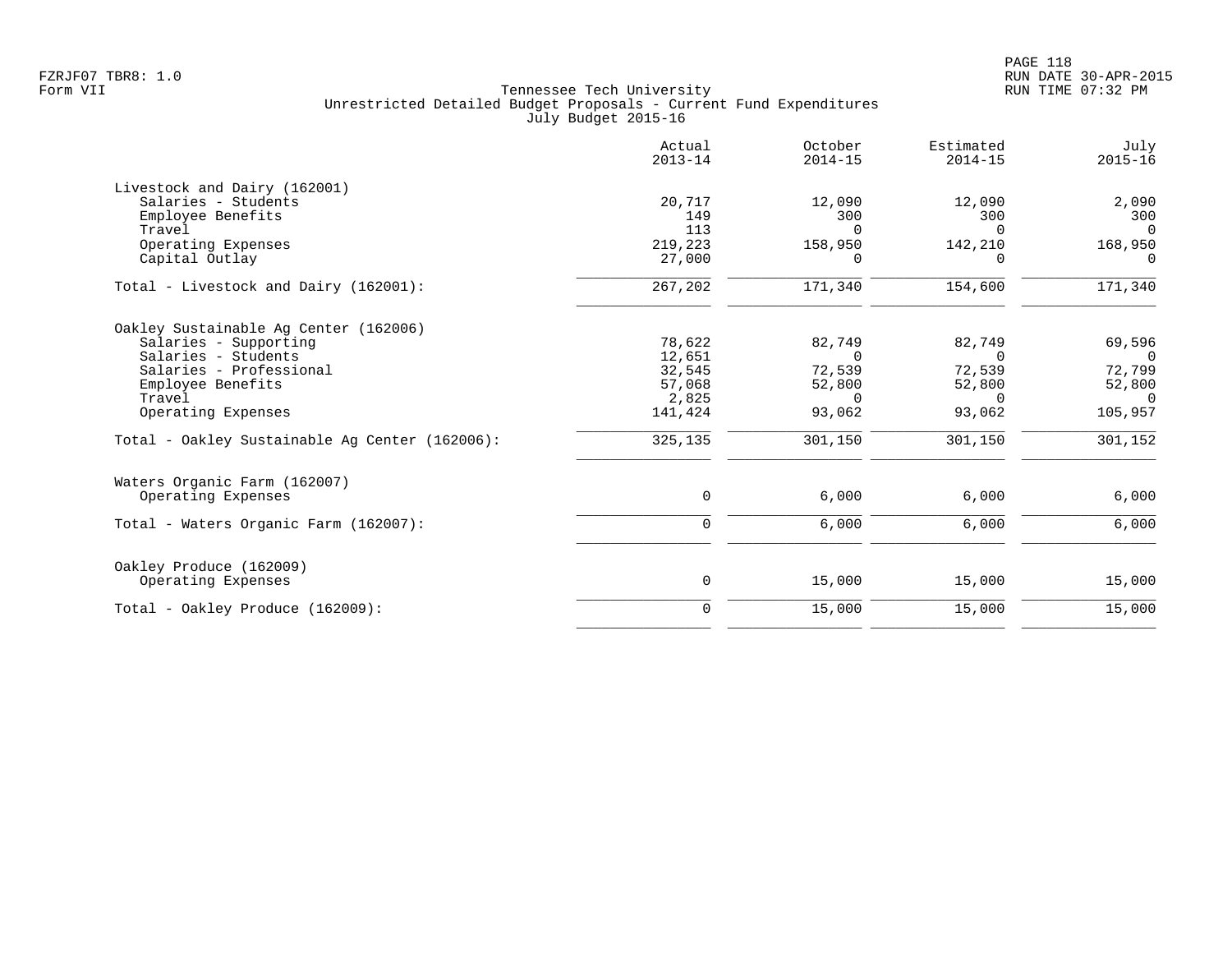|                                                                   | Actual<br>$2013 - 14$ | October<br>$2014 - 15$ | Estimated<br>$2014 - 15$ | July<br>$2015 - 16$ |
|-------------------------------------------------------------------|-----------------------|------------------------|--------------------------|---------------------|
| Agriculture Vehicles (163002)                                     |                       |                        |                          |                     |
| Travel                                                            | $-1,192$              | 0                      | 0                        | 0                   |
| Operating Expenses                                                | 1,168                 | $\Omega$               | $\Omega$                 | $\Omega$            |
| Total - Agriculture Vehicles (163002):                            | $-24$                 | $\Omega$               | $\Omega$                 | $\Omega$            |
| Dean Hester School of Nursing (166004)                            |                       |                        |                          |                     |
| Salaries - Administrative                                         | $\Omega$              | $\Omega$               | 0                        | 175,000             |
| Salaries - Supporting                                             | $\Omega$              | $\Omega$               | $\Omega$                 | 29,494              |
| Salaries - Professional                                           | $\Omega$              | $\Omega$               | 15,556                   | $\cap$              |
| Employee Benefits                                                 | $\Omega$              | $\Omega$               | 40,000                   | 40,000              |
| Total - Dean Hester School of Nursing (166004):                   | $\mathbf 0$           | 0                      | 55,556                   | 244,494             |
| Dean Nursing Strategic Initiatives (166027)<br>Operating Expenses | 0                     | 0                      | 75,000                   | $\mathbf 0$         |
| Total - Dean Nursing Strategic Initiatives (166027):              | $\Omega$              | 0                      | 75,000                   | $\Omega$            |
| Office of Research (170000)                                       |                       |                        |                          |                     |
| Salaries - Administrative                                         | 158,758               | 159,646                | 159,646                  | 160,534             |
| Salaries - Supporting                                             | $\Omega$              | 29,174                 | 29,174                   | 32,319              |
| Salaries - Professional                                           | 204,711               | 273,167                | 273,167                  | 284,060             |
| Employee Benefits                                                 | 121,745               | 119,840                | 169,840                  | 169,840             |
| Travel                                                            | 45                    | 4,008                  | 48                       | 2,000               |
| Operating Expenses                                                | 9,586                 | 5,000                  | 8,960                    | 5,000               |
| Total - Office of Research (170000):                              | 494,845               | 590,835                | 640,835                  | 653,753             |
|                                                                   |                       |                        |                          |                     |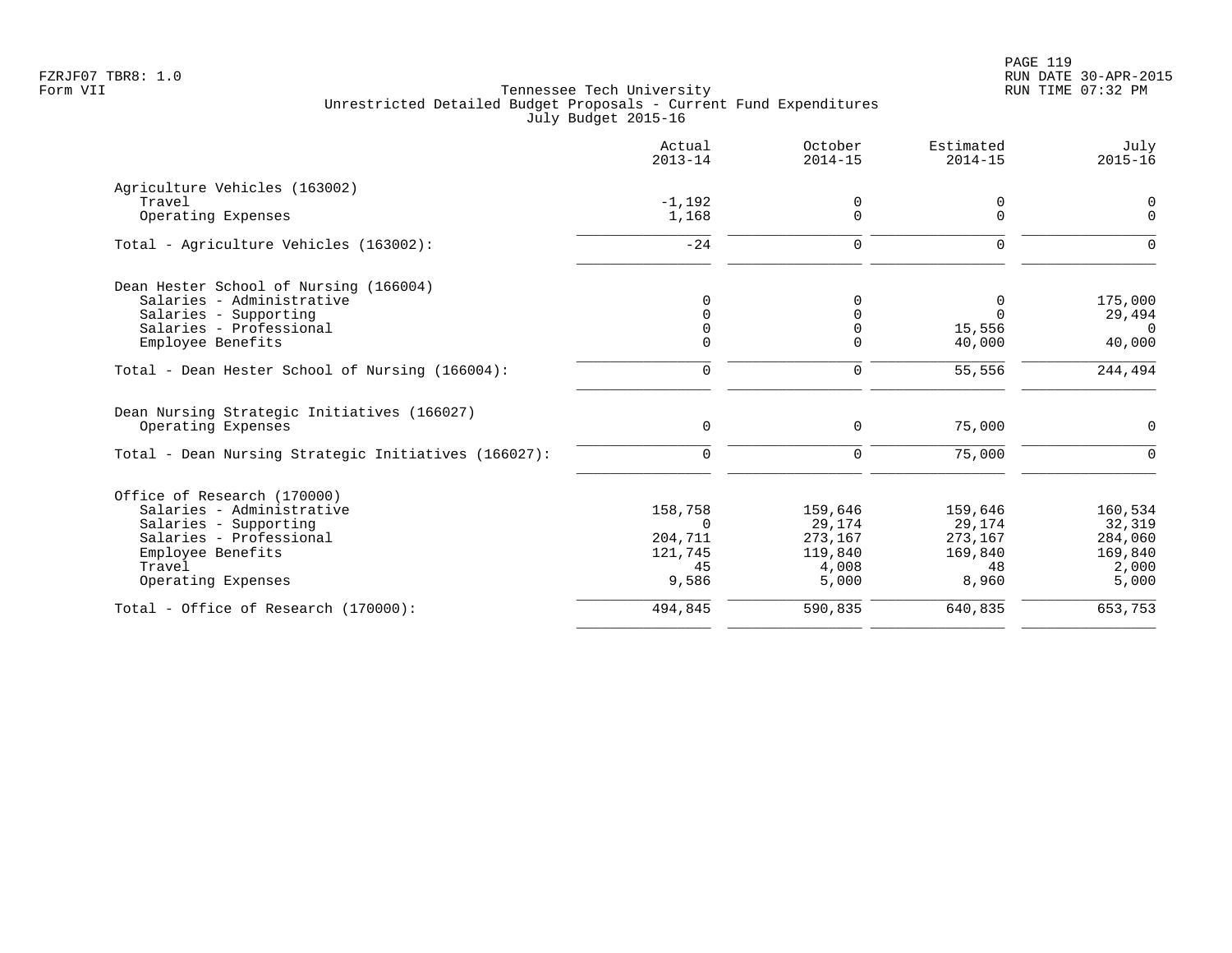|                                          | Actual<br>$2013 - 14$ | October<br>$2014 - 15$ | Estimated<br>$2014 - 15$ | July<br>$2015 - 16$ |
|------------------------------------------|-----------------------|------------------------|--------------------------|---------------------|
| Graduate Studies Admin (176000)          |                       |                        |                          |                     |
| Salaries - Supporting                    | 109,374               | 117,007                | 127,783                  | 118,618             |
| Salaries - Students                      | 2,409                 | $\Omega$               | 1,900                    | $\Omega$            |
| Salaries - Professional                  | 121,528               | 172,127                | 172,127                  | 173,461             |
| Employee Benefits                        | 112,826               | 113,790                | 131,220                  | 131,220             |
| Travel                                   | 3,486                 | 1,000                  | 17,000                   | 1,000               |
| Operating Expenses                       | 35,126                | 23,000                 | 88,223                   | 23,000              |
| Total - Graduate Studies Admin (176000): | 384,749               | 426,924                | 538,253                  | 447,299             |
| Thesis Binding (176005)                  |                       |                        |                          |                     |
| Operating Expenses                       | 1,654                 | 2,000                  | 2,000                    | 2,000               |
| Total - Thesis Binding $(176005)$ :      | 1,654                 | 2,000                  | 2,000                    | 2,000               |
| Visions 5000 (180006)                    |                       |                        |                          |                     |
| Operating Expenses                       | 231                   | 30                     | 30                       | 30                  |
| Total - Visions 5000 (180006):           | 231                   | 30                     | 30                       | 30                  |
|                                          |                       |                        |                          |                     |
| Extended Education (180012)              |                       |                        |                          |                     |
| Salaries - Academic                      | 6,126                 | $\Omega$               | 6,000                    | $\overline{0}$      |
| Salaries - Supporting                    | 89,280                | 72,043                 | 72,043                   | 71,412              |
| Salaries - Students                      | 8,046                 | 8,000                  | 8,000                    | 8,000               |
| Salaries - Professional                  | 137,347               | 81,655                 | 79,655                   | 80,502              |
| Employee Benefits                        | 88,365                | 63,660                 | 56,160                   | 56,160              |
| Travel                                   | 14,095                | 15,700                 | 11,700                   | 3,700               |
| Operating Expenses                       | 39,059                | 20,390                 | 14,390                   | 32,390              |
| Total - Extended Education (180012):     | 382,318               | 261,448                | 247,948                  | 252,164             |
|                                          |                       |                        |                          |                     |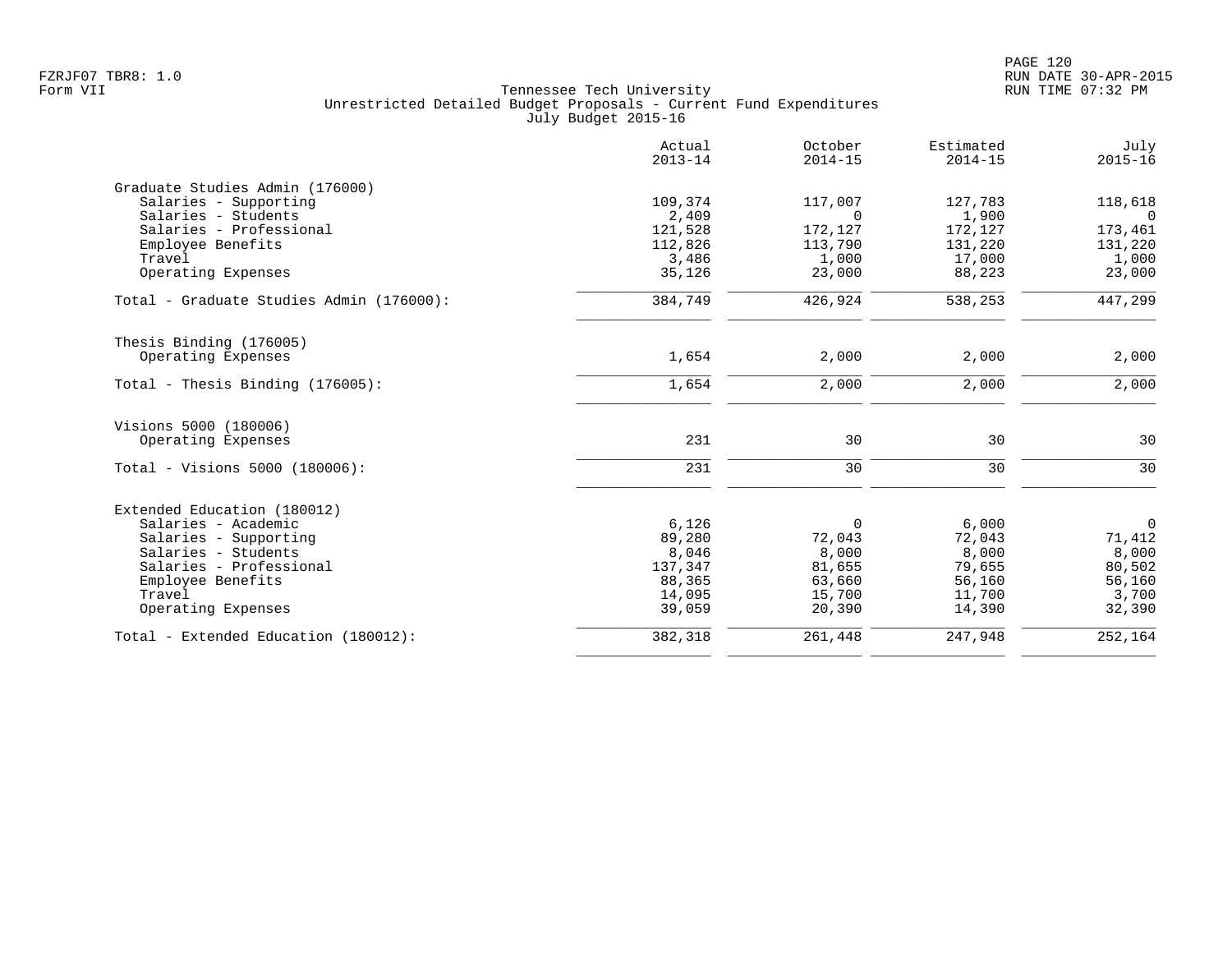PAGE 121 FZRJF07 TBR8: 1.0 RUN DATE 30-APR-2015

|                                                | Actual<br>$2013 - 14$ | October<br>$2014 - 15$ | Estimated<br>$2014 - 15$ | July<br>$2015 - 16$ |
|------------------------------------------------|-----------------------|------------------------|--------------------------|---------------------|
| Extended Educ Grad Asst (180018)               |                       |                        |                          |                     |
| Employee Benefits                              | $\mathbf 0$           | 0                      | 7,500                    | $\mathbf 0$         |
| Total - Extended Educ Grad Asst (180018):      | $\Omega$              | $\Omega$               | 7,500                    | $\Omega$            |
| Information Technology Admin (190000)          |                       |                        |                          |                     |
| Salaries - Administrative                      | 166,264               | 168,312                | 168,312                  | 169,450             |
| Salaries - Supporting                          | 406,359               | 32,766                 | 32,766                   | 33,513              |
| Salaries - Students                            | 5,924                 | 2,290                  | 2,290                    | 2,290               |
| Salaries - Professional                        | 1,623,322             | 174,573                | 174,573                  | 175,755             |
| Employee Benefits                              | 784,953               | 100,620                | 100,620                  | 100,620             |
| Travel                                         | 83,567                | 24,000                 | 24,000                   | 24,000              |
| Operating Expenses                             | 1,527,765             | 334,203                | 334,154                  | 51,236              |
| Capital Outlay                                 | 144,431               | 24,746                 | 24,746                   | $\Omega$            |
| Department Revenues                            | 399,959               | 450,000                | 450,000                  | 450,000             |
| Total - Information Technology Admin (190000): | 5, 142, 544           | 1,311,510              | 1,311,461                | 1,006,864           |
| PC Maintenance (190004)                        |                       |                        |                          |                     |
| Operating Expenses                             | 32,204                | 37,145                 | 37,145                   | 37,020              |
| Total - PC Maintenance (190004):               | 32,204                | 37,145                 | 37,145                   | 37,020              |
| Innovation Institute (190005)                  |                       |                        |                          |                     |
| Salaries - Academic                            | 5,000                 | 5,000                  | 5,000                    | 5,000               |
| Salaries - Students                            | 1,498                 | 1,180                  | 1,180                    | 1,180               |
| Salaries - Professional                        | 147,501               | 150,075                | 150,075                  | 149,977             |
| Employee Benefits                              | 57,465                | 61,430                 | 61,430                   | 61,430              |
| Travel                                         | 1,970                 | 7,500                  | 7,500                    | 5,000               |
| Operating Expenses                             | 33,691                | 30,060                 | 30,060                   | 26,310              |
| Capital Outlay                                 | $\Omega$              | 13,420                 | 13,420                   | 13,420              |
| Total - Innovation Institute (190005):         | 247,125               | 268,665                | 268,665                  | 262,317             |
|                                                |                       |                        |                          |                     |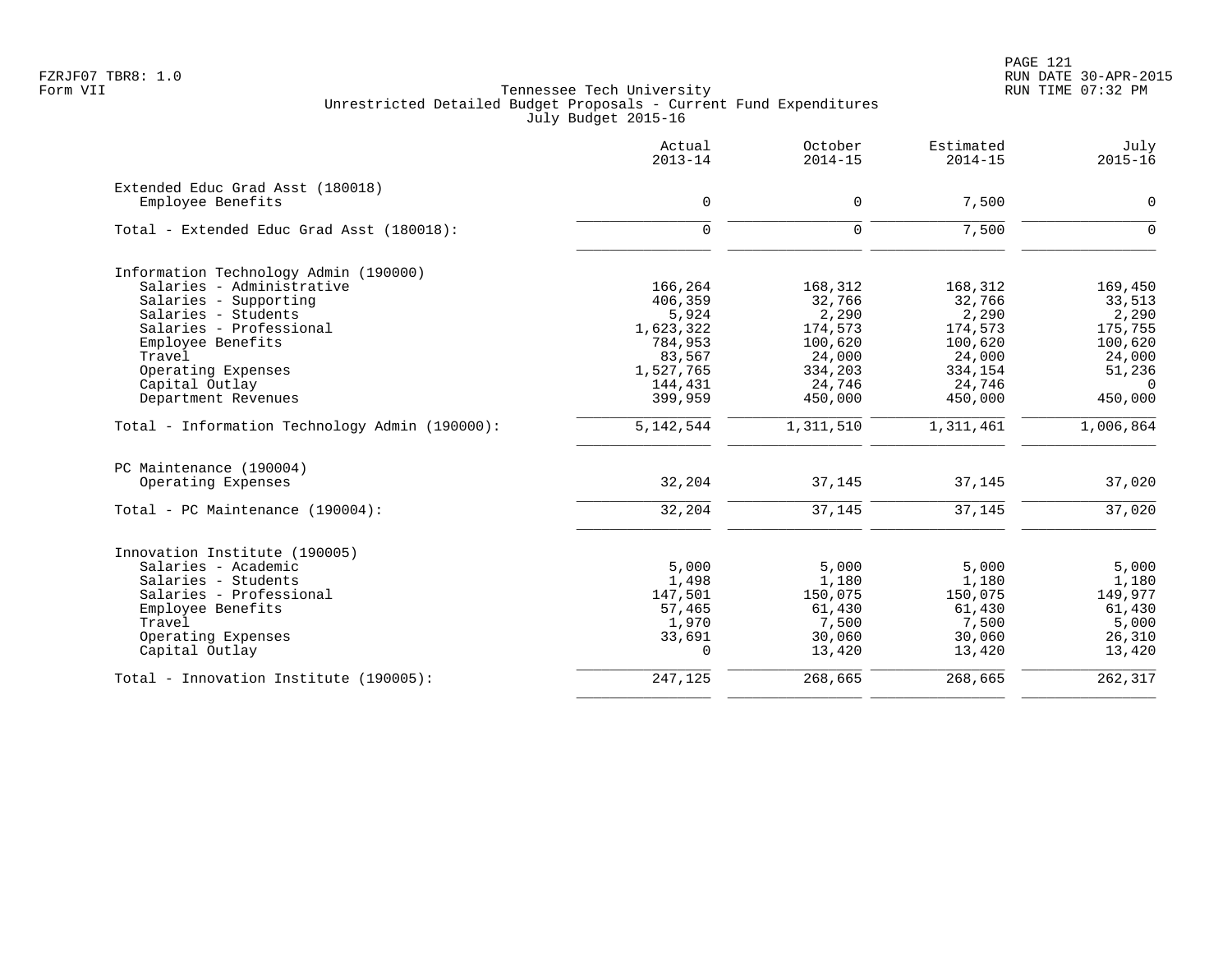PAGE 122 FZRJF07 TBR8: 1.0 RUN DATE 30-APR-2015

|                                                    | Actual<br>$2013 - 14$ | October<br>$2014 - 15$ | Estimated<br>$2014 - 15$ | July<br>$2015 - 16$ |
|----------------------------------------------------|-----------------------|------------------------|--------------------------|---------------------|
| TAF Acad Support Tech Access Fee (190007)          |                       |                        |                          |                     |
| Salaries - Supporting                              | $\Omega$              | 1,200                  | 1,200                    | $\overline{0}$      |
| Salaries - Professional                            | 26,097                | 184,898                | 184,898                  | 187,217             |
| Employee Benefits                                  | 11,544                | 88,200                 | 88,200                   | 88,200              |
| Total - TAF Acad Support Tech Access Fee (190007): | 37,641                | 274,298                | 274,298                  | 275,417             |
| Student Printing Cost Center (190010)              |                       |                        |                          |                     |
| Operating Expenses                                 | 5,770                 | 5,460                  | 5,460                    | 5,460               |
| Total - Student Printing Cost Center (190010):     | 5,770                 | 5,460                  | 5,460                    | 5,460               |
| Academic & Client Technologies (190100)            |                       |                        |                          |                     |
| Salaries - Supporting                              | $\Omega$              | 264,047                | 277,465                  | 288,995             |
| Salaries - Professional                            | $\Omega$              | 469,791                | 469,791                  | 467,770             |
| Employee Benefits                                  | $\mathbf 0$           | 266,260                | 261,260                  | 261,260             |
| Travel                                             | $\mathbf 0$           | 31,000                 | 31,000                   | 31,000              |
| Operating Expenses                                 | 40                    | 45,600                 | 45,600                   | 47,300              |
| Total - Academic & Client Technologies (190100):   | 40                    | 1,076,698              | 1,085,116                | 1,096,325           |
| IT Infrastructure Services (190199)                |                       |                        |                          |                     |
| Salaries - Professional                            | $\mathbf 0$           | 72,764                 | 72,764                   | 105,000             |
| Employee Benefits                                  | $\mathbf 0$           | 0                      | 12,700                   | 12,700              |
| Total - IT Infrastructure Services (190199):       | $\mathbf 0$           | 72,764                 | 85,464                   | 117,700             |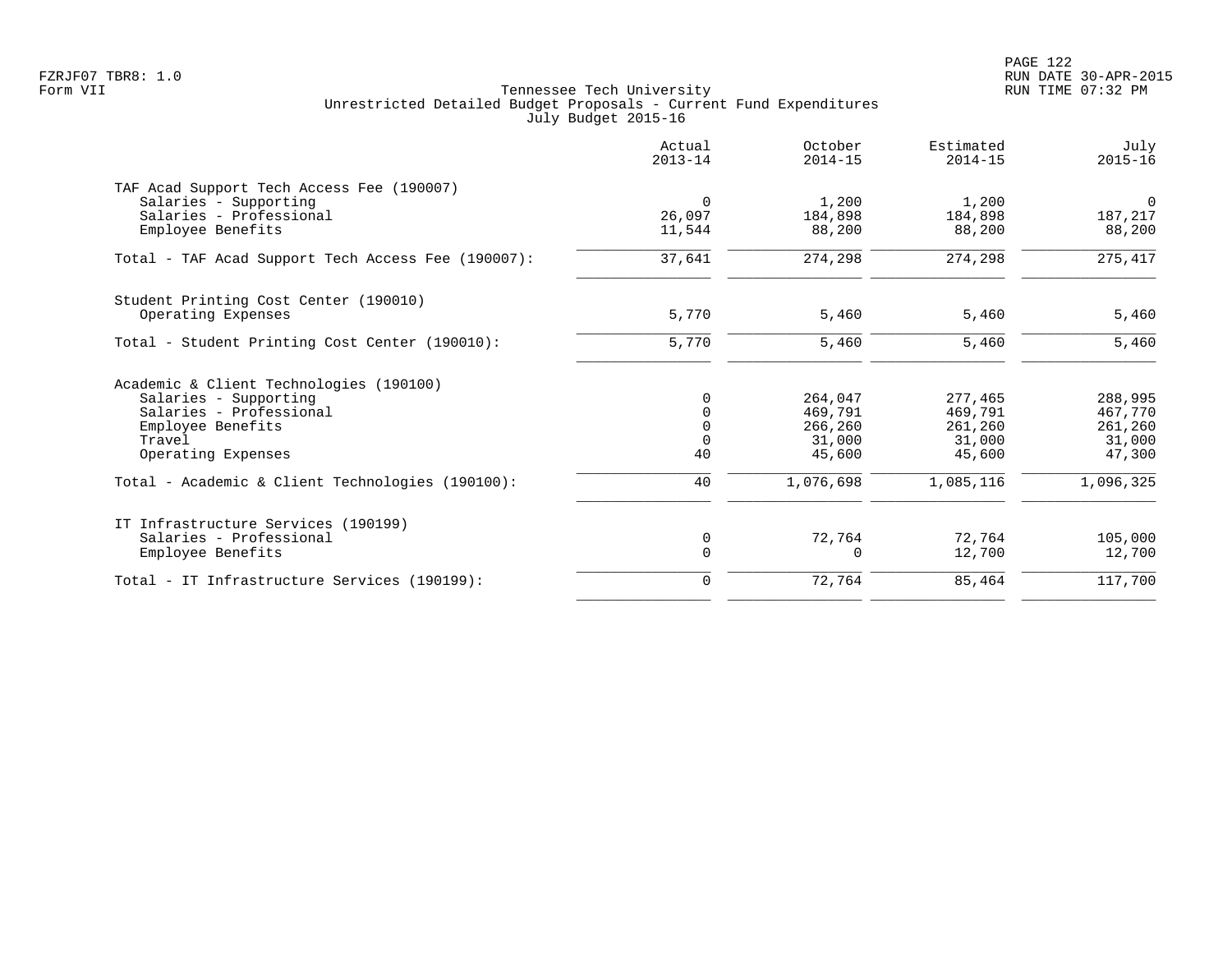|                                                   | Actual<br>$2013 - 14$ | October<br>$2014 - 15$ | Estimated<br>$2014 - 15$ | July<br>$2015 - 16$ |
|---------------------------------------------------|-----------------------|------------------------|--------------------------|---------------------|
| Network Services & Operations (190200)            |                       |                        |                          |                     |
| Salaries - Supporting                             | $\mathbf 0$           | 189,325                | 180,471                  | 150,009             |
| Salaries - Professional                           | $\mathbf 0$           | 246,598                | 246,598                  | 247,690             |
| Employee Benefits                                 | $\Omega$              | 148,130                | 148,130                  | 148,130             |
| Travel                                            | $\mathbf 0$           | 11,600                 | 11,600                   | 11,600              |
| Operating Expenses                                | $\Omega$              | 373,300                | 373,300                  | 343,300             |
| Total - Network Services & Operations (190200):   | $\mathbf 0$           | 968,953                | 960,099                  | 900,729             |
|                                                   |                       |                        |                          |                     |
| Systems Support (190300)                          |                       |                        |                          |                     |
| Salaries - Professional                           | $\Omega$              | 466,491                | 466,491                  | 469,376             |
| Employee Benefits                                 | $\mathbf 0$           | 160,000                | 160,000                  | 160,000             |
| Travel                                            | $\mathbf 0$           | 22,055                 | 22,055                   | 22,055              |
| Operating Expenses                                | $\mathbf 0$           | 12,000                 | 12,000                   | 12,000              |
| Total - Systems Support (190300):                 | $\mathbf 0$           | 660,546                | 660,546                  | 663,431             |
| Enterprise Application Services (190400)          |                       |                        |                          |                     |
| Salaries - Professional                           | $\mathbf 0$           | 495,335                | 486,697                  | 497,115             |
| Employee Benefits                                 | $\mathbf 0$           | 202,950                | 195,250                  | 195,250             |
| Travel                                            | $\mathbf 0$           | 29,630                 | 29,630                   | 29,630              |
| Operating Expenses                                | $\mathbf 0$           | 111,800                | 111,800                  | 65,000              |
| Total - Enterprise Application Services (190400): | $\mathbf 0$           | 839,715                | 823,377                  | 786,995             |
| Information Security (190500)                     |                       |                        |                          |                     |
| Salaries - Professional                           | 0                     | 175,480                | 175,480                  | 166,222             |
| Employee Benefits                                 | $\Omega$              | 51,140                 | 51,140                   | 51,140              |
| Travel                                            | $\mathbf 0$           | 7,850                  | 7,850                    | 7,850               |
| Operating Expenses                                | $\Omega$              | 22,700                 | 22,700                   | 22,700              |
|                                                   |                       |                        |                          |                     |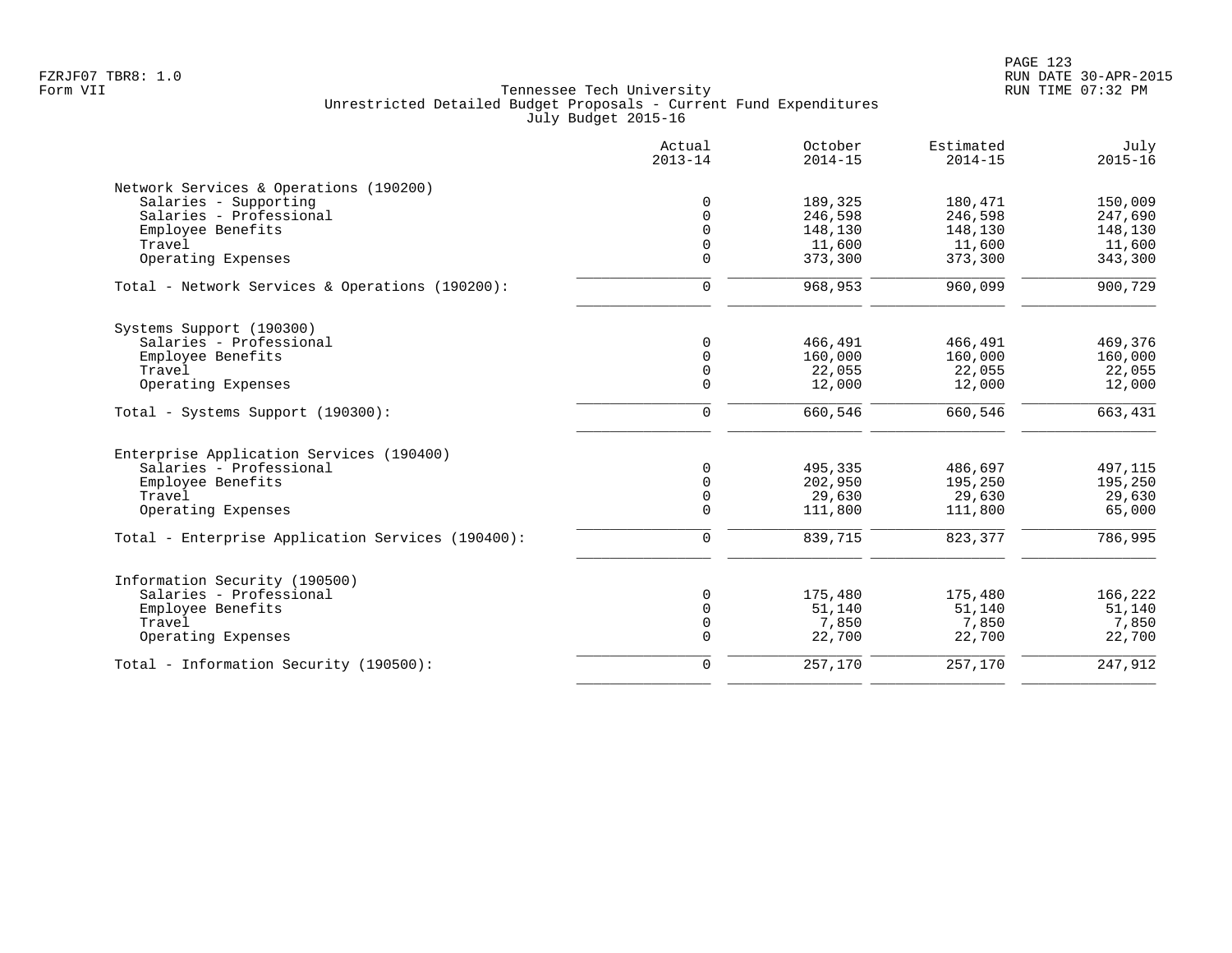|                                                                                                                                      | Actual<br>$2013 - 14$                       | October<br>$2014 - 15$                   | Estimated<br>$2014 - 15$                       | July<br>$2015 - 16$                     |
|--------------------------------------------------------------------------------------------------------------------------------------|---------------------------------------------|------------------------------------------|------------------------------------------------|-----------------------------------------|
| Maintenance Contracts (190601)<br>Operating Expenses                                                                                 | $\mathbf 0$                                 | 2,050,752                                | 2,053,352                                      | 1,859,471                               |
| Total - Maintenance Contracts (190601):                                                                                              | $\mathbf 0$                                 | 2,050,752                                | 2,053,352                                      | 1,859,471                               |
| HECC Information Technology Svcs (210005)<br>Salaries - Supporting<br>Employee Benefits<br>Operating Expenses<br>Department Revenues | 0<br>$\mathbf 0$<br>$\mathbf 0$<br>$\Omega$ | 0<br>$\mathbf 0$<br>$\Omega$<br>$\Omega$ | 0<br>$\overline{0}$<br>$\mathbf 0$<br>$\Omega$ | 36,581<br>14,854<br>91,000<br>$-94,957$ |
| Total - HECC Information Technology Svcs (210005):                                                                                   | $\mathbf 0$                                 | $\mathbf 0$                              | $\mathbf 0$                                    | 47,478                                  |
| TBR Spouse Dependent Discount (700000)<br>Employee Benefits                                                                          | 112,759                                     | 105,010                                  | 105,010                                        | 105,010                                 |
| Total - TBR Spouse Dependent Discount (700000):                                                                                      | 112,759                                     | 105,010                                  | 105,010                                        | 105,010                                 |
| TBR Employ Remission PC191 (700001)<br>Employee Benefits                                                                             | 19,521                                      | 28,700                                   | 28,700                                         | 28,700                                  |
| Total - TBR Employ Remission PC191 (700001):                                                                                         | 19,521                                      | 28,700                                   | 28,700                                         | 28,700                                  |
| E and G Data Processing Allocation (700003)<br>Department Revenues                                                                   | 25,874                                      | 36,380                                   | 36,370                                         | 33,580                                  |
| Total - E and G Data Processing Allocation (700003):                                                                                 | 25,874                                      | 36,380                                   | 36,370                                         | 33,580                                  |
|                                                                                                                                      |                                             |                                          |                                                |                                         |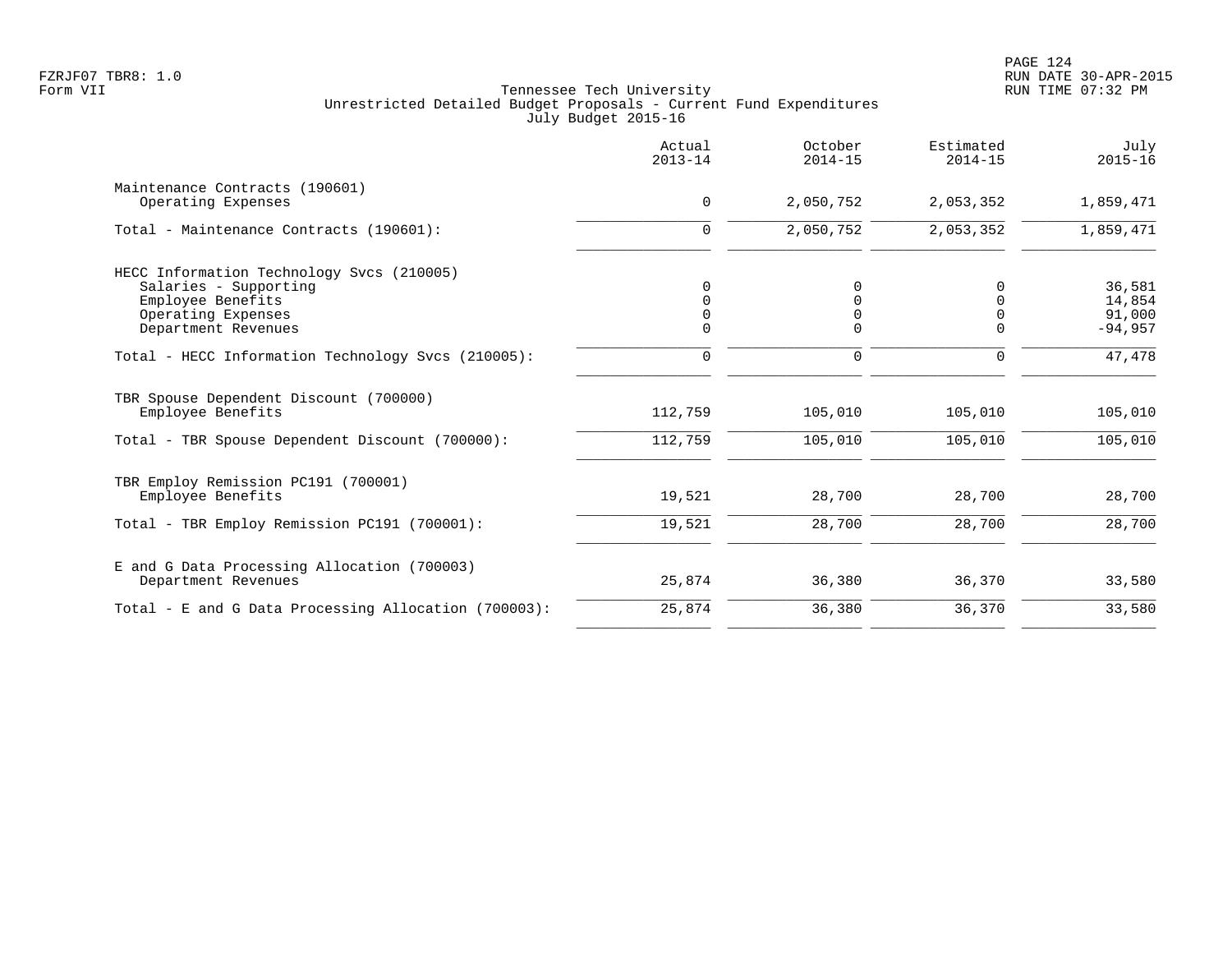|                                                          | Actual<br>$2013 - 14$ | October<br>$2014 - 15$ | Estimated<br>$2014 - 15$ | July<br>$2015 - 16$ |
|----------------------------------------------------------|-----------------------|------------------------|--------------------------|---------------------|
| E and G Claims Adjustment (700004)<br>Operating Expenses | 39,778                | 33,050                 | 44,080                   | 44,080              |
| Total - E and G Claims Adjustment $(700004)$ :           | 39,778                | 33,050                 | 44,080                   | 44,080              |
| $E$ and G Support (700005)                               |                       |                        |                          |                     |
| Salaries - Administrative                                |                       | 0                      | $\Omega$                 | 28,765              |
| Salaries - Academic                                      |                       | 15,450                 | 15,450                   | 26,610              |
| Salaries - Supporting                                    |                       | 3,540                  | 3,540                    | 27,275              |
| Salaries - Professional                                  | $\Omega$              | $\Omega$               | $\Omega$                 | 72,890              |
| Employee Benefits                                        | 23,376                | 383,670                | 255,247                  | 300,902             |
| Operating Expenses                                       | $-10,287$             | $-37,510$              | $-38,146$                | $-38,166$           |
| Total - E and G Support $(700005)$ :                     | 13,089                | 365,150                | 236,091                  | 418,276             |
| E and G Other Salary Pool (700009)                       |                       |                        |                          |                     |
| Salaries - Supporting                                    | 0                     | 20,670                 | 20,670                   | 20,670              |
| Salaries - Professional                                  | $\mathbf 0$           | 12,380                 | 12,380                   | 12,380              |
| Total - E and G Other Salary Pool (700009):              | 0                     | 33,050                 | 33,050                   | 33,050              |
| $C$ C Admin Trans (700014)                               |                       |                        |                          |                     |
| Operating Expenses                                       | $-124,600$            | $-124,600$             | $-124,600$               | $-124,600$          |
| Total - C C Admin Trans $(700014)$ :                     | $-124,600$            | $-124,600$             | $-124,600$               | $-124,600$          |
|                                                          |                       |                        |                          |                     |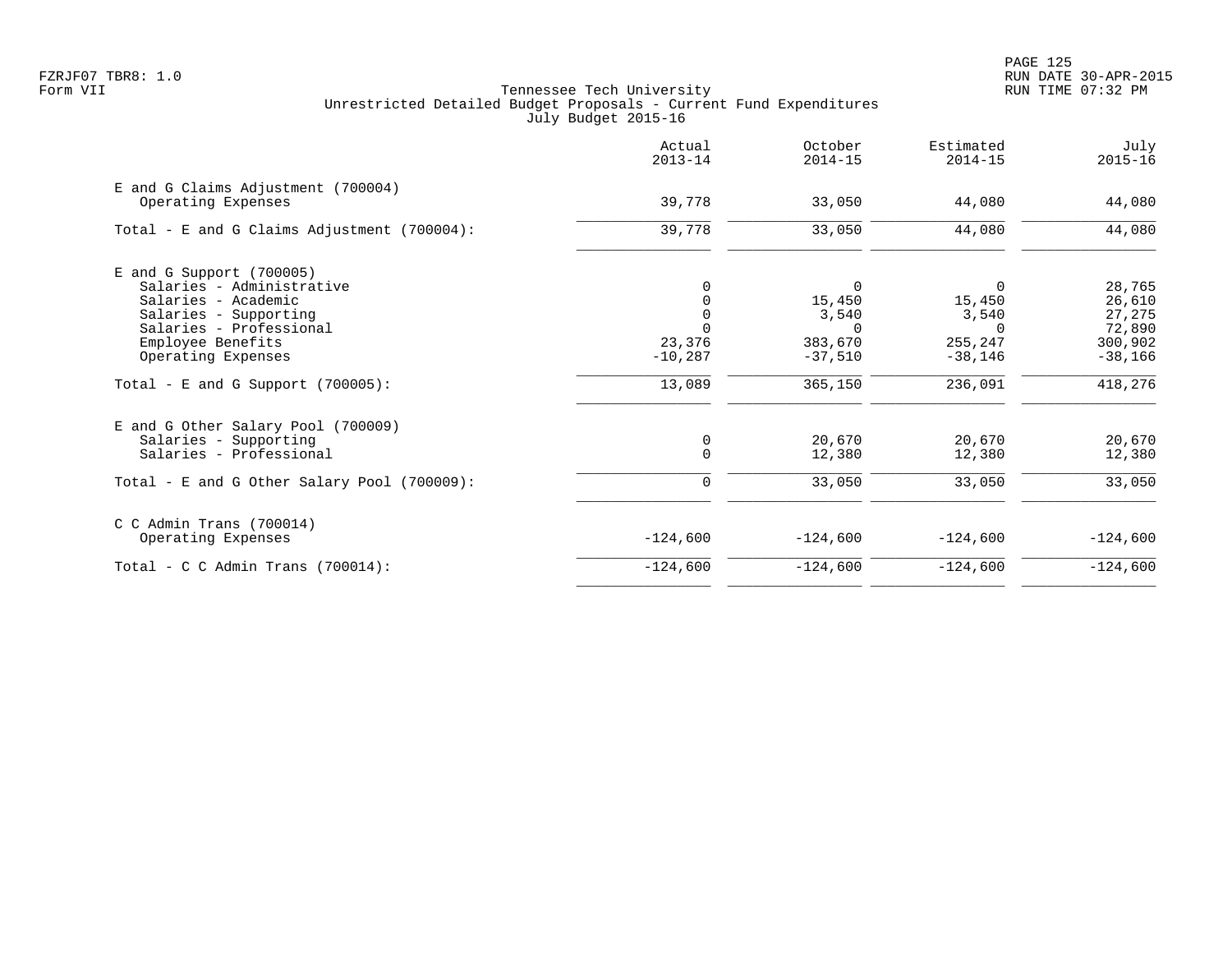|                                                     | Actual<br>$2013 - 14$ | October<br>$2014 - 15$ | Estimated<br>$2014 - 15$ | July<br>$2015 - 16$  |
|-----------------------------------------------------|-----------------------|------------------------|--------------------------|----------------------|
| Post Office Allocation (700045)                     |                       |                        |                          |                      |
| Operating Expenses                                  | $\Omega$              | 3,470                  | 3,470                    | 4,030                |
| Department Revenues                                 | 4,300                 | 0                      | $\Omega$                 | $\Omega$             |
| Total - Post Office Allocation (700045):            | 4,300                 | 3,470                  | 3,470                    | 4,030                |
| Computing Alloc to Other Function (700051)          |                       |                        |                          |                      |
| Department Revenues                                 | $-5, 174, 747$        | $-7, 275, 250$         | $-7, 273, 730$           | $-6,716,460$         |
| Total - Computing Alloc to Other Function (700051): | $-5, 174, 747$        | $-7, 275, 250$         | $-7, 273, 730$           | $-6,716,460$         |
| TTU Staff Scholarships (700067)                     |                       |                        |                          |                      |
| Employee Benefits                                   | 1,743                 | 1,743                  | $\mathbf 0$              | $\mathbf 0$          |
| Total - TTU Staff Scholarships (700067):            | 1,743                 | 1,743                  | 0                        | $\Omega$             |
| TTU Staff Tuit Maint Reimbursment (700068)          |                       |                        |                          |                      |
| Employee Benefits                                   | 5,484                 | 5,484                  | 13,377                   | 13,377               |
| Total - TTU Staff Tuit Maint Reimbursment (700068): | 5,484                 | 5,484                  | 13,377                   | 13,377               |
| Total - Academic Support (350):                     |                       |                        |                          |                      |
| Salaries - Administrative                           | 1,650,353             | 1,704,068              | 1,702,580                | 1,961,761            |
| Salaries - Academic                                 | 748,492               | 811,315                | 970,380                  | 877,679              |
| Salaries - Supporting                               | 1,691,162             | 1,755,381              | 1,720,175                | 1,763,601            |
| Salaries - Students                                 | 201,899               | 108,470                | 112,590                  | 98,470               |
| Salaries - Professional                             | 3,905,436             | 4,848,785              | 4,888,513                | 5,063,729            |
| Employee Benefits<br>Travel                         | 3,101,550             | 3,752,487              | 3,754,400<br>417,515     | 3,790,428            |
| Operating Expenses                                  | 280,481<br>3,316,852  | 269,553<br>5,046,779   | 6, 113, 416              | 198,045<br>3,838,121 |
| Capital Outlay                                      | 369,715               | 264,093                | 272,093                  | 233,420              |
| Department Revenues                                 | $-4,815,511$          | $-6,807,000$           | $-6,875,756$             | $-6, 345, 967$       |
|                                                     | 10,450,429            | 11,753,931             | 13,075,906               |                      |
| Total                                               |                       |                        |                          | 11, 479, 287         |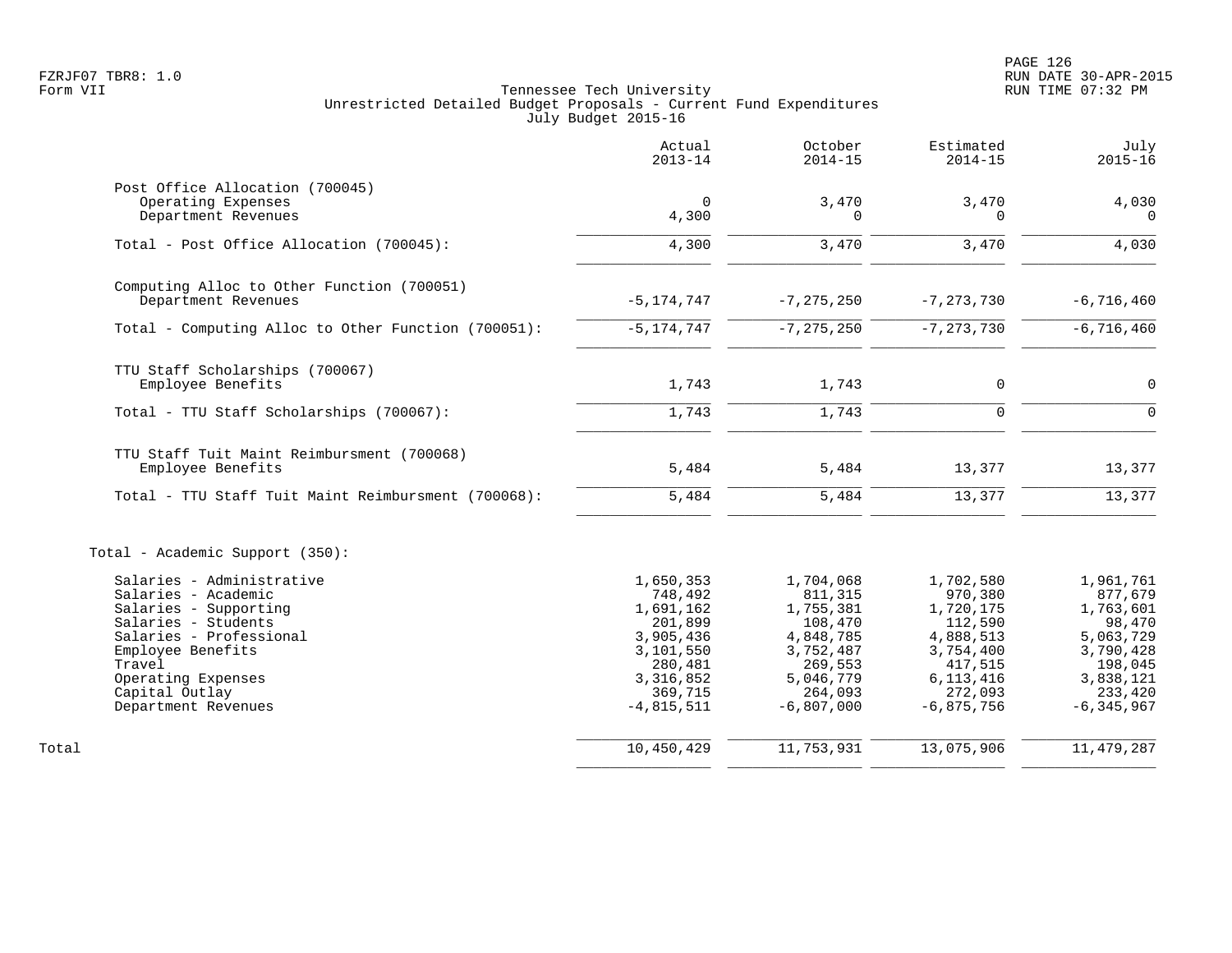|                                                                                                  | Actual<br>$2013 - 14$                        | October<br>$2014 - 15$                       | Estimated<br>$2014 - 15$                     | July<br>$2015 - 16$                         |
|--------------------------------------------------------------------------------------------------|----------------------------------------------|----------------------------------------------|----------------------------------------------|---------------------------------------------|
| Total - Academic Support (35):                                                                   |                                              |                                              |                                              |                                             |
| Salaries - Administrative<br>Salaries - Academic<br>Salaries - Supporting<br>Salaries - Students | 1,650,353<br>748,492<br>1,691,162<br>201,899 | 1,704,068<br>811,315<br>1,755,381<br>108,470 | 1,702,580<br>970,380<br>1,720,175<br>112,590 | 1,961,761<br>877,679<br>1,763,601<br>98,470 |
| Salaries - Professional<br>Employee Benefits<br>Travel                                           | 3,905,436<br>3,101,550<br>280,481            | 4,848,785<br>3,752,487<br>269,553            | 4,888,513<br>3,754,400<br>417,515            | 5,063,729<br>3,790,428<br>198,045           |
| Operating Expense<br>Capital Outlay<br>Department Revenues                                       | 3,316,852<br>369,715<br>$-4,815,511$         | 5,046,779<br>264,093<br>$-6,807,000$         | 6, 113, 416<br>272,093<br>$-6,875,756$       | 3,838,121<br>233,420<br>$-6, 345, 967$      |
| Total                                                                                            | 10,450,429                                   | 11,753,931                                   | 13,075,906                                   | 11,479,287                                  |
| Student Services (40)<br>Student Services (400)<br>Seminars and Forums (110013)                  |                                              |                                              |                                              |                                             |
| Operating Expenses                                                                               | 58,865                                       | 33,480                                       | 56,480                                       | 33,480                                      |
| Total - Seminars and Forums (110013):                                                            | 58,865                                       | 33,480                                       | 56,480                                       | 33,480                                      |
| NCAA Certification and Compliance (110015)                                                       |                                              |                                              |                                              |                                             |
| Salaries - Professional<br>Employee Benefits<br>Travel<br>Operating Expenses                     | 108,357<br>29,041<br>4,496<br>725            | 109,099<br>32,170<br>7,000<br>1,280          | 109,099<br>32,170<br>7,000<br>1,280          | 106,714<br>32,170<br>7,000<br>1,280         |
| Total - NCAA Certification and Compliance (110015):                                              | 142,619                                      | 149,549                                      | 149,549                                      | 147,164                                     |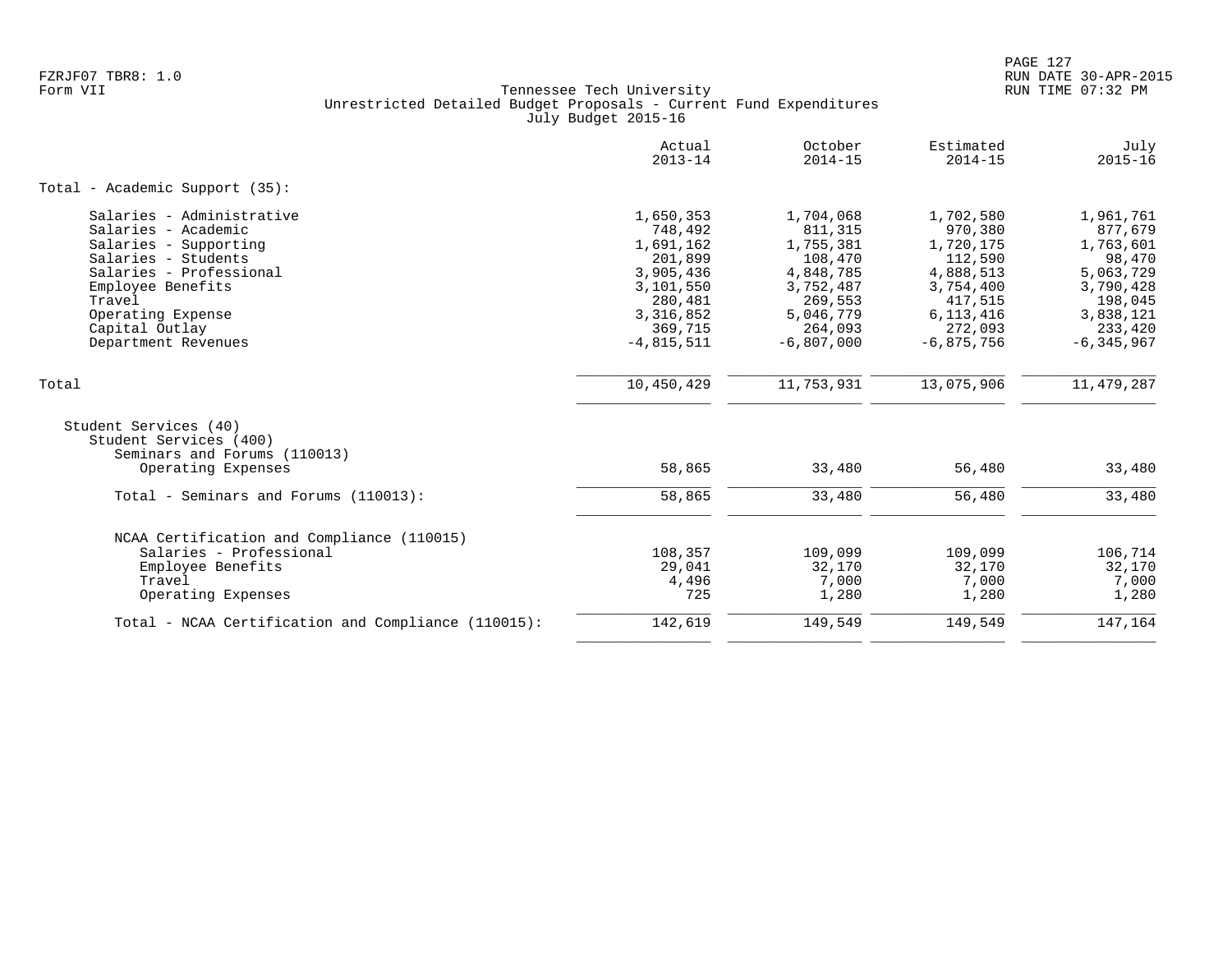|                                               | Actual<br>$2013 - 14$ | October<br>$2014 - 15$ | Estimated<br>$2014 - 15$ | July<br>$2015 - 16$ |
|-----------------------------------------------|-----------------------|------------------------|--------------------------|---------------------|
| Scholarship Manager (120003)                  |                       |                        |                          |                     |
| Salaries - Supporting                         | 26,454                | 26,740                 | 26,740                   | 26,969              |
| Salaries - Professional                       | 47,656                | 48,143                 | 48,143                   | 48,479              |
| Employee Benefits                             | 33,415                | 32,330                 | 36,640                   | 36,640              |
| Travel                                        | 0                     | 800                    | $\Omega$                 | 800                 |
| Operating Expenses                            | 830                   | 1,260                  | 1,260                    | 1,260               |
| Total - Scholarship Manager (120003):         | 108,355               | 109,273                | 112,783                  | 114,148             |
| Womens Center (121500)                        |                       |                        |                          |                     |
| Salaries - Supporting                         | 27,483                | 24,602                 | 27,102                   | 24,821              |
| Salaries - Students                           | $\Omega$              | $\Omega$               | 1,200                    | $\Omega$            |
| Salaries - Professional                       | 10,800                | 9,310                  | 9,310                    | 9,310               |
| Employee Benefits                             | 15,649                | 15,820                 | 17,020                   | 17,020              |
| Operating Expenses                            | 1,492                 | 11,600                 | 7,900                    | 1,600               |
| Total - Womens Center (121500):               | 55,424                | 61,332                 | 62,532                   | 52,751              |
| SAF Internaltional Educ Fee (121704)          |                       |                        |                          |                     |
| Travel                                        | 231,238               | 266,980                | 266,980                  | 266,980             |
| Operating Expenses                            | 16,846                | 107,855                | 107,855                  | 34,645              |
| Total - SAF Internaltional Educ Fee (121704): | 248,084               | 374,835                | 374,835                  | 301,625             |
| Craft Center Promo and Dev (121761)           |                       |                        |                          |                     |
| Salaries - Supporting                         | 404                   | 0                      | 240                      | $\mathsf{O}$        |
| Salaries - Students                           | $\mathbf 0$           | $\Omega$               | 200                      | $\overline{0}$      |
| Employee Benefits                             | 92                    | 5,200                  | 5,200                    | 5,200               |
| Travel                                        | 225                   | 500                    | 1,920                    | 500                 |
| Operating Expenses                            | 27,619                | 22,600                 | 20,740                   | 22,600              |
| Total - Craft Center Promo and Dev (121761):  | 28,340                | 28,300                 | 28,300                   | 28,300              |
|                                               |                       |                        |                          |                     |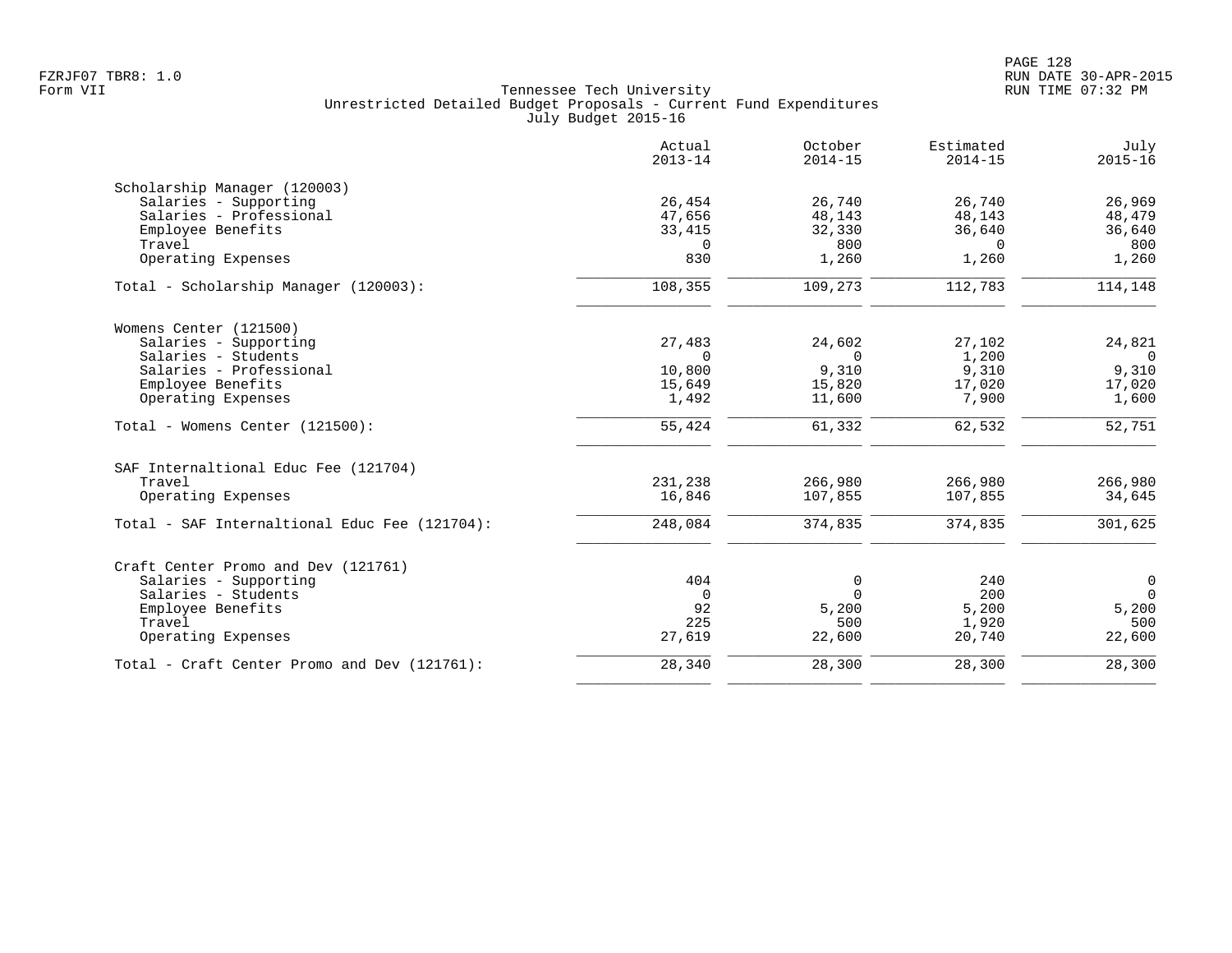|                                                      | Actual<br>$2013 - 14$ | October<br>$2014 - 15$ | Estimated<br>$2014 - 15$ | July<br>$2015 - 16$ |
|------------------------------------------------------|-----------------------|------------------------|--------------------------|---------------------|
| Career Services (121800)                             |                       |                        |                          |                     |
| Salaries - Supporting                                | 24,042                | 23,178                 | 23,047                   | 23,122              |
| Salaries - Students                                  | 5,535                 | $\Omega$               | 6,616                    | $\overline{0}$      |
| Salaries - Professional                              | 92,815                | 125,454                | 90,838                   | 118,518             |
| Employee Benefits                                    | 41,621                | 51,830                 | 51,830                   | 51,830              |
| Travel                                               | 11,266                | 3,000                  | 15,000                   | 3,000               |
| Operating Expenses                                   | 54,465                | 23,919                 | 94,050                   | 21,310              |
| Total - Career Services (121800):                    | 229,744               | 227,381                | 281,381                  | 217,780             |
| Student Financial Aid Office (122000)                |                       |                        |                          |                     |
| Salaries - Supporting                                | 235,111               | 246,134                | 246,134                  | 248,109             |
| Salaries - Students                                  | 13,503                | $\Omega$               | 7,400                    | $\overline{0}$      |
| Salaries - Professional                              | 243,707               | 271,904                | 271,904                  | 273,606             |
| Employee Benefits                                    | 234,125               | 234,150                | 264,365                  | 264,365             |
| Travel                                               | 5,091                 | 6,190                  | 11,590                   | 2,190               |
| Operating Expenses                                   | 61,664                | 173,200                | 160,400                  | 177,200             |
| Total - Student Financial Aid Office (122000):       | 793,201               | 931,578                | 961,793                  | 965,470             |
| Federal College Work Study Program (122001)          |                       |                        |                          |                     |
| Salaries - Students                                  | 42,091                | 28,490                 | 28,490                   | 28,490              |
| Total - Federal College Work Study Program (122001): | 42,091                | 28,490                 | 28,490                   | 28,490              |
| Student Fin Aid Grad Asst (122017)                   |                       |                        |                          |                     |
| Employee Benefits                                    | 8,693                 | 8,320                  | 8,320                    | 8,320               |
| Total - Student Fin Aid Grad Asst (122017):          | 8,693                 | 8,320                  | 8,320                    | 8,320               |
|                                                      |                       |                        |                          |                     |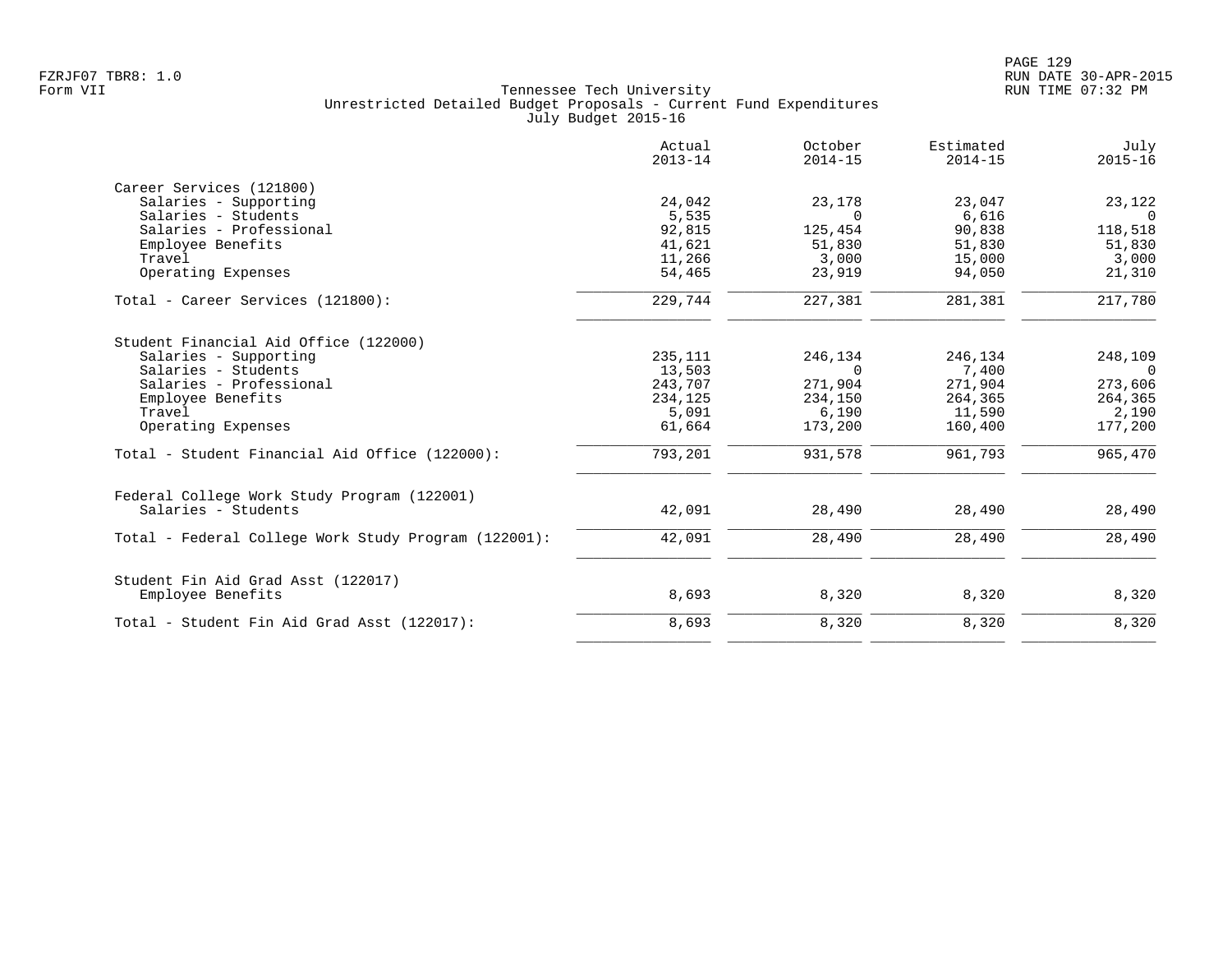|                                                  | Actual<br>$2013 - 14$ | October<br>$2014 - 15$ | Estimated<br>$2014 - 15$ | July<br>$2015 - 16$ |
|--------------------------------------------------|-----------------------|------------------------|--------------------------|---------------------|
| Admissions Office (123000)                       |                       |                        |                          |                     |
| Salaries - Supporting                            | 205,397               | 207,140                | 203,579                  | 201,288             |
| Salaries - Professional                          | 316,850               | 338,397                | 330,318                  | 333,393             |
| Employee Benefits                                | 252,961               | 252,450                | 252,450                  | 252,450             |
| Travel                                           | 37,231                | 50,000                 | 50,000                   | 50,000              |
| Operating Expenses                               | 18,548                | 38,435                 | 64,441                   | 28,440              |
| Total - Admissions Office (123000):              | 830,987               | 886,422                | 900,788                  | 865,571             |
| Admiss Counsel Athlet Tickets (123001)           |                       |                        |                          |                     |
| Operating Expenses                               | 10,440                | 10,440                 | 10,440                   | 10,440              |
| Total - Admiss Counsel Athlet Tickets (123001):  | 10,440                | 10,440                 | 10,440                   | 10,440              |
| Enrollment Management (123002)                   |                       |                        |                          |                     |
| Salaries - Administrative                        | 121,948               | 122,646                | 122,646                  | 123,344             |
| Salaries - Academic                              | $-1,485$              | $\Omega$               | $\Omega$                 | $\overline{0}$      |
| Salaries - Supporting                            | 137,581               | 139,674                | 139,674                  | 136,116             |
| Salaries - Students                              | $\Omega$              | $\Omega$               | 3,480                    | $\overline{0}$      |
| Salaries - Professional                          | 109,253               | 108,832                | 108,832                  | 109,557             |
| Employee Benefits                                | 119,097               | 117,910                | 117,910                  | 117,910             |
| Travel                                           | 20,573                | 2,700                  | 13,580                   | 2,700               |
| Operating Expenses                               | 101,178               | 41,340                 | 89,780                   | 41,340              |
| Total - Enrollment Management (123002):          | 608,145               | 533,102                | 595,902                  | 530,967             |
| Admissions Athletic Recruiting (123003)          |                       |                        |                          |                     |
| Salaries - Professional                          | 297,026               | 319,072                | 319,072                  | 320,296             |
| Employee Benefits                                | 92,067                | 91,600                 | 102,940                  | 102,940             |
| Total - Admissions Athletic Recruiting (123003): | 389,093               | 410,672                | 422,012                  | 423,236             |
|                                                  |                       |                        |                          |                     |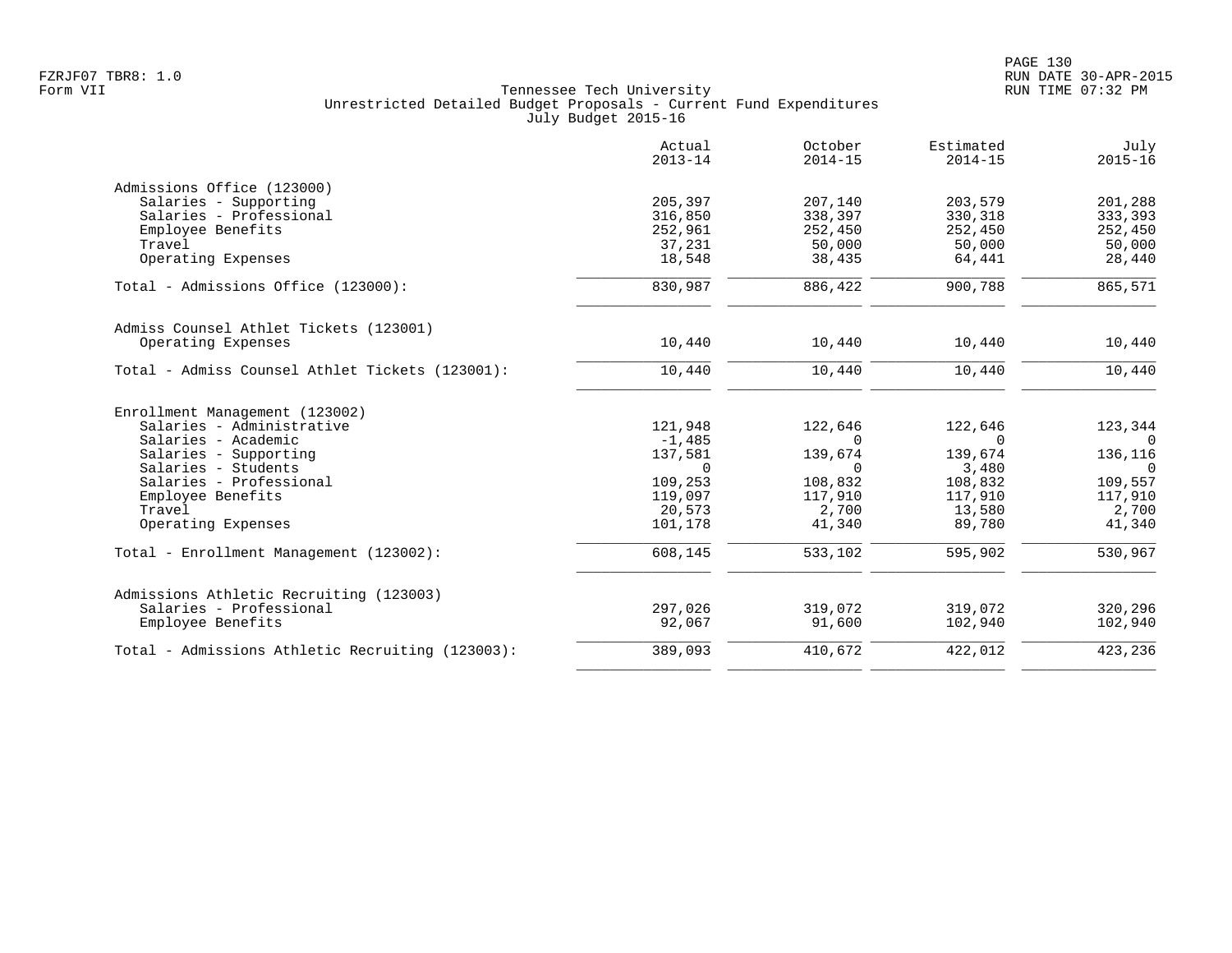|                                                                                                  | Actual<br>$2013 - 14$   | October<br>$2014 - 15$    | Estimated<br>$2014 - 15$   | July<br>$2015 - 16$          |
|--------------------------------------------------------------------------------------------------|-------------------------|---------------------------|----------------------------|------------------------------|
| Admissions Publicatins (123004)<br>Operating Expenses                                            | 31,356                  | 30,000                    | 38,000                     | 30,000                       |
| Total - Admissions Publicatins (123004):                                                         | 31,356                  | 30,000                    | 38,000                     | 30,000                       |
| Admiss Rec Grad Assist (123005)<br>Employee Benefits                                             | 10,867                  | 9,720                     | 9,720                      | 9,720                        |
| Total - Admiss Rec Grad Assist (123005):                                                         | 10,867                  | 9,720                     | 9,720                      | 9,720                        |
| Career College Fair (123007)<br>Salaries - Supporting<br>Employee Benefits<br>Operating Expenses | 108<br>25<br>3,759      | 0<br>$\Omega$<br>5,880    | 0<br>$\Omega$<br>5,880     | 0<br>$\overline{0}$<br>5,880 |
| Total - Career College Fair (123007):                                                            | 3,892                   | 5,880                     | 5,880                      | 5,880                        |
| Campus Visitation (123008)<br>Operating Expenses                                                 | 3,268                   | 8,000                     | 8,000                      | 8,000                        |
| Total - Campus Visitation (123008):                                                              | 3,268                   | 8,000                     | 8,000                      | 8,000                        |
| Undergrad Recruitment (123009)<br>Salaries - Students<br>Employee Benefits<br>Operating Expenses | 12,875<br>521<br>95,207 | 27,200<br>2,230<br>87,285 | 27,200<br>2,230<br>130,925 | 27,200<br>2,230<br>87,285    |
| Total - Undergrad Recruitment (123009):                                                          | 108,603                 | 116,715                   | 160,355                    | 116,715                      |
|                                                                                                  |                         |                           |                            |                              |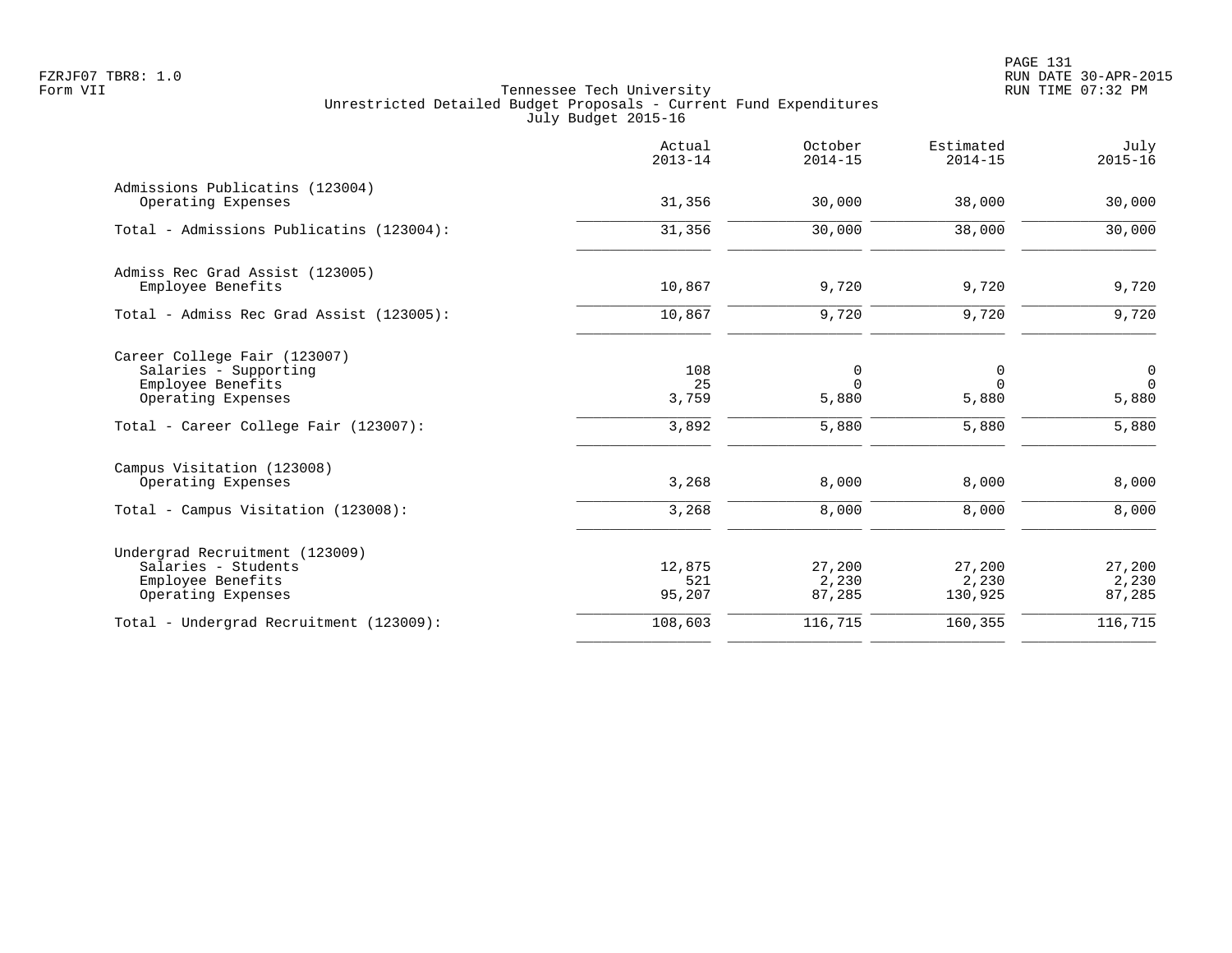PAGE 132 FZRJF07 TBR8: 1.0 RUN DATE 30-APR-2015

|                                               | Actual<br>$2013 - 14$ | October<br>$2014 - 15$ | Estimated<br>$2014 - 15$ | July<br>$2015 - 16$ |
|-----------------------------------------------|-----------------------|------------------------|--------------------------|---------------------|
| Advisement Services (123400)                  |                       |                        |                          |                     |
| Salaries - Professional                       | 64,210                | 583,741                | 524,801                  | 576,304             |
| Employee Benefits                             | 37,821                | 38,900                 | 216,960                  | 216,960             |
| Travel                                        | 0                     | 0                      | 4,200                    | $\overline{0}$      |
| Operating Expenses                            | $\overline{0}$        | $\Omega$               | 5,800                    | $\mathbf 0$         |
| Total - Advisement Services (123400):         | 102,031               | 622,641                | 751,761                  | 793,264             |
| Retention Services (123401)                   |                       |                        |                          |                     |
| Salaries - Academic                           | $-1,348$              | $\Omega$               | $\Omega$                 | $\overline{0}$      |
| Salaries - Professional                       | 33,369                | 56,502                 | 56,502                   | 56,879              |
| Employee Benefits                             | 11,150                | 11,200                 | 19,575                   | 19,575              |
| Travel                                        | $\Omega$              | 10,000                 | 4,920                    | 10,000              |
| Total - Retention Services (123401):          | 43,171                | 77,702                 | 80,997                   | 86,454              |
| Military & Veterans Affairs (123402)          |                       |                        |                          |                     |
| Salaries - Professional                       | $\Omega$              | 49,068                 | 49,068                   | 49,568              |
| Employee Benefits                             | $\Omega$              | 6,800                  | 13,235                   | 13,235              |
| Travel                                        | $\mathsf{O}$          | 5,000                  | 5,000                    | 5,000               |
| Operating Expenses                            | $\mathbf 0$           | 5,000                  | 5,000                    | 5,000               |
| Total - Military & Veterans Affairs (123402): | $\mathbf 0$           | 65,868                 | 72,303                   | 72,803              |
| Record Office (123500)                        |                       |                        |                          |                     |
| Salaries - Supporting                         | 239,167               | 231,400                | 230,900                  | 232,952             |
| Salaries - Students                           | 3,959                 | 2,400                  | 2,400                    | $\overline{0}$      |
| Salaries - Professional                       | 107,198               | 113,345                | 83,359                   | 115,596             |
| Employee Benefits                             | 211,145               | 211,150                | 193,150                  | 193,150             |
| Travel                                        | 3,325                 | 1,900                  | 1,900                    | $\Omega$            |
| Operating Expenses                            | 29,502                | 25,080                 | 25,080                   | 26,280              |
| Department Revenues                           | $-1$                  | $\Omega$               | $\Omega$                 | $\Omega$            |
| Total - Record Office (123500):               | 594,295               | 585,275                | 536,789                  | 567,978             |
|                                               |                       |                        |                          |                     |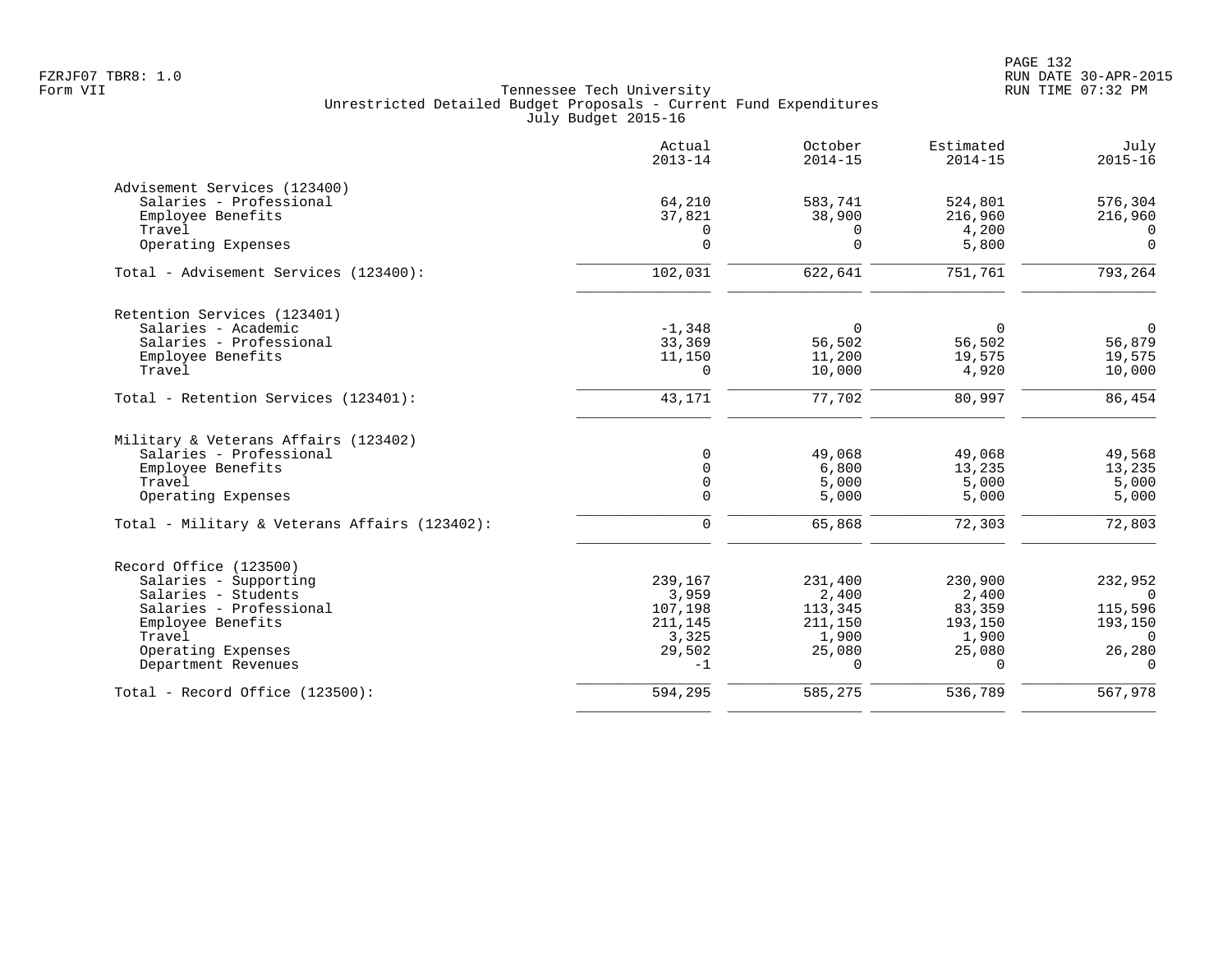|                                                    | Actual<br>$2013 - 14$ | October<br>$2014 - 15$ | Estimated<br>$2014 - 15$ | July<br>$2015 - 16$ |
|----------------------------------------------------|-----------------------|------------------------|--------------------------|---------------------|
| Records Publication (123502)                       |                       |                        |                          |                     |
| Operating Expenses                                 | $\mathbf 0$           | 0                      | $\mathbf 0$              | 700                 |
| Total - Records Publication (123502):              | $\mathbf 0$           | $\mathbf 0$            | $\mathbf 0$              | 700                 |
| International Education Admin (123700)             |                       |                        |                          |                     |
| Salaries - Supporting                              | 89,652                | 100,356                | 83,656                   | 96,394              |
| Salaries - Students<br>Salaries - Professional     | $\Omega$              | 860                    | 860                      | 860                 |
| Employee Benefits                                  | 172,276<br>116,356    | 272,906<br>148,420     | 248,521<br>148,420       | 155,290<br>148,420  |
| Travel                                             | 22,707                | 20,000                 | 20,000                   | 20,000              |
| Operating Expenses                                 | 12,058                | 14,040                 | 13,915                   | 41,881              |
| Total - International Education Admin (123700):    | 413,049               | 556,582                | 515,372                  | 462,845             |
| International Insurance (123701)                   |                       |                        |                          |                     |
| Operating Expenses                                 | 388                   | 0                      | $\mathbf 0$              | $\mathbf 0$         |
| Total - International Insurance (123701):          | 388                   | $\mathbf 0$            | $\mathbf 0$              | $\Omega$            |
| Intern Student Registration Fees (123702)          |                       |                        |                          |                     |
| Salaries - Supporting                              | 5,603                 | 5,000                  | 5,000                    | 5,000               |
| Salaries - Students                                | 7,586                 | 500                    | 500                      | 500                 |
| Salaries - Professional                            | $\Omega$              | $\Omega$               | $\Omega$                 | 91,758              |
| Employee Benefits<br>Travel                        | 698<br>$\Omega$       | 500<br>500             | 500<br>500               | 500<br>500          |
| Operating Expenses                                 | 71,157                | 418,845                | 418,845                  | 175,600             |
| Total - Intern Student Registration Fees (123702): | 85,044                | 425,345                | 425,345                  | 273,858             |
|                                                    |                       |                        |                          |                     |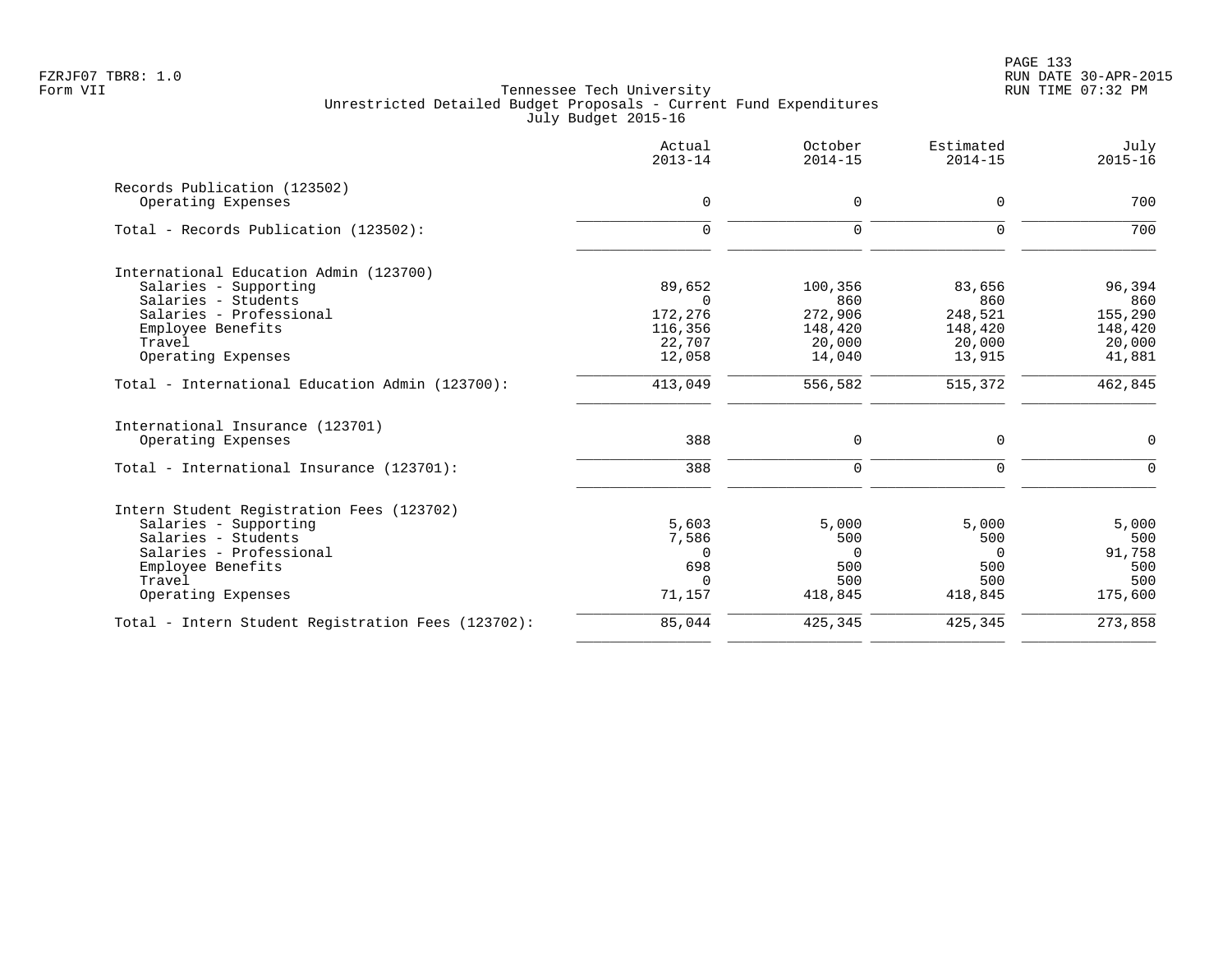|                                                                                                                                                       | Actual<br>$2013 - 14$           | October<br>$2014 - 15$            | Estimated<br>$2014 - 15$          | July<br>$2015 - 16$              |
|-------------------------------------------------------------------------------------------------------------------------------------------------------|---------------------------------|-----------------------------------|-----------------------------------|----------------------------------|
| Airport Transportation Fee (123706)<br>Travel<br>Operating Expenses                                                                                   | 7,565<br>$\Omega$               | 9,440<br>2,595                    | 9,440<br>2,595                    | 9,440<br>$\Omega$                |
| Total - Airport Transportation Fee (123706):                                                                                                          | 7,565                           | 12,035                            | 12,035                            | 9,440                            |
| FLS International ESL (123711)<br>Operating Expenses                                                                                                  | 171,196                         | 116,690                           | 255,270                           | 186,690                          |
| Total - FLS International ESL (123711):                                                                                                               | 171,196                         | 116,690                           | 255,270                           | 186,690                          |
| International Student SOAR (123712)<br>Salaries - Students<br>Employee Benefits<br>Operating Expenses<br>Total - International Student SOAR (123712): | 3,907<br>72<br>18,438<br>22,417 | 4,950<br>750<br>20,108<br>25,808  | 4,950<br>750<br>20,108<br>25,808  | 4,950<br>750<br>7,840<br>13,540  |
| International Recruitment (123715)<br>Salaries - Students<br>Salaries - Professional<br>Operating Expenses                                            | 195<br>$\Omega$<br>32,280       | $\mathbf 0$<br>$\Omega$<br>10,000 | $\mathbf 0$<br>$\Omega$<br>50,300 | $\mathsf{O}$<br>38,000<br>60,000 |
| Total - International Recruitment (123715):                                                                                                           | 32,475                          | 10,000                            | 50,300                            | 98,000                           |
| Student Svc Publications (127003)<br>Operating Expenses                                                                                               | 24,143                          | 10,500                            | 10,500                            | 10,500                           |
| Total - Student Svc Publications (127003):                                                                                                            | 24,143                          | 10,500                            | 10,500                            | 10,500                           |
|                                                                                                                                                       |                                 |                                   |                                   |                                  |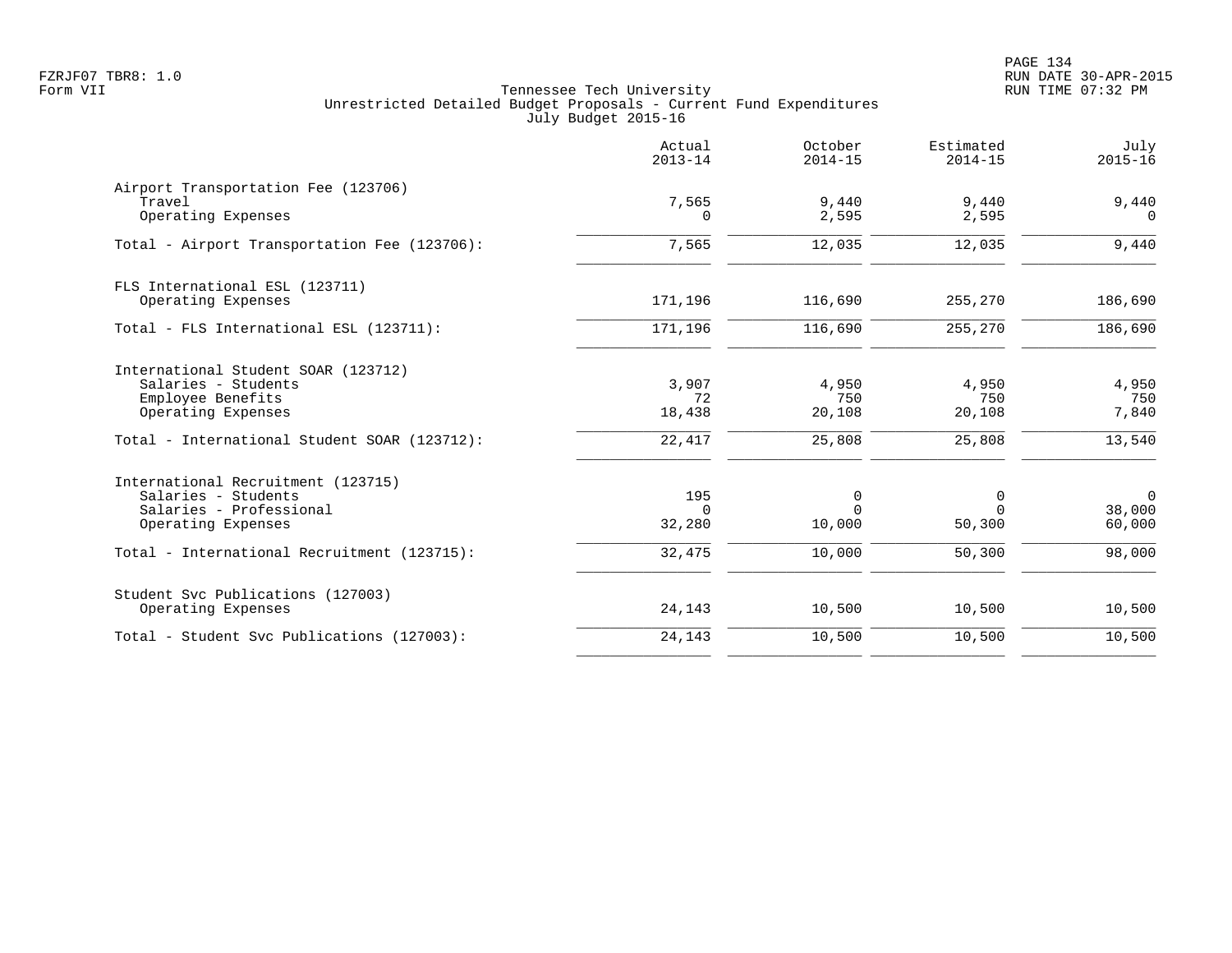PAGE 135 FZRJF07 TBR8: 1.0 RUN DATE 30-APR-2015

|                                                    | Actual<br>$2013 - 14$ | October<br>$2014 - 15$ | Estimated<br>$2014 - 15$ | July<br>$2015 - 16$ |
|----------------------------------------------------|-----------------------|------------------------|--------------------------|---------------------|
| Student Government Association (127005)            |                       |                        |                          |                     |
| Salaries - Students                                | 3,060                 | 3,520                  | 3,060                    | 3,520               |
| Travel                                             | 75                    | 140                    | 1,460                    | 140<br>3,550        |
| Operating Expenses                                 | 2,428                 | 3,550                  | 2,690                    |                     |
| Total - Student Government Association (127005):   | 5,563                 | 7,210                  | 7,210                    | 7,210               |
| Student Gov Assoc CDS (127006)                     |                       |                        |                          |                     |
| Salaries - Students                                | 2,448                 | 0                      | 2,450                    | 0                   |
| Travel                                             | 2,334                 | $\Omega$               | 3,500                    | $\Omega$            |
| Operating Expenses                                 | 2,910                 | 10,000                 | 4,050                    | 10,000              |
| Total - Student Gov Assoc CDS (127006):            | 7,692                 | 10,000                 | 10,000                   | 10,000              |
| SAF General Educ Student Affairs (127007)          |                       |                        |                          |                     |
| Salaries - Supporting                              | 24,301                | 24,520                 | 24,640                   | 24,738              |
| Employee Benefits                                  | 13,634                | 14,840                 | 14,840                   | 14,840              |
| Operating Expenses                                 | 4,314                 | 4,140                  | 4,020                    | 4,050               |
| Total - SAF General Educ Student Affairs (127007): | 42,249                | 43,500                 | 43,500                   | 43,628              |
| SAF University Programming (127008)                |                       |                        |                          |                     |
| Salaries - Supporting                              | 1,237                 | 0                      | 860                      | 0                   |
| Salaries - Students                                | 160                   | $\Omega$               | 440                      | $\overline{0}$      |
| Salaries - Professional                            | 11,600                | 11,600                 | 11,600                   | $\Omega$            |
| Employee Benefits                                  | 22,149                | 23,120                 | 28,490                   | 23,120              |
| Operating Expenses                                 | 85,940                | 74,937                 | 68,267                   | 85,195              |
| Total - SAF University Programming (127008):       | 121,086               | 109,657                | 109,657                  | 108,315             |
|                                                    |                       |                        |                          |                     |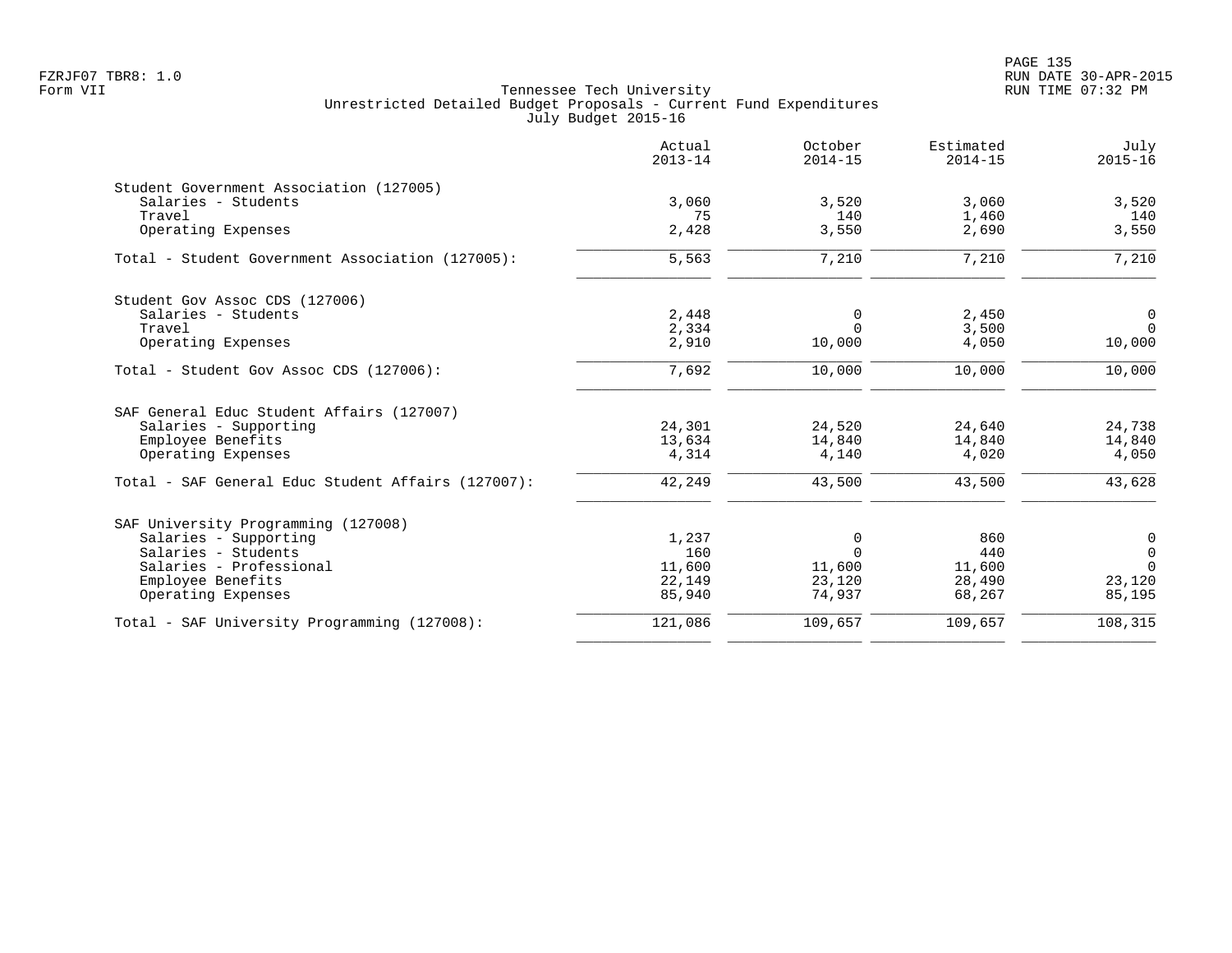PAGE 136 FZRJF07 TBR8: 1.0 RUN DATE 30-APR-2015

|                                         | Actual<br>$2013 - 14$ | October<br>$2014 - 15$ | Estimated<br>$2014 - 15$ | July<br>$2015 - 16$ |
|-----------------------------------------|-----------------------|------------------------|--------------------------|---------------------|
| Student Gov Assoc GAs (127010)          |                       |                        |                          |                     |
| Salaries - Professional                 | 0                     | 4,500                  | 4,500                    | 4,500               |
| Employee Benefits                       | $\mathbf 0$           | 9,055                  | 9,055                    | 9,055               |
| Total - Student Gov Assoc GAs (127010): | $\mathbf 0$           | 13,555                 | 13,555                   | 13,555              |
| Counseling Center (127200)              |                       |                        |                          |                     |
| Salaries - Supporting                   | 28,299                | 28,399                 | 10,659                   | 21,600              |
| Salaries - Students                     | 4,688                 | $\Omega$               | 8,260                    | $\overline{0}$      |
| Salaries - Professional                 | 206,660               | 239,661                | 234,081                  | 240,016             |
| Employee Benefits                       | 113,823               | 113,910                | 113,910                  | 113,910             |
| Operating Expenses                      | 34,021                | 19,610                 | 24,260                   | 16,650              |
| Total - Counseling Center (127200):     | 387,491               | 401,580                | 391,170                  | 392,176             |
| Counseling Center GAs (127210)          |                       |                        |                          |                     |
| Salaries - Professional                 | $\mathbf 0$           | 4,000                  | 4,000                    | 4,000               |
| Employee Benefits                       | $\mathbf 0$           | 8,665                  | 8,665                    | 8,665               |
| Total - Counseling Center GAs (127210): | $\mathbf 0$           | 12,665                 | 12,665                   | 12,665              |
| AVP Student Affairs (127300)            |                       |                        |                          |                     |
| Salaries - Administrative               | 94,157                | 94,613                 | 94,613                   | 95,069              |
| Salaries - Supporting                   | 17,553                | 17,722                 | 17,742                   | 17,897              |
| Employee Benefits                       | 35,902                | 37,760                 | 39,795                   | 39,795              |
| Travel                                  | 1,053                 | $\Omega$               | 520                      | $\Omega$            |
| Operating Expenses                      | 3,703                 | 2,380                  | 2,860                    | 2,380               |
| Total - AVP Student Affairs (127300):   | 152,368               | 152,475                | 155,530                  | 155,141             |
|                                         |                       |                        |                          |                     |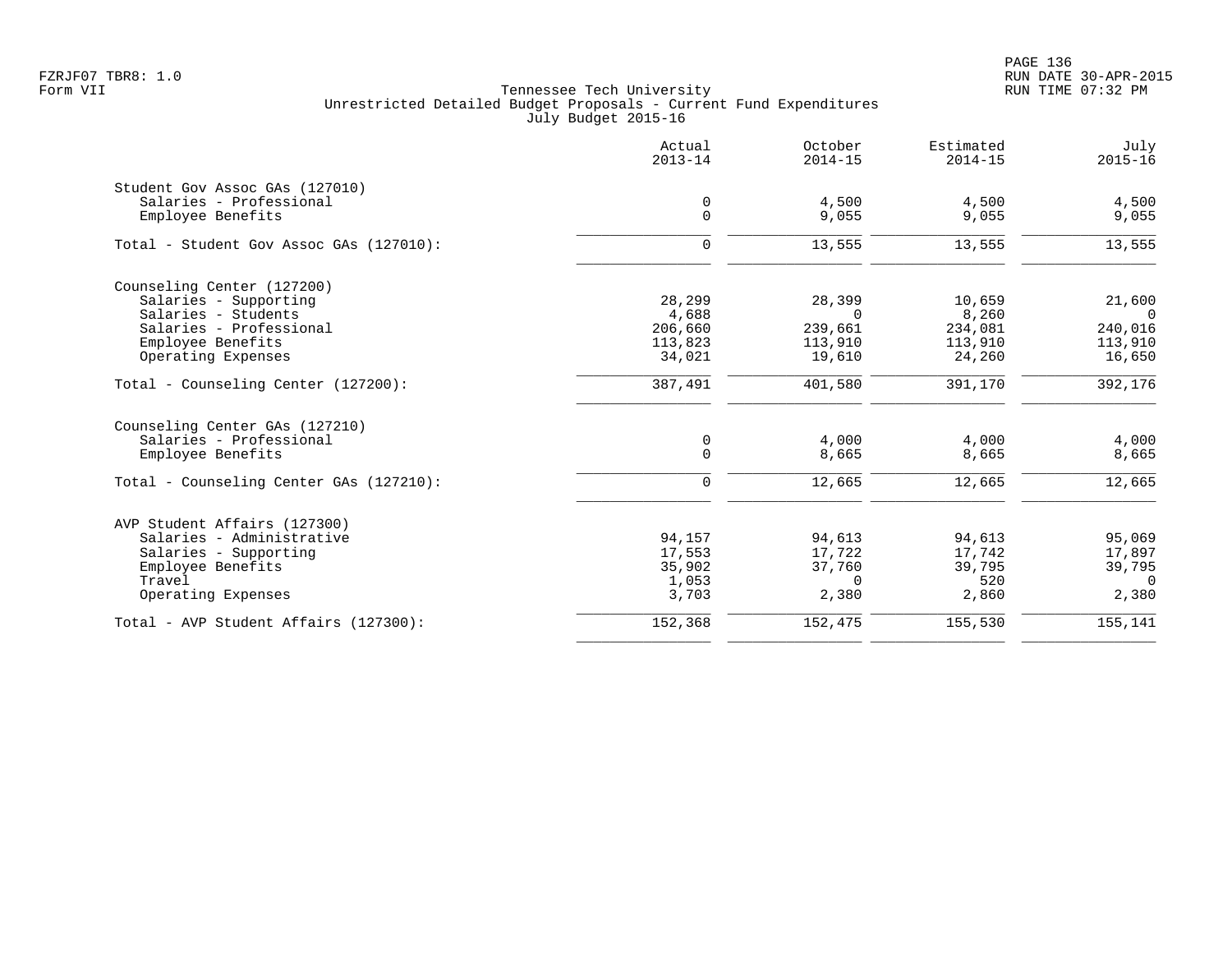|                                                     | Actual<br>$2013 - 14$ | October<br>$2014 - 15$ | Estimated<br>$2014 - 15$ | July<br>$2015 - 16$ |
|-----------------------------------------------------|-----------------------|------------------------|--------------------------|---------------------|
| Student Development (127301)                        |                       |                        |                          |                     |
| Operating Expenses                                  | 3,786                 | 3,990                  | 3,990                    | 3,990               |
| Total - Student Development (127301):               | 3,786                 | 3,990                  | 3,990                    | 3,990               |
| Student Affairs Orient CDS (127302)                 |                       |                        |                          |                     |
| Operating Expenses                                  | 15,121                | 15,000                 | 15,000                   | 15,000              |
| Total - Student Affairs Orient CDS (127302):        | 15,121                | 15,000                 | 15,000                   | 15,000              |
| Student Orientation (127303)                        |                       |                        |                          |                     |
| Salaries - Supporting                               | 15,188                | 15,134                 | 15,254                   | 15,209              |
| Salaries - Students                                 | 18,736                | 7,000                  | 14,700                   | 7,000               |
| Salaries - Professional<br>Employee Benefits        | 83,681<br>21,181      | 82,460<br>27,520       | 80,060<br>27,520         | 72,573<br>27,520    |
| Travel                                              | 3,835                 | $\Omega$               | 7,000                    | $\Omega$            |
| Operating Expenses                                  | 82,045                | 77,149                 | 110,983                  | 86,696              |
| Total - Student Orientation (127303):               | 224,666               | 209,263                | 255,517                  | 208,998             |
| Student Orient Advis Registration (127304)          |                       |                        |                          |                     |
| Salaries - Supporting                               | 1,414                 | 1,550                  | 520                      | $\mathbf 0$         |
| Salaries - Students                                 | 41,090                | 30,000                 | 30,000                   | 30,000              |
| Employee Benefits                                   | 2,328                 | 2,000                  | 2,000                    | 2,000               |
| Travel                                              | 1,056                 | $\Omega$               | $\Omega$                 | $\Omega$            |
| Operating Expenses                                  | 181,833               | 240,397                | 241,427                  | 150,030             |
| Total - Student Orient Advis Registration (127304): | 227,721               | 273,947                | 273,947                  | 182,030             |
|                                                     |                       |                        |                          |                     |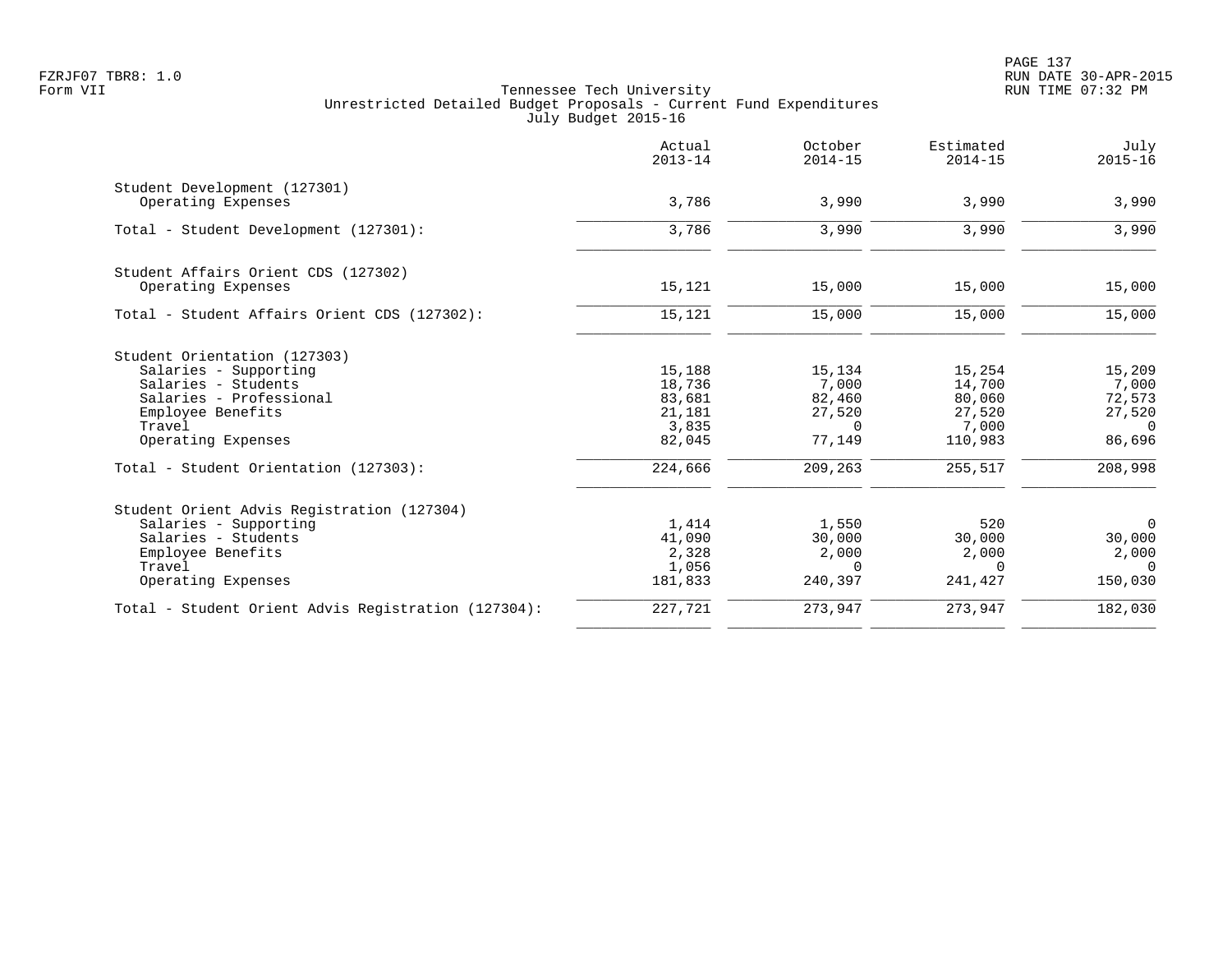|                                       | Actual<br>$2013 - 14$ | October<br>$2014 - 15$ | Estimated<br>$2014 - 15$ | July<br>$2015 - 16$ |
|---------------------------------------|-----------------------|------------------------|--------------------------|---------------------|
| Disability Services (127400)          |                       |                        |                          |                     |
| Salaries - Supporting                 | 35,903                | 26,227                 | 17,487                   | 21,896              |
| Salaries - Students                   | 158                   | $\Omega$               | 700                      | $\Omega$            |
| Salaries - Professional               | 129,756               | 144,891                | 144,891                  | 145,898             |
| Employee Benefits                     | 70,824                | 74,890                 | 54,890                   | 54,890              |
| Travel                                | 11,331                | 13,300                 | 14,300                   | $\Omega$            |
| Operating Expenses                    | 43,553                | 41,880                 | 45,880                   | 16,880              |
| Total - Disability Services (127400): | 291,525               | 301,188                | 278,148                  | 239,564             |
| ADA Student Affairs (127401)          |                       |                        |                          |                     |
| Salaries - Students                   | 895                   | $\Omega$               | 1,040                    | $\overline{0}$      |
| Salaries - Professional               | 3,600                 | 4,500                  | 4,500                    | 4,500               |
| Employee Benefits                     | 0                     | 1,300                  | 1,300                    | 1,300               |
| Total - ADA Student Affairs (127401): | 4,495                 | 5,800                  | 6,840                    | 5,800               |
| Health Services (127500)              |                       |                        |                          |                     |
| Salaries - Supporting                 | 80,216                | 81,964                 | 81,184                   | 86,388              |
| Salaries - Professional               | 65,790                | 66,041                 | 66,041                   | 66,669              |
| Employee Benefits                     | 80,839                | 80,900                 | 80,900                   | 80,900              |
| Operating Expenses                    | 12,311                | 10,835                 | 13,635                   | 10,835              |
| Total - Health Services (127500):     | 239,156               | 239,740                | 241,760                  | 244,792             |
| Pharmacy (127501)                     |                       |                        |                          |                     |
| Salaries - Supporting                 | 18,639                | 18,732                 | 18,732                   | 18,773              |
| Employee Benefits                     | 2,670                 | 2,400                  | 2,400                    | 2,400               |
| Operating Expenses                    | 55,041                | 42,668                 | 42,668                   | 42,628              |
| Total - Pharmacy $(127501)$ :         | 76,350                | 63,800                 | 63,800                   | 63,801              |
|                                       |                       |                        |                          |                     |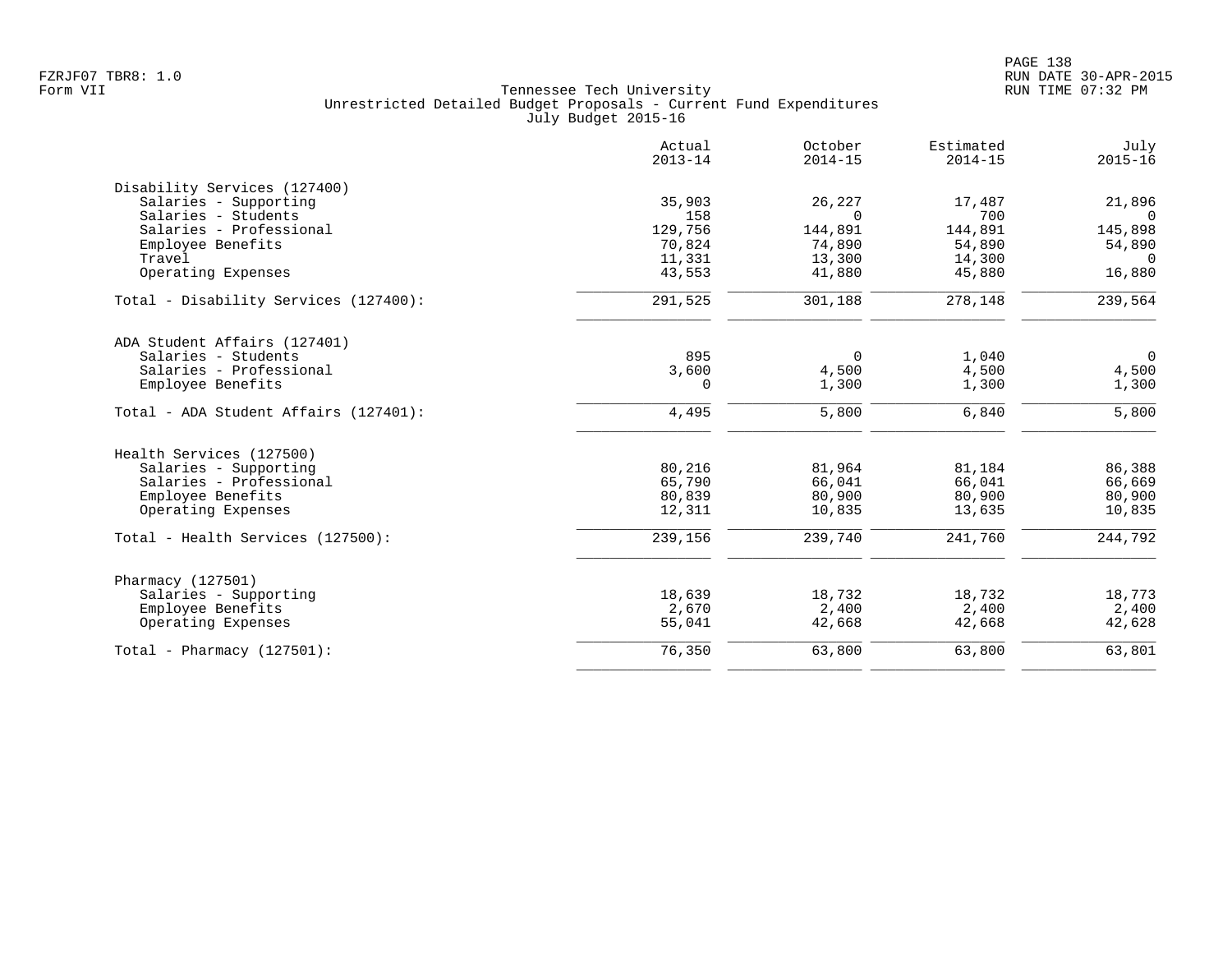|                                              | Actual<br>$2013 - 14$ | October<br>$2014 - 15$ | Estimated<br>$2014 - 15$ | July<br>$2015 - 16$ |
|----------------------------------------------|-----------------------|------------------------|--------------------------|---------------------|
| Health Services Laboratory (127502)          |                       |                        |                          |                     |
| Operating Expenses                           | 20,606                | 27,000                 | 27,000                   | 27,000              |
| Total - Health Services Laboratory (127502): | 20,606                | 27,000                 | 27,000                   | 27,000              |
| SAF Health Services (127504)                 |                       |                        |                          |                     |
| Salaries - Supporting                        | 90,330                | 25,777                 | 63,467                   | 21,346              |
| Salaries - Students                          | 9,251                 | $\Omega$               | 4,260                    | $\Omega$            |
| Salaries - Professional                      | 230,391               | 284,116                | 376,676                  | 330,675             |
| Employee Benefits                            | 116,918               | 119,070                | 119,070                  | 119,070             |
| Travel                                       | 666                   | $\Omega$               | 350                      | $\overline{0}$      |
| Operating Expenses                           | 80,432                | 748,310                | 612,950                  | 176,537             |
| Total - SAF Health Services (127504):        | $\frac{1}{527,988}$   | 1,177,273              | 1,176,773                | 647,628             |
| Dean of Students (127600)                    |                       |                        |                          |                     |
| Salaries - Administrative                    | $\Omega$              | 64,689                 | 64,689                   | 72,389              |
| Salaries - Supporting                        | 45,266                | 32,589                 | 49,659                   | 61,681              |
| Salaries - Students                          | 1,134                 | $\Omega$               | 2,570                    | $\Omega$            |
| Salaries - Professional                      | 114,469               | 84,764                 | 50,754                   | 43,816              |
| Employee Benefits                            | 66,209                | 74,140                 | 74,140                   | 74,140              |
| Operating Expenses                           | 20,425                | 4,580                  | 15,560                   | 4,580               |
| Total - Dean of Students (127600):           | 247,503               | 260,762                | 257,372                  | 256,606             |
| Social Development UPC (127602)              |                       |                        |                          |                     |
| Salaries - Supporting                        | 89                    | 0                      | 0                        | $\overline{0}$      |
| Salaries - Students                          | 1,184                 | $\Omega$               | 1,350                    | $\overline{0}$      |
| Employee Benefits                            | 111                   | 310                    | 310                      | 310                 |
| Operating Expenses                           | 4,875                 | 6,270                  | 6,270                    | 6,270               |
| Total - Social Development UPC (127602):     | 6,259                 | 6,580                  | 7,930                    | 6,580               |
|                                              |                       |                        |                          |                     |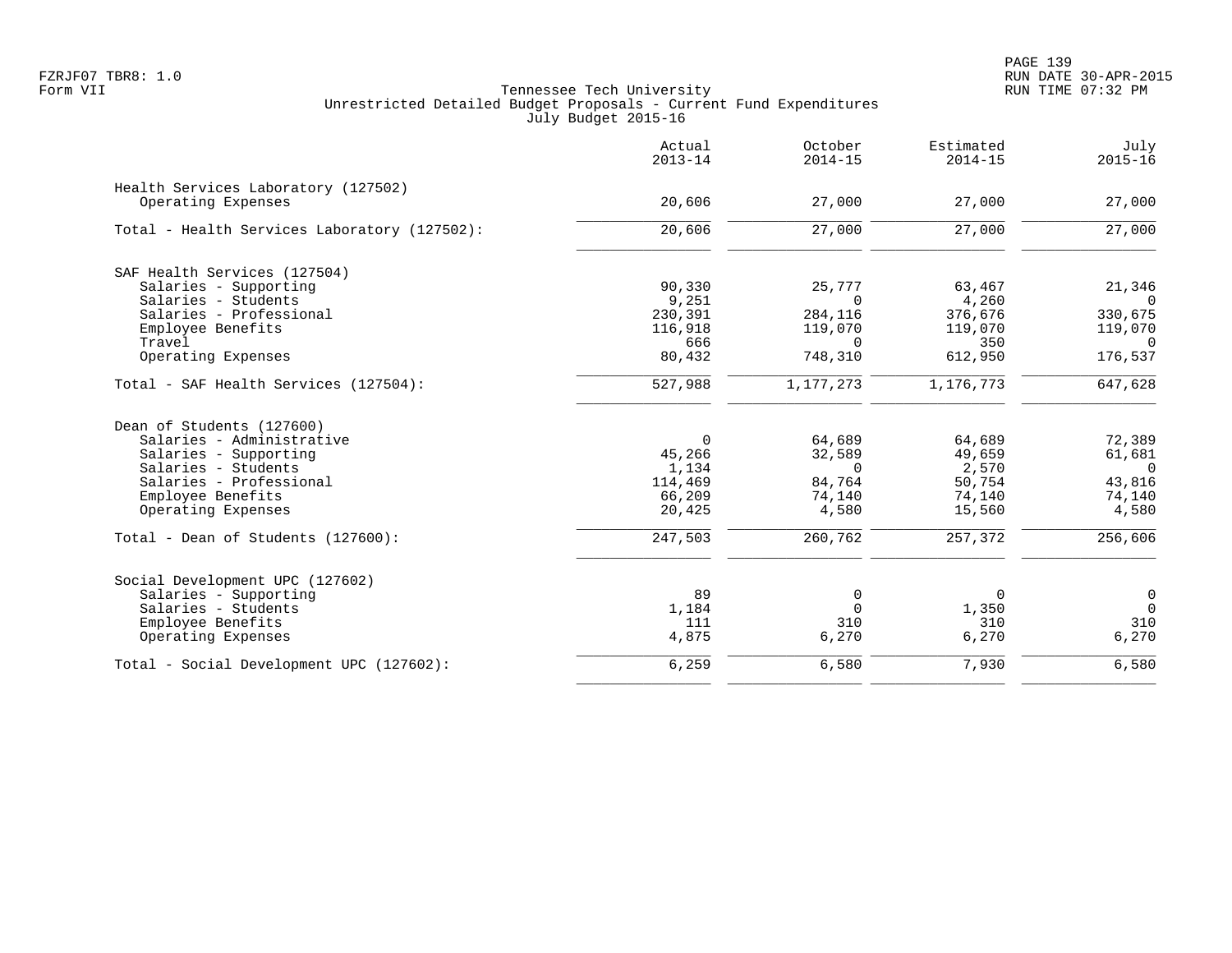PAGE 140 FZRJF07 TBR8: 1.0 RUN DATE 30-APR-2015

|                                            | Actual<br>$2013 - 14$ | October<br>$2014 - 15$ | Estimated<br>$2014 - 15$ | July<br>$2015 - 16$ |
|--------------------------------------------|-----------------------|------------------------|--------------------------|---------------------|
| Student Act Grad Assist (127603)           |                       |                        |                          |                     |
| Salaries - Professional                    | $\mathbf 0$           | 8,000                  | 8,000                    | 8,000               |
| Employee Benefits                          | $\Omega$              | 18,000                 | 18,000                   | 18,000              |
| Total - Student Act Grad Assist (127603):  | $\mathbf 0$           | 26,000                 | 26,000                   | 26,000              |
| Minority Student Affairs (127700)          |                       |                        |                          |                     |
| Salaries - Administrative                  | $\Omega$              | 51,808                 | 51,808                   | 57,773              |
| Salaries - Professional                    | 100,822               | 49,702                 | 49,702                   | 44,424              |
| Employee Benefits                          | 41,624                | 41,000                 | 43,590                   | 43,590              |
| Travel                                     | 639                   | 3,000                  | 3,000                    | 3,000               |
| Operating Expenses                         | 5,829                 | 5,120                  | 5,120                    | 5,120               |
| Total - Minority Student Affairs (127700): | 148,914               | 150,630                | 153,220                  | 153,907             |
| Eagle Card Office (127800)                 |                       |                        |                          |                     |
| Salaries - Supporting                      | 36,012                | 31,273                 | 31,273                   | 31,516              |
| Salaries - Students                        | 5,036                 | $\Omega$               | 5,190                    | $\overline{0}$      |
| Salaries - Professional                    | 48,223                | 38,532                 | 42,542                   | 38,676              |
| Employee Benefits                          | 36,536                | 35,900                 | 35,900                   | 35,900              |
| Operating Expenses                         | 25,928                | 39,660                 | 30,460                   | 39,660              |
| Total - Eagle Card Office (127800):        | 151,735               | 145,365                | 145,365                  | 145,752             |
| The Eagle (127900)                         |                       |                        |                          |                     |
| Salaries - Students                        | 7,718                 | 7,840                  | 8,340                    | 7,840               |
| Employee Benefits                          | $\Omega$              | 5,370                  | 5,370                    | 5,370               |
| Travel                                     | 357                   | 400                    | 400                      | 400                 |
| Operating Expenses                         | 11,941                | 7,810                  | 7,810                    | 7,810               |
| Department Revenues                        | $-4,341$              | $\Omega$               | $\Omega$                 | $\Omega$            |
| Total - The Eagle $(127900)$ :             | 15,675                | 21,420                 | 21,920                   | 21,420              |
|                                            |                       |                        |                          |                     |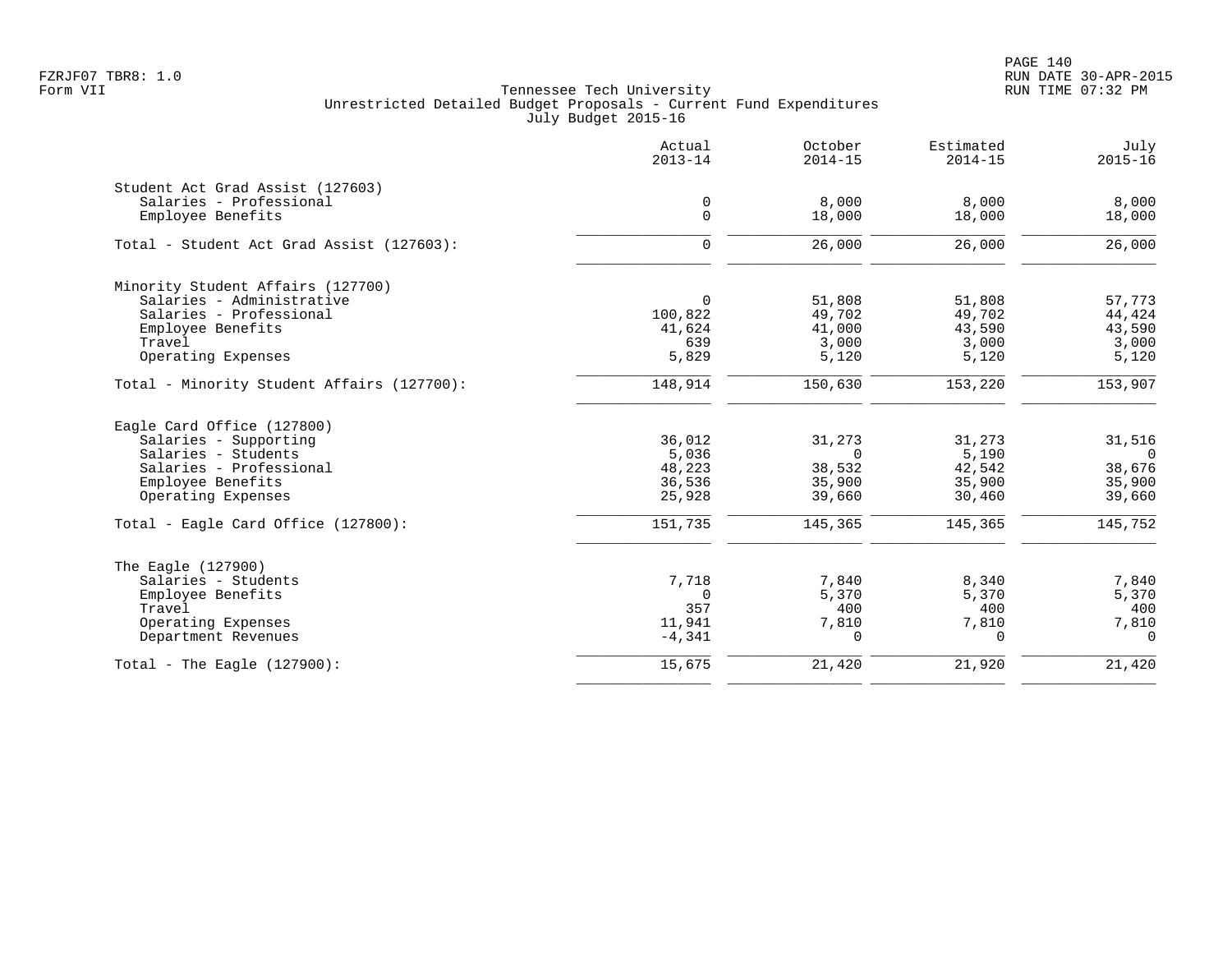|                                    | Actual<br>$2013 - 14$ | October<br>$2014 - 15$ | Estimated<br>$2014 - 15$ | July<br>$2015 - 16$ |
|------------------------------------|-----------------------|------------------------|--------------------------|---------------------|
| Tenn Tech Oracle (127902)          |                       |                        |                          |                     |
| Salaries - Students                | 11,197                | 11,990                 | 11,990                   | 11,990              |
| Employee Benefits                  | $\Omega$              | 6,300                  | 6,300                    | 6,300               |
| Operating Expenses                 | 16,283                | 8,810                  | 9,810                    | 8,810               |
| Department Revenues                | $-964$                | $\Omega$               | $\Omega$                 | $\Omega$            |
| Total - Tenn Tech Oracle (127902): | 26,516                | 27,100                 | 28,100                   | 27,100              |
| Intramurals (129000)               |                       |                        |                          |                     |
| Operating Expenses                 | 85                    | 0                      | $\mathbf 0$              | $\mathbf 0$         |
| Total - Intramurals $(129000)$ :   | 85                    | 0                      | $\mathbf 0$              | $\Omega$            |
| SAF Intramurals (129001)           |                       |                        |                          |                     |
| Salaries - Supporting              | 28,446                | 28,034                 | 28,634                   | 28,270              |
| Salaries - Students                | 46,154                | 45,520                 | 45,520                   | 45,520              |
| Salaries - Professional            | 55,998                | 46,415                 | 50,415                   | 46,703              |
| Employee Benefits                  | 43,560                | 47,330                 | 47,330                   | 47,330              |
| Travel                             | 13,093                | 3,000                  | 8,000                    | 3,000               |
| Operating Expenses                 | 28,526                | 51,677                 | 42,077                   | 45,051              |
| Total - SAF Intramurals (129001):  | 215,777               | 221,976                | 221,976                  | 215,874             |
| Extramurals (129002)               |                       |                        |                          |                     |
| Operating Expenses                 | 0                     | 820                    | 820                      | 820                 |
| Total - Extramurals (129002):      | $\mathbf 0$           | 820                    | 820                      | 820                 |
|                                    |                       |                        |                          |                     |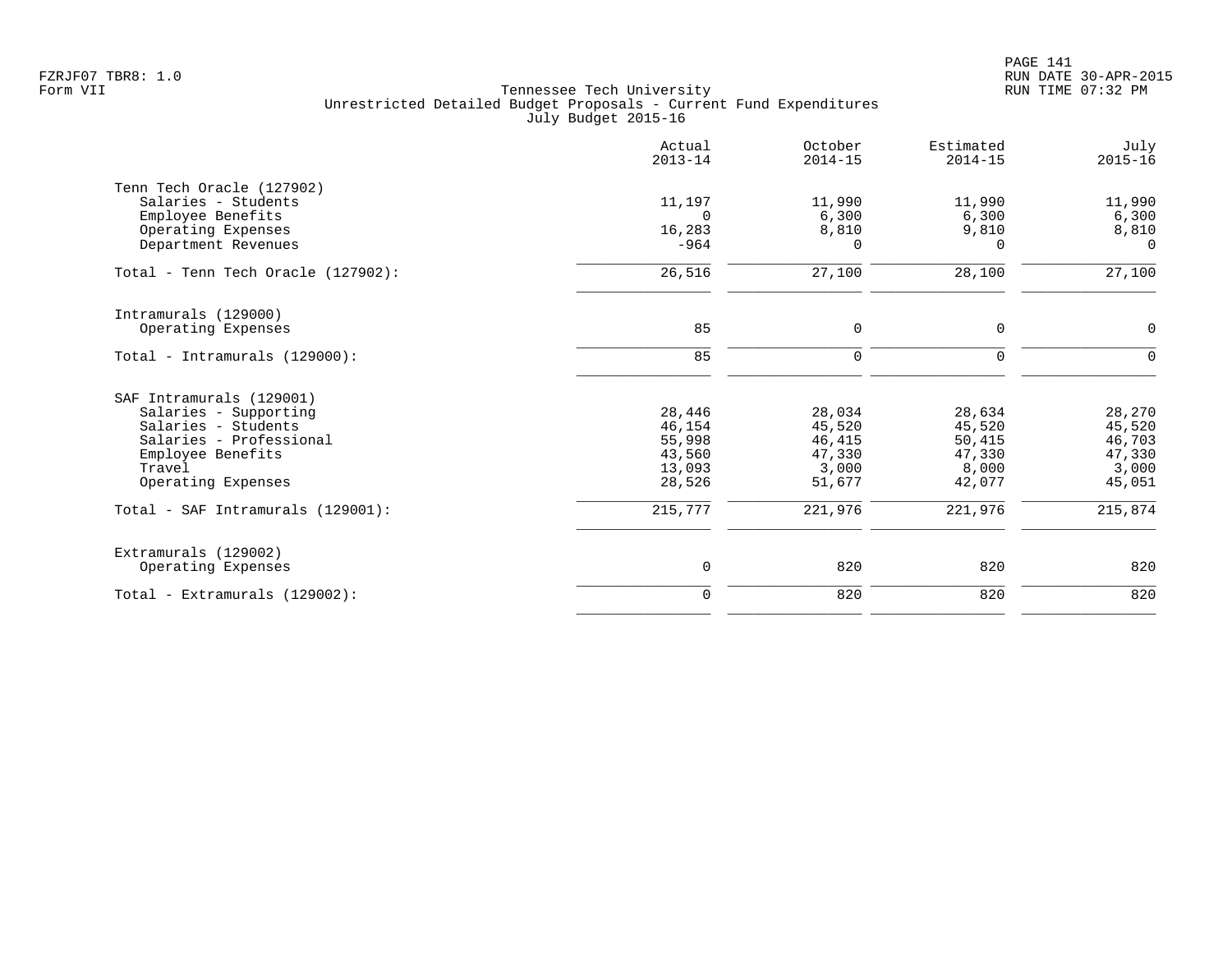|                                                    | Actual<br>$2013 - 14$ | October<br>$2014 - 15$ | Estimated<br>$2014 - 15$ | July<br>$2015 - 16$ |
|----------------------------------------------------|-----------------------|------------------------|--------------------------|---------------------|
| Cheerleaders (129003)                              |                       |                        |                          |                     |
| Salaries - Supporting                              | 8,516                 | 800                    | 800                      | $\mathbf 0$         |
| Salaries - Professional                            | 0                     | 44,510                 | 39,510                   | 44,510              |
| Employee Benefits                                  | 3,674                 | 12,470                 | 12,470                   | 12,470              |
| Travel                                             | 25,965                | 3,300                  | 11,050                   | 1,000               |
| Operating Expenses                                 | 5,448                 | 15,650                 | 15,650                   | 17,950              |
| Total - Cheerleaders (129003):                     | 43,603                | 76,730                 | 79,480                   | 75,930              |
| Cheerleaders Housing Sch (129004)                  |                       |                        |                          |                     |
| Operating Expenses                                 | 10,800                | 25,390                 | 25,390                   | 25,390              |
| Total - Cheerleaders Housing Sch (129004):         | 10,800                | 25,390                 | 25,390                   | 25,390              |
| Dance Team (129007)                                |                       |                        |                          |                     |
| Travel                                             | 19,718                | 17,100                 | 18,890                   | 17,100              |
| Operating Expenses                                 | 7,088                 | 6,000                  | 4,210                    | 6,000               |
| Total - Dance Team $(129007)$ :                    | 26,806                | 23,100                 | 23,100                   | 23,100              |
| SAF General Education Acad Affrs (130002)          |                       |                        |                          |                     |
| Salaries - Academic                                | 6,265                 | 0                      |                          | $\mathsf{O}$        |
| Salaries - Supporting                              | 22,654                | $\mathbf 0$            | $\Omega$                 | $\mathsf{O}$        |
| Salaries - Students                                | 4,285                 | $\Omega$               |                          | $\Omega$            |
| Salaries - Professional                            | 34,892                | 37,118                 | 35,118                   | 35,386              |
| Employee Benefits                                  | 24,721<br>276,185     | 21,510<br>311,293      | 21,510<br>313,293        | 21,510<br>245,482   |
| Operating Expenses                                 |                       |                        |                          |                     |
| Total - SAF General Education Acad Affrs (130002): | 369,002               | 369,921                | 369,921                  | 302,378             |
|                                                    |                       |                        |                          |                     |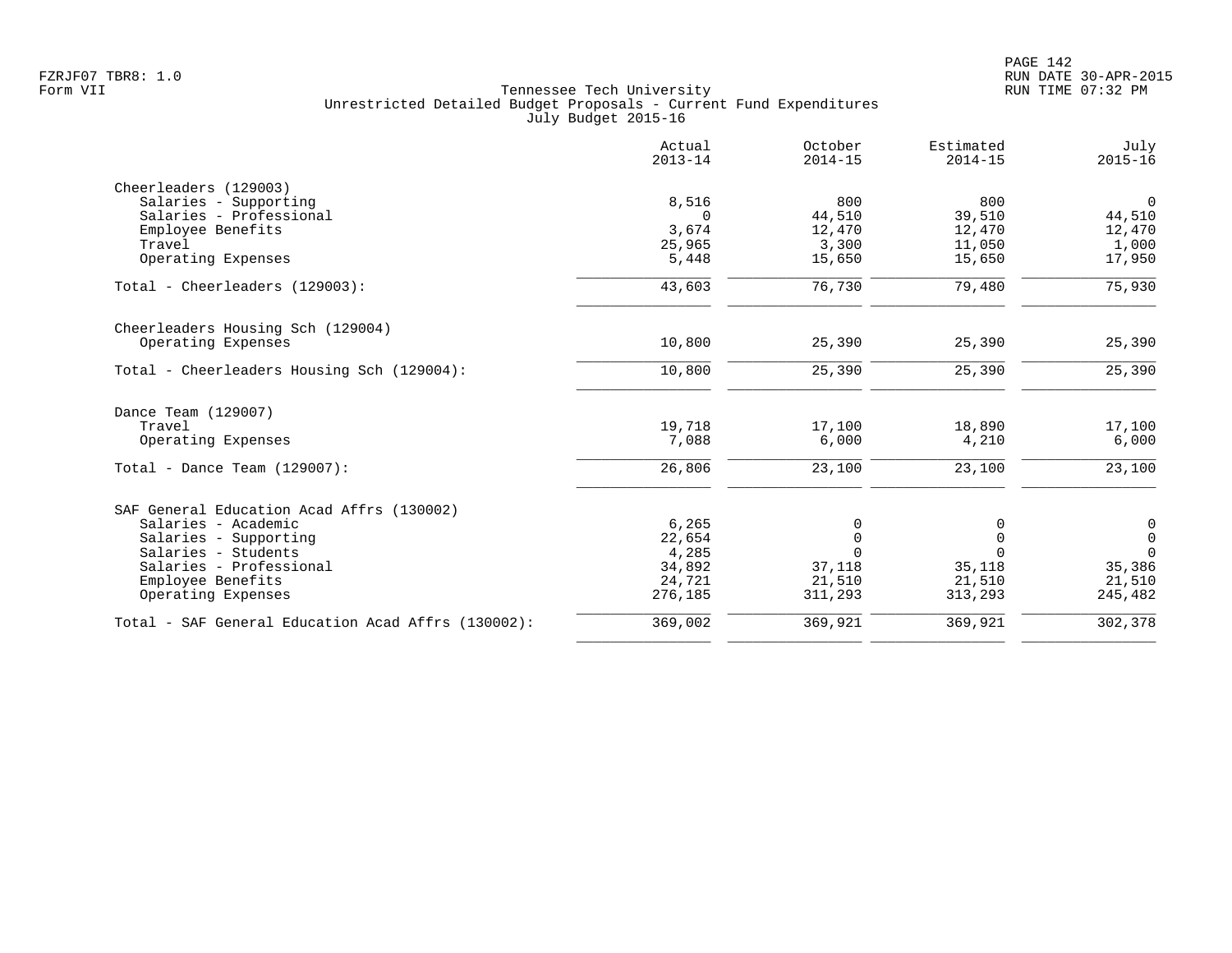|                                                   | Actual<br>$2013 - 14$ | October<br>$2014 - 15$ | Estimated<br>$2014 - 15$ | July<br>$2015 - 16$ |
|---------------------------------------------------|-----------------------|------------------------|--------------------------|---------------------|
| Band (155004)                                     |                       |                        |                          |                     |
| Salaries - Academic                               | $\mathbf 0$           | $\Omega$               | 4,000                    | 0                   |
| Salaries - Supporting                             | 2,445                 | $\Omega$               | 2,000                    | $\overline{0}$      |
| Salaries - Students                               | 2,946                 | 0                      | 3,350                    | $\mathbf 0$         |
| Employee Benefits                                 | 241                   | $\Omega$               | 1,145                    | 1,145               |
| Travel                                            | 14,702                | 13,600                 | 57,200                   | 1,600               |
| Operating Expenses                                | 48,145                | 7,050                  | 37,450                   | 7,050               |
| Total - Band (155004):                            | 68,479                | 20,650                 | 105,145                  | 9,795               |
| Pep Band Scholarships (155006)                    |                       |                        |                          |                     |
| Operating Expenses                                | 143,019               | 148,010                | 148,010                  | 148,010             |
| Total - Pep Band Scholarships (155006):           | 143,019               | 148,010                | 148,010                  | 148,010             |
| Band Uniforms and Shoes (155009)                  |                       |                        |                          |                     |
| Operating Expenses                                | 1,782                 | 1,400                  | 1,650                    | 1,400               |
| Total - Band Uniforms and Shoes (155009):         | 1,782                 | 1,400                  | 1,650                    | 1,400               |
| CATS Bus Service (203026)                         |                       |                        |                          |                     |
| Operating Expenses                                | 10,000                | 16,000                 | 16,000                   | 16,000              |
| Total - CATS Bus Service (203026):                | 10,000                | 16,000                 | 16,000                   | 16,000              |
| HECC Financial Aid & Admissions (210001)          |                       |                        |                          |                     |
| Salaries - Supporting                             | $\Omega$              | $\Omega$               | 0                        | 64,014              |
| Employee Benefits                                 | $\Omega$              | $\Omega$               | $\mathbf 0$              | 34,675              |
| Travel                                            | $\Omega$              | O                      | 0                        | 500                 |
| Operating Expenses                                | 0                     | 0                      | 0                        | 1,000               |
| Department Revenues                               | $\Omega$              | $\Omega$               | $\Omega$                 | $-66,793$           |
| Total - HECC Financial Aid & Admissions (210001): | $\mathbf 0$           | 0                      | 0                        | 33,396              |
|                                                   |                       |                        |                          |                     |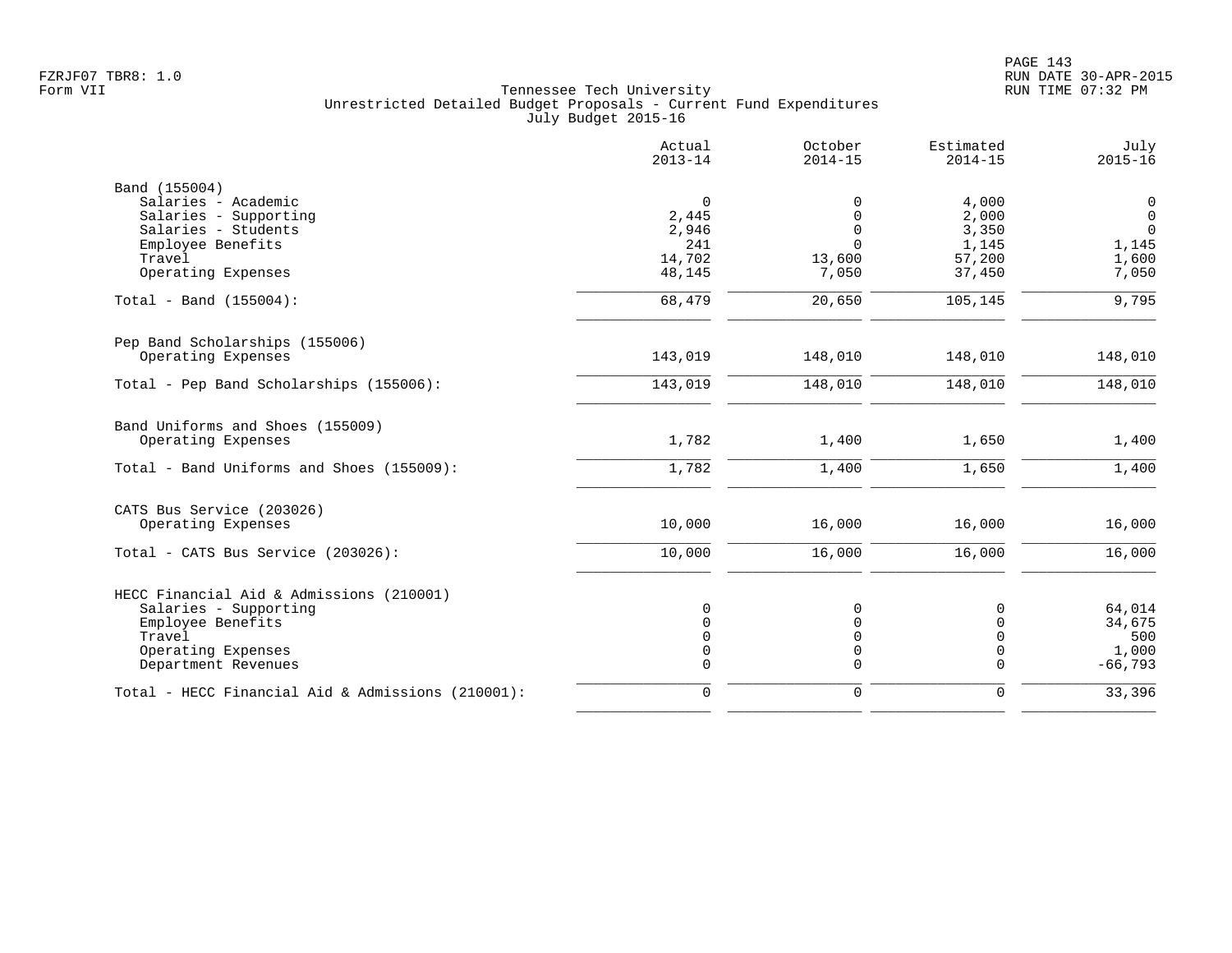|                                            | Actual<br>$2013 - 14$ | October<br>$2014 - 15$ | Estimated<br>$2014 - 15$ | July<br>$2015 - 16$       |
|--------------------------------------------|-----------------------|------------------------|--------------------------|---------------------------|
| HECC Student Activities (210006)           |                       |                        |                          |                           |
| Operating Expenses                         | 0                     | 0                      | 0                        | 6,000                     |
| Department Revenues                        | $\mathbf 0$           | $\mathbf 0$            | $\mathbf 0$              | $-4,000$                  |
| Total - HECC Student Activities (210006):  | $\mathbf 0$           | $\mathbf 0$            | $\mathbf 0$              | 2,000                     |
| HECC Testing Center (210007)               |                       |                        |                          |                           |
| Salaries - Supporting                      | 0                     | 0                      | $\mathbf 0$              | 31,083                    |
| Employee Benefits                          | 0                     | 0                      | $\mathbf 0$              | 8,211                     |
| Operating Expenses                         | $\Omega$              | $\Omega$               | $\Omega$                 | 2,208                     |
| Total - HECC Testing Center (210007):      | $\mathbf 0$           | $\mathbf 0$            | $\Omega$                 | 41,502                    |
| Marketing and Promotions (305000)          |                       |                        |                          |                           |
| Salaries - Professional                    | $\mathbf 0$           | 100                    | 100                      | 100                       |
| Employee Benefits                          | $\Omega$              | 720                    | 720                      | 720                       |
| Travel                                     | 487                   | $\Omega$               | $\Omega$                 | $\overline{0}$            |
| Operating Expenses                         | 253,052               | 219,390                | 301,890                  | 219,390                   |
| Total - Marketing and Promotions (305000): | 253,539               | 220,210                | 302,710                  | 220,210                   |
| Athletic Director (600050)                 |                       |                        |                          |                           |
| Salaries - Administrative                  | 79,582                | 80,076                 | 80,076                   | 80,570                    |
| Salaries - Supporting                      | 129,537               | 150,087                | 107,357                  | 104,135                   |
| Salaries - Students                        | 8,636                 | 7,000                  | 10,500                   | 7,000                     |
| Salaries - Professional                    | 276,558               | 295,680                | 343,120                  | 367,729                   |
| Employee Benefits                          | 175,550               | 167,000                | 193,600                  | 167,000                   |
| Travel                                     | 33,247                | 20,000                 | 25,000                   | 20,000                    |
| Operating Expenses<br>Capital Outlay       | 303,911<br>6,581      | 175,000<br>0           | 335,200<br>$\Omega$      | 175,000<br>$\overline{0}$ |
| Department Revenues                        | $-49$                 | $\Omega$               | $-160$                   | $\Omega$                  |
| Total - Athletic Director (600050):        | 1,013,553             | 894,843                | 1,094,693                | 921,434                   |
|                                            |                       |                        |                          |                           |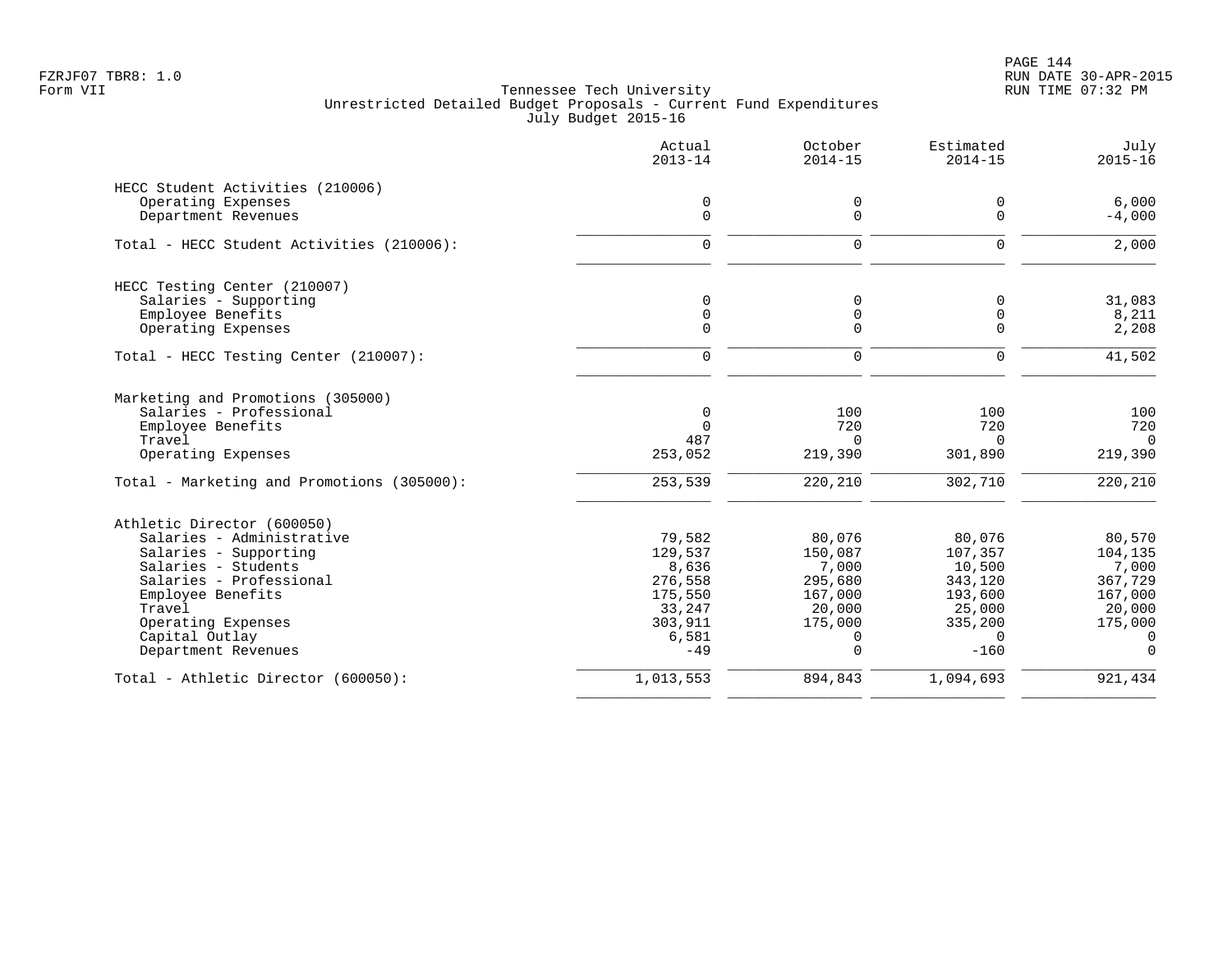|                                                      | Actual<br>$2013 - 14$ | October<br>$2014 - 15$ | Estimated<br>$2014 - 15$ | July<br>$2015 - 16$ |
|------------------------------------------------------|-----------------------|------------------------|--------------------------|---------------------|
| Athletic Grad Assistant (600051)                     |                       |                        |                          |                     |
| Employee Benefits                                    | 17,535                | 31,200                 | 27,070                   | 31,200              |
| Total - Athletic Grad Assistant (600051):            | 17,535                | 31,200                 | 27,070                   | 31,200              |
| Marketing and Promotion Management (600052)          |                       |                        |                          |                     |
| Salaries - Academic                                  | 1,975                 | 0                      | 2,150                    | $\overline{0}$      |
| Salaries - Supporting                                | 18,489                | 23,000                 | 15,250                   | 13,000              |
| Salaries - Students                                  | 10,398                | 15,000                 | 11,110                   | 15,000              |
| Salaries - Professional                              | 43,450                | $\Omega$               | 68,840                   | 69,000              |
| Employee Benefits                                    | 7,670                 | 4,000                  | 10,340                   | 4,000               |
| Travel                                               | 139                   | $\Omega$               | 1,200                    | $\Omega$            |
| Operating Expenses                                   | 252,368               | 140,000                | 190,000                  | 140,000             |
| Total - Marketing and Promotion Management (600052): | 334,489               | 182,000                | 298,890                  | 241,000             |
| Athletic Concessions CDS (600053)                    |                       |                        |                          |                     |
| Operating Expenses                                   | 0                     | 32,000                 | $\mathbf 0$              | 32,000              |
| Total - Athletic Concessions CDS (600053):           | 0                     | 32,000                 | 0                        | 32,000              |
| Athletic Medical and Insurance (600054)              |                       |                        |                          |                     |
| Operating Expenses                                   | 249,976               | 187,650                | 312,650                  | 187,650             |
| Total - Athletic Medical and Insurance (600054):     | 249,976               | 187,650                | 312,650                  | 187,650             |
|                                                      |                       |                        |                          |                     |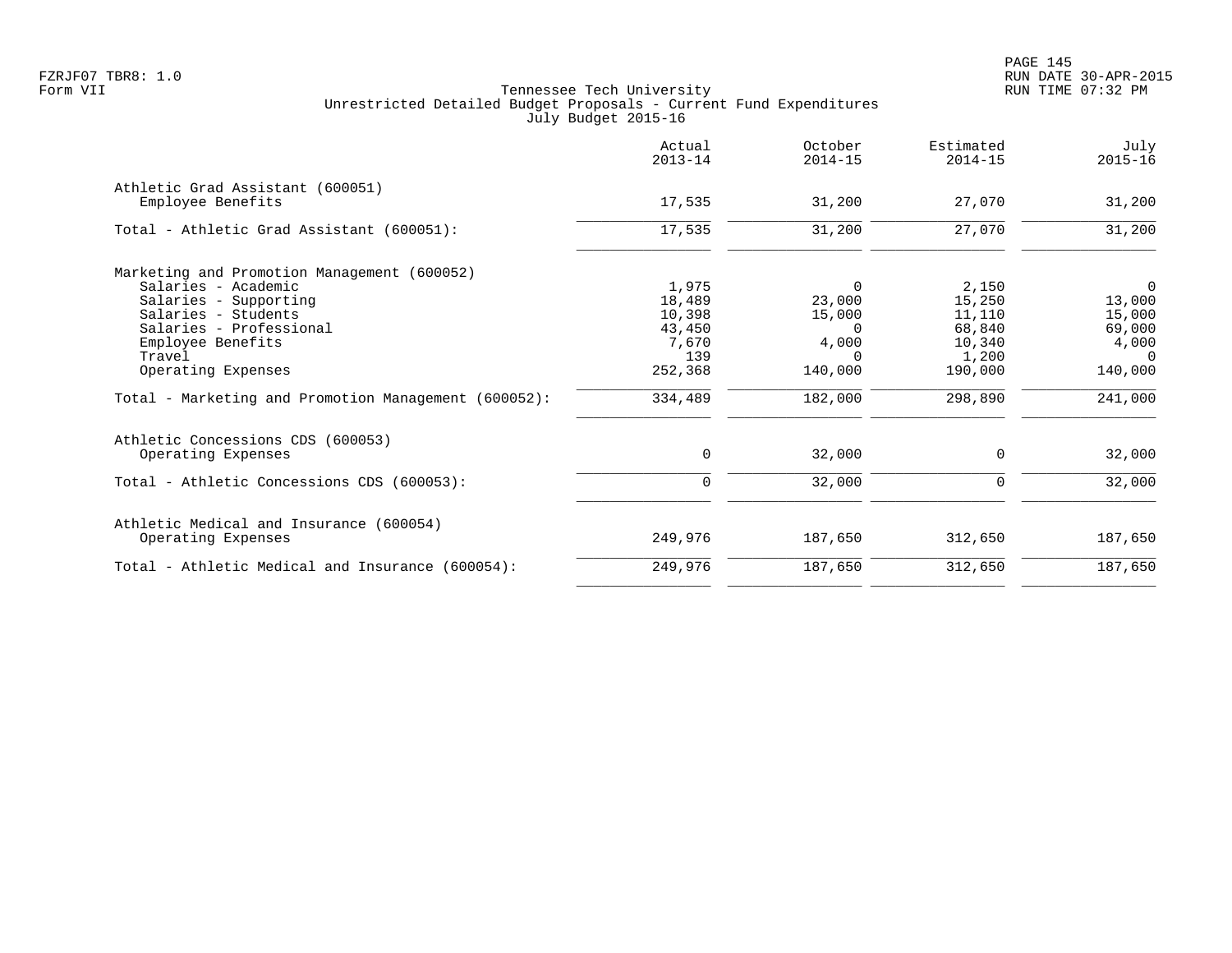PAGE 146 FZRJF07 TBR8: 1.0 RUN DATE 30-APR-2015

|                                                | Actual<br>$2013 - 14$ | October<br>$2014 - 15$ | Estimated<br>$2014 - 15$ | July<br>$2015 - 16$ |
|------------------------------------------------|-----------------------|------------------------|--------------------------|---------------------|
| Athletic Awards (600055)                       |                       |                        |                          |                     |
| Operating Expenses<br>Department Revenues      | 22,416<br>$-189$      | 10,000<br>$\Omega$     | 10,000<br>$\Omega$       | 10,000<br>$\cap$    |
|                                                |                       |                        |                          |                     |
| Total - Athletic Awards (600055):              | 22,227                | 10,000                 | 10,000                   | 10,000              |
| Athletic Comp Tickets (600056)                 |                       |                        |                          |                     |
| Operating Expenses                             | 28,113                | 16,890                 | 35,080                   | 16,890              |
| Total - Athletic Comp Tickets (600056):        | 28,113                | 16,890                 | 35,080                   | 16,890              |
| Athletic Book Account (600057)                 |                       |                        |                          |                     |
| Operating Expenses                             | 177,878               | 125,000                | 125,000                  | 125,000             |
| Total - Athletic Book Account (600057):        | 177,878               | 125,000                | 125,000                  | 125,000             |
| Athletic Book Trans Out (600058)               |                       |                        |                          |                     |
| Operating Expenses                             | $-177,878$            | $-125,000$             | $-125,000$               | $-125,000$          |
| Total - Athletic Book Trans Out (600058):      | $-177,878$            | $-125,000$             | $-125,000$               | $-125,000$          |
| Sports Information (600059)                    |                       |                        |                          |                     |
| Salaries - Supporting                          | 300                   | 44,000                 | 0                        | $\mathbf 0$         |
| Salaries - Students<br>Salaries - Professional | 4,191<br>153,091      | $\Omega$<br>176,909    | 12,220<br>210,879        | 12,000<br>221,540   |
| Employee Benefits                              | 33,538                | 83,000                 | 68,120                   | 83,000              |
| Travel                                         | 9,812                 | 6,920                  | 11,920                   | 6,920               |
| Operating Expenses                             | 49,895                | 50,000                 | 50,000                   | 50,000              |
| Department Revenues                            | $-1$                  | $\Omega$               | $\Omega$                 | $\Omega$            |
| Total - Sports Information (600059):           | 250,826               | 360,829                | 353,139                  | 373,460             |
|                                                |                       |                        |                          |                     |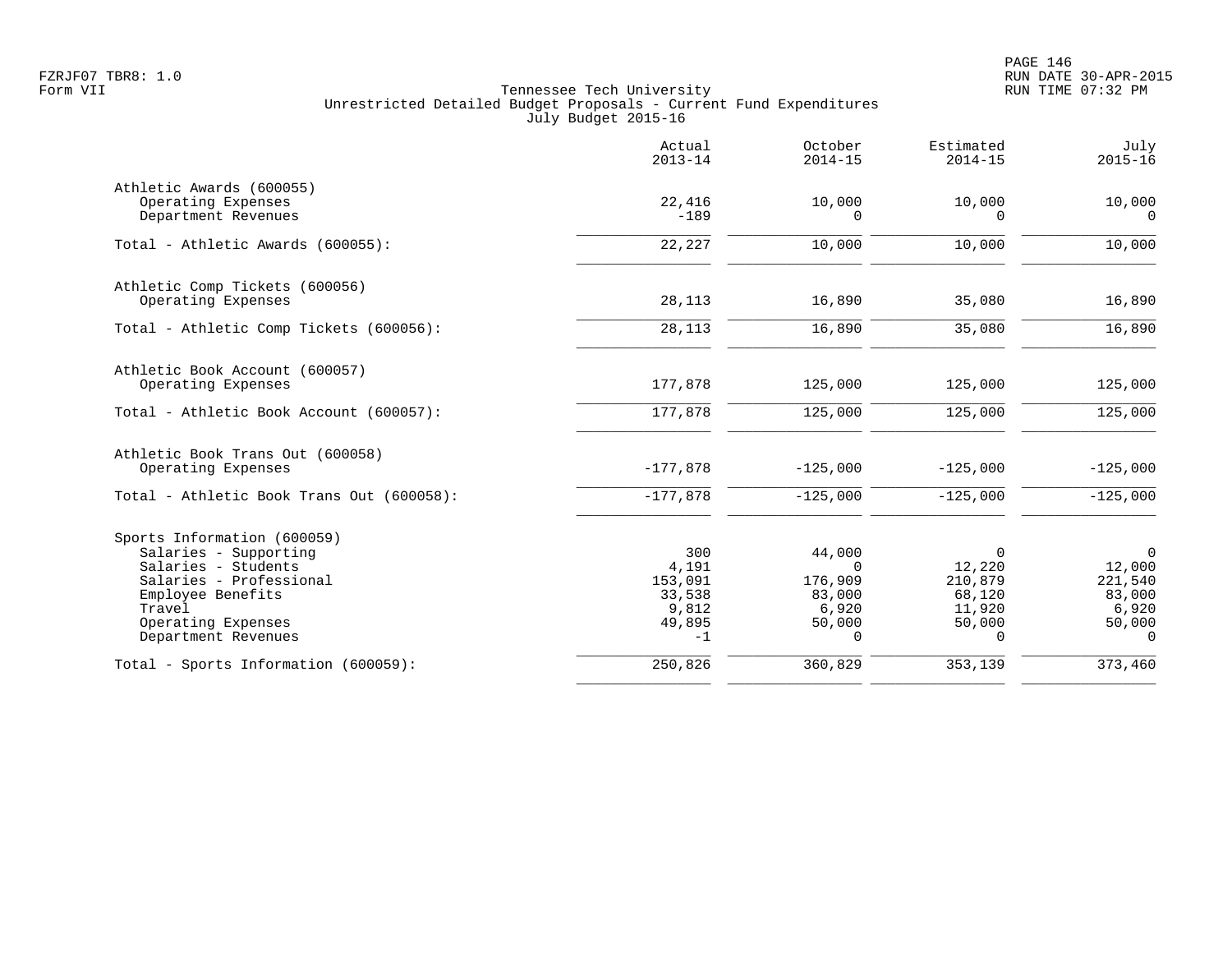|                                                   | Actual<br>$2013 - 14$ | October<br>$2014 - 15$ | Estimated<br>$2014 - 15$ | July<br>$2015 - 16$ |
|---------------------------------------------------|-----------------------|------------------------|--------------------------|---------------------|
| Athletic Academic Counseling (600060)             |                       |                        |                          |                     |
| Salaries - Supporting                             | 26,979                | 27,199                 | 27,199                   | 28,233              |
| Salaries - Professional                           | 99,591                | 100,587                | 100,587                  | 101,578             |
| Employee Benefits                                 | 73,739                | 70,000                 | 75,920                   | 70,000              |
| Travel                                            | 1,279                 | $\Omega$               | $\Omega$                 | $\Omega$            |
| Operating Expenses                                | 19,192                | 12,690                 | 15,690                   | 12,690              |
| Department Revenues                               | $-2$                  | <sup>n</sup>           |                          | $\Omega$            |
| Total - Athletic Academic Counseling (600060):    | 220,778               | 210,476                | 219,396                  | 212,501             |
| Athletic Academic Tutoring (600061)               |                       |                        |                          |                     |
| Salaries - Students                               | 21,952                | 30,000                 | 20,390                   | 30,000              |
| Salaries - Professional                           |                       | 300                    | $\Omega$                 | 300                 |
| Employee Benefits                                 | 68                    | $\Omega$               | 30                       | $\Omega$            |
| Operating Expenses                                | $\mathbf 0$           | 7,490                  | $\Omega$                 | 7,490               |
| Total - Athletic Academic Tutoring (600061):      | 22,020                | 37,790                 | 20,420                   | 37,790              |
| Athletic Student Therapy Center (600062)          |                       |                        |                          |                     |
| Salaries - Students                               | 2,000                 | 0                      | 2,000                    | 0                   |
| Salaries - Professional                           | 194,279               | 212,014                | 244,404                  | 210,355             |
| Employee Benefits                                 | 81,056                | 90,000                 | 89,190                   | 90,000              |
| Travel                                            | 6,479                 | 6,010                  | 8,510                    | 6,010               |
| Operating Expenses                                | 100,529               | 85,190                 | 102,090                  | 85,190              |
| Total - Athletic Student Therapy Center (600062): | 384,343               | 393,214                | 446,194                  | 391,555             |
|                                                   |                       |                        |                          |                     |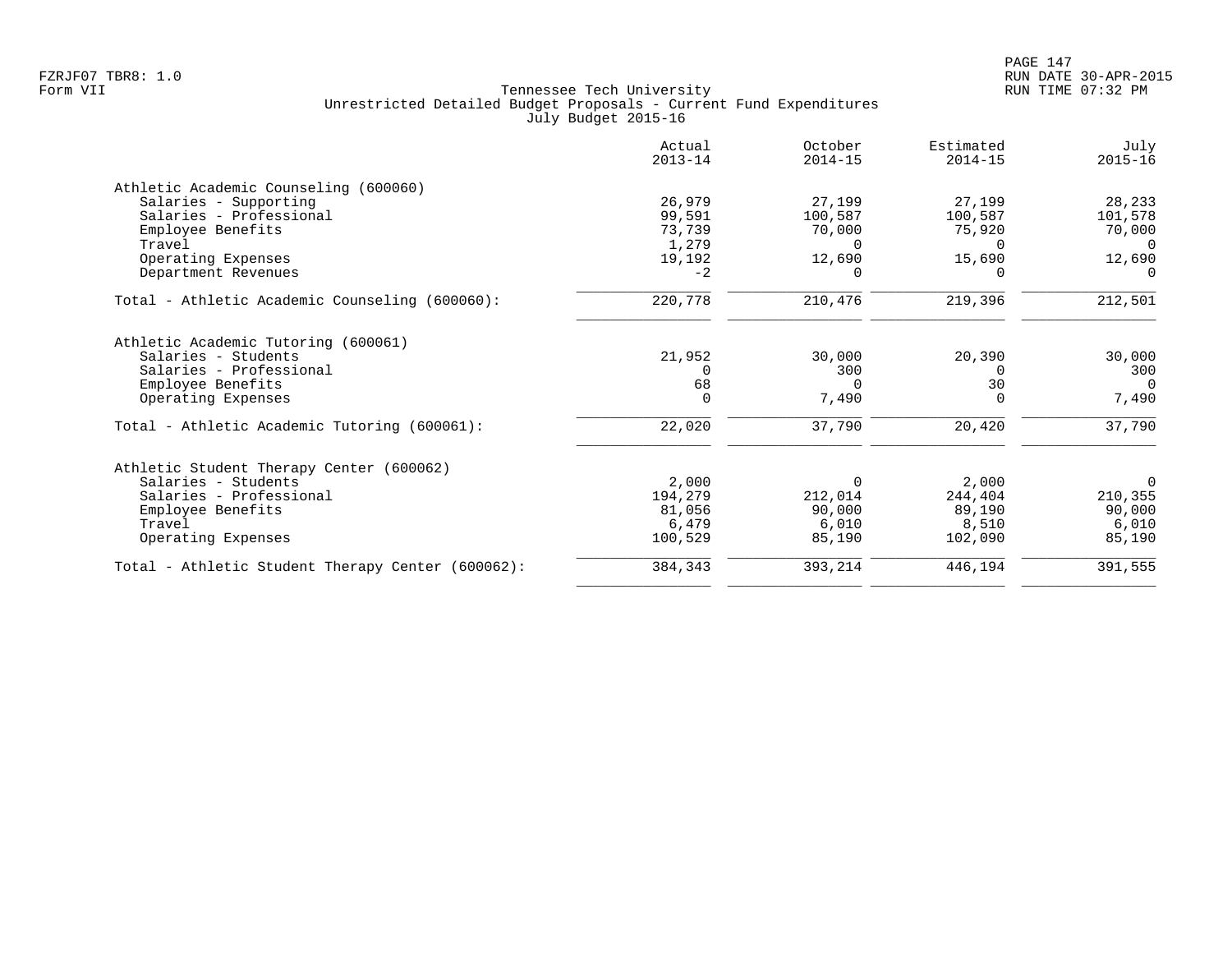|                                                                                                                                                                                           | Actual<br>$2013 - 14$                                          | October<br>$2014 - 15$                                             | Estimated<br>$2014 - 15$                                           | July<br>$2015 - 16$                                                |
|-------------------------------------------------------------------------------------------------------------------------------------------------------------------------------------------|----------------------------------------------------------------|--------------------------------------------------------------------|--------------------------------------------------------------------|--------------------------------------------------------------------|
| Athletic Training Graduate Teaching (600064)<br>Employee Benefits                                                                                                                         | 14,565                                                         | 23,830                                                             | 21,590                                                             | 23,830                                                             |
| Total - Athletic Training Graduate Teaching (600064):                                                                                                                                     | 14,565                                                         | 23,830                                                             | 21,590                                                             | 23,830                                                             |
| Graduation Incentive (600065)<br>Operating Expenses                                                                                                                                       | 85,378                                                         | 186,530                                                            | 116,770                                                            | 186,530                                                            |
| Total - Graduation Incentive (600065):                                                                                                                                                    | 85,378                                                         | 186,530                                                            | 116,770                                                            | 186,530                                                            |
|                                                                                                                                                                                           |                                                                |                                                                    |                                                                    |                                                                    |
| Strength and Conditioning (600066)<br>Salaries - Supporting<br>Salaries - Students<br>Salaries - Professional<br>Employee Benefits<br>Travel<br>Operating Expenses<br>Department Revenues | 22,417<br>4,000<br>64,802<br>19,498<br>8,923<br>23,879<br>$-1$ | 36,742<br>7,500<br>69,736<br>32,000<br>5,000<br>12,000<br>$\Omega$ | 30,742<br>6,000<br>70,436<br>27,950<br>5,000<br>22,000<br>$\Omega$ | 30,742<br>6,000<br>70,030<br>32,000<br>5,000<br>12,000<br>$\Omega$ |
| Total - Strength and Conditioning (600066):                                                                                                                                               | 143,518                                                        | 162,978                                                            | 162,128                                                            | 155,772                                                            |
| Restricted Non Sport Specific Ath (600100)<br>Salaries - Supporting                                                                                                                       | 0                                                              | 0                                                                  | $\mathbf 0$                                                        | 600                                                                |
| Total - Restricted Non Sport Specific Ath (600100):                                                                                                                                       | $\Omega$                                                       | $\mathbf 0$                                                        | $\mathbf 0$                                                        | 600                                                                |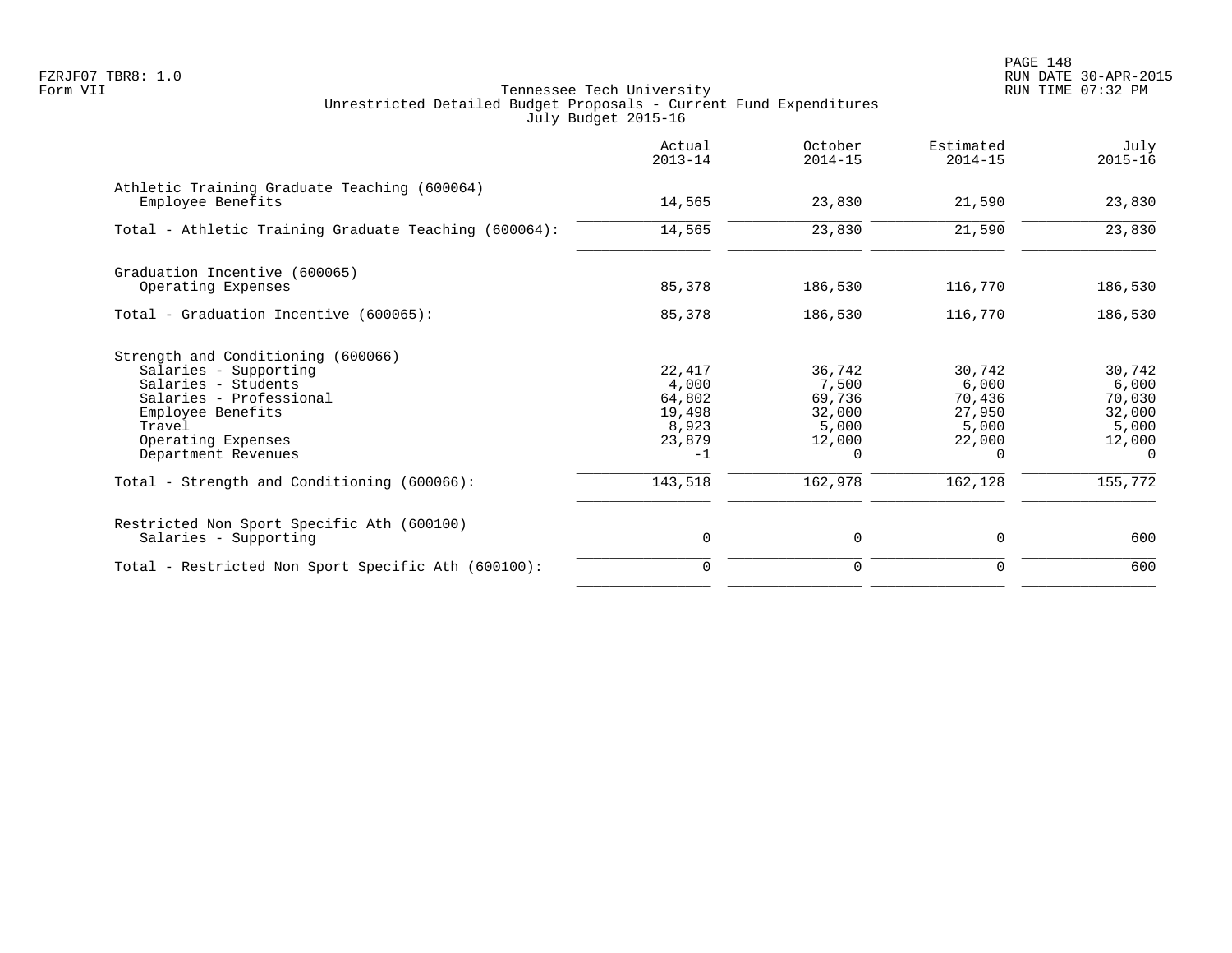|                                   | Actual<br>$2013 - 14$ | October<br>$2014 - 15$ | Estimated<br>$2014 - 15$ | July<br>$2015 - 16$ |
|-----------------------------------|-----------------------|------------------------|--------------------------|---------------------|
| Football (601000)                 |                       |                        |                          |                     |
| Salaries - Supporting             | 23,995                | 24,212                 | 24,212                   | 24,428              |
| Salaries - Students               |                       | 50                     |                          |                     |
| Salaries - Professional           | 446,360               | 528,240                | 496,320                  | 506,121             |
| Employee Benefits                 | 136,193               | 212,000                | 159,340                  | 212,000             |
| Travel                            | 331,717               | 156,030                | 263,250                  | 156,030             |
| Operating Expenses                | 343,947               | 167,420                | 234,530                  | 167,420             |
| Department Revenues               | $-184$                | $\Omega$               | $-110$                   | $\Omega$            |
| $Total - Football (601000):$      | 1,282,028             | 1,087,952              | 1,177,542                | 1,065,999           |
| Mens Basketball (601001)          |                       |                        |                          |                     |
| Salaries - Supporting             | 23,431                | 37,138                 | 23,638                   | 23,845              |
| Salaries - Students               |                       | 100                    | 730                      | $\Omega$            |
| Salaries - Professional           | 270,143               | 239,509                | 272,049                  | 264,053             |
| Employee Benefits                 | 95,501                | 90,000                 | 115,090                  | 90,000              |
| Travel                            | 195,408               | 149,610                | 232,260                  | 149,610             |
| Operating Expenses                | 112,077               | 124,880                | 170,010                  | 124,880             |
| Department Revenues               | $\Omega$              | $\Omega$               | $-130$                   | $\Omega$            |
| Total - Mens Basketball (601001): | 696,560               | 641,237                | 813,647                  | 652,388             |
| Baseball (601003)                 |                       |                        |                          |                     |
| Salaries - Students               | $\Omega$              | 280                    | 0                        | 0                   |
| Salaries - Professional           | 101,194               | 152,747                | 115,187                  | 117,101             |
| Employee Benefits                 | 23,911                | 47,000                 | 43,660                   | 47,000              |
| Travel                            | 67,686                | 47,420                 | 59,420                   | 47,420              |
| Operating Expenses                | 62,540                | 47,130                 | 57,130                   | 47,130              |
| Department Revenues               | $-33$                 | 0                      | 0                        | 0                   |
| $Total - Baseball (601003):$      | 255,298               | 294,577                | 275,397                  | 258,651             |
|                                   |                       |                        |                          |                     |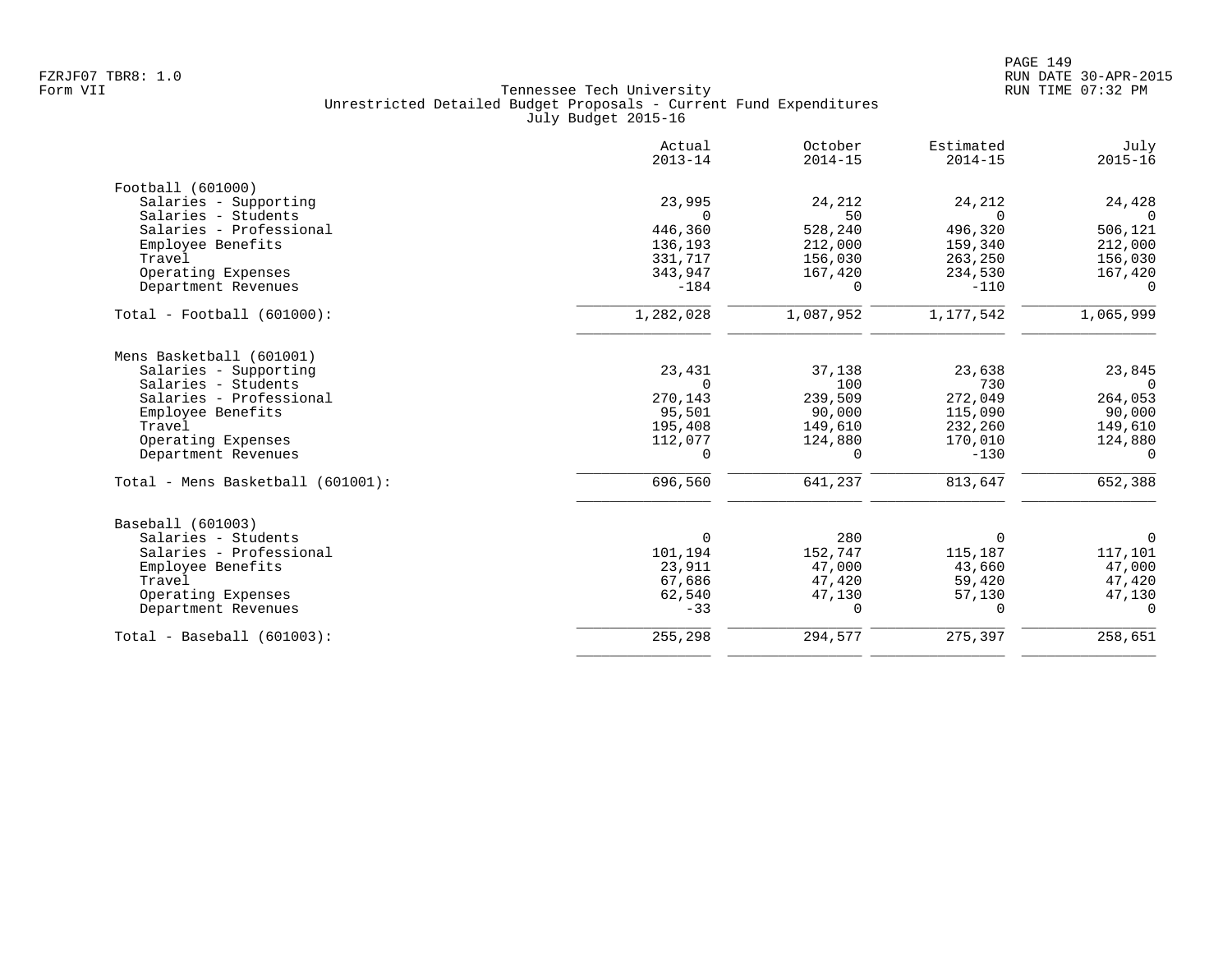|                                           | Actual<br>$2013 - 14$ | October<br>$2014 - 15$ | Estimated<br>$2014 - 15$ | July<br>$2015 - 16$ |
|-------------------------------------------|-----------------------|------------------------|--------------------------|---------------------|
| Mens Cross Country (601005)               |                       |                        |                          |                     |
| Salaries - Professional                   | 6.000                 | 45,345                 | 42,465                   | 45,400              |
| Employee Benefits                         | 459                   | 18,400                 | 13,950                   | 18,400              |
| Travel                                    | 5,763                 | 7,100                  | 19,100                   | 7,100               |
| Operating Expenses                        | 6,974                 | 4,880                  | 8,300                    | 4,880               |
| Total - Mens Cross Country (601005):      | 19,196                | 75,725                 | 83,815                   | 75,780              |
| Mens Golf (601006)                        |                       |                        |                          |                     |
| Salaries - Professional                   | 17,550                | 35,650                 | 24,340                   | 25,150              |
| Employee Benefits                         | 1,343                 | 12,800                 | 9,600                    | 12,800              |
| Travel                                    | 27,090                | 24,350                 | 24,350                   | 24,350              |
| Operating Expenses                        | 15,581                | 10,000                 | 10,000                   | 10,000              |
| Total - Mens Golf $(601006)$ :            | 61,564                | 82,800                 | 68,290                   | 72,300              |
| Mens Tennis (601007)                      |                       |                        |                          |                     |
| Salaries - Professional                   | 48,407                | 63,402                 | 63,732                   | 63,697              |
| Employee Benefits                         | 11,623                | 27,000                 | 30,040                   | 27,000              |
| Travel                                    | 35,062                | 33,000                 | 39,000                   | 33,000              |
| Operating Expenses                        | 29,941                | 22,500                 | 26,300                   | 22,500              |
| Total - Mens Tennis $(601007)$ :          | 125,033               | 145,902                | 159,072                  | 146,197             |
| Mens Tennis Tournaments (601008)          |                       |                        |                          |                     |
| Travel                                    | 0                     | 0                      | 5,000                    | 0                   |
| Total - Mens Tennis Tournaments (601008): | $\Omega$              | $\Omega$               | 5,000                    | $\Omega$            |
|                                           |                       |                        |                          |                     |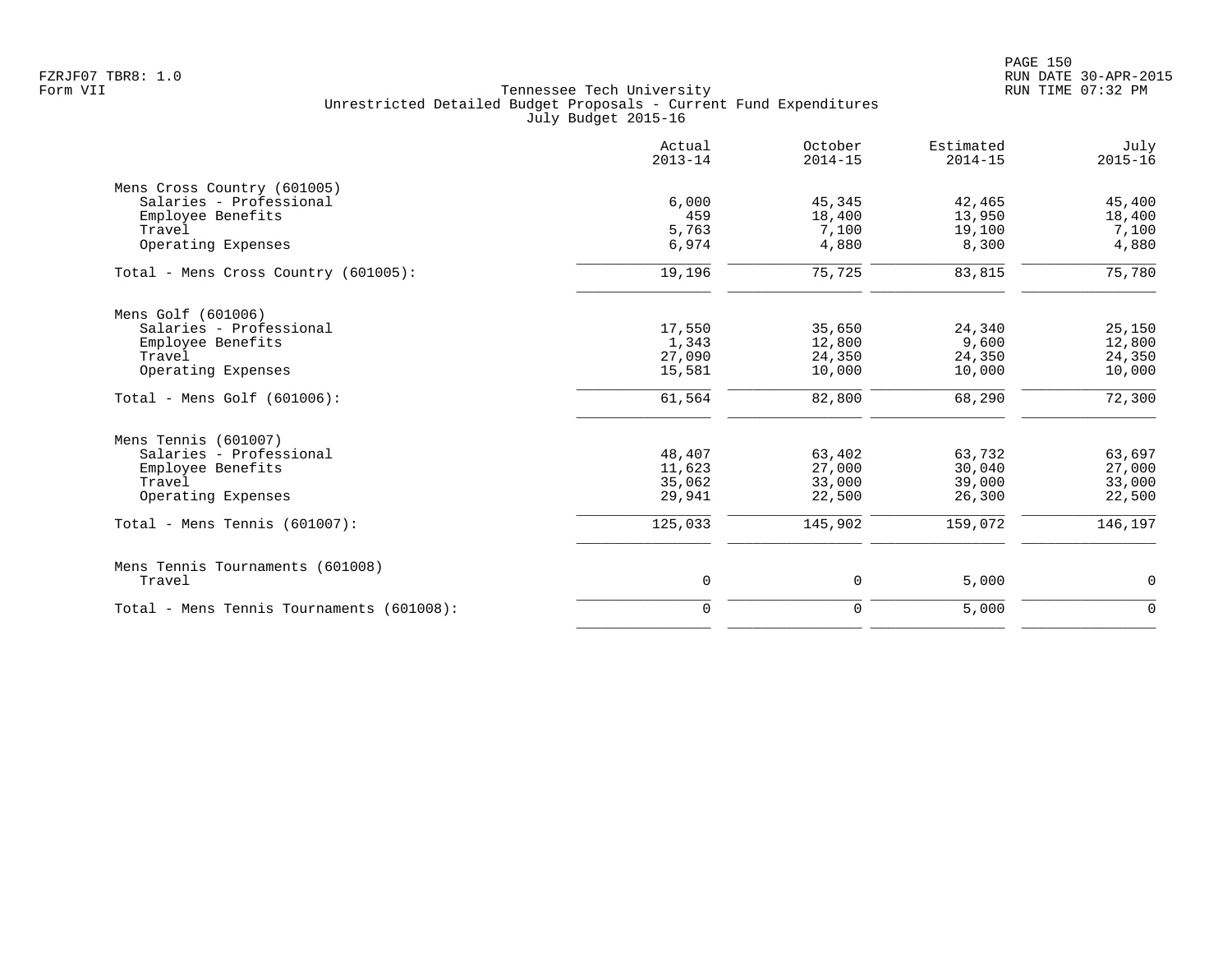|                                                                           | Actual<br>$2013 - 14$ | October<br>$2014 - 15$ | Estimated<br>$2014 - 15$ | July<br>$2015 - 16$        |
|---------------------------------------------------------------------------|-----------------------|------------------------|--------------------------|----------------------------|
| Mens OVC Tournaments (601011)<br>Travel<br>Operating Expenses             | 20,630<br>300         | 0<br>$\Omega$          | 0<br>$\Omega$            | 0<br>$\Omega$              |
| Total - Mens OVC Tournaments (601011):                                    | 20,930                | $\Omega$               | $\Omega$                 | $\Omega$                   |
| Mens OVC Golf (601012)<br>Travel                                          | 3,800                 | 0                      | 5,000                    | $\mathbf 0$                |
| Total - Mens OVC Golf $(601012)$ :                                        | 3,800                 | $\mathbf 0$            | 5,000                    | ∩                          |
| Mens OVC Baseball Tourney (601014)<br>Travel<br>Operating Expenses        | 28,162<br>100         | 0<br>0                 | 15,000<br>0              | $\mathbf 0$<br>$\mathbf 0$ |
| Total - Mens OVC Baseball Tourney (601014):                               | 28,262                | 0                      | 15,000                   | $\Omega$                   |
| Mens OVC Cross Country Tourney (601016)<br>Travel                         | 599                   | $\Omega$               | 3,450                    | $\Omega$                   |
| Total - Mens OVC Cross Country Tourney (601016):                          | 599                   | $\mathbf 0$            | 3,450                    | $\Omega$                   |
| Football Scholarships (601060)<br>Employee Benefits<br>Operating Expenses | 7,350<br>1,611,575    | $\Omega$<br>1,784,660  | $\Omega$<br>1,850,260    | $\Omega$<br>1,645,250      |
| Total - Football Scholarships (601060):                                   | 1,618,925             | 1,784,660              | 1,850,260                | 1,645,250                  |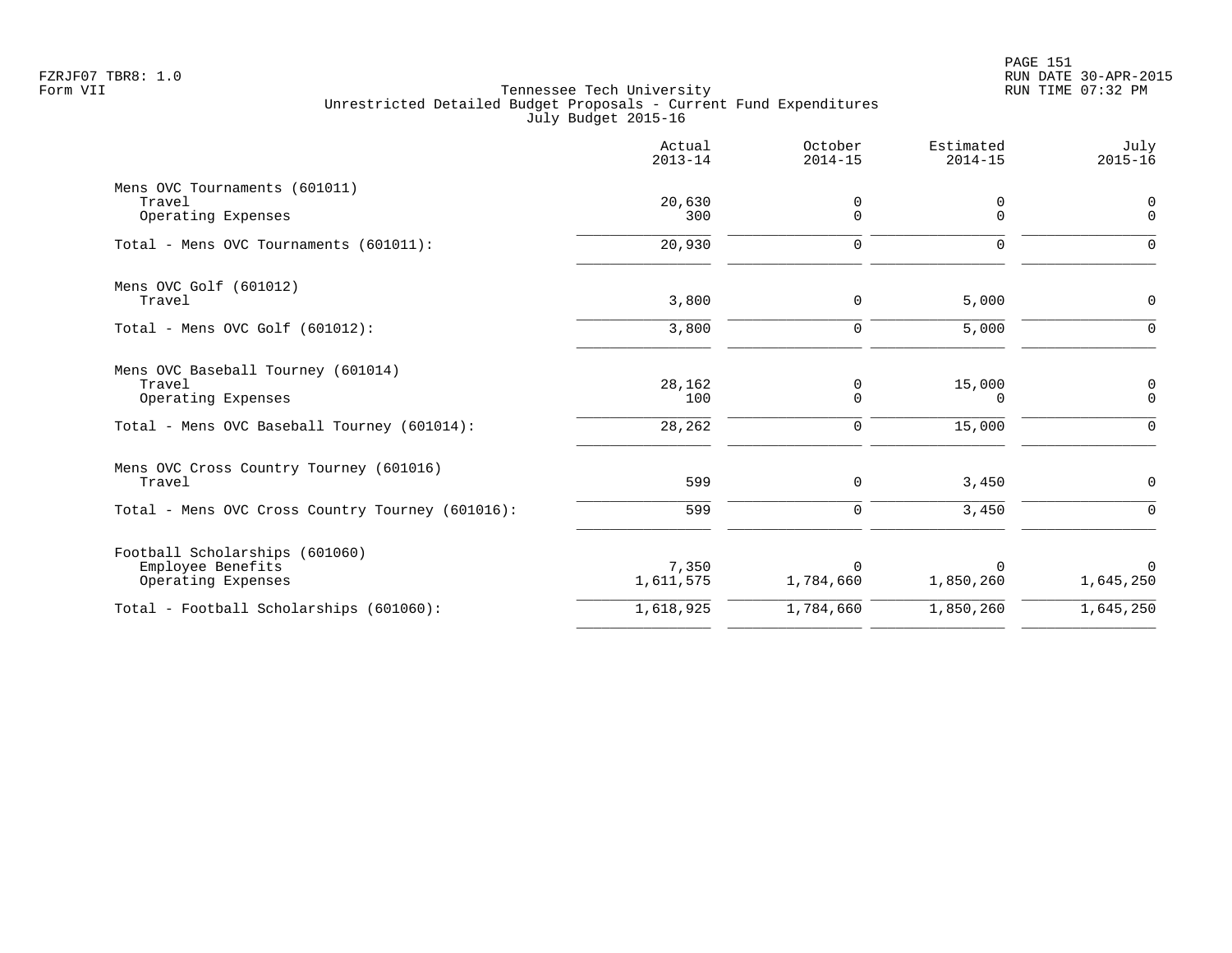PAGE 152 FZRJF07 TBR8: 1.0 RUN DATE 30-APR-2015

|                                                                                                                            | Actual<br>$2013 - 14$       | October<br>$2014 - 15$         | Estimated<br>$2014 - 15$       | July<br>$2015 - 16$            |
|----------------------------------------------------------------------------------------------------------------------------|-----------------------------|--------------------------------|--------------------------------|--------------------------------|
| Mens Basketball Scholarships (601061)<br>Operating Expenses                                                                | 495,460                     | 451,890                        | 487,690                        | 433,860                        |
| Total - Mens Basketball Scholarships (601061):                                                                             | 495,460                     | 451,890                        | 487,690                        | 433,860                        |
| Baseball Scholarships (601062)<br>Operating Expenses                                                                       | 292,502                     | 363,780                        | 309,770                        | 333,220                        |
| Total - Baseball Scholarships (601062):                                                                                    | 292,502                     | 363,780                        | 309,770                        | 333,220                        |
| Mens Tennis Scholarships (601064)<br>Employee Benefits<br>Operating Expenses<br>Total - Mens Tennis Scholarships (601064): | 5,940<br>126,843<br>132,783 | $\Omega$<br>150,410<br>150,410 | $\Omega$<br>147,060<br>147,060 | $\Omega$<br>144,520<br>144,520 |
| Mens Golf Scholarships (601065)<br>Operating Expenses                                                                      | 38,582                      | 78,160                         | 75,840                         | 73,640                         |
| Total - Mens Golf Scholarships (601065):                                                                                   | 38,582                      | 78,160                         | 75,840                         | 73,640                         |
| Mens Cross Country Scholarships (601066)<br>Operating Expenses                                                             | 55,446                      | 135,010                        | 96,710                         | 81,820                         |
| Total - Mens Cross Country Scholarships (601066):                                                                          | 55,446                      | 135,010                        | 96,710                         | 81,820                         |
|                                                                                                                            |                             |                                |                                |                                |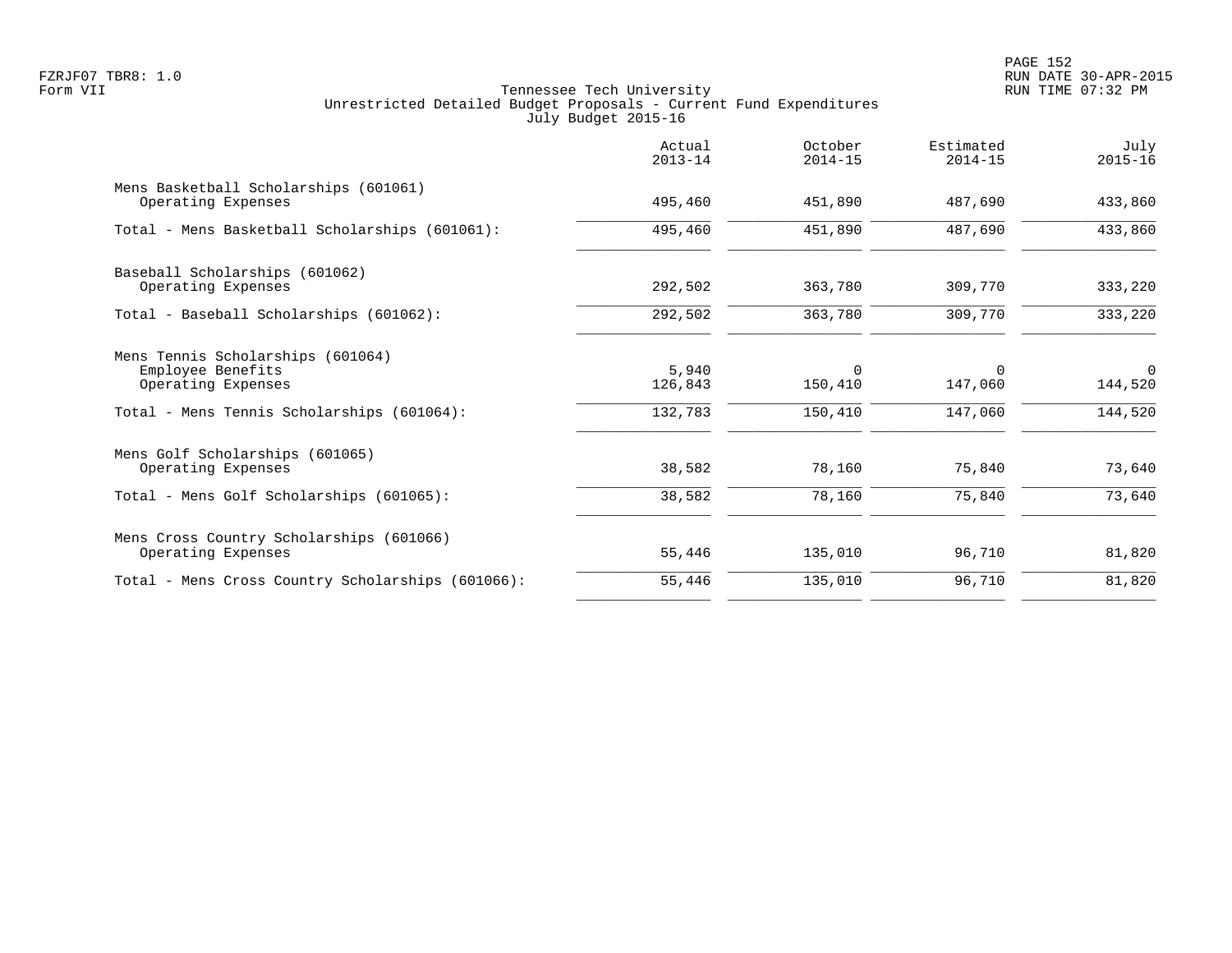|                                                | Actual<br>$2013 - 14$ | October<br>$2014 - 15$ | Estimated<br>$2014 - 15$ | July<br>$2015 - 16$ |
|------------------------------------------------|-----------------------|------------------------|--------------------------|---------------------|
| Womens Basketball (602000)                     |                       |                        |                          |                     |
| Salaries - Supporting                          | 20,176                | 33,990                 | 20,490                   | 20,689              |
| Salaries - Students                            | 45                    | 100                    |                          | $\cap$              |
| Salaries - Professional                        | 220,495               | 211,570                | 224,380                  | 226,608             |
| Employee Benefits                              | 82,764                | 66,000                 | 86,620                   | 66,000              |
| Travel                                         | 153,564               | 112,700                | 127,700                  | 112,700             |
| Operating Expenses                             | 88,192                | 93,660                 | 93,660                   | 93,660              |
| Department Revenues                            | $-187$                | $\Omega$               |                          | $\Omega$            |
| Total - Womens Basketball (602000):            | 565,049               | 518,020                | 552,850                  | 519,657             |
| Womens Bball OVC Tournaments (602001)          |                       |                        |                          |                     |
| Travel                                         | 13,928                | $\mathbf 0$            | 0                        | 0                   |
| Operating Expenses                             | 300                   | $\Omega$               | $\Omega$                 | $\Omega$            |
| Total - Womens Bball OVC Tournaments (602001): | 14,228                | 0                      | 0                        | $\mathbf 0$         |
| Womens Volleyball (602004)                     |                       |                        |                          |                     |
| Salaries - Students                            | 1,000                 | 550                    | 930                      | 550                 |
| Salaries - Professional                        | 91,682                | 91,818                 | 91,158                   | 92,314              |
| Employee Benefits                              | 26,501                | 41,090                 | 32,930                   | 41,090              |
| Travel                                         | 46,526                | 33,600                 | 39,600                   | 33,600              |
| Operating Expenses                             | 32,235                | 21,240                 | 25,000                   | 21,240              |
| Department Revenues                            | $-25$                 | $\Omega$               | 0                        | $\Omega$            |
| Total - Womens Volleyball (602004):            | 197,919               | 188,298                | 189,618                  | 188,794             |
|                                                |                       |                        |                          |                     |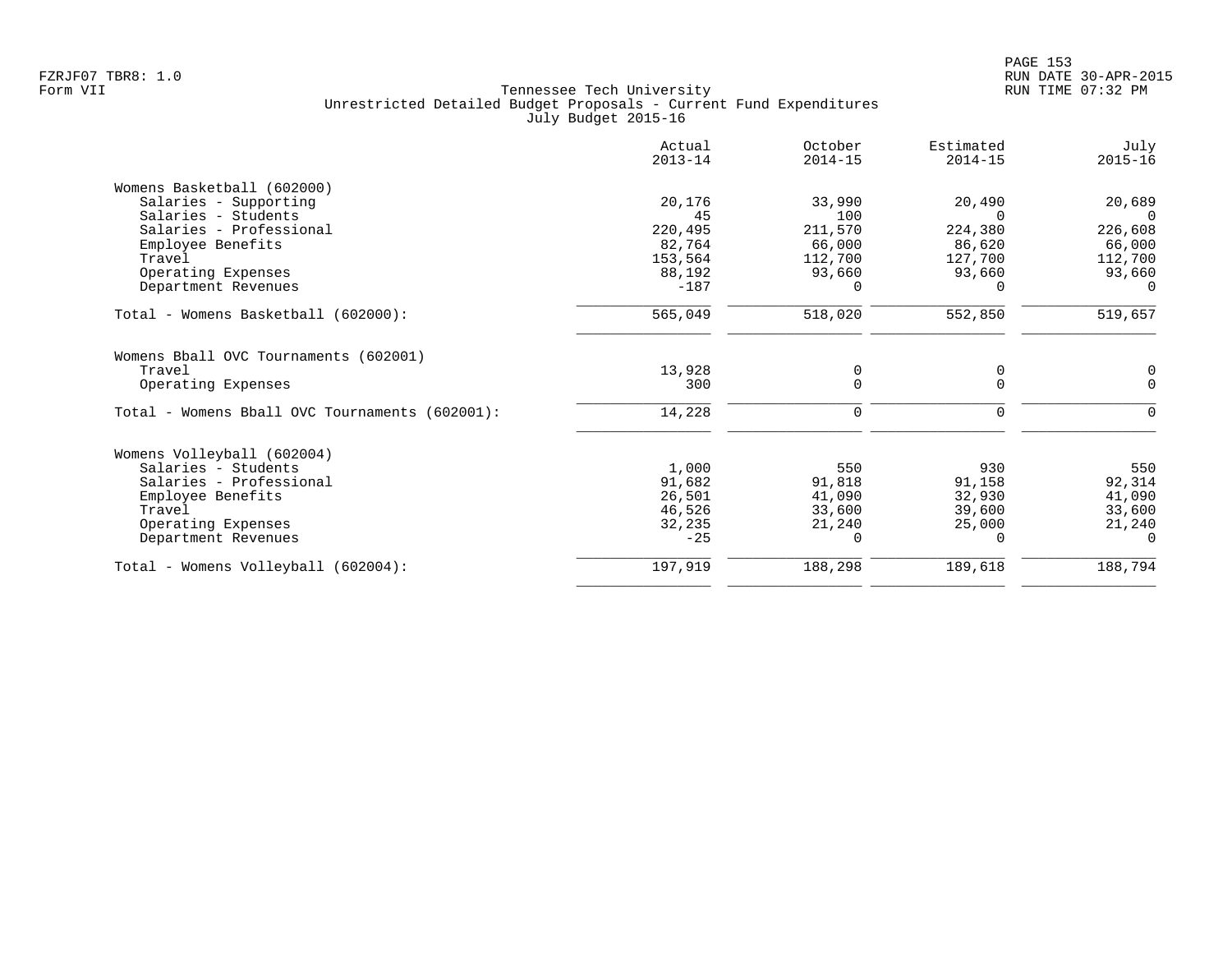PAGE 154 FZRJF07 TBR8: 1.0 RUN DATE 30-APR-2015

|                                                 | Actual<br>$2013 - 14$ | October<br>$2014 - 15$ | Estimated<br>$2014 - 15$ | July<br>$2015 - 16$ |
|-------------------------------------------------|-----------------------|------------------------|--------------------------|---------------------|
| Womens Volleyball Tournaments (602005)          |                       |                        |                          |                     |
| Travel                                          | $\mathbf 0$           | 0                      | 8,180                    | $\mathbf 0$         |
| Total - Womens Volleyball Tournaments (602005): | $\mathbf 0$           | 0                      | 8,180                    | $\Omega$            |
| Womens Golf (602008)                            |                       |                        |                          |                     |
| Salaries - Professional                         | 17,550                | 40,650                 | 24,340                   | 25,150              |
| Employee Benefits                               | 1,343                 | 13,400                 | 9,590                    | 13,400              |
| Travel                                          | 28,054                | 26,650                 | 26,650                   | 26,650              |
| Operating Expenses                              | 14,440                | 10,000                 | 10,000                   | 10,000              |
| $Total - Womens Golf (602008):$                 | 61,387                | 90,700                 | 70,580                   | 75,200              |
| Womens Cross Country Track (602009)             |                       |                        |                          |                     |
| Salaries - Professional                         | 17,500                | 61,300                 | 53,360                   | 50,500              |
| Employee Benefits                               | 956                   | 19,130                 | 20,280                   | 19,130              |
| Travel                                          | 21,995                | 19,750                 | 40,070                   | 19,750              |
| Operating Expenses                              | 14,412                | 10,000                 | 14,980                   | 10,000              |
| Total - Womens Cross Country Track (602009):    | 54,863                | 110,180                | 128,690                  | 99,380              |
| Womens Track Tournaments (602010)               |                       |                        |                          |                     |
| Travel                                          | 10,065                | 0                      | 10,000                   | 0                   |
| Total - Womens Track Tournaments (602010):      | 10,065                | 0                      | 10,000                   | $\Omega$            |
|                                                 |                       |                        |                          |                     |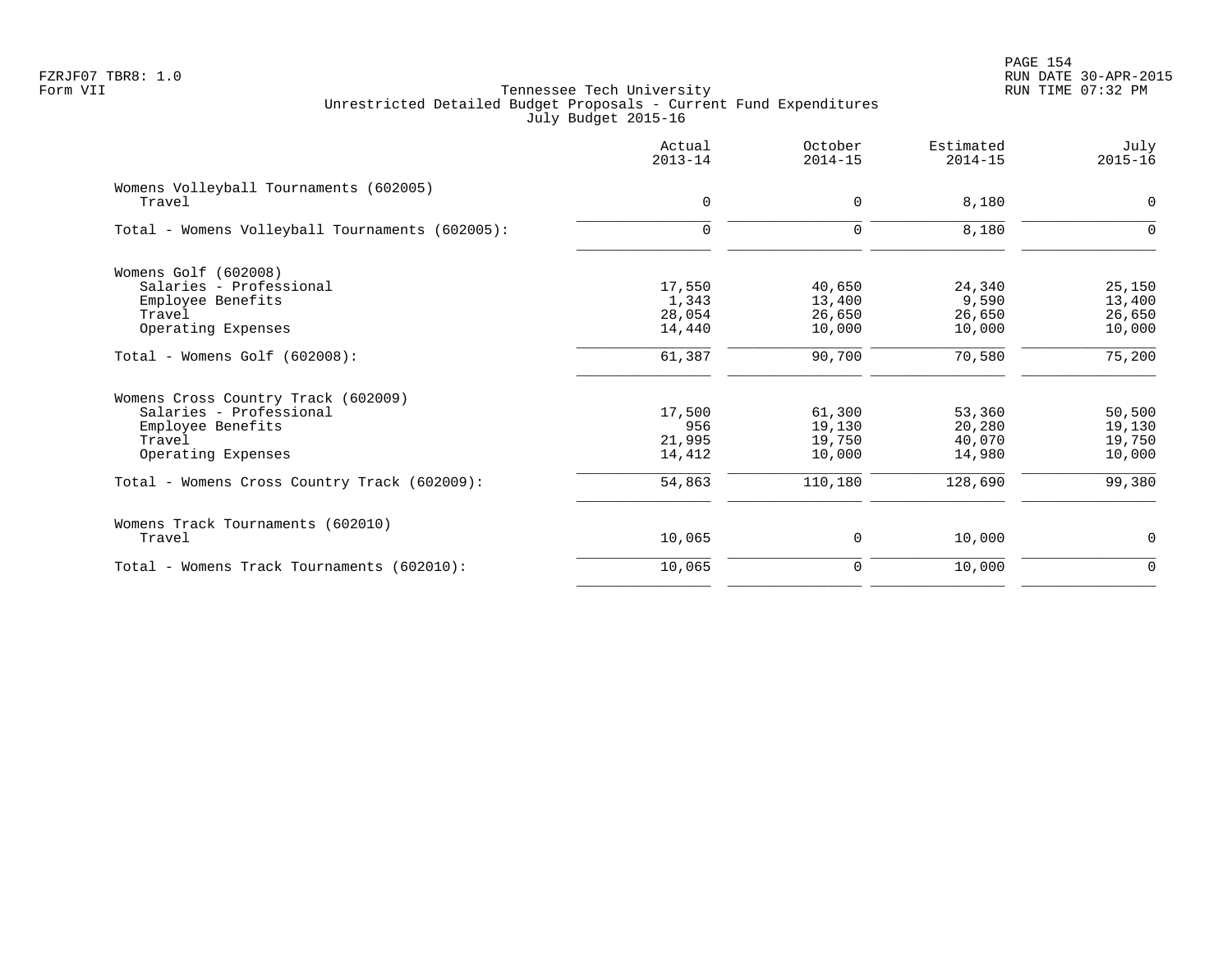|                                                                                                                                                      | Actual<br>$2013 - 14$                                       | October<br>$2014 - 15$                                   | Estimated<br>$2014 - 15$                                      | July<br>$2015 - 16$                                                 |
|------------------------------------------------------------------------------------------------------------------------------------------------------|-------------------------------------------------------------|----------------------------------------------------------|---------------------------------------------------------------|---------------------------------------------------------------------|
| Womens Softball (602011)<br>Salaries - Professional<br>Employee Benefits<br>Travel<br>Operating Expenses                                             | 78,875<br>14,030<br>55,362<br>44,101                        | 134,973<br>47,000<br>42,960<br>36,440                    | 91,163<br>27,350<br>45,640<br>36,440                          | 99,468<br>47,000<br>42,960<br>36,440                                |
| Department Revenues<br>Total - Womens Softball (602011):                                                                                             | $-78$<br>192,290                                            | $\Omega$<br>261,373                                      | $\Omega$<br>200,593                                           | $\Omega$<br>225,868                                                 |
|                                                                                                                                                      |                                                             |                                                          |                                                               |                                                                     |
| Womens Soccer (602012)<br>Salaries - Students<br>Salaries - Professional<br>Employee Benefits<br>Travel<br>Operating Expenses<br>Department Revenues | $\mathbf 0$<br>69,347<br>17,435<br>63,078<br>41,637<br>$-1$ | 500<br>143,317<br>44,000<br>47,150<br>33,560<br>$\Omega$ | $\Omega$<br>104,037<br>34,060<br>47,150<br>33,560<br>$\Omega$ | $\overline{0}$<br>103,834<br>44,000<br>47,150<br>33,560<br>$\Omega$ |
| Total - Womens Soccer (602012):                                                                                                                      | 191,496                                                     | 268,527                                                  | 218,807                                                       | 228,544                                                             |
| Womens OVC Softball Tournaments (602013)<br>Travel                                                                                                   | 18,882                                                      | $\mathbf 0$                                              | 15,000                                                        | $\mathbf 0$                                                         |
| Total - Womens OVC Softball Tournaments (602013):                                                                                                    | 18,882                                                      | $\mathbf 0$                                              | 15,000                                                        | $\Omega$                                                            |
| Womens OVC Golf (602014)<br>Travel                                                                                                                   | 3,245                                                       | 0                                                        | 5,000                                                         | 0                                                                   |
| Total - Womens OVC Golf (602014):                                                                                                                    | 3,245                                                       | $\mathbf 0$                                              | 5,000                                                         | $\mathbf 0$                                                         |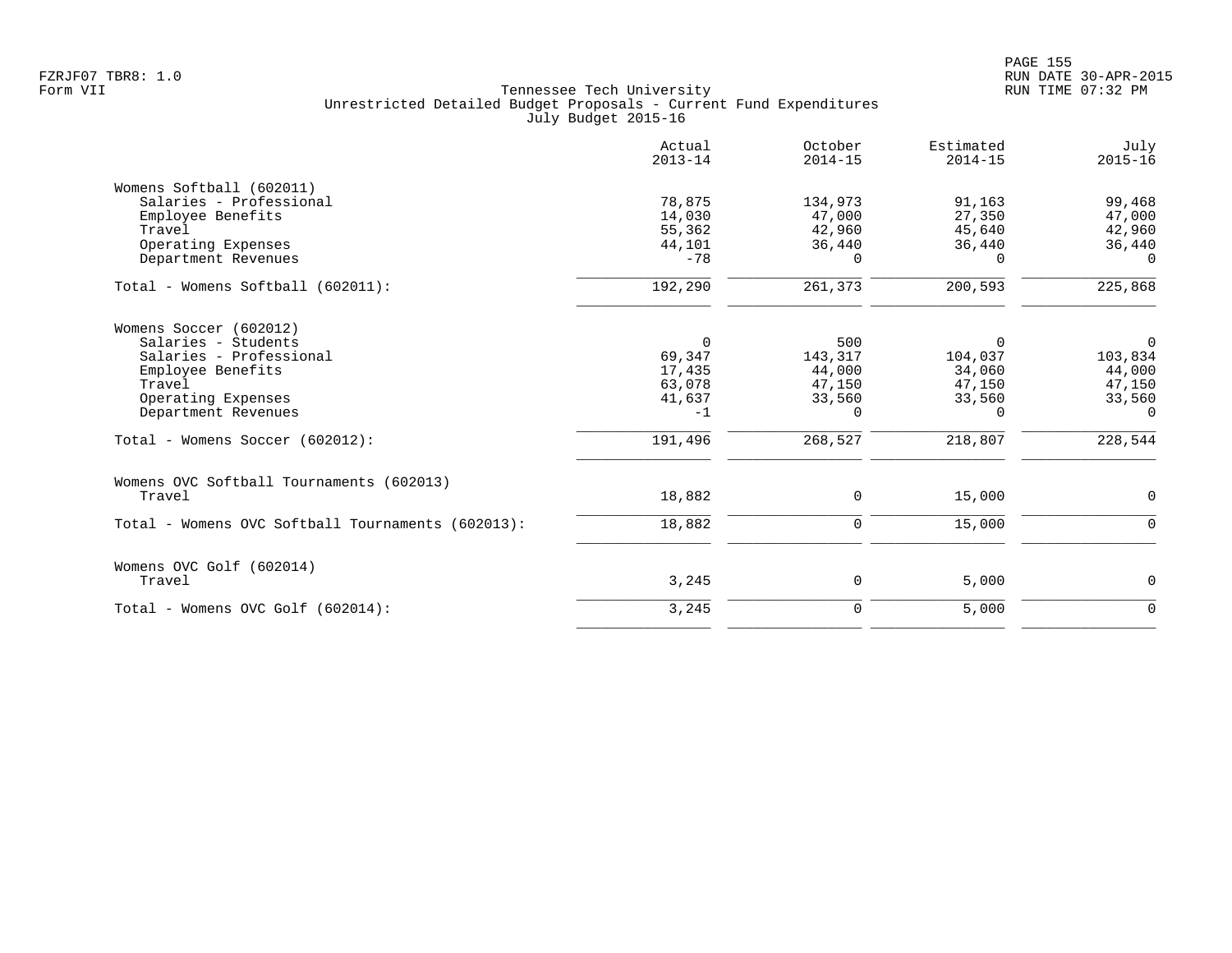|                                                                                       | Actual<br>$2013 - 14$ | October<br>$2014 - 15$ | Estimated<br>$2014 - 15$ | July<br>$2015 - 16$ |
|---------------------------------------------------------------------------------------|-----------------------|------------------------|--------------------------|---------------------|
| Womens Basketball Scholarships (602060)<br>Operating Expenses                         | 361,501               | 501,380                | 430,880                  | 481,730             |
| Total - Womens Basketball Scholarships (602060):                                      | 361,501               | 501,380                | 430,880                  | 481,730             |
| Womens Volleyball Scholarships (602061)<br>Operating Expenses                         | 373,883               | 409,880                | 357,120                  | 393,530             |
| Total - Womens Volleyball Scholarships (602061):                                      | 373,883               | 409,880                | 357,120                  | 393,530             |
| Womens Golf Scholarships (602063)<br>Operating Expenses                               | 69,387                | 200,550                | 76,360                   | 192,690             |
| Total - Womens Golf Scholarships (602063):                                            | 69,387                | 200,550                | 76,360                   | 192,690             |
| Womens Softball Scholarships (602064)<br>Operating Expenses                           | 265,052               | 401,100                | 362,160                  | 385,380             |
| Total - Womens Softball Scholarships (602064):                                        | 265,052               | 401,100                | 362,160                  | 385,380             |
| Womens Cross Country Scholarships (602065)<br>Employee Benefits<br>Operating Expenses | 8,635<br>243,308      | $\Omega$<br>473,200    | $\Omega$<br>223,820      | $\Omega$<br>404,820 |
| Total - Womens Cross Country Scholarships (602065):                                   | 251,943               | 473,200                | 223,820                  | 404,820             |
|                                                                                       |                       |                        |                          |                     |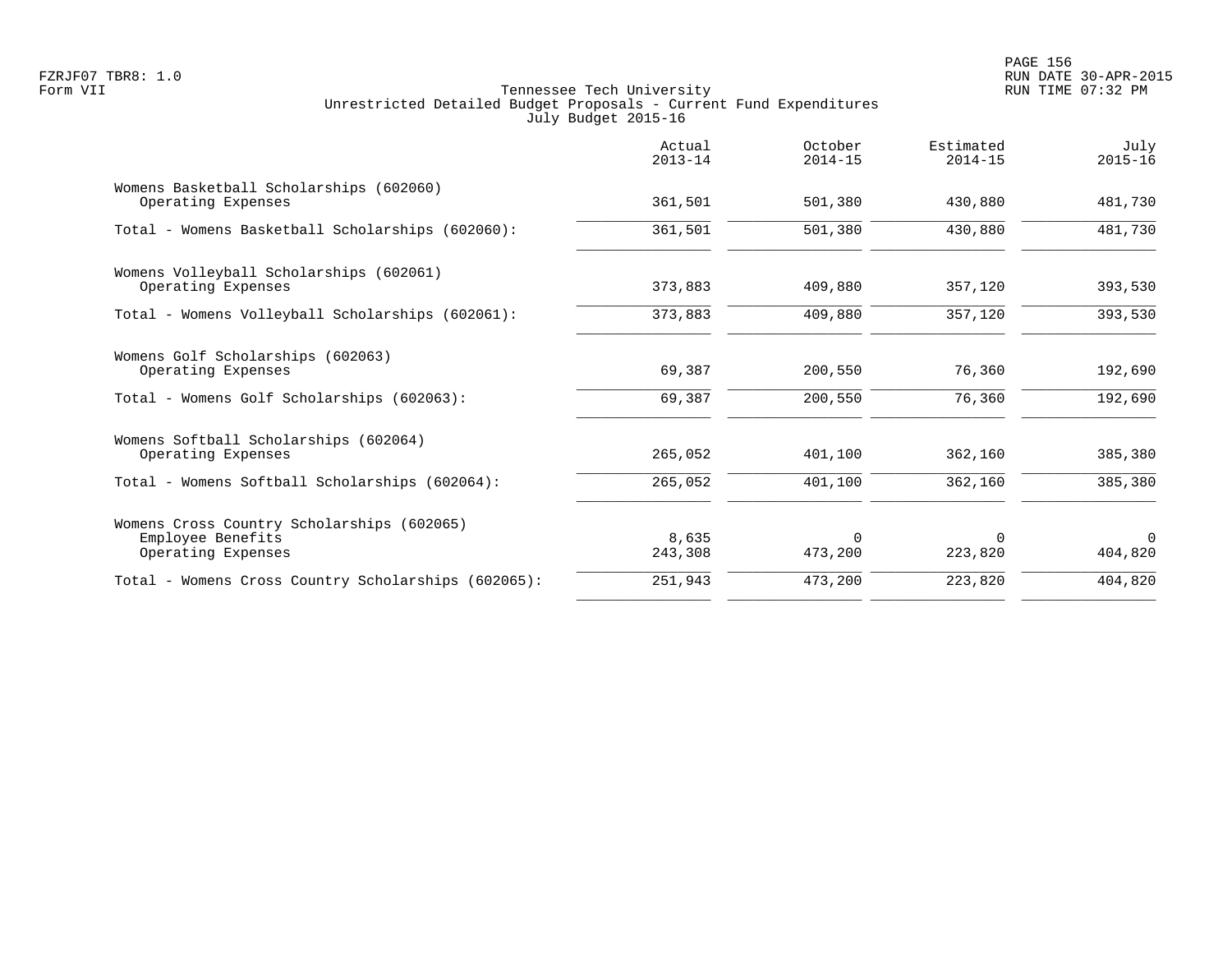|                                                                                                                           | Actual<br>$2013 - 14$              | October<br>$2014 - 15$          | Estimated<br>$2014 - 15$               | July<br>$2015 - 16$                    |
|---------------------------------------------------------------------------------------------------------------------------|------------------------------------|---------------------------------|----------------------------------------|----------------------------------------|
| Womens Soccer Scholarships (602066)<br>Operating Expenses                                                                 | 377,777                            | 467,950                         | 391,260                                | 449,610                                |
| Total - Womens Soccer Scholarships (602066):                                                                              | 377,777                            | 467,950                         | 391,260                                | 449,610                                |
| Athletic Motor Pool (650000)<br>Salaries - Professional<br>Operating Expenses                                             | $\Omega$<br>49,443                 | 4,000<br>13,000                 | 4,000<br>26,000                        | 4,000<br>13,000                        |
| Total - Athletic Motor Pool (650000):                                                                                     | 49,443                             | 17,000                          | 30,000                                 | 17,000                                 |
| Athletic Motor Pool Revenue (650001)<br>Travel<br>Operating Expenses                                                      | $-51, 265$<br>$-1,013$             | $\Omega$<br>$-19,000$           | $\Omega$<br>$-40,000$                  | $\Omega$<br>$-19,000$                  |
| Total - Athletic Motor Pool Revenue (650001):                                                                             | $-52,278$                          | $-19,000$                       | $-40,000$                              | $-19,000$                              |
| Student Sports Comp (650002)<br>Salaries - Professional<br>Employee Benefits<br>Operating Expenses<br>Department Revenues | 37,274<br>15,726<br>23,251<br>$-4$ | 48,429<br>14,606<br>15,930<br>0 | 38,259<br>14,606<br>31,080<br>$\Omega$ | 52,501<br>14,606<br>15,930<br>$\Omega$ |
| Total - Student Sports Comp (650002):                                                                                     | 76, 247                            | 78,965                          | 83,945                                 | 83,037                                 |
| Student Sports Comp Grad Assist (650003)<br>Employee Benefits                                                             | $\mathsf{O}$                       | 2,780                           | 0                                      | 2,780                                  |
| Total - Student Sports Comp Grad Assist (650003):                                                                         | $\mathbf 0$                        | 2,780                           | $\mathbf 0$                            | 2,780                                  |
|                                                                                                                           |                                    |                                 |                                        |                                        |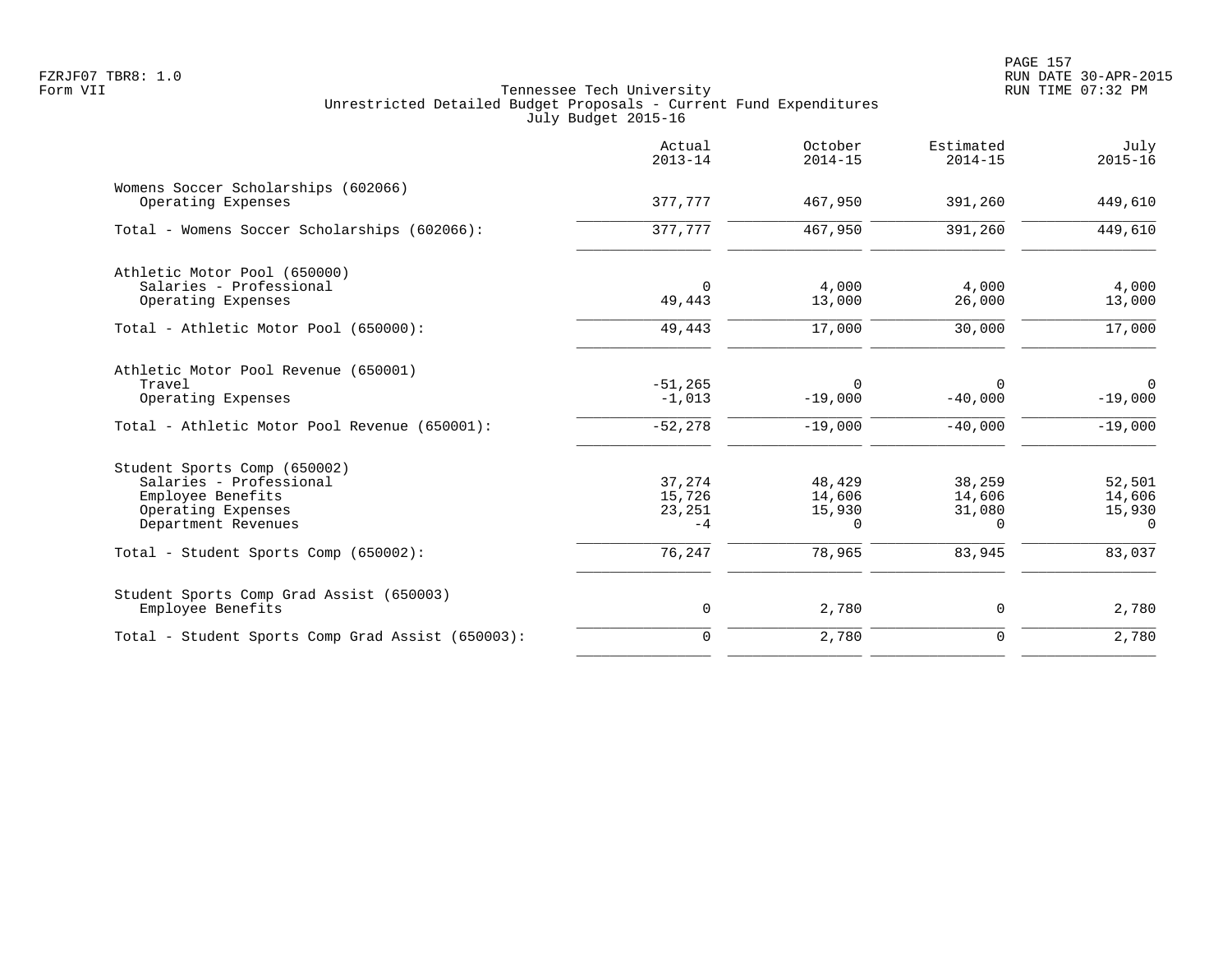|                                                                                                              | Actual<br>$2013 - 14$        | October<br>$2014 - 15$  | Estimated<br>$2014 - 15$ | July<br>$2015 - 16$     |
|--------------------------------------------------------------------------------------------------------------|------------------------------|-------------------------|--------------------------|-------------------------|
| Tennis Center (650004)<br>Salaries - Professional<br>Employee Benefits                                       | 18,637<br>7,863              | 19,590<br>10,362        | 17,390<br>10,362         | 21,300<br>10,362        |
| Total - Tennis Center (650004):                                                                              | 26,500                       | 29,952                  | 27,752                   | 31,662                  |
| Athletic Facilities & Events (650008)<br>Salaries - Students<br>Salaries - Professional<br>Employee Benefits | 0<br>$\mathbf 0$<br>$\Omega$ | 2,000<br>1,000<br>1,000 | 2,000<br>1,000<br>1,000  | 2,000<br>1,000<br>1,000 |
| Total - Athletic Facilities & Events (650008):                                                               | 0                            | 4,000                   | 4,000                    | 4,000                   |
| TBR Spouse Dependent Discount (700000)<br>Employee Benefits                                                  | 97,686                       | 89,270                  | 89,270                   | 89,270                  |
| Total - TBR Spouse Dependent Discount (700000):                                                              | 97,686                       | 89,270                  | 89,270                   | 89,270                  |
| TBR Employ Remission PC191 (700001)<br>Employee Benefits                                                     | 32,044                       | 34,860                  | 34,860                   | 34,860                  |
| Total - TBR Employ Remission PC191 (700001):                                                                 | 32,044                       | 34,860                  | 34,860                   | 34,860                  |
| E and G Data Processing Allocation (700003)<br>Department Revenues                                           | 467,797                      | 657,680                 | 657,550                  | 607,170                 |
| Total - E and G Data Processing Allocation (700003):                                                         | 467,797                      | 657,680                 | 657,550                  | 607,170                 |
|                                                                                                              |                              |                         |                          |                         |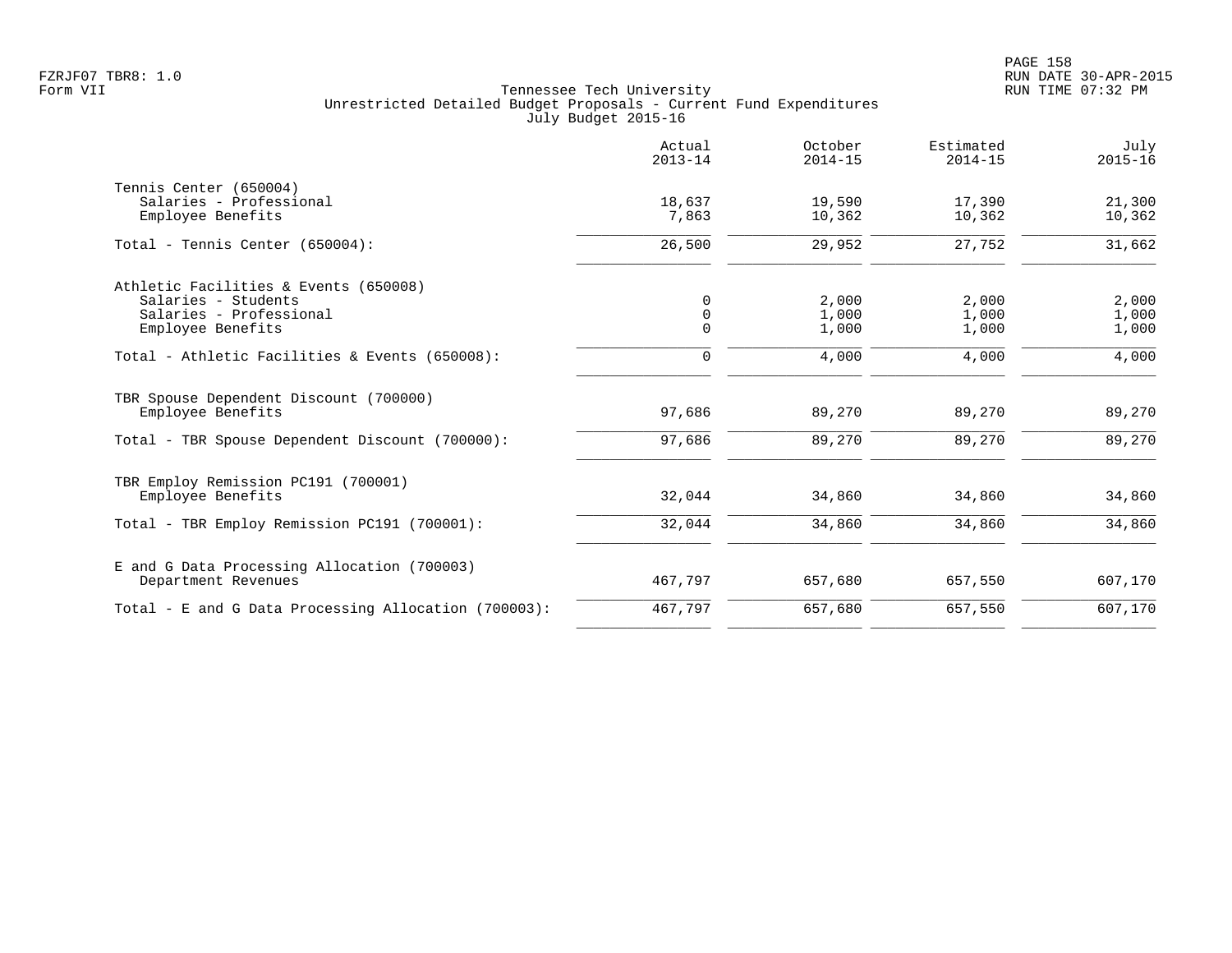|                                                | Actual<br>$2013 - 14$ | October<br>$2014 - 15$ | Estimated<br>$2014 - 15$ | July<br>$2015 - 16$ |
|------------------------------------------------|-----------------------|------------------------|--------------------------|---------------------|
| E and G Claims Adjustment (700004)             | 38,450                | 28,350                 | 39,130                   |                     |
| Operating Expenses                             |                       |                        |                          | 39,130              |
| Total - E and G Claims Adjustment $(700004)$ : | 38,450                | 28,350                 | 39,130                   | 39,130              |
| E and G Support (700005)                       |                       |                        |                          |                     |
| Salaries - Administrative                      |                       |                        |                          | 6,305               |
| Salaries - Supporting                          |                       | 0                      |                          | 22,020              |
| Salaries - Professional                        |                       |                        |                          | 87,445              |
| Employee Benefits                              | 16,167                | 270,250                | 153,960                  | 192,480             |
| Operating Expenses                             | $-4, 294$             | $-13,450$              | $-41,541$                | $-40, 463$          |
| Total - E and G Support $(700005)$ :           | 11,873                | 256,800                | 112,419                  | 267,787             |
| E and G Other Salary Pool (700009)             |                       |                        |                          |                     |
| Salaries - Supporting                          | 0                     | 21,350                 | 21,350                   | 21,350              |
| Salaries - Professional                        | $\Omega$              | 21,520                 | 21,520                   | 21,520              |
| Total - E and G Other Salary Pool (700009):    | $\Omega$              | 42,870                 | 42,870                   | 42,870              |
| Post Office Allocation (700045)                |                       |                        |                          |                     |
| Operating Expenses                             |                       | 4,580                  | 4,580                    | 1,200               |
| Department Revenues                            | 4,420                 | $\Omega$               | O                        | $\Omega$            |
| Total - Post Office Allocation (700045):       | 4,420                 | 4,580                  | 4,580                    | 1,200               |
|                                                |                       |                        |                          |                     |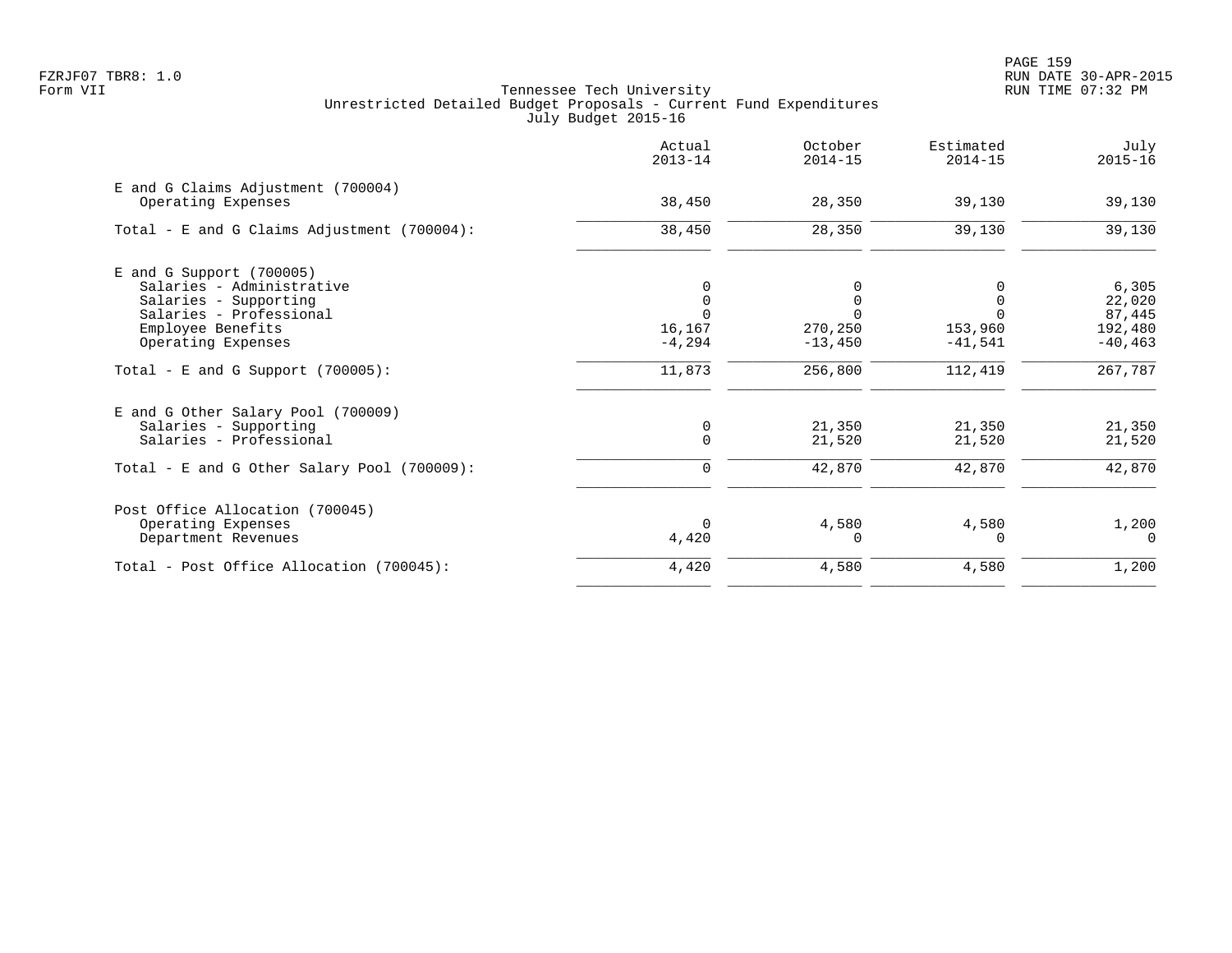PAGE 160 FZRJF07 TBR8: 1.0 RUN DATE 30-APR-2015

| TTU Staff Scholarships (700067)<br>Employee Benefits<br>21,564<br>14,306<br>$\Omega$<br>21,564<br>14,306<br>$\mathbf 0$<br>Total - TTU Staff Scholarships (700067):<br>TTU Staff Tuit Maint Reimbursment (700068)<br>Employee Benefits<br>12,385<br>5,798<br>36,043<br>12,385<br>5,798<br>36,043<br>Total - TTU Staff Tuit Maint Reimbursment (700068):<br>Total - Student Services (400):<br>Salaries - Administrative<br>295,687<br>413,832<br>413,832<br>Salaries - Academic<br>5,407<br>6,150<br>$\Omega$<br>1,712,834<br>1,734,663<br>1,619,221<br>Salaries - Supporting<br>Salaries - Students<br>292,396<br>302,013<br>233,350<br>4,962,184<br>6,254,969<br>6,175,223<br>Salaries - Professional<br>2,972,998<br>3,632,012<br>3,699,426<br>Employee Benefits<br>1,176,100<br>1,620,150<br>Travel<br>1,578,258<br>8,702,466<br>Operating Expenses<br>10,360,738<br>10,543,563<br>Capital Outlay<br>6,581<br>0<br>$\Omega$<br>657,150<br>466,157<br>657,680<br>Department Revenues | Actual<br>$2013 - 14$ | October<br>$2014 - 15$ | Estimated<br>$2014 - 15$ | July<br>$2015 - 16$                                                                                                    |
|-----------------------------------------------------------------------------------------------------------------------------------------------------------------------------------------------------------------------------------------------------------------------------------------------------------------------------------------------------------------------------------------------------------------------------------------------------------------------------------------------------------------------------------------------------------------------------------------------------------------------------------------------------------------------------------------------------------------------------------------------------------------------------------------------------------------------------------------------------------------------------------------------------------------------------------------------------------------------------------------|-----------------------|------------------------|--------------------------|------------------------------------------------------------------------------------------------------------------------|
|                                                                                                                                                                                                                                                                                                                                                                                                                                                                                                                                                                                                                                                                                                                                                                                                                                                                                                                                                                                         |                       |                        |                          | 0                                                                                                                      |
|                                                                                                                                                                                                                                                                                                                                                                                                                                                                                                                                                                                                                                                                                                                                                                                                                                                                                                                                                                                         |                       |                        |                          |                                                                                                                        |
|                                                                                                                                                                                                                                                                                                                                                                                                                                                                                                                                                                                                                                                                                                                                                                                                                                                                                                                                                                                         |                       |                        |                          | $\Omega$                                                                                                               |
|                                                                                                                                                                                                                                                                                                                                                                                                                                                                                                                                                                                                                                                                                                                                                                                                                                                                                                                                                                                         |                       |                        |                          |                                                                                                                        |
|                                                                                                                                                                                                                                                                                                                                                                                                                                                                                                                                                                                                                                                                                                                                                                                                                                                                                                                                                                                         |                       |                        |                          | 36,043                                                                                                                 |
|                                                                                                                                                                                                                                                                                                                                                                                                                                                                                                                                                                                                                                                                                                                                                                                                                                                                                                                                                                                         |                       |                        |                          | 36,043                                                                                                                 |
|                                                                                                                                                                                                                                                                                                                                                                                                                                                                                                                                                                                                                                                                                                                                                                                                                                                                                                                                                                                         |                       |                        |                          | 435,450<br>$\Omega$<br>1,728,224<br>240,420<br>6,381,408<br>3,820,772<br>1,143,100<br>9,011,690<br>$\Omega$<br>536,377 |
|                                                                                                                                                                                                                                                                                                                                                                                                                                                                                                                                                                                                                                                                                                                                                                                                                                                                                                                                                                                         |                       |                        |                          |                                                                                                                        |
| 21,004,585<br>24, 463, 344<br>25,027,111<br>Total                                                                                                                                                                                                                                                                                                                                                                                                                                                                                                                                                                                                                                                                                                                                                                                                                                                                                                                                       |                       |                        |                          | 23, 297, 441                                                                                                           |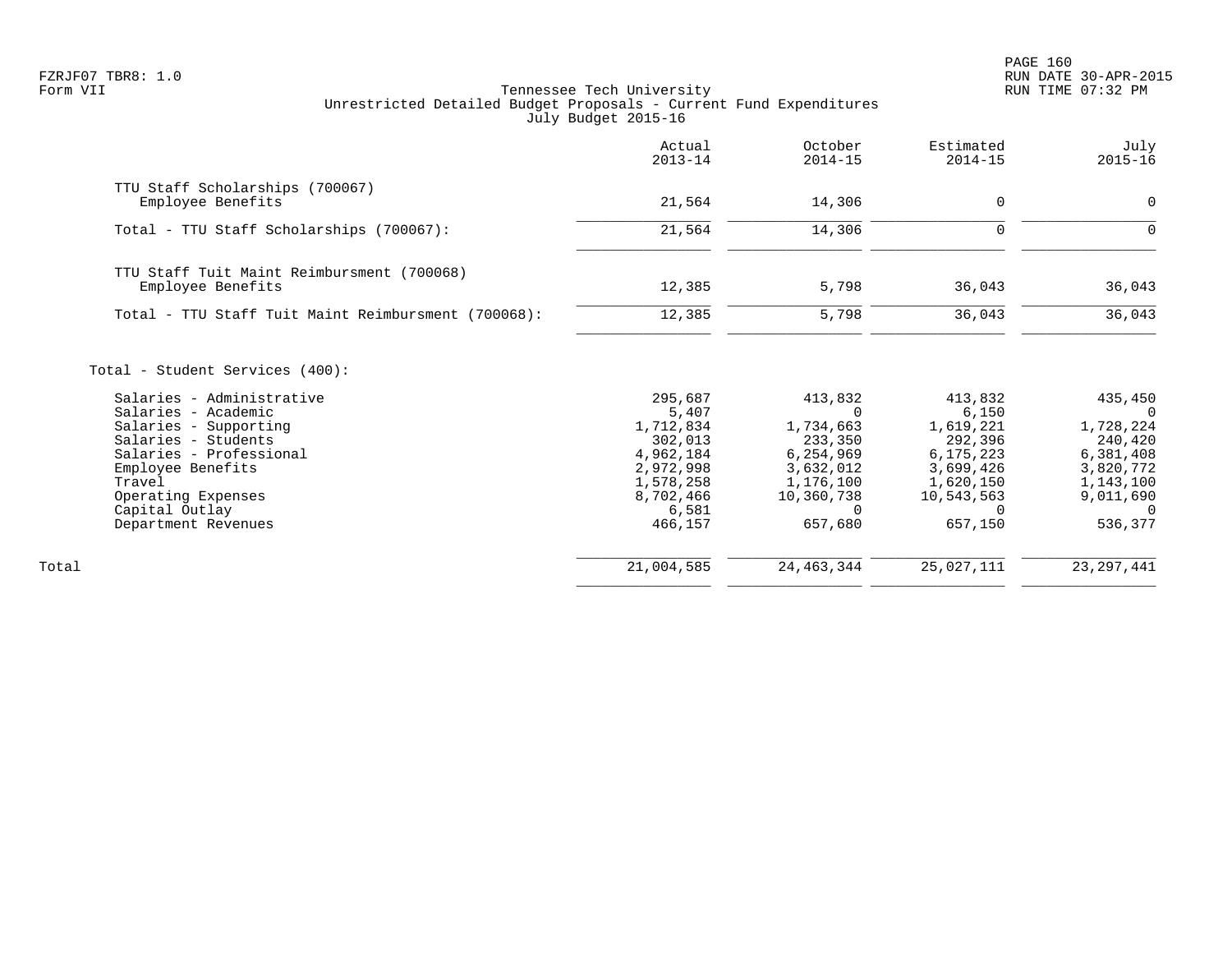|                                                                                                                                                                                                                                                                             | Actual<br>$2013 - 14$                                                                                            | October<br>$2014 - 15$                                                                                                  | Estimated<br>$2014 - 15$                                                                                             | July<br>$2015 - 16$                                                                                                    |
|-----------------------------------------------------------------------------------------------------------------------------------------------------------------------------------------------------------------------------------------------------------------------------|------------------------------------------------------------------------------------------------------------------|-------------------------------------------------------------------------------------------------------------------------|----------------------------------------------------------------------------------------------------------------------|------------------------------------------------------------------------------------------------------------------------|
| Total - Student Services (40):                                                                                                                                                                                                                                              |                                                                                                                  |                                                                                                                         |                                                                                                                      |                                                                                                                        |
| Salaries - Administrative<br>Salaries - Academic<br>Salaries - Supporting<br>Salaries - Students<br>Salaries - Professional<br>Employee Benefits<br>Travel<br>Operating Expense<br>Capital Outlay<br>Department Revenues                                                    | 295,687<br>5,407<br>1,712,834<br>302,013<br>4,962,184<br>2,972,998<br>1,578,258<br>8,702,466<br>6,581<br>466,157 | 413,832<br>$\Omega$<br>1,734,663<br>233,350<br>6,254,969<br>3,632,012<br>1,176,100<br>10,360,738<br>$\Omega$<br>657,680 | 413,832<br>6,150<br>1,619,221<br>292,396<br>6,175,223<br>3,699,426<br>1,620,150<br>10,543,563<br>$\Omega$<br>657,150 | 435,450<br>$\Omega$<br>1,728,224<br>240,420<br>6,381,408<br>3,820,772<br>1,143,100<br>9,011,690<br>$\Omega$<br>536,377 |
| Total                                                                                                                                                                                                                                                                       | 21,004,585                                                                                                       | 24, 463, 344                                                                                                            | 25,027,111                                                                                                           | 23, 297, 441                                                                                                           |
| Institutional Support (45)<br>Institutional Support (450)<br>Presidents Office (110000)<br>Salaries - Administrative<br>Salaries - Academic<br>Salaries - Supporting<br>Salaries - Students<br>Salaries - Professional<br>Employee Benefits<br>Travel<br>Operating Expenses | 511,993<br>2,497<br>1,455<br>6,062<br>195,220<br>190,791<br>21,759<br>23,485                                     | 442,738<br>$\Omega$<br>600<br>3,190<br>195,323<br>185,130<br>24,000<br>15,720                                           | 442,738<br>$\Omega$<br>600<br>6,190<br>195,323<br>160,130<br>24,000<br>26,320                                        | 455,957<br>$\Omega$<br>3,000<br>3,190<br>144,562<br>160,130<br>4,000<br>15,720                                         |
| Total - Presidents Office (110000):                                                                                                                                                                                                                                         | 953,262                                                                                                          | 866,701                                                                                                                 | 855,301                                                                                                              | 786,559                                                                                                                |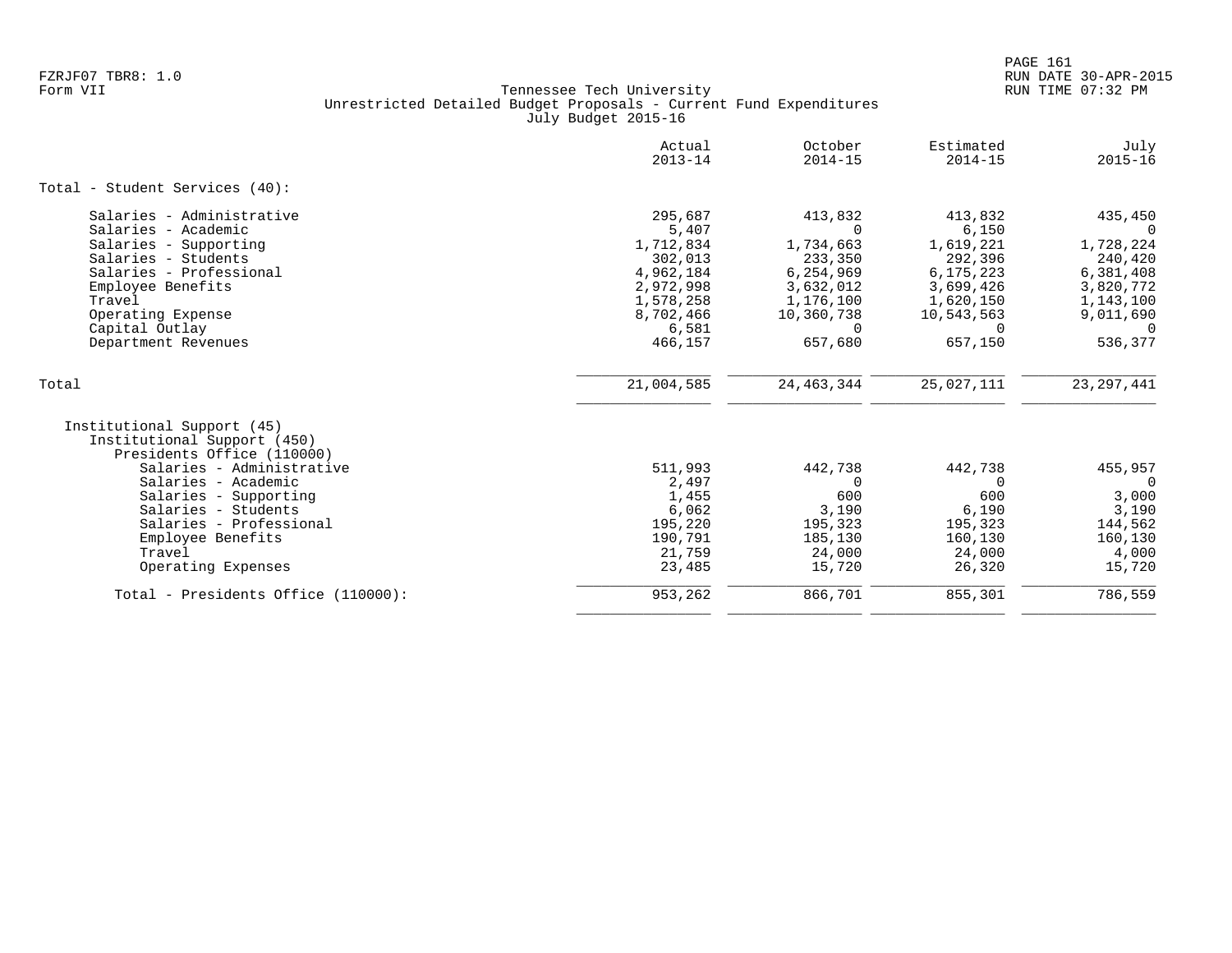PAGE 162 FZRJF07 TBR8: 1.0 RUN DATE 30-APR-2015

| Actual<br>$2013 - 14$           | October<br>$2014 - 15$            | Estimated<br>$2014 - 15$          | July<br>$2015 - 16$                  |
|---------------------------------|-----------------------------------|-----------------------------------|--------------------------------------|
| $\mathbf 0$                     | $\mathbf 0$                       | 0                                 | 56,130                               |
| $\mathbf 0$                     | $\mathbf 0$                       | 0                                 | 56,130                               |
| 77,918<br>4,191<br>3,089<br>580 | 77,920<br>3,150<br>3,000<br>1,040 | 77,920<br>4,185<br>3,000<br>1,040 | 77,920<br>4,185<br>$\Omega$<br>1,040 |
| 85,778                          | 85,110                            | 86,145                            | 83,145                               |
| 2,398<br>429<br>837<br>$\Omega$ | 2,400<br>1,500<br>1,210<br>1,140  | 2,400<br>1,500<br>2,350<br>0      | 2,400<br>1,500<br>400<br>380         |
|                                 |                                   |                                   | 4,680                                |
| 1,329                           | 1,500                             | 1,500                             | 1,500                                |
| 1,329                           | 1,500                             | 1,500                             | 1,500                                |
|                                 | 3,664                             | 6,250                             | 6,250                                |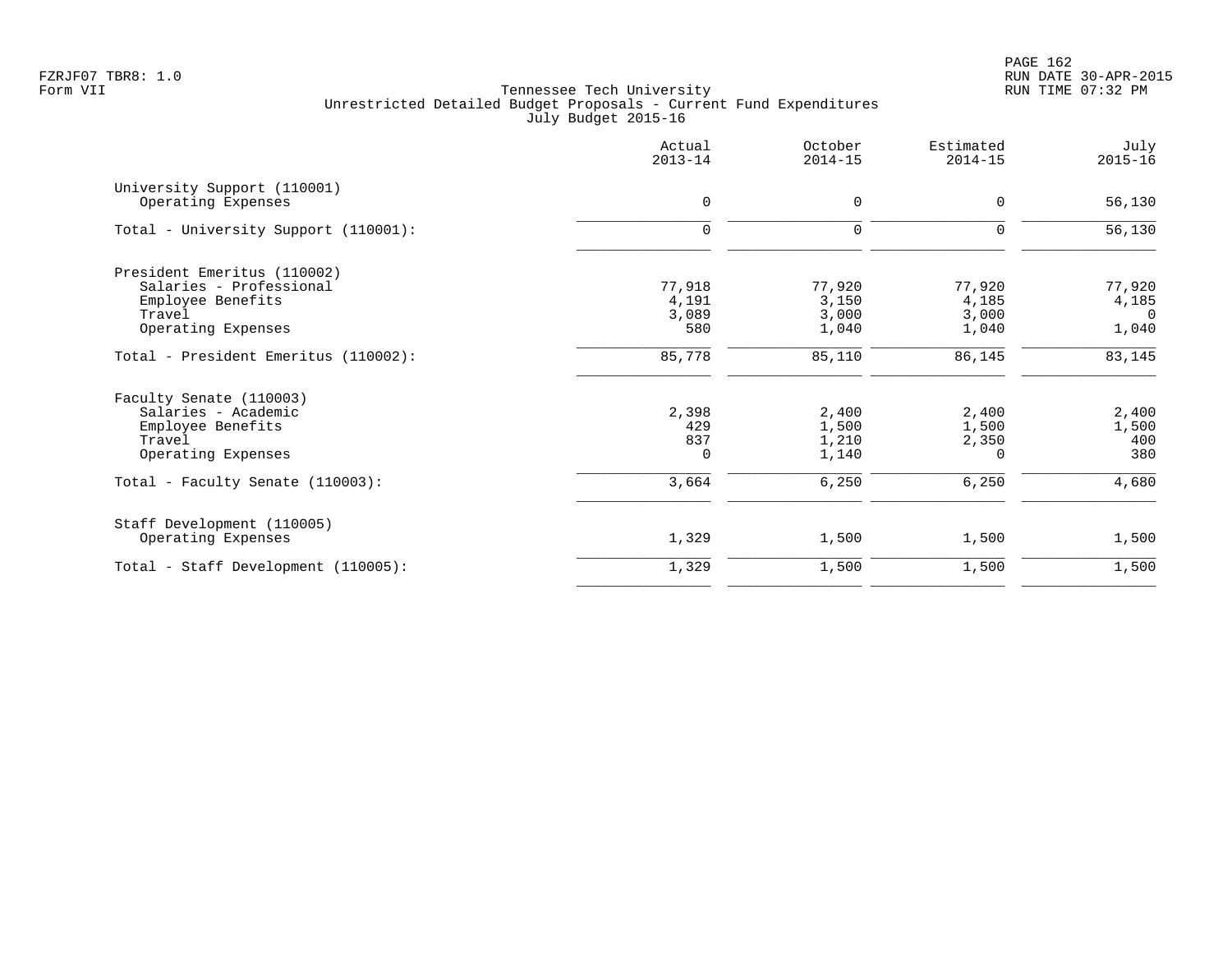|                                                        | Actual<br>$2013 - 14$ | October<br>$2014 - 15$ | Estimated<br>$2014 - 15$ | July<br>$2015 - 16$ |
|--------------------------------------------------------|-----------------------|------------------------|--------------------------|---------------------|
| President Grad Assistant (110006)<br>Employee Benefits | 20,240                | 21,180                 | 26,780                   | 16,380              |
| Total - President Grad Assistant (110006):             | 20,240                | 21,180                 | 26,780                   | 16,380              |
| Staff Moving (110007)                                  |                       |                        |                          |                     |
| Salaries - Administrative                              | 5,142                 | $\Omega$               |                          | $\mathsf 0$         |
| Employee Benefits                                      | 304                   | 0                      |                          | $\mathsf{O}\xspace$ |
| Travel                                                 | 9,580                 | $\mathbf 0$            | 11,320                   | $\mathbf 0$         |
| Total - Staff Moving $(110007)$ :                      | 15,026                | $\mathbf 0$            | 11,320                   | $\mathbf 0$         |
| Staff Awards (110008)                                  |                       |                        |                          |                     |
| Salaries - Supporting                                  | 2,000                 | 4,000                  | 4,000                    | 4,000               |
| Employee Benefits                                      | $\Omega$              | 1,000                  | 2,115                    | 2,115               |
| Operating Expenses                                     | 200                   | 2,200                  | 220                      | 2,200               |
| Total - Staff Awards (110008):                         | 2,200                 | 7,200                  | 6,335                    | 8,315               |
| Professional Awards (110009)                           |                       |                        |                          |                     |
| Salaries - Professional                                | 1,000                 | 1,000                  | 1,000                    | 1,000               |
| Employee Benefits                                      | 330                   | $\Omega$               | $\Omega$                 | $\Omega$            |
| Operating Expenses                                     | 50                    | 50                     | 50                       | 50                  |
| Total - Professional Awards (110009):                  | 1,380                 | 1,050                  | 1,050                    | 1,050               |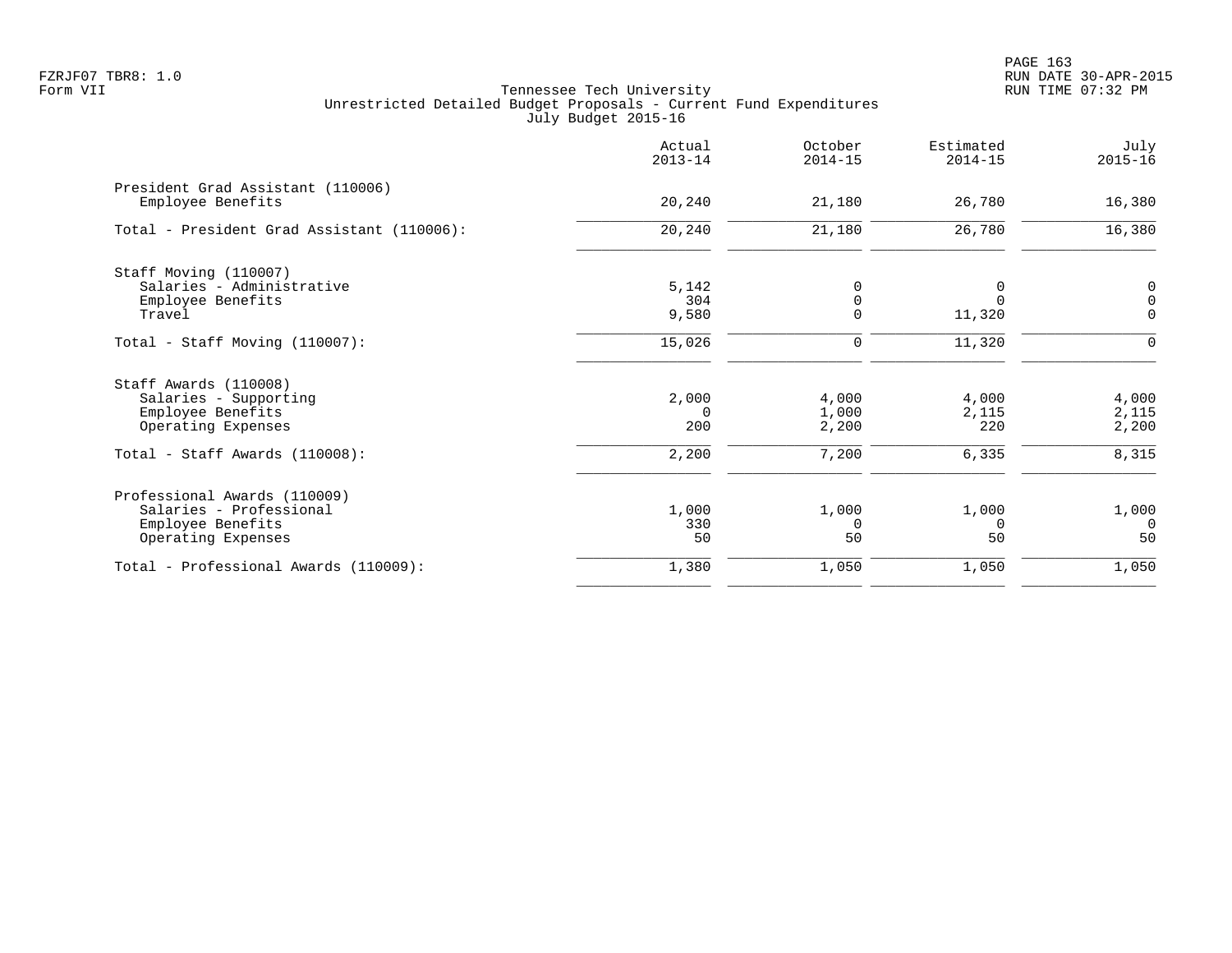| Actual<br>$2013 - 14$ | October<br>$2014 - 15$                                          | Estimated<br>$2014 - 15$                              | July<br>$2015 - 16$                               |
|-----------------------|-----------------------------------------------------------------|-------------------------------------------------------|---------------------------------------------------|
|                       |                                                                 |                                                       | 12,000                                            |
|                       |                                                                 |                                                       |                                                   |
| $\Omega$              | 12,000                                                          | $\Omega$                                              | 12,000                                            |
|                       |                                                                 |                                                       |                                                   |
| 1,992                 | 2,000                                                           | 2,000                                                 | $\mathbf 0$                                       |
|                       |                                                                 |                                                       | 100                                               |
|                       |                                                                 |                                                       | 100,110                                           |
| 126,514               | 111,610                                                         | 131,610                                               | 100,210                                           |
|                       |                                                                 |                                                       |                                                   |
| 120,611               | 186,024                                                         | 42,884                                                | 372,440                                           |
| 120,611               | 186,024                                                         | 42,884                                                | 372,440                                           |
|                       |                                                                 |                                                       |                                                   |
| 579                   | $\mathbf 0$                                                     | 0                                                     | $\mathsf 0$                                       |
| 111,652               | 37,818                                                          | 187,818                                               | $\overline{0}$                                    |
| 112,231               | 37,818                                                          | 187,818                                               | $\Omega$                                          |
|                       |                                                                 |                                                       |                                                   |
| 133,350               | 134,110                                                         | 134,110                                               | 134,870                                           |
| 1,585                 | $\Omega$                                                        | 1,700                                                 | $\Omega$                                          |
|                       |                                                                 |                                                       | 45,000                                            |
|                       |                                                                 |                                                       | 44,510                                            |
| 14,856                | 6,000                                                           | 14,000                                                | 5,000<br>6,000                                    |
| 224,483               | 234,620                                                         | 234,620                                               | 235,380                                           |
|                       | $\mathbf 0$<br>$\Omega$<br>124,522<br>17,216<br>52,904<br>4,572 | 12,000<br>100<br>109,510<br>45,000<br>44,510<br>5,000 | 0<br>100<br>129,510<br>18,000<br>56,710<br>10,100 |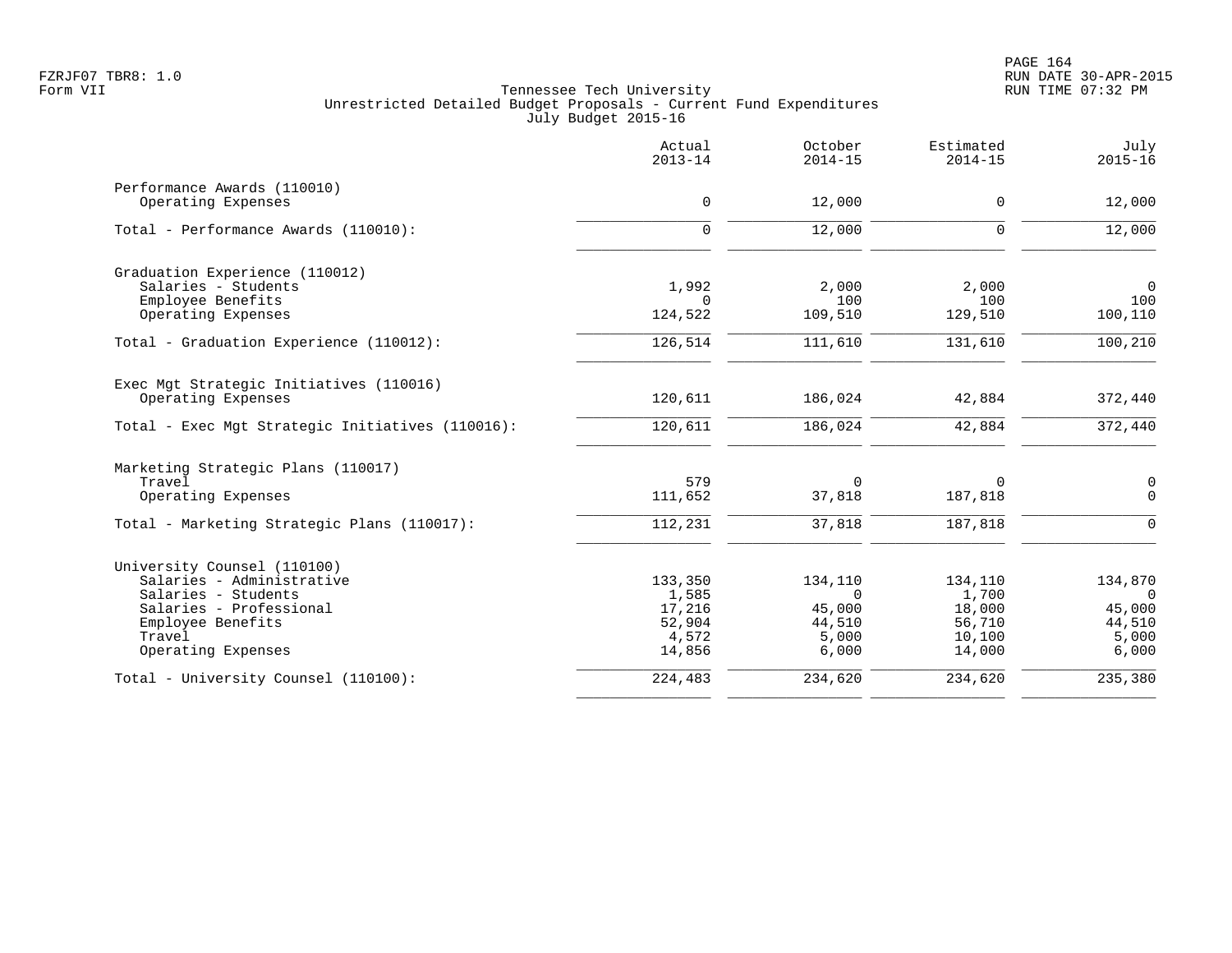|                                                                | Actual<br>$2013 - 14$ | October<br>$2014 - 15$ | Estimated<br>$2014 - 15$ | July<br>$2015 - 16$ |
|----------------------------------------------------------------|-----------------------|------------------------|--------------------------|---------------------|
| Office of Internal Audit (111000)<br>Salaries - Administrative | 94,157                | 94,613                 | 94,613                   | 95,069              |
| Salaries - Supporting                                          | 16,711                | 37,328                 | 37,328                   | 34,112              |
| Salaries - Professional                                        | 56,520                | 56,949                 | 56,949                   | 57,217              |
| Employee Benefits<br>Travel                                    | 56,493<br>5,555       | 61,370<br>9,825        | 65,700<br>9,825          | 65,700<br>6,300     |
| Operating Expenses                                             | 6,777                 | 5,450                  | 5,450                    | 3,650               |
| Total - Office of Internal Audit (111000):                     | 236,213               | 265,535                | 269,865                  | 262,048             |
| Diversity and Legal Affiars (112000)                           |                       |                        |                          |                     |
| Travel                                                         | 770                   | 0                      | $\mathbf 0$              | 0                   |
| Operating Expenses                                             | 3,212                 | 43                     | 43                       | $\Omega$            |
| Total - Diversity and Legal Affiars (112000):                  | 3,982                 | 43                     | 43                       | $\Omega$            |
| Commission on Status of Women (112001)                         |                       |                        |                          |                     |
| Salaries - Supporting                                          | 49                    | 0                      | 0                        | $\mathsf{O}$        |
| Employee Benefits                                              | 12                    | $\Omega$               | $\Omega$                 | $\mathbf 0$         |
| Travel                                                         | 327                   | $\Omega$               | $\Omega$                 | $\Omega$            |
| Operating Expenses                                             | 1,603                 | 2,000                  | 2,000                    | 2,000               |
| Total - Commission on Status of Women (112001):                | 1,991                 | 2,000                  | 2,000                    | 2,000               |
| Ofc VP Research & Economic Dev (118000)                        |                       |                        |                          |                     |
| Salaries - Administrative                                      | 277,292               | 304,013                | 304,013                  | 305,525             |
| Salaries - Academic                                            | 87,500                | 150,750                | 150,750                  | 151,500             |
| Salaries - Supporting                                          | 32,358                | 32,775                 | 32,775                   | 24,186              |
| Salaries - Professional                                        | 25,167                | 139,110                | 139,110                  | 142,321             |
| Employee Benefits                                              | 136,372               | 210,010                | 190,010                  | 190,010             |
| Total - Ofc VP Research & Economic Dev $(118000)$ :            | 558,689               | 836,658                | 816,658                  | 813,542             |
|                                                                |                       |                        |                          |                     |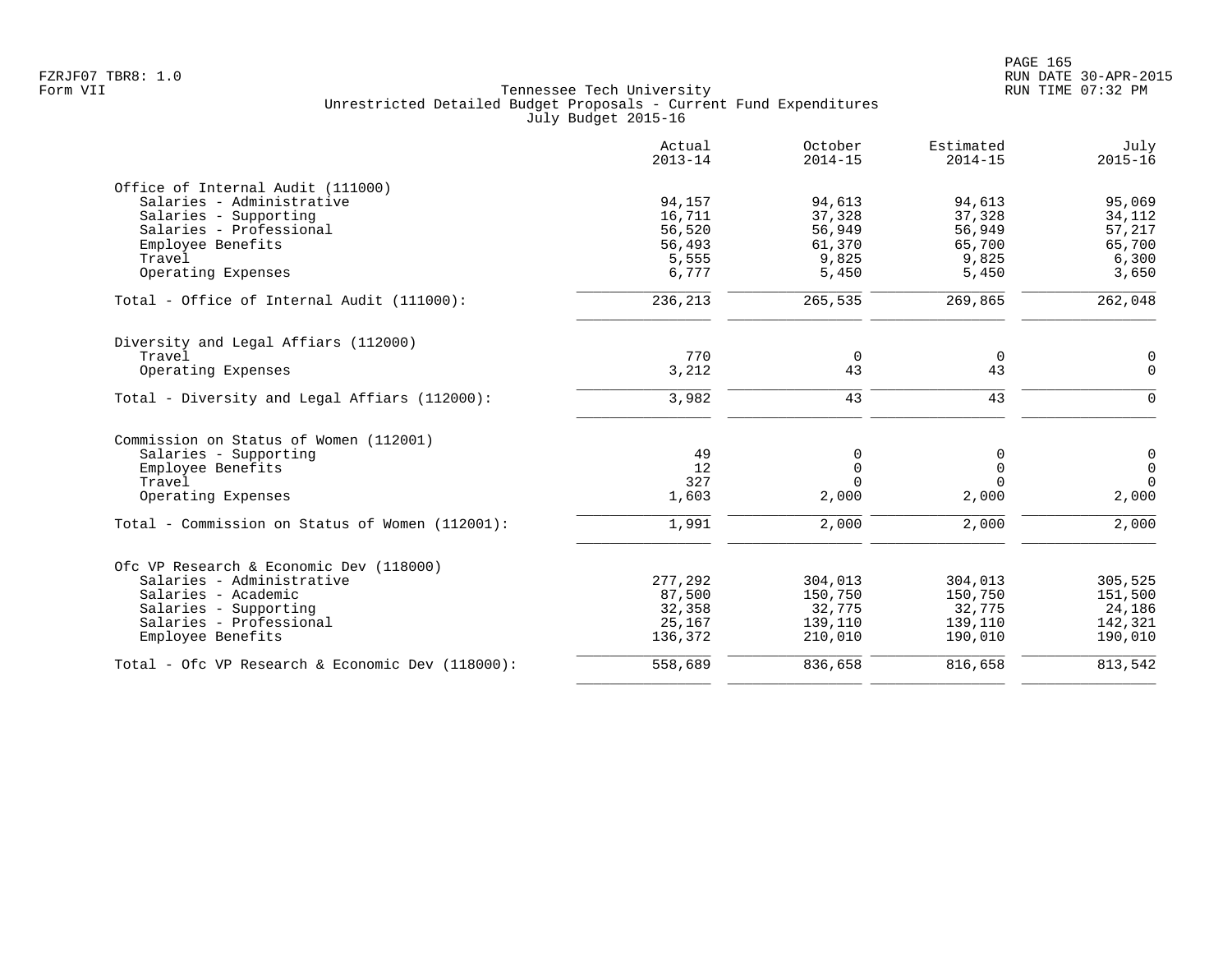|                                         | Actual<br>$2013 - 14$ | October<br>$2014 - 15$ | Estimated<br>$2014 - 15$ | July<br>$2015 - 16$ |
|-----------------------------------------|-----------------------|------------------------|--------------------------|---------------------|
| Office of the Provost (120000)          |                       |                        |                          |                     |
| Salaries - Administrative               | 225,000               | 226,125                | 226,125                  | 227,250             |
| Salaries - Supporting                   | 51,238                | 36,875                 | 41,693                   | 35,350              |
| Salaries - Students                     | 2,539                 | $\Omega$               | 5,177                    | $\Omega$            |
| Salaries - Professional                 | 68,661                | 103,500                | 155,450                  | 140,100             |
| Employee Benefits                       | 124,992               | 125,070                | 143,354                  | 125,070             |
| Travel                                  | 2,164                 | 1,920                  | 1,920                    | 1,920               |
| Operating Expenses                      | 17,291                | 4,500                  | 8,850                    | 4,500               |
| Total - Office of the Provost (120000): | 491,885               | 497,990                | 582,569                  | 534,190             |
| Self Study (120001)                     |                       |                        |                          |                     |
| Salaries - Academic                     | $\Omega$              | 4,964                  | 4,964                    | 0                   |
| Salaries - Supporting                   | $\Omega$              | $\Omega$               | 8,450                    | $\overline{0}$      |
| Salaries - Students                     | $\mathbf 0$           | $\Omega$               | 295                      | $\Omega$            |
| Salaries - Professional                 | $\mathbf 0$           | 10,790                 | 10,790                   | 10,897              |
| Employee Benefits                       | $\Omega$              | $\Omega$               | 5,920                    | 400                 |
| Travel                                  | 20,653                | 24,000                 | 24,000                   | 4,000               |
| Operating Expenses                      | 14,184                | 40,206                 | 43,786                   | 75,960              |
| Total - Self Study $(120001)$ :         | 34,837                | 79,960                 | 98,205                   | 91,257              |
| Craft Center Security (121771)          |                       |                        |                          |                     |
| Salaries - Supporting                   | 44,855                | 45,802                 | 45,802                   | 46,008              |
| Salaries - Students                     | 3,418                 | 4,000                  | 1,900                    | 4,000               |
| Employee Benefits                       | 16,249                | 18,460                 | 18,460                   | 18,460              |
| Travel                                  | $-1,851$              | $-800$                 | $-800$                   | $-800$              |
| Operating Expenses                      | 1,202                 | 900                    | 3,000                    | 900                 |
| Total - Craft Center Security (121771): | 63,873                | 68,362                 | 68,362                   | 68,568              |
|                                         |                       |                        |                          |                     |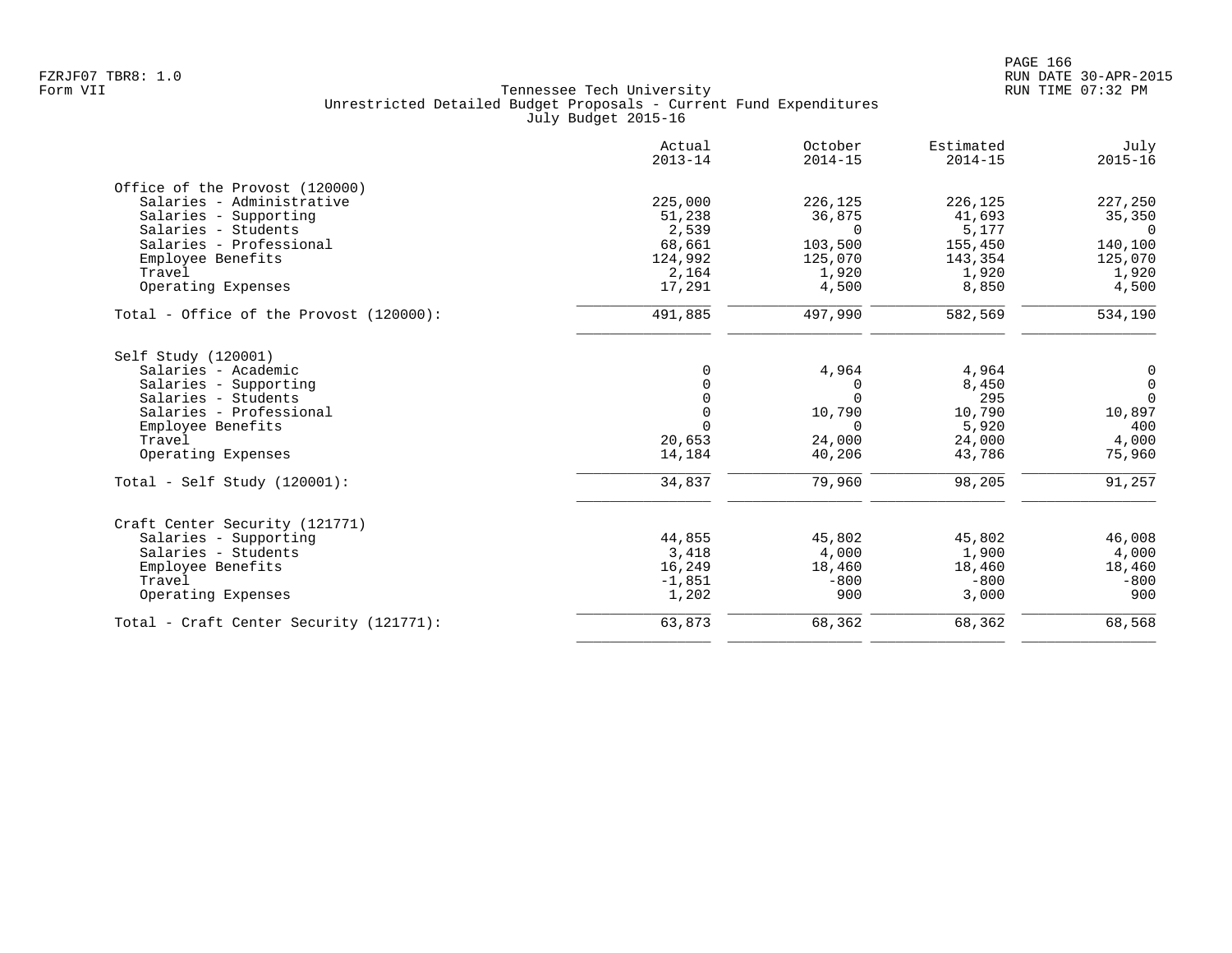PAGE 167 FZRJF07 TBR8: 1.0 RUN DATE 30-APR-2015

|                                                      | Actual<br>$2013 - 14$ | October<br>$2014 - 15$ | Estimated<br>$2014 - 15$ | July<br>$2015 - 16$ |
|------------------------------------------------------|-----------------------|------------------------|--------------------------|---------------------|
| Federal College Work Study Program (122001)          |                       |                        |                          |                     |
| Salaries - Students<br>Employee Benefits             | 15,659<br>$\Omega$    | 20,410<br>3,000        | 20,410<br>3,000          | 20,410<br>3,000     |
| Total - Federal College Work Study Program (122001): | 15,659                | 23,410                 | 23,410                   | 23,410              |
| African Am Undergrad Sch (123017)                    |                       |                        |                          |                     |
| Salaries - Students                                  | 1,508                 | 0                      | 0                        | 0                   |
| Employee Benefits                                    | 8,668                 | $\mathbf 0$            | $\mathbf 0$              | $\mathbf 0$         |
| Total - African Am Undergrad Sch (123017):           | 10,176                | $\mathbf 0$            | $\Omega$                 | $\Omega$            |
| Institutional Research Office (125000)               |                       |                        |                          |                     |
| Salaries - Administrative                            | 93,057                | 93,613                 | 93,613                   | 94,169              |
| Salaries - Professional                              | 176,532               | 179,352                | 179,352                  | 180,682             |
| Employee Benefits                                    | 82,354                | 81,070                 | 82,675                   | 82,675              |
| Travel                                               | 3,324                 | 6,300                  | 4,800                    | 2,300               |
| Operating Expenses                                   | 9,846                 | 8,220                  | 9,720                    | 12,220              |
| Total - Institutional Research Office (125000):      | 365,113               | 368,555                | 370,160                  | 372,046             |
| Institutional Res Graduate Assist (125001)           |                       |                        |                          |                     |
| Employee Benefits                                    | 12,534                | 9,640                  | 9,640                    | 9,640               |
| Total - Institutional Res Graduate Assist (125001):  | 12,534                | 9,640                  | 9,640                    | 9,640               |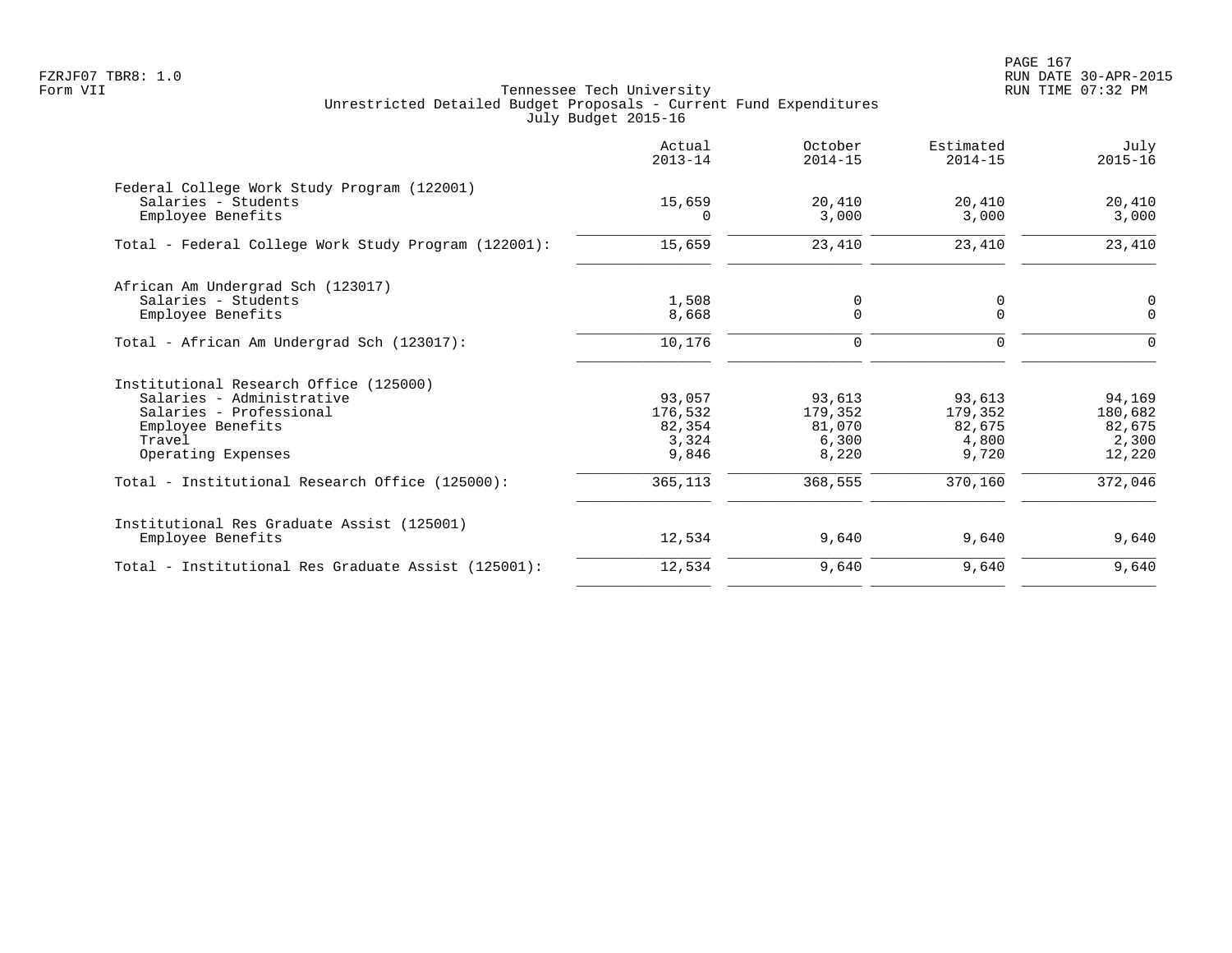|                                                      | Actual<br>$2013 - 14$ | October<br>$2014 - 15$ | Estimated<br>$2014 - 15$ | July<br>$2015 - 16$ |
|------------------------------------------------------|-----------------------|------------------------|--------------------------|---------------------|
| Student Affairs Administration (127000)              |                       |                        |                          |                     |
| Salaries - Administrative                            | 149,820               | 150,554                | 150,554                  | 151,288             |
| Salaries - Supporting                                | 30,859                | 48,805                 | 39,515                   | 49,050              |
| Salaries - Students                                  | 4,254                 | 1,200                  | 6,750                    | 1,200               |
| Salaries - Professional                              | 31,387                | 36,131                 | 31,631                   | 36,376              |
| Employee Benefits                                    | 68,232                | 73,226                 | 73,226                   | 73,226              |
| Travel<br>Operating Expenses                         | 8,452<br>19,090       | 480<br>8,820           | 3,730<br>22,310          | 480<br>7,340        |
|                                                      |                       |                        |                          |                     |
| Total - Student Affairs Administration (127000):     | 312,094               | 319,216                | 327,716                  | 318,960             |
| Student Affairs Grad Assist (127001)                 |                       |                        |                          |                     |
| Employee Benefits                                    | 37,079                | 46,300                 | 46,300                   | 46,300              |
| Total - Student Affairs Grad Assist (127001):        | 37,079                | 46,300                 | 46,300                   | 46,300              |
| Commission on Status of Blacks (127002)              |                       |                        |                          |                     |
| Operating Expenses                                   | 1,437                 | 2,010                  | 2,010                    | 2,010               |
| Total - Commission on Status of Blacks (127002):     | 1,437                 | 2,010                  | 2,010                    | 2,010               |
| Vice Pres for Planning and Finance (200000)          |                       |                        |                          |                     |
| Salaries - Administrative                            | 175,411               | 176,378                | 176,378                  | 177,344             |
| Salaries - Supporting                                | 25,145                | 44,565                 | 44,565                   | 47,785              |
| Salaries - Professional                              | 29,232                | 44,240                 | 44,240                   | 50,680              |
| Employee Benefits                                    | 62,339                | 85,340                 | 76,340                   | 76,340              |
| Travel                                               | 14,146                | 3,750                  | 3,750                    | 750                 |
| Operating Expenses                                   | 2,653                 | 3,760                  | 3,760                    | 3,760               |
| Total - Vice Pres for Planning and Finance (200000): | 308,926               | 358,033                | 349,033                  | 356,659             |
|                                                      |                       |                        |                          |                     |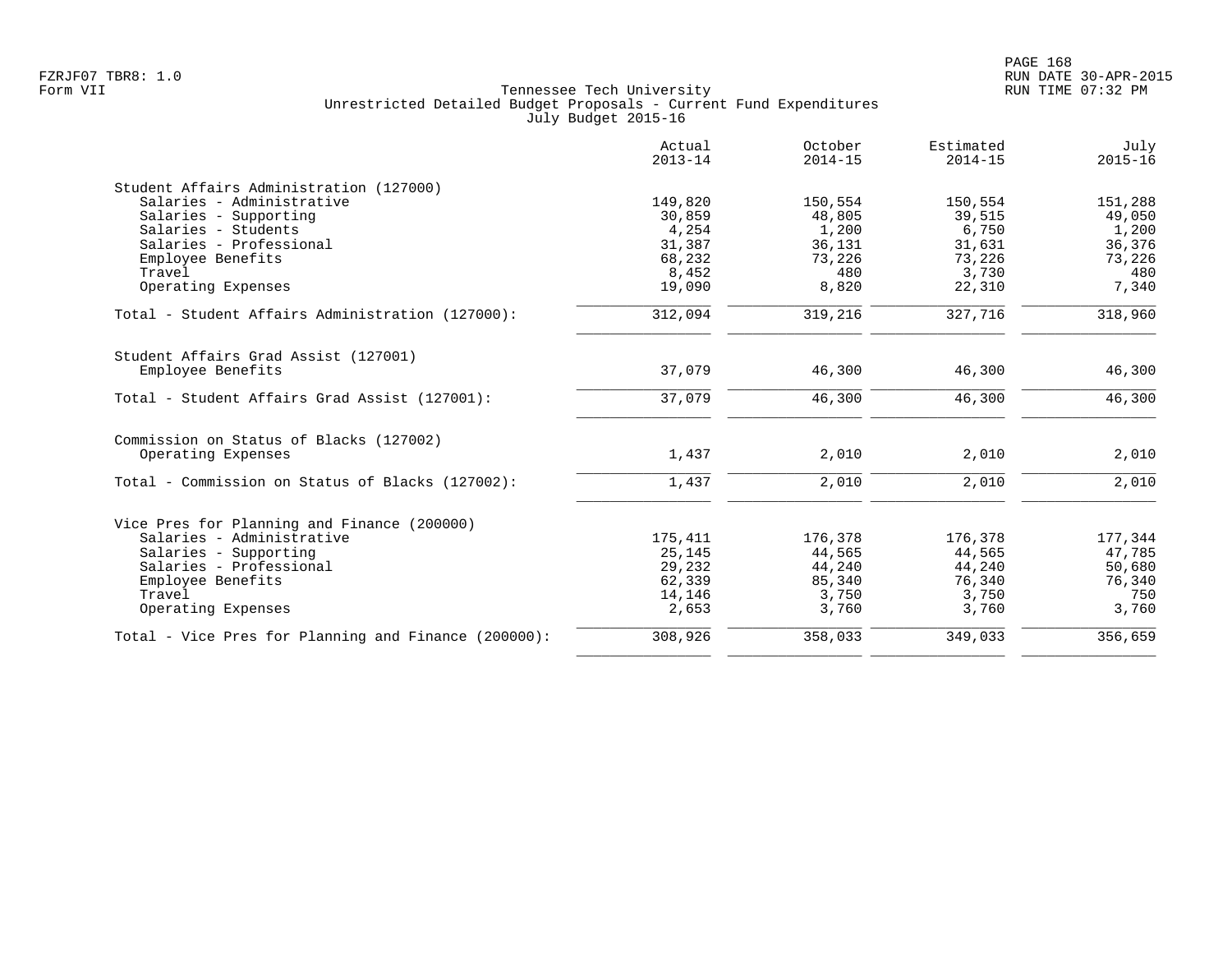|                                     | Actual<br>$2013 - 14$ | October<br>$2014 - 15$ | Estimated<br>$2014 - 15$ | July<br>$2015 - 16$ |
|-------------------------------------|-----------------------|------------------------|--------------------------|---------------------|
| Business Office (200001)            |                       |                        |                          |                     |
| Salaries - Administrative           | 130,209               | 137,875                | 137,875                  | 138,650             |
| Salaries - Supporting               | 382,065               | 418,518                | 408,518                  | 421,376             |
| Salaries - Students                 | 12,031                | $\Omega$               | 16,000                   | $\bigcap$           |
| Salaries - Professional             | 581,459               | 628,629                | 612,629                  | 636,849             |
| Employee Benefits                   | 467,713               | 494,800                | 494,800                  | 494,800             |
| Travel                              | 22,321                | 25,670                 | 30,670                   | 25,670              |
| Operating Expenses                  | 106,433               | 82,240                 | 87,240                   | 82,240              |
| Department Revenues                 | $-290$                | $\Omega$               | $\Omega$                 | $\Omega$            |
|                                     |                       |                        |                          |                     |
| Total - Business Office (200001):   | 1,701,941             | 1,787,732              | 1,787,732                | 1,799,585           |
| Human Resources (200002)            |                       |                        |                          |                     |
| Salaries - Administrative           | 82,898                | 130,650                | 124,910                  | 131,300             |
| Salaries - Supporting               | 218,615               | 222,992                | 200,802                  | 216,163             |
| Salaries - Students                 | 1,022                 | $\Omega$               | 560                      | $\overline{0}$      |
| Salaries - Professional             | 220,225               | 519,493                | 317,773                  | 526,449             |
| Employee Benefits                   | 223,493               | 244,790                | 244,790                  | 244,790             |
| Travel                              | 9,565                 | 1,780                  | 6,780                    | 1,780               |
| Operating Expenses                  | 188,891               | 83,037                 | 148,527                  | 58,080              |
| Department Revenues                 | $-34$                 | $\Omega$               | $\Omega$                 | $\Omega$            |
| Total - Human Resources (200002):   | 944,675               | 1,202,742              | 1,044,142                | 1,178,562           |
| University Police (200004)          |                       |                        |                          |                     |
| Salaries - Supporting               | 664,157               | 664,586                | 594,826                  | 620,371             |
| Salaries - Professional             | 77,548                | 121,479                | 137,739                  | 121,095             |
| Employee Benefits                   | 355,135               | 355,200                | 361,050                  | 355,200             |
| Travel                              | 3,681                 | 2,710                  | 2,710                    | 2,710               |
| Operating Expenses                  | 103,036               | 82,590                 | 125,840                  | 82,590              |
| Department Revenues                 | $-615$                | $\Omega$               | $\Omega$                 | $\Omega$            |
| Total - University Police (200004): | 1,202,942             | 1,226,565              | 1,222,165                | 1,181,966           |
|                                     |                       |                        |                          |                     |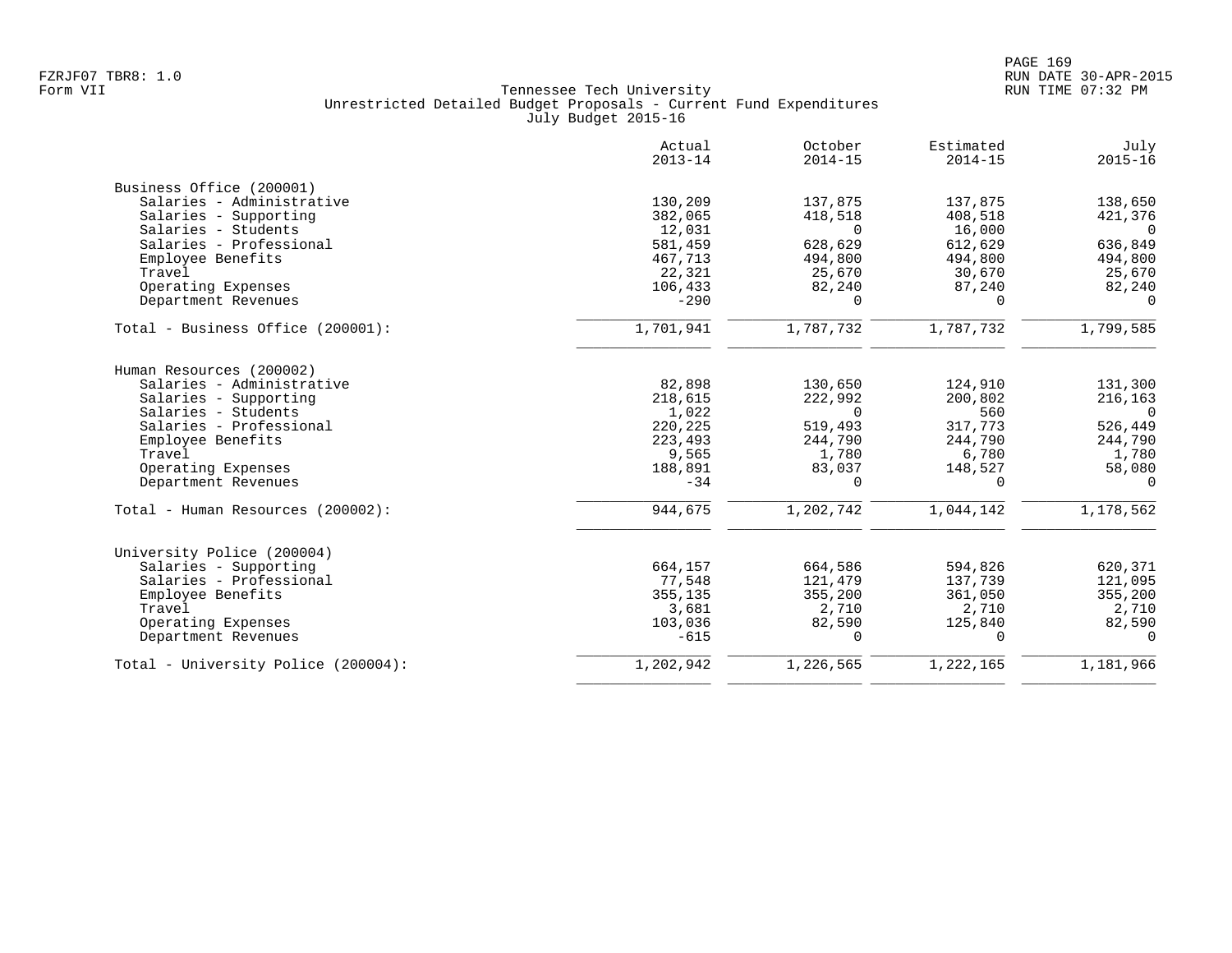|                                                                                                                                                         | Actual<br>$2013 - 14$               | October<br>$2014 - 15$            | Estimated<br>$2014 - 15$          | July<br>$2015 - 16$               |
|---------------------------------------------------------------------------------------------------------------------------------------------------------|-------------------------------------|-----------------------------------|-----------------------------------|-----------------------------------|
| Business Office GA (200008)<br>Employee Benefits                                                                                                        | 11,416                              | 11,420                            | 11,420                            | 11,420                            |
| Total - Business Office GA (200008):                                                                                                                    | 11,416                              | 11,420                            | 11,420                            | 11,420                            |
| Planning Strategic Initiatives (200009)<br>Travel<br>Operating Expenses                                                                                 | 8,308<br>302,312                    | 0<br>90,000                       | 0<br>570,000                      | $\mathbf 0$<br>$\mathbf 0$        |
| Total - Planning Strategic Initiatives (200009):                                                                                                        | 310,620                             | 90,000                            | 570,000                           | 0                                 |
| Facilities Rental (200011)<br>Salaries - Administrative<br>Salaries - Supporting<br>Salaries - Students<br>Salaries - Professional<br>Employee Benefits | 851<br>1,151<br>360<br>1,036<br>718 | 700<br>800<br>450<br>1,000<br>600 | 700<br>800<br>450<br>1,000<br>600 | 700<br>800<br>450<br>1,000<br>600 |
| Total - Facilities Rental (200011):                                                                                                                     | 4,116                               | 3,550                             | 3,550                             | 3,550                             |
| University Budget & Planning (200025)<br>Salaries - Professional<br>Employee Benefits                                                                   | 26,667<br>10,573                    | 80,400<br>24,000                  | 80,400<br>33,000                  | 81,100<br>33,000                  |
| Total - University Budget & Planning (200025):                                                                                                          | 37,240                              | 104,400                           | 113,400                           | 114,100                           |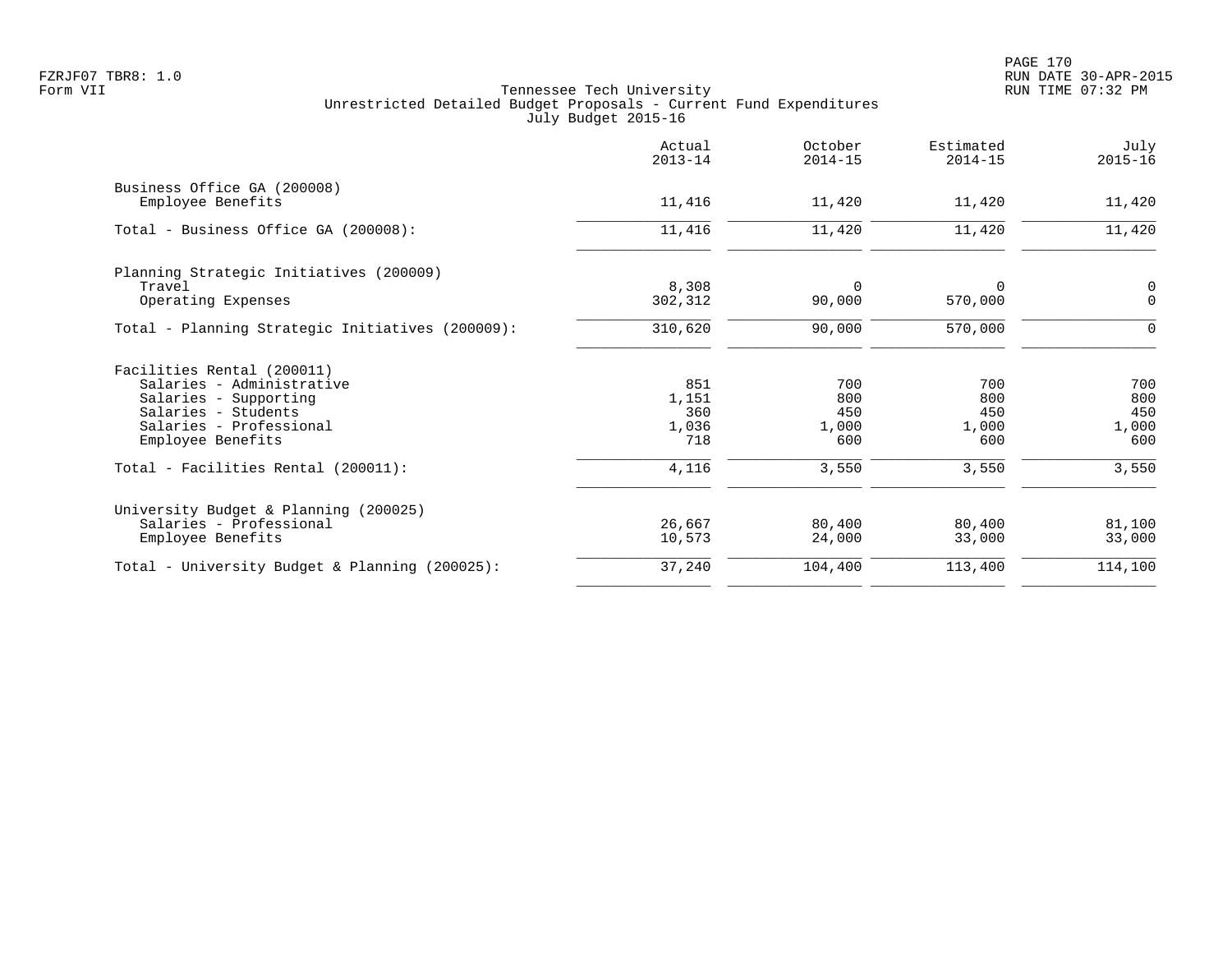|                                                   | Actual<br>$2013 - 14$ | October<br>$2014 - 15$ | Estimated<br>$2014 - 15$ | July<br>$2015 - 16$       |
|---------------------------------------------------|-----------------------|------------------------|--------------------------|---------------------------|
| Compliance Office (200026)                        |                       |                        |                          |                           |
| Salaries - Administrative<br>Employee Benefits    | 0<br>$\mathbf 0$      | 0<br>0                 | 8,000<br>$\Omega$        | 97,000<br>29,100          |
| Total - Compliance Office (200026):               | $\mathbf 0$           | $\mathbf 0$            | 8,000                    | 126,100                   |
| PCI Compliance (200030)                           |                       |                        |                          |                           |
| Operating Expenses                                | $\mathbf 0$           | 5,000                  | 5,000                    | 5,000                     |
| Total - PCI Compliance (200030):                  | $\Omega$              | 5,000                  | 5,000                    | 5,000                     |
| Postage and Mailing (203007)                      |                       |                        |                          |                           |
| Operating Expenses                                | 200,000               | 170,000                | 170,000                  | 170,000                   |
| Total - Postage and Mailing (203007):             | 200,000               | 170,000                | 170,000                  | 170,000                   |
| Postage and Mailing Transfer In (203008)          |                       |                        |                          |                           |
| Operating Expenses<br>Department Revenues         | $-152,543$<br>$-610$  | $\Omega$<br>$-170,000$ | $\Omega$<br>$-170,000$   | $\mathbf 0$<br>$-170,000$ |
| Total - Postage and Mailing Transfer In (203008): | $-153, 153$           | $-170,000$             | $-170,000$               | $-170,000$                |
| Printing Services (203009)                        |                       |                        |                          |                           |
| Salaries - Supporting                             | 63,963                | 80,296                 | 80,296                   | 78,385                    |
| Salaries - Students<br>Salaries - Professional    | $\Omega$<br>31,887    | 2,120<br>61,063        | 2,120<br>61,063          | 2,120<br>61,352           |
| Employee Benefits                                 | 47,996                | 46,190                 | 46,190                   | 46,190                    |
| Travel                                            | $\Omega$              | 140                    | 140                      | 140                       |
| Operating Expenses                                | 64,086                | 68,320                 | 68,320                   | 68,320                    |
| Department Revenues                               | 8,300                 | 8,300                  | 8,300                    | 8,300                     |
| Total - Printing Services (203009):               | 216,232               | 266,429                | 266,429                  | 264,807                   |
|                                                   |                       |                        |                          |                           |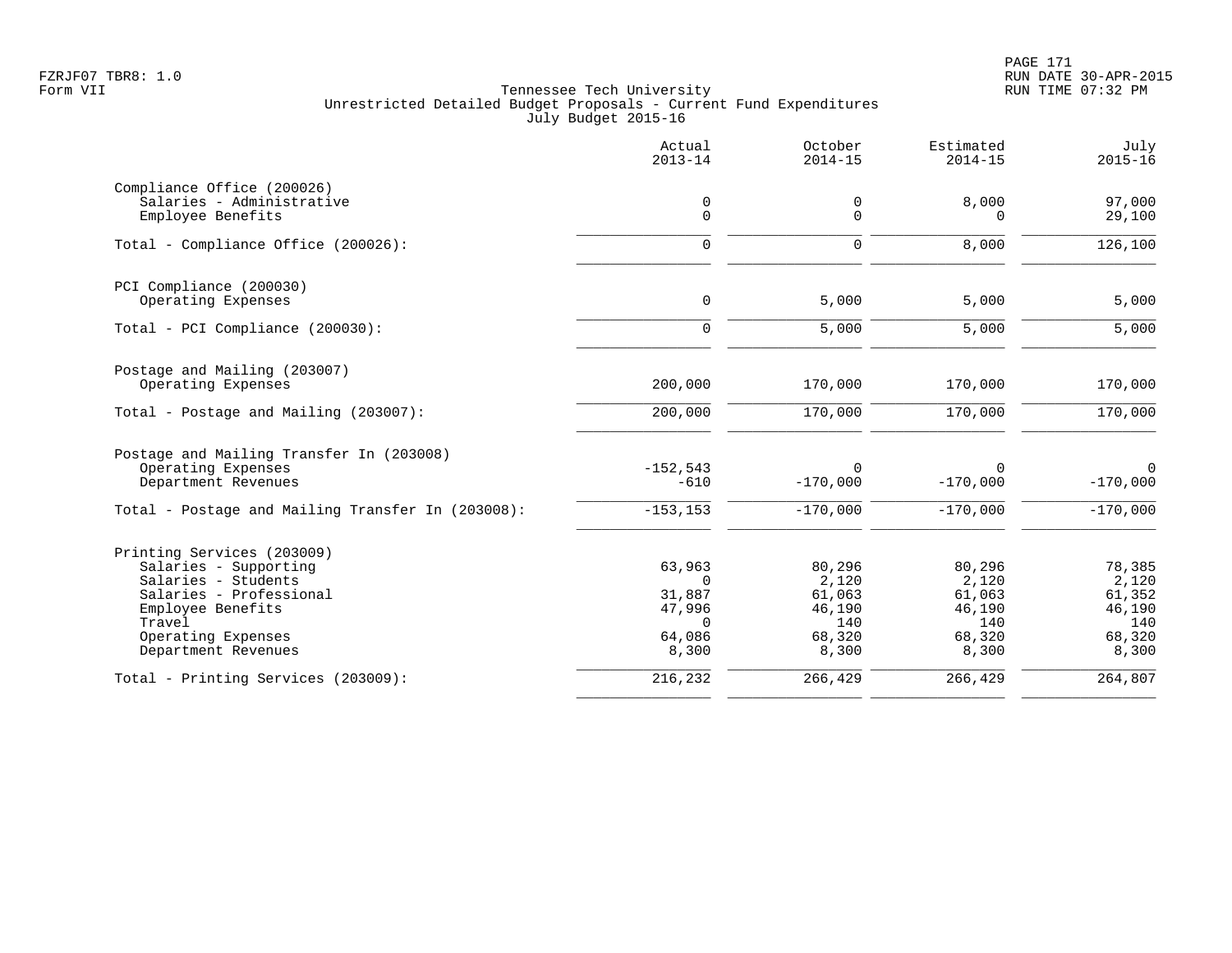|                                                   | Actual<br>$2013 - 14$ | October<br>$2014 - 15$ | Estimated<br>$2014 - 15$ | July<br>$2015 - 16$ |
|---------------------------------------------------|-----------------------|------------------------|--------------------------|---------------------|
| Printing Serv Transf In (203010)                  |                       |                        |                          |                     |
| Operating Expenses                                | $-218,640$            | $\Omega$               |                          | $\Omega$            |
| Department Revenues                               | $\Omega$              | $-154, 270$            | $-154,270$               | $-152,650$          |
| Total - Printing Serv Transf In (203010):         | $-218,640$            | $-154,270$             | $-154,270$               | $-152,650$          |
| Printing Serv Allocation Offset (203011)          |                       |                        |                          |                     |
| Operating Expenses                                | 91,515                | $\Omega$               |                          | $\Omega$            |
| Department Revenues                               | 0                     | $-40,000$              | $-40,000$                | $-40,000$           |
| Total - Printing Serv Allocation Offset (203011): | 91,515                | $-40,000$              | $-40,000$                | $-40,000$           |
| Post Office E&G Operations (203027)               |                       |                        |                          |                     |
| Operating Expenses                                | $\mathbf 0$           | 0                      | 0                        | 295,300             |
| Total - Post Office E&G Operations (203027):      | $\mathbf 0$           | 0                      | 0                        | 295,300             |
| HECC Administrative Services (210000)             |                       |                        |                          |                     |
| Salaries - Administrative                         |                       |                        | O                        | 71,638              |
| Salaries - Supporting                             |                       |                        |                          | 28,578              |
| Salaries - Professional                           |                       |                        |                          | 50,350              |
| Employee Benefits                                 |                       |                        |                          | 55,661              |
| Travel                                            |                       |                        |                          | 3,000               |
| Operating Expenses                                |                       |                        | 0                        | 41,824              |
| Department Revenues                               |                       | U                      | $\Omega$                 | $-167, 367$         |
| Total - HECC Administrative Services (210000):    | $\mathbf 0$           | 0                      | 0                        | 83,684              |
|                                                   |                       |                        |                          |                     |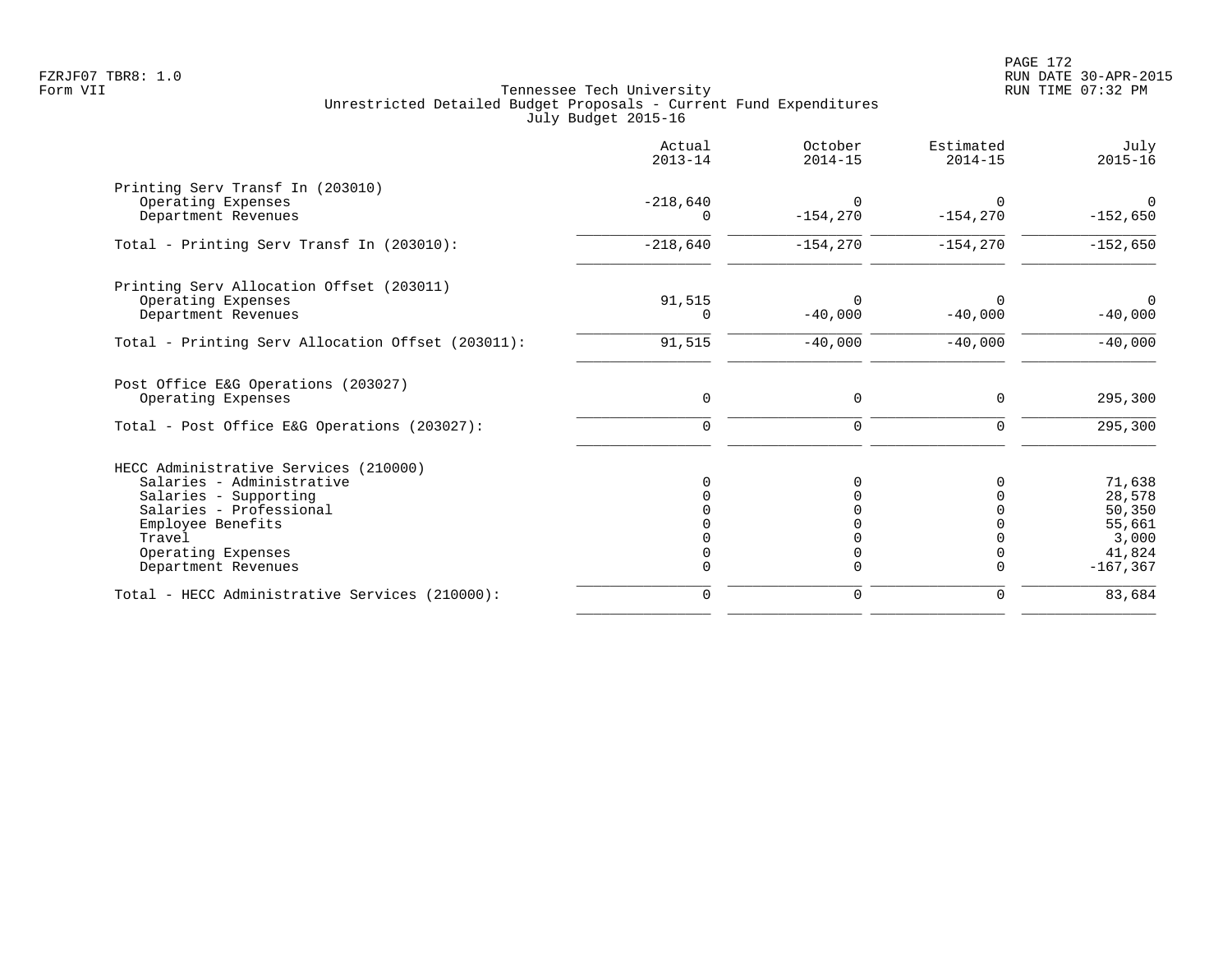|                                                                                                                                                                                         | Actual<br>$2013 - 14$                                                | October<br>$2014 - 15$                                          | Estimated<br>$2014 - 15$                                        | July<br>$2015 - 16$                                             |
|-----------------------------------------------------------------------------------------------------------------------------------------------------------------------------------------|----------------------------------------------------------------------|-----------------------------------------------------------------|-----------------------------------------------------------------|-----------------------------------------------------------------|
| HECC Facilities Rentals (210002)<br>Operating Expenses                                                                                                                                  | $\mathsf{O}$                                                         | 0                                                               | $\mathbf 0$                                                     | 1,000                                                           |
| Total - HECC Facilities Rentals (210002):                                                                                                                                               | $\mathbf 0$                                                          | 0                                                               | $\mathbf 0$                                                     | 1,000                                                           |
| HECC Marketing & Communications (210003)<br>Operating Expenses<br>Department Revenues                                                                                                   | 0<br>$\Omega$                                                        | 0<br>$\Omega$                                                   | 0<br>$\Omega$                                                   | 8,000<br>$-5, 333$                                              |
| Total - HECC Marketing & Communications (210003):                                                                                                                                       | $\mathbf 0$                                                          | $\mathbf 0$                                                     | 0                                                               | 2,667                                                           |
| HECC Security Services (210010)<br>Salaries - Supporting<br>Employee Benefits<br>Operating Expenses<br>Department Revenues<br>Total - HECC Security Services (210010):                  | $\Omega$<br>$\Omega$<br>$\mathbf 0$                                  | 0<br>0<br>0<br>0<br>0                                           | 0<br>0<br>$\mathbf 0$<br>$\mathbf 0$<br>$\Omega$                | 38,390<br>16,156<br>10,200<br>$-43, 164$<br>21,582              |
| Purchasing Office (221001)<br>Salaries - Administrative<br>Salaries - Supporting<br>Salaries - Students<br>Salaries - Professional<br>Employee Benefits<br>Travel<br>Operating Expenses | 85,475<br>88,337<br>$\Omega$<br>49,920<br>104,125<br>1,160<br>13,475 | 85,989<br>96,797<br>410<br>50,267<br>104,150<br>4,200<br>16,137 | 85,989<br>96,797<br>410<br>50,267<br>115,365<br>4,200<br>16,137 | 86,503<br>97,459<br>410<br>50,614<br>115,365<br>4,200<br>14,210 |
| Total - Purchasing Office (221001):                                                                                                                                                     | 342,492                                                              | 357,950                                                         | 369,165                                                         | 368,761                                                         |
|                                                                                                                                                                                         |                                                                      |                                                                 |                                                                 |                                                                 |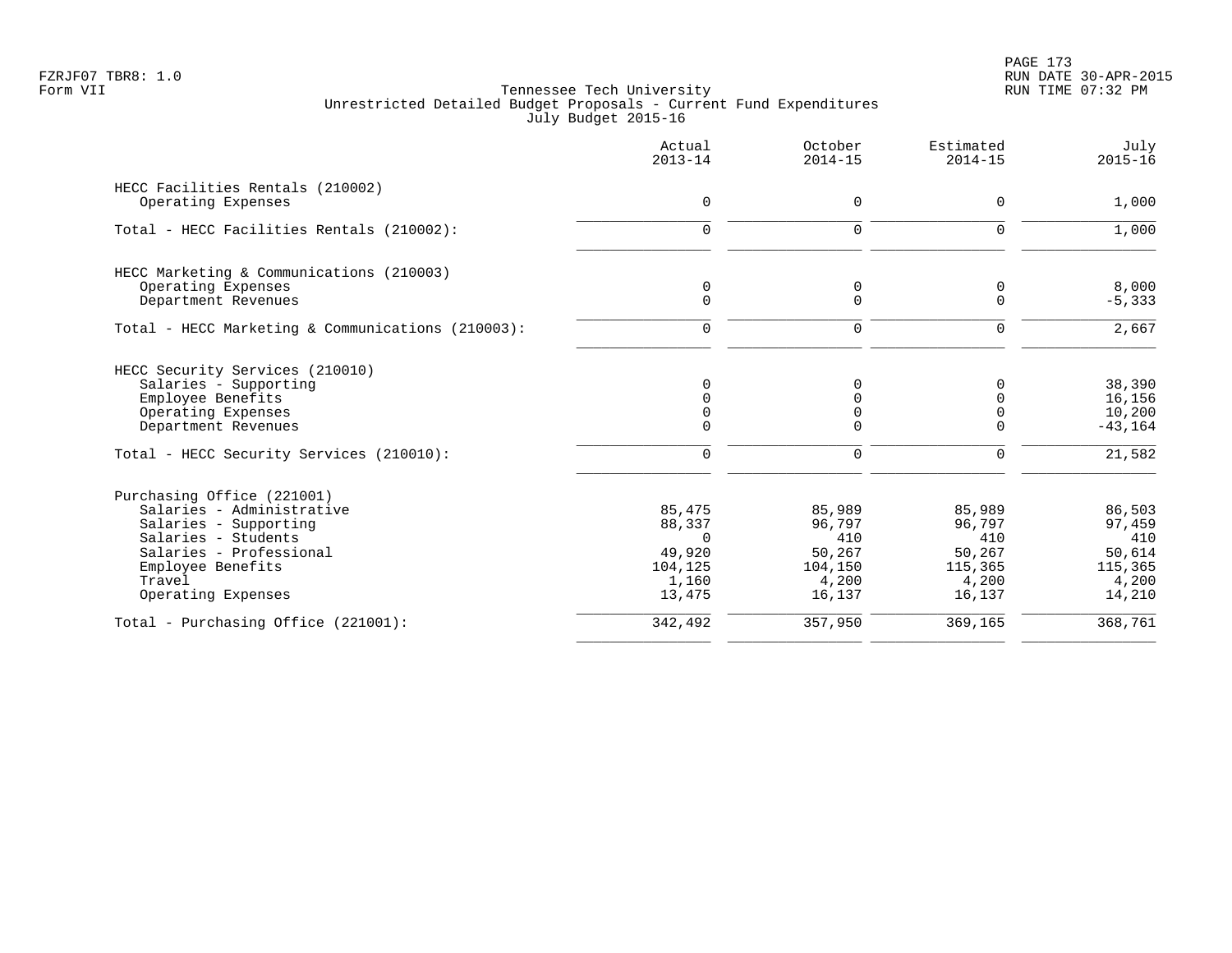|                                                 | Actual<br>$2013 - 14$ | October<br>$2014 - 15$ | Estimated<br>$2014 - 15$ | July<br>$2015 - 16$ |
|-------------------------------------------------|-----------------------|------------------------|--------------------------|---------------------|
| Safety and Environ Compliance (221003)          |                       |                        |                          |                     |
| Salaries - Supporting                           | 27,267                | 27,624                 | 27,624                   | 27,852              |
| Salaries - Students                             | 1,009                 | 11,000                 | 11,000                   | 11,000              |
| Salaries - Professional                         | 137,389               | 235,177                | 235,177                  | 237,758             |
| Employee Benefits                               | 50,299                | 54,350                 | 64,205                   | 64,205              |
| Travel                                          | 3,671                 | 2,000                  | 4,500                    | $\Omega$            |
| Operating Expenses<br>Department Revenues       | 29,386<br>$-6$        | 45,811<br>$\Omega$     | 43,311<br>$\Omega$       | 43,430<br>$\Omega$  |
|                                                 |                       |                        |                          |                     |
| Total - Safety and Environ Compliance (221003): | 249,015               | 375,962                | 385,817                  | 384,245             |
| Motor Pool Fuel (221006)                        |                       |                        |                          |                     |
| Operating Expenses                              | 155,669               | 150,000                | 150,000                  | 150,000             |
| Total - Motor Pool Fuel (221006):               | 155,669               | 150,000                | 150,000                  | 150,000             |
| Motor Pool Fuel Transfer In (221007)            |                       |                        |                          |                     |
| Operating Expenses                              | $-155,669$            | $-150,000$             | $-150,000$               | $-150,000$          |
| Total - Motor Pool Fuel Transfer In (221007):   | $-155,669$            | $-150,000$             | $-150,000$               | $-150,000$          |
| Telephone Services (231000)                     |                       |                        |                          |                     |
| Salaries - Supporting                           | 74,483                | 93,867                 | 90,427                   | 93,055              |
| Salaries - Students                             | 3,739                 | 5,140                  | 5,620                    | 5,140               |
| Salaries - Professional                         | 127,828               | 128,640                | 128,640                  | 129,451             |
| Employee Benefits                               | 87,466                | 95,790                 | 95,790                   | 95,790              |
| Travel                                          | 207                   | 1,000                  | 2,500                    | 1,000               |
| Operating Expenses                              | 262,130               | 554,470                | 555,930                  | 554,470             |
| Department Revenues                             | 100,000               | 100,000                | 100,000                  | 100,000             |
| Total - Telephone Services (231000):            | 655,853               | 978,907                | 978,907                  | 978,906             |
|                                                 |                       |                        |                          |                     |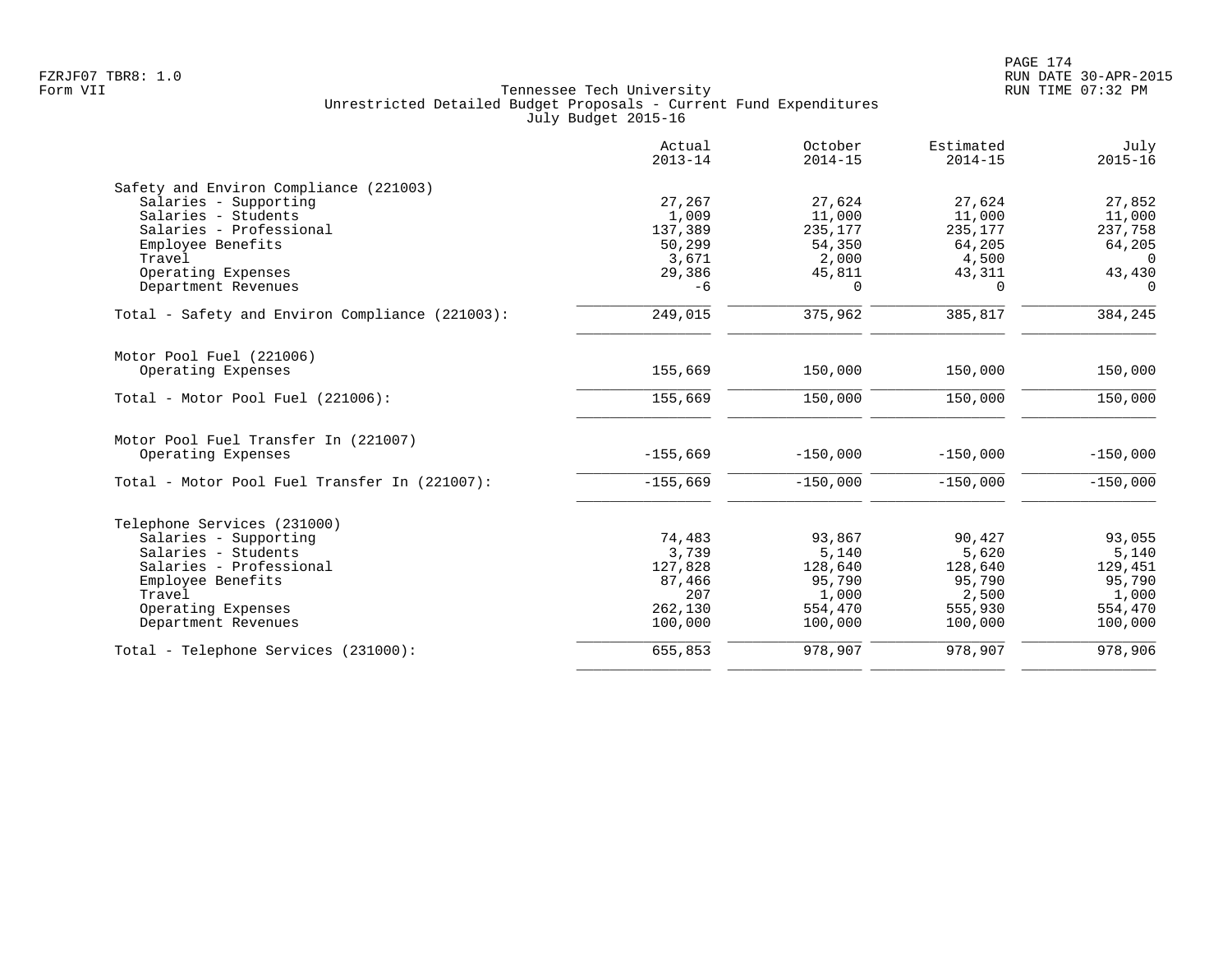|                                                  | Actual<br>$2013 - 14$ | October<br>$2014 - 15$ | Estimated<br>$2014 - 15$ | July<br>$2015 - 16$          |
|--------------------------------------------------|-----------------------|------------------------|--------------------------|------------------------------|
| Telephone Transfer In (231001)                   |                       |                        |                          |                              |
| Operating Expenses<br>Department Revenues        | $-639,330$<br>$-44$   | $\Omega$<br>$-957,910$ | $\Omega$<br>$-957,910$   | $\overline{0}$<br>$-957,910$ |
| Total - Telephone Transfer In (231001):          | $-639, 374$           | $-957,910$             | $-957,910$               | $-957,910$                   |
| Cable TV (231002)                                |                       |                        |                          |                              |
| Operating Expenses                               | 97,054                | 102,000                | 102,000                  | 102,000                      |
| Total - Cable TV $(231002)$ :                    | 97,054                | 102,000                | 102,000                  | 102,000                      |
| Cable TV Transfer In (231003)                    |                       |                        |                          |                              |
| Operating Expenses<br>Department Revenues        | $-157,476$<br>0       | 0<br>$-102,000$        | $\Omega$<br>$-102,000$   | $\overline{0}$<br>$-102,000$ |
| Total - Cable TV Transfer In (231003):           | $-157,476$            | $-102,000$             | $-102,000$               | $-102,000$                   |
| Regulated Waste Disposal (255001)                |                       |                        |                          |                              |
| Operating Expenses                               | 67,864                | 25,000                 | 50,000                   | 25,000                       |
| Total - Regulated Waste Disposal (255001):       | 67,864                | 25,000                 | 50,000                   | 25,000                       |
| VP for Univ Advancement Office (300000)          |                       |                        |                          |                              |
| Salaries - Administrative                        | 277,875               | 332,462                | 284,718                  | 332,689                      |
| Salaries - Supporting<br>Salaries - Students     | 170,615<br>4,836      | 209,908<br>1,940       | 201,917<br>5,940         | 211,423<br>1,940             |
| Salaries - Professional                          | 854,018               | 932,805                | 856,067                  | 956,266                      |
| Employee Benefits                                | 477,035               | 521,450                | 501,450                  | 516,507                      |
| Travel                                           | 13,080                | 12,310                 | 12,310                   | 12,310                       |
| Operating Expenses<br>Capital Outlay             | 78,229<br>$\Omega$    | 200,965<br>6,970       | 313,370<br>$\Omega$      | 137,920<br>6,970             |
| Total - VP for Univ Advancement Office (300000): | 1,875,688             | 2,218,810              | 2, 175, 772              | 2,176,025                    |
|                                                  |                       |                        |                          |                              |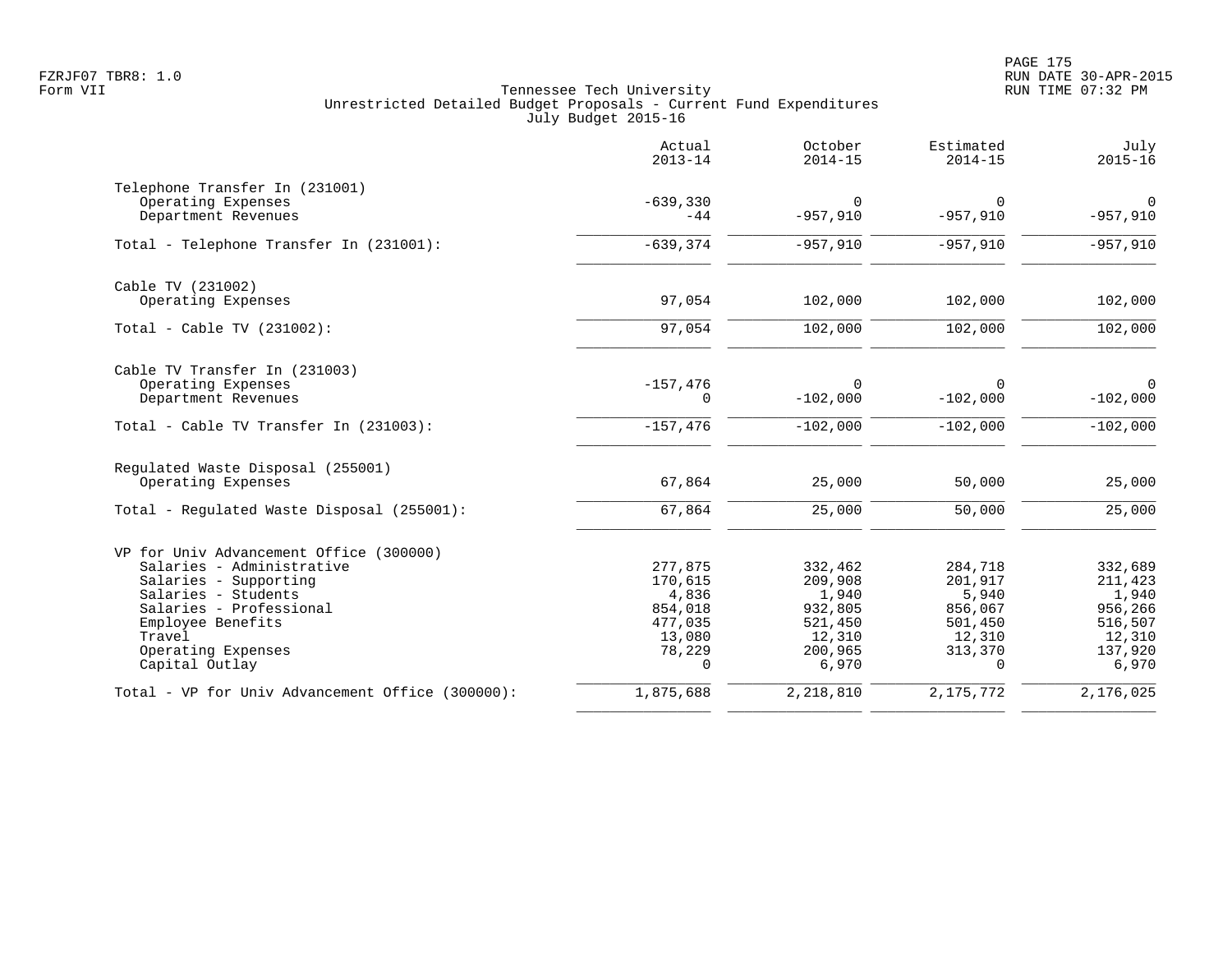PAGE 176 FZRJF07 TBR8: 1.0 RUN DATE 30-APR-2015

| July<br>$2015 - 16$ | Estimated<br>$2014 - 15$     | October<br>$2014 - 15$    | Actual<br>$2013 - 14$      |                                                                                                                  |
|---------------------|------------------------------|---------------------------|----------------------------|------------------------------------------------------------------------------------------------------------------|
| 3,490               | 3,490                        | 3,490                     | $\mathsf{O}$               | Univ Advancement Advertising (301000)<br>Operating Expenses                                                      |
| 3,490               | 3,490                        | 3,490                     | $\Omega$                   | Total - Univ Advancement Advertising (301000):                                                                   |
|                     |                              |                           |                            | Univ Advancement Athletic Tickets (301001)                                                                       |
| 114,560             | 114,560                      | 114,560                   | 114,560                    | Operating Expenses                                                                                               |
| 114,560             | 114,560                      | 114,560                   | 114,560                    | Total - Univ Advancement Athletic Tickets (301001):                                                              |
|                     |                              |                           |                            | Univ Adv Graduate Assistant (301003)                                                                             |
| 25,440<br>$\Omega$  | 25,440<br>$\Omega$           | $\Omega$<br>25,440        | $\mathbf 0$<br>$\mathbf 0$ | Employee Benefits<br>Operating Expenses                                                                          |
| 25,440              | 25,440                       | 25,440                    | $\Omega$                   | Total - Univ Adv Graduate Assistant (301003):                                                                    |
|                     |                              |                           |                            |                                                                                                                  |
| 500                 | 0                            | 500                       | $\mathbf 0$                | Salaries - Supporting                                                                                            |
| $\overline{0}$      | 2,500                        | $\Omega$                  | 25,334                     | Salaries - Students                                                                                              |
| 110                 |                              |                           |                            |                                                                                                                  |
| 6,170<br>18,670     | 22,670                       | 15,670                    | 41,677                     | Operating Expenses                                                                                               |
| 25,450              | 49,950                       | 31,950                    | 104,768                    | Total - Univ Develop and Alumni Relations (302000):                                                              |
|                     |                              |                           |                            |                                                                                                                  |
| 0                   | 2,300                        | 0                         | 15,619                     | Salaries - Supporting                                                                                            |
| $\mathbf 0$         | $\Omega$                     | $\Omega$                  | 1,161                      | Employee Benefits                                                                                                |
| $\Omega$<br>2,500   | 200                          | 2,500                     | 17,294                     | Operating Expenses                                                                                               |
| 2,500               | 2,500                        | 2,500                     | 34,797                     | Total - Alumni Relations (302004):                                                                               |
|                     | 110<br>24,670<br>$\mathbf 0$ | 110<br>15,670<br>$\Omega$ | 189<br>37,568<br>723       | Univ Develop and Alumni Relations (302000)<br>Employee Benefits<br>Travel<br>Alumni Relations (302004)<br>Travel |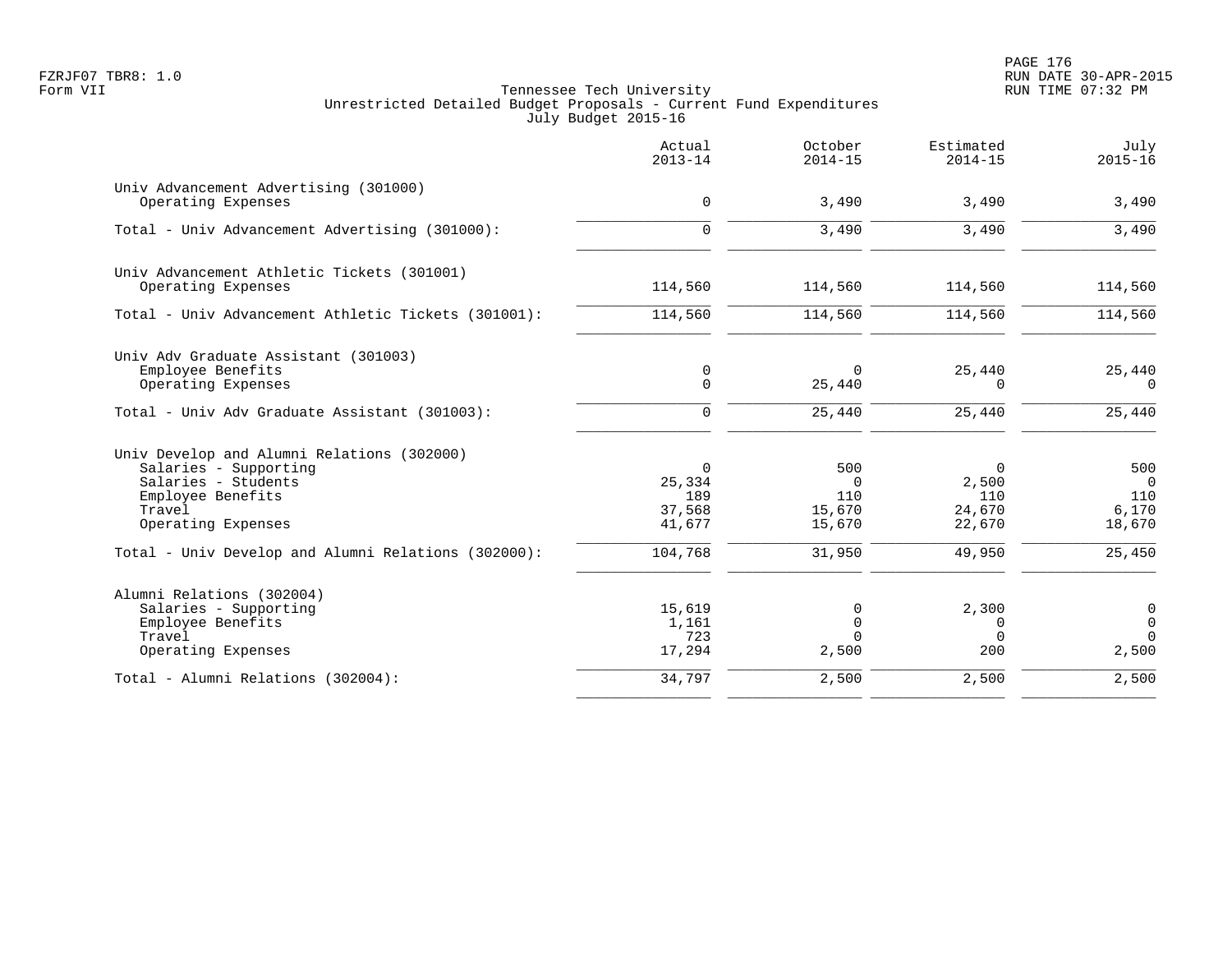|                                                      | Actual<br>$2013 - 14$ | October<br>$2014 - 15$ | Estimated<br>$2014 - 15$ | July<br>$2015 - 16$ |
|------------------------------------------------------|-----------------------|------------------------|--------------------------|---------------------|
| Communications & Marketing (303000)                  |                       |                        |                          |                     |
| Salaries - Administrative                            | 91,550                | 92,982                 | 92,982                   | 93,536              |
| Salaries - Supporting                                | 120,141               | 160,215                | 140,475                  | 161,280             |
| Salaries - Students                                  | 4,024                 | $\Omega$               | 600                      | $\bigcap$           |
| Salaries - Professional                              | 312,055               | 398,129                | 389,187                  | 394,494             |
| Employee Benefits                                    | 232,855               | 240,120                | 259,970                  | 259,970             |
| Travel                                               | 6,725                 | 820                    | 7,880                    | 820                 |
| Operating Expenses                                   | 162,089               | 170,910                | 193,410                  | 20,910              |
| Department Revenues                                  | $-167$                | $\Omega$               | $\Omega$                 | $\Omega$            |
| Total - Communications & Marketing (303000):         | 929,272               | 1,063,176              | 1,084,504                | 931,010             |
| Communications & Mrktg Transfer In (303001)          |                       |                        |                          |                     |
| Operating Expenses                                   | $-19,861$             | $\Omega$               | $\Omega$                 | $\overline{0}$      |
| Department Revenues                                  | $-1,000$              | $-4,120$               | $-26, 320$               | $-4,120$            |
| Total - Communications & Mrktq Transfer In (303001): | $-20,861$             | $-4,120$               | $-26, 320$               | $-4,120$            |
| Web & Digital Media (303003)                         |                       |                        |                          |                     |
| Operating Expenses                                   | 112,250               | 0                      | 15,500                   | $\Omega$            |
| Total - Web & Digital Media (303003):                | 112,250               | $\mathbf 0$            | 15,500                   | $\Omega$            |
| Photo Services Office (304000)                       |                       |                        |                          |                     |
| Salaries - Supporting                                | 86,188                | 91,129                 | 87,829                   | 87,880              |
| Salaries - Professional                              | 62,815                | $\Omega$               | $\Omega$                 | $\Omega$            |
| Employee Benefits                                    | 61,852                | 62,960                 | 62,960                   | 62,960              |
| Travel                                               | 1,595                 | 420                    | $\Omega$                 | 420                 |
| Operating Expenses                                   | 19,785                | 27,390                 | 20,690                   | 27,390              |
| Department Revenues                                  | 1,500                 | 1,500                  | 1,500                    | 1,500               |
| Total - Photo Services Office (304000):              | 233,735               | 183,399                | 172,979                  | 180,150             |
|                                                      |                       |                        |                          |                     |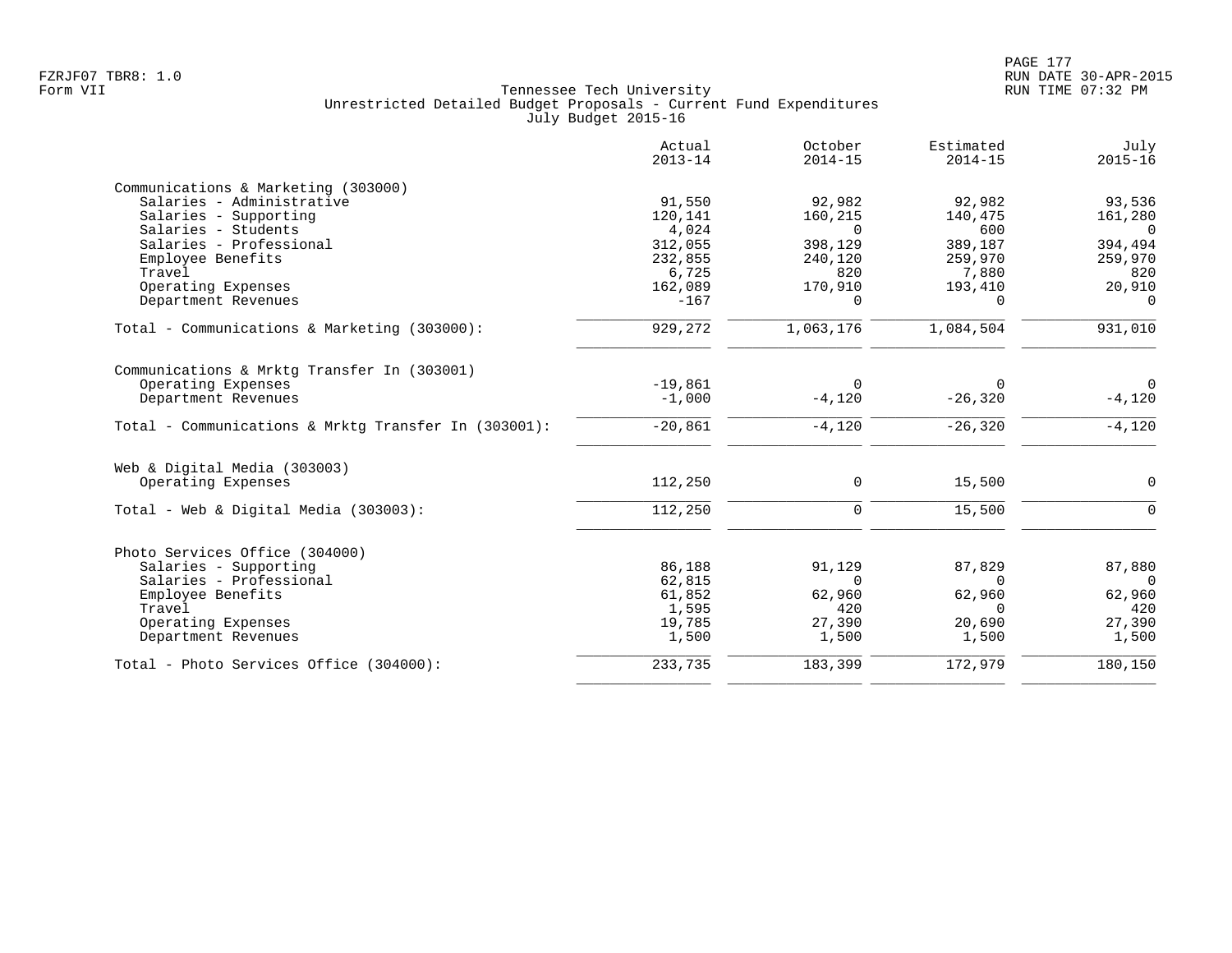|                                                                                     | Actual<br>$2013 - 14$ | October<br>$2014 - 15$  | Estimated<br>$2014 - 15$ | July<br>$2015 - 16$  |
|-------------------------------------------------------------------------------------|-----------------------|-------------------------|--------------------------|----------------------|
| Photo Svc Transfer In Revenue (304001)<br>Operating Expenses<br>Department Revenues | $-29,920$<br>$\Omega$ | 11,090<br>$-580$        | $-22,500$<br>$-580$      | $-22,500$<br>$-580$  |
| Total - Photo Svc Transfer In Revenue (304001):                                     | $-29,920$             | 10,510                  | $-23,080$                | $-23,080$            |
| Photo Svc Allocation Offset (304002)<br>Operating Expenses<br>Department Revenues   | $-175,075$<br>0       | $-10,560$<br>$-150,860$ | 28,250<br>$-150,860$     | 28,250<br>$-152,830$ |
| Total - Photo Syc Allocation Offset (304002):                                       | $-175,075$            | $-161, 420$             | $-122,610$               | $-124,580$           |
| TBR Spouse Dependent Discount (700000)<br>Employee Benefits                         | 74,654                | 79,600                  | 79,600                   | 79,600               |
| Total - TBR Spouse Dependent Discount (700000):                                     | 74,654                | 79,600                  | 79,600                   | 79,600               |
| TBR Employ Remission PC191 (700001)<br>Employee Benefits                            | 15,345                | 33,940                  | 33,940                   | 33,940               |
| Total - TBR Employ Remission PC191 (700001):                                        | 15,345                | 33,940                  | 33,940                   | 33,940               |
| E and G Data Processing Allocation (700003)<br>Department Revenues                  | 413,980               | 582,020                 | 581,900                  | 537,320              |
| Total - E and G Data Processing Allocation (700003):                                | 413,980               | 582,020                 | 581,900                  | 537,320              |
|                                                                                     |                       |                         |                          |                      |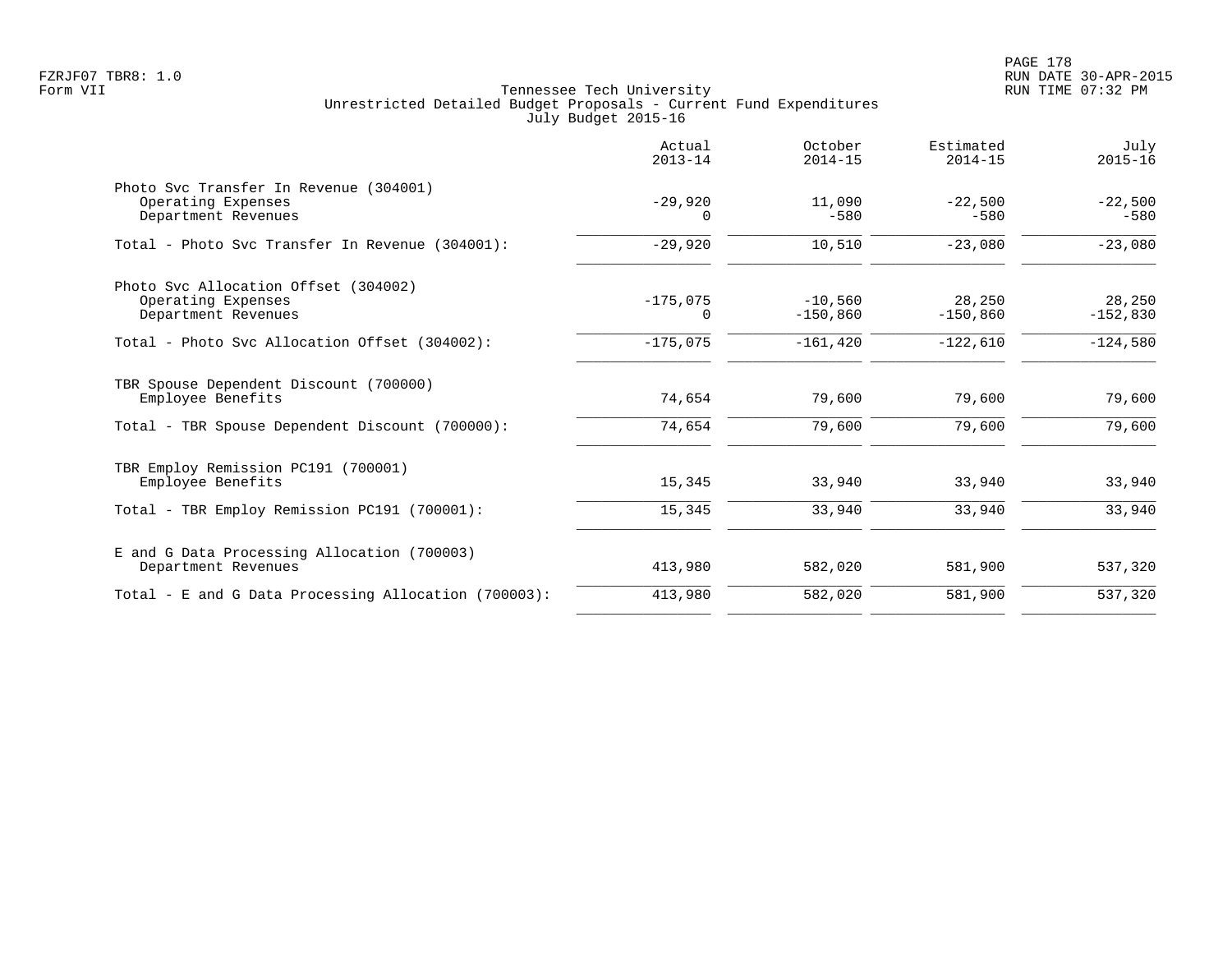|                                                             | Actual<br>$2013 - 14$ | October<br>$2014 - 15$ | Estimated<br>$2014 - 15$ | July<br>$2015 - 16$ |
|-------------------------------------------------------------|-----------------------|------------------------|--------------------------|---------------------|
| E and G Claims Adjustment (700004)<br>Operating Expenses    | 36,600                | 34,860                 | 41,910                   | 41,910              |
| Total - E and G Claims Adjustment (700004):                 | 36,600                | 34,860                 | 41,910                   | 41,910              |
| $E$ and G Support (700005)<br>Salaries - Administrative     | 0                     | 0                      | 0                        | 37,495              |
| Salaries - Academic                                         | $\mathbf 0$           | $\mathbf 0$            | $\Omega$                 | 2,275               |
| Salaries - Supporting                                       | $\mathbf 0$           | 2,970                  | 2,970                    | 35,310              |
| Salaries - Professional                                     |                       | 3,220                  | 3,220                    | 61,680              |
| Employee Benefits                                           | 23,100                | 353,580                | 236,105                  | 279,685             |
| Operating Expenses                                          | $-130,728$            | $-114,230$             | $-115,892$               | $-116, 407$         |
| Total - E and G Support $(700005)$ :                        | $-107,628$            | 245,540                | 126,403                  | 300,038             |
| E and G Other Salary Pool (700009)<br>Salaries - Supporting | $\mathbf 0$           | 15,220                 | 15,220                   | 15,220              |
|                                                             |                       |                        |                          |                     |
| Total - E and G Other Salary Pool (700009):                 | $\mathbf 0$           | 15,220                 | 15,220                   | 15,220              |
| C C Security Trans (700015)                                 |                       |                        |                          |                     |
| Operating Expenses                                          | $-60,000$             | $-60,000$              | $-60,000$                | $-60,000$           |
| Total - C C Security Trans $(700015)$ :                     | $-60,000$             | $-60,000$              | $-60,000$                | $-60,000$           |
| TBR Chargeback non RODP (700017)                            |                       |                        |                          |                     |
| Operating Expenses                                          | 480,837               | 512,740                | 527,740                  | 527,740             |
| Total - TBR Chargeback non RODP (700017):                   | 480,837               | 512,740                | 527,740                  | 527,740             |
|                                                             |                       |                        |                          |                     |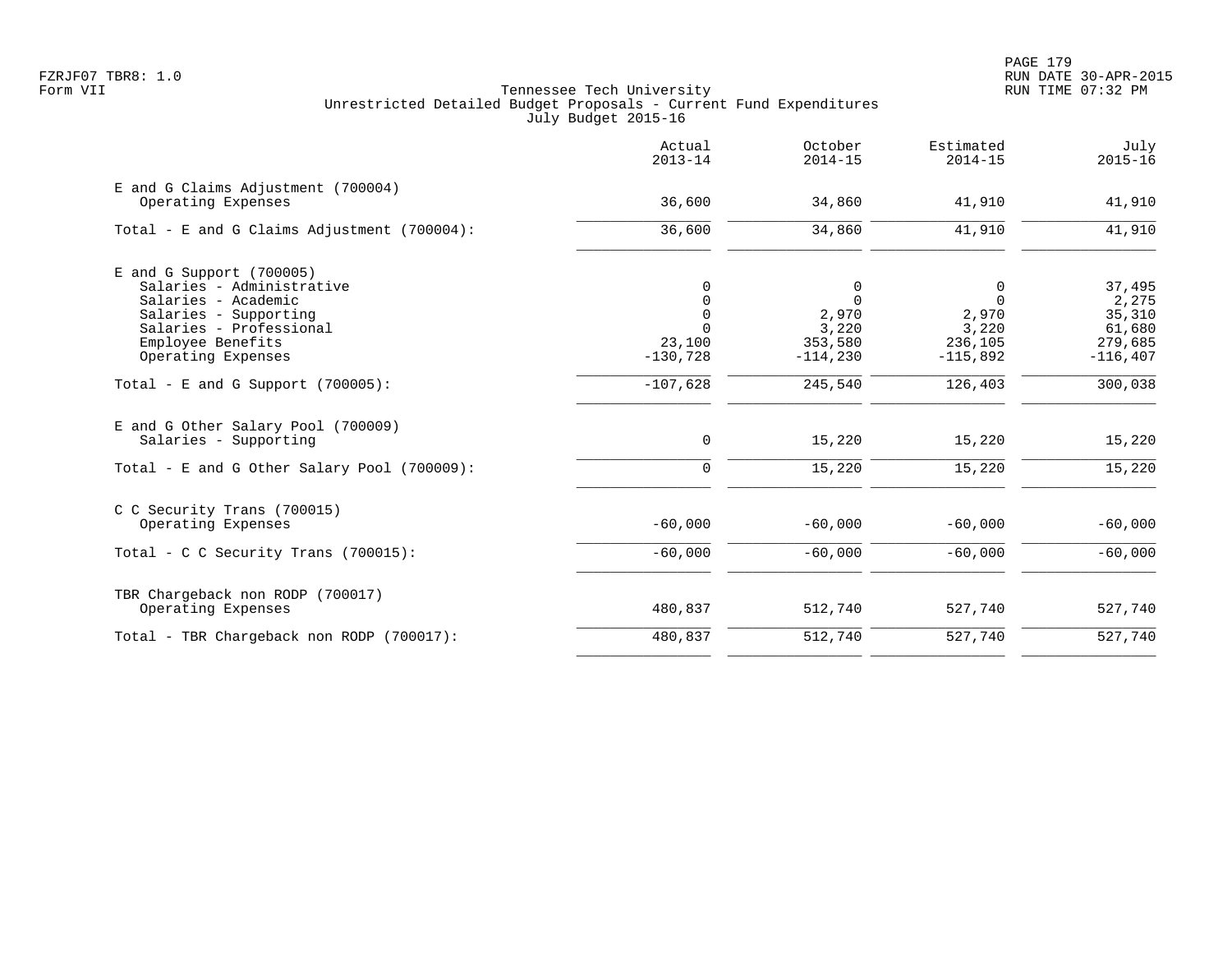| Actual<br>$2013 - 14$ | October<br>$2014 - 15$ | Estimated<br>$2014 - 15$ | July<br>$2015 - 16$ |
|-----------------------|------------------------|--------------------------|---------------------|
| 151,048               | 29,000                 | 29,000                   | 29,000              |
| 151,048               | 29,000                 | 29,000                   | 29,000              |
| 10,830                | 20,000                 | 20,000                   | 20,000              |
| 10,830                | 20,000                 | 20,000                   | 20,000              |
| 196,656               | 174,510                | 204,210                  | 174,635             |
| 196,656               | 174,510                | 204,210                  | 174,635             |
| 0                     | 7,800                  | 7,800                    | 7,800               |
| $\mathbf 0$           | 7,800                  | 7,800                    | 7,800               |
| 452,100               | 452,700                | 452,700                  | 452,700             |
| 452,100               | 452,700                | 452,700                  | 452,700             |
|                       |                        |                          |                     |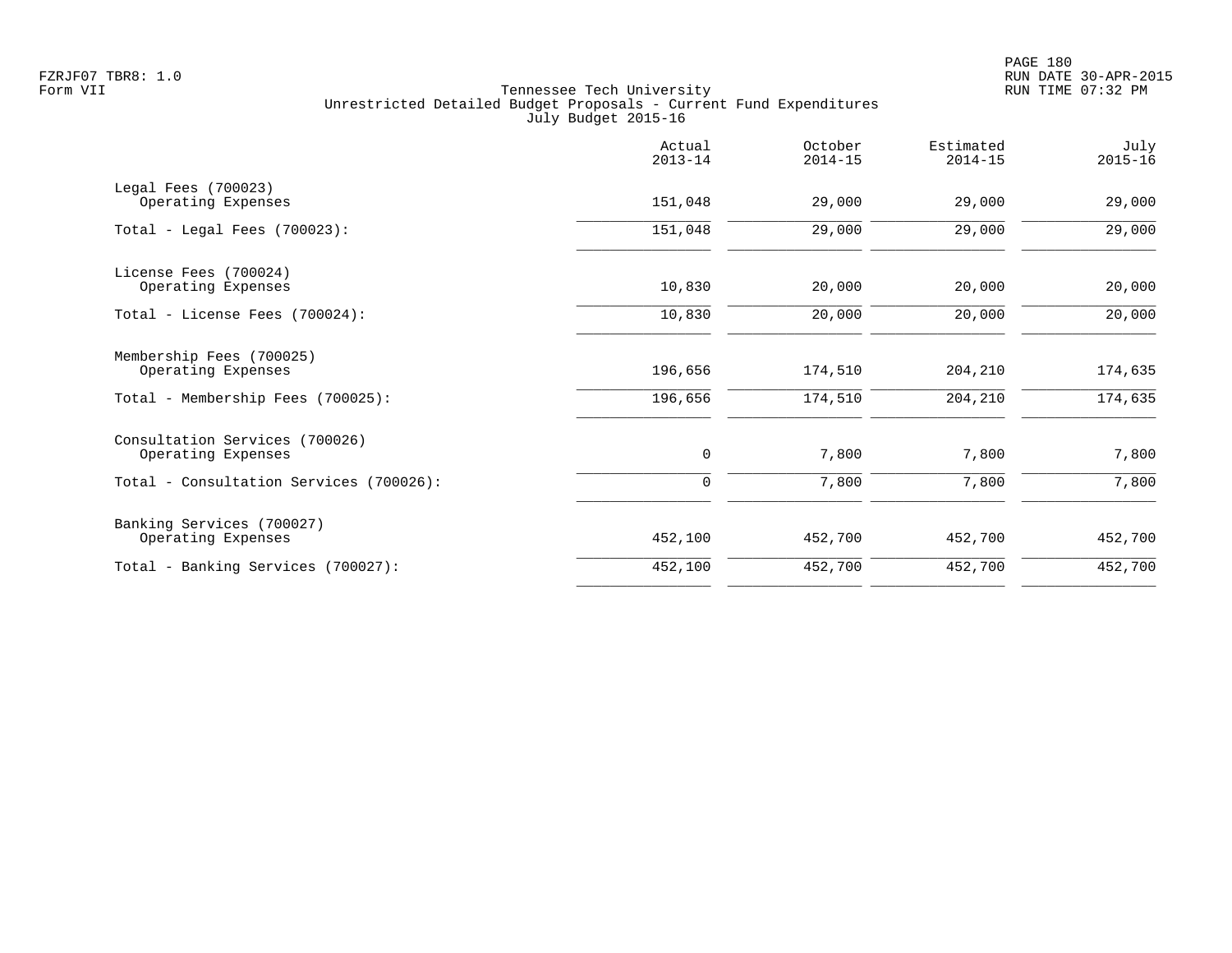|                                                                       | Actual<br>$2013 - 14$ | October<br>$2014 - 15$ | Estimated<br>$2014 - 15$ | July<br>$2015 - 16$ |
|-----------------------------------------------------------------------|-----------------------|------------------------|--------------------------|---------------------|
| Collection of Debts (700028)<br>Operating Expenses                    | 35,234                | 26,770                 | 26,770                   | 26,770              |
| Total - Collection of Debts (700028):                                 | 35,234                | 26,770                 | 26,770                   | 26,770              |
| Provision for Doubtful Accts (700029)<br>Operating Expenses           | 47,231                | 80,000                 | 80,000                   | 80,000              |
| Total - Provision for Doubtful Accts (700029):                        | 47,231                | 80,000                 | 80,000                   | 80,000              |
| External Audit (700030)<br>Operating Expenses                         | 39,184                | 70,000                 | 70,000                   | 70,000              |
| Total - External Audit (700030):                                      | 39,184                | 70,000                 | 70,000                   | 70,000              |
| Training (700031)<br>Operating Expenses<br>Total - Training (700031): | 0<br>$\Omega$         | 1,360<br>1,360         | 1,360<br>1,360           | 1,360<br>1,360      |
|                                                                       |                       |                        |                          |                     |
| Cafeteria Benefits (700032)<br>Operating Expenses                     | 6,597                 | 15,000                 | 15,000                   | 15,000              |
| Total - Cafeteria Benefits (700032):                                  | 6,597                 | 15,000                 | 15,000                   | 15,000              |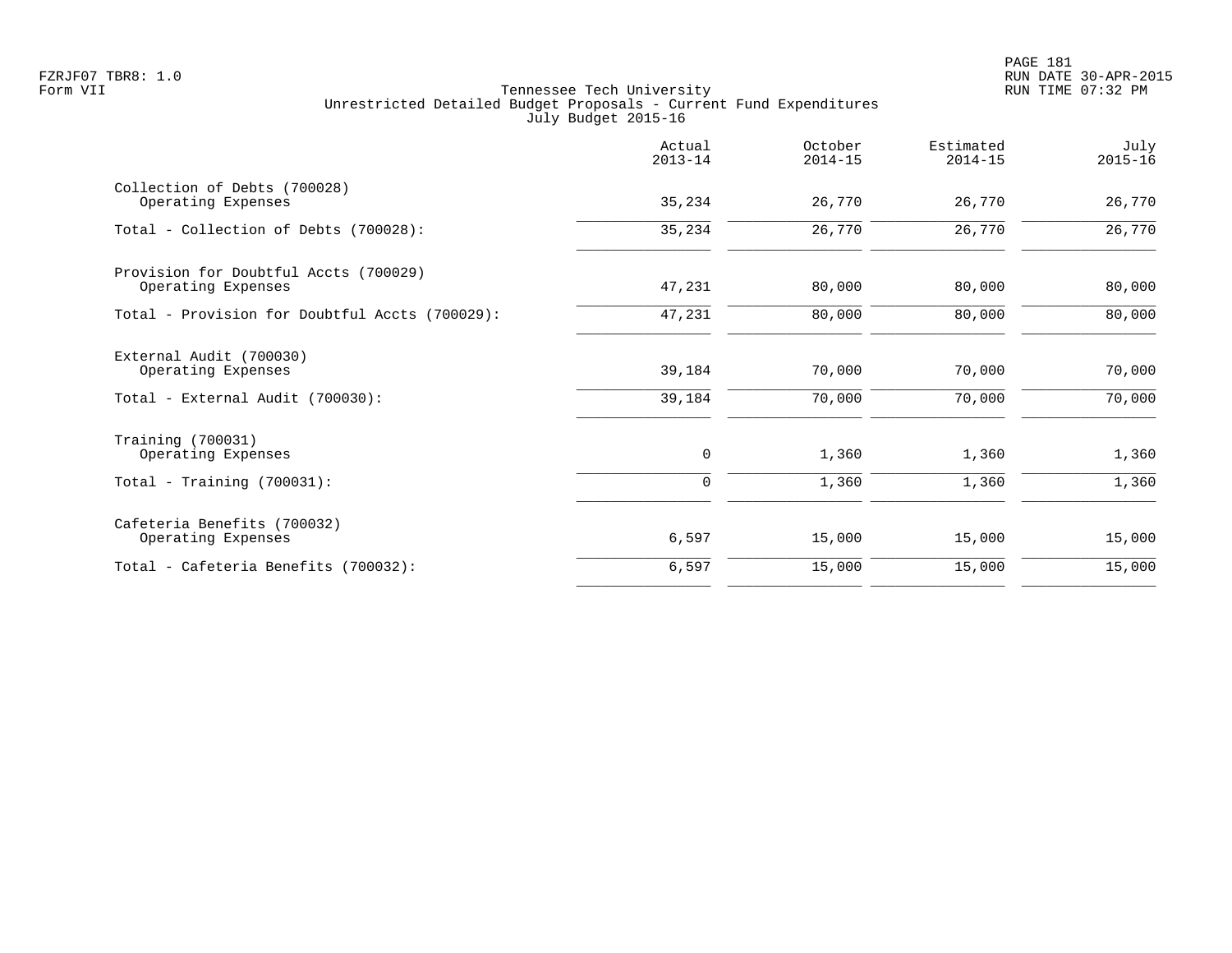|                                                                              | Actual<br>$2013 - 14$ | October<br>$2014 - 15$ | Estimated<br>$2014 - 15$ | July<br>$2015 - 16$ |
|------------------------------------------------------------------------------|-----------------------|------------------------|--------------------------|---------------------|
| Background Checks (700033)<br>Operating Expenses                             | 8,175                 | 2,700                  | 6,575                    | 2,700               |
| Total - Background Checks (700033):                                          | 8,175                 | 2,700                  | 6,575                    | 2,700               |
| Allocation to Aux Ent (700037)<br>Department Revenues                        | $-359, 283$           | $-381,040$             | $-321,620$               | $-313,630$          |
| Total - Allocation to Aux Ent (700037):                                      | $-359, 283$           | $-381,040$             | $-321,620$               | $-313,630$          |
| Post Office Allocation (700045)<br>Operating Expenses<br>Department Revenues | $\Omega$<br>5,820     | 5,750<br>0             | 5,750<br>$\Omega$        | 6,650<br>$\Omega$   |
| Total - Post Office Allocation (700045):                                     | 5,820                 | 5,750                  | 5,750                    | 6,650               |
| System Internal Audit (700061)<br>Operating Expenses                         | 38,800                | 38,800                 | 38,800                   | 38,800              |
| Total - System Internal Audit (700061):                                      | 38,800                | 38,800                 | 38,800                   | 38,800              |
| TTU Staff Scholarships (700067)<br>Employee Benefits                         | 3,486                 | 3,486                  | 0                        | 0                   |
| Total - TTU Staff Scholarships (700067):                                     | 3,486                 | 3,486                  | $\mathbf 0$              | $\mathbf 0$         |
|                                                                              |                       |                        |                          |                     |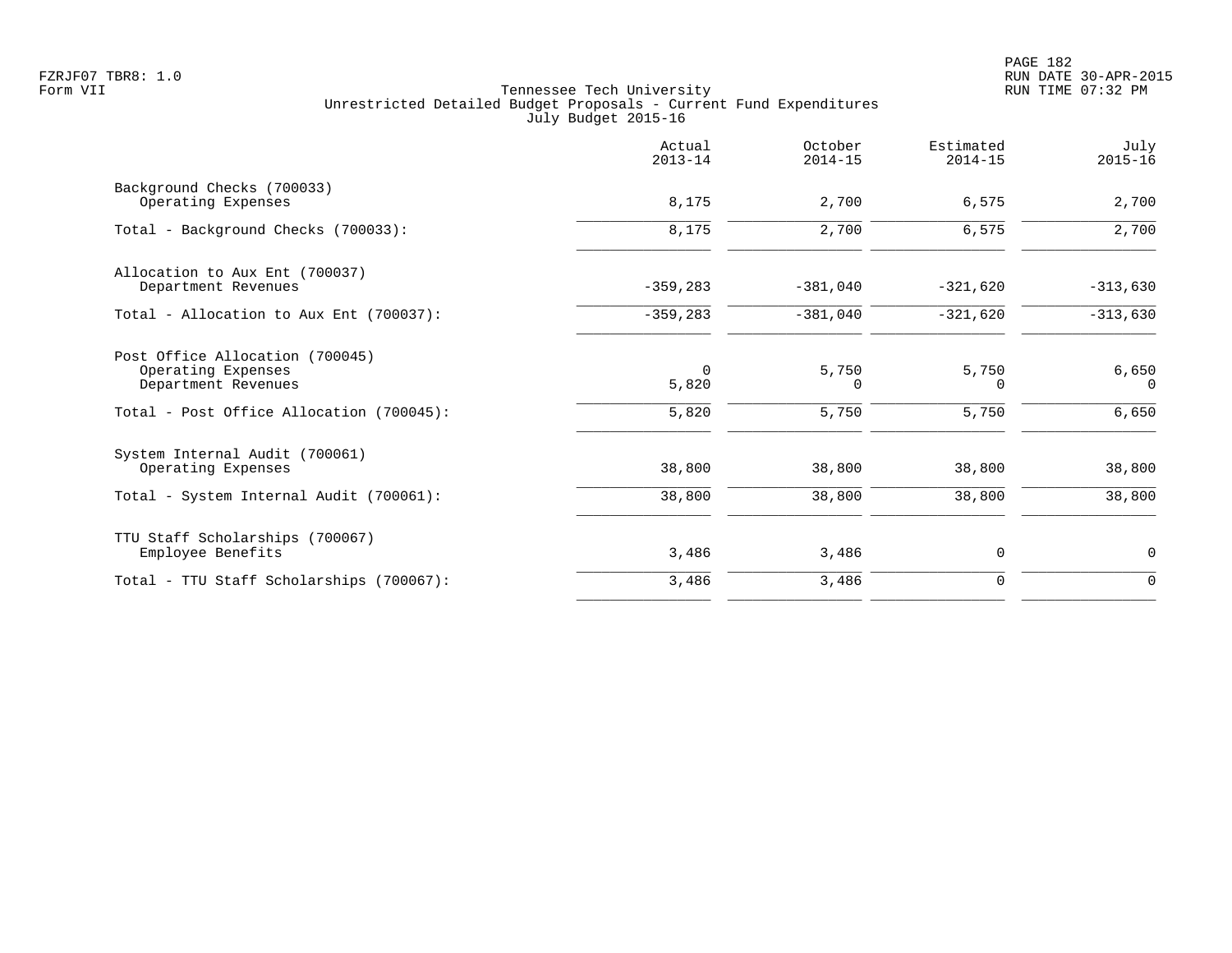## FZRJF07 TBR8: 1.0 RUN DATE 30-APR-2015 Tennessee Tech University Unrestricted Detailed Budget Proposals - Current Fund Expenditures July Budget 2015-16

| Estimated<br>$2014 - 15$ | October<br>$2014 - 15$                                                                                                                                                                                                               | Actual<br>$2013 - 14$                                                                                                                                                                                                          |                                                                                                                                                                                                                                          |
|--------------------------|--------------------------------------------------------------------------------------------------------------------------------------------------------------------------------------------------------------------------------------|--------------------------------------------------------------------------------------------------------------------------------------------------------------------------------------------------------------------------------|------------------------------------------------------------------------------------------------------------------------------------------------------------------------------------------------------------------------------------------|
|                          |                                                                                                                                                                                                                                      |                                                                                                                                                                                                                                | TTU Staff Tuit Maint Reimbursment (700068)<br>Employee Benefits                                                                                                                                                                          |
|                          |                                                                                                                                                                                                                                      |                                                                                                                                                                                                                                |                                                                                                                                                                                                                                          |
| 7,081                    | 4,074                                                                                                                                                                                                                                |                                                                                                                                                                                                                                | Total - TTU Staff Tuit Maint Reimbursment (700068):                                                                                                                                                                                      |
|                          |                                                                                                                                                                                                                                      |                                                                                                                                                                                                                                | Total - Institutional Support (450):                                                                                                                                                                                                     |
|                          |                                                                                                                                                                                                                                      |                                                                                                                                                                                                                                | Salaries - Administrative                                                                                                                                                                                                                |
|                          |                                                                                                                                                                                                                                      |                                                                                                                                                                                                                                | Salaries - Academic                                                                                                                                                                                                                      |
|                          |                                                                                                                                                                                                                                      |                                                                                                                                                                                                                                | Salaries - Supporting                                                                                                                                                                                                                    |
|                          |                                                                                                                                                                                                                                      |                                                                                                                                                                                                                                | Salaries - Students                                                                                                                                                                                                                      |
|                          |                                                                                                                                                                                                                                      |                                                                                                                                                                                                                                | Salaries - Professional                                                                                                                                                                                                                  |
|                          |                                                                                                                                                                                                                                      |                                                                                                                                                                                                                                | Employee Benefits                                                                                                                                                                                                                        |
|                          |                                                                                                                                                                                                                                      |                                                                                                                                                                                                                                | Travel                                                                                                                                                                                                                                   |
|                          |                                                                                                                                                                                                                                      |                                                                                                                                                                                                                                | Operating Expenses                                                                                                                                                                                                                       |
|                          |                                                                                                                                                                                                                                      |                                                                                                                                                                                                                                | Capital Outlay                                                                                                                                                                                                                           |
| $-1, 231, 860$           | $-1, 268, 960$                                                                                                                                                                                                                       | 167,551                                                                                                                                                                                                                        | Department Revenues                                                                                                                                                                                                                      |
|                          |                                                                                                                                                                                                                                      |                                                                                                                                                                                                                                |                                                                                                                                                                                                                                          |
| 15,683,955               | 15, 215, 377                                                                                                                                                                                                                         | 13,761,192                                                                                                                                                                                                                     | Total                                                                                                                                                                                                                                    |
|                          |                                                                                                                                                                                                                                      |                                                                                                                                                                                                                                | Total - Institutional Support (45):                                                                                                                                                                                                      |
| 2,357,318                | 2,402,802                                                                                                                                                                                                                            | 2,334,080                                                                                                                                                                                                                      | Salaries - Administrative                                                                                                                                                                                                                |
|                          |                                                                                                                                                                                                                                      |                                                                                                                                                                                                                                | Salaries - Academic                                                                                                                                                                                                                      |
|                          |                                                                                                                                                                                                                                      |                                                                                                                                                                                                                                | Salaries - Supporting                                                                                                                                                                                                                    |
|                          |                                                                                                                                                                                                                                      |                                                                                                                                                                                                                                | Salaries - Students                                                                                                                                                                                                                      |
|                          |                                                                                                                                                                                                                                      |                                                                                                                                                                                                                                | Salaries - Professional                                                                                                                                                                                                                  |
|                          |                                                                                                                                                                                                                                      |                                                                                                                                                                                                                                | Employee Benefits                                                                                                                                                                                                                        |
|                          |                                                                                                                                                                                                                                      |                                                                                                                                                                                                                                | Travel                                                                                                                                                                                                                                   |
|                          |                                                                                                                                                                                                                                      |                                                                                                                                                                                                                                | Operating Expense                                                                                                                                                                                                                        |
|                          |                                                                                                                                                                                                                                      |                                                                                                                                                                                                                                | Capital Outlay                                                                                                                                                                                                                           |
|                          |                                                                                                                                                                                                                                      |                                                                                                                                                                                                                                | Department Revenues                                                                                                                                                                                                                      |
| 15,683,955               | 15, 215, 377                                                                                                                                                                                                                         | 13,761,192                                                                                                                                                                                                                     | Total                                                                                                                                                                                                                                    |
|                          | 7,081<br>2,357,318<br>158,114<br>2,205,529<br>89,622<br>3,782,927<br>3,640,011<br>194,355<br>4,487,939<br>$\Omega$<br>158,114<br>2,205,529<br>89,622<br>3,782,927<br>3,640,011<br>194,355<br>4,487,939<br>$\Omega$<br>$-1, 231, 860$ | 4,074<br>2,402,802<br>158,114<br>2,336,172<br>51,860<br>4,049,617<br>3,700,666<br>145,405<br>3,632,731<br>6,970<br>158,114<br>2,336,172<br>51,860<br>4,049,617<br>3,700,666<br>145,405<br>3,632,731<br>6,970<br>$-1, 268, 960$ | 6,774<br>6,774<br>2,334,080<br>92,395<br>2, 117, 271<br>89,372<br>3,161,700<br>3,129,898<br>202,560<br>2,466,365<br>$\Omega$<br>92,395<br>2, 117, 271<br>89,372<br>3,161,700<br>3,129,898<br>202,560<br>2,466,365<br>$\Omega$<br>167,551 |

 Physical Plant (50) Physical Plant (500)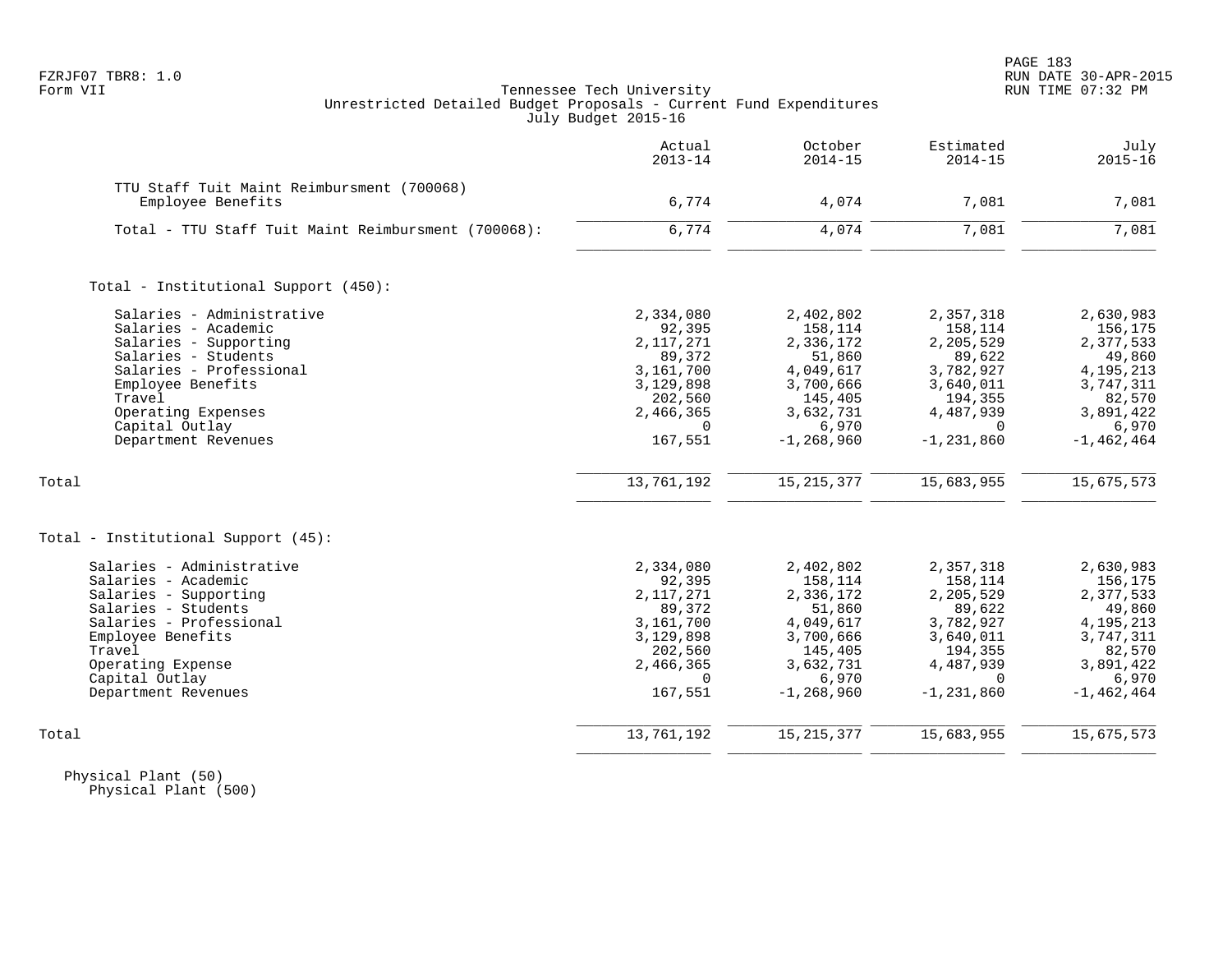|                                                            | Actual<br>$2013 - 14$ | October<br>$2014 - 15$ | Estimated<br>$2014 - 15$ | July<br>$2015 - 16$ |
|------------------------------------------------------------|-----------------------|------------------------|--------------------------|---------------------|
| Craft Center Property Insur (121772)<br>Operating Expenses | 35,130                | 37,000                 | 37,700                   | 37,700              |
| Total - Craft Center Property Insur (121772):              | 35,130                | 37,000                 | 37,700                   | 37,700              |
| M and R Craft Center (121773)                              |                       |                        |                          |                     |
| Salaries - Supporting                                      | 116,381               | 121,880                | 121,880                  | 120,466             |
| Salaries - Students                                        | 2,986                 | 12,825                 | 12,825                   | 3,400               |
| Salaries - Professional                                    | 46,745                | 47,230                 | 47,230                   | 47,560              |
| Employee Benefits                                          | 79,113                | 81,960                 | 81,960                   | 81,960              |
| Travel                                                     | 75                    | 200                    | 200                      | 200                 |
| Operating Expenses                                         | 44,905                | 43,050                 | 43,050                   | 43,050              |
| Total - M and R Craft Center $(121773)$ :                  | 290,205               | 307,145                | 307,145                  | 296,636             |
| Utilities Craft Center (121774)                            |                       |                        |                          |                     |
| Operating Expenses                                         | 262,689               | 260,000                | 260,000                  | 260,000             |
| Total - Utilities Craft Center (121774):                   | 262,689               | 260,000                | 260,000                  | 260,000             |
| Craft Center Repairs and Renov (121775)                    |                       |                        |                          |                     |
| Operating Expenses                                         | 9,316                 | 47,422                 | 29,422                   | 47,422              |
| Total - Craft Center Repairs and Renov (121775):           | 9,316                 | 47,422                 | 29,422                   | 47,422              |
| Federal College Work Study Program (122001)                |                       |                        |                          |                     |
| Salaries - Students                                        | 513                   | 550                    | 550                      | 550                 |
| Total - Federal College Work Study Program (122001):       | 513                   | 550                    | 550                      | 550                 |
|                                                            |                       |                        |                          |                     |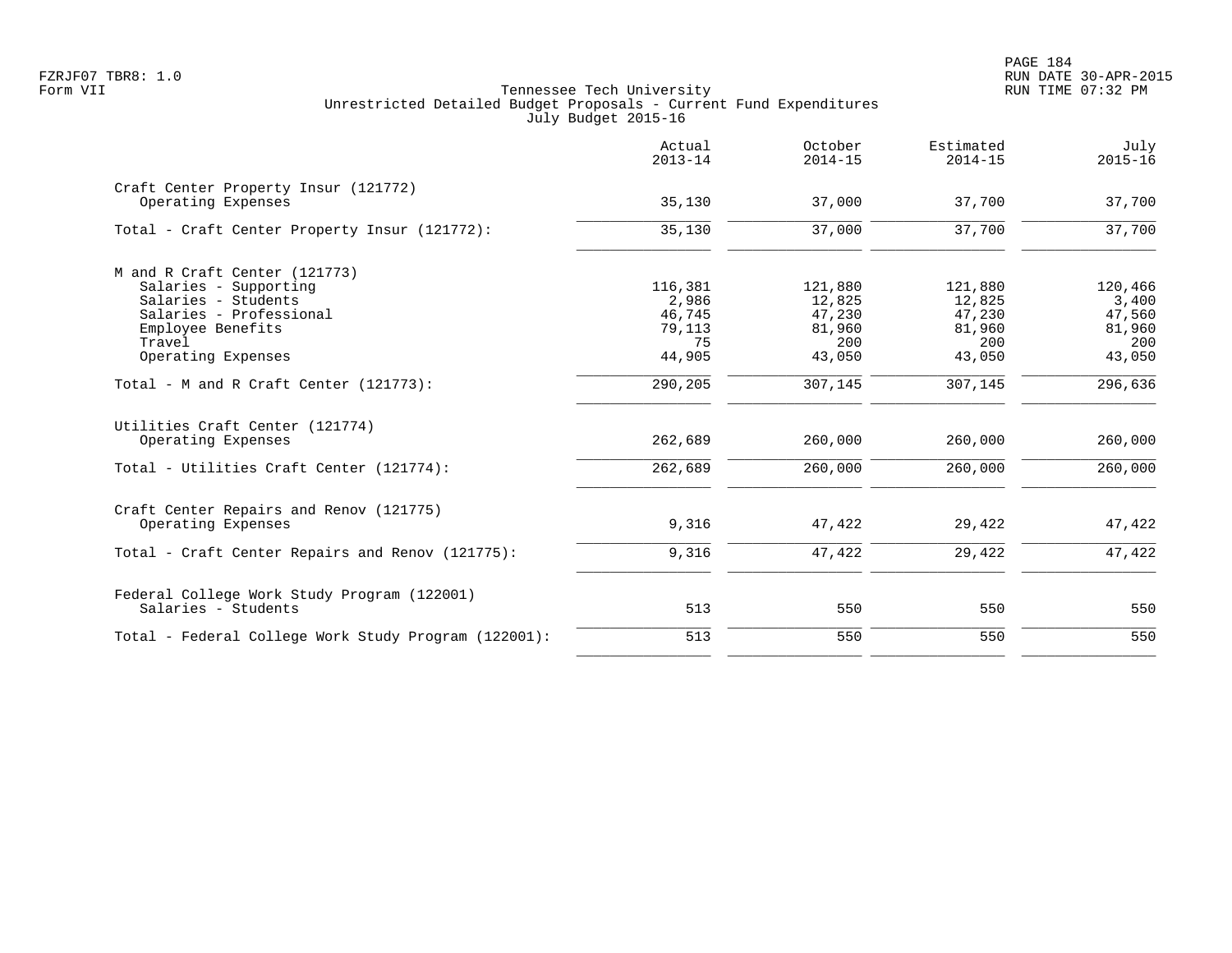PAGE 185 FZRJF07 TBR8: 1.0 RUN DATE 30-APR-2015

|                                                                                                                                       | Actual<br>$2013 - 14$                        | October<br>$2014 - 15$                                | Estimated<br>$2014 - 15$       | July<br>$2015 - 16$                        |
|---------------------------------------------------------------------------------------------------------------------------------------|----------------------------------------------|-------------------------------------------------------|--------------------------------|--------------------------------------------|
| M and R University Progrms (127604)<br>Operating Expenses                                                                             | 12,611                                       | 12,750                                                | 12,750                         | 12,750                                     |
| Total - M and R University Progrms (127604):                                                                                          | 12,611                                       | 12,750                                                | 12,750                         | 12,750                                     |
| M and R Ag Pavilion (161001)<br>Salaries - Supporting<br>Employee Benefits                                                            | 63,152<br>37,220                             | 66,228<br>41,720                                      | 66,228<br>41,720               | 66,738<br>41,720                           |
| Total - M and R Ag Pavilion $(161001)$ :                                                                                              | 100,372                                      | 107,948                                               | 107,948                        | 108,458                                    |
| Greenhouse (162002)<br>Salaries - Students<br>Employee Benefits<br>Travel<br>Operating Expenses                                       | 5,703<br>70<br>620<br>2,345                  | $\Omega$<br>720<br>$\Omega$<br>3,500                  | $\Omega$<br>720<br>0<br>3,500  | $\overline{0}$<br>720<br>$\Omega$<br>3,500 |
| Total - Greenhouse (162002):                                                                                                          | 8,738                                        | 4,220                                                 | 4,220                          | 4,220                                      |
| M and R Farm (162004)<br>Operating Expenses                                                                                           | $\mathsf 0$                                  | 6,650                                                 | 6,650                          | 6,650                                      |
| Total - M and R Farm $(162004)$ :                                                                                                     | $\Omega$                                     | 6,650                                                 | 6,650                          | 6,650                                      |
| HECC Bldg Maintenance and Repairs (210012)<br>Salaries - Supporting<br>Employee Benefits<br>Operating Expenses<br>Department Revenues | $\Omega$<br>$\Omega$<br>$\Omega$<br>$\Omega$ | $\mathbf 0$<br>$\mathbf 0$<br>$\mathbf 0$<br>$\Omega$ | 0<br>$\Omega$<br>0<br>$\Omega$ | 15,225<br>1,270<br>82,046<br>$-65,694$     |
| Total - HECC Bldg Maintenance and Repairs (210012):                                                                                   | 0                                            | $\mathbf 0$                                           | 0                              | 32,847                                     |
|                                                                                                                                       |                                              |                                                       |                                |                                            |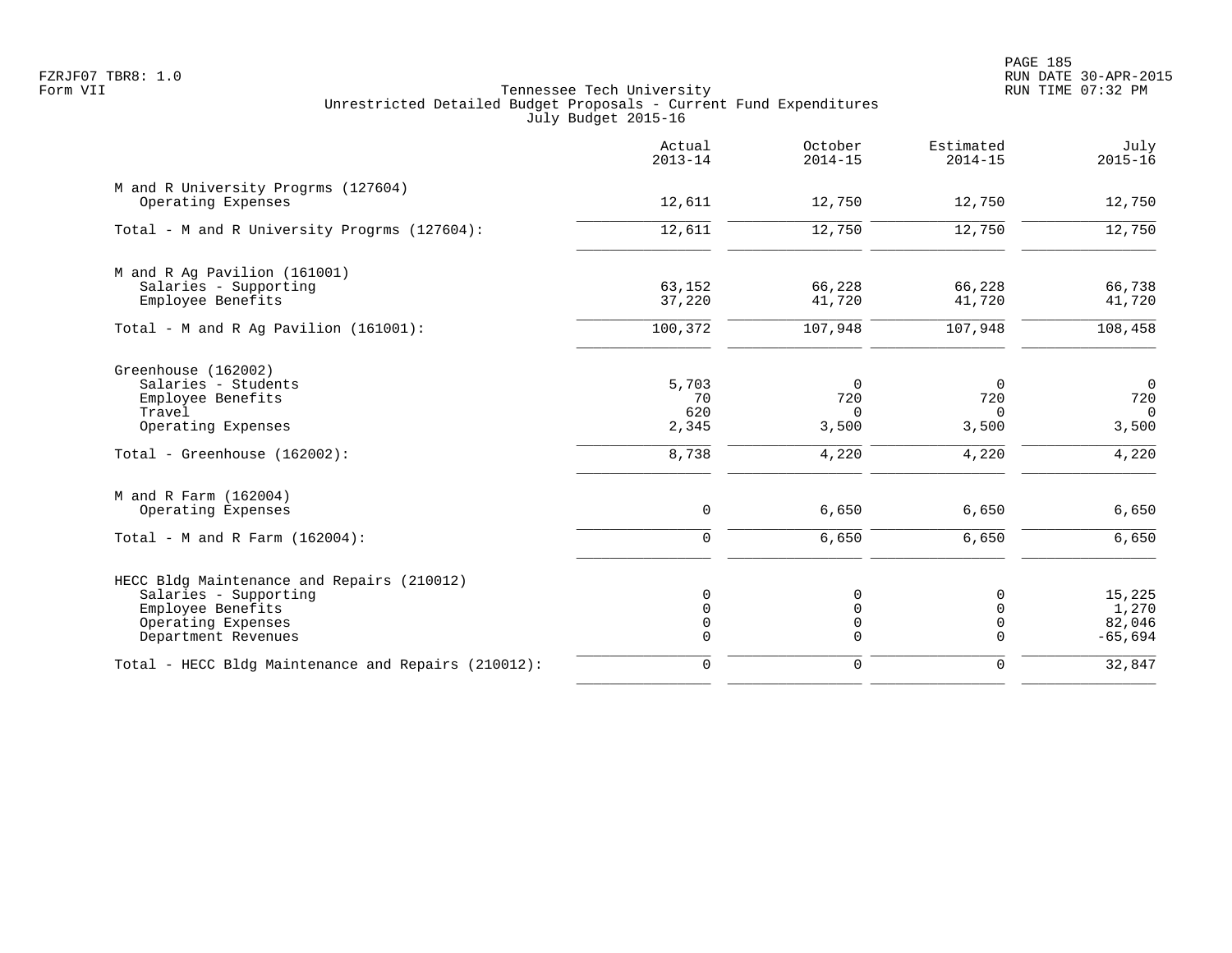|                                                 | Actual<br>$2013 - 14$ | October<br>$2014 - 15$ | Estimated<br>$2014 - 15$ | July<br>$2015 - 16$  |
|-------------------------------------------------|-----------------------|------------------------|--------------------------|----------------------|
| HECC Custodial Services (210015)                |                       |                        |                          |                      |
| Operating Expenses<br>Department Revenues       | ∩<br>$\Omega$         | $\Omega$<br>$\Omega$   | 0<br>$\Omega$            | 76,000<br>$-50,667$  |
| Total - HECC Custodial Services (210015):       | 0                     | 0                      | 0                        | 25,333               |
| HECC Landscapting and Grounds (210016)          |                       |                        |                          |                      |
| Operating Expenses<br>Department Revenues       | 0<br>$\Omega$         | 0<br>$\Omega$          | 0<br>$\mathbf 0$         | 18,700<br>$-12,467$  |
| Total - HECC Landscapting and Grounds (210016): | $\Omega$              | 0                      | 0                        | 6,233                |
| HECC Utilities (210017)                         |                       |                        |                          |                      |
| Operating Expenses<br>Department Revenues       | 0<br>$\Omega$         | 0<br>$\Omega$          | 0<br>$\Omega$            | 112,400<br>$-74,933$ |
| Total - HECC Utilities (210017):                | $\mathbf 0$           | 0                      | $\Omega$                 | 37,467               |
| Central Receiving (221005)                      |                       |                        |                          |                      |
| Salaries - Supporting                           | 29,655                | 29,087                 | 28,727                   | 29,326               |
| Salaries - Students                             | $\Omega$              | 6,000                  | 2,250                    | 6,000                |
| Employee Benefits<br>Travel                     | 15,852<br>32          | 19,600<br>$\Omega$     | 19,600<br>$\Omega$       | 19,600<br>$\Omega$   |
| Operating Expenses                              | 3,520                 | 3,680                  | 7,790                    | 3,680                |
| Total - Central Receiving (221005):             | 49,059                | 58,367                 | 58,367                   | 58,606               |
|                                                 |                       |                        |                          |                      |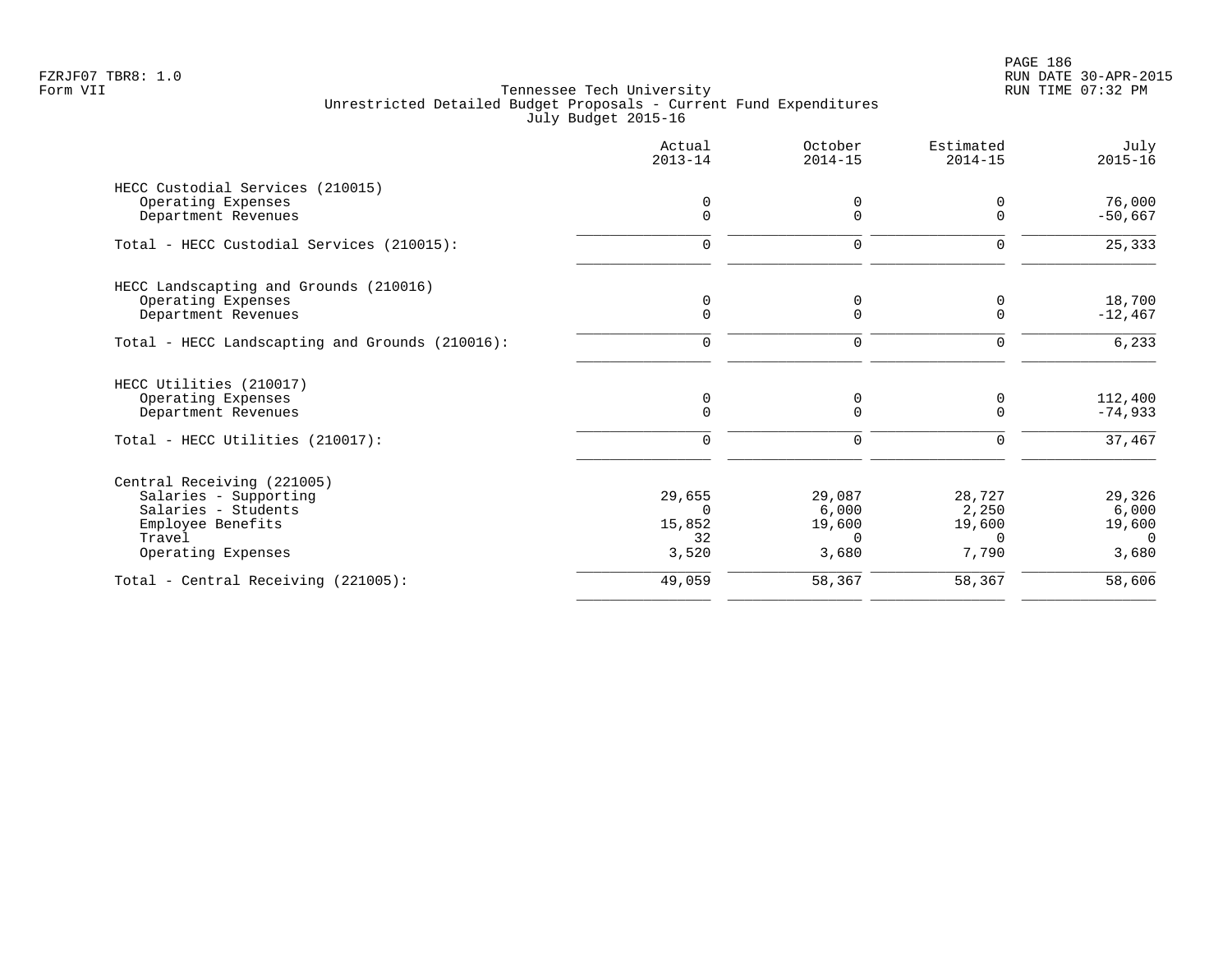|                                              | Actual<br>$2013 - 14$ | October<br>$2014 - 15$ | Estimated<br>$2014 - 15$ | July<br>$2015 - 16$ |
|----------------------------------------------|-----------------------|------------------------|--------------------------|---------------------|
| Facilities Administration (241000)           |                       |                        |                          |                     |
| Salaries - Administrative                    | 111,244               | 110,090                | 110,090                  | 110,736             |
| Salaries - Supporting                        | 115,755               | 128,323                | 113,113                  | 131,662             |
| Salaries - Students                          | 5,842                 | 6,820                  | $\Omega$                 | 6,820               |
| Salaries - Professional                      | 255,305               | 411,202                | 259,972                  | 410,405             |
| Employee Benefits                            | 157,854               | 195,450                | 195,450                  | 195,450             |
| Travel                                       | 1,851                 | 5,230                  | 9,740                    | 5,230               |
| Operating Expenses                           | 56,946                | 78,492                 | 247,242                  | 113,818             |
| Capital Outlay                               | $\Omega$              | 11,150                 | 11,150                   | $\Omega$            |
| Department Revenues                          | $-61$                 | $\Omega$               | 0                        | $\Omega$            |
| Total - Facilities Administration (241000):  | 704,736               | 946,757                | 946,757                  | 974,121             |
| Vehicle Maintenance (241001)<br>Travel       | $\Omega$              | 7,500                  | 7,500                    | 7,500               |
| Operating Expenses                           | 22,758                | 15,000                 | 15,000                   | 15,000              |
| Total - Vehicle Maintenance (241001):        | 22,758                | 22,500                 | 22,500                   | 22,500              |
| Property Insurance (241002)                  |                       |                        |                          |                     |
| Operating Expenses                           | 289,750               | 343,210                | 294,800                  | 294,800             |
| Total - Property Insurance (241002):         | 289,750               | 343,210                | 294,800                  | 294,800             |
| Facilities Development Fee (241003)          |                       |                        |                          |                     |
| Operating Expenses                           | 115,400               | 116,000                | 134,100                  | 134,100             |
| Total - Facilities Development Fee (241003): | 115,400               | 116,000                | 134,100                  | 134,100             |
|                                              |                       |                        |                          |                     |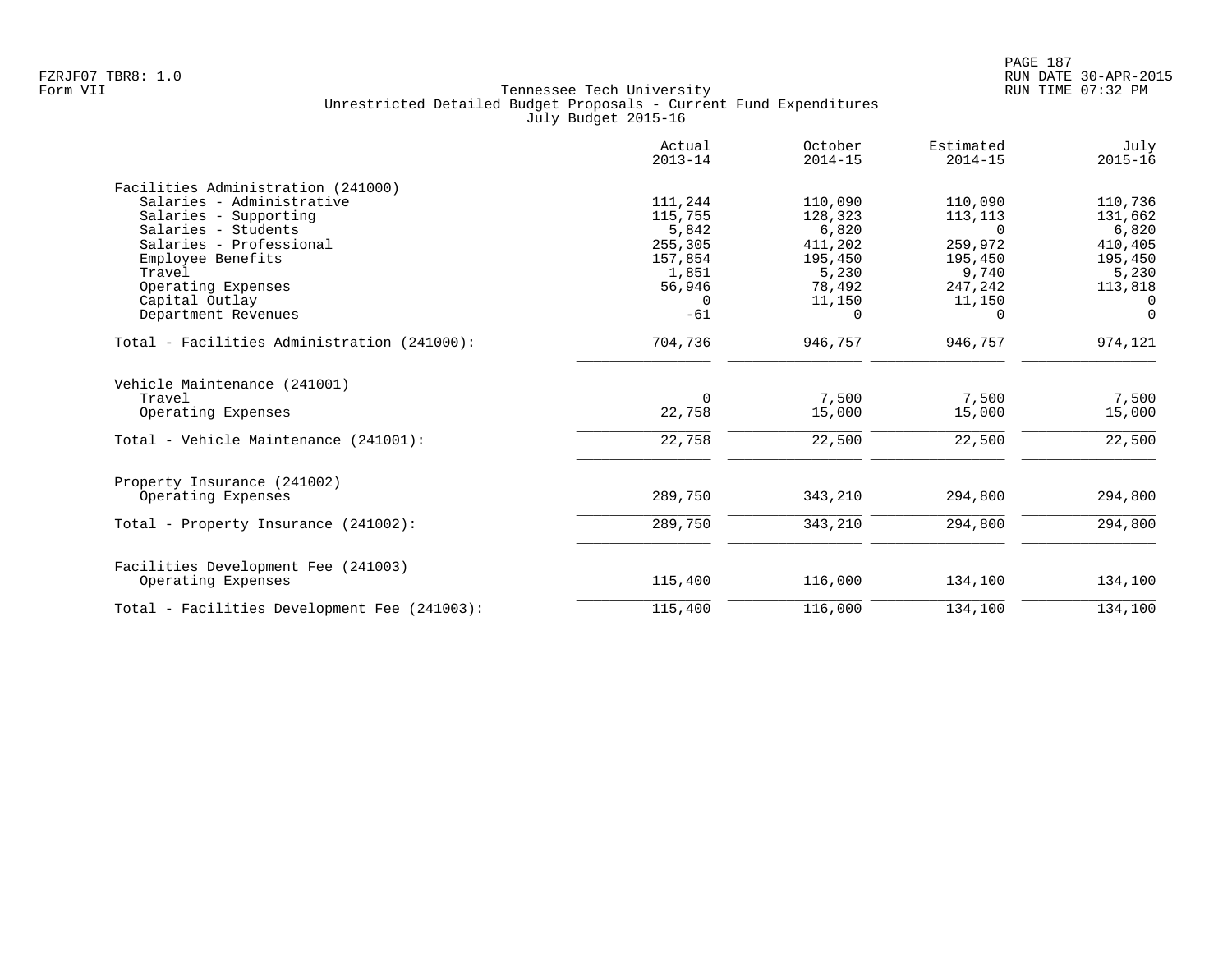PAGE 188 FZRJF07 TBR8: 1.0 RUN DATE 30-APR-2015

|                                              | Actual<br>$2013 - 14$ | October<br>$2014 - 15$ | Estimated<br>$2014 - 15$ | July<br>$2015 - 16$ |
|----------------------------------------------|-----------------------|------------------------|--------------------------|---------------------|
| Alumni Building Operations (241004)          |                       |                        |                          |                     |
| Operating Expenses                           | $\mathbf 0$           | $\mathbf 0$            | 11,000                   | 0                   |
| Total - Alumni Building Operations (241004): | $\Omega$              | $\mathbf 0$            | 11,000                   | $\Omega$            |
| Maintenance and Repairs (251000)             |                       |                        |                          |                     |
| Salaries - Supporting                        | 632,308               | 774,259                | 725,869                  | 770,364             |
| Salaries - Professional                      | 60,494                | 64,667                 | 61,097                   | 65,070              |
| Employee Benefits                            | 409,223               | 409,290                | 422,005                  | 422,005             |
| Travel                                       | 809                   | 1,000                  | 7,010                    | 1,000               |
| Operating Expenses                           | 373,584               | 575,695                | 673,135                  | 343,410             |
| Capital Outlay                               | 93,815                | $\Omega$               | $\Omega$                 | $\Omega$            |
| Department Revenues                          | $-46$                 | $-9,000$               | $-9,000$                 | $-9,000$            |
| Total - Maintenance and Repairs (251000):    | 1,570,187             | 1,815,911              | 1,880,116                | 1,592,849           |
| M and R Projects (251001)                    |                       |                        |                          |                     |
| Salaries - Supporting                        | 4,749                 | 0                      | 0                        | 0                   |
| Employee Benefits                            | 364                   | $\Omega$               | $\cap$                   | $\mathsf 0$         |
| Operating Expenses                           | 806,311               | 332,778                | 407,711                  | $\Omega$            |
| Total - M and R Projects $(251001)$ :        | 811,424               | 332,778                | 407,711                  | $\Omega$            |
| American Disability Act (251002)             |                       |                        |                          |                     |
| Operating Expenses                           | 628                   | 10,000                 | 10,000                   | 10,000              |
| Total - American Disability Act (251002):    | 628                   | 10,000                 | 10,000                   | 10,000              |
|                                              |                       |                        |                          |                     |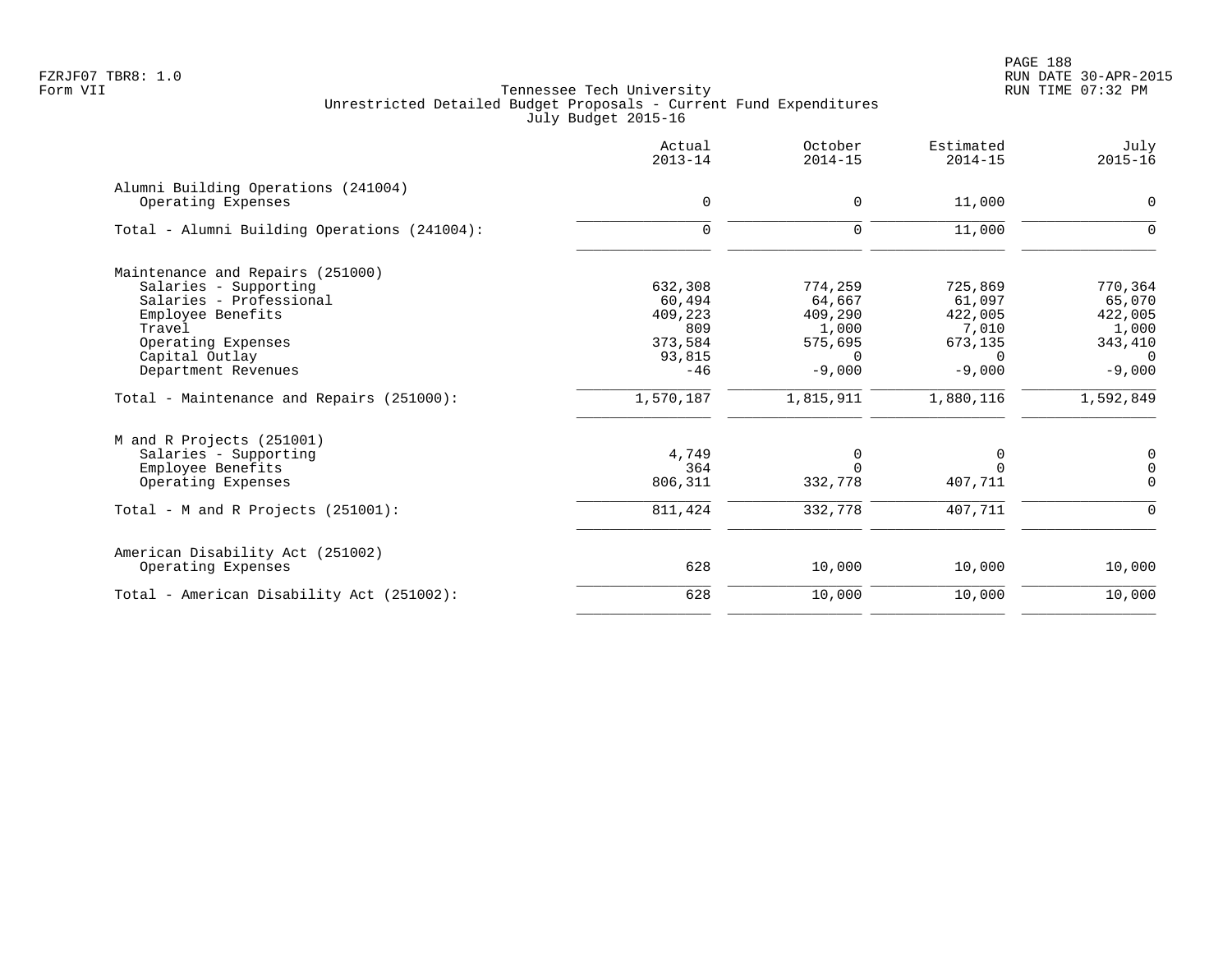|                                      | Actual<br>$2013 - 14$ | October<br>$2014 - 15$ | Estimated<br>$2014 - 15$ | July<br>$2015 - 16$ |
|--------------------------------------|-----------------------|------------------------|--------------------------|---------------------|
| Fire Alarm System (251004)           |                       |                        |                          |                     |
| Operating Expenses<br>Capital Outlay | 86,570<br>$\Omega$    | 70,000<br>20,000       | 70,000<br>20,000         | 70,000<br>$\Omega$  |
| Total - Fire Alarm System (251004):  | 86,570                | 90,000                 | 90,000                   | 70,000              |
| Building Controls (251005)           |                       |                        |                          |                     |
| Operating Expenses                   | 24,246                | 25,000                 | 25,000                   | 25,000              |
| Total - Building Controls (251005):  | 24,246                | 25,000                 | 25,000                   | 25,000              |
| M and R HVAC (251006)                |                       |                        |                          |                     |
| Salaries - Supporting                | 245,719               | 332,732                | 347,162                  | 357,083             |
| Salaries - Professional              | 35,256                | 35,433                 | 35,433                   | 35,609              |
| Employee Benefits<br>Travel          | 189,230<br>$\Omega$   | 189,260<br>$\Omega$    | 189,260<br>1,300         | 189,260<br>$\Omega$ |
| Operating Expenses                   | 286,302               | 110,040                | 285,660                  | 135,040             |
| Capital Outlay                       | 58,194                | 0                      | 0                        | 0                   |
| Department Revenues                  | $-48$                 | $\Omega$               | $\Omega$                 | $\Omega$            |
| Total - M and R HVAC (251006):       | 814,653               | 667,465                | 858,815                  | 716,992             |
| Stores for Reissue (251007)          |                       |                        |                          |                     |
| Operating Expenses                   | 192,159               | 290,000                | 290,000                  | 290,000             |
| Total - Stores for Reissue (251007): | 192,159               | 290,000                | 290,000                  | 290,000             |
|                                      |                       |                        |                          |                     |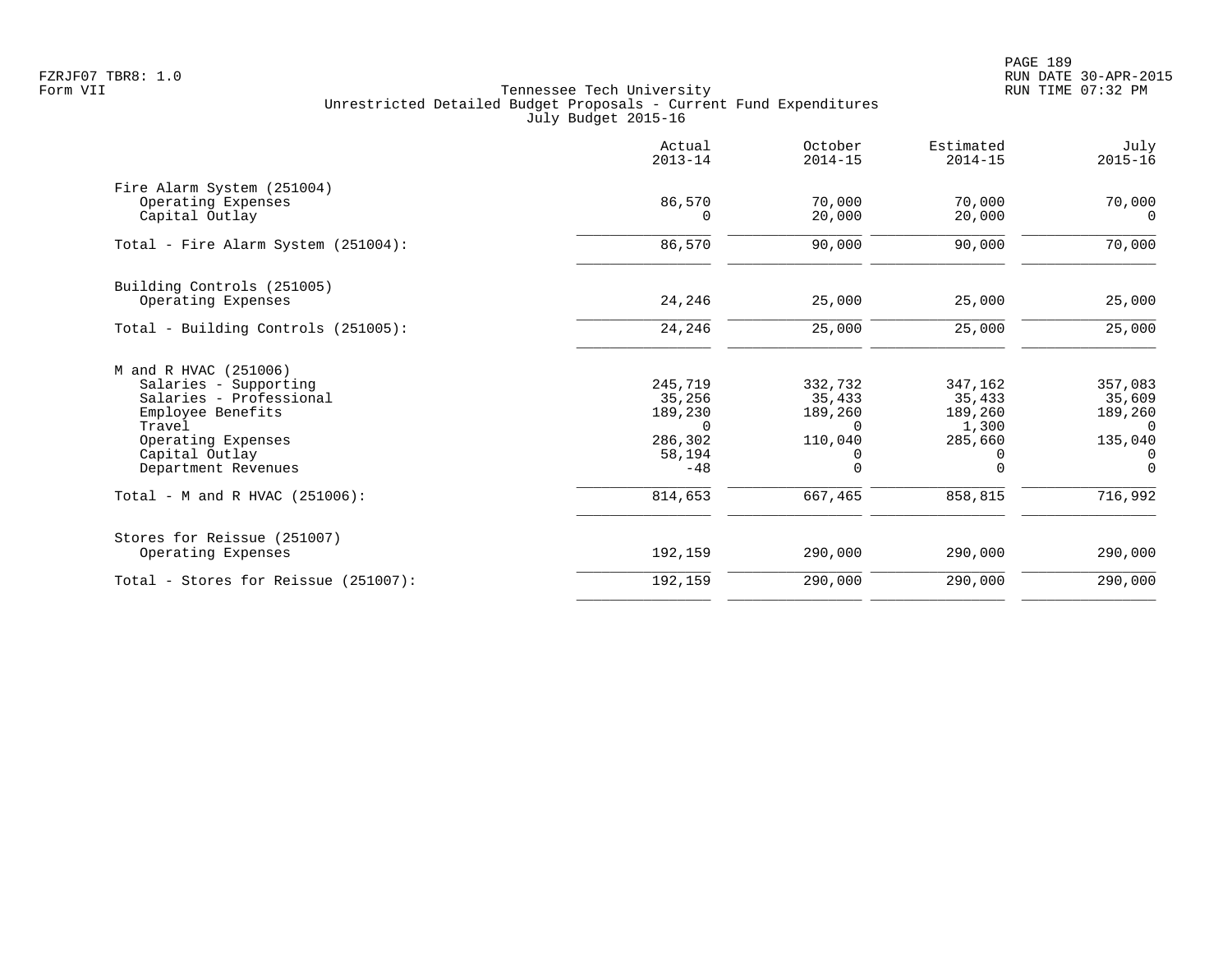PAGE 190 FZRJF07 TBR8: 1.0 RUN DATE 30-APR-2015

|                                                     | Actual<br>$2013 - 14$ | October<br>$2014 - 15$ | Estimated<br>$2014 - 15$ | July<br>$2015 - 16$       |
|-----------------------------------------------------|-----------------------|------------------------|--------------------------|---------------------------|
| Stores for Reissue Transfer In (251008)             |                       | $\Omega$               |                          |                           |
| Operating Expenses<br>Department Revenues           | $-193,043$<br>0       | $-290,000$             | $\Omega$<br>$-290,000$   | $\mathbf 0$<br>$-290,000$ |
| Total - Stores for Reissue Transfer In (251008):    | $-193,043$            | $-290,000$             | $-290,000$               | $-290,000$                |
| Custodial Services (255000)                         |                       |                        |                          |                           |
| Salaries - Supporting                               | 100,237               | 99,809                 | 84,979                   | 100,436                   |
| Employee Benefits                                   | 47,449                | 49,000                 | 49,000                   | 49,000                    |
| Operating Expenses                                  | 1,299,833             | 1,256,520              | 1,256,520                | 1,256,520                 |
| Total - Custodial Services (255000):                | 1,447,519             | 1,405,329              | 1,390,499                | 1,405,956                 |
| Recycling (255003)                                  |                       |                        |                          |                           |
| Operating Expenses                                  | 11,809                | 22,000                 | 22,000                   | 22,000                    |
| Total - Recycling $(255003)$ :                      | 11,809                | 22,000                 | 22,000                   | 22,000                    |
| Special Event Cost Center (255004)                  |                       |                        |                          |                           |
| Salaries - Supporting                               | 1,809                 | $\mathbf 0$            | 0                        | $\overline{0}$            |
| Employee Benefits                                   | 411                   | 2,000                  | 2,000                    | 2,000                     |
| Operating Expenses                                  | 41,681                | 198,000                | 138,000                  | 173,000                   |
| Total - Special Event Cost Center (255004):         | 43,901                | 200,000                | 140,000                  | 175,000                   |
| Outside Special Event Cost Center (255007)          |                       |                        |                          |                           |
| Operating Expenses                                  | 23,710                | 16,699                 | 16,699                   | 16,699                    |
| Total - Outside Special Event Cost Center (255007): | 23,710                | 16,699                 | 16,699                   | 16,699                    |
|                                                     |                       |                        |                          |                           |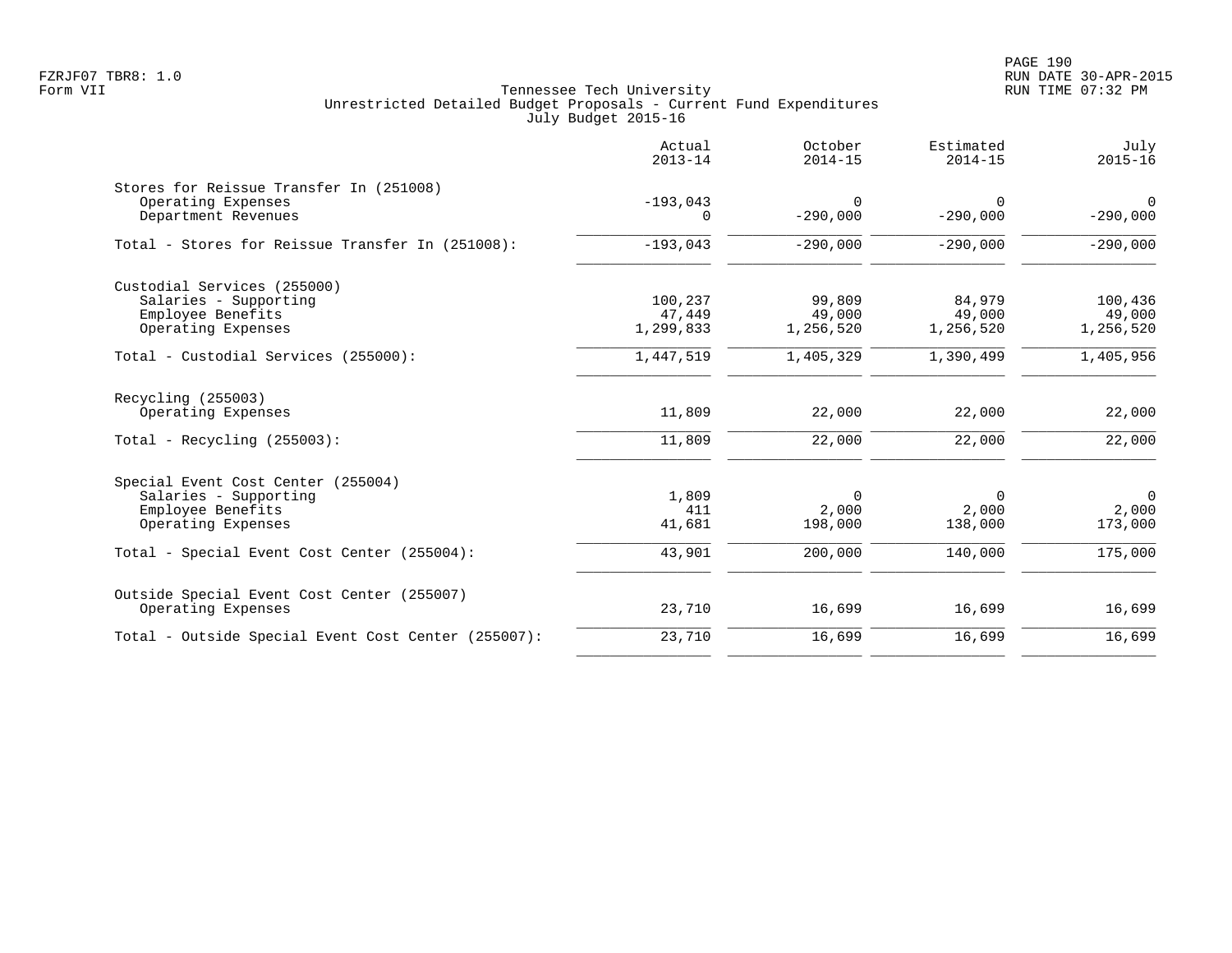|                                              | Actual<br>$2013 - 14$ | October<br>$2014 - 15$ | Estimated<br>$2014 - 15$ | July<br>$2015 - 16$   |
|----------------------------------------------|-----------------------|------------------------|--------------------------|-----------------------|
| Utilities Admin (260000)                     |                       |                        |                          |                       |
| Salaries - Supporting                        | 233,430               | 270,156                | 230,696                  | 239,716               |
| Salaries - Professional                      | 46,714                | 37,432                 | 37,432                   | 37,708                |
| Employee Benefits                            | 140,532               | 154,350                | 154,350                  | 154,350               |
| Travel                                       | 278                   | 500                    | 500                      | 500                   |
| Operating Expenses                           | 186,233               | 160,220                | 68,330                   | 160,220               |
| Total - Utilities Admin (260000):            | 607,187               | 622,658                | 491,308                  | $\overline{592, 494}$ |
| Utilities Main Campus (260001)               |                       |                        |                          |                       |
| Operating Expenses                           | 5,272,940             | 5,557,400              | 5,627,400                | 5,627,400             |
| Total - Utilities Main Campus (260001):      | 5,272,940             | 5,557,400              | 5,627,400                | 5,627,400             |
| Utilities Farm (260002)                      |                       |                        |                          |                       |
| Operating Expenses                           | 44,954                | 51,680                 | 51,680                   | 51,680                |
| Total - Utilities Farm (260002):             | 44,954                | 51,680                 | 51,680                   | 51,680                |
| Utilities Ag Pavilion (260003)               |                       |                        |                          |                       |
| Operating Expenses                           | 89,192                | 106,600                | 106,600                  | 106,600               |
| Total - Utilities Aq Pavilion (260003):      | 89,192                | 106,600                | 106,600                  | 106,600               |
| SAF Sustainable Campus Fee (260004)          |                       |                        |                          |                       |
| Salaries - Students                          | 11,290                | $\Omega$               | $\Omega$                 | $\overline{0}$        |
| Employee Benefits                            | 329                   | 700                    | 700                      | 700                   |
| Operating Expenses                           | 44,695                | 473,706                | 473,706                  | 158,760               |
| Capital Outlay                               | 73,603                | 0                      | 0                        | 0                     |
| Department Revenues                          | $-23$                 | $\Omega$               | $\Omega$                 | $\Omega$              |
| Total - SAF Sustainable Campus Fee (260004): | 129,894               | 474,406                | 474,406                  | 159,460               |
|                                              |                       |                        |                          |                       |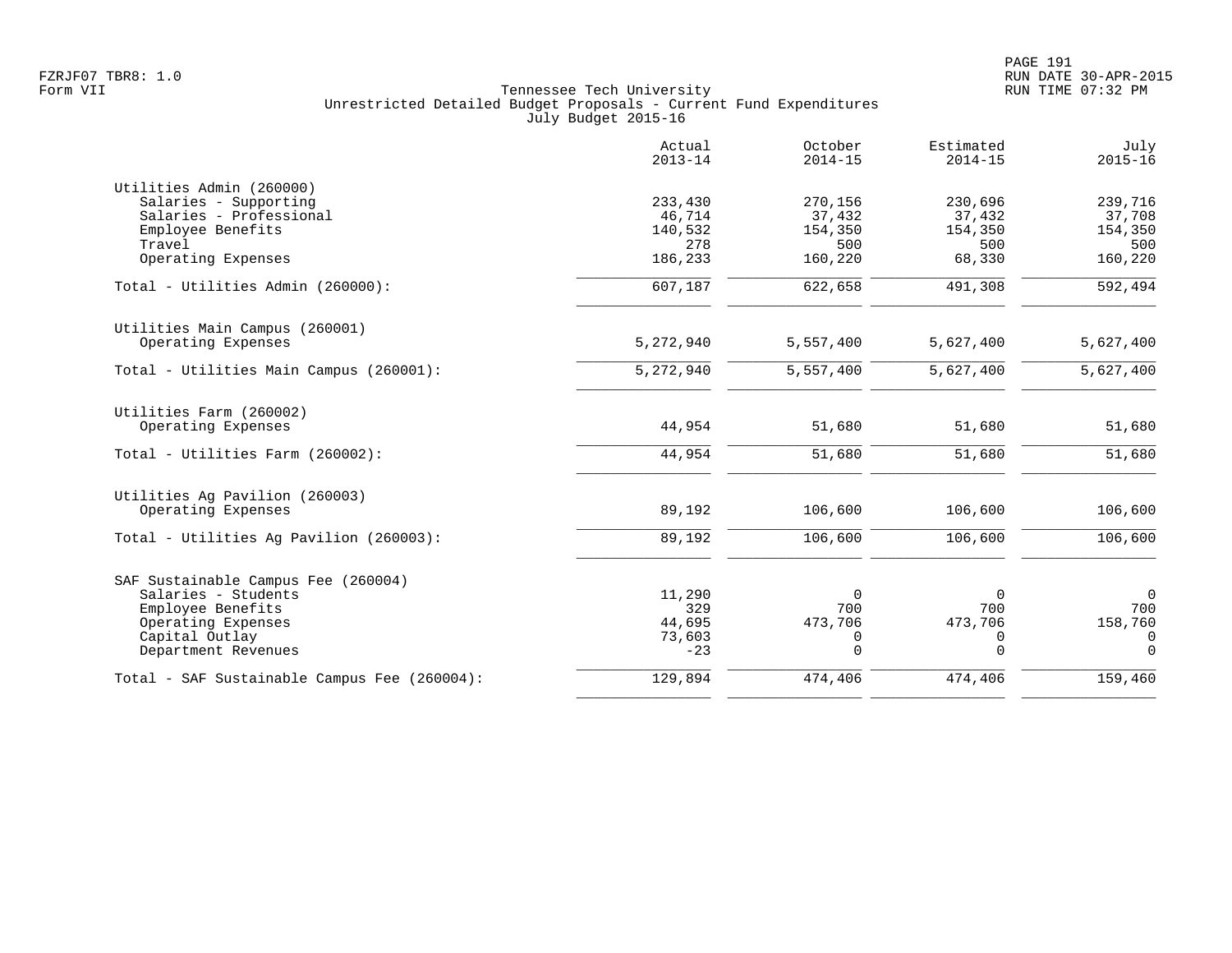PAGE 192 FZRJF07 TBR8: 1.0 RUN DATE 30-APR-2015

|                                                                                                                                                                  | Actual<br>$2013 - 14$                                       | October<br>$2014 - 15$                                         | Estimated<br>$2014 - 15$                                    | July<br>$2015 - 16$                                            |
|------------------------------------------------------------------------------------------------------------------------------------------------------------------|-------------------------------------------------------------|----------------------------------------------------------------|-------------------------------------------------------------|----------------------------------------------------------------|
| Utilities TVA Energy Reimb (260005)<br>Operating Expenses                                                                                                        | $-260,160$                                                  | $-260,000$                                                     | $-260,000$                                                  | $-260,000$                                                     |
| Total - Utilities TVA Energy Reimb (260005):                                                                                                                     | $-260,160$                                                  | $-260,000$                                                     | $-260,000$                                                  | $-260,000$                                                     |
| Utilities TVA Energy Exp (260006)<br>Operating Expenses                                                                                                          | 268,089                                                     | 111,800                                                        | 111,800                                                     | 111,800                                                        |
| Total - Utilities TVA Energy Exp (260006):                                                                                                                       | 268,089                                                     | 111,800                                                        | 111,800                                                     | 111,800                                                        |
| Utilities Alumni Building (260007)<br>Operating Expenses                                                                                                         | 0                                                           | 30,000                                                         | 30,000                                                      | 30,000                                                         |
| Total - Utilities Alumni Building (260007):                                                                                                                      | $\Omega$                                                    | 30,000                                                         | 30,000                                                      | 30,000                                                         |
| Sustainability Office (260008)<br>Salaries - Professional<br>Employee Benefits                                                                                   | 0<br>$\Omega$                                               | 55,000<br>16,500                                               | 18,340<br>6,500                                             | 55,000<br>6,500                                                |
| Total - Sustainability Office (260008):                                                                                                                          | $\Omega$                                                    | 71,500                                                         | 24,840                                                      | 61,500                                                         |
| Grounds Roads and Walks (265000)<br>Salaries - Supporting<br>Salaries - Students<br>Salaries - Professional<br>Employee Benefits<br>Travel<br>Operating Expenses | 389,437<br>$\Omega$<br>52,758<br>216,991<br>2,233<br>61,368 | 402,864<br>$\Omega$<br>58,324<br>217,090<br>$\Omega$<br>68,380 | 421,334<br>4,610<br>58,324<br>250,125<br>$\Omega$<br>45,300 | 409,455<br>$\Omega$<br>58,614<br>250,125<br>$\Omega$<br>68,380 |
| Total - Grounds Roads and Walks (265000):                                                                                                                        | 722,787                                                     | 746,658                                                        | 779,693                                                     | 786,574                                                        |
|                                                                                                                                                                  |                                                             |                                                                |                                                             |                                                                |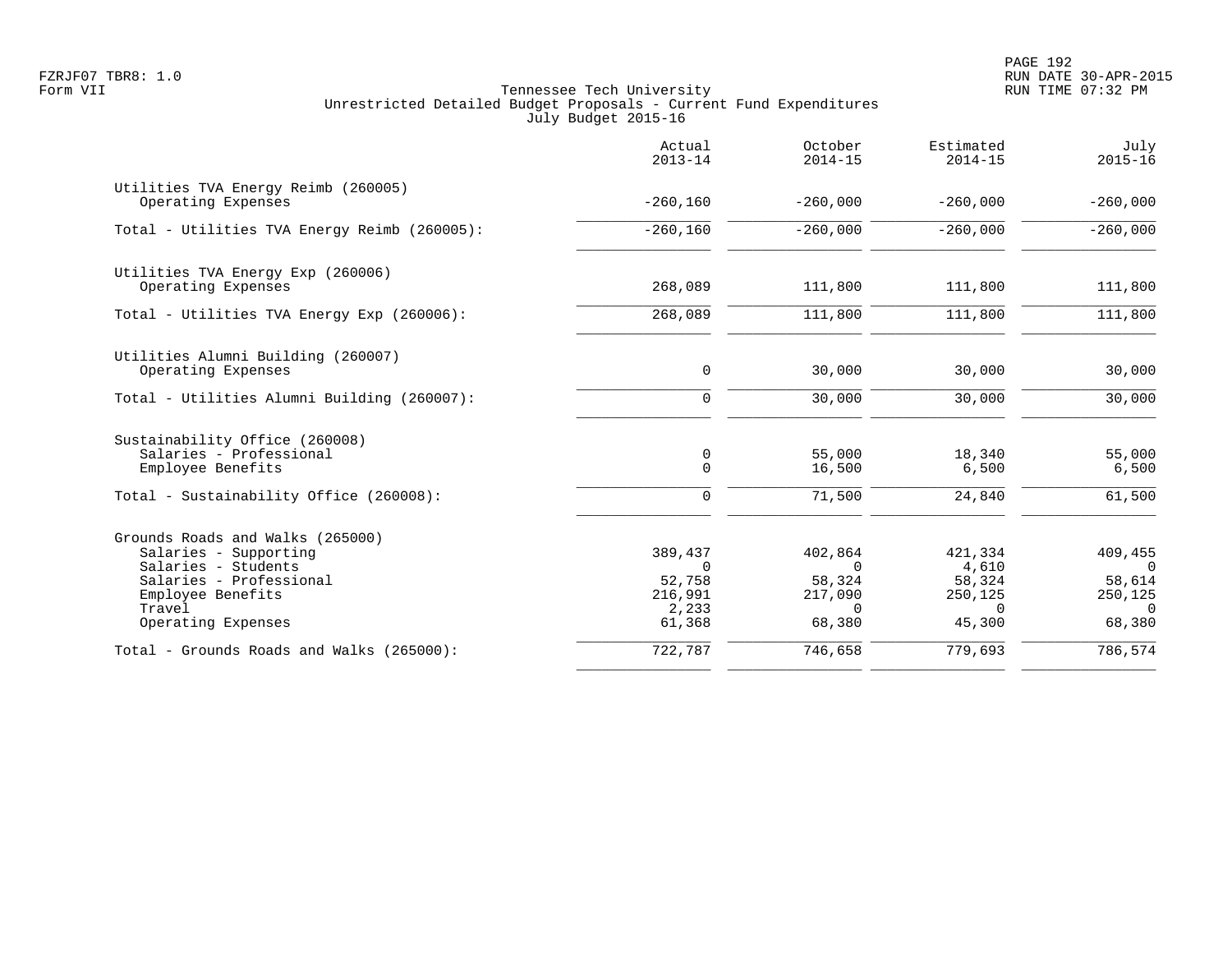|                                                                                   | Actual<br>$2013 - 14$ | October<br>$2014 - 15$ | Estimated<br>$2014 - 15$ | July<br>$2015 - 16$ |
|-----------------------------------------------------------------------------------|-----------------------|------------------------|--------------------------|---------------------|
| Grounds Refuse Disposal (265001)<br>Operating Expenses                            | 57,498                | 82,500                 | 57,500                   | 57,500              |
| Total - Grounds Refuse Disposal (265001):                                         | 57,498                | 82,500                 | 57,500                   | 57,500              |
| Major Repairs and Renovations (270000)<br>Employee Benefits<br>Operating Expenses | $\Omega$<br>279,424   | 200<br>384,444         | 200<br>384,444           | 200<br>159,920      |
| Total - Major Repairs and Renovations (270000):                                   | 279,424               | 384,644                | 384,644                  | 160,120             |
| TBR Spouse Dependent Discount (700000)<br>Employee Benefits                       | 59,731                | 54,160                 | 54,160                   | 54,160              |
| Total - TBR Spouse Dependent Discount (700000):                                   | 59,731                | 54,160                 | 54,160                   | 54,160              |
| TBR Employ Remission PC191 (700001)<br>Employee Benefits                          | 2,790                 | 6,530                  | 6,530                    | 6,530               |
| Total - TBR Employ Remission PC191 (700001):                                      | 2,790                 | 6,530                  | 6,530                    | 6,530               |
| E and G Data Processing Allocation (700003)<br>Department Revenues                | 33,118                | 46,560                 | 46,550                   | 42,990              |
| Total - E and G Data Processing Allocation (700003):                              | 33,118                | 46,560                 | 46,550                   | 42,990              |
|                                                                                   |                       |                        |                          |                     |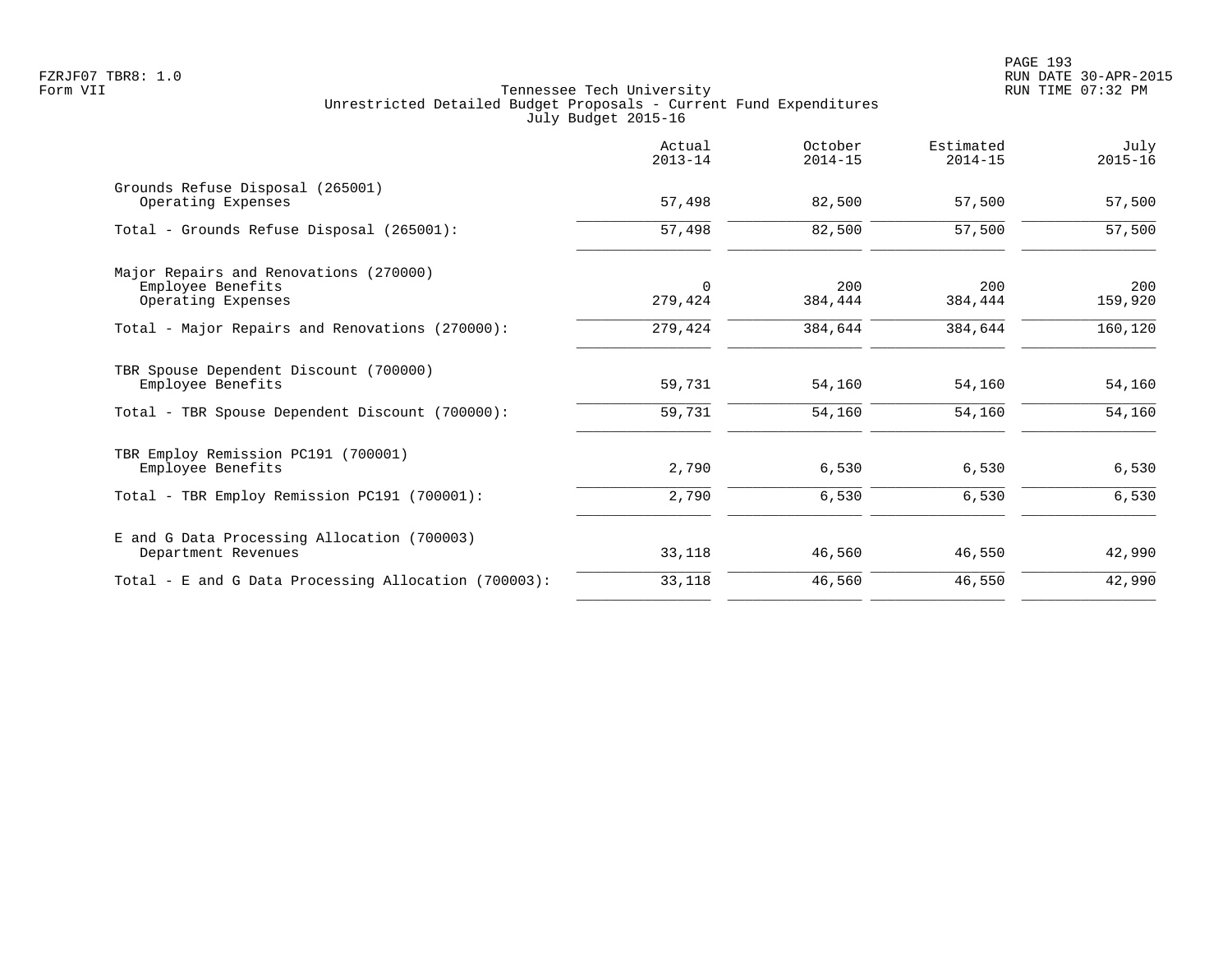|                                                                                                                                                        | Actual<br>$2013 - 14$                               | October<br>$2014 - 15$                    | Estimated<br>$2014 - 15$                         | July<br>$2015 - 16$                              |
|--------------------------------------------------------------------------------------------------------------------------------------------------------|-----------------------------------------------------|-------------------------------------------|--------------------------------------------------|--------------------------------------------------|
| E and G Claims Adjustment (700004)<br>Operating Expenses                                                                                               | 12,811                                              | 21,180                                    | 13,810                                           | 13,810                                           |
| Total - E and G Claims Adjustment $(700004)$ :                                                                                                         | 12,811                                              | 21,180                                    | 13,810                                           | 13,810                                           |
| $E$ and G Support (700005)<br>Salaries - Administrative<br>Salaries - Supporting<br>Salaries - Professional<br>Employee Benefits<br>Operating Expenses | 0<br>$\mathbf 0$<br>$\Omega$<br>16,563<br>$-12,427$ | 0<br>0<br>$\Omega$<br>204,410<br>$-8,150$ | 0<br>$\Omega$<br>$\Omega$<br>166,029<br>$-8,195$ | 1,660<br>30,945<br>10,570<br>180,389<br>$-8,203$ |
| Total - E and G Support $(700005)$ :                                                                                                                   | 4,136                                               | 196,260                                   | 157,834                                          | 215,361                                          |
| E and G Other Salary Pool (700009)<br>Salaries - Supporting                                                                                            | 0                                                   | 19,520                                    | 19,520                                           | 19,520                                           |
| Total - E and G Other Salary Pool (700009):                                                                                                            | $\mathbf 0$                                         | 19,520                                    | 19,520                                           | 19,520                                           |
| App Plant Non Utility Allocation (700038)<br>Department Revenues                                                                                       | $-807,700$                                          | $-982,680$                                | $-922,650$                                       | $-979,660$                                       |
| Total - App Plant Non Utility Allocation (700038):                                                                                                     | $-807,700$                                          | $-982,680$                                | $-922,650$                                       | $-979,660$                                       |
| App Plant Utilities Allocation (700039)<br>Department Revenues                                                                                         | $-907,740$                                          | $-929,800$                                | $-941,840$                                       | $-941,840$                                       |
| Total - App Plant Utilities Allocation (700039):                                                                                                       | $-907,740$                                          | $-929,800$                                | $-941,840$                                       | $-941,840$                                       |
|                                                                                                                                                        |                                                     |                                           |                                                  |                                                  |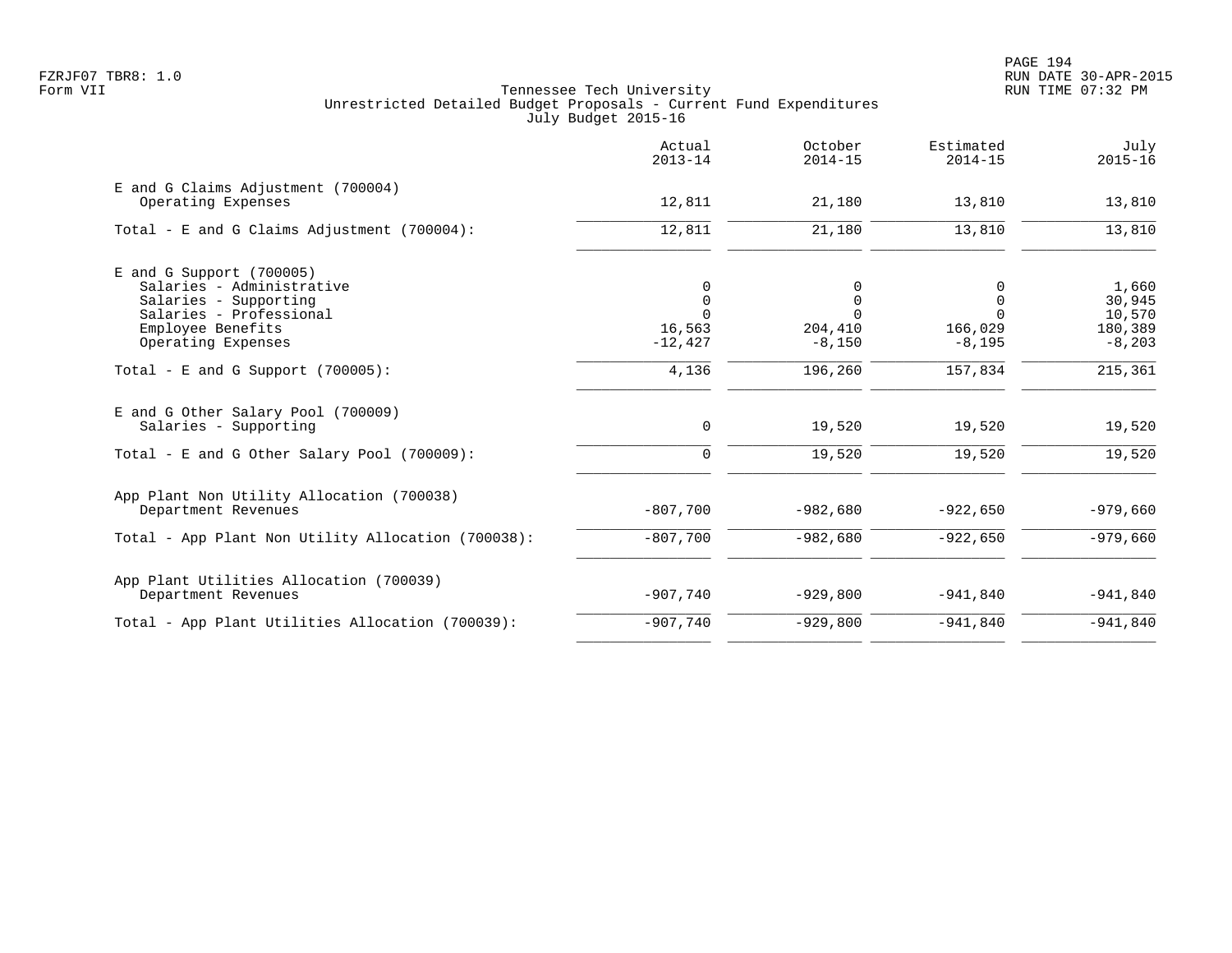PAGE 195 FZRJF07 TBR8: 1.0 RUN DATE 30-APR-2015

|                                                                              | Actual<br>$2013 - 14$ | October<br>$2014 - 15$ | Estimated<br>$2014 - 15$ | July<br>$2015 - 16$ |
|------------------------------------------------------------------------------|-----------------------|------------------------|--------------------------|---------------------|
| App Plant CC Utility Alloc (700042)<br>Department Revenues                   | $-21,560$             | $-21,340$              | $-21,340$                | $-21,340$           |
| Total - App Plant CC Utility Alloc (700042):                                 | $-21,560$             | $-21,340$              | $-21,340$                | $-21,340$           |
| App Plant CC Non Utility Alloc (700043)<br>Department Revenues               | $-64,080$             | $-63,800$              | $-63,940$                | $-65,850$           |
| Total - App Plant CC Non Utility Alloc (700043):                             | $-64,080$             | $-63,800$              | $-63,940$                | $-65,850$           |
| Post Office Allocation (700045)<br>Operating Expenses<br>Department Revenues | $\mathbf 0$<br>4,700  | 4,440<br>$\Omega$      | 4,440<br>$\Omega$        | 4,810<br>$\Omega$   |
| Total - Post Office Allocation (700045):                                     | 4,700                 | 4,440                  | 4,440                    | 4,810               |
| Building Maintenance Support (700052)<br>Employee Benefits                   | 0                     | 7,900                  | 7,900                    | 7,900               |
| Total - Building Maintenance Support (700052):                               | $\mathbf 0$           | 7,900                  | 7,900                    | 7,900               |
| TTU Staff Scholarships (700067)<br>Employee Benefits                         | 894                   | 894                    | $\mathbf 0$              | $\mathbf 0$         |
| Total - TTU Staff Scholarships (700067):                                     | 894                   | 894                    | $\mathbf 0$              | $\mathbf 0$         |
|                                                                              |                       |                        |                          |                     |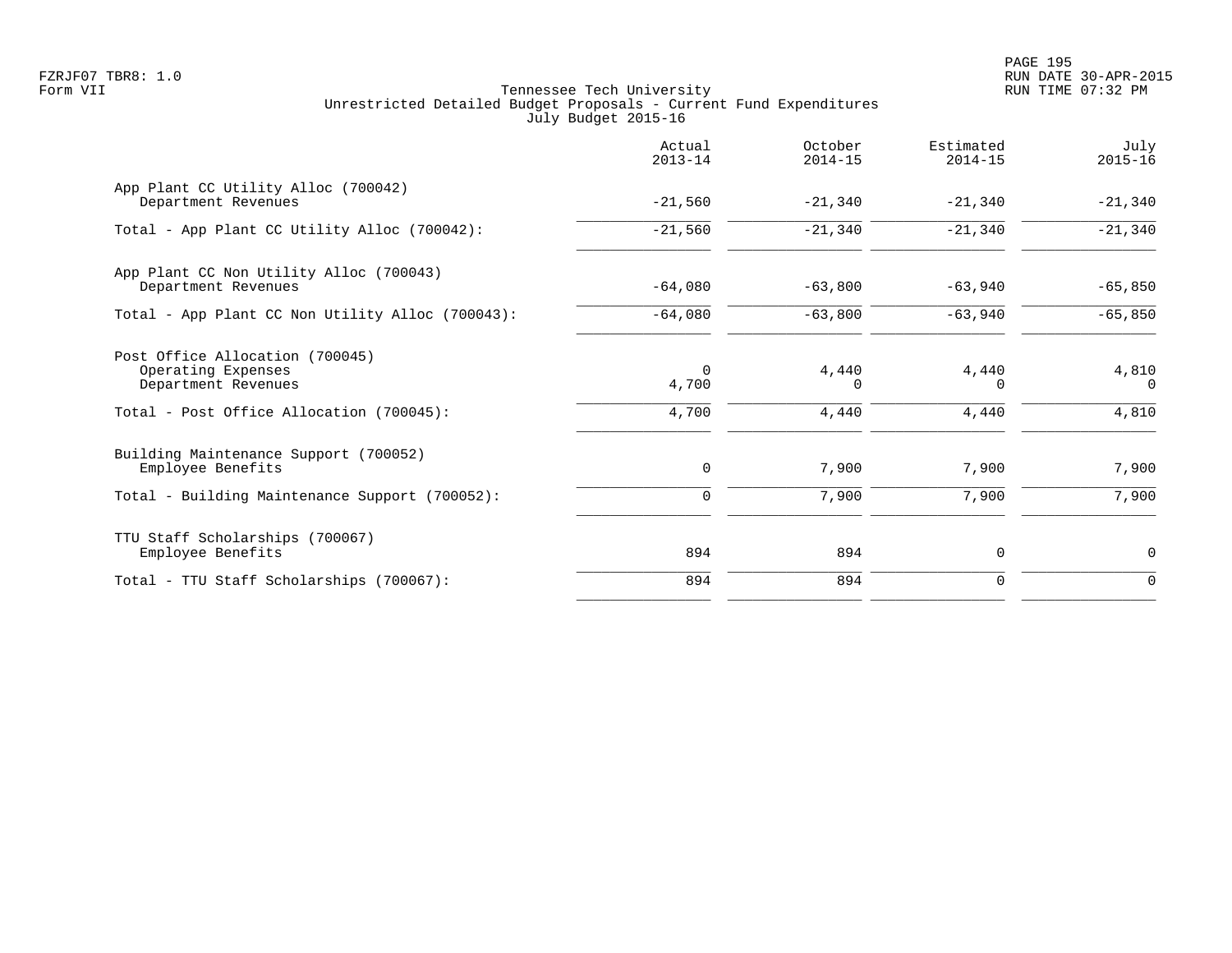# FZRJF07 TBR8: 1.0 RUN DATE 30-APR-2015 Tennessee Tech University Unrestricted Detailed Budget Proposals - Current Fund Expenditures July Budget 2015-16

|                               | Actual<br>$2013 - 14$ | October<br>$2014 - 15$ | Estimated<br>$2014 - 15$ | July<br>$2015 - 16$ |
|-------------------------------|-----------------------|------------------------|--------------------------|---------------------|
| Total - Physical Plant (500): |                       |                        |                          |                     |
| Salaries - Administrative     | 111,244               | 110,090                | 110,090                  | 112,396             |
| Salaries - Supporting         | 1,932,632             | 2,244,858              | 2,159,508                | 2,290,936           |
| Salaries - Students           | 26,334                | 26,195                 | 20,235                   | 16,770              |
| Salaries - Professional       | 497,272               | 709,288                | 517,828                  | 720,536             |
| Employee Benefits             | 1,374,616             | 1,651,734              | 1,648,209                | 1,663,839           |
| Travel                        | 5,898                 | 14,430                 | 26,250                   | 14,430              |
| Operating Expenses            | 9,853,777             | 10,657,686             | 11,004,544               | 9,885,962           |
| Capital Outlay                | 225,612               | 31,150                 | 31,150                   | $\Omega$            |
| Department Revenues           | $-1,763,440$          | $-2, 250, 060$         | $-2, 202, 220$           | $-2,468,461$        |
| Total                         | 12, 263, 945          | 13, 195, 371           | 13, 315, 594             | 12,236,408          |
|                               |                       |                        |                          |                     |
| Total - Physical Plant (50):  |                       |                        |                          |                     |
| Salaries - Administrative     | 111,244               | 110,090                | 110,090                  | 112,396             |
| Salaries - Supporting         | 1,932,632             | 2,244,858              | 2,159,508                | 2,290,936           |
| Salaries - Students           | 26,334                | 26,195                 | 20,235                   | 16,770              |
| Salaries - Professional       | 497,272               | 709,288                | 517,828                  | 720,536             |
| Employee Benefits             | 1,374,616             | 1,651,734              | 1,648,209                | 1,663,839           |
| Travel                        | 5,898                 | 14,430                 | 26,250                   | 14,430              |
| Operating Expense             | 9,853,777             | 10,657,686             | 11,004,544               | 9,885,962           |
| Capital Outlay                | 225,612               | 31,150                 | 31,150                   | $\Omega$            |
| Department Revenues           | $-1,763,440$          | $-2, 250, 060$         | $-2, 202, 220$           | $-2,468,461$        |
| Total                         | 12, 263, 945          | 13, 195, 371           | 13, 315, 594             | 12, 236, 408        |
|                               |                       |                        |                          |                     |

 Scholarships and Fellowships (55) Scholarships and Fellowships (550)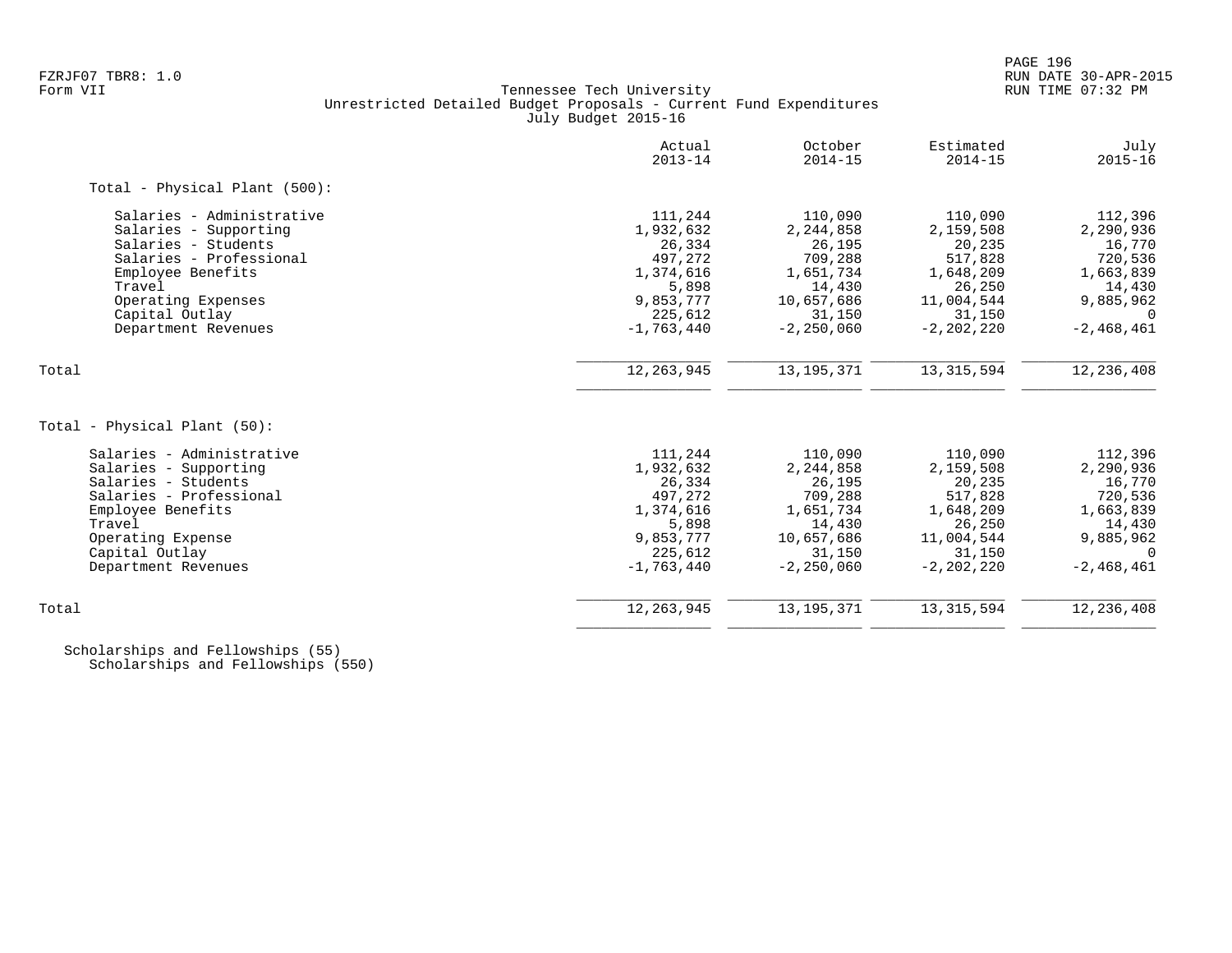PAGE 197 FZRJF07 TBR8: 1.0 RUN DATE 30-APR-2015

|                                                            | Actual<br>$2013 - 14$ | October<br>$2014 - 15$ | Estimated<br>$2014 - 15$ | July<br>$2015 - 16$ |
|------------------------------------------------------------|-----------------------|------------------------|--------------------------|---------------------|
| Presidential Scholarship (110021)<br>Operating Expenses    | 3,280                 | 0                      | $\mathbf{0}$             | 0                   |
| Total - Presidential Scholarship (110021):                 | 3,280                 | $\mathbf 0$            | $\Omega$                 | $\Omega$            |
| Alumni Scholarships (120019)<br>Operating Expenses         | 11,000                | 72,780                 | 72,780                   | 72,780              |
| Total - Alumni Scholarships (120019):                      | 11,000                | 72,780                 | 72,780                   | 72,780              |
| Honors Scholarship (121901)<br>Operating Expenses          | 610,625               | 610,640                | 610,640                  | 610,640             |
| Total - Honors Scholarship (121901):                       | 610,625               | 610,640                | 610,640                  | 610,640             |
| Comm Coll Scholarship (121902)<br>Operating Expenses       | 97,000                | 134,230                | 254,750                  | 134,230             |
| Total - Comm Coll Scholarship (121902):                    | 97,000                | 134,230                | 254,750                  | 134,230             |
| Academic Work Study Program (122002)<br>Operating Expenses | 2,000                 | 0                      | 0                        | 0                   |
| Total - Academic Work Study Program (122002):              | 2,000                 | $\mathbf 0$            | $\mathbf 0$              | $\mathbf 0$         |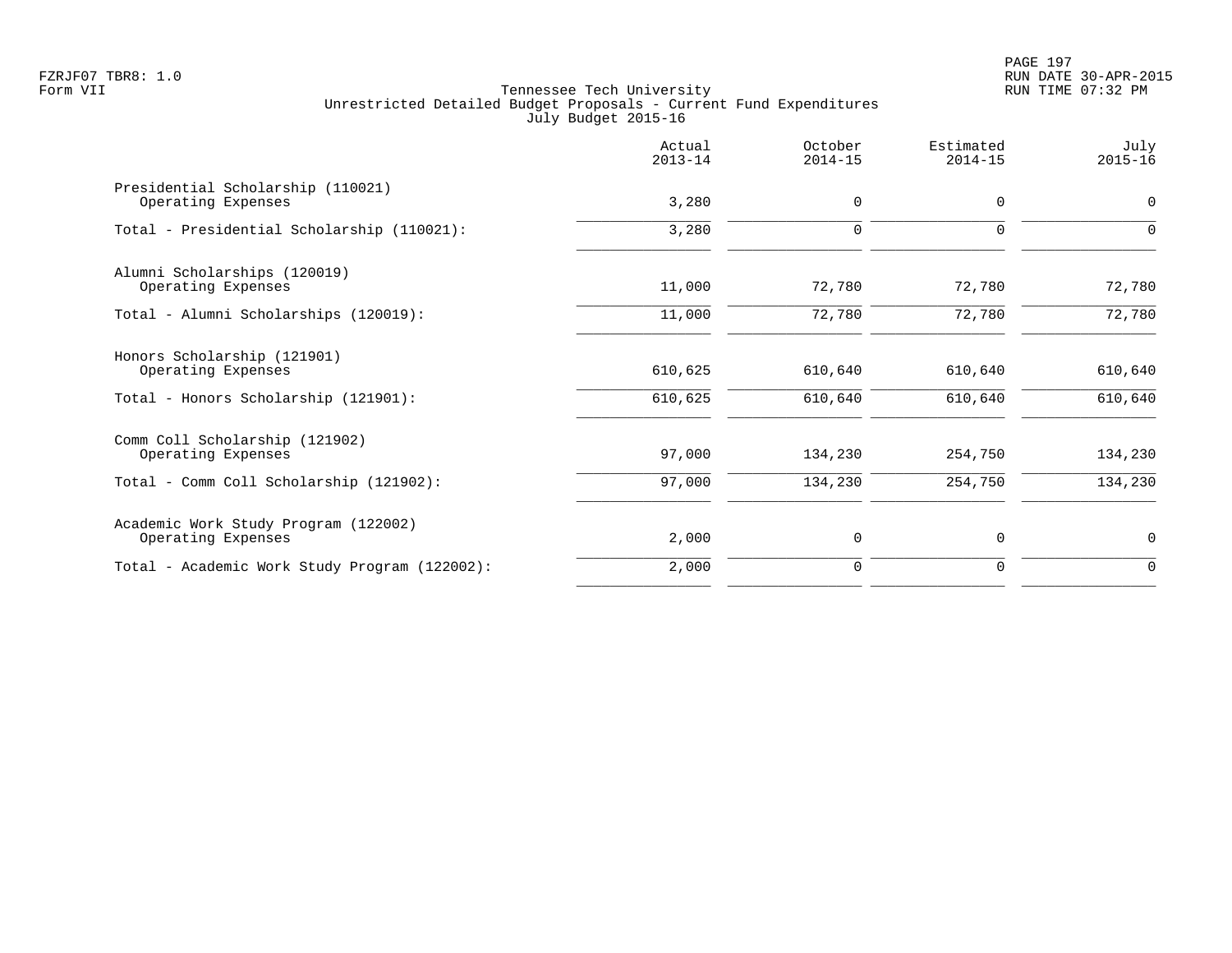PAGE 198 FZRJF07 TBR8: 1.0 RUN DATE 30-APR-2015

|                                                                  | Actual<br>$2013 - 14$ | October<br>$2014 - 15$ | Estimated<br>$2014 - 15$ | July<br>$2015 - 16$ |
|------------------------------------------------------------------|-----------------------|------------------------|--------------------------|---------------------|
| Financial Aid Housing Scholarship (122003)<br>Operating Expenses | 25,940                | 39,600                 | 41,445                   | 39,600              |
| Total - Financial Aid Housing Scholarship (122003):              | 25,940                | 39,600                 | 41,445                   | 39,600              |
| SEOG Matching (122004)<br>Operating Expenses                     | 63,333                | 64,690                 | 65,250                   | 64,690              |
| Total - SEOG Matching (122004):                                  | 63,333                | 64,690                 | 65,250                   | 64,690              |
| UAS (122005)<br>Operating Expenses                               | 2,895,468             | 3,580,040              | 3,835,735                | 3,580,040           |
| $Total - UAS (122005):$                                          | 2,895,468             | 3,580,040              | 3,835,735                | 3,580,040           |
| Science Fair Scholarship (123011)<br>Operating Expenses          | 0                     | 31,650                 | 31,650                   | 31,650              |
| Total - Science Fair Scholarship (123011):                       | 0                     | 31,650                 | 31,650                   | 31,650              |
| Alumni OST Scholarship (123012)<br>Operating Expenses            | 500                   | 53,310                 | 39,310                   | 53,310              |
| Total - Alumni OST Scholarship (123012):                         | 500                   | 53,310                 | 39,310                   | 53,310              |
|                                                                  |                       |                        |                          |                     |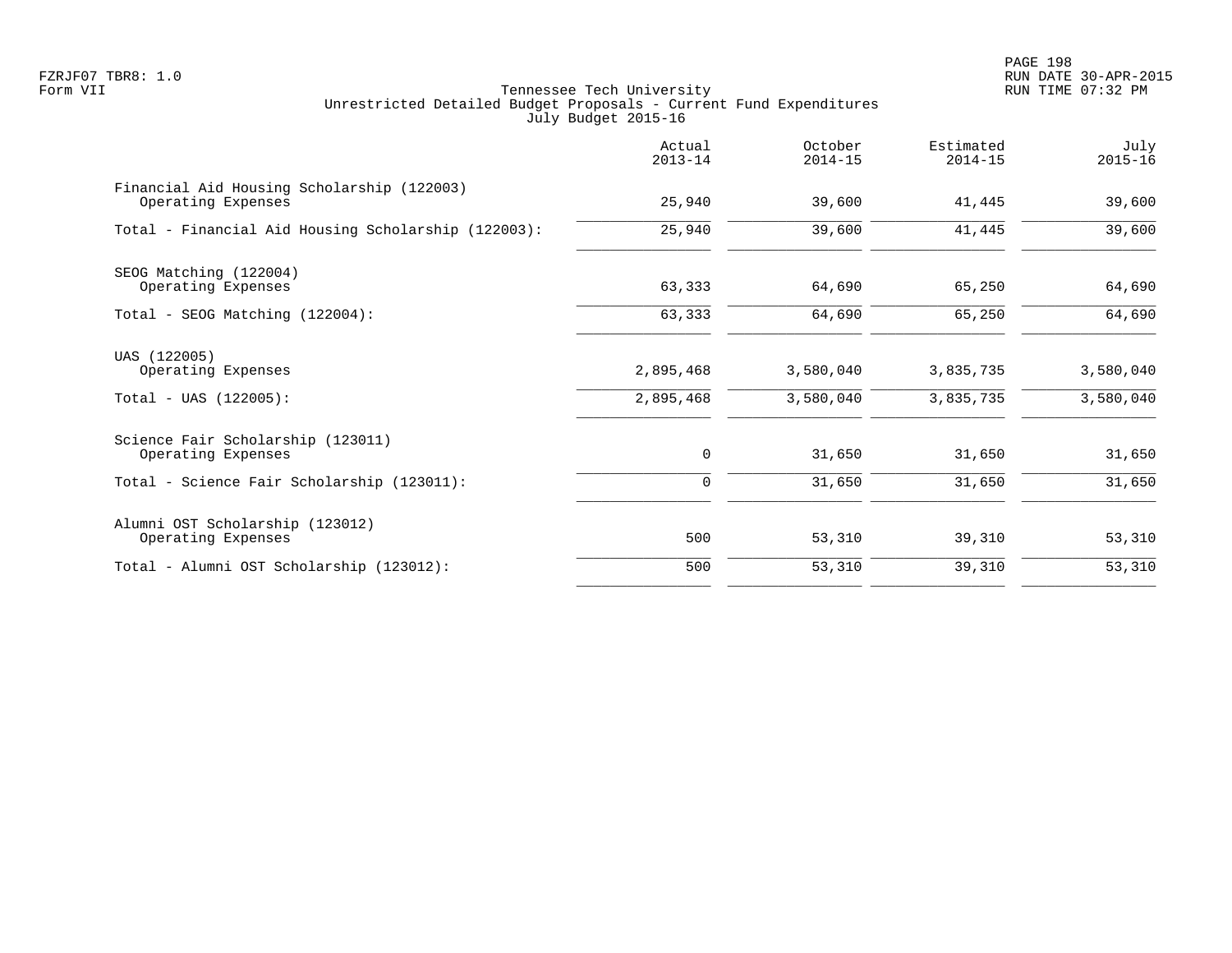| Actual<br>$2013 - 14$ | October<br>$2014 - 15$ | Estimated<br>$2014 - 15$ | July<br>$2015 - 16$ |
|-----------------------|------------------------|--------------------------|---------------------|
| 4,000                 | 11,780                 | 11,780                   | 11,780              |
| 4,000                 | 11,780                 | 11,780                   | 11,780              |
| 89,000                | 217,440                | 127,440                  | 217,440             |
| 89,000                | 217,440                | 127,440                  | 217,440             |
| 158,532               | 251,300                | 1,300                    | 251,300             |
| 158,532               | 251,300                | 1,300                    | 251,300             |
| 0                     | 123,810                | 1,810                    | 123,810             |
| $\Omega$              | 123,810                | 1,810                    | 123,810             |
| 24,780                | 26,030                 | 26,030                   | 26,030              |
| 24,780                | 26,030                 | 26,030                   | 26,030              |
|                       |                        |                          |                     |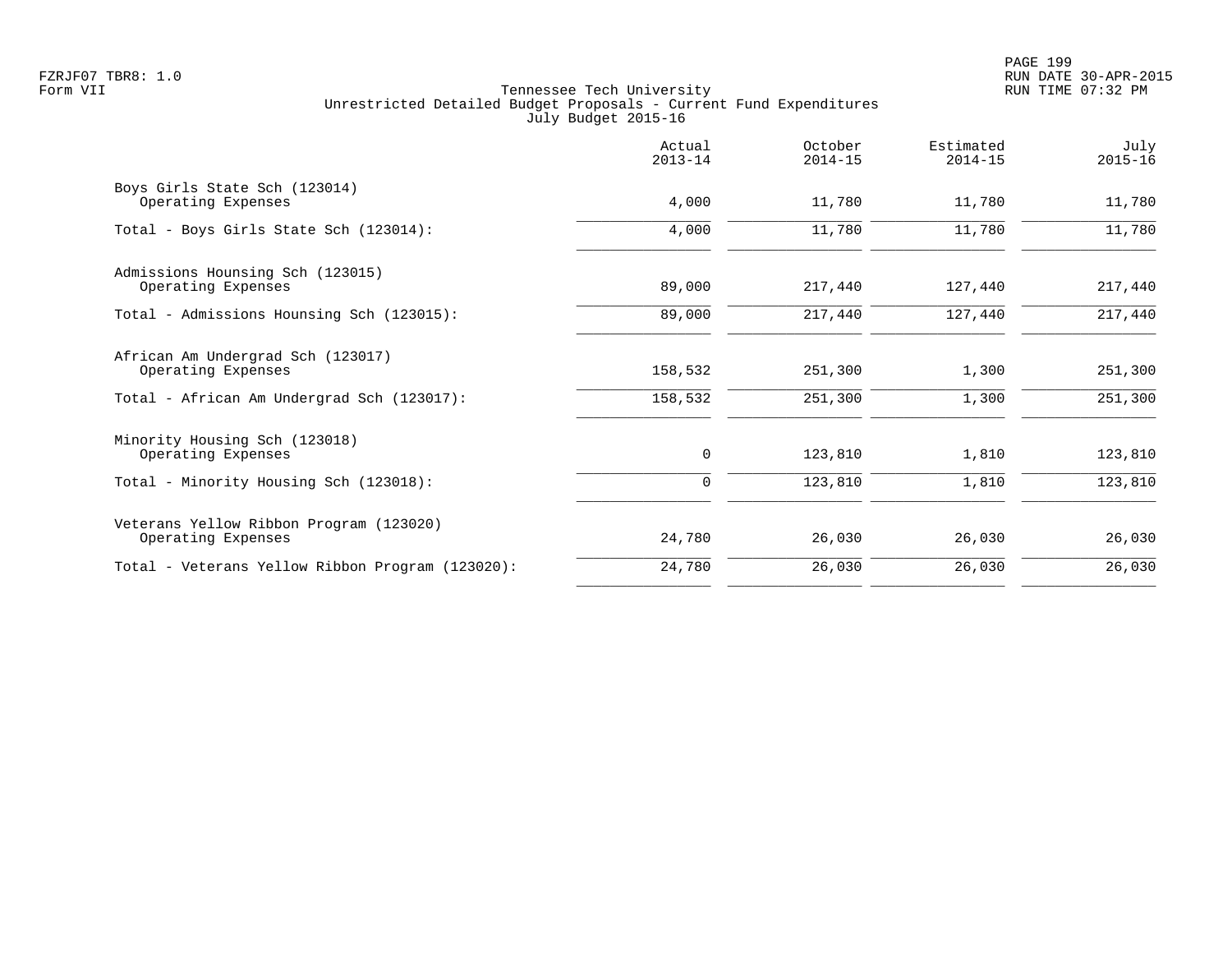|                                                                    | Actual<br>$2013 - 14$ | October<br>$2014 - 15$ | Estimated<br>$2014 - 15$ | July<br>$2015 - 16$ |
|--------------------------------------------------------------------|-----------------------|------------------------|--------------------------|---------------------|
| UAS International (123720)<br>Operating Expenses                   | 12,120                | 12,200                 | 200                      | 12,200              |
| Total - UAS International (123720):                                | 12,120                | 12,200                 | 200                      | 12,200              |
| International Merit Scholarship (123721)<br>Operating Expenses     | 240,871               | 542,880                | 555,050                  | 542,880             |
| Total - International Merit Scholarship (123721):                  | 240,871               | 542,880                | 555,050                  | 542,880             |
| International Legacy Scholarship (123722)<br>Operating Expenses    | 1,000                 | 13,920                 | 13,920                   | 13,920              |
| Total - International Legacy Scholarship (123722):                 | 1,000                 | 13,920                 | 13,920                   | 13,920              |
| Multinational Enhancement Svc Schol (123723)<br>Operating Expenses | 118,584               | 371,200                | 371,200                  | 371,200             |
| Total - Multinational Enhancement Svc Schol (123723):              | 118,584               | 371,200                | 371,200                  | 371,200             |
| Fulbright Scholars OST (123724)<br>Operating Expenses              | 23,125                | 23,200                 | 47,250                   | 23,200              |
| Total - Fulbright Scholars OST (123724):                           | 23,125                | 23,200                 | 47,250                   | 23,200              |
|                                                                    |                       |                        |                          |                     |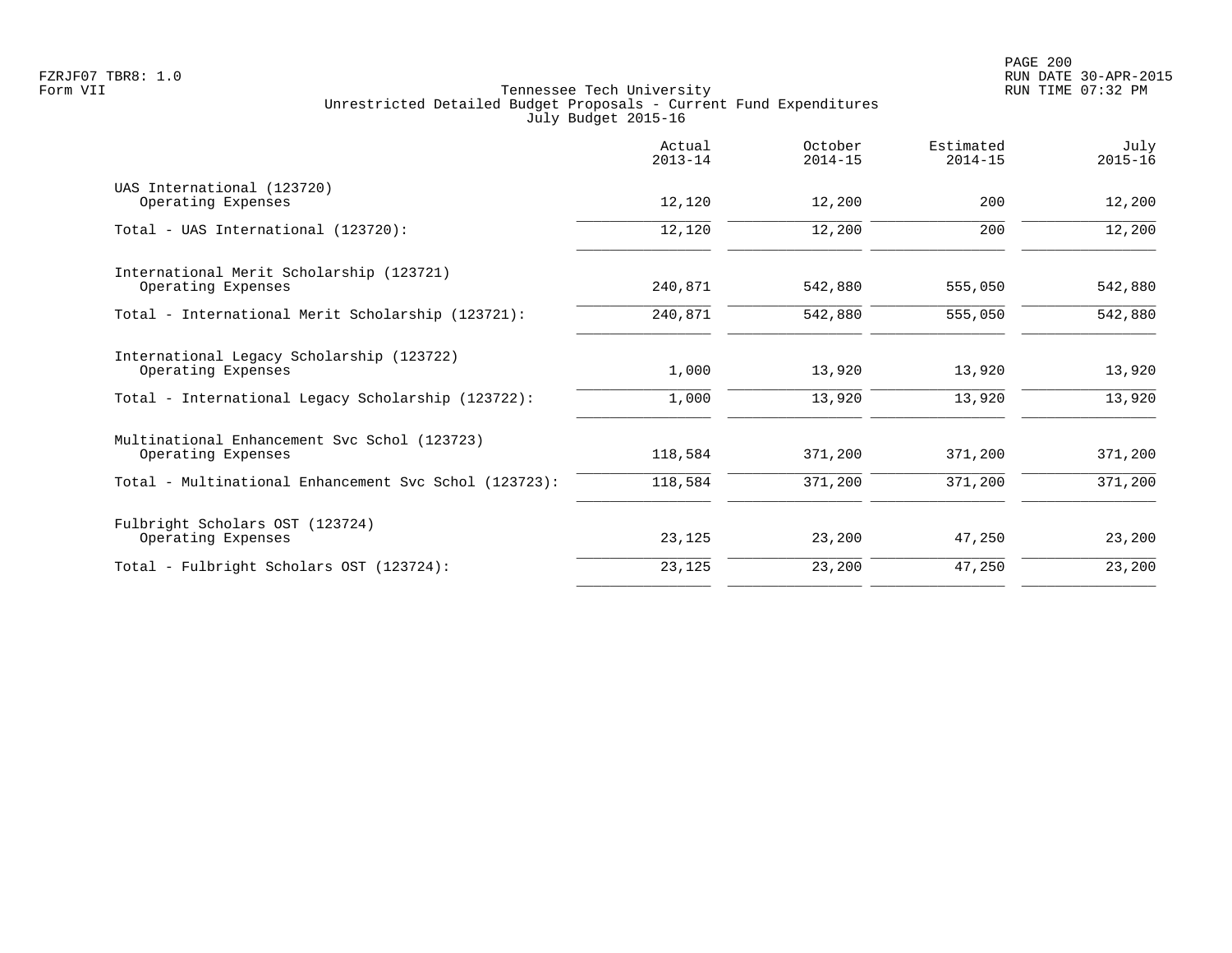PAGE 201 FZRJF07 TBR8: 1.0 RUN DATE 30-APR-2015

|                                                               | Actual<br>$2013 - 14$ | October<br>$2014 - 15$ | Estimated<br>$2014 - 15$ | July<br>$2015 - 16$ |
|---------------------------------------------------------------|-----------------------|------------------------|--------------------------|---------------------|
| Institutional Scholarship Fund (123800)<br>Operating Expenses | 1,750                 | 20,000                 | 20,000                   | 20,000              |
| Total - Institutional Scholarship Fund (123800):              | 1,750                 | 20,000                 | 20,000                   | 20,000              |
| ROTC Housing Scholarship (125601)<br>Operating Expenses       | 114,034               | 123,810                | 128,000                  | 123,810             |
| Total - ROTC Housing Scholarship (125601):                    | 114,034               | 123,810                | 128,000                  | 123,810             |
| ROTC STEM Scholarships (125604)<br>Operating Expenses         | $\mathbf 0$           | 100,000                | 132,585                  | 100,000             |
| Total - ROTC STEM Scholarships (125604):                      | $\mathbf 0$           | 100,000                | 132,585                  | 100,000             |
| Varsity Spirit Scholarship (129008)<br>Operating Expenses     | $\mathbf 0$           | 5,000                  | 5,000                    | 5,000               |
| Total - Varsity Spirit Scholarship (129008):                  | 0                     | 5,000                  | 5,000                    | 5,000               |
| Chemistry LM Scholarships (131509)<br>Operating Expenses      | 0                     | 14,000                 | 12,215                   | 12,215              |
| Total - Chemistry LM Scholarships (131509):                   | $\Omega$              | 14,000                 | 12,215                   | 12,215              |
|                                                               |                       |                        |                          |                     |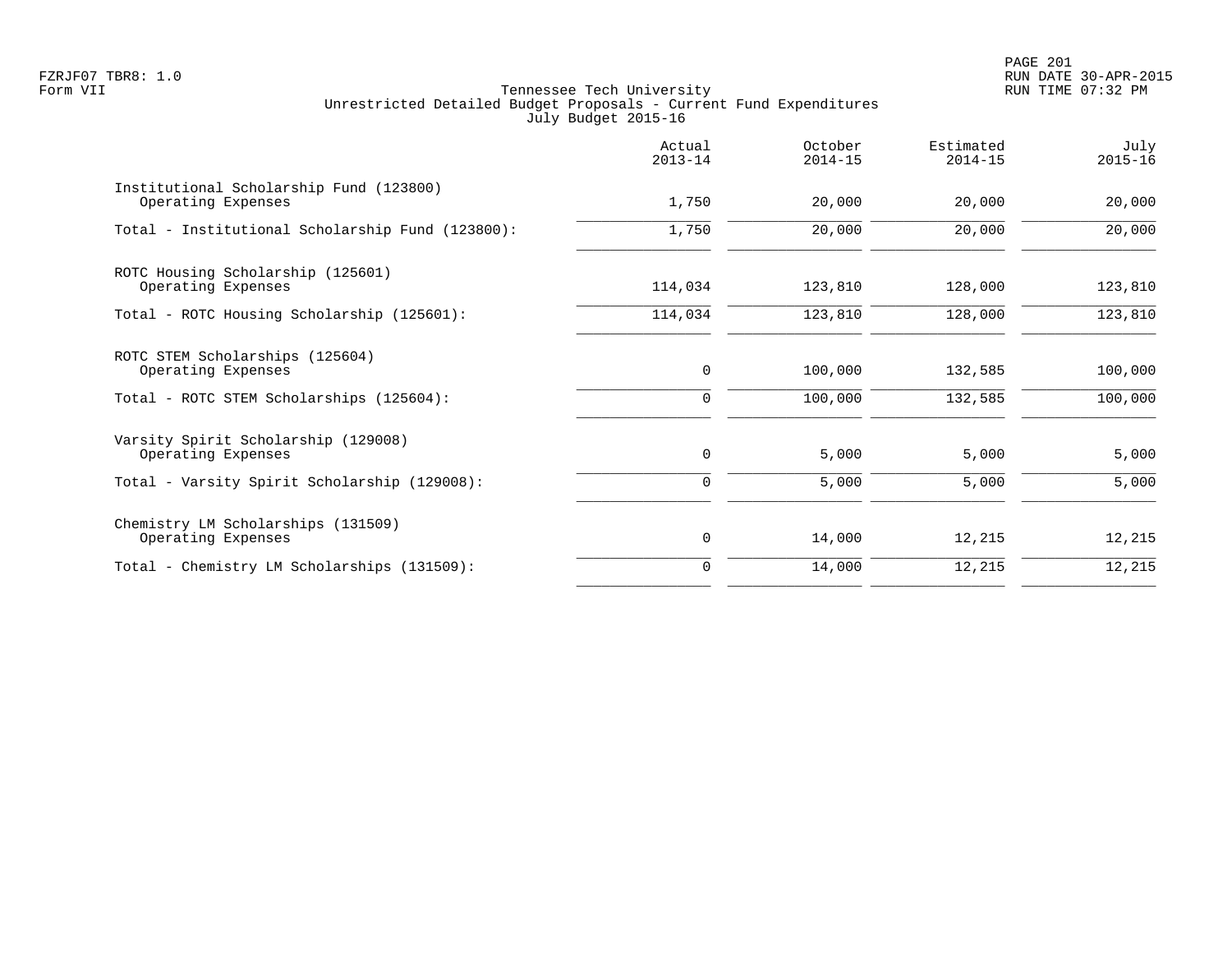|                                                             | Actual<br>$2013 - 14$ | October<br>$2014 - 15$ | Estimated<br>$2014 - 15$ | July<br>$2015 - 16$ |
|-------------------------------------------------------------|-----------------------|------------------------|--------------------------|---------------------|
| Physics LM Scholarships (135009)<br>Operating Expenses      | 0                     | 0                      | 4,600                    | 4,600               |
| Total - Physics LM Scholarships (135009):                   | $\Omega$              | $\Omega$               | 4,600                    | 4,600               |
| Don Cook Scholarship (140020)<br>Operating Expenses         | $\mathbf 0$           | 3,700                  | 3,700                    | 3,700               |
| Total - Don Cook Scholarship (140020):                      | $\mathbf 0$           | 3,700                  | 3,700                    | 3,700               |
| Grad Sch SREB Scholarhsip (176007)<br>Operating Expenses    | $\mathbf 0$           | 4,278                  | 6,738                    | $\mathbf 0$         |
| Total - Grad Sch SREB Scholarhsip (176007):                 | 0                     | 4,278                  | 6,738                    | $\Omega$            |
| Early Admissions Scholarship (180011)<br>Operating Expenses | 2,000                 | 70,210                 | 210                      | 70,210              |
| Total - Early Admissions Scholarship (180011):              | 2,000                 | 70,210                 | 210                      | 70,210              |
| Restricted Ext Prog Regl Dev (180013)<br>Operating Expenses | 0                     | 152,910                | 910                      | 152,910             |
| Total - Restricted Ext Prog Regl Dev (180013):              | $\Omega$              | 152,910                | 910                      | 152,910             |
|                                                             |                       |                        |                          |                     |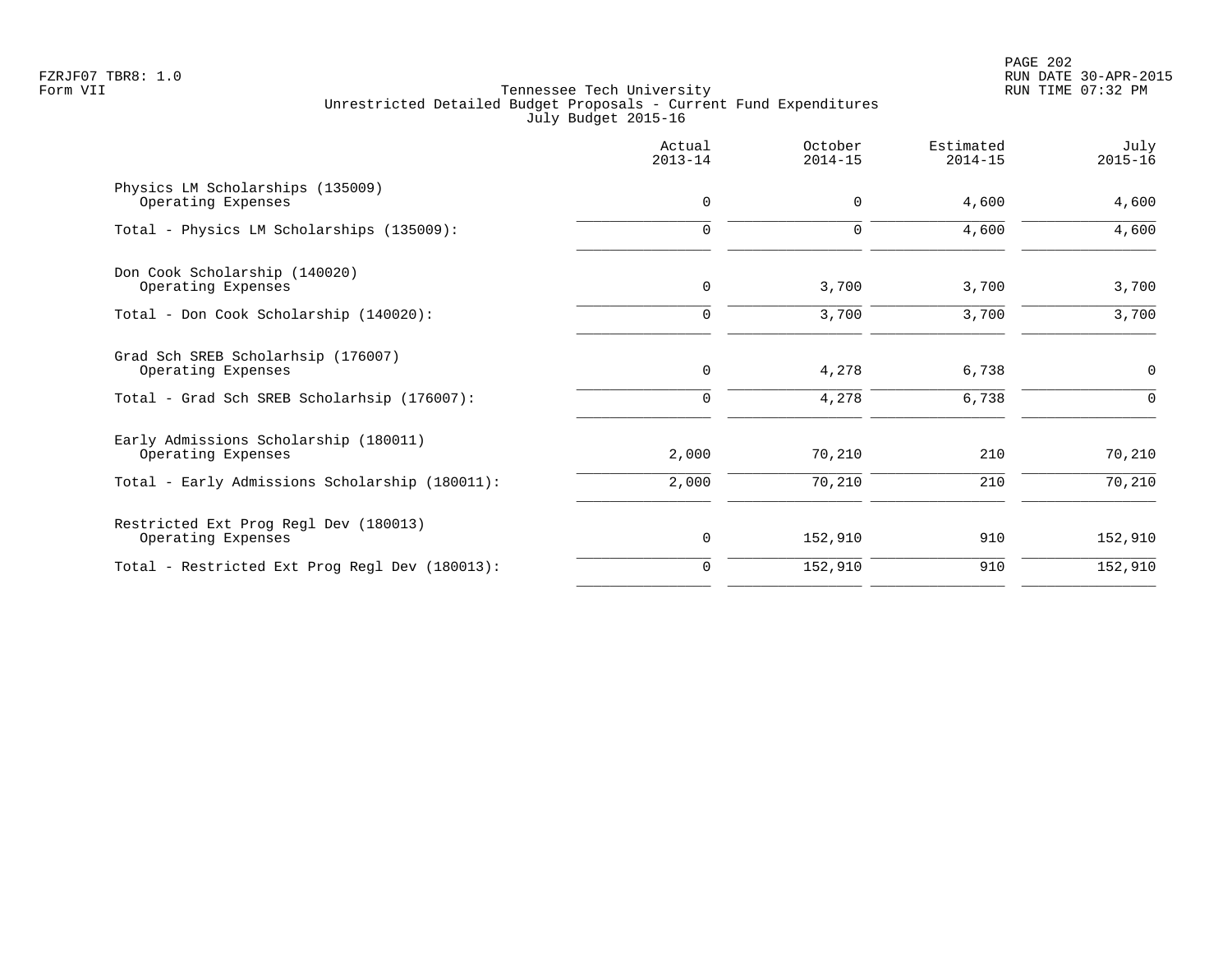PAGE 203 FZRJF07 TBR8: 1.0 RUN DATE 30-APR-2015

|                                                                  | Actual<br>$2013 - 14$ | October<br>$2014 - 15$ | Estimated<br>$2014 - 15$ | July<br>$2015 - 16$ |
|------------------------------------------------------------------|-----------------------|------------------------|--------------------------|---------------------|
| TBR Spouse Dependent Discount (700000)<br>Operating Expenses     | 4,225                 | 8,960                  | 21,340                   | 8,960               |
| Total - TBR Spouse Dependent Discount (700000):                  | 4,225                 | 8,960                  | 21,340                   | 8,960               |
| TBR Employ Remission PC191 (700001)<br>Operating Expenses        | 82,497                | 60,090                 | 95,000                   | 60,090              |
| Total - TBR Employ Remission PC191 (700001):                     | 82,497                | 60,090                 | 95,000                   | 60,090              |
| Non TTU Staff Scholarships (700053)<br>Operating Expenses        | 12,680                | 11,040                 | 2,148                    | 2,148               |
| Total - Non TTU Staff Scholarships (700053):                     | 12,680                | 11,040                 | 2,148                    | 2,148               |
| Armed Forces Dependent Schoarship (700054)<br>Operating Expenses | 0                     | 12,410                 | 410                      | 12,410              |
| Total - Armed Forces Dependent Schoarship (700054):              | 0                     | 12,410                 | 410                      | 12,410              |
| TSAC Scholarship Match (700055)<br>Operating Expenses            | 3,250                 | 6,270                  | 2,010                    | 6,270               |
| Total - TSAC Scholarship Match (700055):                         | 3,250                 | 6,270                  | 2,010                    | 6,270               |
|                                                                  |                       |                        |                          |                     |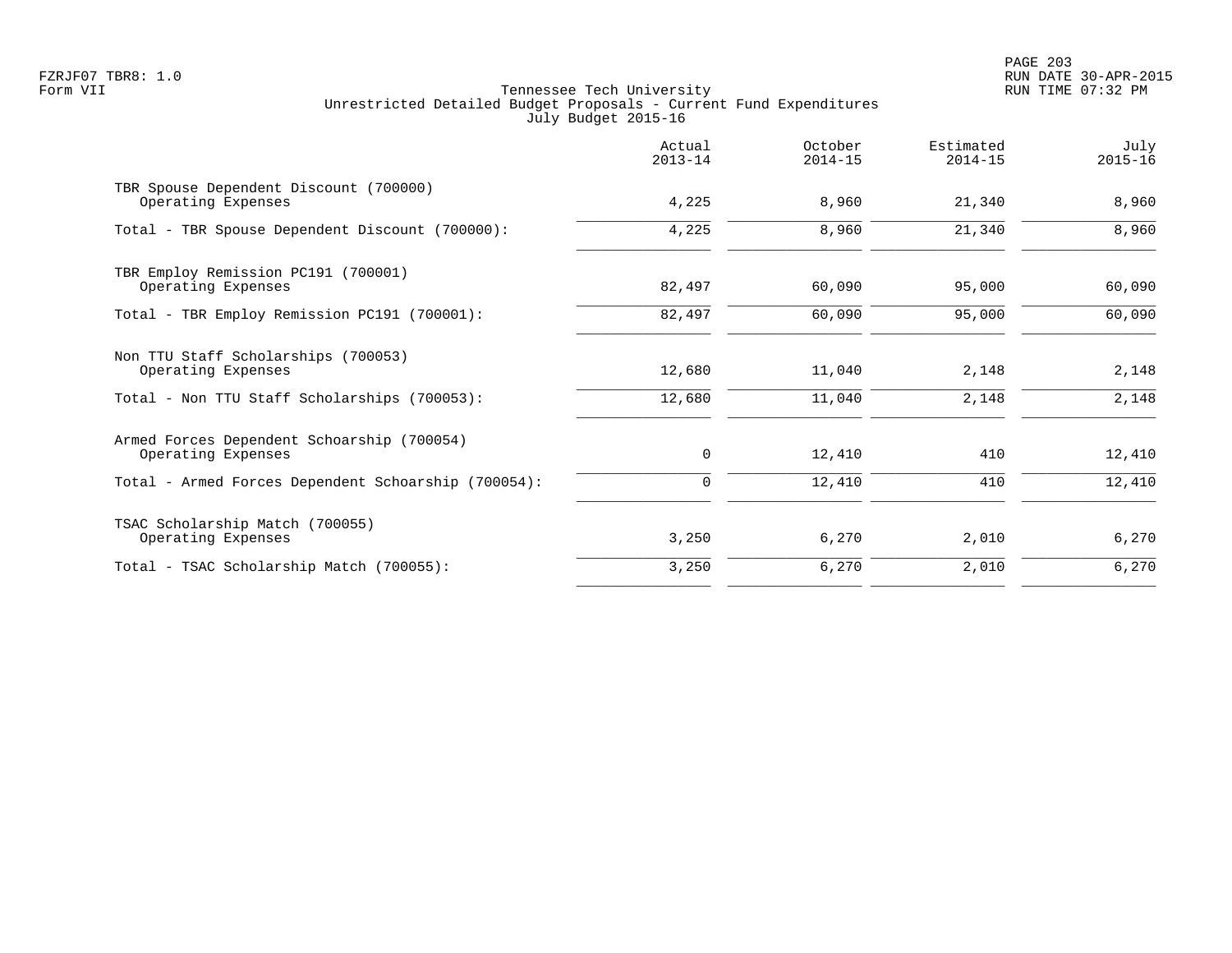|                                                                    | Actual<br>$2013 - 14$ | October<br>$2014 - 15$ | Estimated<br>$2014 - 15$ | July<br>$2015 - 16$ |
|--------------------------------------------------------------------|-----------------------|------------------------|--------------------------|---------------------|
| State Employee Fee Waiver (700056)<br>Operating Expenses           | 188,988               | 151,370                | 153,315                  | 151,370             |
| Total - State Employee Fee Waiver (700056):                        | 188,988               | 151,370                | 153,315                  | 151,370             |
| Public Schl Teach Dep Discount (700057)<br>Operating Expenses      | 1,184,480             | 1,128,380              | 1,215,380                | 1,128,380           |
| Total - Public Schl Teach Dep Discount (700057):                   | 1,184,480             | 1,128,380              | 1,215,380                | 1,128,380           |
| State Employee Dep Discount (700058)<br>Operating Expenses         | 473,318               | 451,960                | 527,760                  | 451,960             |
| Total - State Employee Dep Discount (700058):                      | 473,318               | 451,960                | 527,760                  | 451,960             |
| Non TTU Faculty Staff Tuition Maint (700059)<br>Operating Expenses | $-331$                | 0                      | 0                        | 0                   |
| Total - Non TTU Faculty Staff Tuition Maint (700059):              | $-331$                | $\mathbf 0$            | 0                        | 0                   |
| RIF Educ Assistance MOE Funds (700065)<br>Operating Expenses       | 6,400                 | 0                      | $\mathbf 0$              | 0                   |
| Total - RIF Educ Assistance MOE Funds (700065):                    | 6,400                 | $\mathbf 0$            | 0                        | $\mathbf 0$         |
|                                                                    |                       |                        |                          |                     |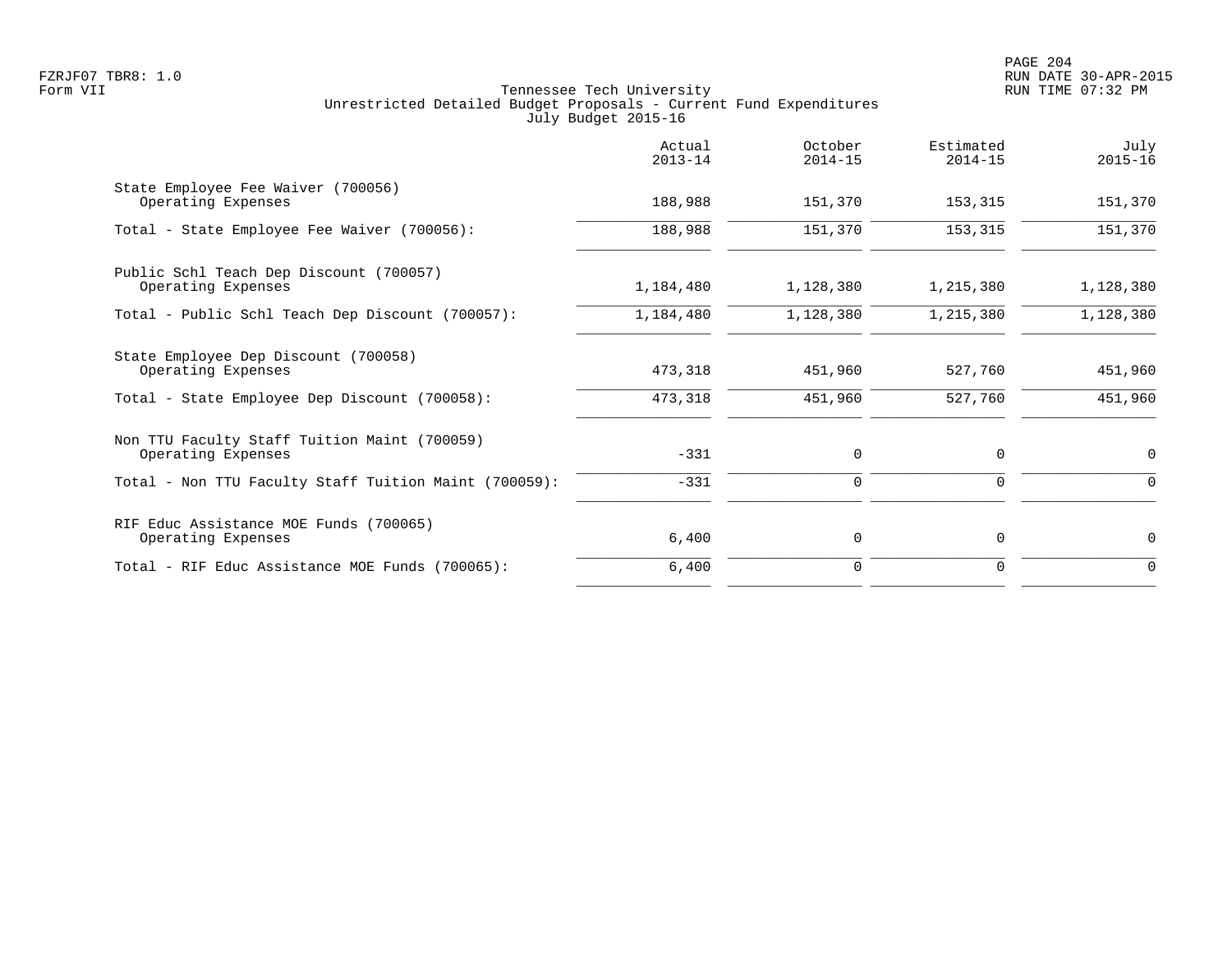| FZRJF07 TBR8: 1.0<br>Form VII<br>Unrestricted Detailed Budget Proposals - Current Fund Expenditures                                                                                                                                                     | Tennessee Tech University<br>July Budget 2015-16                                                                                         |                                                                                                                                        |                                                                                                                                      | PAGE 205<br>RUN DATE 30-APR-2015<br>RUN TIME 07:32 PM                                                                                  |
|---------------------------------------------------------------------------------------------------------------------------------------------------------------------------------------------------------------------------------------------------------|------------------------------------------------------------------------------------------------------------------------------------------|----------------------------------------------------------------------------------------------------------------------------------------|--------------------------------------------------------------------------------------------------------------------------------------|----------------------------------------------------------------------------------------------------------------------------------------|
|                                                                                                                                                                                                                                                         | Actual<br>$2013 - 14$                                                                                                                    | October<br>$2014 - 15$                                                                                                                 | Estimated<br>$2014 - 15$                                                                                                             | July<br>$2015 - 16$                                                                                                                    |
| Total - Scholarships and Fellowships (550):                                                                                                                                                                                                             |                                                                                                                                          |                                                                                                                                        |                                                                                                                                      |                                                                                                                                        |
| Operating Expenses                                                                                                                                                                                                                                      | 6,454,449                                                                                                                                | 8,505,088                                                                                                                              | 8,438,861                                                                                                                            | 8,494,733                                                                                                                              |
| Total                                                                                                                                                                                                                                                   | 6, 454, 449                                                                                                                              | 8,505,088                                                                                                                              | 8,438,861                                                                                                                            | 8,494,733                                                                                                                              |
| Total - Scholarships and Fellowships (55):                                                                                                                                                                                                              |                                                                                                                                          |                                                                                                                                        |                                                                                                                                      |                                                                                                                                        |
| Operating Expense                                                                                                                                                                                                                                       | 6,454,449                                                                                                                                | 8,505,088                                                                                                                              | 8,438,861                                                                                                                            | 8,494,733                                                                                                                              |
| Total                                                                                                                                                                                                                                                   | 6,454,449                                                                                                                                | 8,505,088                                                                                                                              | 8,438,861                                                                                                                            | 8,494,733                                                                                                                              |
| Total Education and General<br>Salaries - Administrative<br>Salaries - Academic<br>Salaries - Supporting<br>Salaries - Students<br>Salaries - Professional<br>Employee Benefits<br>Travel<br>Operating Expense<br>Capital Outlay<br>Department Revenues | 4,474,561<br>35, 114, 507<br>10,025,140<br>1,695,456<br>15,107,574<br>25,034,972<br>2,767,931<br>35,933,510<br>1,006,525<br>$-1,742,722$ | 4,931,806<br>38, 375, 194<br>10,721,823<br>1,017,277<br>18,778,904<br>28,545,229<br>2,000,008<br>51,094,743<br>497,788<br>$-3,759,380$ | 5,020,590<br>37,833,505<br>10,258,497<br>1,382,939<br>18,440,701<br>27,901,596<br>3,014,013<br>52,655,167<br>573,818<br>$-3,744,966$ | 5, 414, 715<br>37,731,515<br>10,773,648<br>947,600<br>19,210,090<br>27,800,211<br>1,820,745<br>41,384,310<br>378,490<br>$-4, 395, 402$ |
| Total                                                                                                                                                                                                                                                   | 129, 417, 454                                                                                                                            | 152, 203, 392                                                                                                                          | 153,335,860                                                                                                                          | 141,065,922                                                                                                                            |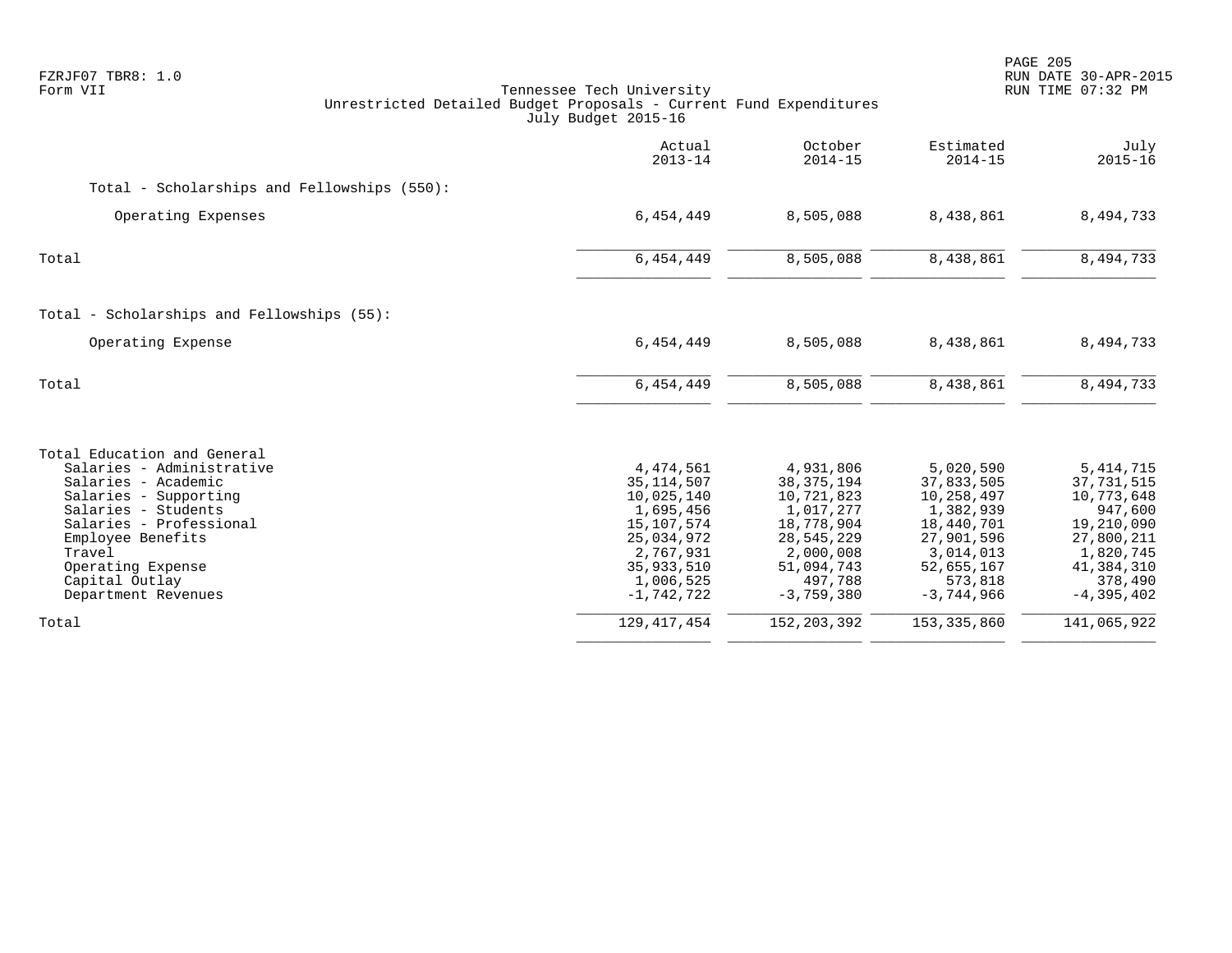| E & G Transfers<br>Mandatory Transfers<br>311,655<br>315,770<br>245,200<br>245,200<br>ROI Energy Performance Contract<br>ROI Performance Contr Order 2<br>200,233<br>158,470<br>158,460<br>203,000<br>63,530<br>ROI Energy Perf 2014B 08B 915<br>43,060<br>0<br>0<br>$\Omega$<br>$\Omega$<br>43,580<br>ROI Energy Perf 2014B 09A 918<br>29,530<br>$\overline{476,260}$<br>510,770<br>511,888<br>518,770<br>Total E & G Mandatory Transfers:<br>Non-Mandatory Transfers<br>Transf to Un Ex Plant Extra Maint<br>90,000<br>90,000<br>90,000<br>90,000<br>Transf to Un Ex Plant Parkg Paving<br>214,800<br>214,800<br>214,800<br>214,800<br>Trf to Un Ex Plt HR Upgrades<br>$\Omega$<br>156,000<br>$\overline{0}$<br>$\Omega$<br>60,000<br>Trf to Un Ex Plt Extra Maint Local<br>60,000<br>60,000<br>60,000<br>Trf to Un Ex Plt West Prop Purchase<br>$\Omega$<br>1,496,630<br>1,496,630<br>1,496,630<br>4,831,000<br>Trf to Un Ex Plt Var Acad Bldg<br>841,000<br>841,000<br>841,000<br>Trf to Un Ex Plt Facilities Develop<br>1,013,069<br>1,051,000<br>1,049,500<br>1,030,000<br>Trf to Un Ex Plt Hooper Eblen Seatq<br>2,240,000<br>2,240,000<br>0<br>0<br>$\overline{0}$<br>Trf to Un Ex Plt Hooper Eblen Boilr<br>$\mathbf 0$<br>1,750,000<br>1,750,000<br>Trf to Un Ex Plt Acad Strat Initiat<br>$\Omega$<br>75,768<br>$\Omega$<br>2,105,479<br>$\Omega$<br>Trf to Un Ex Plt Interntl House<br>2,000,000<br>$\Omega$<br>$\Omega$<br>Transfers to RR Computer Ctr<br>300,000<br>300,000<br>300,000<br>300,000<br>Transfers to RR Motor Pool<br>24,912<br>$\mathbf 0$<br>$\Omega$<br>$\overline{0}$<br>Transfers to RR Printing<br>91,515<br>$\Omega$<br>$\Omega$<br>$\Omega$<br>2,834<br>2,000<br>2,000<br>Transfers to RR MP Athletics<br>2,000<br>Transfers to RR MP Ext Educ<br>$\Omega$<br>1,000<br>1,000<br>1,000<br>Transfers to RR MP Arts n Sci<br>10,000<br>10,000<br>13,430<br>10,000<br>Transfers to RR MP Water Ctr<br>4,646<br>12,000<br>12,000<br>12,000<br>Transfers to RR Reserves<br>1,500,000<br>1,175,600<br>1,285,110<br>1,242,600<br>Transfers to RR Athletic Fund<br>9<br>222,150<br>384,207<br>18,999<br>19,250<br>Transfers to RR Craft Ctr E&G<br>74,927<br>19,250<br>$\Omega$<br>Transfers to RR Com Equipment Repl<br>77,110<br>77,110<br>77,110<br>77,110<br>Transfers to RR University Police<br>40,274<br>29,750<br>$\Omega$<br>$\Omega$<br>450,000<br>350,000<br>Transfers to RR Electronic Updates<br>350,000<br>350,000<br>249<br>Transfers to RR MP Engineering<br>$\Omega$<br>$\Omega$<br>$\overline{0}$<br>$\Omega$<br>$\Omega$<br>11,700<br>$\Omega$<br>Transfers to RR Environment<br>Transfers to ROI Fitness Center<br>268,095<br>1,280,760<br>1,221,120<br>1,529,220<br>Transfers to ROI Univ Center<br>103,114<br>104,040<br>106,740<br>104,835<br>Transfers to ROI Eblen Center<br>226,850<br>228,900<br>234,840<br>230,645 | Actual<br>$2013 - 14$ | October<br>$2014 - 15$ | Estimated<br>$2014 - 15$ | July<br>$2015 - 16$ |
|---------------------------------------------------------------------------------------------------------------------------------------------------------------------------------------------------------------------------------------------------------------------------------------------------------------------------------------------------------------------------------------------------------------------------------------------------------------------------------------------------------------------------------------------------------------------------------------------------------------------------------------------------------------------------------------------------------------------------------------------------------------------------------------------------------------------------------------------------------------------------------------------------------------------------------------------------------------------------------------------------------------------------------------------------------------------------------------------------------------------------------------------------------------------------------------------------------------------------------------------------------------------------------------------------------------------------------------------------------------------------------------------------------------------------------------------------------------------------------------------------------------------------------------------------------------------------------------------------------------------------------------------------------------------------------------------------------------------------------------------------------------------------------------------------------------------------------------------------------------------------------------------------------------------------------------------------------------------------------------------------------------------------------------------------------------------------------------------------------------------------------------------------------------------------------------------------------------------------------------------------------------------------------------------------------------------------------------------------------------------------------------------------------------------------------------------------------------------------------------------------------------------------------------------------------------------------------------------------------------------------------------------------------------------------------------------------------------------------------------------------------------------------------------------------------------------------------------------------------------------------|-----------------------|------------------------|--------------------------|---------------------|
|                                                                                                                                                                                                                                                                                                                                                                                                                                                                                                                                                                                                                                                                                                                                                                                                                                                                                                                                                                                                                                                                                                                                                                                                                                                                                                                                                                                                                                                                                                                                                                                                                                                                                                                                                                                                                                                                                                                                                                                                                                                                                                                                                                                                                                                                                                                                                                                                                                                                                                                                                                                                                                                                                                                                                                                                                                                                           |                       |                        |                          |                     |
|                                                                                                                                                                                                                                                                                                                                                                                                                                                                                                                                                                                                                                                                                                                                                                                                                                                                                                                                                                                                                                                                                                                                                                                                                                                                                                                                                                                                                                                                                                                                                                                                                                                                                                                                                                                                                                                                                                                                                                                                                                                                                                                                                                                                                                                                                                                                                                                                                                                                                                                                                                                                                                                                                                                                                                                                                                                                           |                       |                        |                          |                     |
|                                                                                                                                                                                                                                                                                                                                                                                                                                                                                                                                                                                                                                                                                                                                                                                                                                                                                                                                                                                                                                                                                                                                                                                                                                                                                                                                                                                                                                                                                                                                                                                                                                                                                                                                                                                                                                                                                                                                                                                                                                                                                                                                                                                                                                                                                                                                                                                                                                                                                                                                                                                                                                                                                                                                                                                                                                                                           |                       |                        |                          |                     |
|                                                                                                                                                                                                                                                                                                                                                                                                                                                                                                                                                                                                                                                                                                                                                                                                                                                                                                                                                                                                                                                                                                                                                                                                                                                                                                                                                                                                                                                                                                                                                                                                                                                                                                                                                                                                                                                                                                                                                                                                                                                                                                                                                                                                                                                                                                                                                                                                                                                                                                                                                                                                                                                                                                                                                                                                                                                                           |                       |                        |                          |                     |
|                                                                                                                                                                                                                                                                                                                                                                                                                                                                                                                                                                                                                                                                                                                                                                                                                                                                                                                                                                                                                                                                                                                                                                                                                                                                                                                                                                                                                                                                                                                                                                                                                                                                                                                                                                                                                                                                                                                                                                                                                                                                                                                                                                                                                                                                                                                                                                                                                                                                                                                                                                                                                                                                                                                                                                                                                                                                           |                       |                        |                          |                     |
|                                                                                                                                                                                                                                                                                                                                                                                                                                                                                                                                                                                                                                                                                                                                                                                                                                                                                                                                                                                                                                                                                                                                                                                                                                                                                                                                                                                                                                                                                                                                                                                                                                                                                                                                                                                                                                                                                                                                                                                                                                                                                                                                                                                                                                                                                                                                                                                                                                                                                                                                                                                                                                                                                                                                                                                                                                                                           |                       |                        |                          |                     |
|                                                                                                                                                                                                                                                                                                                                                                                                                                                                                                                                                                                                                                                                                                                                                                                                                                                                                                                                                                                                                                                                                                                                                                                                                                                                                                                                                                                                                                                                                                                                                                                                                                                                                                                                                                                                                                                                                                                                                                                                                                                                                                                                                                                                                                                                                                                                                                                                                                                                                                                                                                                                                                                                                                                                                                                                                                                                           |                       |                        |                          |                     |
|                                                                                                                                                                                                                                                                                                                                                                                                                                                                                                                                                                                                                                                                                                                                                                                                                                                                                                                                                                                                                                                                                                                                                                                                                                                                                                                                                                                                                                                                                                                                                                                                                                                                                                                                                                                                                                                                                                                                                                                                                                                                                                                                                                                                                                                                                                                                                                                                                                                                                                                                                                                                                                                                                                                                                                                                                                                                           |                       |                        |                          |                     |
|                                                                                                                                                                                                                                                                                                                                                                                                                                                                                                                                                                                                                                                                                                                                                                                                                                                                                                                                                                                                                                                                                                                                                                                                                                                                                                                                                                                                                                                                                                                                                                                                                                                                                                                                                                                                                                                                                                                                                                                                                                                                                                                                                                                                                                                                                                                                                                                                                                                                                                                                                                                                                                                                                                                                                                                                                                                                           |                       |                        |                          |                     |
|                                                                                                                                                                                                                                                                                                                                                                                                                                                                                                                                                                                                                                                                                                                                                                                                                                                                                                                                                                                                                                                                                                                                                                                                                                                                                                                                                                                                                                                                                                                                                                                                                                                                                                                                                                                                                                                                                                                                                                                                                                                                                                                                                                                                                                                                                                                                                                                                                                                                                                                                                                                                                                                                                                                                                                                                                                                                           |                       |                        |                          |                     |
|                                                                                                                                                                                                                                                                                                                                                                                                                                                                                                                                                                                                                                                                                                                                                                                                                                                                                                                                                                                                                                                                                                                                                                                                                                                                                                                                                                                                                                                                                                                                                                                                                                                                                                                                                                                                                                                                                                                                                                                                                                                                                                                                                                                                                                                                                                                                                                                                                                                                                                                                                                                                                                                                                                                                                                                                                                                                           |                       |                        |                          |                     |
|                                                                                                                                                                                                                                                                                                                                                                                                                                                                                                                                                                                                                                                                                                                                                                                                                                                                                                                                                                                                                                                                                                                                                                                                                                                                                                                                                                                                                                                                                                                                                                                                                                                                                                                                                                                                                                                                                                                                                                                                                                                                                                                                                                                                                                                                                                                                                                                                                                                                                                                                                                                                                                                                                                                                                                                                                                                                           |                       |                        |                          |                     |
|                                                                                                                                                                                                                                                                                                                                                                                                                                                                                                                                                                                                                                                                                                                                                                                                                                                                                                                                                                                                                                                                                                                                                                                                                                                                                                                                                                                                                                                                                                                                                                                                                                                                                                                                                                                                                                                                                                                                                                                                                                                                                                                                                                                                                                                                                                                                                                                                                                                                                                                                                                                                                                                                                                                                                                                                                                                                           |                       |                        |                          |                     |
|                                                                                                                                                                                                                                                                                                                                                                                                                                                                                                                                                                                                                                                                                                                                                                                                                                                                                                                                                                                                                                                                                                                                                                                                                                                                                                                                                                                                                                                                                                                                                                                                                                                                                                                                                                                                                                                                                                                                                                                                                                                                                                                                                                                                                                                                                                                                                                                                                                                                                                                                                                                                                                                                                                                                                                                                                                                                           |                       |                        |                          |                     |
|                                                                                                                                                                                                                                                                                                                                                                                                                                                                                                                                                                                                                                                                                                                                                                                                                                                                                                                                                                                                                                                                                                                                                                                                                                                                                                                                                                                                                                                                                                                                                                                                                                                                                                                                                                                                                                                                                                                                                                                                                                                                                                                                                                                                                                                                                                                                                                                                                                                                                                                                                                                                                                                                                                                                                                                                                                                                           |                       |                        |                          |                     |
|                                                                                                                                                                                                                                                                                                                                                                                                                                                                                                                                                                                                                                                                                                                                                                                                                                                                                                                                                                                                                                                                                                                                                                                                                                                                                                                                                                                                                                                                                                                                                                                                                                                                                                                                                                                                                                                                                                                                                                                                                                                                                                                                                                                                                                                                                                                                                                                                                                                                                                                                                                                                                                                                                                                                                                                                                                                                           |                       |                        |                          |                     |
|                                                                                                                                                                                                                                                                                                                                                                                                                                                                                                                                                                                                                                                                                                                                                                                                                                                                                                                                                                                                                                                                                                                                                                                                                                                                                                                                                                                                                                                                                                                                                                                                                                                                                                                                                                                                                                                                                                                                                                                                                                                                                                                                                                                                                                                                                                                                                                                                                                                                                                                                                                                                                                                                                                                                                                                                                                                                           |                       |                        |                          |                     |
|                                                                                                                                                                                                                                                                                                                                                                                                                                                                                                                                                                                                                                                                                                                                                                                                                                                                                                                                                                                                                                                                                                                                                                                                                                                                                                                                                                                                                                                                                                                                                                                                                                                                                                                                                                                                                                                                                                                                                                                                                                                                                                                                                                                                                                                                                                                                                                                                                                                                                                                                                                                                                                                                                                                                                                                                                                                                           |                       |                        |                          |                     |
|                                                                                                                                                                                                                                                                                                                                                                                                                                                                                                                                                                                                                                                                                                                                                                                                                                                                                                                                                                                                                                                                                                                                                                                                                                                                                                                                                                                                                                                                                                                                                                                                                                                                                                                                                                                                                                                                                                                                                                                                                                                                                                                                                                                                                                                                                                                                                                                                                                                                                                                                                                                                                                                                                                                                                                                                                                                                           |                       |                        |                          |                     |
|                                                                                                                                                                                                                                                                                                                                                                                                                                                                                                                                                                                                                                                                                                                                                                                                                                                                                                                                                                                                                                                                                                                                                                                                                                                                                                                                                                                                                                                                                                                                                                                                                                                                                                                                                                                                                                                                                                                                                                                                                                                                                                                                                                                                                                                                                                                                                                                                                                                                                                                                                                                                                                                                                                                                                                                                                                                                           |                       |                        |                          |                     |
|                                                                                                                                                                                                                                                                                                                                                                                                                                                                                                                                                                                                                                                                                                                                                                                                                                                                                                                                                                                                                                                                                                                                                                                                                                                                                                                                                                                                                                                                                                                                                                                                                                                                                                                                                                                                                                                                                                                                                                                                                                                                                                                                                                                                                                                                                                                                                                                                                                                                                                                                                                                                                                                                                                                                                                                                                                                                           |                       |                        |                          |                     |
|                                                                                                                                                                                                                                                                                                                                                                                                                                                                                                                                                                                                                                                                                                                                                                                                                                                                                                                                                                                                                                                                                                                                                                                                                                                                                                                                                                                                                                                                                                                                                                                                                                                                                                                                                                                                                                                                                                                                                                                                                                                                                                                                                                                                                                                                                                                                                                                                                                                                                                                                                                                                                                                                                                                                                                                                                                                                           |                       |                        |                          |                     |
|                                                                                                                                                                                                                                                                                                                                                                                                                                                                                                                                                                                                                                                                                                                                                                                                                                                                                                                                                                                                                                                                                                                                                                                                                                                                                                                                                                                                                                                                                                                                                                                                                                                                                                                                                                                                                                                                                                                                                                                                                                                                                                                                                                                                                                                                                                                                                                                                                                                                                                                                                                                                                                                                                                                                                                                                                                                                           |                       |                        |                          |                     |
|                                                                                                                                                                                                                                                                                                                                                                                                                                                                                                                                                                                                                                                                                                                                                                                                                                                                                                                                                                                                                                                                                                                                                                                                                                                                                                                                                                                                                                                                                                                                                                                                                                                                                                                                                                                                                                                                                                                                                                                                                                                                                                                                                                                                                                                                                                                                                                                                                                                                                                                                                                                                                                                                                                                                                                                                                                                                           |                       |                        |                          |                     |
|                                                                                                                                                                                                                                                                                                                                                                                                                                                                                                                                                                                                                                                                                                                                                                                                                                                                                                                                                                                                                                                                                                                                                                                                                                                                                                                                                                                                                                                                                                                                                                                                                                                                                                                                                                                                                                                                                                                                                                                                                                                                                                                                                                                                                                                                                                                                                                                                                                                                                                                                                                                                                                                                                                                                                                                                                                                                           |                       |                        |                          |                     |
|                                                                                                                                                                                                                                                                                                                                                                                                                                                                                                                                                                                                                                                                                                                                                                                                                                                                                                                                                                                                                                                                                                                                                                                                                                                                                                                                                                                                                                                                                                                                                                                                                                                                                                                                                                                                                                                                                                                                                                                                                                                                                                                                                                                                                                                                                                                                                                                                                                                                                                                                                                                                                                                                                                                                                                                                                                                                           |                       |                        |                          |                     |
|                                                                                                                                                                                                                                                                                                                                                                                                                                                                                                                                                                                                                                                                                                                                                                                                                                                                                                                                                                                                                                                                                                                                                                                                                                                                                                                                                                                                                                                                                                                                                                                                                                                                                                                                                                                                                                                                                                                                                                                                                                                                                                                                                                                                                                                                                                                                                                                                                                                                                                                                                                                                                                                                                                                                                                                                                                                                           |                       |                        |                          |                     |
|                                                                                                                                                                                                                                                                                                                                                                                                                                                                                                                                                                                                                                                                                                                                                                                                                                                                                                                                                                                                                                                                                                                                                                                                                                                                                                                                                                                                                                                                                                                                                                                                                                                                                                                                                                                                                                                                                                                                                                                                                                                                                                                                                                                                                                                                                                                                                                                                                                                                                                                                                                                                                                                                                                                                                                                                                                                                           |                       |                        |                          |                     |
|                                                                                                                                                                                                                                                                                                                                                                                                                                                                                                                                                                                                                                                                                                                                                                                                                                                                                                                                                                                                                                                                                                                                                                                                                                                                                                                                                                                                                                                                                                                                                                                                                                                                                                                                                                                                                                                                                                                                                                                                                                                                                                                                                                                                                                                                                                                                                                                                                                                                                                                                                                                                                                                                                                                                                                                                                                                                           |                       |                        |                          |                     |
|                                                                                                                                                                                                                                                                                                                                                                                                                                                                                                                                                                                                                                                                                                                                                                                                                                                                                                                                                                                                                                                                                                                                                                                                                                                                                                                                                                                                                                                                                                                                                                                                                                                                                                                                                                                                                                                                                                                                                                                                                                                                                                                                                                                                                                                                                                                                                                                                                                                                                                                                                                                                                                                                                                                                                                                                                                                                           |                       |                        |                          |                     |
|                                                                                                                                                                                                                                                                                                                                                                                                                                                                                                                                                                                                                                                                                                                                                                                                                                                                                                                                                                                                                                                                                                                                                                                                                                                                                                                                                                                                                                                                                                                                                                                                                                                                                                                                                                                                                                                                                                                                                                                                                                                                                                                                                                                                                                                                                                                                                                                                                                                                                                                                                                                                                                                                                                                                                                                                                                                                           |                       |                        |                          |                     |
|                                                                                                                                                                                                                                                                                                                                                                                                                                                                                                                                                                                                                                                                                                                                                                                                                                                                                                                                                                                                                                                                                                                                                                                                                                                                                                                                                                                                                                                                                                                                                                                                                                                                                                                                                                                                                                                                                                                                                                                                                                                                                                                                                                                                                                                                                                                                                                                                                                                                                                                                                                                                                                                                                                                                                                                                                                                                           |                       |                        |                          |                     |
|                                                                                                                                                                                                                                                                                                                                                                                                                                                                                                                                                                                                                                                                                                                                                                                                                                                                                                                                                                                                                                                                                                                                                                                                                                                                                                                                                                                                                                                                                                                                                                                                                                                                                                                                                                                                                                                                                                                                                                                                                                                                                                                                                                                                                                                                                                                                                                                                                                                                                                                                                                                                                                                                                                                                                                                                                                                                           |                       |                        |                          |                     |
|                                                                                                                                                                                                                                                                                                                                                                                                                                                                                                                                                                                                                                                                                                                                                                                                                                                                                                                                                                                                                                                                                                                                                                                                                                                                                                                                                                                                                                                                                                                                                                                                                                                                                                                                                                                                                                                                                                                                                                                                                                                                                                                                                                                                                                                                                                                                                                                                                                                                                                                                                                                                                                                                                                                                                                                                                                                                           |                       |                        |                          |                     |
|                                                                                                                                                                                                                                                                                                                                                                                                                                                                                                                                                                                                                                                                                                                                                                                                                                                                                                                                                                                                                                                                                                                                                                                                                                                                                                                                                                                                                                                                                                                                                                                                                                                                                                                                                                                                                                                                                                                                                                                                                                                                                                                                                                                                                                                                                                                                                                                                                                                                                                                                                                                                                                                                                                                                                                                                                                                                           |                       |                        |                          |                     |
|                                                                                                                                                                                                                                                                                                                                                                                                                                                                                                                                                                                                                                                                                                                                                                                                                                                                                                                                                                                                                                                                                                                                                                                                                                                                                                                                                                                                                                                                                                                                                                                                                                                                                                                                                                                                                                                                                                                                                                                                                                                                                                                                                                                                                                                                                                                                                                                                                                                                                                                                                                                                                                                                                                                                                                                                                                                                           |                       |                        |                          |                     |
|                                                                                                                                                                                                                                                                                                                                                                                                                                                                                                                                                                                                                                                                                                                                                                                                                                                                                                                                                                                                                                                                                                                                                                                                                                                                                                                                                                                                                                                                                                                                                                                                                                                                                                                                                                                                                                                                                                                                                                                                                                                                                                                                                                                                                                                                                                                                                                                                                                                                                                                                                                                                                                                                                                                                                                                                                                                                           |                       |                        |                          |                     |
|                                                                                                                                                                                                                                                                                                                                                                                                                                                                                                                                                                                                                                                                                                                                                                                                                                                                                                                                                                                                                                                                                                                                                                                                                                                                                                                                                                                                                                                                                                                                                                                                                                                                                                                                                                                                                                                                                                                                                                                                                                                                                                                                                                                                                                                                                                                                                                                                                                                                                                                                                                                                                                                                                                                                                                                                                                                                           |                       |                        |                          |                     |
|                                                                                                                                                                                                                                                                                                                                                                                                                                                                                                                                                                                                                                                                                                                                                                                                                                                                                                                                                                                                                                                                                                                                                                                                                                                                                                                                                                                                                                                                                                                                                                                                                                                                                                                                                                                                                                                                                                                                                                                                                                                                                                                                                                                                                                                                                                                                                                                                                                                                                                                                                                                                                                                                                                                                                                                                                                                                           |                       |                        |                          |                     |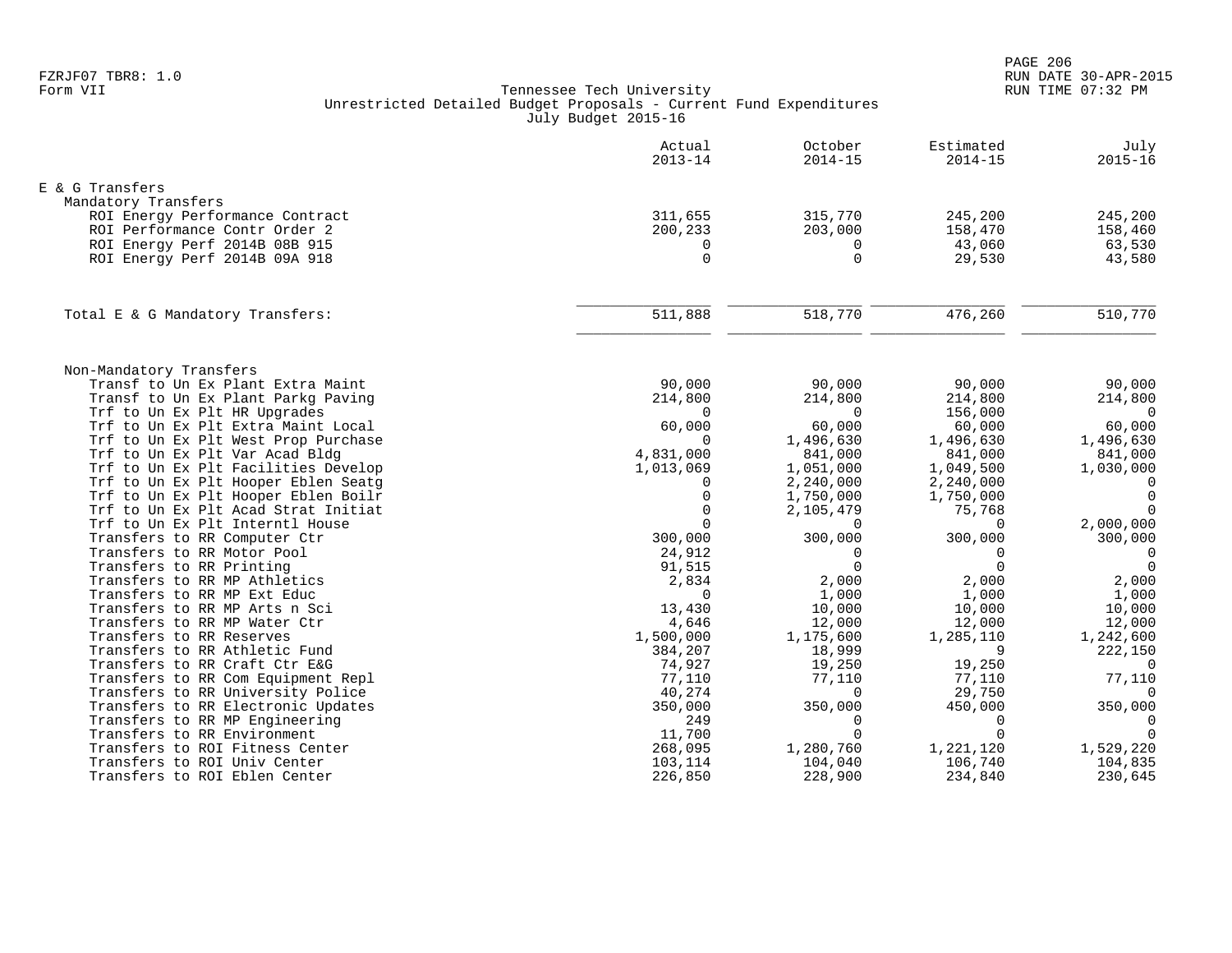| FZRJF07 TBR8: | 1.0 |
|---------------|-----|
| Form VII      |     |

|                                                        | Actual<br>$2013 - 14$      | October<br>$2014 - 15$     | Estimated<br>$2014 - 15$ | July<br>$2015 - 16$      |
|--------------------------------------------------------|----------------------------|----------------------------|--------------------------|--------------------------|
| Total E & G Non-Mandatory Transfers:                   | 9,682,732                  | 13, 428, 568               | 11,722,627               | 9,813,990                |
| Total E & G Transfers                                  | 10,194,620                 | 13,947,338                 | 12,198,887               | 10,324,760               |
| Total Education and General (Expenditures & Transfers) |                            |                            |                          |                          |
| Salaries - Administrative                              | 4,474,561                  | 4,931,806                  | 5,020,590                | 5, 414, 715              |
| Salaries - Academic<br>Salaries - Supporting           | 35, 114, 507<br>10,025,140 | 38, 375, 194<br>10,721,823 | 37,833,505<br>10,258,497 | 37,731,515<br>10,773,648 |
| Salaries - Students                                    | 1,695,456                  | 1,017,277                  | 1,382,939                | 947,600                  |
| Salaries - Professional                                | 15,107,574                 | 18,778,904                 | 18,440,701               | 19,210,090               |
| Employee Benefits                                      | 25,034,972                 | 28,545,229                 | 27,901,596               | 27,800,211               |
| Travel                                                 | 2,767,931                  | 2,000,008                  | 3,014,013                | 1,820,745                |
| Operating Expense                                      | 35,933,510                 | 51,094,743                 | 52,655,167               | 41,384,310               |
| Capital Outlay                                         | 1,006,525                  | 497,788                    | 573,818                  | 378,490                  |
| Department Revenues                                    | $-1.742.722$               | $-3,759,380$               | $-3,744,966$             | $-4,395,402$             |
| E & G Transfers                                        | 10,194,620                 | 13,947,338                 | 12,198,887               | 10,324,760               |
| Total                                                  | 139,612,074                | 166,150,730                | 165, 534, 747            | 151,390,682              |
|                                                        |                            |                            |                          |                          |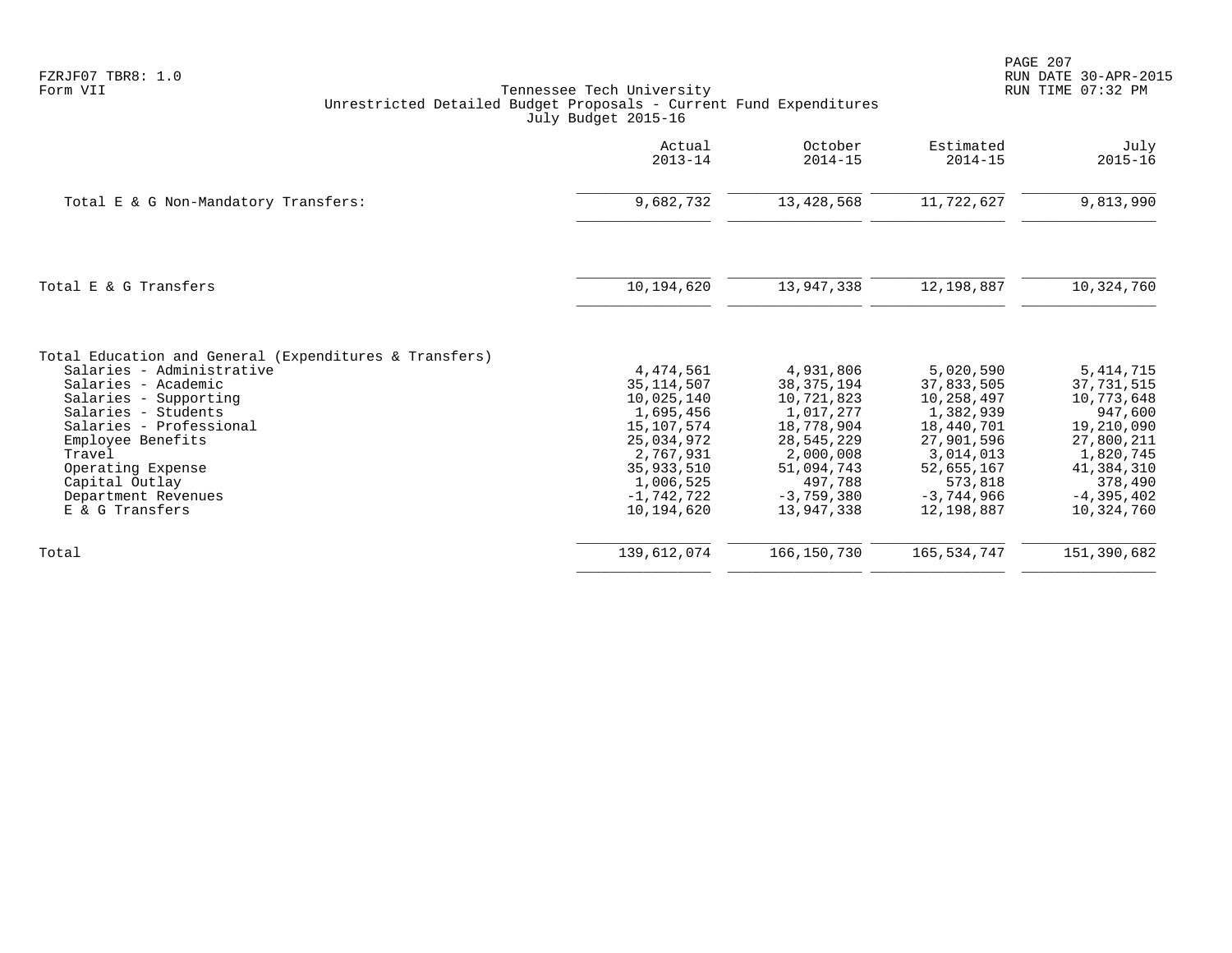|                                                       | Actual<br>$2013 - 14$ | October<br>$2014 - 15$ | Estimated<br>$2014 - 15$ | July<br>$2015 - 16$ |
|-------------------------------------------------------|-----------------------|------------------------|--------------------------|---------------------|
| Auxiliaries                                           |                       |                        |                          |                     |
| Auxiliary Expenditures                                |                       |                        |                          |                     |
| Auxiliary Enterprises Expenditures (710)              |                       |                        |                          |                     |
| Craft Center Gallery (121776)                         |                       |                        |                          |                     |
| Salaries - Supporting<br>Salaries - Students          | 13,034<br>4,964       | 4,800<br>4,000         | 4,800<br>4,000           | 4,800<br>4,000      |
| Salaries - Professional                               | 13,378                | 35,926                 | 35,926                   | 36,465              |
| Employee Benefits                                     | 7,201                 | 12,800                 | 12,800                   | 12,960              |
| Travel                                                | 451                   | $\Omega$               | $\Omega$                 | $\Omega$            |
| Operating Expenses                                    | 96,625                | 79,502                 | 90,682                   | 75,682              |
| Total - Craft Center Gallery (121776):                | 135,653               | 137,028                | 148,208                  | 133,907             |
| Craft Center Housing (121777)                         |                       |                        |                          |                     |
| Operating Expenses                                    | 17,196                | 2,620                  | 2,620                    | 2,692               |
| Department Revenues                                   | 3,393                 | 0                      | 0                        | $\Omega$            |
| Total - Craft Center Housing (121777):                | 20,589                | 2,620                  | 2,620                    | 2,692               |
| Craft Center Food Svc (121780)                        |                       |                        |                          |                     |
| Operating Expenses                                    | 11,630                | 2,100                  | 1,200                    | 0                   |
| Total - Craft Center Food Svc (121780):               | 11,630                | 2,100                  | 1,200                    | $\Omega$            |
|                                                       |                       |                        |                          |                     |
| Residence Halls Honors (121904)<br>Operating Expenses | 36                    | 156,670                | 156,670                  | 18,630              |
| Total - Residence Halls Honors (121904):              | 36                    | 156,670                | 156,670                  | 18,630              |
|                                                       |                       |                        |                          |                     |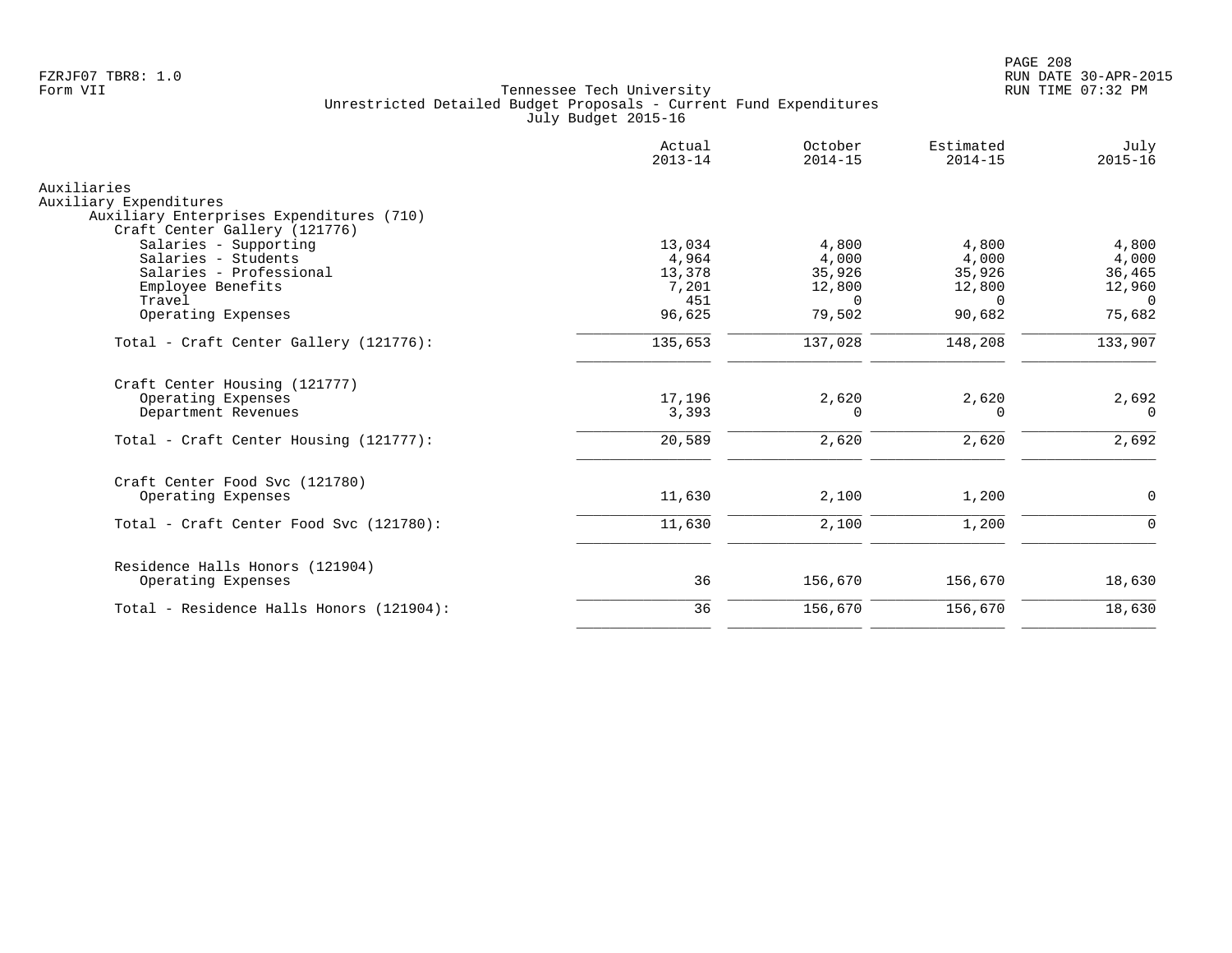PAGE 209 FZRJF07 TBR8: 1.0 RUN DATE 30-APR-2015

|                                                 | Actual<br>$2013 - 14$ | October<br>$2014 - 15$ | Estimated<br>$2014 - 15$ | July<br>$2015 - 16$ |
|-------------------------------------------------|-----------------------|------------------------|--------------------------|---------------------|
| Residence Halls International (123705)          |                       |                        |                          |                     |
| Operating Expenses                              | $\mathbf 0$           | 15,450                 | 15,450                   | $\Omega$            |
| Total - Residence Halls International (123705): | $\mathbf 0$           | 15,450                 | 15,450                   | $\Omega$            |
| Housing Administration (128000)                 |                       |                        |                          |                     |
| Salaries - Supporting                           | 45,192                | 99,718                 | 99,718                   | 95,277              |
| Salaries - Students                             | 14,353                | 17,690                 | 17,690                   | 17,690              |
| Salaries - Professional                         | 141,880               | 183,102                | 183,102                  | 187,793             |
| Employee Benefits                               | 56,216                | 81,070                 | 81,070                   | 82,290              |
| Travel                                          | 25                    | 500                    | 500                      | 500                 |
| Operating Expenses                              | 33,491                | 46,865                 | 46,865                   | 46,865              |
| Department Revenues                             | $-67$                 | $\Omega$               | $\Omega$                 | $\Omega$            |
| Total - Housing Administration (128000):        | 291,090               | 428,945                | 428,945                  | 430,415             |
| Housing Admin Allocation (128001)               |                       |                        |                          |                     |
| Operating Expenses                              | $-286,694$            | $-428,945$             | $-428,945$               | $-430, 415$         |
| Total - Housing Admin Allocation (128001):      | $-286,694$            | $-428,945$             | $-428,945$               | $-430, 415$         |
| Residential Halls General (128002)              |                       |                        |                          |                     |
| Salaries - Administrative                       | 164                   | 0                      | 0                        | $\mathbf 0$         |
| Salaries - Supporting                           | 23,679                | $\Omega$               | $\Omega$                 | $\Omega$            |
| Salaries - Students                             | 19,817                | 18,500                 | 18,500                   | 18,500              |
| Salaries - Professional                         | 226,384               | 221,220                | 221,220                  | 222,509             |
| Employee Benefits                               | 107,411               | 87,380                 | 87,380                   | 88,360              |
| Travel                                          | 2,467                 | 5,000                  | 5,000                    | 5,000               |
| Operating Expenses                              | 585,967               | 621,033                | 597,733                  | 599,323             |
| Department Revenues                             | 13,573                | $\Omega$               | $\Omega$                 | $\Omega$            |
| Total - Residential Halls General (128002):     | 979,462               | 953,133                | 929,833                  | 933,692             |
|                                                 |                       |                        |                          |                     |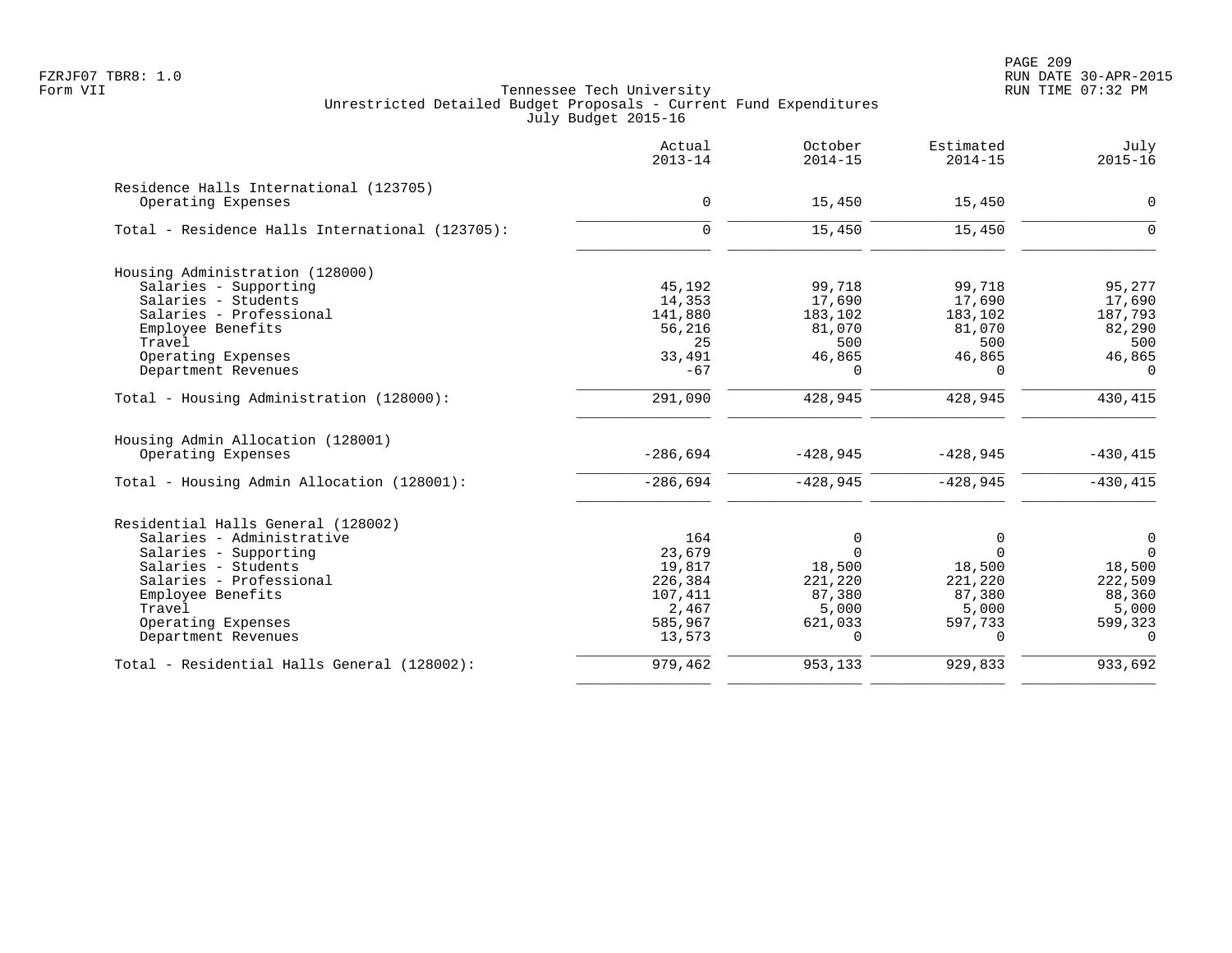|                                                                                               | Actual<br>$2013 - 14$     | October<br>$2014 - 15$       | Estimated<br>$2014 - 15$ | July<br>$2015 - 16$          |
|-----------------------------------------------------------------------------------------------|---------------------------|------------------------------|--------------------------|------------------------------|
| Residential Halls Telephone (128003)<br>Operating Expenses                                    | 377,800                   | 419,900                      | 419,900                  | 419,900                      |
| Total - Residential Halls Telephone (128003):                                                 | 377,800                   | 419,900                      | 419,900                  | 419,900                      |
| Counselor Fees (128009)<br>Salaries - Students<br>Employee Benefits<br>Operating Expenses     | 396,826<br>1,782<br>1,425 | 451,600<br>2,880<br>$\Omega$ | 453,800<br>2,880<br>0    | 453,800<br>2,880<br>$\Omega$ |
| Total - Counselor Fees (128009):                                                              | 400,033                   | 454,480                      | 456,680                  | 456,680                      |
| Summer Conferences (128010)<br>Salaries - Students<br>Employee Benefits<br>Operating Expenses | 14,160<br>933<br>13,018   | 17,500<br>900<br>7,500       | 19,400<br>900<br>52,500  | 19,400<br>900<br>52,500      |
| Total - Summer Conferences (128010):                                                          | 28,111                    | 25,900                       | 72,800                   | 72,800                       |
| Residential Halls Sp Dep Disc (128011)<br>Employee Benefits                                   | 5,385                     | 23,640                       | 23,640                   | 23,640                       |
| Total - Residential Halls Sp Dep Disc (128011):                                               | 5,385                     | 23,640                       | 23,640                   | 23,640                       |
| Residential Hall PC 191 (128012)<br>Employee Benefits                                         | 2,871                     | 7,260                        | 7,260                    | 7,260                        |
| Total - Residential Hall PC 191 (128012):                                                     | 2,871                     | 7,260                        | 7,260                    | 7,260                        |
|                                                                                               |                           |                              |                          |                              |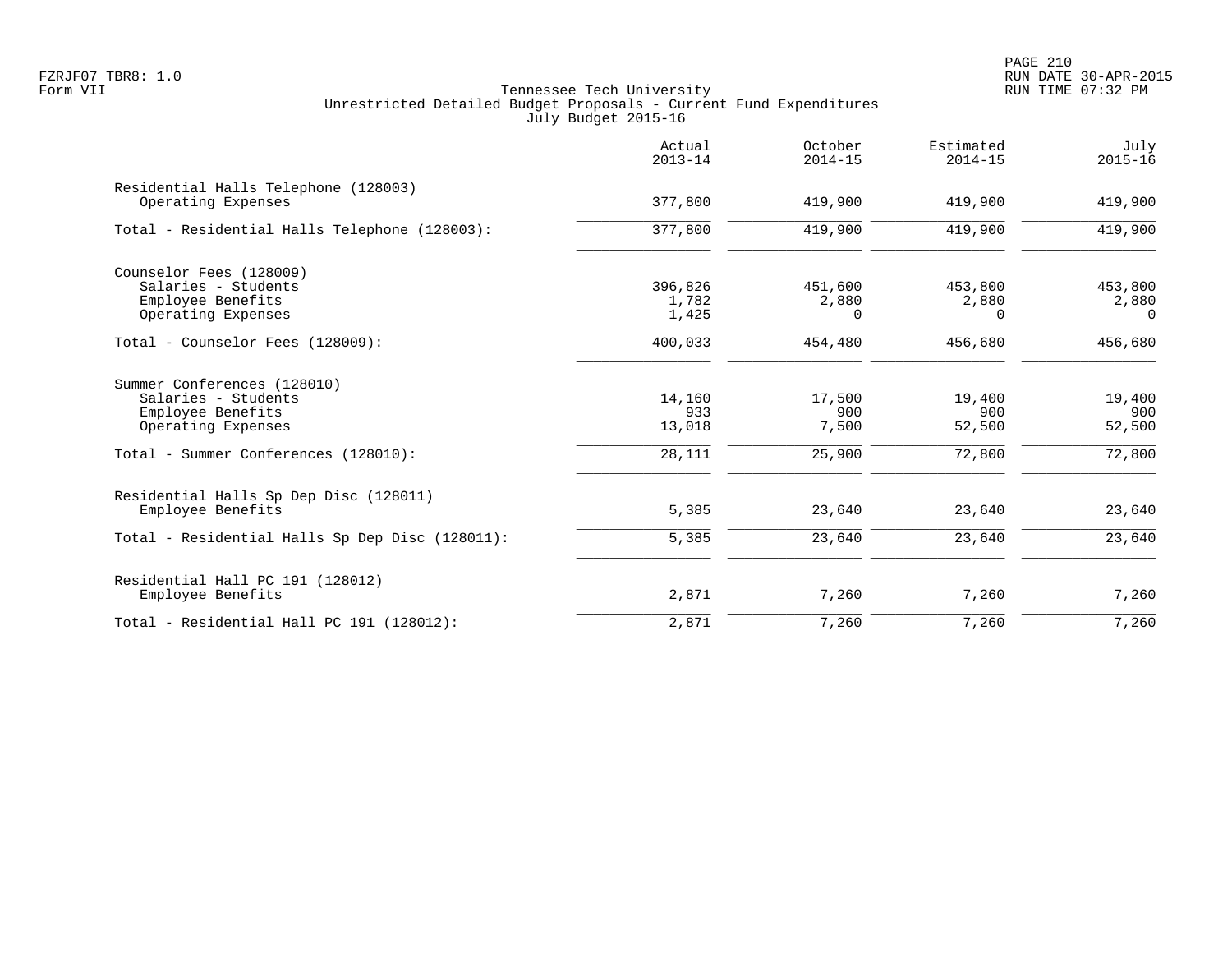|                                                     | Actual<br>$2013 - 14$ | October<br>$2014 - 15$ | Estimated<br>$2014 - 15$ | July<br>$2015 - 16$ |
|-----------------------------------------------------|-----------------------|------------------------|--------------------------|---------------------|
| Tech Village Administration (128100)                |                       |                        |                          |                     |
| Salaries - Supporting                               | 32,110                | 3,480                  | 3,480                    | 480                 |
| Salaries - Students                                 | 30,946                | 30,660                 | 49,860                   | 49,860              |
| Salaries - Professional                             | $\Omega$              | 30,860                 | 30,860                   | 32,305              |
| Employee Benefits                                   | 21,248                | 34,550                 | 34,550                   | 34,695              |
| Operating Expenses                                  | 66,879                | 83,447                 | 83,447                   | 83,647              |
| Department Revenues                                 | 3,393                 | 0                      | $\Omega$                 | $\Omega$            |
| Total - Tech Village Administration (128100):       | 154,576               | 182,997                | 202,197                  | 200,987             |
| Tech Village Telephone (128102)                     |                       |                        |                          |                     |
| Operating Expenses                                  | 84,584                | 90,200                 | 90,200                   | 90,200              |
| Total - Tech Village Telephone (128102):            | 84,584                | 90,200                 | 90,200                   | 90,200              |
| University Recreation Fitness Ctr (128500)          |                       |                        |                          |                     |
| Salaries - Academic                                 | $\Omega$              | 4,000                  | $\Omega$                 | 4,000               |
| Salaries - Supporting                               | 120,963               | 127,223                | 148,223                  | 120,775             |
| Salaries - Students                                 | 134,765               | 111,000                | 115,000                  | 111,000             |
| Salaries - Professional                             | 162,134               | 166,623                | 167,623                  | 169,962             |
| Employee Benefits                                   | 125,343               | 148,170                | 148,170                  | 149,315             |
| Travel                                              | 2,797                 | $\Omega$               | 700                      | $\Omega$            |
| Operating Expenses                                  | 59,574                | 77,380                 | 67,280                   | 77,440              |
| Department Revenues                                 | 3,393                 |                        | $\Omega$                 |                     |
| Total - University Recreation Fitness Ctr (128500): | 608,969               | 634,396                | 646,996                  | 632,492             |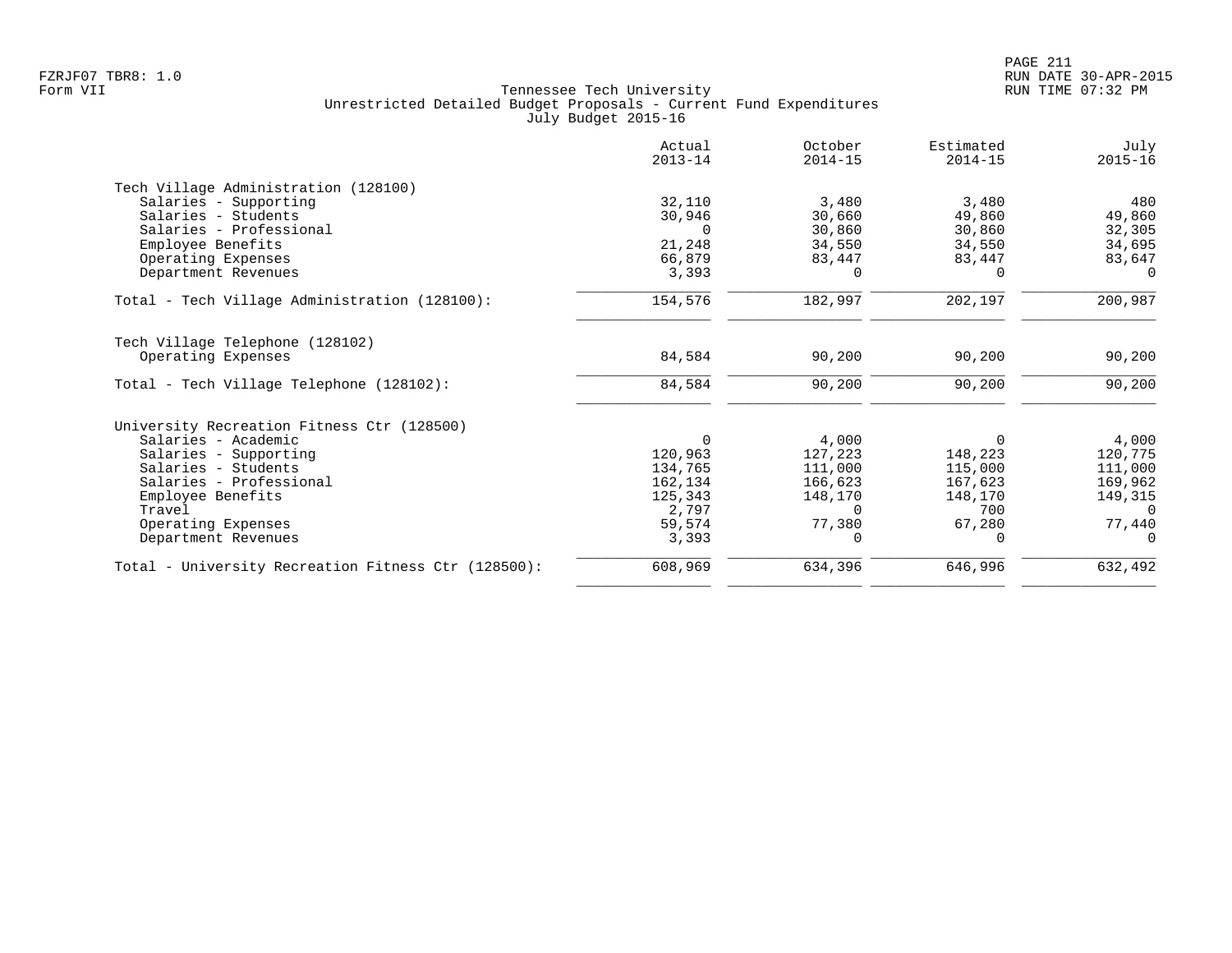PAGE 212 FZRJF07 TBR8: 1.0 RUN DATE 30-APR-2015

|                                                           | Actual<br>$2013 - 14$ | October<br>$2014 - 15$ | Estimated<br>$2014 - 15$ | July<br>$2015 - 16$ |
|-----------------------------------------------------------|-----------------------|------------------------|--------------------------|---------------------|
| Fitness Ctr Spouse Dep Disc (128501)<br>Employee Benefits | $\mathbf 0$           | 4,160                  | 4,160                    | 4,160               |
| Total - Fitness Ctr Spouse Dep Disc (128501):             | 0                     | 4,160                  | 4,160                    | 4,160               |
| Fitness Ctr PC191 (128502)                                |                       |                        |                          |                     |
| Employee Benefits                                         | 2,913                 | $\mathbf 0$            | $\mathbf 0$              | $\mathbf 0$         |
| Total - Fitness Ctr PC191 (128502):                       | 2,913                 | 0                      | $\Omega$                 | O                   |
| Fitness Cheer Clinic (128503)                             |                       |                        |                          |                     |
| Salaries - Supporting                                     | 45,336                | 17,951                 | 17,951                   | 18,097              |
| Salaries - Students                                       | 17,686                | 28,650                 | 28,650                   | 28,650              |
| Salaries - Professional                                   | 17,113                | 12,920                 | 12,920                   | 13,113              |
| Employee Benefits                                         | 31,020                | 23,220                 | 23,220                   | 23,300              |
| Travel                                                    | $\Omega$              | 2,000                  | 2,000                    | 2,000               |
| Operating Expenses<br>Capital Outlay                      | 164,105<br>$\Omega$   | 93,700<br>2,500        | 93,700<br>2,500          | 93,700<br>2,500     |
|                                                           |                       |                        |                          |                     |
| Total - Fitness Cheer Clinic (128503):                    | 275,260               | 180,941                | 180,941                  | 181,360             |
| Residence Halls Engineering (137204)                      |                       |                        |                          |                     |
| Operating Expenses                                        | 33,446                | 104,740                | 104,740                  | 41,400              |
| Total - Residence Halls Engineering (137204):             | 33,446                | 104,740                | 104,740                  | 41,400              |
|                                                           |                       |                        |                          |                     |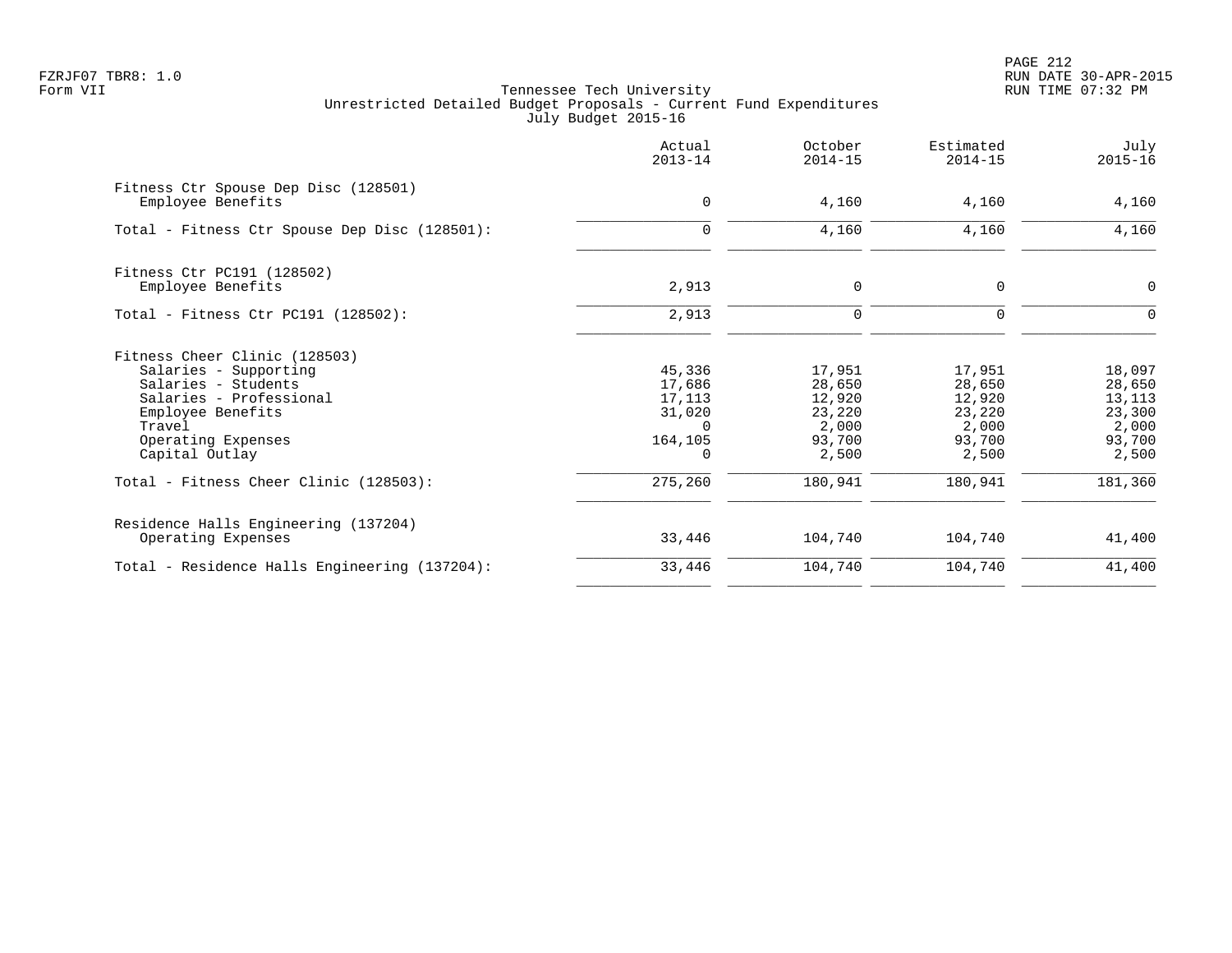| 43,630<br>43,630 | 43,630<br>43,630 | 28,440    |
|------------------|------------------|-----------|
|                  |                  |           |
|                  |                  |           |
|                  |                  | 28,440    |
|                  |                  |           |
| 67,817           | 67,817           | 66,718    |
| 41,350           | 41,350           | 41,645    |
| 8,530            | 8,530            | 8,530     |
| 117,697          | 117,697          | 116,893   |
|                  |                  |           |
| 51,885           | 51,885           | 52,962    |
| 13,530           | 13,530           | 13,755    |
| 4,010            | 4,010            | 4,010     |
| 1,760            | 1,760            | 1,660     |
| 71,185           | 71,185           | 72,387    |
|                  |                  |           |
|                  |                  | $-72,387$ |
| 0                | $\Omega$         | $\cap$    |
| $-71,085$        | $-71,085$        | $-72,387$ |
|                  | $-71,085$        | $-71,085$ |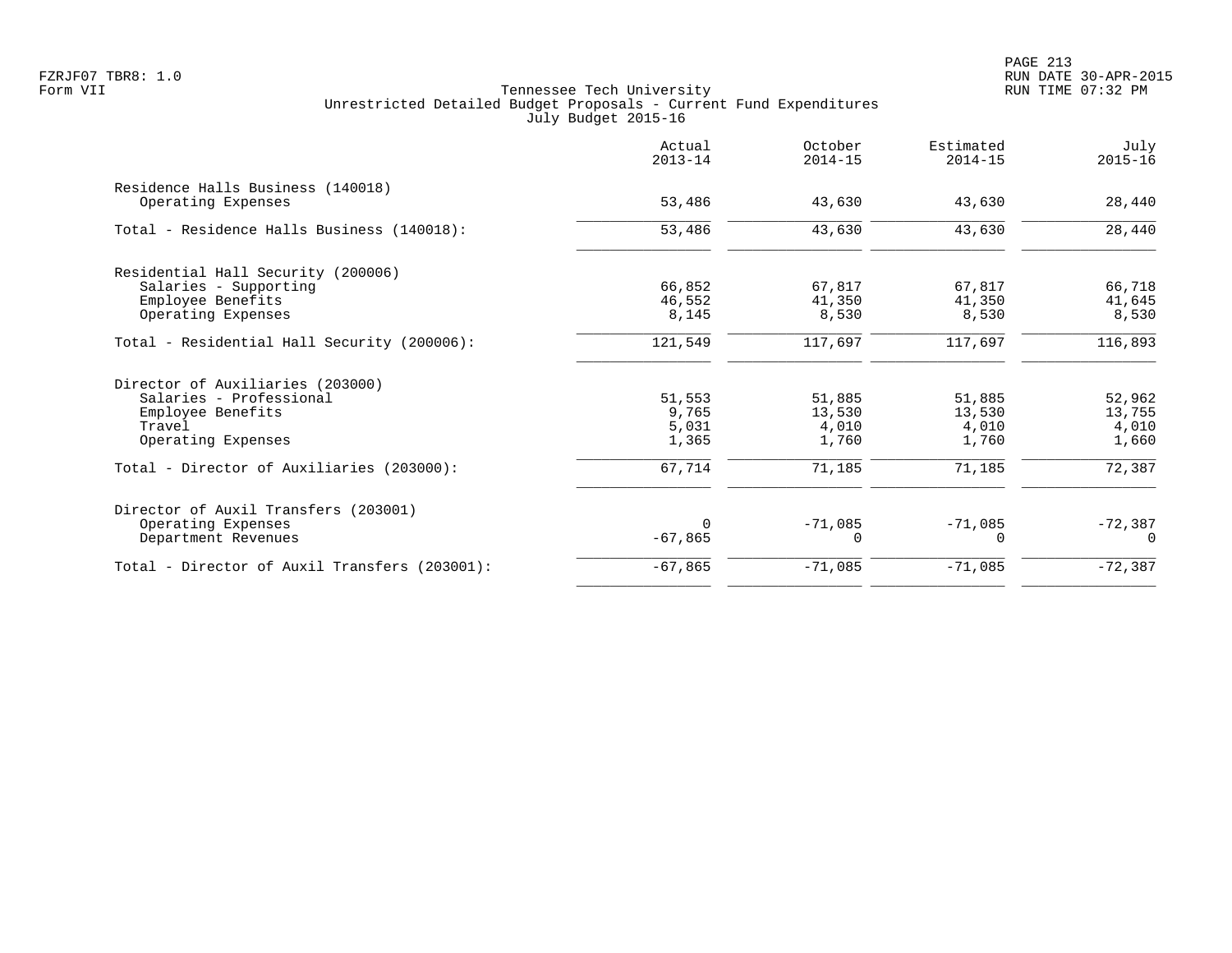|                                               | Actual<br>$2013 - 14$ | October<br>$2014 - 15$ | Estimated<br>$2014 - 15$ | July<br>$2015 - 16$ |
|-----------------------------------------------|-----------------------|------------------------|--------------------------|---------------------|
| Dining Services (203002)                      |                       |                        |                          |                     |
| Salaries - Supporting                         | 2,233                 | 29,519                 | 29,519                   | 29,956              |
| Employee Benefits                             | 1,658                 | 16,550                 | 16,550                   | 16,620              |
| Travel                                        | 1,515                 | $\Omega$               | $\Omega$                 | 0                   |
| Operating Expenses                            | 24,972                | 40,715                 | 40,715                   | 41,115              |
| Department Revenues                           | 20,360                | $\Omega$               | $\Omega$                 | $\Omega$            |
| Total - Dining Services (203002):             | 50,738                | 86,784                 | 86,784                   | 87,691              |
| Cafeteria Insurance (203003)                  |                       |                        |                          |                     |
| Operating Expenses                            | 22                    | 260                    | 10                       | 10                  |
| Total - Cafeteria Insurance (203003):         | 22                    | 260                    | 10                       | 10                  |
| Cafe Spouse Depend Discount (203004)          |                       |                        |                          |                     |
| Employee Benefits                             | $\mathbf 0$           | 8,320                  | 8,320                    | 8,320               |
| Total - Cafe Spouse Depend Discount (203004): | $\mathbf 0$           | 8,320                  | 8,320                    | 8,320               |
| Post Office Administration (203012)           |                       |                        |                          |                     |
| Salaries - Supporting                         | 82,586                | 98,366                 | 98,366                   | 95,179              |
| Salaries - Students                           | $\Omega$              | 1,000                  | 1,000                    | 1,000               |
| Salaries - Professional                       | 28,887                | $\Omega$               | $\Omega$                 | $\Omega$            |
| Employee Benefits                             | 64,107                | 60,170                 | 60,170                   | 60,570              |
| Travel                                        | 1,162                 | 2,200                  | 2,200                    | 2,200               |
| Operating Expenses                            | 35,776                | 47,250                 | 47,250                   | 47,310              |
| Department Revenues                           | 3,393                 | 0                      | $\Omega$                 | $\Omega$            |
| Total - Post Office Administration (203012):  | 215,911               | 208,986                | 208,986                  | 206,259             |
|                                               |                       |                        |                          |                     |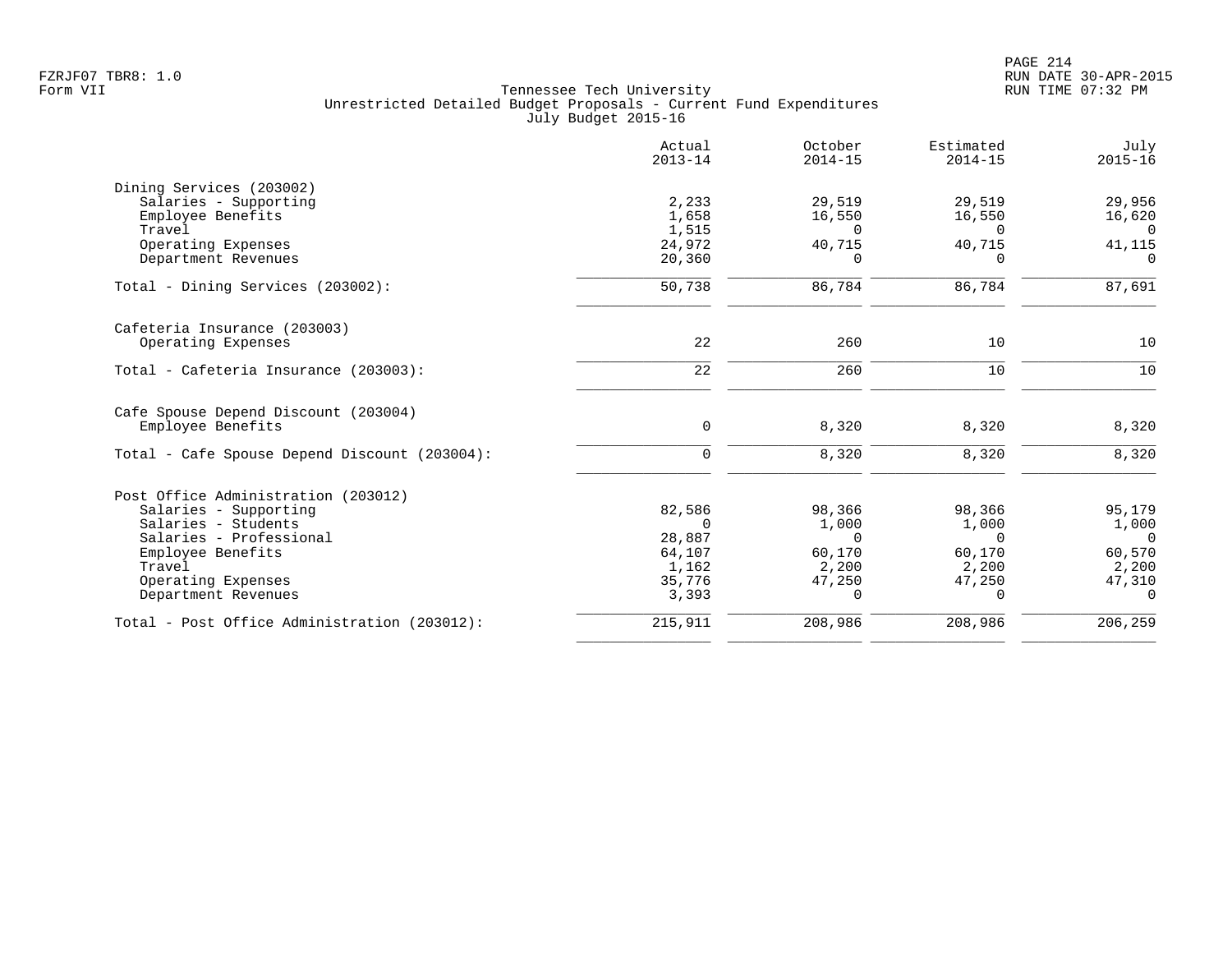PAGE 215 FZRJF07 TBR8: 1.0 RUN DATE 30-APR-2015

|                                                                                                                     | Actual<br>$2013 - 14$               | October<br>$2014 - 15$          | Estimated<br>$2014 - 15$         | July<br>$2015 - 16$                       |
|---------------------------------------------------------------------------------------------------------------------|-------------------------------------|---------------------------------|----------------------------------|-------------------------------------------|
| Post Office Spouse Dependent (203014)<br>Employee Benefits                                                          | $\mathbf 0$                         | 10,830                          | 10,830                           | 10,830                                    |
| Total - Post Office Spouse Dependent (203014):                                                                      | $\mathbf 0$                         | 10,830                          | 10,830                           | 10,830                                    |
| Post Office PC191 (203015)<br>Employee Benefits                                                                     | $\mathbf 0$                         | 3,300                           | 3,300                            | 3,300                                     |
| Total - Post Office PC191 (203015):                                                                                 | $\Omega$                            | 3,300                           | 3,300                            | 3,300                                     |
| Bookstore Operating (203016)<br>Operating Expenses<br>Department Revenues                                           | 3,441<br>13,573                     | 19,234<br>0                     | 19,234<br>$\Omega$               | 19,494<br>0                               |
| Total - Bookstore Operating (203016):                                                                               | 17,014                              | 19,234                          | 19,234                           | 19,494                                    |
| Vending General (203017)<br>Operating Expenses<br>Department Revenues                                               | 10,000<br>6,787                     | 18,110<br>0                     | 18,110<br>$\Omega$               | 18,240<br>$\Omega$                        |
| Total - Vending General (203017):                                                                                   | 16,787                              | 18,110                          | 18,110                           | 18,240                                    |
| Tech Village General (221010)<br>Salaries - Supporting<br>Employee Benefits<br>Operating Expenses<br>Capital Outlay | 96,232<br>58,301<br>40,814<br>5,267 | 57,867<br>57,630<br>85,000<br>0 | 36,457<br>57,630<br>106,410<br>0 | 55,206<br>57,775<br>85,000<br>$\mathbf 0$ |
| Total - Tech Village General (221010):                                                                              | 200,614                             | 200,497                         | 200,497                          | 197,981                                   |
|                                                                                                                     |                                     |                                 |                                  |                                           |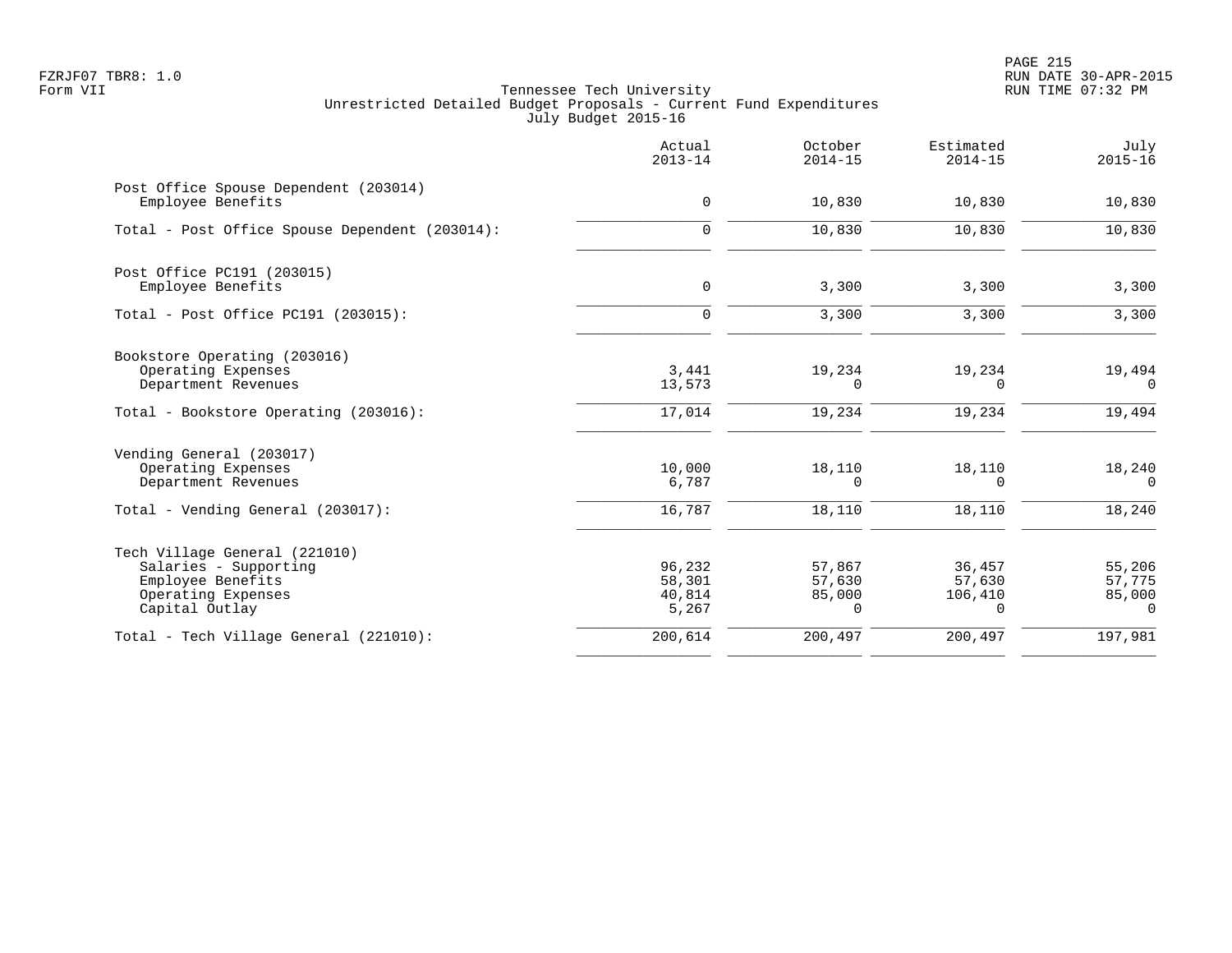|                                                            | Actual<br>$2013 - 14$ | October<br>$2014 - 15$ | Estimated<br>$2014 - 15$ | July<br>$2015 - 16$ |
|------------------------------------------------------------|-----------------------|------------------------|--------------------------|---------------------|
| Residence Halls Maintenance (251009)                       |                       |                        |                          |                     |
| Salaries - Supporting                                      | 240,395               | 301,278                | 293,798                  | 309,308             |
| Employee Benefits                                          | 109,979               | 99,000                 | 99,000                   | 100,320             |
| Travel                                                     | 747                   | $\Omega$               | $\Omega$                 | $\Omega$            |
| Operating Expenses                                         | 151,040               | 125,000                | 152,480                  | 125,000             |
| Total - Residence Halls Maintenance (251009):              | 502,161               | 525,278                | 545,278                  | 534,628             |
| Residence Hall Custodial (255002)                          |                       |                        |                          |                     |
| Salaries - Supporting                                      | 127,903               | 135,109                | 115,109                  | 137,491             |
| Employee Benefits                                          | 65,299                | 64,000                 | 64,000                   | 64,560              |
| Operating Expenses                                         | 248,583               | 238,750                | 238,750                  | 238,750             |
| Total - Residence Hall Custodial (255002):                 | 441,785               | 437,859                | 417,859                  | 440,801             |
| Tech Village Custodial (255005)                            |                       |                        |                          |                     |
| Operating Expenses                                         | 20,404                | 29,000                 | 29,000                   | 29,000              |
| Total - Tech Village Custodial (255005):                   | 20,404                | 29,000                 | 29,000                   | 29,000              |
| Fitness Center Custodial (255006)                          |                       |                        |                          |                     |
| Operating Expenses                                         | 75,000                | 75,000                 | 75,000                   | 75,000              |
| Total - Fitness Center Custodial (255006):                 | 75,000                | 75,000                 | 75,000                   | 75,000              |
|                                                            |                       |                        |                          |                     |
| Auxil Inst Supp Allocation (700046)<br>Department Revenues | 359,283               | 381,040                | 321,620                  | 313,630             |
| Total - Auxil Inst Supp Allocation (700046):               | 359,283               | 381,040                | 321,620                  | 313,630             |
|                                                            |                       |                        |                          |                     |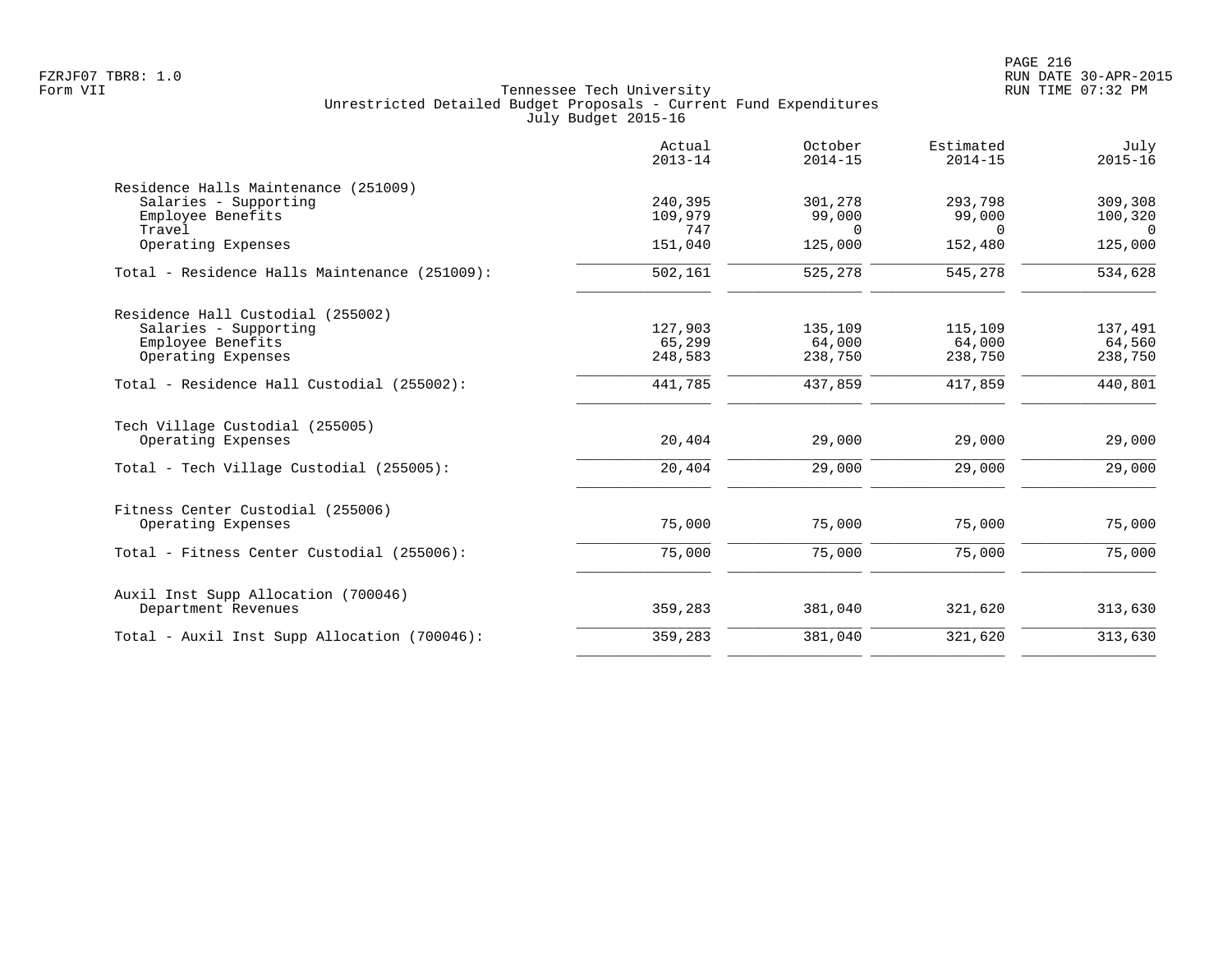PAGE 217

# FZRJF07 TBR8: 1.0 RUN DATE 30-APR-2015 Tennessee Tech University Unrestricted Detailed Budget Proposals - Current Fund Expenditures July Budget 2015-16

|                                                                                                                                                                                              | Actual<br>$2013 - 14$                                                                           | October<br>$2014 - 15$                                                                         | Estimated<br>$2014 - 15$                                                                            | July<br>$2015 - 16$                                                                            |
|----------------------------------------------------------------------------------------------------------------------------------------------------------------------------------------------|-------------------------------------------------------------------------------------------------|------------------------------------------------------------------------------------------------|-----------------------------------------------------------------------------------------------------|------------------------------------------------------------------------------------------------|
| Auxil Data Processing Allocation (700047)<br>Department Revenues                                                                                                                             | 31,049                                                                                          | 43,650                                                                                         | 43,640                                                                                              | 40,300                                                                                         |
| Total - Auxil Data Processing Allocation (700047):                                                                                                                                           | 31,049                                                                                          | 43,650                                                                                         | 43,640                                                                                              | 40,300                                                                                         |
| Auxil Pro Rata Allocation (700048)<br>Department Revenues                                                                                                                                    | 1,801,080                                                                                       | 1,997,630                                                                                      | 1,949,780                                                                                           | 2,008,700                                                                                      |
| Total - Auxil Pro Rata Allocation (700048):                                                                                                                                                  | 1,801,080                                                                                       | 1,997,630                                                                                      | 1,949,780                                                                                           | 2,008,700                                                                                      |
| Auxil Insurance Allocation (700049)<br>Operating Expenses                                                                                                                                    | 10,695                                                                                          | 11,200                                                                                         | 11,390                                                                                              | 11,390                                                                                         |
| Total - Auxil Insurance Allocation (700049):                                                                                                                                                 | 10,695                                                                                          | 11,200                                                                                         | 11,390                                                                                              | 11,390                                                                                         |
| TTU Staff Tuit Maint Reimbursment (700068)<br>Employee Benefits                                                                                                                              | 162                                                                                             | 0                                                                                              | 0                                                                                                   | 0                                                                                              |
| Total - TTU Staff Tuit Maint Reimbursment (700068):                                                                                                                                          | 162                                                                                             | $\mathbf 0$                                                                                    | 0                                                                                                   | $\mathbf 0$                                                                                    |
| Total - Auxiliary Enterprises Expenditures (710):<br>Salaries - Administrative                                                                                                               | 164                                                                                             | $\Omega$                                                                                       | 0                                                                                                   | $\Omega$                                                                                       |
| Salaries - Academic<br>Salaries - Supporting<br>Salaries - Students<br>Salaries - Professional<br>Employee Benefits<br>Travel<br>Operating Expenses<br>Capital Outlay<br>Department Revenues | $\cap$<br>896,515<br>633,517<br>641,329<br>718,146<br>14,195<br>1,942,825<br>5,267<br>2,191,345 | 4,000<br>943,128<br>680,600<br>702,536<br>800,710<br>13,710<br>2,044,516<br>2,500<br>2,422,320 | $\Omega$<br>915,238<br>707,900<br>703,536<br>800,710<br>14,410<br>2, 115, 226<br>2,500<br>2,315,040 | 4,000<br>933,287<br>703,900<br>715,109<br>807,455<br>13,710<br>1,828,116<br>2,500<br>2,362,630 |
| Total                                                                                                                                                                                        | 7,043,303                                                                                       | 7,614,020                                                                                      | 7,574,560                                                                                           | 7,370,707                                                                                      |
|                                                                                                                                                                                              |                                                                                                 |                                                                                                |                                                                                                     |                                                                                                |

Auxiliary Mandatory Transfers (720)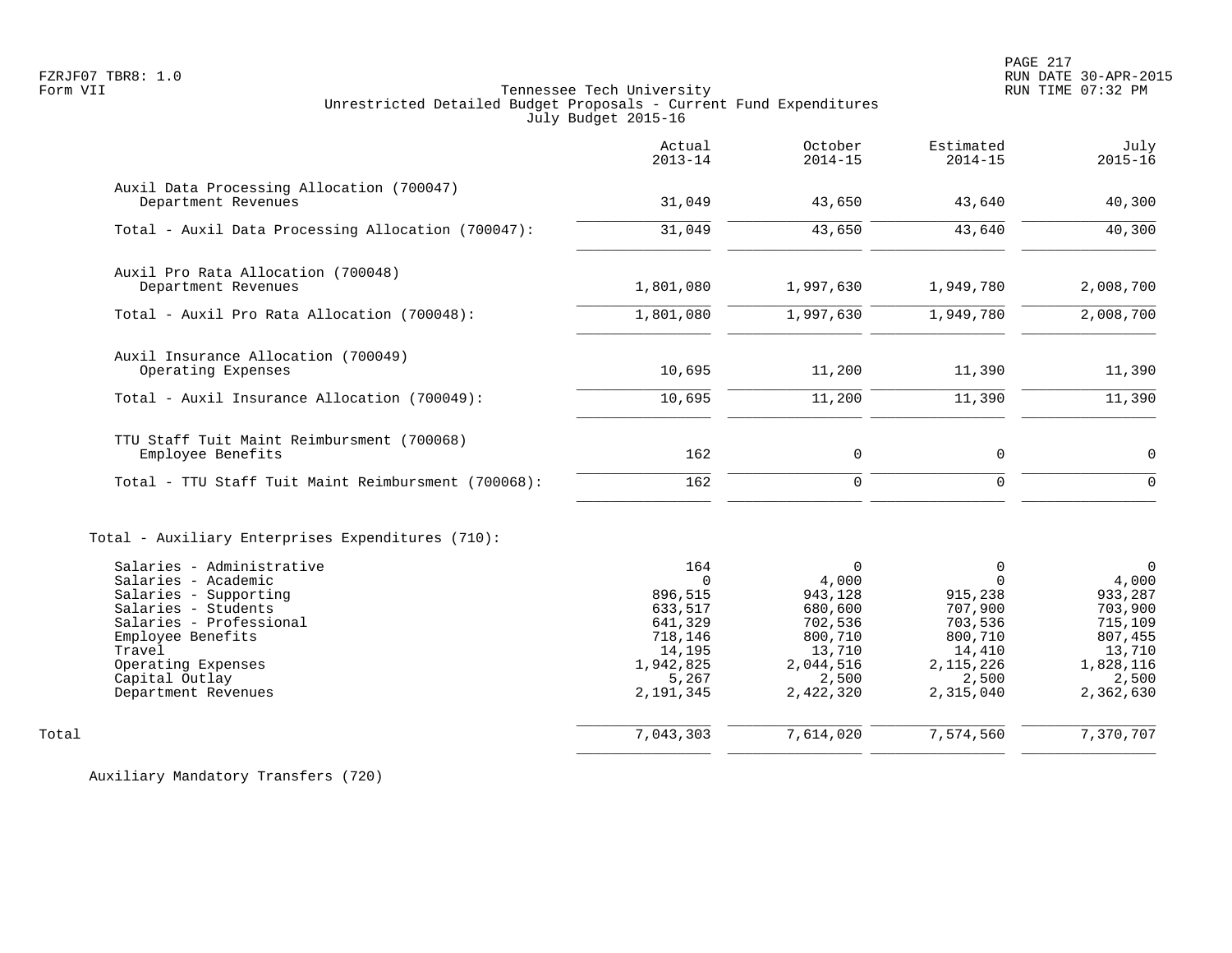|                                        | Actual<br>$2013 - 14$ | October<br>$2014 - 15$ | Estimated<br>$2014 - 15$ | July<br>$2015 - 16$ |
|----------------------------------------|-----------------------|------------------------|--------------------------|---------------------|
| Auxiliary Nonmandatory Transfers (730) |                       |                        |                          |                     |
| Total Auxiliary Expenditures           |                       |                        |                          |                     |
| Salaries - Administrative              | 164                   | 0                      |                          | 0                   |
| Salaries - Academic                    | $\Omega$              | 4,000                  |                          | 4,000               |
| Salaries - Supporting                  | 896,515               | 943,128                | 915,238                  | 933,287             |
| Salaries - Students                    | 633,517               | 680,600                | 707,900                  | 703,900             |
| Salaries - Professional                | 641,329               | 702,536                | 703,536                  | 715,109             |
| Employee Benefits                      | 718,146               | 800,710                | 800,710                  | 807,455             |
| Travel                                 | 14,195                | 13,710                 | 14,410                   | 13,710              |
| Operating Expense                      | 1,942,825             | 2,044,516              | 2, 115, 226              | 1,828,116           |
| Capital Outlay                         | 5,267                 | 2,500                  | 2,500                    | 2,500               |
| Department Revenues                    | 2,191,345             | 2,422,320              | 2,315,040                | 2,362,630           |
| Total                                  | 7,043,303             | 7,614,020              | 7,574,560                | 7,370,707           |
|                                        |                       |                        |                          |                     |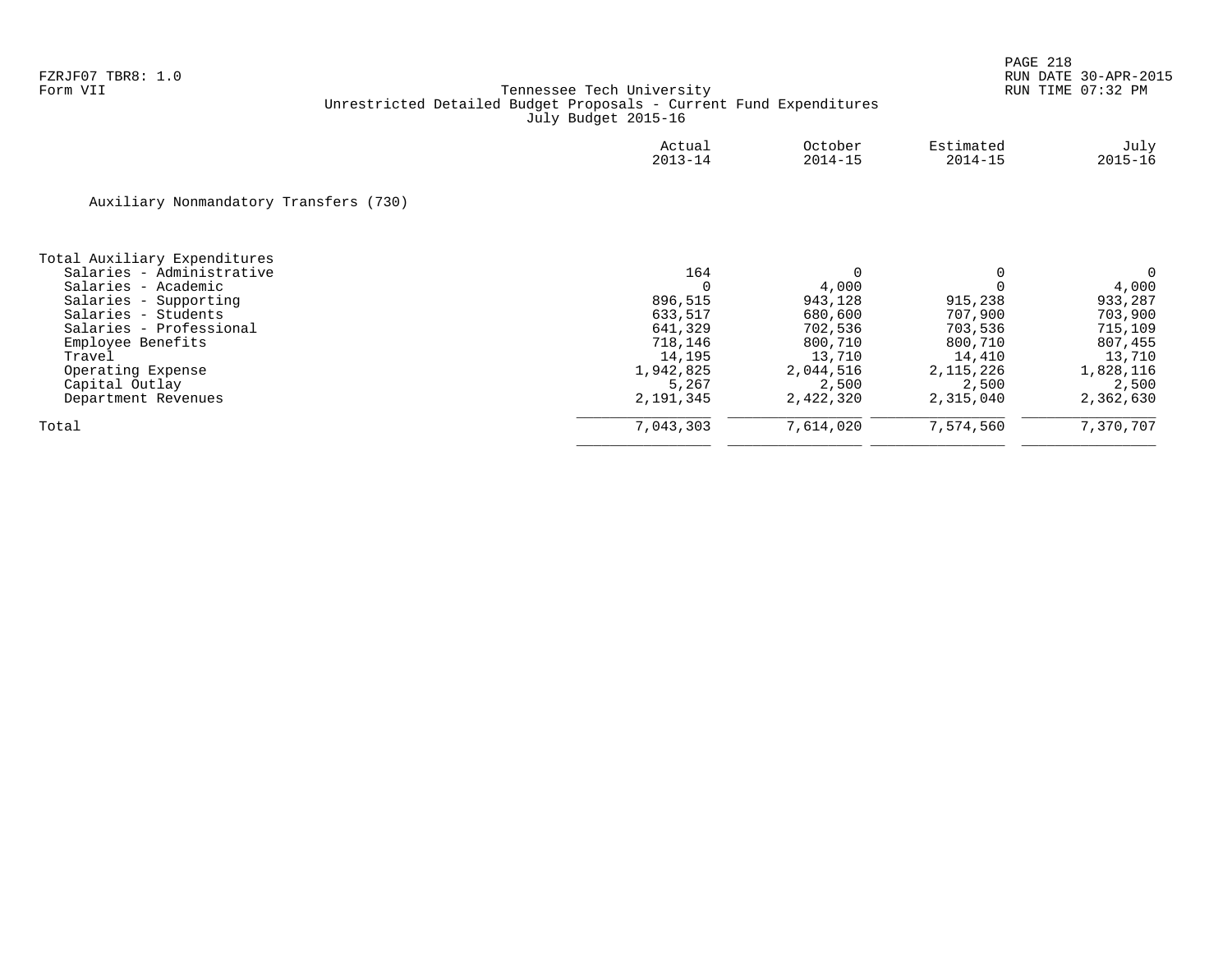|                                                               | Actual<br>$2013 - 14$ | October<br>$2014 - 15$ | Estimated<br>$2014 - 15$ | July<br>$2015 - 16$ |
|---------------------------------------------------------------|-----------------------|------------------------|--------------------------|---------------------|
| Auxiliary Transfers                                           |                       |                        |                          |                     |
| Mandatory Transfers                                           |                       |                        |                          |                     |
| ROI Dorms 10TH D 2012C 914 (2004B)                            | 342,147               | 347,830                | 347,830                  | 347,830             |
| ROI Dorms 10TH Dixie 2005A 914 Bd<br>ROI R H Rep 2007C 914 Bd | 164,987<br>186,172    | 166,160<br>186,170     | 149,090<br>186,170       | $\Omega$<br>186,170 |
| ROI New Dorm 2010 917                                         | 1,835,455             | 1,884,950              | 1,884,950                | 1,883,010           |
| ROI TV Apts 2012A 920                                         | 461,790               | 461,300                | 461,300                  | 460,900             |
| ROI TV Apts Renov PH2 P921                                    | 133,150               | 466,210                | 466,210                  | 465,840             |
| ROI Warf Ellington P922                                       | 11,818                | 16,000                 | 25,000                   | 5,000               |
| ROI Jobe Murphy RH P924                                       | 3,265                 | 3,000                  | 10,000                   | 10,000              |
| ROI TV Ph 3 P923                                              | 3,673                 | 15,000                 | 15,000                   | 20,000              |
| ROI Dorms 10TH Dixie 2014A 05A 914                            | $\Omega$              | $\Omega$               | 1,070                    | 176,140             |
| Total Auxiliary Mandatory Transfers:                          | 3, 142, 457           | 3,546,620              | 3,546,620                | 3,554,890           |
|                                                               |                       |                        |                          |                     |
|                                                               |                       |                        |                          |                     |
| Non-Mandatory Transfers                                       |                       |                        |                          |                     |
| Transfers to RR Housing                                       | 4,055,161             | 2,247,549              | 2,300,099                | 2,458,788           |
| Transfers to RR Aptments<br>Transfers to RR Bookstore         | 188,679<br>525,647    | $\Omega$<br>495,996    | $\Omega$<br>495,706      | $\Omega$<br>495,446 |
| Transfers to RR Cafeteria                                     | 1,813,901             | 1,661,486              | 1,663,746                | 2,466,106           |
| Transfers to RR Vending                                       | 89,029                | 75,860                 | 76,290                   | 75,490              |
| Transfers to RR Post Office                                   | 138,170               | 125,314                | 128,184                  | 131,661             |
| Transfers to RR Fitness Center                                | 149,034               | 181,733                | 152,553                  | 178,458             |
| Transfers to RR CC Housing                                    | 45,169                | 36,832                 | 37,752                   | 39,881              |
| Total Auxiliary Non-Mandatory Transfers:                      | 7,004,790             | 4,824,770              | 4,854,330                | 5,845,830           |
|                                                               |                       |                        |                          |                     |
|                                                               |                       |                        |                          |                     |
| Total Auxiliary Transfers                                     | 10, 147, 247          | 8,371,390              | 8,400,950                | 9,400,720           |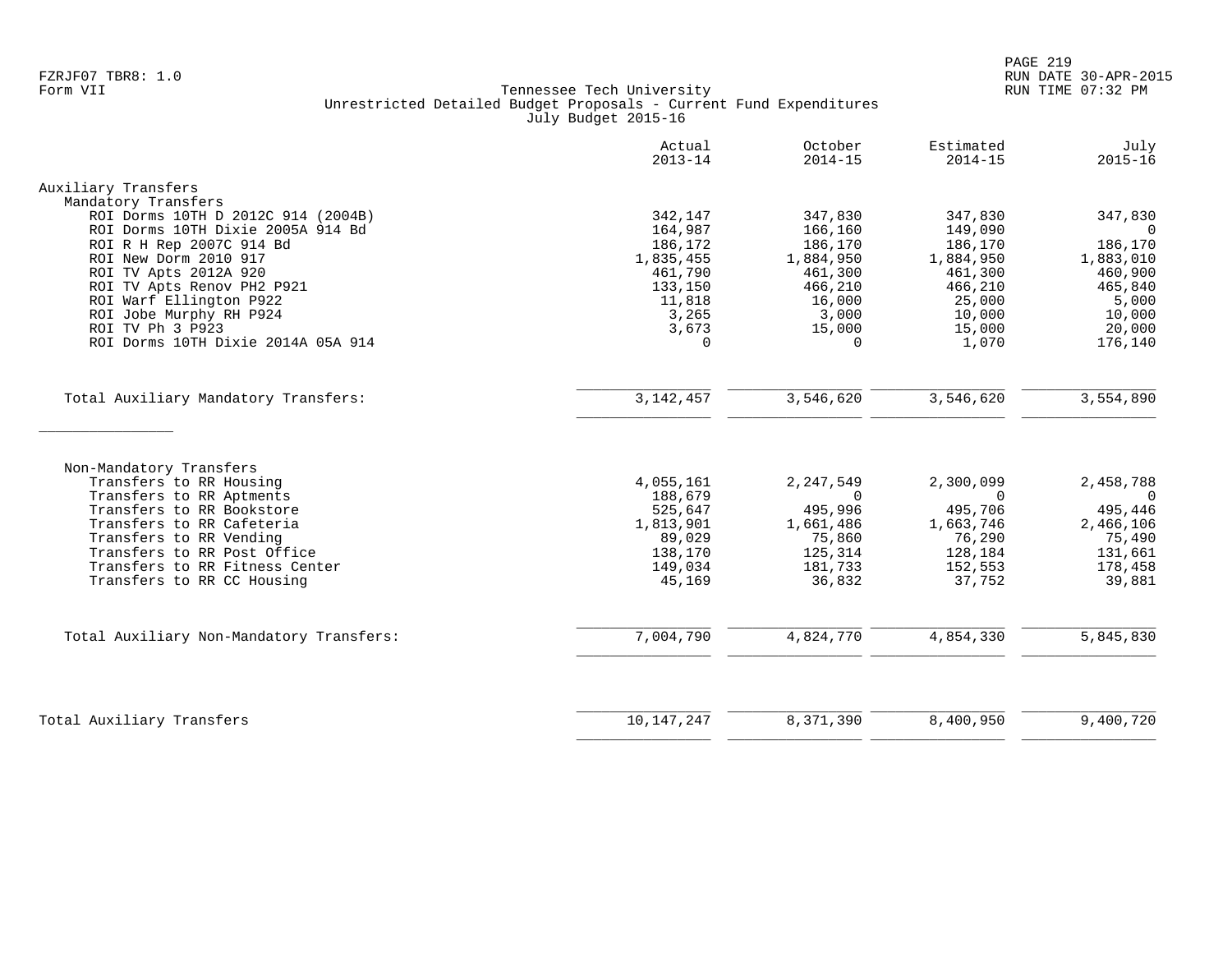|                                                        | Actual<br>$2013 - 14$ | October<br>$2014 - 15$ | Estimated<br>$2014 - 15$ | July<br>$2015 - 16$ |
|--------------------------------------------------------|-----------------------|------------------------|--------------------------|---------------------|
| Total Auxiliary Enterprises (Expenditures & Transfers) |                       |                        |                          |                     |
| Salaries - Administrative                              | 164                   | $\Omega$               | $\mathbf 0$              | $\overline{0}$      |
| Salaries - Academic                                    | $\Omega$              | 4,000                  | $\Omega$                 | 4,000               |
| Salaries - Supporting                                  | 896,515               | 943,128                | 915,238                  | 933,287             |
| Salaries - Students                                    | 633,517               | 680,600                | 707,900                  | 703,900             |
| Salaries - Professional                                | 641,329               | 702,536                | 703,536                  | 715,109             |
| Employee Benefits                                      | 718,146               | 800,710                | 800,710                  | 807,455             |
| Travel                                                 | 14,195                | 13,710                 | 14,410                   | 13,710              |
| Operating Expense                                      | 1,942,825             | 2,044,516              | 2, 115, 226              | 1,828,116           |
| Capital Outlay                                         | 5,267                 | 2,500                  | 2,500                    | 2,500               |
| Department Revenues                                    | 2,191,345             | 2,422,320              | 2,315,040                | 2,362,630           |
| Auxiliary Transfers                                    | 10,147,247            | 8,371,390              | 8,400,950                | 9,400,720           |
| Total                                                  | 17,190,550            | 15,985,410             | 15,975,510               | 16,771,427          |
|                                                        |                       |                        |                          |                     |
| Total Unrestricted                                     |                       |                        |                          |                     |
| Salaries - Administrative                              | 4, 474, 725           | 4,931,806              | 5,020,590                | 5, 414, 715         |
| Salaries - Academic                                    | 35, 114, 507          | 38, 379, 194           | 37,833,505               | 37,735,515          |
| Salaries - Supporting                                  | 10,921,655            | 11,664,951             | 11, 173, 735             | 11,706,935          |
| Salaries - Students                                    | 2,328,973             | 1,697,877              | 2,090,839                | 1,651,500           |
| Salaries - Professional                                | 15,748,903            | 19,481,440             | 19, 144, 237             | 19,925,199          |
| Employee Benefits                                      | 25,753,118            | 29, 345, 939           | 28,702,306               | 28,607,666          |
| Travel                                                 | 2,782,126             | 2,013,718              | 3,028,423                | 1,834,455           |
| Operating Expenses                                     | 37,876,335            | 53, 139, 259           | 54,770,393               | 43, 212, 426        |
| Capital Outlay                                         | 1,011,792             | 500,288                | 576,318                  | 380,990             |
| Department Revenues                                    | 448,623               | $-1,337,060$           | $-1,429,926$             | $-2,032,772$        |
| E & G Transfers and Auxiliary Transfers                | 20, 341, 867          | 22, 318, 728           | 20,599,837               | 19,725,480          |
| Total                                                  | 156,802,624           | 182, 136, 140          | 181,510,257              | 168, 162, 109       |
|                                                        |                       |                        |                          |                     |